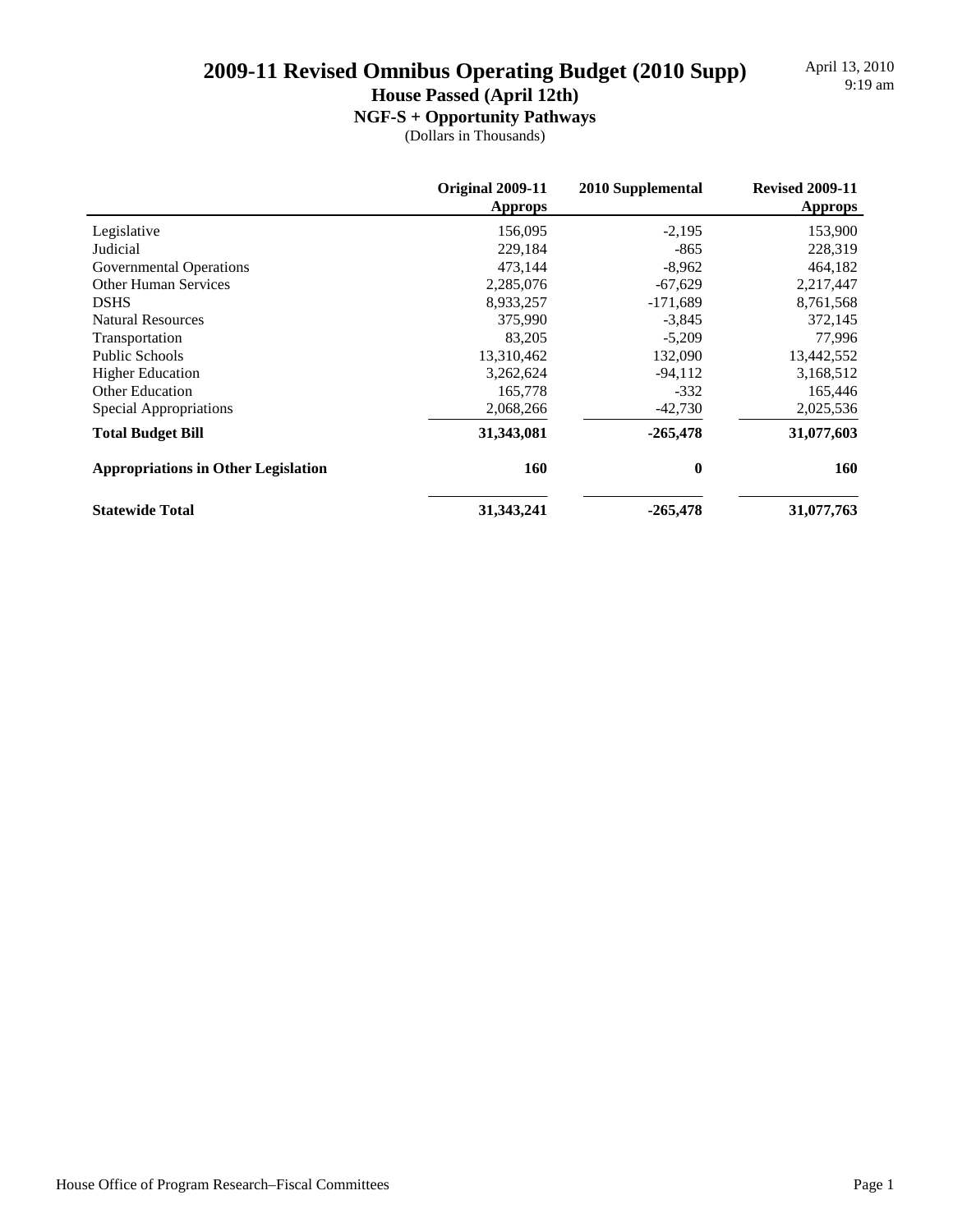April 13, 2010<br>9:19 am

### **House Passed (April 12th)**

**NGF-S + Opportunity Pathways**

|                                       | <b>Original 2009-11</b><br><b>Approps</b> | 2010 Supplemental | <b>Revised 2009-11</b><br><b>Approps</b> |
|---------------------------------------|-------------------------------------------|-------------------|------------------------------------------|
| Legislative                           |                                           |                   |                                          |
| House of Representatives              | 66,879                                    | $-1,228$          | 65,651                                   |
| Senate                                | 52,139                                    | $-1,548$          | 50,591                                   |
| Jt Leg Audit & Review Committee       | 5,758                                     | 268               | 6,026                                    |
| <b>LEAP Committee</b>                 | 3,675                                     | $-11$             | 3,664                                    |
| Office of the State Actuary           | 225                                       | $-5$              | 220                                      |
| Joint Legislative Systems Comm        | 17,170                                    | $-12$             | 17,158                                   |
| <b>Statute Law Committee</b>          | 9,639                                     | $-164$            | 9,475                                    |
| <b>Redistricting Commission</b>       | 610                                       | 505               | 1,115                                    |
| <b>Total Legislative</b>              | 156,095                                   | $-2,195$          | 153,900                                  |
| <b>Judicial</b>                       |                                           |                   |                                          |
| Supreme Court                         | 13,860                                    | $-174$            | 13,686                                   |
| State Law Library                     | 3,846                                     | $-262$            | 3,584                                    |
| Court of Appeals                      | 31,688                                    | $-87$             | 31,601                                   |
| <b>Commission on Judicial Conduct</b> | 2,114                                     | $-7$              | 2,107                                    |
| Administrative Office of the Courts   | 105,419                                   | $-213$            | 105,206                                  |
| Office of Public Defense              | 49,977                                    | $-1$              | 49,976                                   |
| Office of Civil Legal Aid             | 22,280                                    | $-121$            | 22,159                                   |
| <b>Total Judicial</b>                 | 229,184                                   | $-865$            | 228,319                                  |
| <b>Total Legislative/Judicial</b>     | 385,279                                   | $-3,060$          | 382,219                                  |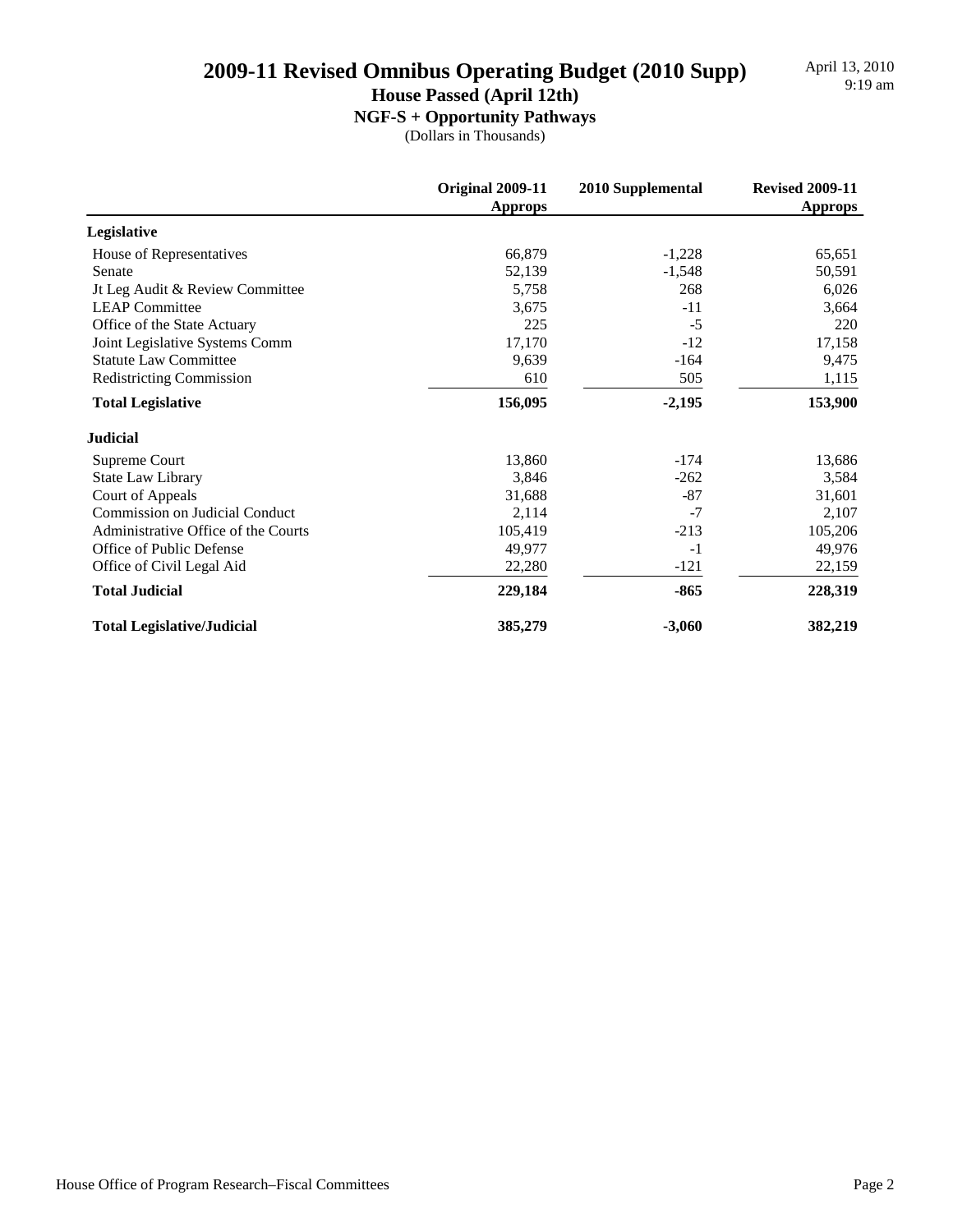**House Passed (April 12th)**

**NGF-S + Opportunity Pathways**

|                                         | Original 2009-11<br><b>Approps</b> | 2010 Supplemental | <b>Revised 2009-11</b><br><b>Approps</b> |
|-----------------------------------------|------------------------------------|-------------------|------------------------------------------|
| <b>Governmental Operations</b>          |                                    |                   |                                          |
| Office of the Governor                  | 11,756                             | $-215$            | 11,541                                   |
| Office of the Lieutenant Governor       | 1,558                              | $-41$             | 1,517                                    |
| <b>Public Disclosure Commission</b>     | 4,531                              | $-70$             | 4,461                                    |
| Office of the Secretary of State        | 38,382                             | $-2,408$          | 35,974                                   |
| Governor's Office of Indian Affairs     | 542                                | $-5$              | 537                                      |
| Asian-Pacific-American Affrs            | 460                                | $-8$              | 452                                      |
| Office of the State Auditor             | 1,451                              | $-12$             | 1,439                                    |
| Comm Salaries for Elected Officials     | 377                                | $-3$              | 374                                      |
| Office of the Attorney General          | 10,899                             | 681               | 11,580                                   |
| Caseload Forecast Council               | 1,525                              | $-17$             | 1,508                                    |
| Department of Commerce                  | 102,828                            | $-12,581$         | 90,247                                   |
| Economic & Revenue Forecast Council     | 1,496                              | $-13$             | 1,483                                    |
| Office of Financial Management          | 42,269                             | $-928$            | 41,341                                   |
| WA State Comm on Hispanic Affairs       | 513                                | $-8$              | 505                                      |
| African-American Affairs Comm           | 487                                | $-8$              | 479                                      |
| Department of Revenue                   | 215,210                            | 6,581             | 221,791                                  |
| Board of Tax Appeals                    | 2,688                              | $-24$             | 2,664                                    |
| Dept of General Administration          | 1,626                              | 3,152             | 4,778                                    |
| Department of Information Services      | 2,172                              | -6                | 2,166                                    |
| <b>Military Department</b>              | 20,274                             | $-2,050$          | 18,224                                   |
| <b>Public Employment Relations Comm</b> | 6,208                              | $-906$            | 5,302                                    |
| Archaeology & Historic Preservation     | 2,720                              | 33                | 2,753                                    |
| Growth Management Hearings Board        | 3,172                              | $-106$            | 3,066                                    |
| <b>Total Governmental Operations</b>    | 473,144                            | $-8,962$          | 464,182                                  |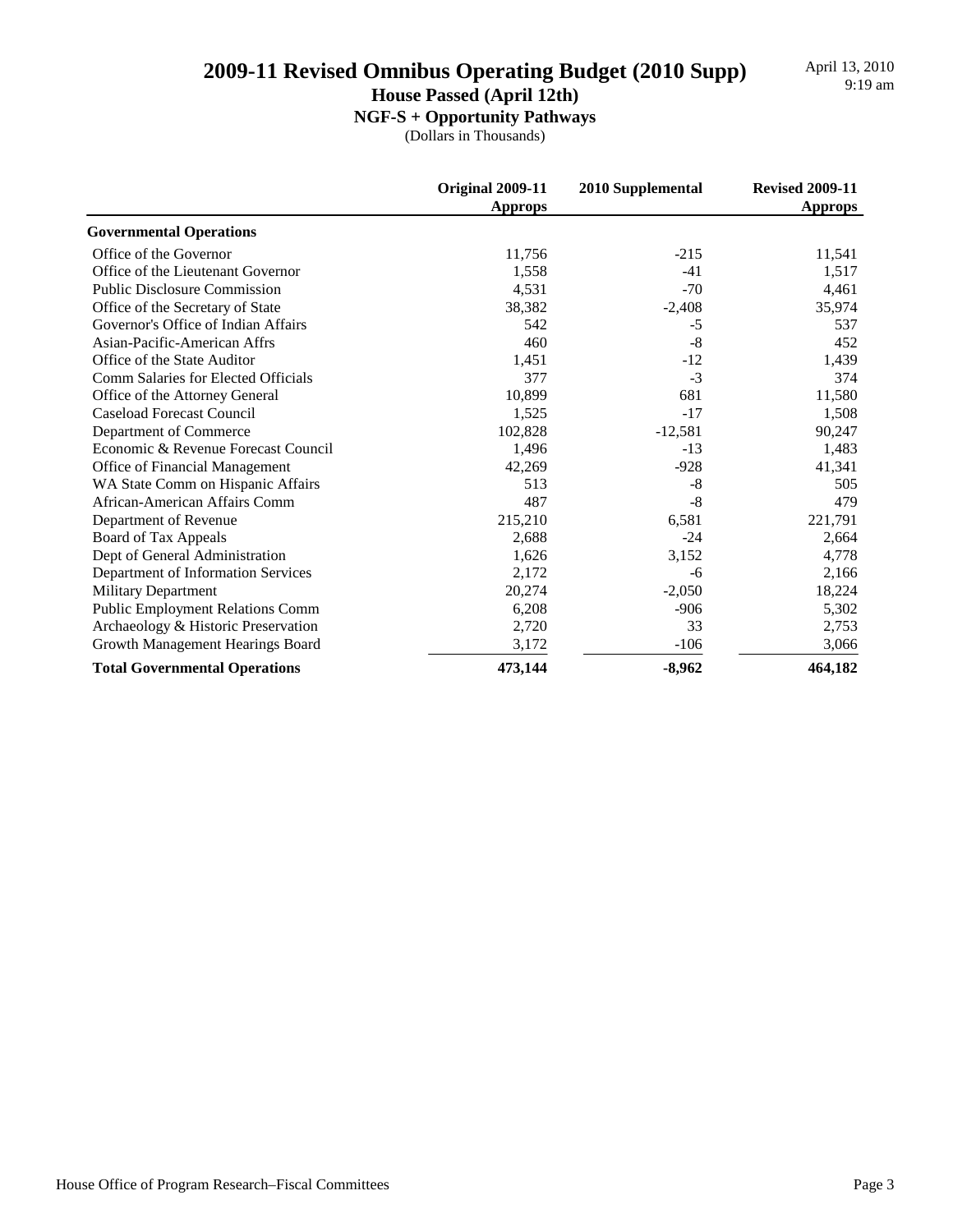April 13, 2010<br>9:19 am

**House Passed (April 12th)**

**NGF-S + Opportunity Pathways**

|                                       | Original 2009-11<br><b>Approps</b> | 2010 Supplemental | <b>Revised 2009-11</b><br><b>Approps</b> |
|---------------------------------------|------------------------------------|-------------------|------------------------------------------|
| <b>Other Human Services</b>           |                                    |                   |                                          |
| WA State Health Care Authority        | 388,433                            | $-20,869$         | 367,564                                  |
| Human Rights Commission               | 5,171                              | $-22$             | 5,149                                    |
| Criminal Justice Training Comm        | 38,322                             | $-3,206$          | 35,116                                   |
| Department of Labor and Industries    | 48,489                             | $-4,178$          | 44,311                                   |
| Indeterminate Sentence Review Board   | 3,768                              | $-22$             | 3,746                                    |
| Home Care Quality Authority           | 2.450                              | $-1,221$          | 1,229                                    |
| Department of Health                  | 190,219                            | $-10.070$         | 180,149                                  |
| Department of Veterans' Affairs       | 20,123                             | $-807$            | 19,316                                   |
| Department of Corrections             | 1,573,978                          | $-27,022$         | 1,546,956                                |
| Dept of Services for the Blind        | 5,094                              | $-200$            | 4,894                                    |
| Sentencing Guidelines Commission      | 1,922                              | $-12$             | 1,910                                    |
| <b>Employment Security Department</b> | 7,107                              | $\overline{0}$    | 7,107                                    |
| <b>Total Other Human Services</b>     | 2,285,076                          | $-67,629$         | 2,217,447                                |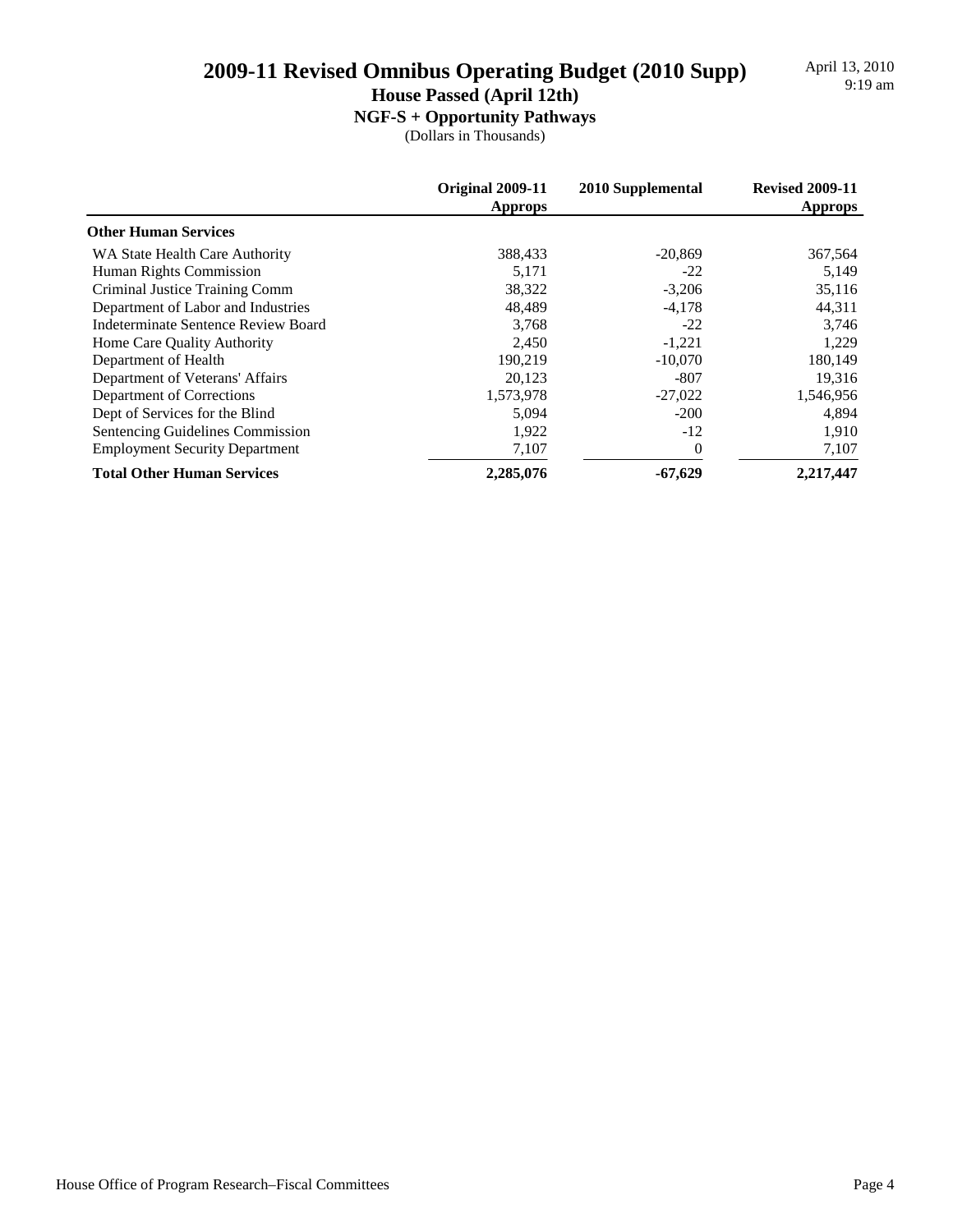April 13, 2010<br>9:19 am

### **House Passed (April 12th)**

**NGF-S + Opportunity Pathways**

|                                    | Original 2009-11<br><b>Approps</b> | 2010 Supplemental | <b>Revised 2009-11</b><br><b>Approps</b> |
|------------------------------------|------------------------------------|-------------------|------------------------------------------|
| <b>DSHS</b>                        |                                    |                   |                                          |
| Children and Family Services       | 631,604                            | $-8,930$          | 622,674                                  |
| Juvenile Rehabilitation            | 196,577                            | 4,621             | 201,198                                  |
| <b>Mental Health</b>               | 820,730                            | $-14,058$         | 806,672                                  |
| Developmental Disabilities         | 816,697                            | $-41,157$         | 775,540                                  |
| Long-Term Care                     | 1,278,066                          | $-22,694$         | 1,255,372                                |
| Economic Services Administration   | 1,145,425                          | 526               | 1,145,951                                |
| Alcohol & Substance Abuse          | 166,710                            | $-2,335$          | 164,375                                  |
| <b>Medical Assistance Payments</b> | 3,583,840                          | $-96,664$         | 3,487,176                                |
| <b>Vocational Rehabilitation</b>   | 20,576                             | $-172$            | 20,404                                   |
| <b>Administration/Support Svcs</b> | 69,052                             | $-6,041$          | 63,011                                   |
| Special Commitment Center          | 97,077                             | $-1,328$          | 95,749                                   |
| Payments to Other Agencies         | 106,903                            | 16,543            | 123,446                                  |
| <b>Total DSHS</b>                  | 8,933,257                          | $-171,689$        | 8,761,568                                |
| <b>Total Human Services</b>        | 11,218,333                         | -239,318          | 10,979,015                               |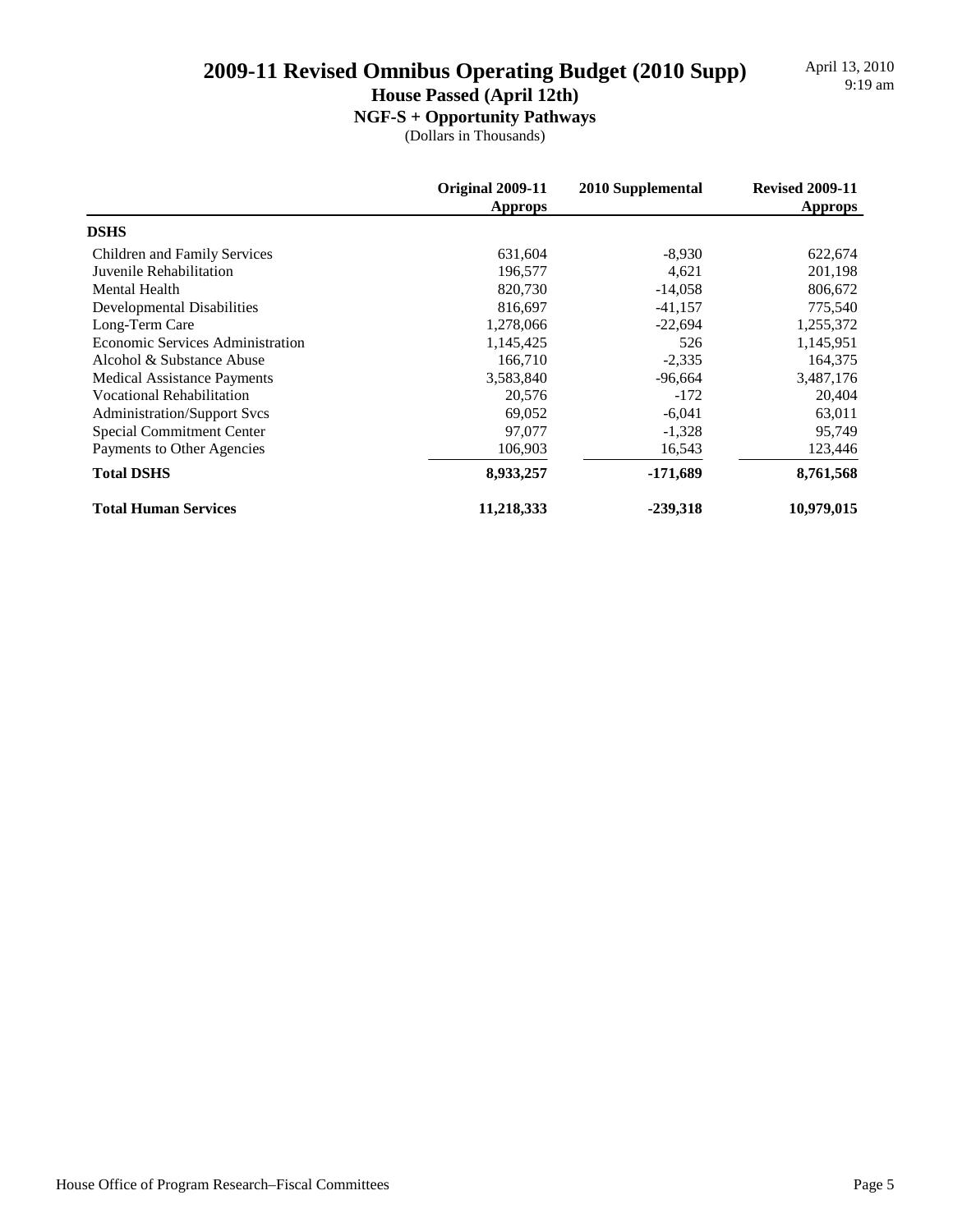April 13, 2010<br>9:19 am

**House Passed (April 12th)**

### **NGF-S + Opportunity Pathways**

|                                        | Original 2009-11<br><b>Approps</b> | 2010 Supplemental | <b>Revised 2009-11</b><br><b>Approps</b> |
|----------------------------------------|------------------------------------|-------------------|------------------------------------------|
| <b>Natural Resources</b>               |                                    |                   |                                          |
| Columbia River Gorge Commission        | 886                                | -5                | 881                                      |
| Department of Ecology                  | 118,038                            | $-6,761$          | 111,277                                  |
| <b>State Parks and Recreation Comm</b> | 46,055                             | $-2,568$          | 43.487                                   |
| Rec and Conservation Funding Board     | 3.069                              | $-103$            | 2,966                                    |
| <b>Environmental Hearings Office</b>   | 2,153                              | 59                | 2,212                                    |
| <b>State Conservation Commission</b>   | 15,165                             | $-324$            | 14,841                                   |
| Dept of Fish and Wildlife              | 79.577                             | $-3.977$          | 75,600                                   |
| <b>Puget Sound Partnership</b>         | 6,315                              | $-308$            | 6,007                                    |
| Department of Natural Resources        | 81,132                             | 5,203             | 86,335                                   |
| Department of Agriculture              | 23,600                             | 4,939             | 28,539                                   |
| <b>Total Natural Resources</b>         | 375,990                            | $-3,845$          | 372,145                                  |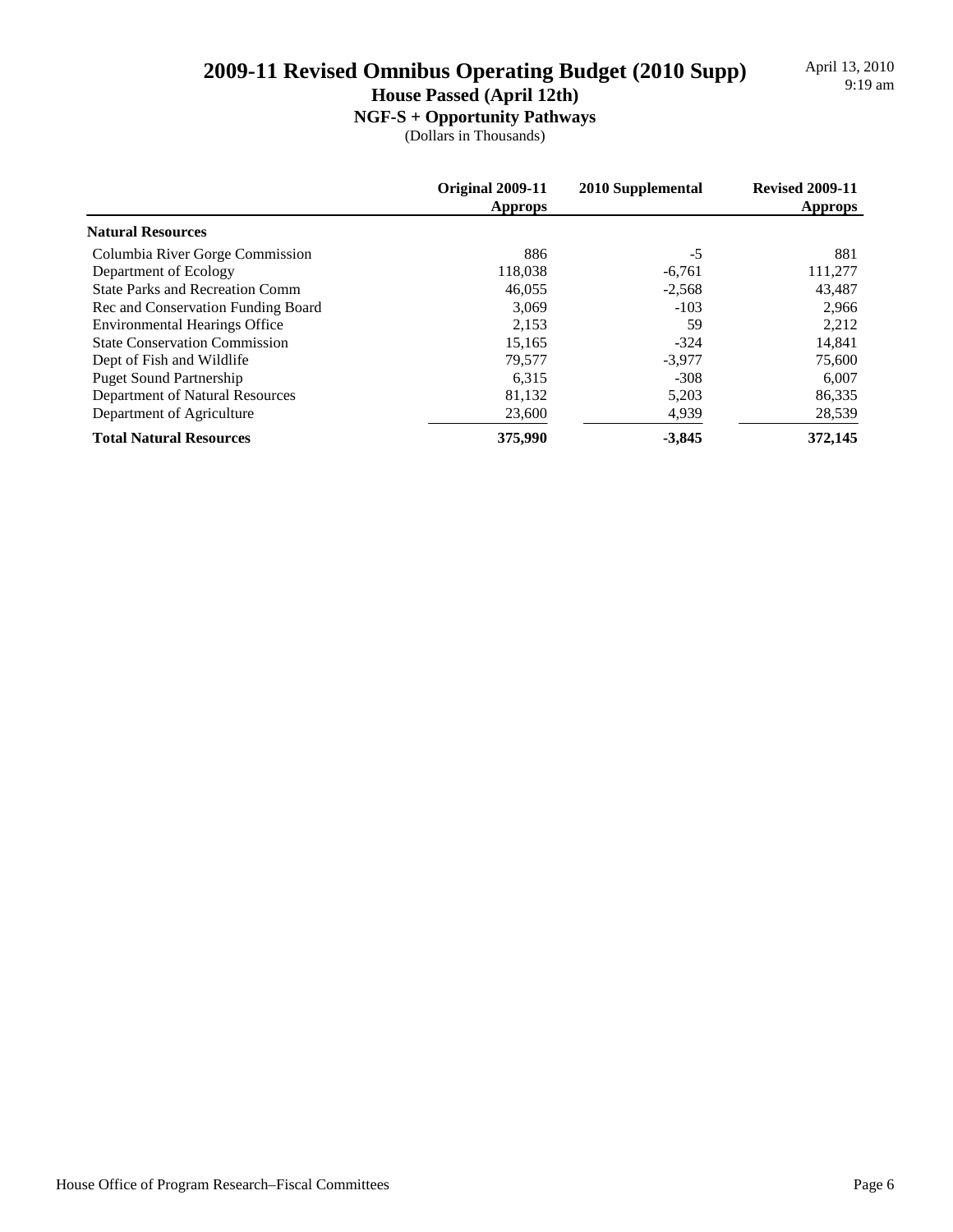# April 13, 2010<br>9:19 am

# 9:19 am **2009-11 Revised Omnibus Operating Budget (2010 Supp)**

**House Passed (April 12th)**

**NGF-S + Opportunity Pathways**

|                             | Original 2009-11<br><b>Approps</b> | 2010 Supplemental | <b>Revised 2009-11</b><br><b>Approps</b> |
|-----------------------------|------------------------------------|-------------------|------------------------------------------|
| <b>Transportation</b>       |                                    |                   |                                          |
| Washington State Patrol     | 80,234                             | $-5,198$          | 75,036                                   |
| Department of Licensing     | 2,971                              | -11               | 2,960                                    |
| <b>Total Transportation</b> | 83,205                             | $-5.209$          | 77,996                                   |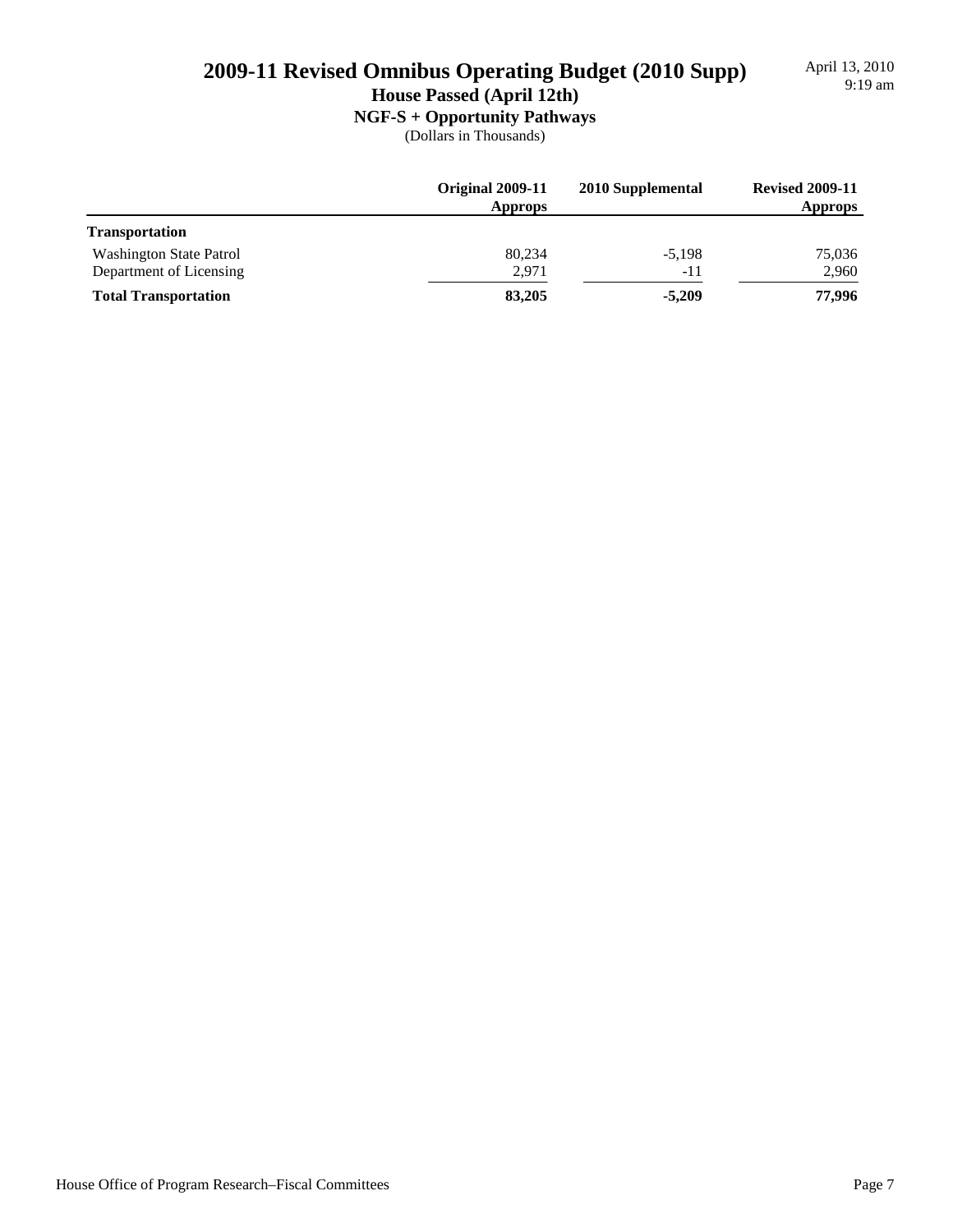April 13, 2010<br>9:19 am

### **House Passed (April 12th)**

**NGF-S + Opportunity Pathways**

|                                           | Original 2009-11<br><b>Approps</b> | 2010 Supplemental | <b>Revised 2009-11</b><br><b>Approps</b> |
|-------------------------------------------|------------------------------------|-------------------|------------------------------------------|
| <b>Public Schools</b>                     |                                    |                   |                                          |
| <b>OSPI &amp; Statewide Programs</b>      | 67,767                             | 1,258             | 69,025                                   |
| General Apportionment                     | 10,186,760                         | 99,018            | 10,285,778                               |
| <b>Pupil Transportation</b>               | 614,427                            | -564              | 613,863                                  |
| <b>School Food Services</b>               | 6,318                              | $\Omega$          | 6,318                                    |
| Special Education                         | 1,294,103                          | $-10,355$         | 1,283,748                                |
| <b>Educational Service Districts</b>      | 16.789                             | -76               | 16,713                                   |
| Levy Equalization                         | 252,918                            | 127,134           | 380,052                                  |
| <b>Institutional Education</b>            | 36,935                             | 130               | 37,065                                   |
| Ed of Highly Capable Students             | 18,867                             | $-490$            | 18,377                                   |
| <b>Student Achievement Program</b>        | 104,101                            | $-78,352$         | 25,749                                   |
| <b>Education Reform</b>                   | 291,305                            | 4,531             | 295,836                                  |
| <b>Transitional Bilingual Instruction</b> | 158,931                            | $-4,840$          | 154,091                                  |
| Learning Assistance Program (LAP)         | 251,284                            | 10,873            | 262,157                                  |
| <b>Compensation Adjustments</b>           | 9,957                              | $-16,177$         | $-6,220$                                 |
| <b>Total Public Schools</b>               | 13,310,462                         | 132,090           | 13,442,552                               |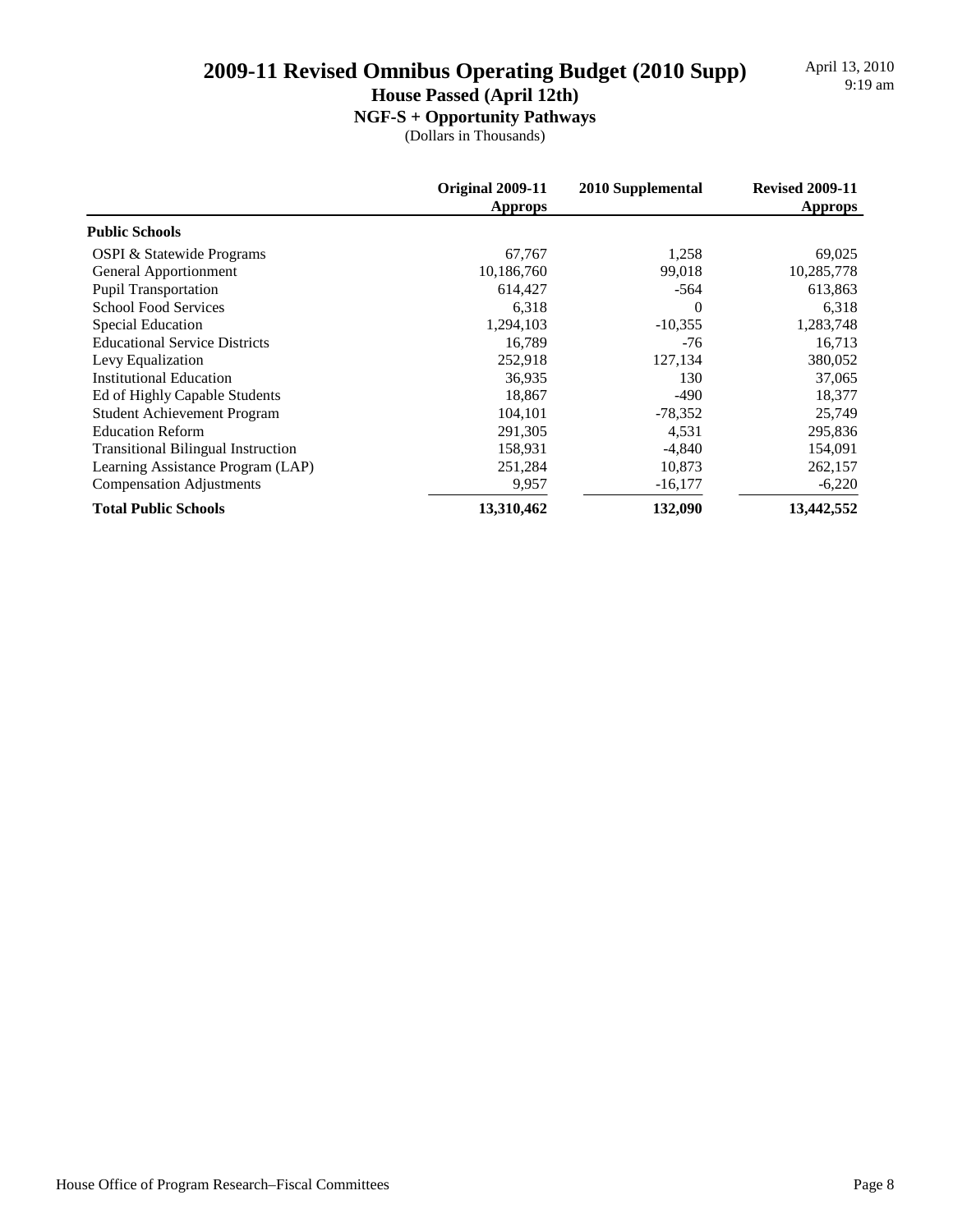### **House Passed (April 12th)**

**NGF-S + Opportunity Pathways**

|                                            | <b>Original 2009-11</b><br><b>Approps</b> | 2010 Supplemental | <b>Revised 2009-11</b><br><b>Approps</b> |
|--------------------------------------------|-------------------------------------------|-------------------|------------------------------------------|
| <b>Higher Education</b>                    |                                           |                   |                                          |
| Higher Education Coordinating Board        | 534,919                                   | $-22,846$         | 512,073                                  |
| University of Washington                   | 621,090                                   | $-25,893$         | 595,197                                  |
| <b>Washington State University</b>         | 409,437                                   | $-27,257$         | 382,180                                  |
| Eastern Washington University              | 91,568                                    | $-4,172$          | 87,396                                   |
| Central Washington University              | 86,940                                    | $-3,836$          | 83,104                                   |
| The Evergreen State College                | 48,827                                    | $-4,391$          | 44,436                                   |
| Spokane Intercoll Rsch & Tech Inst         | 3,209                                     | $-121$            | 3,088                                    |
| Western Washington University              | 108,929                                   | $-4,475$          | 104,454                                  |
| Community/Technical College System         | 1,357,705                                 | $-1,121$          | 1,356,584                                |
| <b>Total Higher Education</b>              | 3,262,624                                 | $-94,112$         | 3,168,512                                |
| <b>Other Education</b>                     |                                           |                   |                                          |
| State School for the Blind                 | 11,810                                    | 77                | 11,887                                   |
| Childhood Deafness & Hearing Loss          | 17,248                                    | 127               | 17,375                                   |
| Workforce Trng & Educ Coord Board          | 3,143                                     | $-234$            | 2,909                                    |
| Department of Early Learning               | 121,323                                   | 318               | 121,641                                  |
| <b>Washington State Arts Commission</b>    | 3,759                                     | $-568$            | 3,191                                    |
| <b>Washington State Historical Society</b> | 5,228                                     | $-29$             | 5,199                                    |
| East Wash State Historical Society         | 3,267                                     | $-23$             | 3,244                                    |
| <b>Total Other Education</b>               | 165,778                                   | $-332$            | 165,446                                  |
| <b>Total Education</b>                     | 16,738,864                                | 37,646            | 16,776,510                               |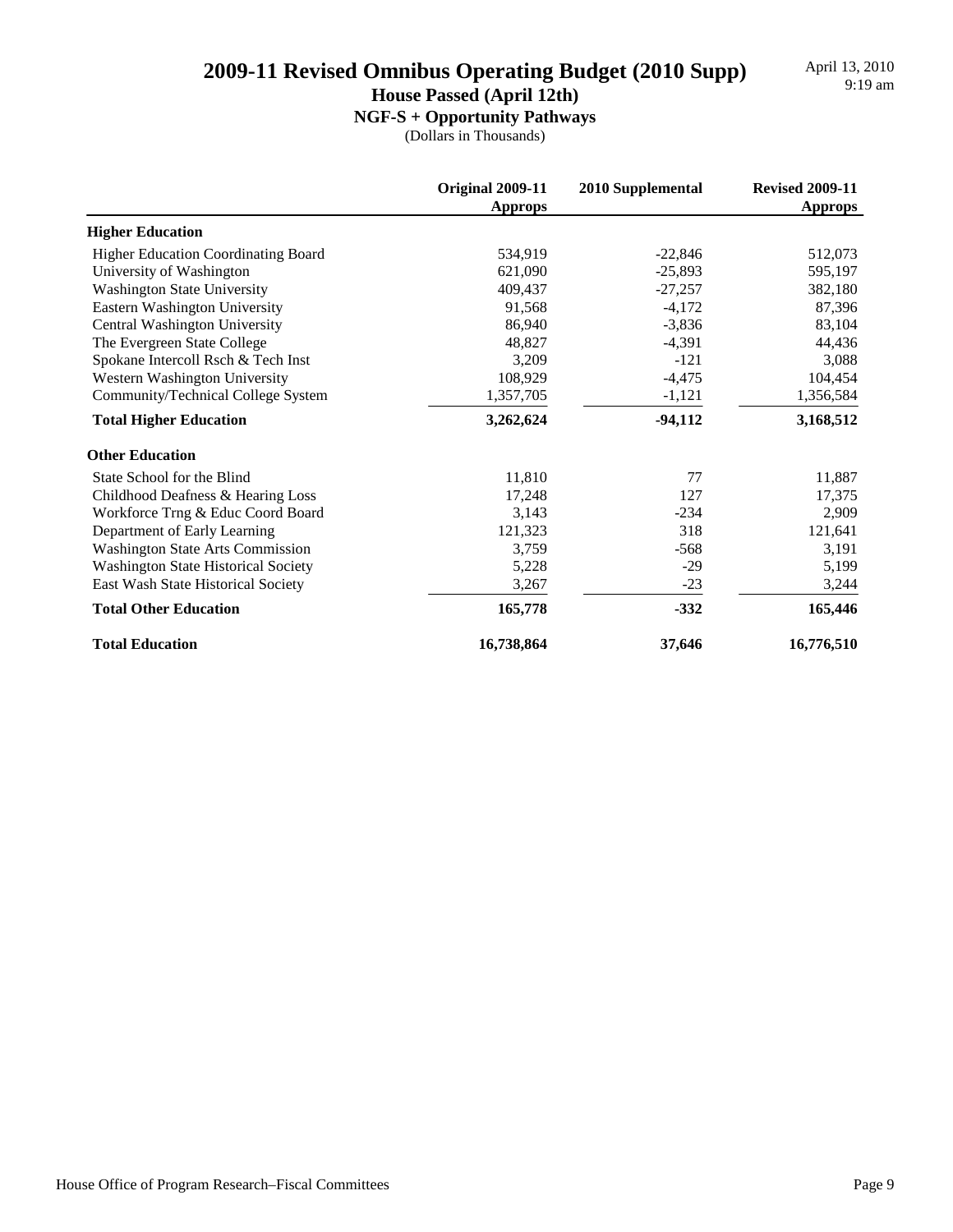April 13, 2010<br>9:19 am

**House Passed (April 12th)**

### **NGF-S + Opportunity Pathways**

|                                            | Original 2009-11<br><b>Approps</b> | 2010 Supplemental | <b>Revised 2009-11</b><br><b>Approps</b> |
|--------------------------------------------|------------------------------------|-------------------|------------------------------------------|
| <b>Special Appropriations</b>              |                                    |                   |                                          |
| <b>Bond Retirement and Interest</b>        | 1,813,244                          | $-19.447$         | 1,793,797                                |
| Special Approps to the Governor            | 123,992                            | $-12.474$         | 111,518                                  |
| <b>Sundry Claims</b>                       | 0                                  | 891               | 891                                      |
| State Employee Compensation Adjust         | 800                                | $-10.800$         | $-10,000$                                |
| <b>Contributions to Retirement Systems</b> | 130,230                            | $-900$            | 129,330                                  |
| <b>Total Special Appropriations</b>        | 2,068,266                          | $-42,730$         | 2,025,536                                |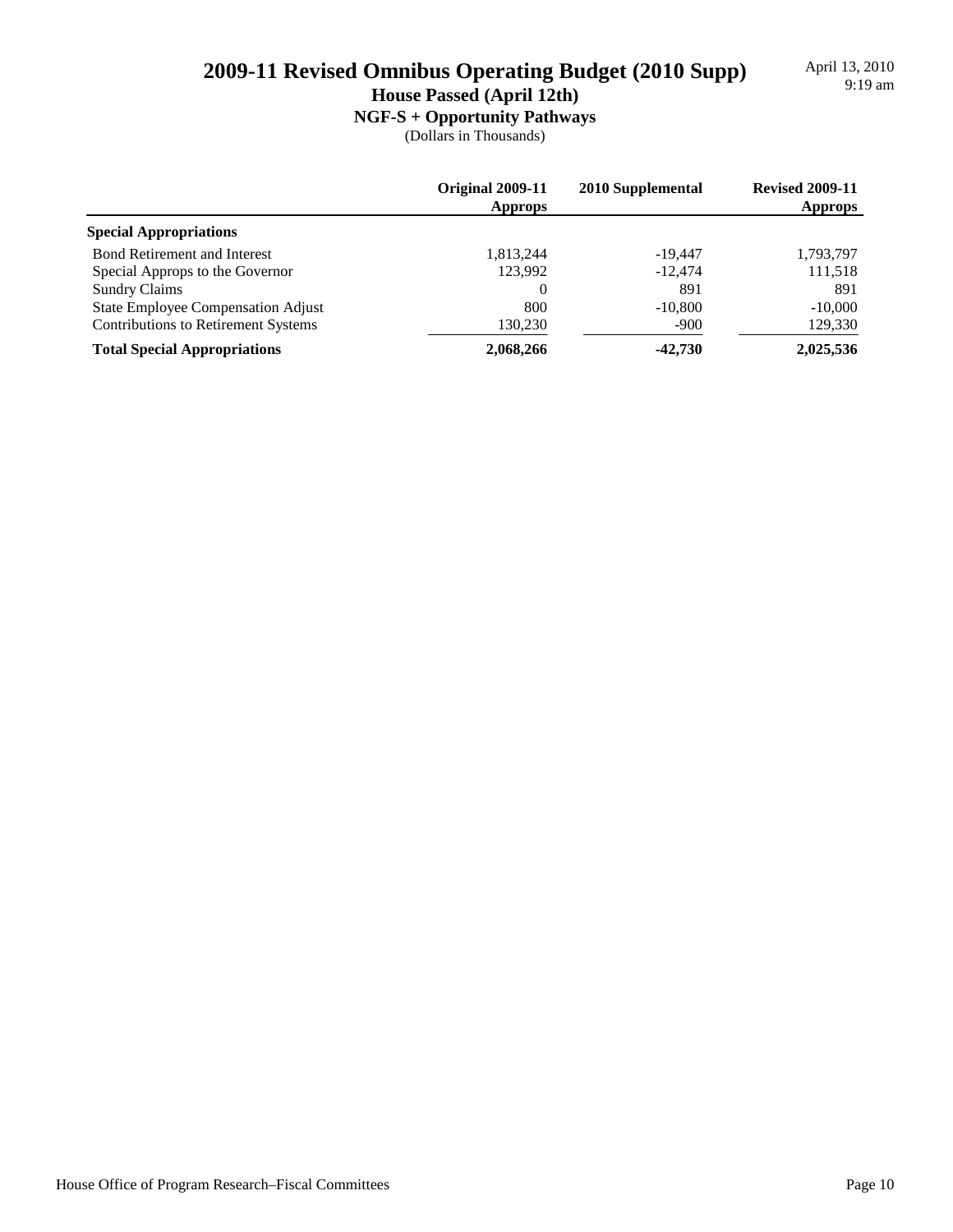# Agency 011 **2009-11 Revised Omnibus Operating Budget (2010 Supp)**

**House of Representatives** (Dollars in Thousands)

|                                                 | <b>House Passed (April 12th)</b> |           |              |
|-------------------------------------------------|----------------------------------|-----------|--------------|
|                                                 | <b>FTEs</b>                      | NGF+OpPth | <b>Total</b> |
| 2009-11 Original Appropriations                 | 394.4                            | 66,879    | 66,879       |
| 2009-11 Maintenance Level                       | 394.4                            | 66,889    | 66,889       |
| <b>2010 Policy Non-Comp Changes:</b>            |                                  |           |              |
| <b>Facilities Services Accountability</b><br>1. | 0.0                              | $-1,590$  | $-1,590$     |
| Policy -- Non-Comp Total                        | 0.0                              | $-1,590$  | $-1,590$     |
| <b>2010 Policy Comp Changes:</b>                |                                  |           |              |
| Health Insurance Increase<br>2.                 | 0.0                              | 376       | 376          |
| 3.<br><b>Temporary Layoffs</b>                  | 0.0                              | $-24$     | $-24$        |
| Policy -- Comp Total                            | 0.0                              | 352       | 352          |
| <b>Total Policy Changes</b>                     | 0.0                              | $-1,238$  | $-1,238$     |
| 2009-11 Revised Appropriations                  | 394.4                            | 65,651    | 65,651       |
| Difference from Original Appropriations         | 0.0                              | $-1,228$  | $-1,228$     |
| % Change from Original Appropriations           | $0.0\%$                          | $-1.8%$   | $-1.8%$      |

#### *Comments:*

 **1. Facilities Services Accountability -** Funding for facilities services charges, utilities and contracts charges, and public and historic facilities charges is transferred to the General Administration. Performance standards and quality assurance provisions must be established.

 **2. Health Insurance Increase -** Funding is provided for an increase in the monthly employer contribution for state employee health benefits funding rate for FY 2011 from \$768 to \$850. (General Fund-State, various other funds)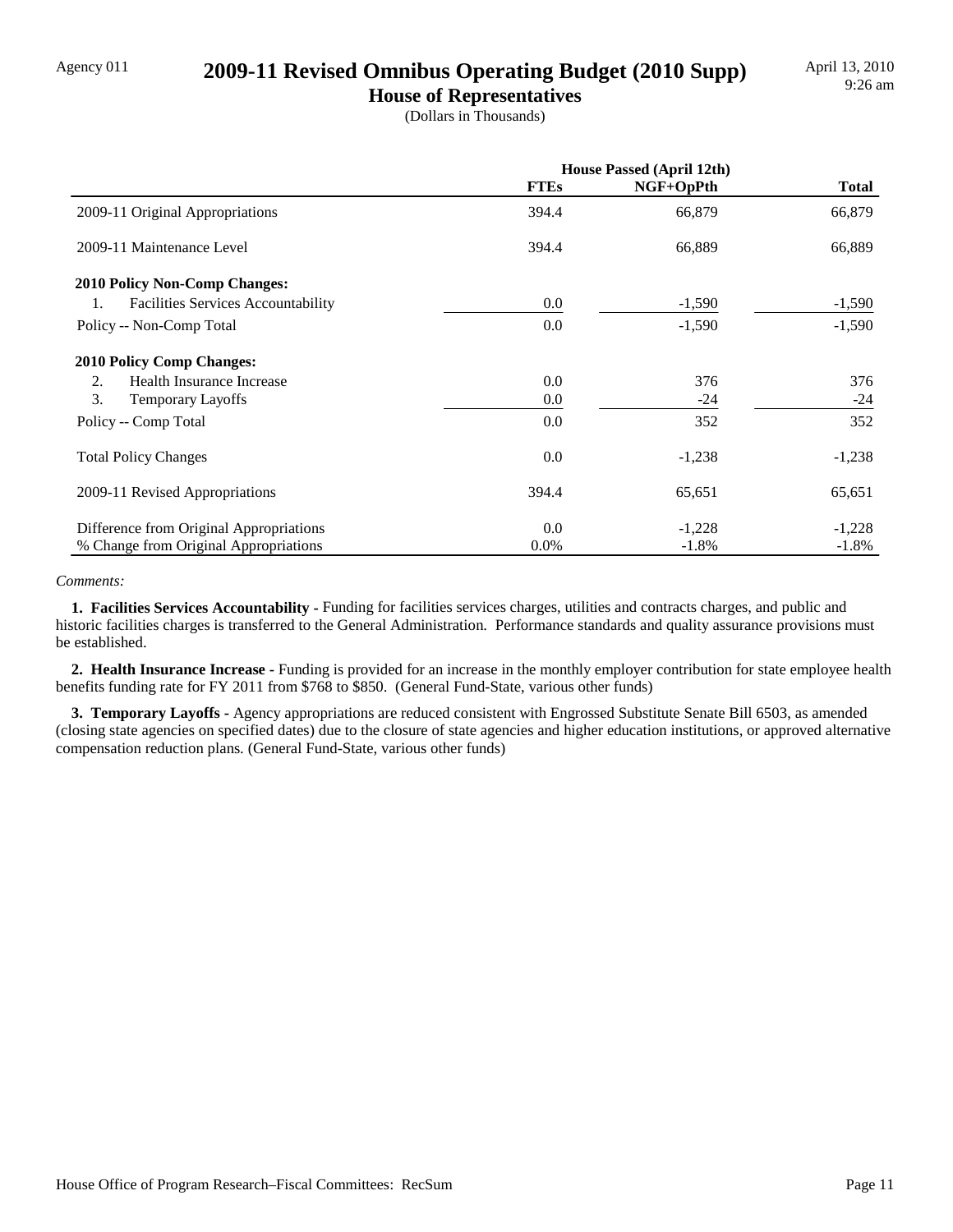# Agency 012 **2009-11 Revised Omnibus Operating Budget (2010 Supp)**

**Senate**

(Dollars in Thousands)

|                                                 | <b>House Passed (April 12th)</b> |           |              |
|-------------------------------------------------|----------------------------------|-----------|--------------|
|                                                 | <b>FTEs</b>                      | NGF+OpPth | <b>Total</b> |
| 2009-11 Original Appropriations                 | 279.2                            | 52,139    | 52,139       |
| 2009-11 Maintenance Level                       | 279.2                            | 52,145    | 52,145       |
| 2010 Policy Non-Comp Changes:                   |                                  |           |              |
| <b>Facilities Services Accountability</b><br>1. | 0.0                              | $-1,776$  | $-1,776$     |
| Policy -- Non-Comp Total                        | 0.0                              | $-1,776$  | $-1,776$     |
| <b>2010 Policy Comp Changes:</b>                |                                  |           |              |
| Health Insurance Increase<br>2.                 | 0.0                              | 241       | 241          |
| 3.<br><b>Temporary Layoffs</b>                  | 0.0                              | $-19$     | $-19$        |
| Policy -- Comp Total                            | 0.0                              | 222       | 222          |
| <b>Total Policy Changes</b>                     | 0.0                              | $-1,554$  | $-1,554$     |
| 2009-11 Revised Appropriations                  | 279.2                            | 50,591    | 50,591       |
| Difference from Original Appropriations         | 0.0                              | $-1,548$  | $-1,548$     |
| % Change from Original Appropriations           | $0.0\%$                          | $-3.0\%$  | $-3.0\%$     |

#### *Comments:*

 **1. Facilities Services Accountability -** Funding for facilities services charges, utilities and contracts charges, and public and historic facilities charges is transferred to the General Administration. Performance standards and quality assurance provisions must be established.

 **2. Health Insurance Increase -** Funding is provided for an increase in the monthly employer contribution for state employee health benefits funding rate for FY 2011 from \$768 to \$850. (General Fund-State, various other funds)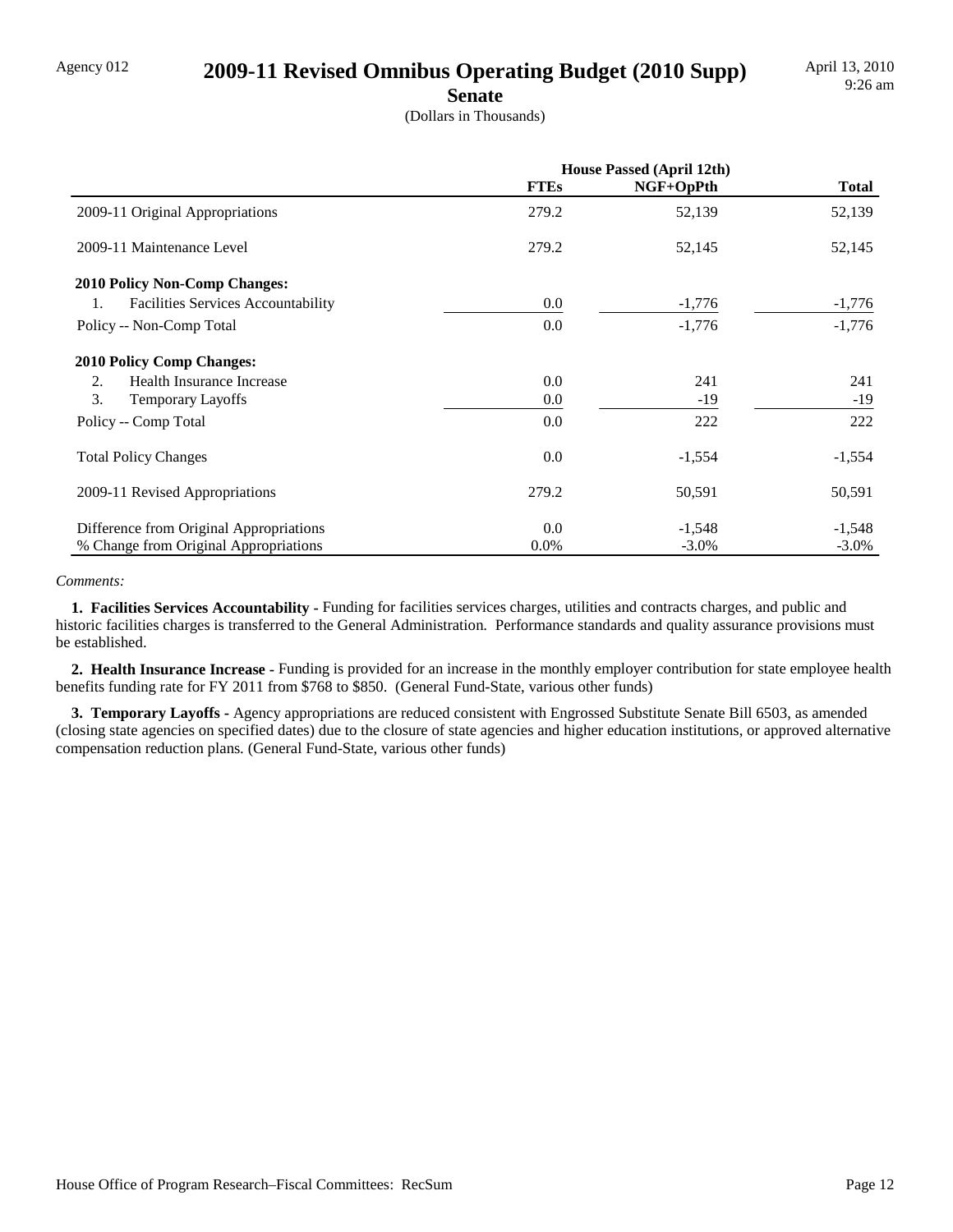# Agency 014 **2009-11 Revised Omnibus Operating Budget (2010 Supp)**

**Jt Leg Audit & Review Committee** (Dollars in Thousands)

|                                         | <b>House Passed (April 12th)</b> |           |              |
|-----------------------------------------|----------------------------------|-----------|--------------|
|                                         | <b>FTEs</b>                      | NGF+OpPth | <b>Total</b> |
| 2009-11 Original Appropriations         | 22.5                             | 5,758     | 5,758        |
| 2009-11 Maintenance Level               | 22.5                             | 5,758     | 5,758        |
| <b>2010 Policy Non-Comp Changes:</b>    |                                  |           |              |
| Medicaid Cost Containment Study<br>1.   | 0.0                              | 200       | 200          |
| Fire Suppression Helicopter Study<br>2. | 0.0                              | 50        | 50           |
| 3.<br><b>Tax Preference Review</b>      | 0.0                              | 50        | 50           |
| Policy -- Non-Comp Total                | 0.0                              | 300       | 300          |
| <b>2010 Policy Comp Changes:</b>        |                                  |           |              |
| Health Insurance Increase<br>4.         | 0.0                              | 24        | 24           |
| 5.<br><b>Temporary Layoffs</b>          | 0.0                              | $-56$     | -56          |
| Policy -- Comp Total                    | 0.0                              | $-32$     | $-32$        |
| <b>Total Policy Changes</b>             | 0.0                              | 268       | 268          |
| 2009-11 Revised Appropriations          | 22.5                             | 6,026     | 6,026        |
| Difference from Original Appropriations | 0.0                              | 268       | 268          |
| % Change from Original Appropriations   | 0.0%                             | 4.7%      | 4.7%         |

*Comments:*

 **1. Medicaid Cost Containment Study -** Funds are provided for a study on Medicaid cost containment efforts.

 **2. Fire Suppression Helicopter Study -** Funds are provided for an analysis of the cost of wildfire suppression helicopter resources in the Department of Natural Resources.

**3. Tax Preference Review - Funding is provided for tax preference review activities.** 

 **4. Health Insurance Increase -** Funding is provided for an increase in the monthly employer contribution for state employee health benefits funding rate for FY 2011 from \$768 to \$850. (General Fund-State, various other funds)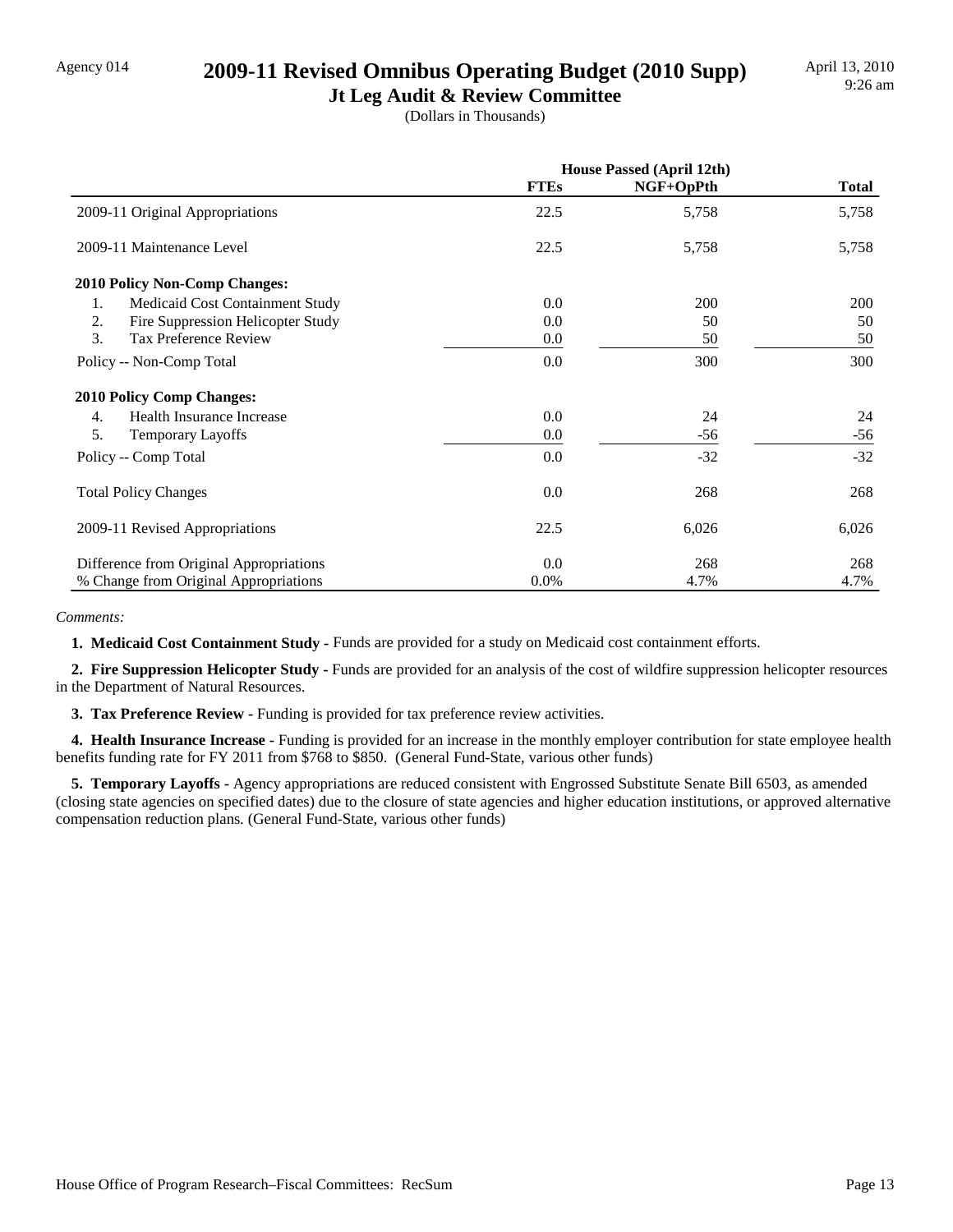# Agency 020 **2009-11 Revised Omnibus Operating Budget (2010 Supp)**

**LEAP Committee** (Dollars in Thousands)

|                                         | <b>House Passed (April 12th)</b> |           |              |
|-----------------------------------------|----------------------------------|-----------|--------------|
|                                         | <b>FTEs</b>                      | NGF+OpPth | <b>Total</b> |
| 2009-11 Original Appropriations         | 10.0                             | 3,675     | 3,675        |
| 2009-11 Maintenance Level               | 10.0                             | 3,675     | 3,675        |
| <b>2010 Policy Comp Changes:</b>        |                                  |           |              |
| Health Insurance Increase<br>1.         | 0.0                              | 10        | 10           |
| 2.<br><b>Temporary Layoffs</b>          | 0.0                              | $-21$     | $-21$        |
| Policy -- Comp Total                    | 0.0                              | $-11$     | $-11$        |
| <b>Total Policy Changes</b>             | 0.0                              | $-11$     | $-11$        |
| 2009-11 Revised Appropriations          | 10.0                             | 3,664     | 3,664        |
| Difference from Original Appropriations | 0.0                              | $-11$     | $-11$        |
| % Change from Original Appropriations   | $0.0\%$                          | $-0.3%$   | $-0.3\%$     |

#### *Comments:*

 **1. Health Insurance Increase -** Funding is provided for an increase in the monthly employer contribution for state employee health benefits funding rate for FY 2011 from \$768 to \$850. (General Fund-State, various other funds)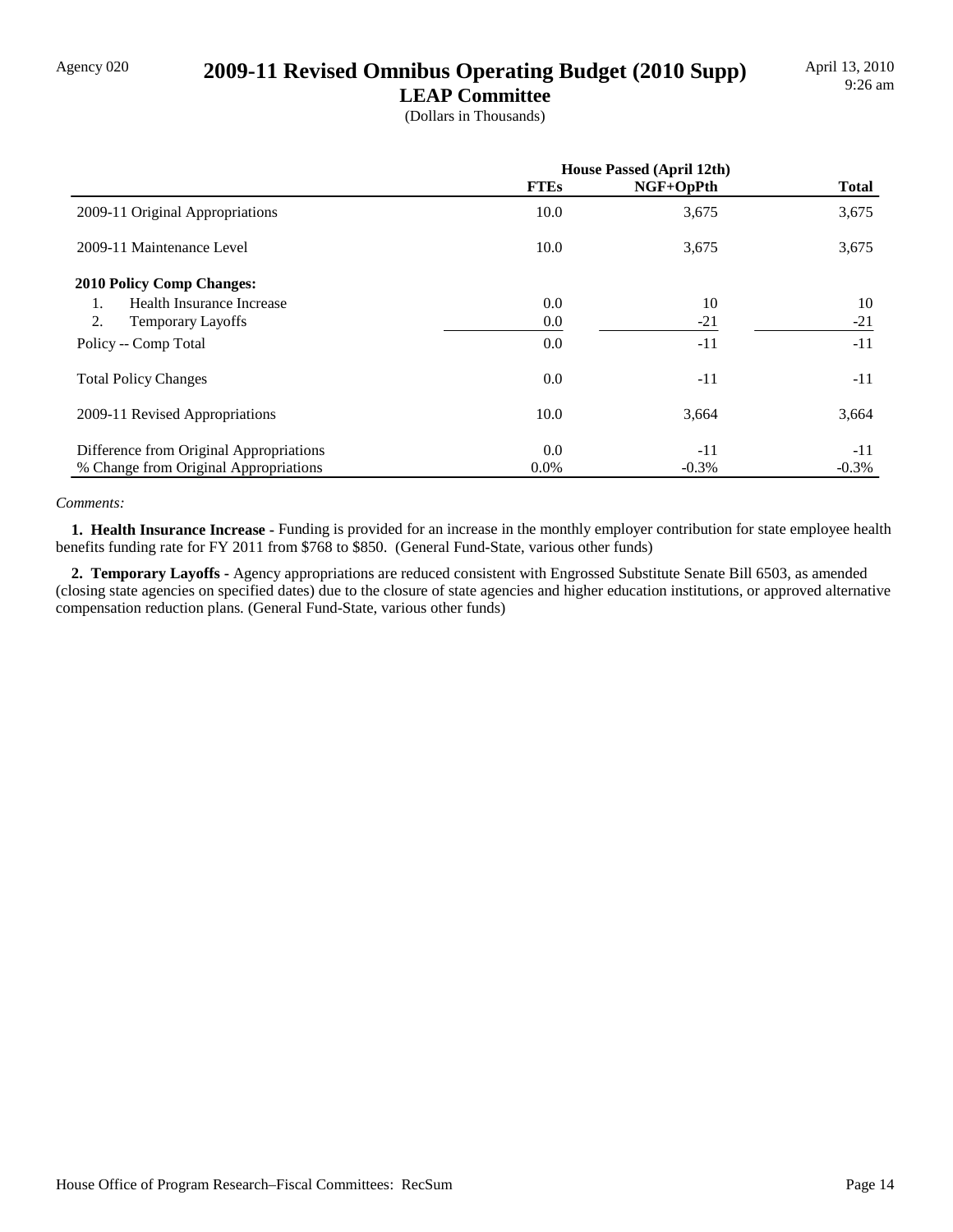# Agency 035 **2009-11 Revised Omnibus Operating Budget (2010 Supp)**

**Office of the State Actuary** (Dollars in Thousands)

|                                         | <b>House Passed (April 12th)</b> |                |              |
|-----------------------------------------|----------------------------------|----------------|--------------|
|                                         | <b>FTEs</b>                      | NGF+OpPth      | <b>Total</b> |
| 2009-11 Original Appropriations         | 12.5                             | 225            | 3,514        |
| 2009-11 Maintenance Level               | 12.5                             | 225            | 3,514        |
| <b>2010 Policy Non-Comp Changes:</b>    |                                  |                |              |
| Disability Study<br>1.                  | 0.0                              | $\Omega$       | 30           |
| Policy -- Non-Comp Total                | 0.0                              | $\Omega$       | 30           |
| <b>2010 Policy Comp Changes:</b>        |                                  |                |              |
| 2.<br>Health Insurance Increase         | 0.0                              | $\overline{0}$ | 14           |
| 3.<br>Temporary Layoffs                 | 0.0                              | $-5$           | $-33$        |
| Policy -- Comp Total                    | 0.0                              | $-5$           | $-19$        |
| <b>Total Policy Changes</b>             | 0.0                              | $-5$           | 11           |
| 2009-11 Revised Appropriations          | 12.5                             | 220            | 3,525        |
| Difference from Original Appropriations | 0.0                              | $-5$           | 11           |
| % Change from Original Appropriations   | $0.0\%$                          | $-2.2%$        | 0.3%         |

#### *Comments:*

 **1. Disability Study -** Funding is provided for the Office of the State Actuary to contract with the Washington State Institute for Public Policy for continued study of the disability benefits provided to the Plan 2 and Plan 3 members of the Public Employees' Retirement System, Teachers' Retirement System, and School Employees' Retirement System. (Department of Retirement Systems Expense Account-State)

 **2. Health Insurance Increase -** Funding is provided for an increase in the monthly employer contribution for state employee health benefits funding rate for FY 2011 from \$768 to \$850. (General Fund-State, various other funds)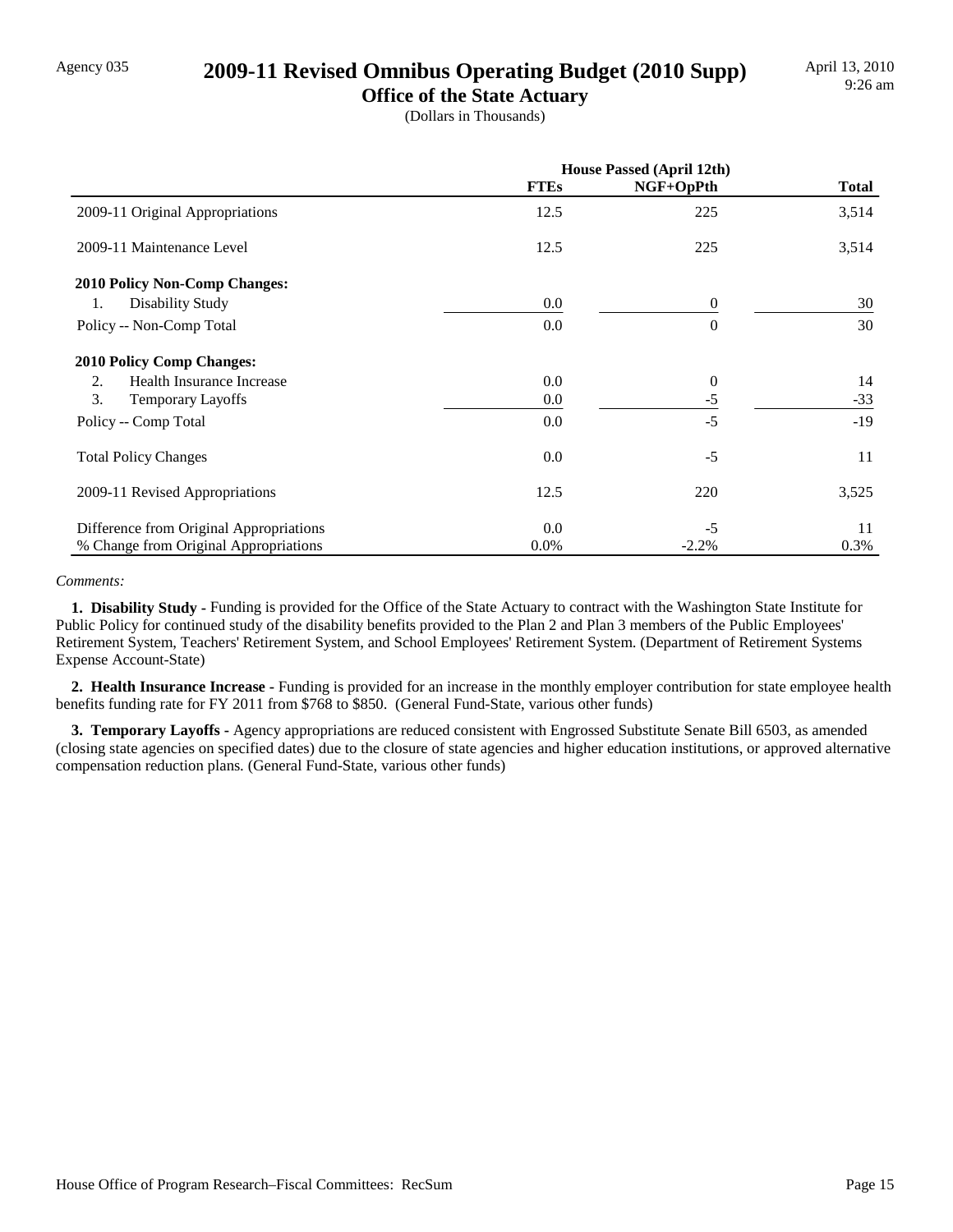# Agency 038 **2009-11 Revised Omnibus Operating Budget (2010 Supp)**

**Joint Legislative Systems Comm** (Dollars in Thousands)

|                                                 | <b>House Passed (April 12th)</b> |           |              |
|-------------------------------------------------|----------------------------------|-----------|--------------|
|                                                 | <b>FTEs</b>                      | NGF+OpPth | <b>Total</b> |
| 2009-11 Original Appropriations                 | 46.6                             | 17,170    | 17,170       |
| 2009-11 Maintenance Level                       | 46.6                             | 17,172    | 17,172       |
| 2010 Policy Non-Comp Changes:                   |                                  |           |              |
| <b>Facilities Services Accountability</b><br>1. | 0.0                              | -42       | $-42$        |
| 2.<br><b>Redistricting Support</b>              | 0.0                              | 87        | 87           |
| Policy -- Non-Comp Total                        | 0.0                              | 45        | 45           |
| <b>2010 Policy Comp Changes:</b>                |                                  |           |              |
| 3.<br>Health Insurance Increase                 | 0.0                              | 48        | 48           |
| $\overline{4}$ .<br><b>Temporary Layoffs</b>    | 0.0                              | $-107$    | $-107$       |
| Policy -- Comp Total                            | 0.0                              | $-59$     | $-59$        |
| <b>Total Policy Changes</b>                     | 0.0                              | $-14$     | $-14$        |
| 2009-11 Revised Appropriations                  | 46.6                             | 17,158    | 17,158       |
| Difference from Original Appropriations         | 0.0                              | $-12$     | $-12$        |
| % Change from Original Appropriations           | 0.0%                             | $-0.1%$   | $-0.1%$      |

#### *Comments:*

 **1. Facilities Services Accountability -** Funding for facilities services charges, utilities and contracts charges, and public and historic facilities charges is transferred to the General Administration. Performance standards and quality assurance provisions must be established.

 **2. Redistricting Support -** Funds are provided for hardware and software to provide information technology support to the Redistricting Commission following the 2010 U.S. Census.

 **3. Health Insurance Increase -** Funding is provided for an increase in the monthly employer contribution for state employee health benefits funding rate for FY 2011 from \$768 to \$850. (General Fund-State, various other funds)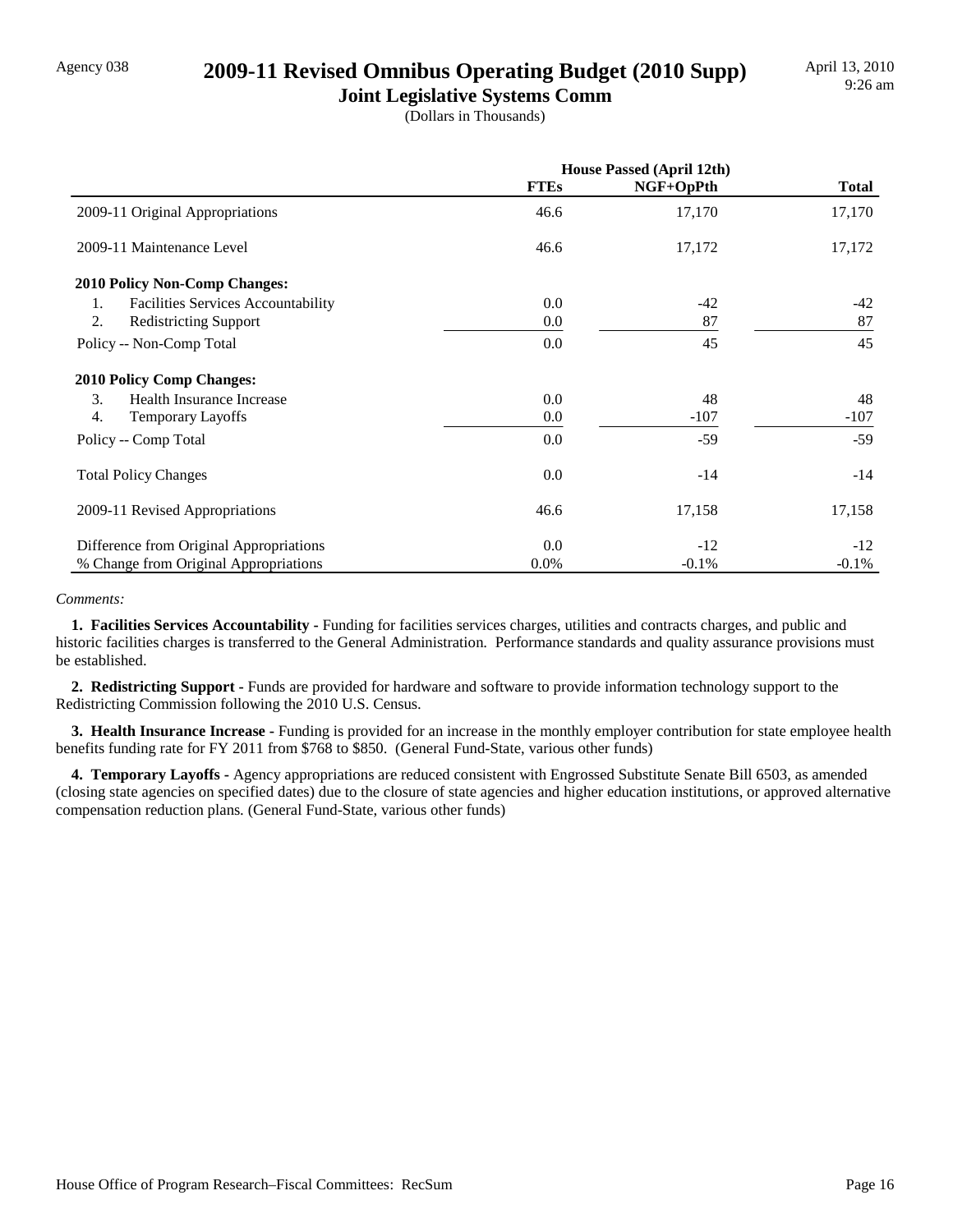# Agency 040 **2009-11 Revised Omnibus Operating Budget (2010 Supp)**

**Statute Law Committee** (Dollars in Thousands)

|                                                 | <b>House Passed (April 12th)</b> |           |              |
|-------------------------------------------------|----------------------------------|-----------|--------------|
|                                                 | <b>FTEs</b>                      | NGF+OpPth | <b>Total</b> |
| 2009-11 Original Appropriations                 | 46.6                             | 9,639     | 10,711       |
| 2009-11 Maintenance Level                       | 46.6                             | 9,641     | 10,713       |
| <b>2010 Policy Non-Comp Changes:</b>            |                                  |           |              |
| <b>Facilities Services Accountability</b><br>1. | 0.0                              | $-137$    | $-137$       |
| Policy -- Non-Comp Total                        | 0.0                              | $-137$    | $-137$       |
| <b>2010 Policy Comp Changes:</b>                |                                  |           |              |
| Health Insurance Increase<br>2.                 | 0.0                              | 43        | 43           |
| 3.<br><b>Temporary Layoffs</b>                  | 0.0                              | $-72$     | $-72$        |
| Policy -- Comp Total                            | 0.0                              | $-29$     | $-29$        |
| <b>Total Policy Changes</b>                     | 0.0                              | $-166$    | $-166$       |
| 2009-11 Revised Appropriations                  | 46.6                             | 9,475     | 10,547       |
| Difference from Original Appropriations         | 0.0                              | $-164$    | $-164$       |
| % Change from Original Appropriations           | $0.0\%$                          | $-1.7\%$  | $-1.5%$      |

#### *Comments:*

 **1. Facilities Services Accountability -** Funding for facilities services charges, utilities and contracts charges, and public and historic facilities charges is transferred to the General Administration. Performance standards and quality assurance provisions must be established.

 **2. Health Insurance Increase -** Funding is provided for an increase in the monthly employer contribution for state employee health benefits funding rate for FY 2011 from \$768 to \$850. (General Fund-State, various other funds)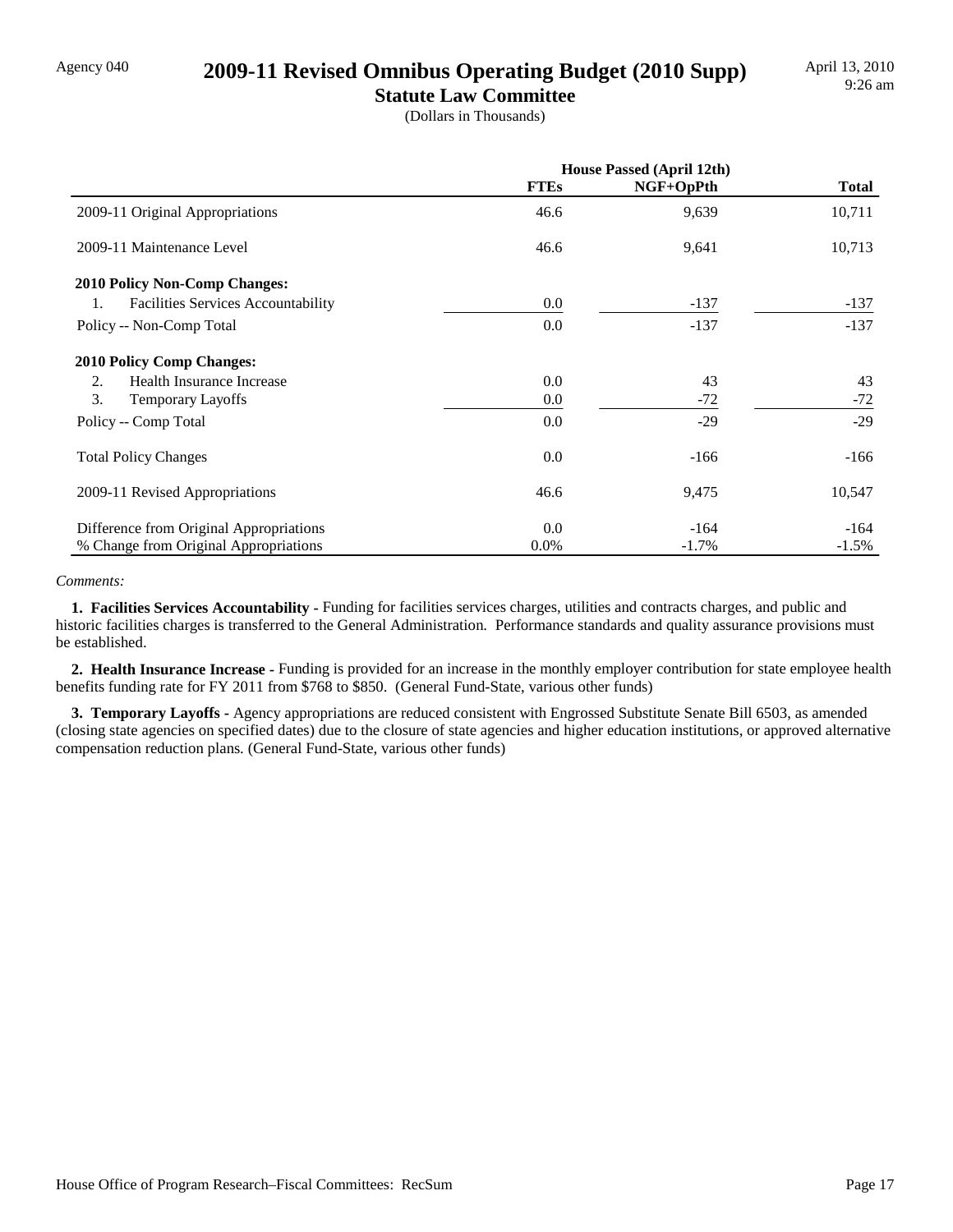# Agency 091 **2009-11 Revised Omnibus Operating Budget (2010 Supp)**

**Redistricting Commission** (Dollars in Thousands)

|                                         | <b>House Passed (April 12th)</b> |           |              |
|-----------------------------------------|----------------------------------|-----------|--------------|
|                                         | <b>FTEs</b>                      | NGF+OpPth | <b>Total</b> |
| 2009-11 Original Appropriations         | 3.5                              | 610       | 610          |
| 2009-11 Maintenance Level               | 3.5                              | 610       | 610          |
| <b>2010 Policy Non-Comp Changes:</b>    |                                  |           |              |
| Redistricting Data & Analysis<br>1.     | $0.0\,$                          | 505       | 505          |
| Policy -- Non-Comp Total                | 0.0                              | 505       | 505          |
| <b>Total Policy Changes</b>             | 0.0                              | 505       | 505          |
| 2009-11 Revised Appropriations          | 3.5                              | 1,115     | 1,115        |
| Difference from Original Appropriations | 0.0                              | 505       | 505          |
| % Change from Original Appropriations   | $0.0\%$                          | 82.8%     | 82.8%        |

#### *Comments:*

 **1. Redistricting Data & Analysis -** One-time funding is provided for the support of legislative redistricting efforts. This funding may be spent only with authorization from the Chief Clerk of the House of Representatives and the Secretary of the Senate.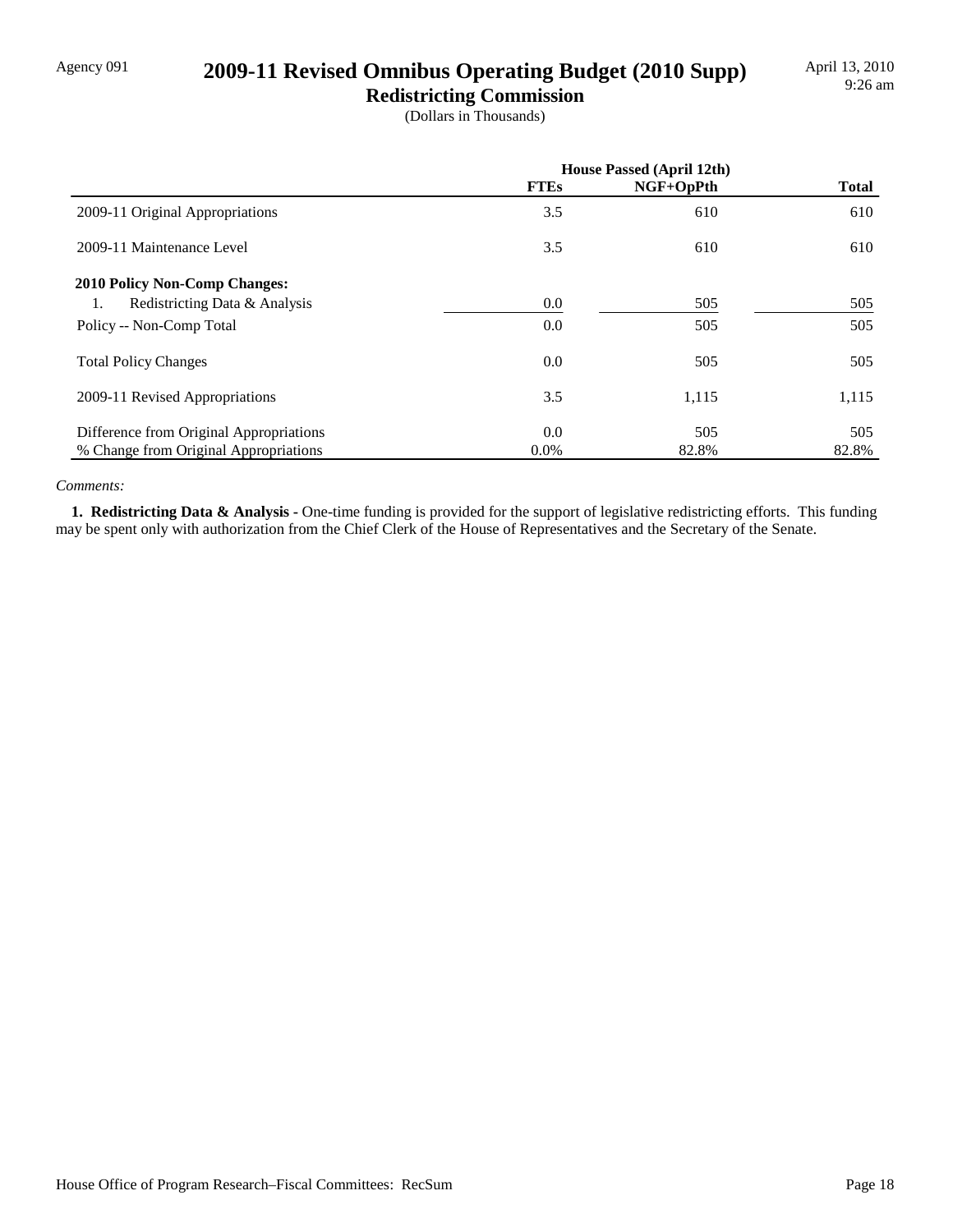# Agency 045 **2009-11 Revised Omnibus Operating Budget (2010 Supp)**

**Supreme Court** (Dollars in Thousands)

|                                         | <b>House Passed (April 12th)</b> |             |              |
|-----------------------------------------|----------------------------------|-------------|--------------|
|                                         | <b>FTEs</b>                      | $NGF+OpPth$ | <b>Total</b> |
| 2009-11 Original Appropriations         | 60.9                             | 13,860      | 13,860       |
| 2009-11 Maintenance Level               | 60.9                             | 13,883      | 13,883       |
| <b>2010 Policy Non-Comp Changes:</b>    |                                  |             |              |
| <b>Agency Wide Reduction</b><br>1.      | 0.0                              | $-115$      | $-115$       |
| Policy -- Non-Comp Total                | 0.0                              | $-115$      | $-115$       |
| <b>2010 Policy Comp Changes:</b>        |                                  |             |              |
| Health Insurance Increase<br>2.         | 0.0                              | 68          | 68           |
| 3.<br><b>Temporary Layoffs</b>          | 0.0                              | $-150$      | $-150$       |
| Policy -- Comp Total                    | 0.0                              | $-82$       | $-82$        |
| <b>Total Policy Changes</b>             | 0.0                              | $-197$      | $-197$       |
| 2009-11 Revised Appropriations          | 60.9                             | 13,686      | 13,686       |
| Difference from Original Appropriations | 0.0                              | $-174$      | $-174$       |
| % Change from Original Appropriations   | $0.0\%$                          | $-1.3%$     | $-1.3%$      |

#### *Comments:*

**1. Agency Wide Reduction - Funding is reduced in recognition of efficiency efforts by judicial branch agencies.** 

 **2. Health Insurance Increase -** Funding is provided for an increase in the monthly employer contribution for state employee health benefits funding rate for FY 2011 from \$768 to \$850. (General Fund-State, various other funds)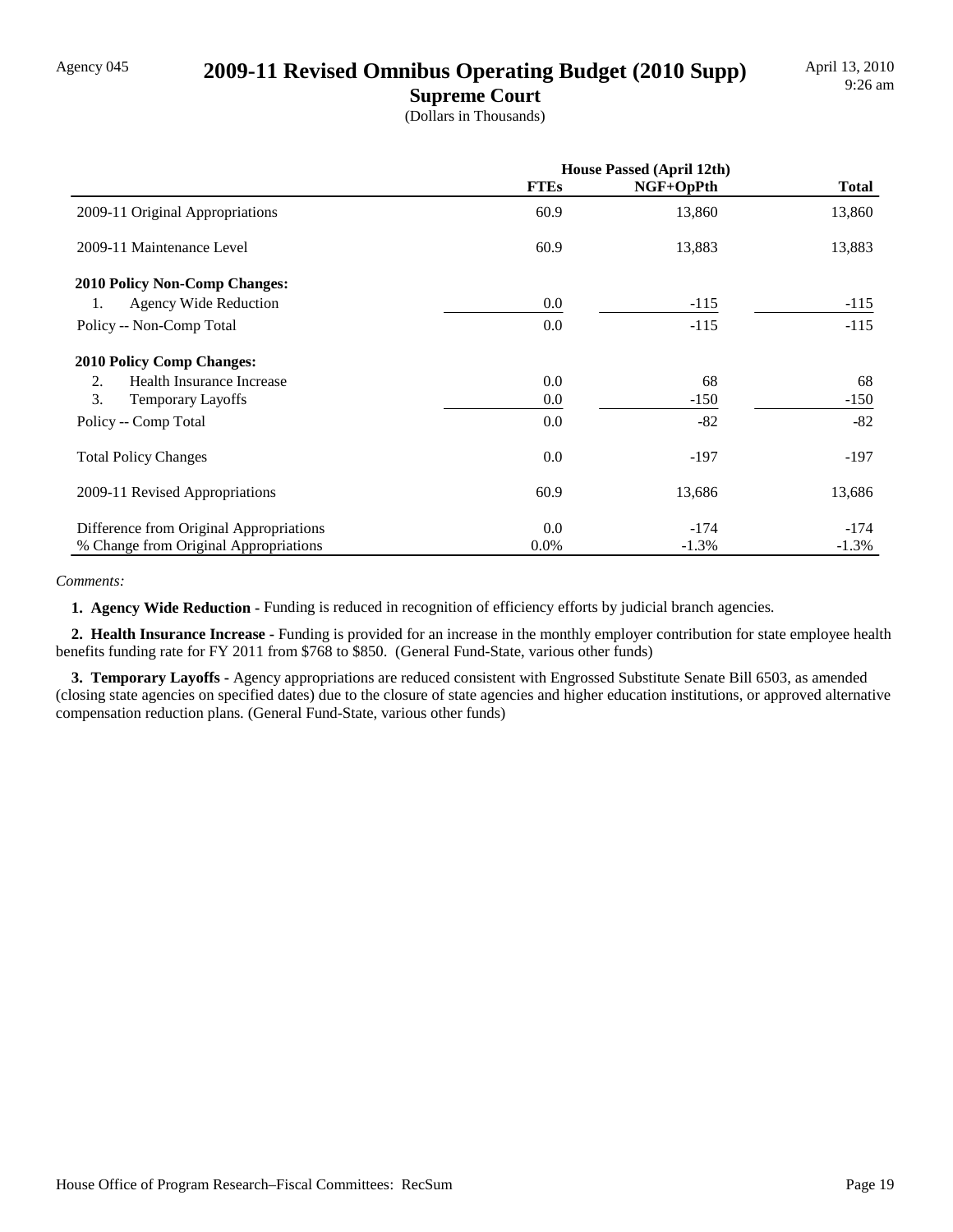# Agency 046 **2009-11 Revised Omnibus Operating Budget (2010 Supp)**

**State Law Library** (Dollars in Thousands)

|                                         | <b>House Passed (April 12th)</b> |             |              |
|-----------------------------------------|----------------------------------|-------------|--------------|
|                                         | <b>FTEs</b>                      | $NGF+OpPth$ | <b>Total</b> |
| 2009-11 Original Appropriations         | 13.8                             | 3,846       | 3,846        |
| 2009-11 Maintenance Level               | 13.8                             | 3,848       | 3,848        |
| 2010 Policy Non-Comp Changes:           |                                  |             |              |
| Administrative Efficiencies<br>1.       | 0.0                              | $-254$      | $-254$       |
| Policy -- Non-Comp Total                | 0.0                              | $-254$      | $-254$       |
| <b>2010 Policy Comp Changes:</b>        |                                  |             |              |
| Health Insurance Increase<br>2.         | 0.0                              | 14          | 14           |
| 3.<br><b>Temporary Layoffs</b>          | 0.0                              | $-24$       | $-24$        |
| Policy -- Comp Total                    | 0.0                              | $-10$       | $-10$        |
| <b>Total Policy Changes</b>             | 0.0                              | $-264$      | $-264$       |
| 2009-11 Revised Appropriations          | 13.8                             | 3,584       | 3,584        |
| Difference from Original Appropriations | 0.0                              | $-262$      | $-262$       |
| % Change from Original Appropriations   | $0.0\%$                          | $-6.8\%$    | $-6.8\%$     |

#### *Comments:*

 **1. Administrative Efficiencies -** Funding is reduced in recognition of efficiency efforts by judicial branch agencies.

 **2. Health Insurance Increase -** Funding is provided for an increase in the monthly employer contribution for state employee health benefits funding rate for FY 2011 from \$768 to \$850. (General Fund-State, various other funds)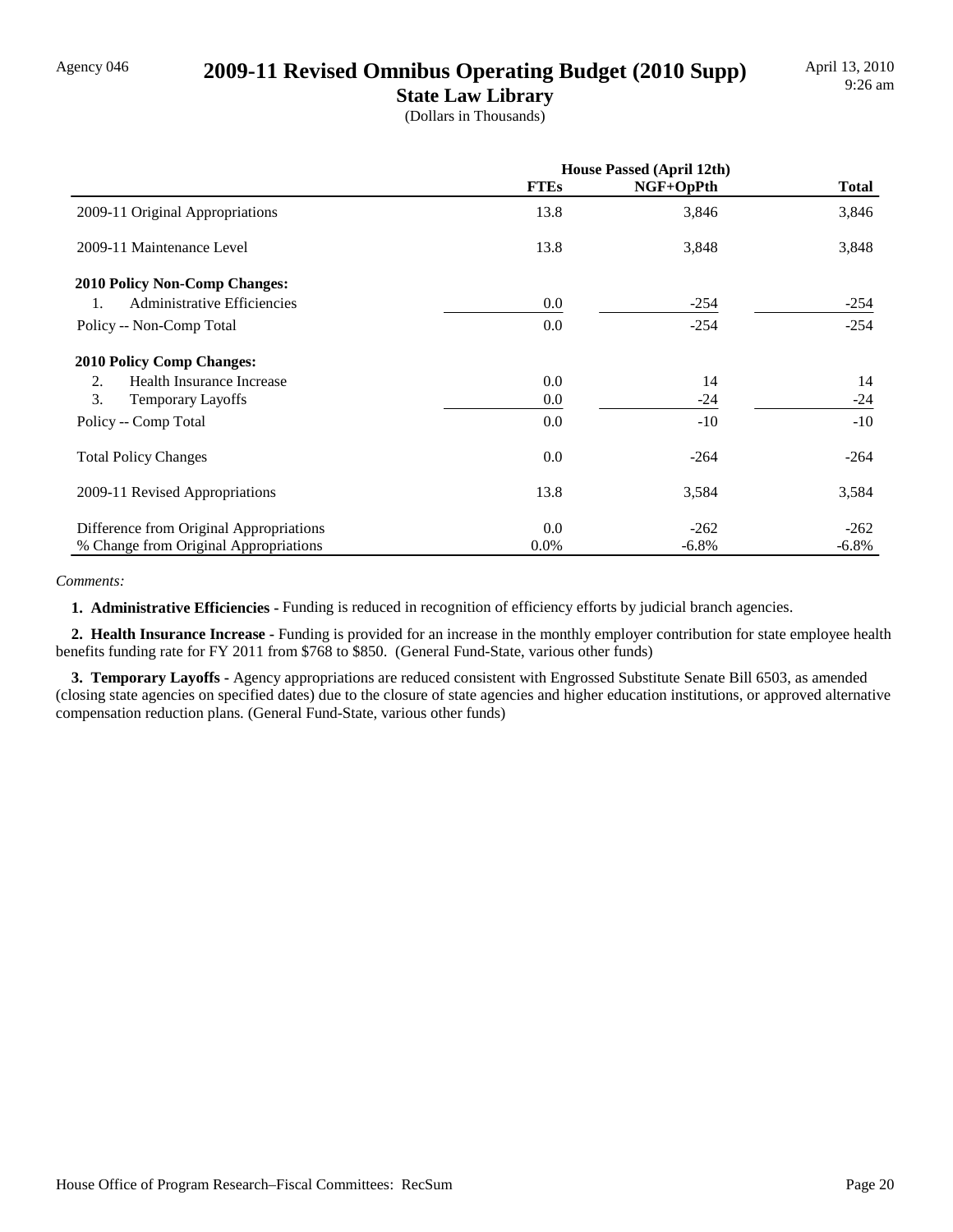# Agency 048 **2009-11 Revised Omnibus Operating Budget (2010 Supp)**

**Court of Appeals** (Dollars in Thousands)

|                                         | <b>House Passed (April 12th)</b> |           |              |
|-----------------------------------------|----------------------------------|-----------|--------------|
|                                         | <b>FTEs</b>                      | NGF+OpPth | <b>Total</b> |
| 2009-11 Original Appropriations         | 139.6                            | 31,688    | 31,688       |
| 2009-11 Maintenance Level               | 139.6                            | 31,735    | 31,735       |
| <b>2010 Policy Non-Comp Changes:</b>    |                                  |           |              |
| 1.<br>Agency Wide Reduction             | 0.0                              | $-244$    | $-244$       |
| Policy -- Non-Comp Total                | 0.0                              | $-244$    | $-244$       |
| <b>2010 Policy Comp Changes:</b>        |                                  |           |              |
| Health Insurance Increase<br>2.         | 0.0                              | 150       | 150          |
| 3.<br><b>Temporary Layoffs</b>          | 0.0                              | -40       | -40          |
| Policy -- Comp Total                    | 0.0                              | 110       | 110          |
| <b>Total Policy Changes</b>             | 0.0                              | $-134$    | $-134$       |
| 2009-11 Revised Appropriations          | 139.6                            | 31,601    | 31,601       |
| Difference from Original Appropriations | 0.0                              | $-87$     | $-87$        |
| % Change from Original Appropriations   | $0.0\%$                          | $-0.3\%$  | $-0.3\%$     |

#### *Comments:*

 **1. Agency Wide Reduction -** Funding is reduced in recognition of efficiency efforts by judicial branch agencies.

 **2. Health Insurance Increase -** Funding is provided for an increase in the monthly employer contribution for state employee health benefits funding rate for FY 2011 from \$768 to \$850. (General Fund-State, various other funds)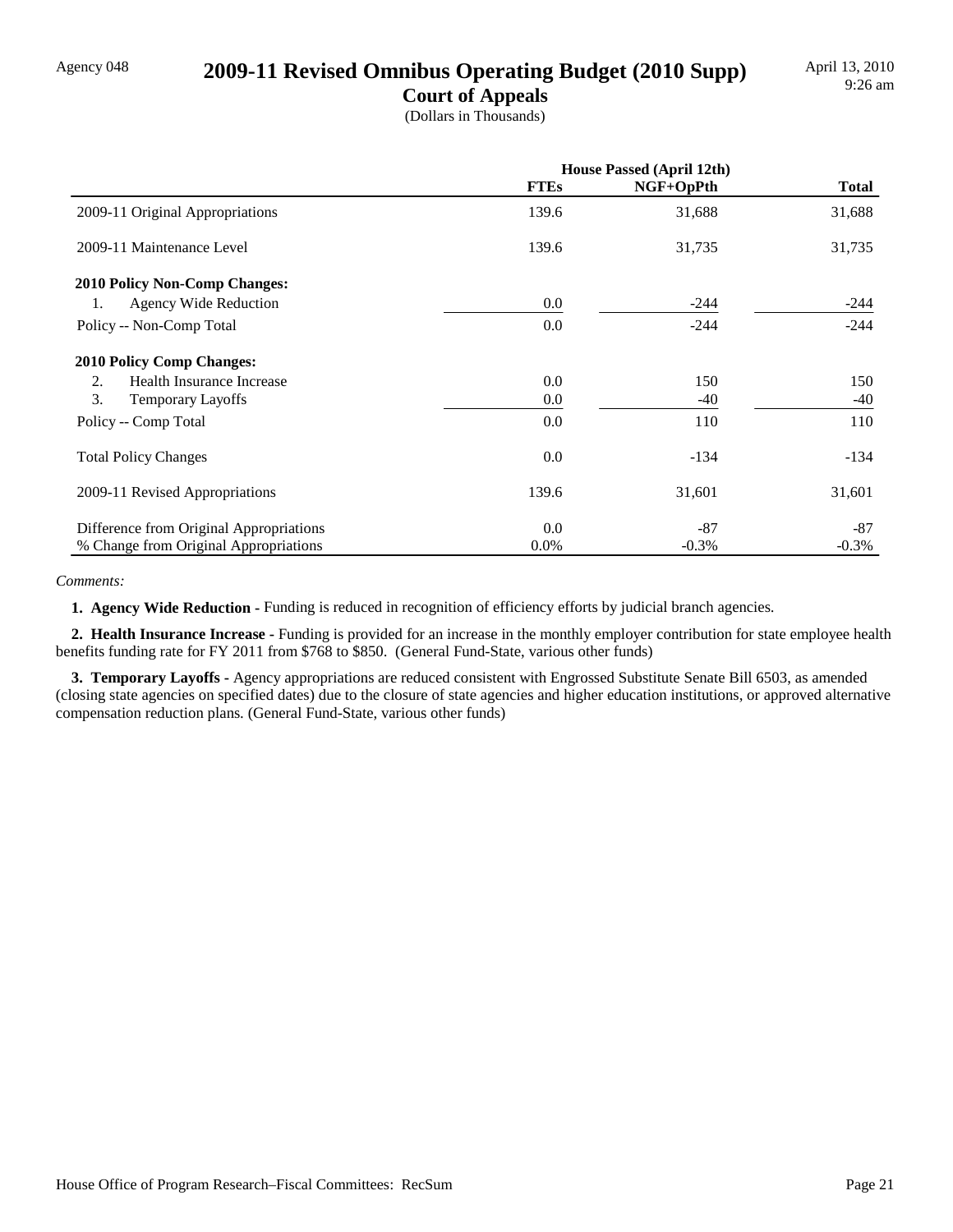# Agency 050 **2009-11 Revised Omnibus Operating Budget (2010 Supp)**

**Commission on Judicial Conduct** (Dollars in Thousands)

|                                         | <b>House Passed (April 12th)</b> |           |              |
|-----------------------------------------|----------------------------------|-----------|--------------|
|                                         | <b>FTEs</b>                      | NGF+OpPth | <b>Total</b> |
| 2009-11 Original Appropriations         | 9.5                              | 2,114     | 2,114        |
| 2009-11 Maintenance Level               | 9.5                              | 2,136     | 2,136        |
| 2010 Policy Non-Comp Changes:           |                                  |           |              |
| Administrative Efficiencies<br>1.       | 0.0                              | $-7$      | $-7$         |
| Policy -- Non-Comp Total                | 0.0                              | $-7$      | $-7$         |
| <b>2010 Policy Comp Changes:</b>        |                                  |           |              |
| Health Insurance Increase<br>2.         | 0.0                              | 5         | 5            |
| 3.<br><b>Temporary Layoffs</b>          | 0.0                              | $-27$     | $-27$        |
| Policy -- Comp Total                    | 0.0                              | $-22$     | $-22$        |
| <b>Total Policy Changes</b>             | 0.0                              | $-29$     | $-29$        |
| 2009-11 Revised Appropriations          | 9.5                              | 2,107     | 2,107        |
| Difference from Original Appropriations | 0.0                              | $-7$      | $-7$         |
| % Change from Original Appropriations   | 0.0%                             | $-0.3%$   | $-0.3%$      |

#### *Comments:*

 **1. Administrative Efficiencies -** Agencies are directed to reduce near general fund spending. Savings will be achieved through leaving vacant positions unfilled, reducing staff, and the development of administrative efficiencies and other expenditure reductions.

 **2. Health Insurance Increase -** Funding is provided for an increase in the monthly employer contribution for state employee health benefits funding rate for FY 2011 from \$768 to \$850. (General Fund-State, various other funds)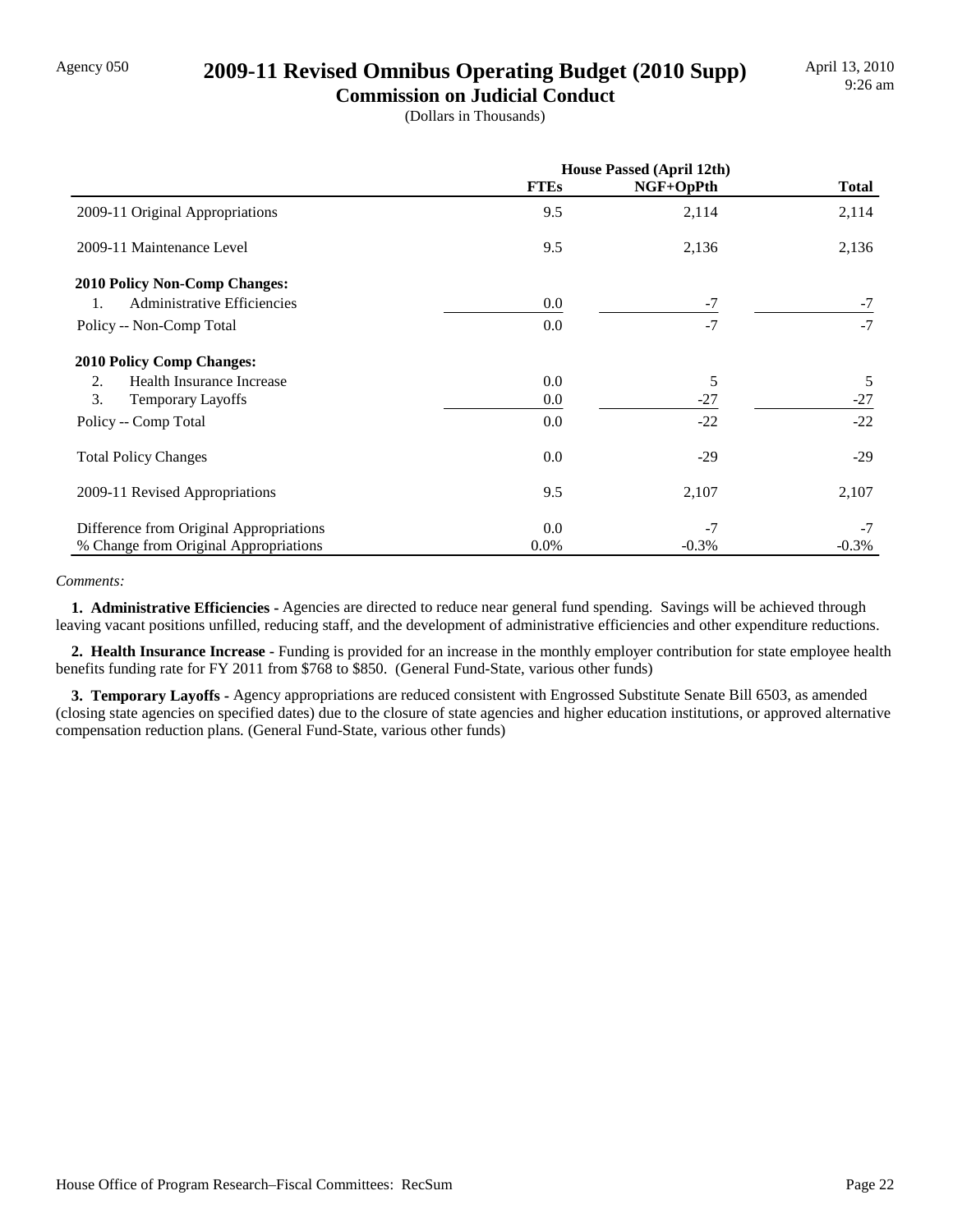# Agency 055 **2009-11 Revised Omnibus Operating Budget (2010 Supp)**

**Administrative Office of the Courts** (Dollars in Thousands)

|                                         | <b>House Passed (April 12th)</b> |                |              |
|-----------------------------------------|----------------------------------|----------------|--------------|
|                                         | <b>FTEs</b>                      | NGF+OpPth      | <b>Total</b> |
| 2009-11 Original Appropriations         | 353.0                            | 105,419        | 141,693      |
| 2009-11 Maintenance Level               | 353.0                            | 105,607        | 142,862      |
| <b>2010 Policy Non-Comp Changes:</b>    |                                  |                |              |
| 1.<br><b>Transfers</b>                  | 0.0                              | $\theta$       | $\Omega$     |
| 2.<br><b>Information Technology</b>     | 6.5                              | $\Omega$       | 3,797        |
| 3.<br><b>Agency Reduction</b>           | 0.0                              | $-649$         | -649         |
| Guardianship Program<br>4.              | 0.0                              | $\overline{0}$ | 44           |
| 5.<br>Office of Public Guardianship     | 0.0                              | 274            | 274          |
| Policy -- Non-Comp Total                | 6.5                              | $-375$         | 3,466        |
| <b>2010 Policy Comp Changes:</b>        |                                  |                |              |
| Health Insurance Increase<br>6.         | 0.0                              | 318            | 366          |
| 7.<br>Temporary Layoffs                 | 0.0                              | $-344$         | $-505$       |
| Policy -- Comp Total                    | 0.0                              | $-26$          | $-139$       |
| <b>Total Policy Changes</b>             | 6.5                              | $-401$         | 3,327        |
| 2009-11 Revised Appropriations          | 359.5                            | 105,206        | 146,189      |
| Difference from Original Appropriations | 6.5                              | $-213$         | 4,496        |
| % Change from Original Appropriations   | 1.8%                             | $-0.2%$        | 3.2%         |

*Comments:*

 **1. Transfers -** \$1 million in General Fund-State (GF-S) expenditure authority is transferred from FY 2010 to FY 2011.

 **2. Information Technology -** Additional funding is provided for planning and implementation of improvements to the statewide court case management system. (Judicial Information Systems Account-State)

**3. Agency Reduction -** Funding is reduced in recognition of efficiency efforts by judicial branch agencies.

 **4. Guardianship Program -** One-time funding is provided to the Administrative Office of the Courts for computer programming costs associated with implementation of Chapter 272, Laws of 2010 (SHB 2680), related to the guardianship program.

 **5. Office of Public Guardianship -** Funding is provided for the Office of Public Guardianship (OPG) to provide guardianship services for low-income incapacitated persons. This funding restores funding reduced in the 2009-11 biennial budget and will allow the OPG to serve the additional 50 clients necessary to complete the study being conducted on the effectiveness of the program by the Washington State Institute for Public Policy.

 **6. Health Insurance Increase -** Funding is provided for an increase in the monthly employer contribution for state employee health benefits funding rate for FY 2011 from \$768 to \$850. (General Fund-State, various other funds)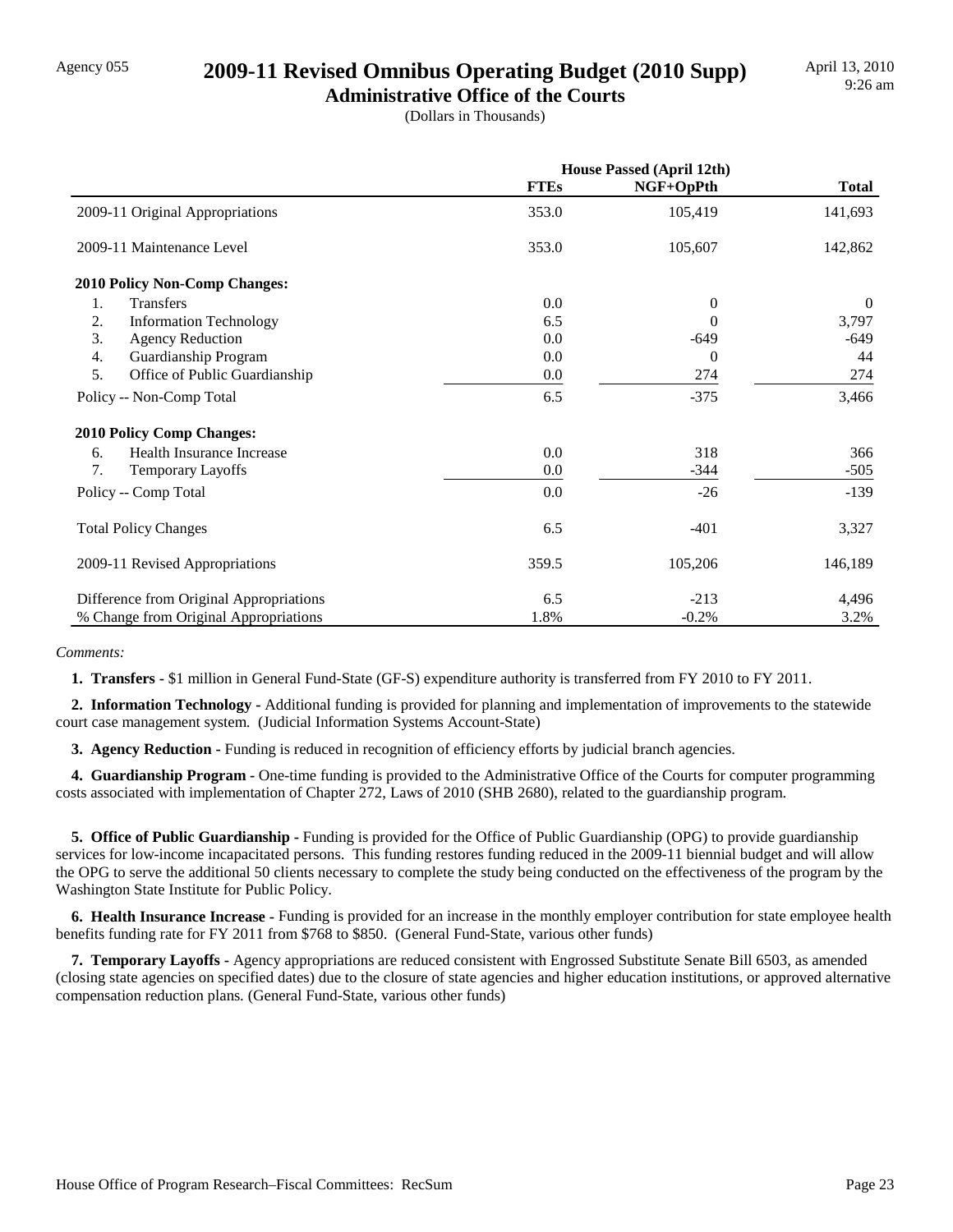# Agency 056 **2009-11 Revised Omnibus Operating Budget (2010 Supp)**

**Office of Public Defense**

(Dollars in Thousands)

|                                         | <b>House Passed (April 12th)</b> |           |              |
|-----------------------------------------|----------------------------------|-----------|--------------|
|                                         | <b>FTEs</b>                      | NGF+OpPth | <b>Total</b> |
| 2009-11 Original Appropriations         | 14.0                             | 49,977    | 52,900       |
| 2009-11 Maintenance Level               | 14.0                             | 49,977    | 52,900       |
| <b>2010 Policy Comp Changes:</b>        |                                  |           |              |
| Health Insurance Increase<br>1.         | 0.0                              | 19        | 19           |
| 2.<br>Temporary Layoffs                 | 0.0                              | $-20$     | $-20$        |
| Policy -- Comp Total                    | 0.0                              | $-1$      | $-1$         |
| <b>Total Policy Changes</b>             | 0.0                              | $-1$      | $-1$         |
| 2009-11 Revised Appropriations          | 14.0                             | 49,976    | 52,899       |
| Difference from Original Appropriations | 0.0                              | $-1$      | $-1$         |
| % Change from Original Appropriations   | 0.0%                             | 0.0%      | $0.0\%$      |

#### *Comments:*

 **1. Health Insurance Increase -** Funding is provided for an increase in the monthly employer contribution for state employee health benefits funding rate for FY 2011 from \$768 to \$850. (General Fund-State, various other funds)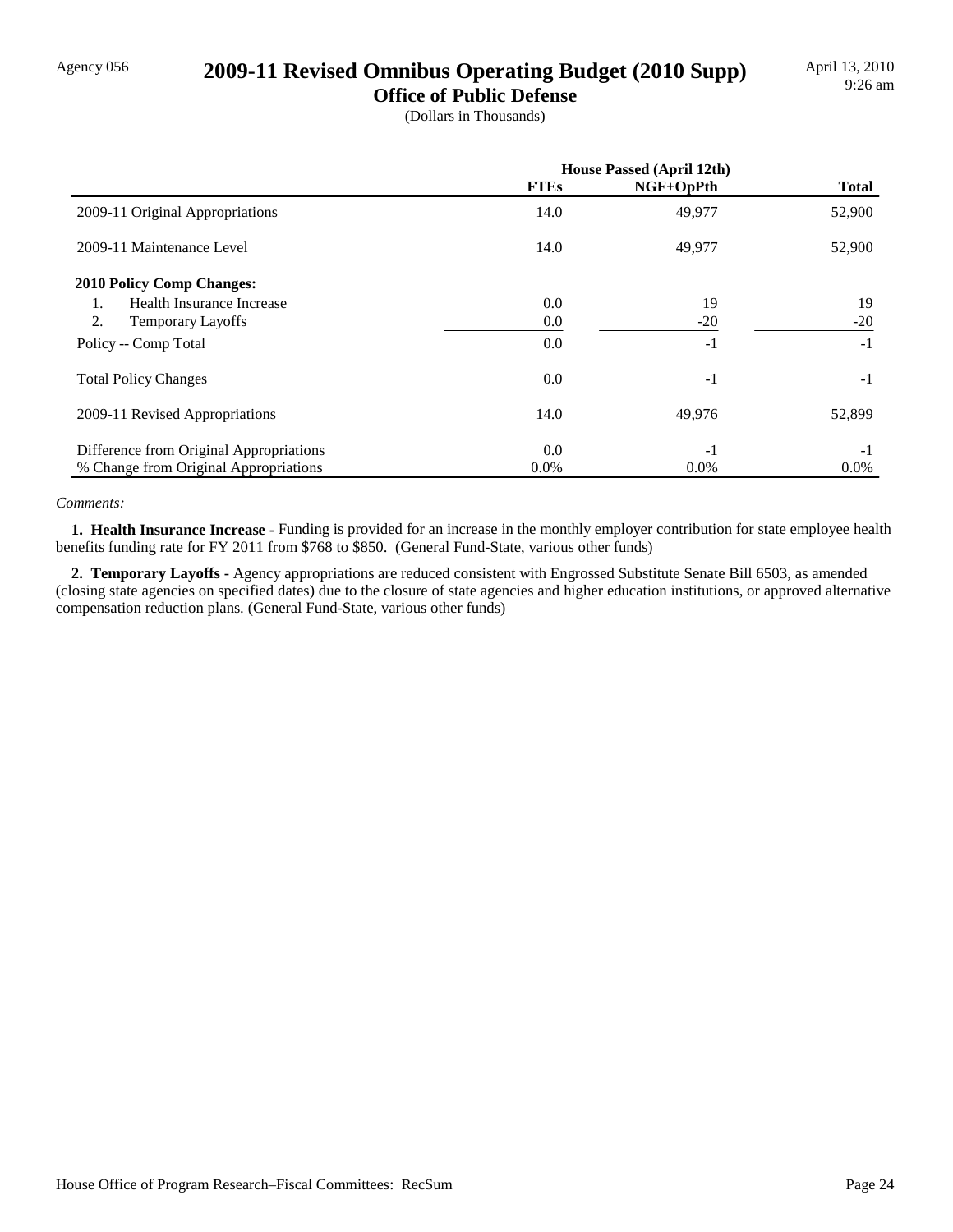# Agency 057 **2009-11 Revised Omnibus Operating Budget (2010 Supp)**

**Office of Civil Legal Aid** (Dollars in Thousands)

|                                         | <b>House Passed (April 12th)</b> |           |              |
|-----------------------------------------|----------------------------------|-----------|--------------|
|                                         | <b>FTEs</b>                      | NGF+OpPth | <b>Total</b> |
| 2009-11 Original Appropriations         | 1.0                              | 22,280    | 23,440       |
| 2009-11 Maintenance Level               | 1.0                              | 22,280    | 23,440       |
| <b>2010 Policy Non-Comp Changes:</b>    |                                  |           |              |
| Administrative Efficiencies<br>1.       | 0.0                              | $-121$    | $-121$       |
| Policy -- Non-Comp Total                | 0.0                              | $-121$    | $-121$       |
| <b>2010 Policy Comp Changes:</b>        |                                  |           |              |
| 2.<br><b>Temporary Layoffs</b>          | 0.0                              | $\Omega$  | $-5$         |
| Policy -- Comp Total                    | 0.0                              | $\Omega$  | $-5$         |
| <b>Total Policy Changes</b>             | 0.0                              | $-121$    | $-126$       |
| 2009-11 Revised Appropriations          | 1.0                              | 22,159    | 23,314       |
| Difference from Original Appropriations | 0.0                              | $-121$    | $-126$       |
| % Change from Original Appropriations   | 0.0%                             | $-0.5%$   | $-0.5\%$     |

*Comments:*

 **1. Administrative Efficiencies -** Funding is reduced in recognition of efficiency efforts by judicial branch agencies.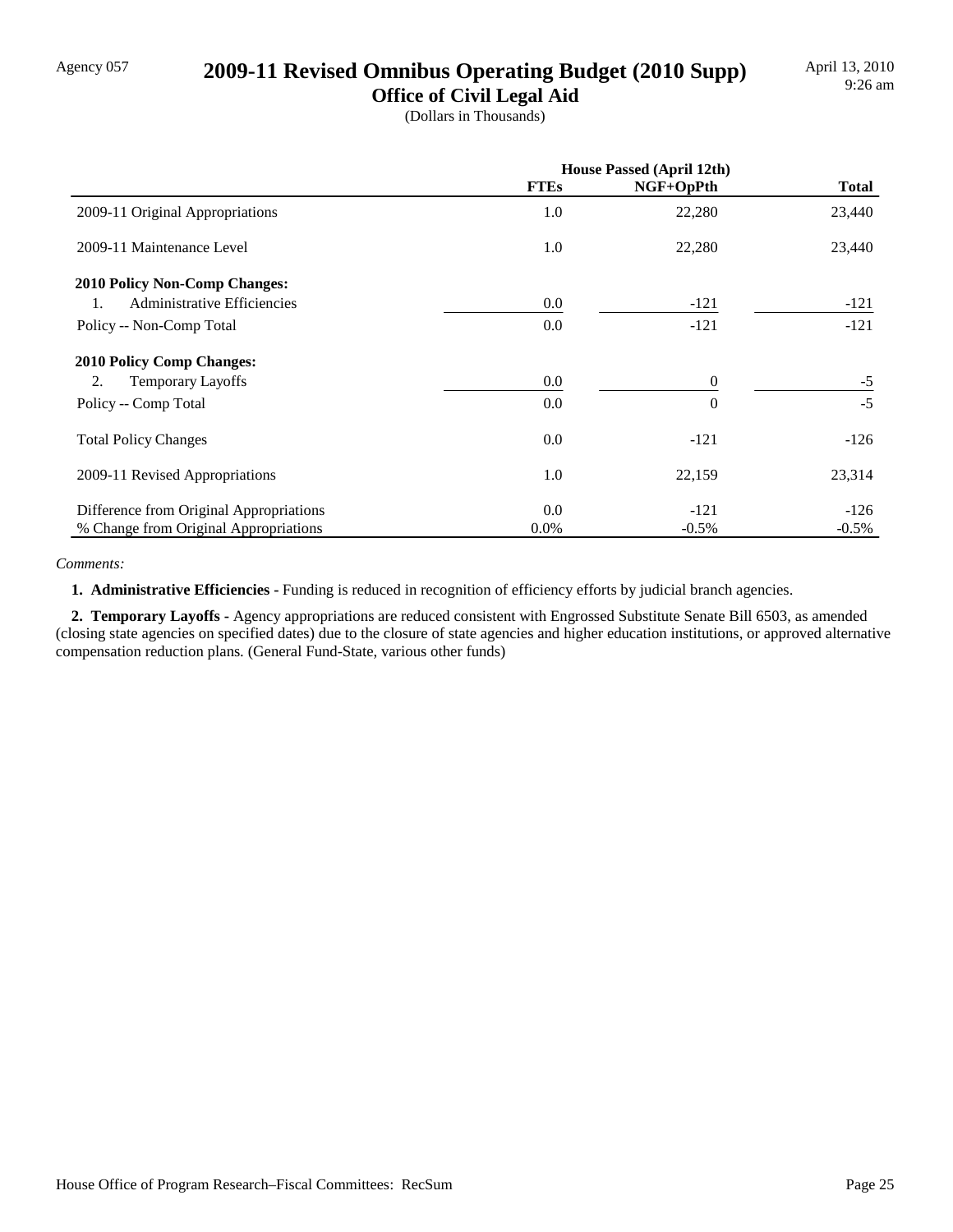### Agency 075 **2009-11 Revised Omnibus Operating Budget (2010 Supp)**

**Office of the Governor** (Dollars in Thousands)

|                                               | <b>House Passed (April 12th)</b> |           |              |  |
|-----------------------------------------------|----------------------------------|-----------|--------------|--|
|                                               | <b>FTEs</b>                      | NGF+OpPth | <b>Total</b> |  |
| 2009-11 Original Appropriations               | 55.6                             | 11,756    | 13,256       |  |
| 2009-11 Maintenance Level                     | 55.6                             | 11,758    | 13,258       |  |
| <b>2010 Policy Non-Comp Changes:</b>          |                                  |           |              |  |
| <b>Office Administrative Reductions</b><br>1. | $-1.1$                           | $-100$    | $-100$       |  |
| 2.<br><b>Education Ombudsman</b>              | 0.0                              | $-31$     | $-31$        |  |
| 3.<br>Family & Children's Ombudsman           | 0.0                              | $-40$     | $-40$        |  |
| Policy -- Non-Comp Total                      | $-1.1$                           | $-171$    | $-171$       |  |
| 2010 Policy Comp Changes:                     |                                  |           |              |  |
| Health Insurance Increase<br>4.               | 0.0                              | 53        | 53           |  |
| 5.<br>Temporary Layoffs                       | 0.0                              | -99       | -99          |  |
| Policy -- Comp Total                          | 0.0                              | -46       | $-46$        |  |
| <b>Total Policy Changes</b>                   | $-1.1$                           | $-217$    | $-217$       |  |
| 2009-11 Revised Appropriations                | 54.5                             | 11,541    | 13,041       |  |
| Difference from Original Appropriations       | $-1.1$                           | $-215$    | $-215$       |  |
| % Change from Original Appropriations         | $-2.0\%$                         | $-1.8%$   | $-1.6%$      |  |

#### *Comments:*

 **1. Office Administrative Reductions -** Public liaison and office administrative positions are consolidated and reduced.

 **2. Education Ombudsman -** Reductions are made to the Office of the Education Ombudsman. The Education Ombudsman was created to advocate on behalf of elementary and secondary students and to provide information and investigative services to parents, students, and others regarding their rights and responsibilities in the state's public elementary and secondary education system, and advocating on behalf of elementary and secondary schools.

 **3. Family & Children's Ombudsman -** Reductions are made to the Office of the Family and Children's Ombudsman (OFCO). The Office of the Family and Children's Ombudsman is responsible for investigating complaints against state agencies involving the protection of children from abuse and neglect, and/or the provision of child welfare services. The OFCO researches issues facing the child protection/welfare system and recommends improvements.

 **4. Health Insurance Increase -** Funding is provided for an increase in the monthly employer contribution for state employee health benefits funding rate for FY 2011 from \$768 to \$850. (General Fund-State, various other funds)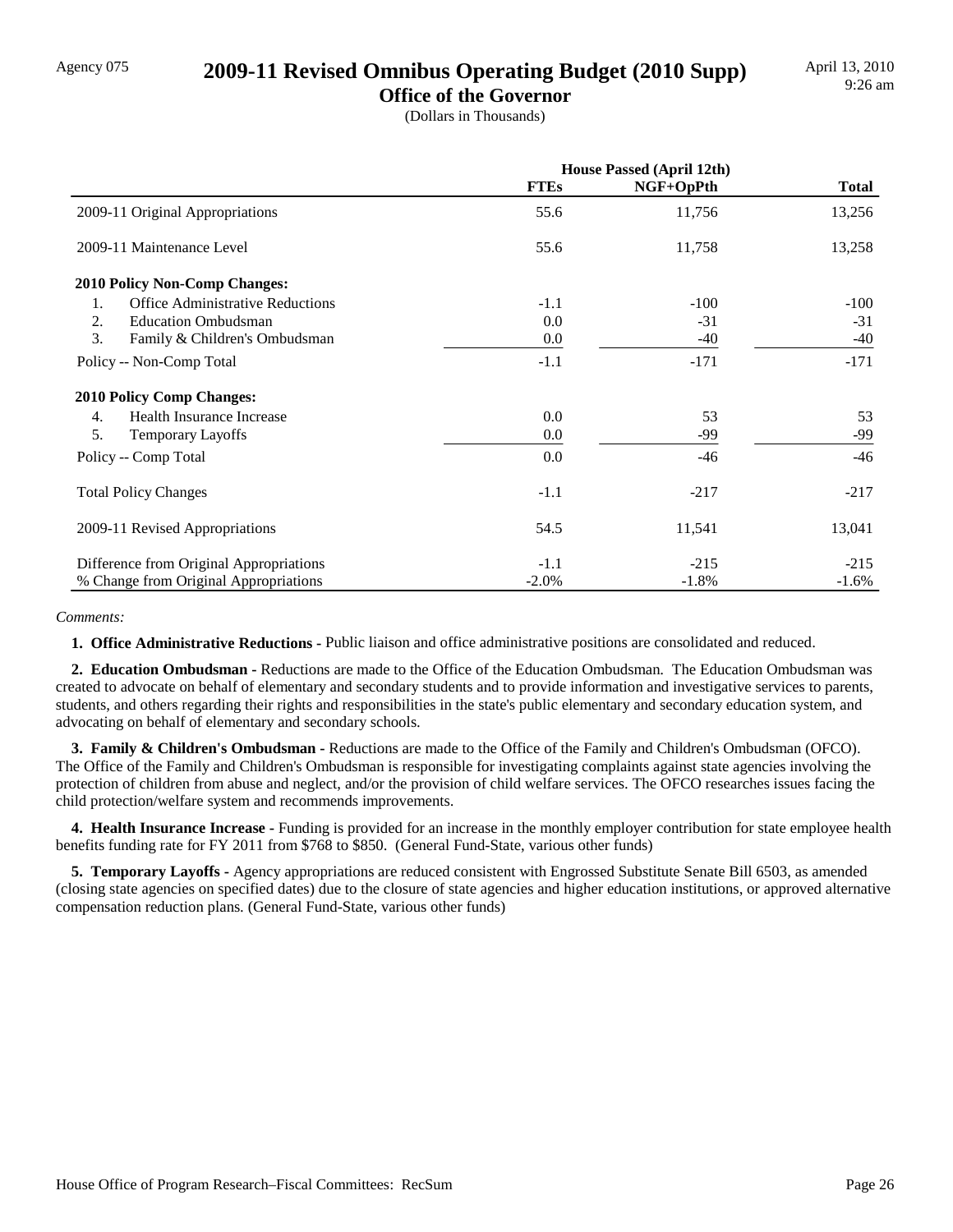# Agency 080 **2009-11 Revised Omnibus Operating Budget (2010 Supp)**

**Office of the Lieutenant Governor** (Dollars in Thousands)

|                                          | <b>House Passed (April 12th)</b> |           |              |  |
|------------------------------------------|----------------------------------|-----------|--------------|--|
|                                          | <b>FTEs</b>                      | NGF+OpPth | <b>Total</b> |  |
| 2009-11 Original Appropriations          | 6.9                              | 1,558     | 1,653        |  |
| 2009-11 Maintenance Level                | 6.9                              | 1,558     | 1,653        |  |
| <b>2010 Policy Non-Comp Changes:</b>     |                                  |           |              |  |
| <b>Administrative Efficiencies</b><br>1. | $-0.1$                           | -41       | -41          |  |
| Policy -- Non-Comp Total                 | $-0.1$                           | $-41$     | $-41$        |  |
| <b>2010 Policy Comp Changes:</b>         |                                  |           |              |  |
| Health Insurance Increase<br>2.          | 0.0                              | 10        | 10           |  |
| 3.<br><b>Temporary Layoffs</b>           | 0.0                              | $-10$     | $-12$        |  |
| Policy -- Comp Total                     | 0.0                              | $\Omega$  | $-2$         |  |
| <b>Total Policy Changes</b>              | $-0.1$                           | $-41$     | $-43$        |  |
| 2009-11 Revised Appropriations           | 6.8                              | 1,517     | 1,610        |  |
| Difference from Original Appropriations  | $-0.1$                           | $-41$     | $-43$        |  |
| % Change from Original Appropriations    | $-1.5%$                          | $-2.6%$   | $-2.6%$      |  |

#### *Comments:*

 **1. Administrative Efficiencies -** The Lieutenant Governor's Office will reduce spending for printing costs, employee training, travel, and equipment purchases, and by enacting staff furloughs.

 **2. Health Insurance Increase -** Funding is provided for an increase in the monthly employer contribution for state employee health benefits funding rate for FY 2011 from \$768 to \$850. (General Fund-State, various other funds)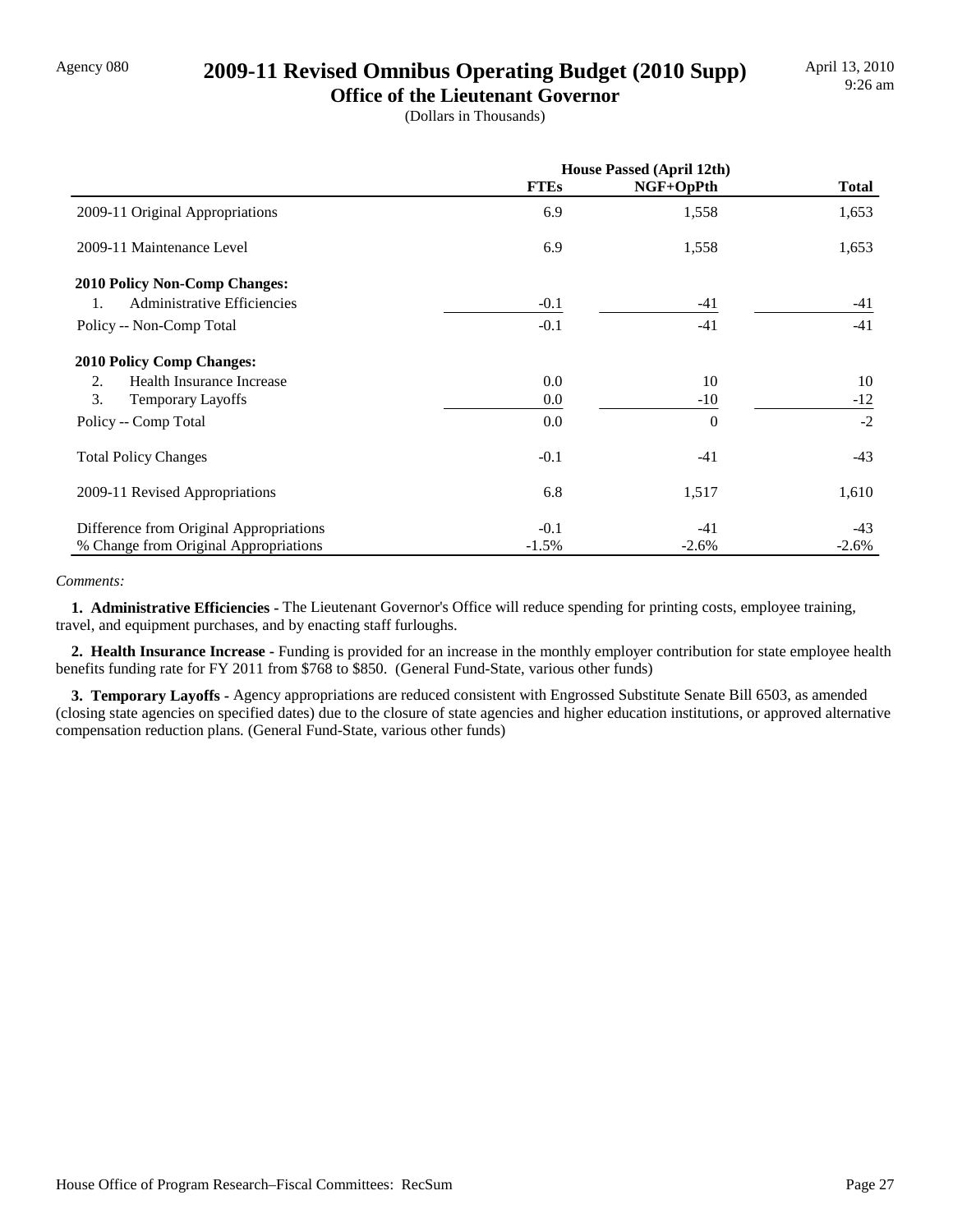# Agency 082 **2009-11 Revised Omnibus Operating Budget (2010 Supp)**

**Public Disclosure Commission** (Dollars in Thousands)

|                                          | <b>House Passed (April 12th)</b> |           |              |
|------------------------------------------|----------------------------------|-----------|--------------|
|                                          | <b>FTEs</b>                      | NGF+OpPth | <b>Total</b> |
| 2009-11 Original Appropriations          | 23.5                             | 4,531     | 4,531        |
| 2009-11 Maintenance Level                | 23.5                             | 4,531     | 4,531        |
| <b>2010 Policy Non-Comp Changes:</b>     |                                  |           |              |
| Reduce Administrative Expenditures<br>1. | $-0.5$                           | $-36$     | $-36$        |
| Policy -- Non-Comp Total                 | $-0.5$                           | $-36$     | $-36$        |
| <b>2010 Policy Comp Changes:</b>         |                                  |           |              |
| 2.<br>Health Insurance Increase          | 0.0                              | 24        | 24           |
| 3.<br><b>Temporary Layoffs</b>           | 0.0                              | $-58$     | $-58$        |
| Policy -- Comp Total                     | 0.0                              | $-34$     | $-34$        |
| <b>Total Policy Changes</b>              | $-0.5$                           | $-70$     | $-70$        |
| 2009-11 Revised Appropriations           | 23.0                             | 4,461     | 4,461        |
| Difference from Original Appropriations  | $-0.5$                           | $-70$     | $-70$        |
| % Change from Original Appropriations    | $-2.1\%$                         | $-1.5%$   | $-1.5\%$     |

#### *Comments:*

 **1. Reduce Administrative Expenditures -** The Public Disclosure Commission will reduce staff hours, training, and information technology maintenance; eliminate subscriptions; and leverage funding from the Savings Incentive Account.

 **2. Health Insurance Increase -** Funding is provided for an increase in the monthly employer contribution for state employee health benefits funding rate for FY 2011 from \$768 to \$850. (General Fund-State, various other funds)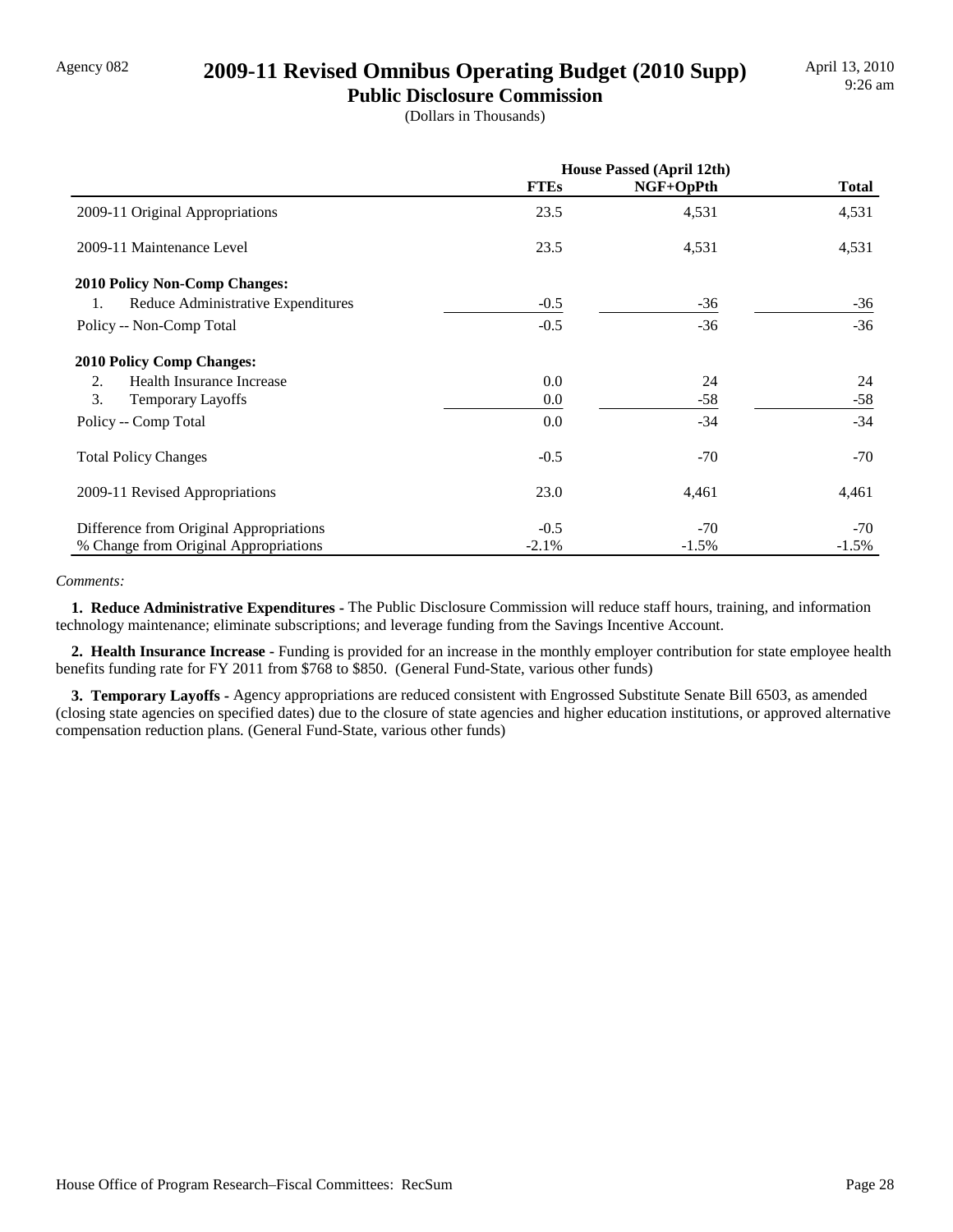# Agency 085 **2009-11 Revised Omnibus Operating Budget (2010 Supp)**

**Office of the Secretary of State**

(Dollars in Thousands)

|                                               | <b>House Passed (April 12th)</b> |           |              |
|-----------------------------------------------|----------------------------------|-----------|--------------|
|                                               | <b>FTEs</b>                      | NGF+OpPth | <b>Total</b> |
| 2009-11 Original Appropriations               | 336.3                            | 38,382    | 106,011      |
| 2009-11 Maintenance Level                     | 336.3                            | 39,309    | 106,711      |
| 2010 Policy Non-Comp Changes:                 |                                  |           |              |
| 1.<br><b>State Library Services</b>           | $-8.0$                           | $-914$    | $-914$       |
| 2.<br><b>Additional Records Storage Space</b> | 0.0                              | $\Omega$  | 156          |
| 3.<br><b>Administrative Savings</b>           | 0.0                              | $-249$    | $-249$       |
| 4.<br>Elections                               | $-1.5$                           | $-196$    | $-196$       |
| 5.<br>Corporations & Charities Fees           | 0.0                              | $-1,888$  | 697          |
| Help America Vote Act - State Match<br>6.     | 0.0                              | 77        | 1,618        |
| Policy -- Non-Comp Total                      | $-9.5$                           | $-3,170$  | 1,112        |
| <b>2010 Policy Comp Changes:</b>              |                                  |           |              |
| Health Insurance Increase<br>7.               | 0.0                              | 222       | 352          |
| 8.<br>Temporary Layoffs                       | 0.0                              | $-387$    | $-641$       |
| Policy -- Comp Total                          | 0.0                              | $-165$    | $-289$       |
| <b>Total Policy Changes</b>                   | $-9.5$                           | $-3,335$  | 823          |
| 2009-11 Revised Appropriations                | 326.8                            | 35,974    | 107,534      |
| Difference from Original Appropriations       | $-9.5$                           | $-2,408$  | 1,523        |
| % Change from Original Appropriations         | $-2.8%$                          | $-6.3%$   | 1.4%         |

#### *Comments:*

 **1. State Library Services -** Library services supported with state funding are reduced. Reductions will be made to library services in state institutions, digital and general historical collections, and depository collections.

 **2. Additional Records Storage Space -** A recent agreement to accept 25,000 storage boxes from the Department of Social and Health Services into the State Records Center immediately reduces the space available to within six months of capacity. Additional funding is provided for the State Records Center to obtain additional storage space. (Archives and Records Management Account-State)

 **3. Administrative Savings -** Reductions are made to Administrative Services.

 **4. Elections -** Reductions are made to the Elections Division.

 **5. Corporations & Charities Fees -** Fees in the Corporations and Charities division are restructured which allows for a decrease in General Fund-State (GF-S) funding pursuant to Second Substitute House Bill 2576 (Corporations and charities fees), while funding from the Secretary of State's Revolving Account (account 407-6) is increased.

 **6. Help America Vote Act - State Match -** The federal Consolidated Appropriations Act of 2010 provides \$1.4 million in Help America Vote Act (HAVA) funds, subject to \$77,000 in state matching funds. This General Fund-State appropriation is for deposit into, and expenditure from, the Election Account. (General Fund-State, Election Account-State)

 **7. Health Insurance Increase -** Funding is provided for an increase in the monthly employer contribution for state employee health benefits funding rate for FY 2011 from \$768 to \$850. (General Fund-State, various other funds)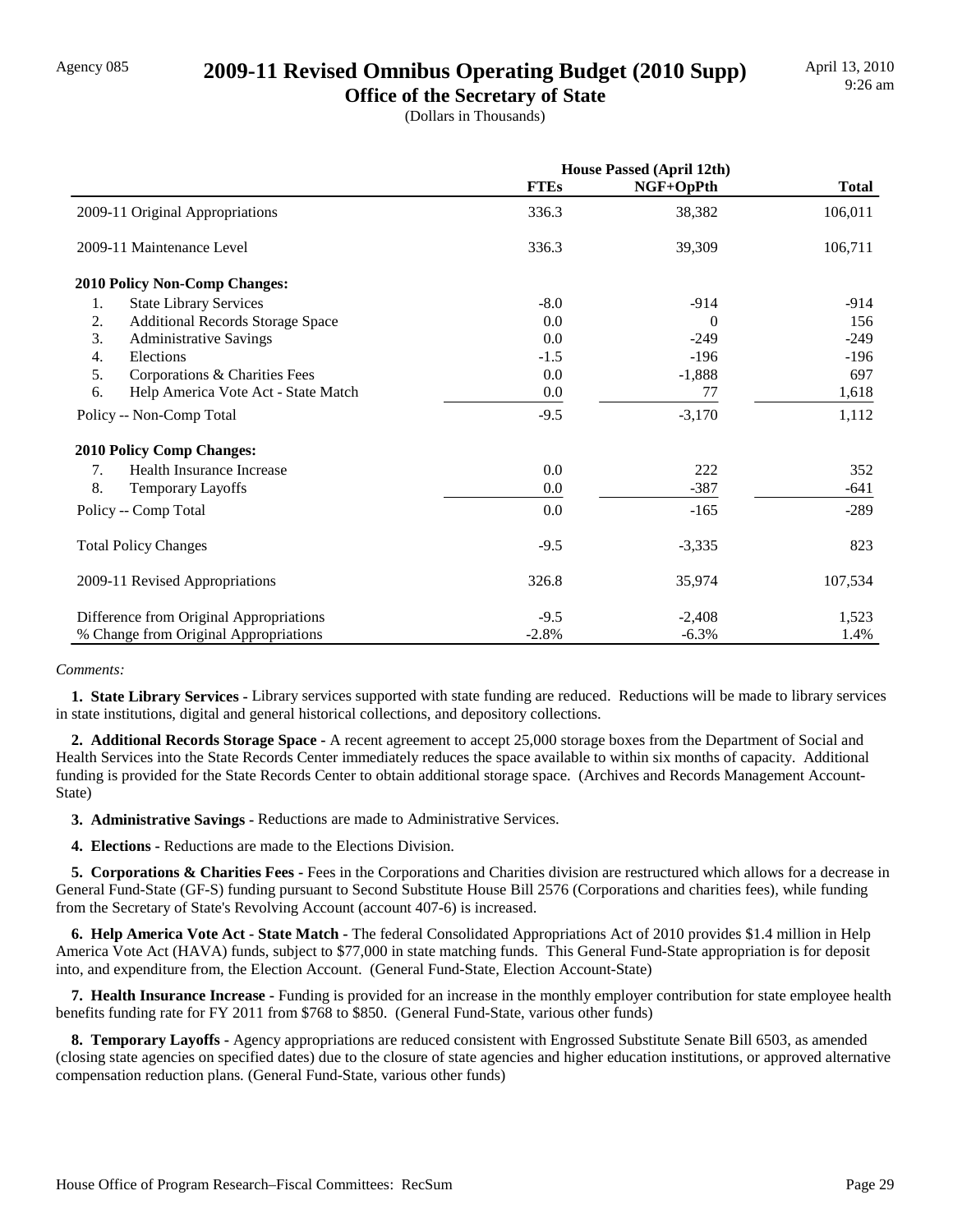# Agency 086 **2009-11 Revised Omnibus Operating Budget (2010 Supp)**

**Governor's Office of Indian Affairs** (Dollars in Thousands)

|                                          | <b>House Passed (April 12th)</b> |           |                |
|------------------------------------------|----------------------------------|-----------|----------------|
|                                          | <b>FTEs</b>                      | NGF+OpPth | <b>Total</b>   |
| 2009-11 Original Appropriations          | 2.5                              | 542       | 542            |
| 2009-11 Maintenance Level                | 2.5                              | 542       | 542            |
| <b>2010 Policy Non-Comp Changes:</b>     |                                  |           |                |
| Reduce Administrative Expenditures<br>1. | $-0.5$                           | $-4$      | $-4$           |
| 2.<br><b>Fiscal Year Split</b>           | 0.0                              | 0         | $\overline{0}$ |
| Policy -- Non-Comp Total                 | $-0.5$                           | $-4$      | $-4$           |
| <b>2010 Policy Comp Changes:</b>         |                                  |           |                |
| 3.<br>Health Insurance Increase          | 0.0                              | 5         | 5              |
| 4.<br><b>Temporary Layoffs</b>           | 0.0                              | -6        | -6             |
| Policy -- Comp Total                     | 0.0                              | $-1$      | $-1$           |
| <b>Total Policy Changes</b>              | $-0.5$                           | $-5$      | $-5$           |
| 2009-11 Revised Appropriations           | 2.0                              | 537       | 537            |
| Difference from Original Appropriations  | $-0.5$                           | $-5$      | $-5$           |
| % Change from Original Appropriations    | $-20.0\%$                        | $-0.9\%$  | $-0.9\%$       |

#### *Comments:*

 **1. Reduce Administrative Expenditures -** The Governor's Office of Indian Affairs will reduce staffing levels and expenditures for travel, goods, and services.

 **2. Fiscal Year Split -** Funds are transferred from FY 2011 to FY 2010 to address the timing of specific expenditures. This is a onetime transfer of funds.

 **3. Health Insurance Increase -** Funding is provided for an increase in the monthly employer contribution for state employee health benefits funding rate for FY 2011 from \$768 to \$850. (General Fund-State, various other funds)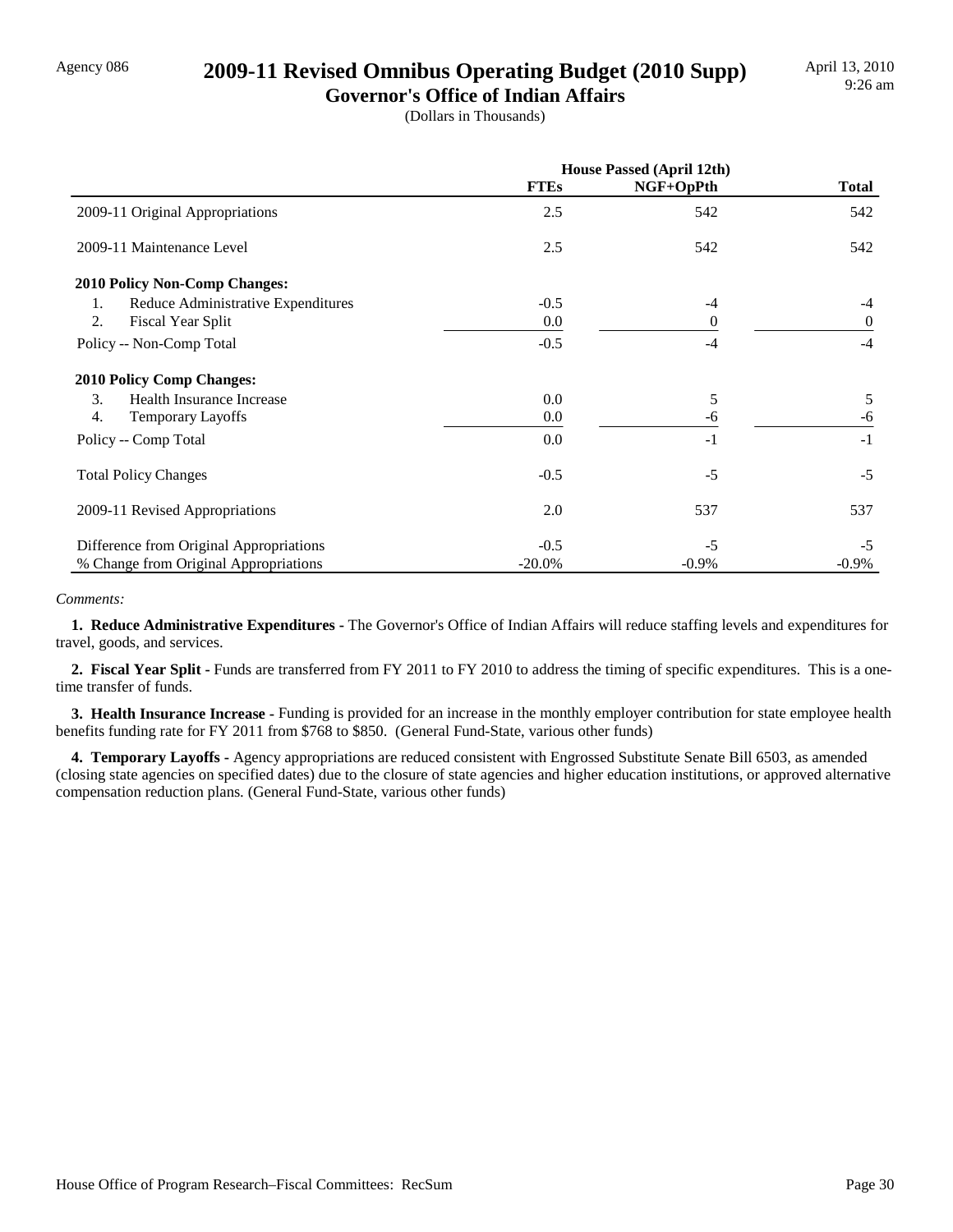# Agency 087 **2009-11 Revised Omnibus Operating Budget (2010 Supp)**

**Asian-Pacific-American Affrs** (Dollars in Thousands)

|                                          | <b>House Passed (April 12th)</b> |           |              |  |
|------------------------------------------|----------------------------------|-----------|--------------|--|
|                                          | <b>FTEs</b>                      | NGF+OpPth | <b>Total</b> |  |
| 2009-11 Original Appropriations          | 2.0                              | 460       | 460          |  |
| 2009-11 Maintenance Level                | 2.0                              | 460       | 460          |  |
| 2010 Policy Non-Comp Changes:            |                                  |           |              |  |
| <b>Adjust Fiscal Year Split</b><br>1.    | 0.0                              | $\theta$  | $\theta$     |  |
| 2.<br>Reduce Administrative Expenditures | 0.0                              | -5        | $-5$         |  |
| Policy -- Non-Comp Total                 | 0.0                              | $-5$      | $-5$         |  |
| <b>2010 Policy Comp Changes:</b>         |                                  |           |              |  |
| 3.<br><b>Temporary Layoffs</b>           | 0.0                              | $-3$      | $-3$         |  |
| Policy -- Comp Total                     | 0.0                              | $-3$      | $-3$         |  |
| <b>Total Policy Changes</b>              | 0.0                              | $-8$      | $-8$         |  |
| 2009-11 Revised Appropriations           | 2.0                              | 452       | 452          |  |
| Difference from Original Appropriations  | 0.0                              | -8        | -8           |  |
| % Change from Original Appropriations    | $0.0\%$                          | $-1.7\%$  | $-1.7\%$     |  |

#### *Comments:*

 **1. Adjust Fiscal Year Split -** Funds are transferred from FY 2010 to FY 2011 to address the timing of specific expenditures. This is a one-time transfer of funds.

 **2. Reduce Administrative Expenditures -** The Commission will reduce expenditures for travel, goods, and services. It also achieved savings by delaying the hire of its executive director.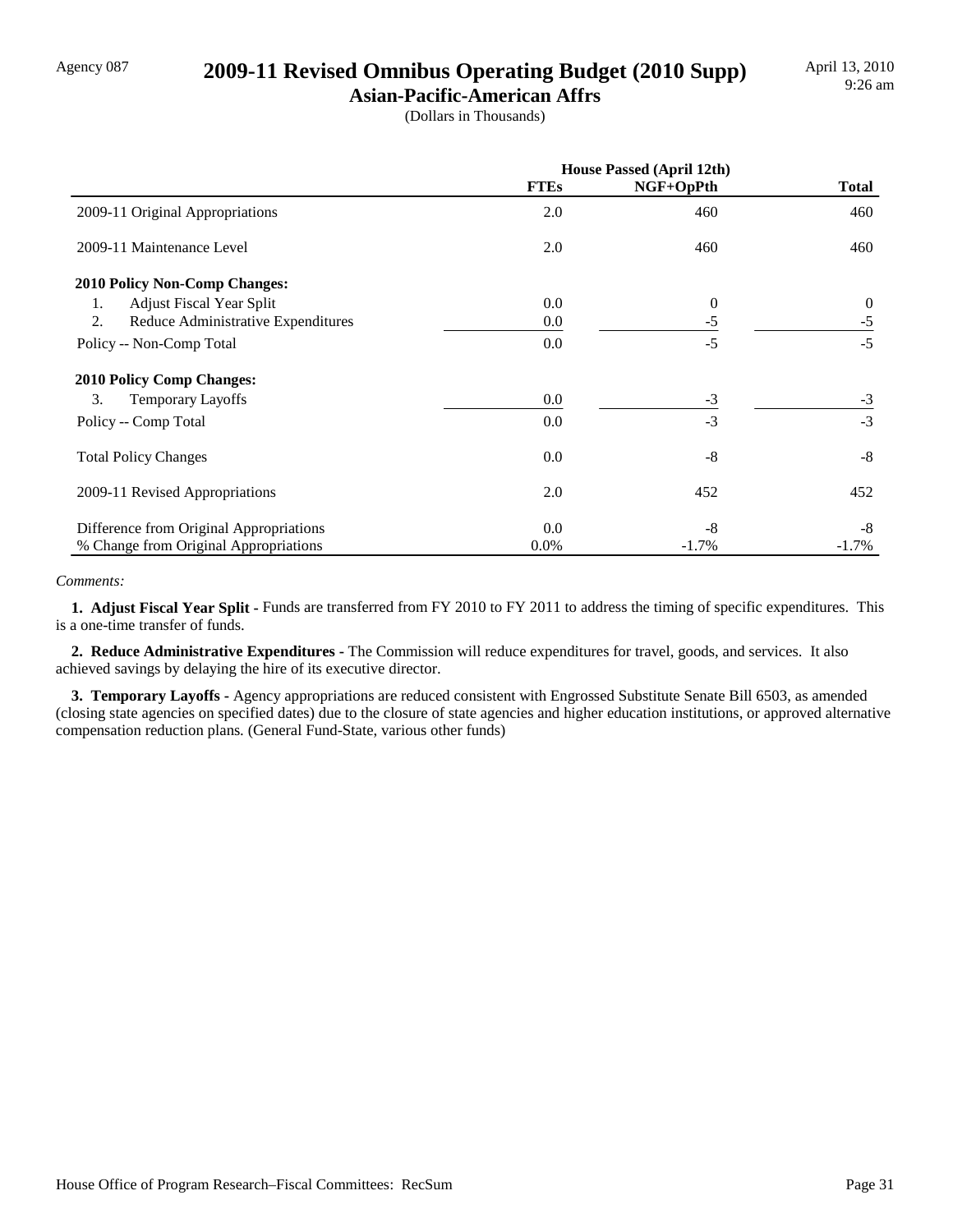# Agency 090 **2009-11 Revised Omnibus Operating Budget (2010 Supp)**

**Office of the State Treasurer**

(Dollars in Thousands)

|                                         | <b>House Passed (April 12th)</b> |                |              |
|-----------------------------------------|----------------------------------|----------------|--------------|
|                                         | <b>FTEs</b>                      | NGF+OpPth      | <b>Total</b> |
| 2009-11 Original Appropriations         | 71.3                             | $\overline{0}$ | 14,802       |
| 2009-11 Maintenance Level               | 71.3                             | $\theta$       | 14,804       |
| <b>2010 Policy Comp Changes:</b>        |                                  |                |              |
| Health Insurance Increase<br>1.         | 0.0                              | $\theta$       | 72           |
| 2.<br><b>Temporary Layoffs</b>          | 0.0                              | 0              | $-190$       |
| Policy -- Comp Total                    | 0.0                              | $\overline{0}$ | $-118$       |
| <b>Total Policy Changes</b>             | 0.0                              | $\theta$       | $-118$       |
| 2009-11 Revised Appropriations          | 71.3                             | $\overline{0}$ | 14,686       |
| Difference from Original Appropriations | 0.0                              | $\Omega$       | $-116$       |
| % Change from Original Appropriations   | $0.0\%$                          | $0.0\%$        | $-0.8\%$     |

#### *Comments:*

 **1. Health Insurance Increase -** Funding is provided for an increase in the monthly employer contribution for state employee health benefits funding rate for FY 2011 from \$768 to \$850. (General Fund-State, various other funds)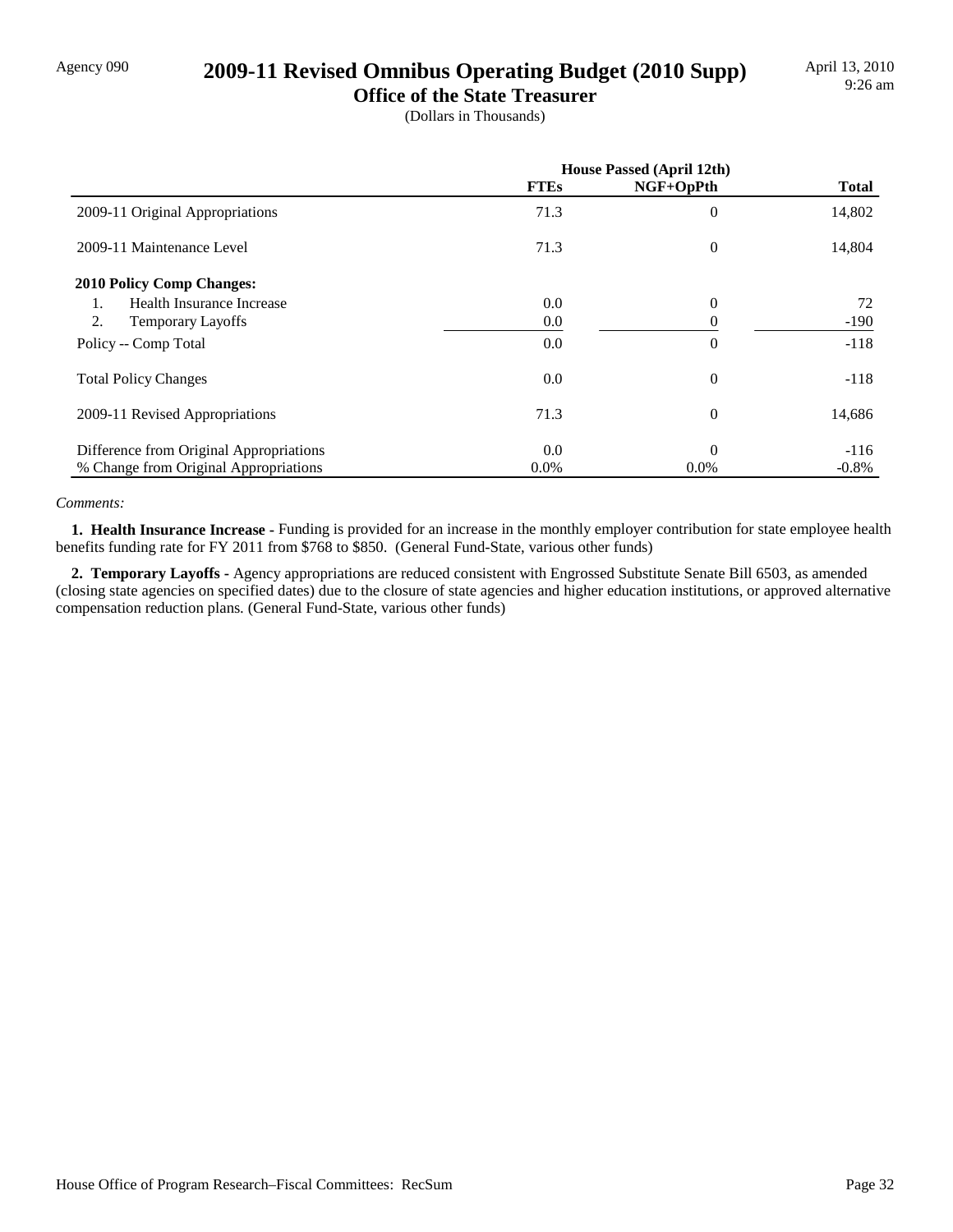# Agency 095 **2009-11 Revised Omnibus Operating Budget (2010 Supp)**

**Office of the State Auditor** (Dollars in Thousands)

|                                                | <b>House Passed (April 12th)</b> |              |              |
|------------------------------------------------|----------------------------------|--------------|--------------|
|                                                | <b>FTEs</b>                      | $NGF+OpPth$  | <b>Total</b> |
| 2009-11 Original Appropriations                | 343.0                            | 1,451        | 78,335       |
| 2009-11 Maintenance Level                      | 343.0                            | 1,451        | 78,347       |
| <b>2010 Policy Non-Comp Changes:</b>           |                                  |              |              |
| <b>State Audit Reduction</b><br>$\mathbf{1}$ . | $-3.4$                           | $\mathbf{0}$ | $-1,206$     |
| 2.<br>Reduce Performance Audit Activity        | $-2.2$                           | $\Omega$     | $-3,292$     |
| Policy -- Non-Comp Total                       | $-5.6$                           | $\Omega$     | $-4,498$     |
| <b>2010 Policy Comp Changes:</b>               |                                  |              |              |
| 3.<br>Health Insurance Increase                | 0.0                              | 10           | 419          |
| 4.<br>Temporary Layoffs                        | 0.0                              | $-22$        | $-1,025$     |
| Policy -- Comp Total                           | 0.0                              | $-12$        | $-606$       |
| <b>Total Policy Changes</b>                    | $-5.6$                           | $-12$        | $-5,104$     |
| 2009-11 Revised Appropriations                 | 337.4                            | 1,439        | 73,243       |
| Difference from Original Appropriations        | $-5.6$                           | $-12$        | $-5,092$     |
| % Change from Original Appropriations          | $-1.6\%$                         | $-0.8\%$     | $-6.5\%$     |

#### *Comments:*

**1. State Audit Reduction - Funding for state agency audit activities and associated administrative costs are reduced. The audit of** state government activities consists of periodic compliance audits of state government spending, investigation of improper government actions (whistleblower cases), audits of Washington State's Comprehensive Annual Financial Report (CAFR), and the Single State Federal audits. The Office of the State Auditor must continue to complete the CAFR and the Single State Federal audits. (Auditing Services Revolving Account-State)

 **2. Reduce Performance Audit Activity -** Expenditure authority for the Performance Audits of Government Account is reduced to match the current spending plan submitted by the agency. Excess funds are transferred to the State General Fund. (Performance Audits of Government Account-Nonappropriated)

 **3. Health Insurance Increase -** Funding is provided for an increase in the monthly employer contribution for state employee health benefits funding rate for FY 2011 from \$768 to \$850. (General Fund-State, various other funds)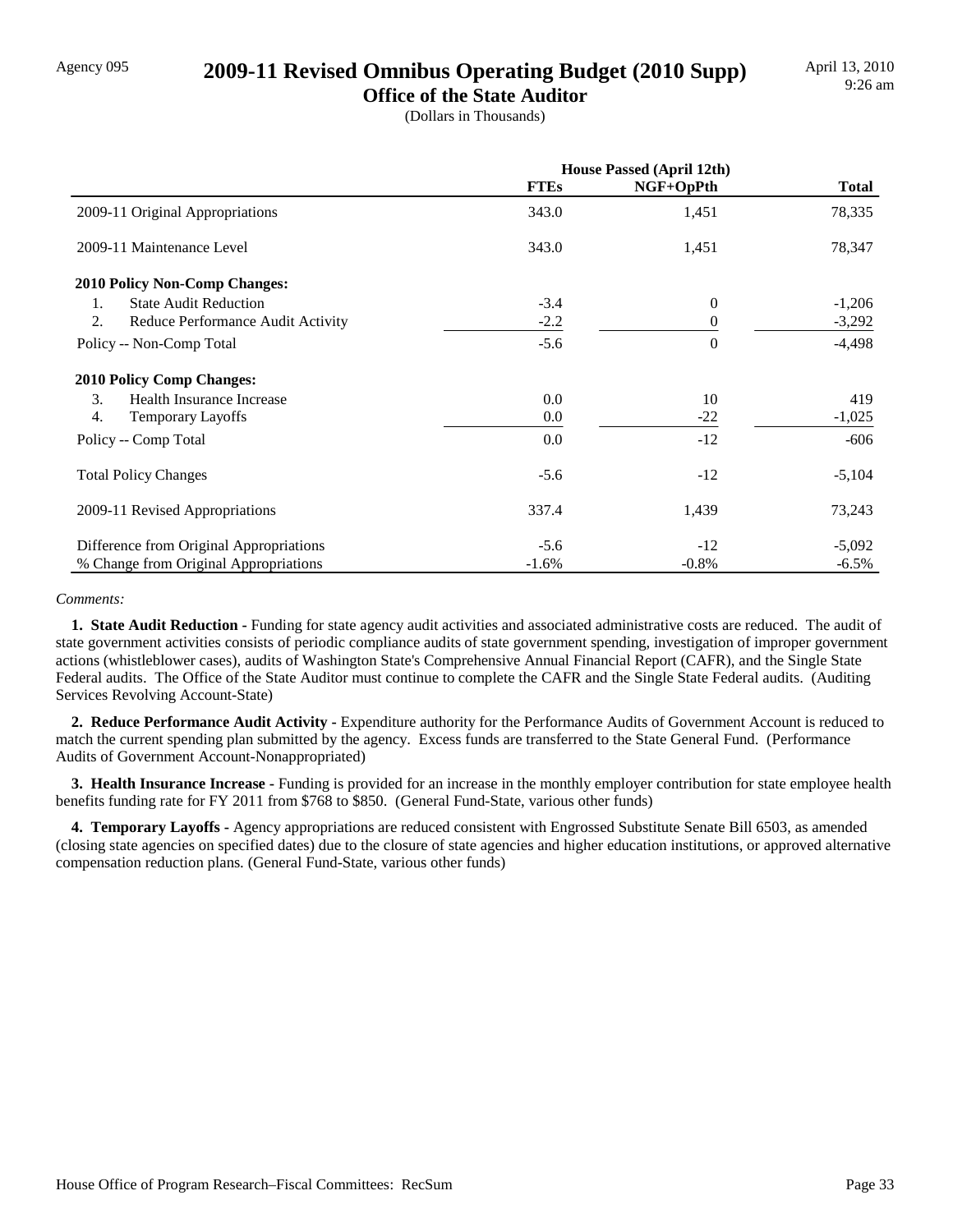# Agency 099 **2009-11 Revised Omnibus Operating Budget (2010 Supp)**

**Comm Salaries for Elected Officials** (Dollars in Thousands)

|                                         | <b>House Passed (April 12th)</b> |           |              |
|-----------------------------------------|----------------------------------|-----------|--------------|
|                                         | <b>FTEs</b>                      | NGF+OpPth | <b>Total</b> |
| 2009-11 Original Appropriations         | 1.4                              | 377       | 377          |
| 2009-11 Maintenance Level               | 1.4                              | 377       | 377          |
| <b>2010 Policy Comp Changes:</b>        |                                  |           |              |
| <b>Temporary Layoffs</b><br>1.          | 0.0                              | $-3$      | $-3$         |
| Policy -- Comp Total                    | 0.0                              | $-3$      | $-3$         |
| <b>Total Policy Changes</b>             | 0.0                              | $-3$      | $-3$         |
| 2009-11 Revised Appropriations          | 1.4                              | 374       | 374          |
| Difference from Original Appropriations | 0.0                              | $-3$      | $-3$         |
| % Change from Original Appropriations   | $0.0\%$                          | $-0.8\%$  | $-0.8\%$     |

#### *Comments:*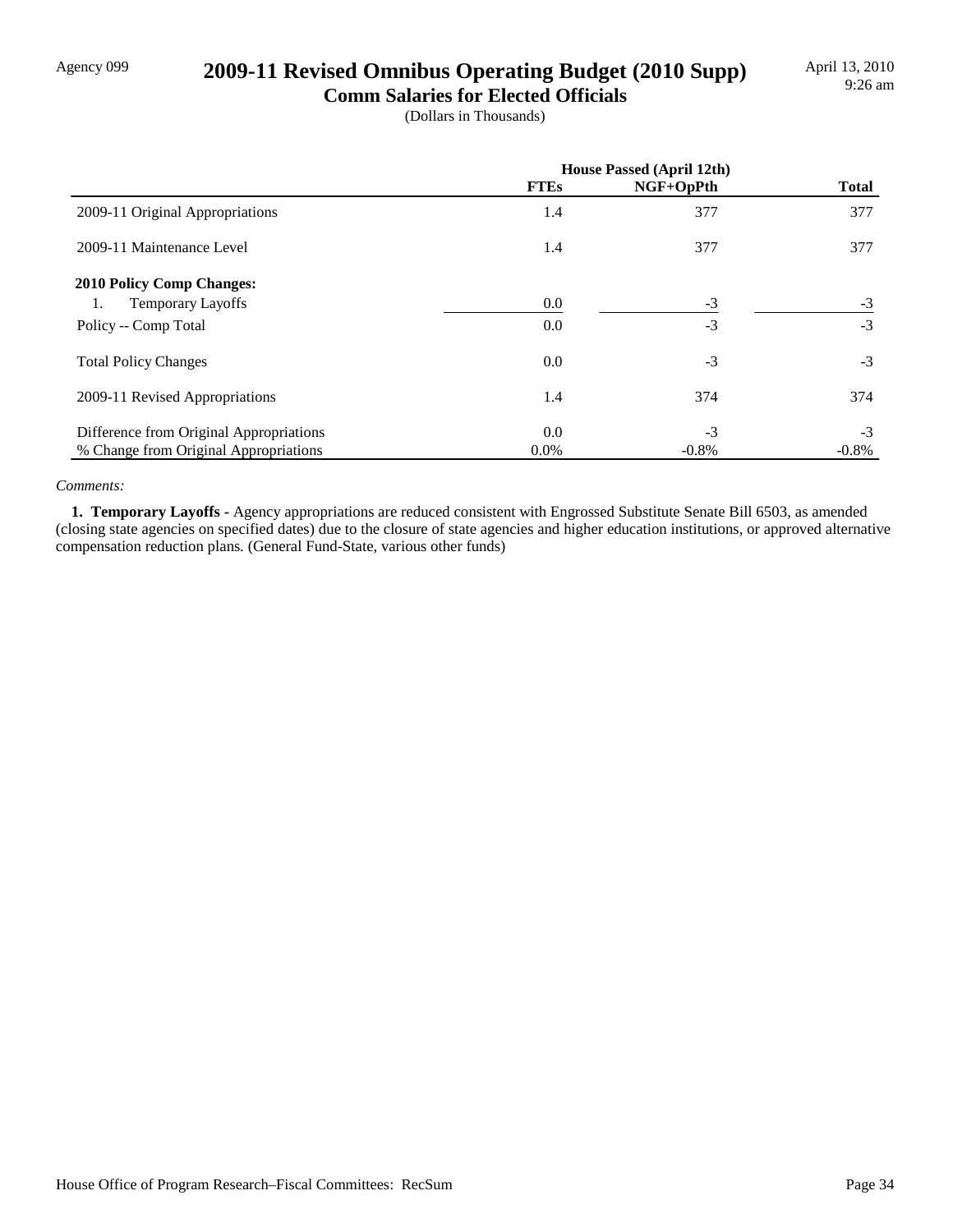# Agency 100 **2009-11 Revised Omnibus Operating Budget (2010 Supp)**

**Office of the Attorney General** (Dollars in Thousands)

|                                            |             | <b>House Passed (April 12th)</b> |              |
|--------------------------------------------|-------------|----------------------------------|--------------|
|                                            | <b>FTEs</b> | $NGF+OpPth$                      | <b>Total</b> |
| 2009-11 Original Appropriations            | 1,138.9     | 10,899                           | 241,878      |
| 2009-11 Maintenance Level                  | 1,148.7     | 11,693                           | 246,113      |
| 2010 Policy Non-Comp Changes:              |             |                                  |              |
| Legal Services to State Agencies<br>1.     | $-8.5$      | $\theta$                         | $-2,503$     |
| 2.<br>Admin Legal Services Reductions      | $-1.7$      | $-174$                           | $-174$       |
| 3.<br><b>Sunshine Committee</b>            | 0.0         | $-11$                            | $-11$        |
| 4.<br>Farm Internship Pilot Project #      | 0.1         | $\theta$                         | 21           |
| 5.<br>School Civil Rights Compliance #     | 0.4         | $\overline{0}$                   | 53           |
| 6.<br>Small Business Compliance #          | 0.3         | $\Omega$                         | 96           |
| 7.<br>Greenhouse Gas Emissions #           | 0.1         | 0                                | 21           |
| 8.<br><b>Teck Cominco Litigation Costs</b> | 0.0         | 0                                | 66           |
| 9.<br>Reduced Legal Services to DSHS       | $-11.5$     | $\theta$                         | $-2,500$     |
| 10.<br>Language Access Providers #         | 0.4         | 0                                | 131          |
| Policy -- Non-Comp Total                   | $-20.5$     | $-185$                           | $-4,800$     |
| <b>2010 Policy Comp Changes:</b>           |             |                                  |              |
| Health Insurance Increase<br>11.           | 0.0         | 92                               | 1,347        |
| 12.<br>Temporary Layoffs                   | 0.0         | $-20$                            | $-714$       |
| Policy -- Comp Total                       | 0.0         | 72                               | 633          |
| <b>Total Policy Changes</b>                | $-20.5$     | $-113$                           | $-4,167$     |
| 2009-11 Revised Appropriations             | 1,128.2     | 11,580                           | 241,946      |
| Difference from Original Appropriations    | $-10.7$     | 681                              | 68           |
| % Change from Original Appropriations      | $-0.9%$     | 6.3%                             | 0.0%         |

#### *Comments:*

 **1. Legal Services to State Agencies -** The Legal Services Revolving Appropriation is reduced by 5 percent. For the remainder of the 2009-11 biennium, the Attorney General's Office will work with client agencies to reduce the overall cost and usage of legal services. (Legal Services Revolving Account-State)

 **2. Admin Legal Services Reductions -** Administrative costs are reduced for Criminal Division litigation functions, Consumer Protection Division functions, and Homicide Investigation Tracking Unit functions.

 **3. Sunshine Committee -** Funding for the Public Records Exemptions Accountability Committee (Sunshine Committee) is eliminated for FY 2011. The Committee reviews all exemptions to the Public Disclosure Act on an annual basis and makes recommendations to repeal or amend exemptions to the Public Records Act.

 **4. Farm Internship Pilot Project # -** One-time funding is provided for the legal costs associated with the farm internship pilot project under Chapter 160, Laws of 2010 (SSB 6349). (Legal Services revolving Fund)

 **5. School Civil Rights Compliance # -** Funding is provided for the legal costs associated with the implementation of Chapter 240, Laws of 2010 (E2SHB 3026) (school district compliance with civil rights statutes). (Legal Services Revolving Fund)

 **6. Small Business Compliance # -** Funding is provided for the legal costs associated with implementing of Chapter 194, Laws of 2010 (2SHB 2603) (small business regulatory compliance). (Legal Services Revolving Fund)

 **7. Greenhouse Gas Emissions # -** Funding is provided for the legal costs associated with implementation of Chapter 146, Laws of 2010 (2SHB 6373) (Greenhouse gas emissions). (Legal Services Revolving Fund)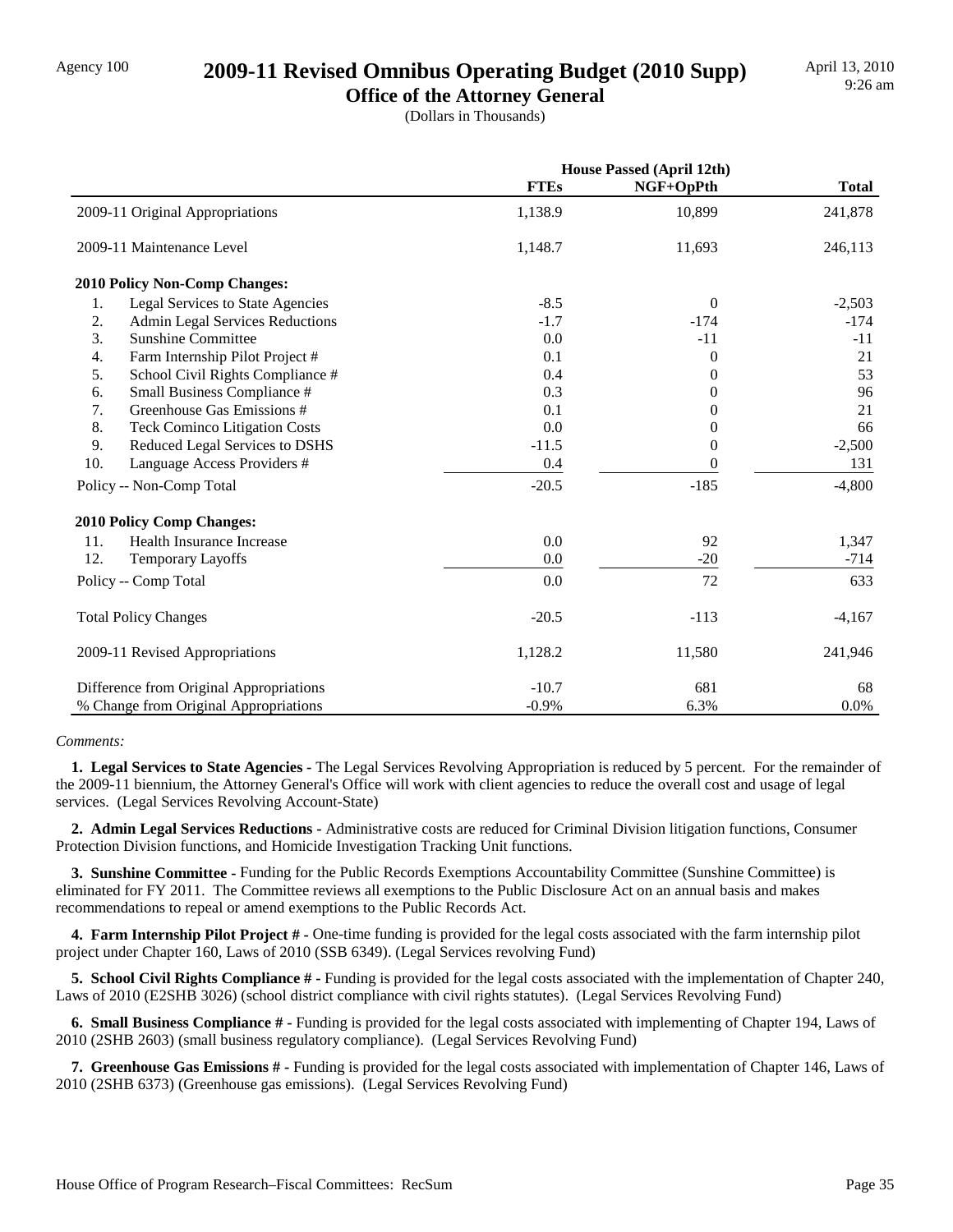### Agency 100 **2009-11 Revised Omnibus Operating Budget (2010 Supp) Office of the Attorney General**

 **8. Teck Cominco Litigation Costs -** Funding is provided for Attorney General services and expert-witness costs associated with the Pakootas et al. v. Teck Cominco, Ltd., case concerning a toxic cleanup site on the Upper Columbia River. (Legal Services Revolving Fund)

 **9. Reduced Legal Services to DSHS -** Funding from the Legal Services Revolving Fund for legal services to the Department of Social and Health Services (DSHS) is reduced to reflect reduced General Fund--State appropriations to DSHS.

 **10. Language Access Providers # -** Funding is provided for legal services related to Chapter 296, Laws of 2010 (ESSB 6726) (Language access providers). (Legal Services Revolving Fund)

 **11. Health Insurance Increase -** Funding is provided for an increase in the monthly employer contribution for state employee health benefits funding rate for FY 2011 from \$768 to \$850. (General Fund-State, various other funds)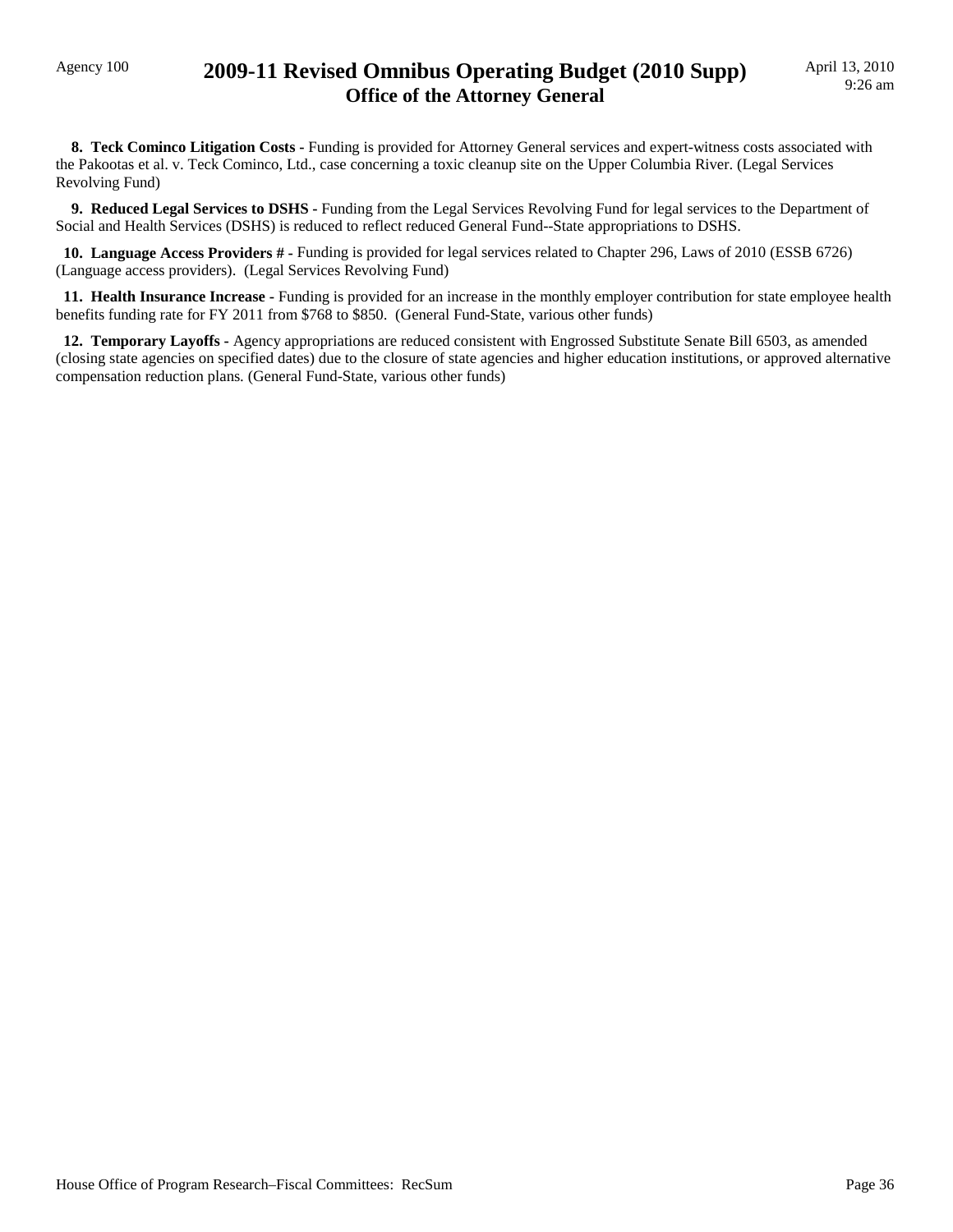### Agency 101 **2009-11 Revised Omnibus Operating Budget (2010 Supp)**

**Caseload Forecast Council**

(Dollars in Thousands)

|                                         | <b>House Passed (April 12th)</b> |           |              |
|-----------------------------------------|----------------------------------|-----------|--------------|
|                                         | <b>FTEs</b>                      | NGF+OpPth | <b>Total</b> |
| 2009-11 Original Appropriations         | 6.9                              | 1,525     | 1,525        |
| 2009-11 Maintenance Level               | 6.9                              | 1,525     | 1,525        |
| <b>2010 Policy Comp Changes:</b>        |                                  |           |              |
| Health Insurance Increase<br>1.         | 0.0                              | 5         | 5            |
| 2.<br><b>Temporary Layoffs</b>          | 0.0                              | $-22$     | $-22$        |
| Policy -- Comp Total                    | 0.0                              | $-17$     | $-17$        |
| <b>Total Policy Changes</b>             | 0.0                              | $-17$     | $-17$        |
| 2009-11 Revised Appropriations          | 6.9                              | 1,508     | 1,508        |
| Difference from Original Appropriations | 0.0                              | $-17$     | $-17$        |
| % Change from Original Appropriations   | $0.0\%$                          | $-1.1%$   | $-1.1%$      |

#### *Comments:*

 **1. Health Insurance Increase -** Funding is provided for an increase in the monthly employer contribution for state employee health benefits funding rate for FY 2011 from \$768 to \$850. (General Fund-State, various other funds)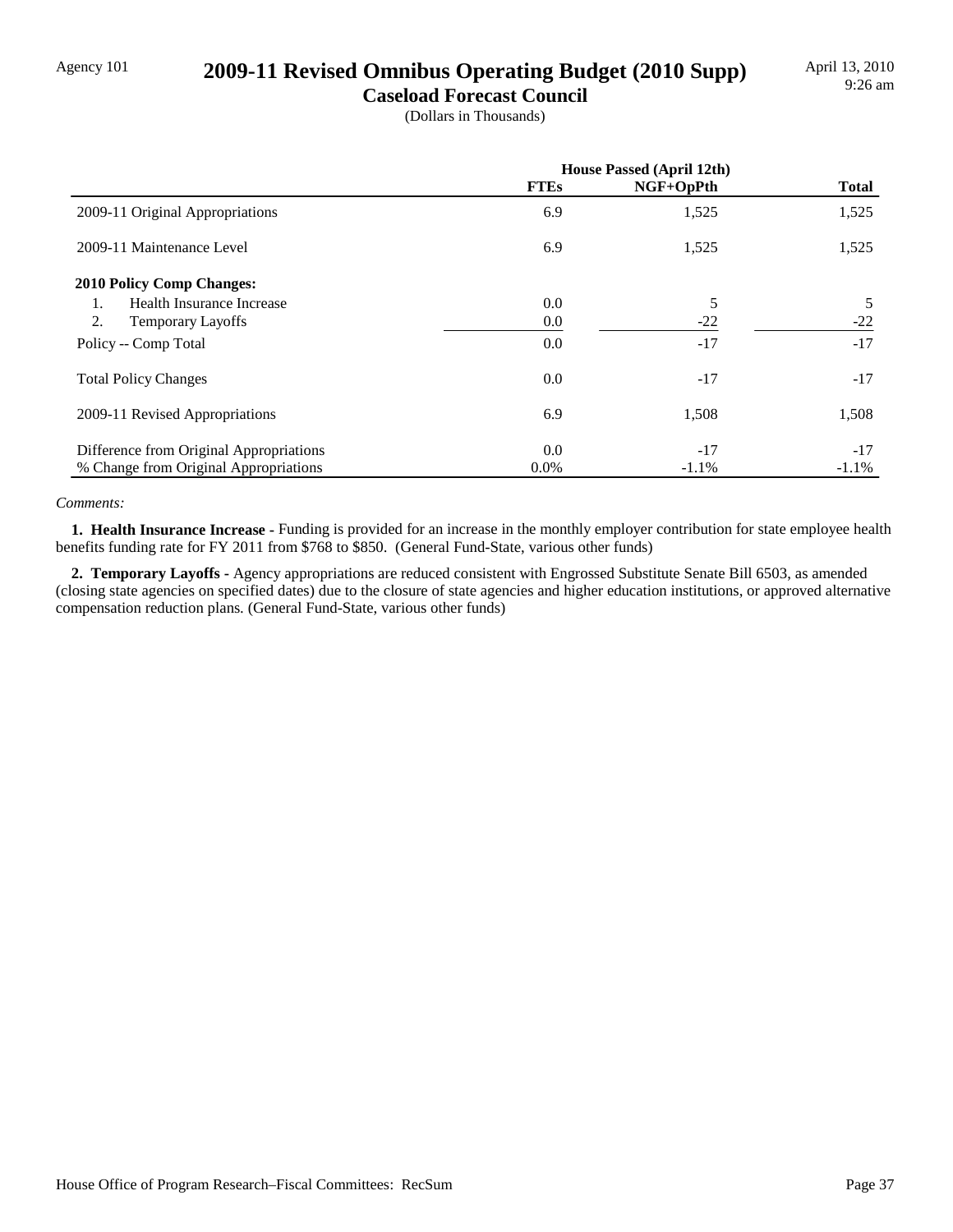### Agency 102 **2009-11 Revised Omnibus Operating Budget (2010 Supp)**

**Dept of Financial Institutions** (Dollars in Thousands)

|                                           | House Passed (April 12th) |                  |              |
|-------------------------------------------|---------------------------|------------------|--------------|
|                                           | <b>FTEs</b>               | NGF+OpPth        | <b>Total</b> |
| 2009-11 Original Appropriations           | 186.2                     | $\theta$         | 44,197       |
| 2009-11 Maintenance Level                 | 186.2                     | $\mathbf{0}$     | 44,453       |
| 2010 Policy Non-Comp Changes:             |                           |                  |              |
| Elimination of Mortgage Brks Comm #<br>1. | $-0.1$                    | $\theta$         | $-13$        |
| 2.<br>Licensing for Loan Modifiers #      | 0.5                       | $_{0}$           | 73           |
| 3.<br>Money Transmitters #                | 0.1                       | 0                | 10           |
| 4.<br>Escrow Agent Licensing #            | 0.0                       | 0                | 4            |
| Policy -- Non-Comp Total                  | 0.5                       | $\theta$         | 74           |
| <b>2010 Policy Comp Changes:</b>          |                           |                  |              |
| Health Insurance Increase<br>5.           | 0.0                       | $\theta$         | 203          |
| <b>Temporary Layoffs</b><br>6.            | 0.0                       | 0                | $-254$       |
| Policy -- Comp Total                      | 0.0                       | $\Omega$         | $-51$        |
| <b>Total Policy Changes</b>               | 0.5                       | $\overline{0}$   | 23           |
| 2009-11 Revised Appropriations            | 186.7                     | $\boldsymbol{0}$ | 44,476       |
| Difference from Original Appropriations   | 0.5                       | $\theta$         | 279          |
| % Change from Original Appropriations     | 0.3%                      | 0.0%             | 0.6%         |

#### *Comments:*

 **1. Elimination of Mortgage Brks Comm # -** Under Chapter 7, Laws of 2010, 1st sp. s. (E2SHB 2617), the Mortgage Brokers Commission is eliminated, effective June 30, 2010. (Financial Services Regulation Account-Nonappropriated)

 **2. Licensing for Loan Modifiers # -** Under Chapter 35, Laws of 2010 (HB 2608), the Department of Financial Institutions will establish a licensing requirement for persons performing residential loan modifications. Indeterminate receipts are expected from license fees. (Financial Services Regulation Account-Nonappropriated)

 **3. Money Transmitters # -** Under Chapter 73, Laws of 2010 (SSB 6371), the Department of Financial Institutions must establish licensing requirements for money transmitters. (Financial Services Regulation Account-Nonappropriated)

 **4. Escrow Agent Licensing # -** Under Chapter 34, Laws of 2010 (ESHB 2564), the Department of Financial Institutions must increase expenditure authority to account for fees paid by additional escrow agent license applicants. These fees will be paid to the Washington State Patrol for fingerprint background checks. (Financial Services Regulatory Account-Non-appropriated)

 **5. Health Insurance Increase -** Funding is provided for an increase in the monthly employer contribution for state employee health benefits funding rate for FY 2011 from \$768 to \$850. (General Fund-State, various other funds)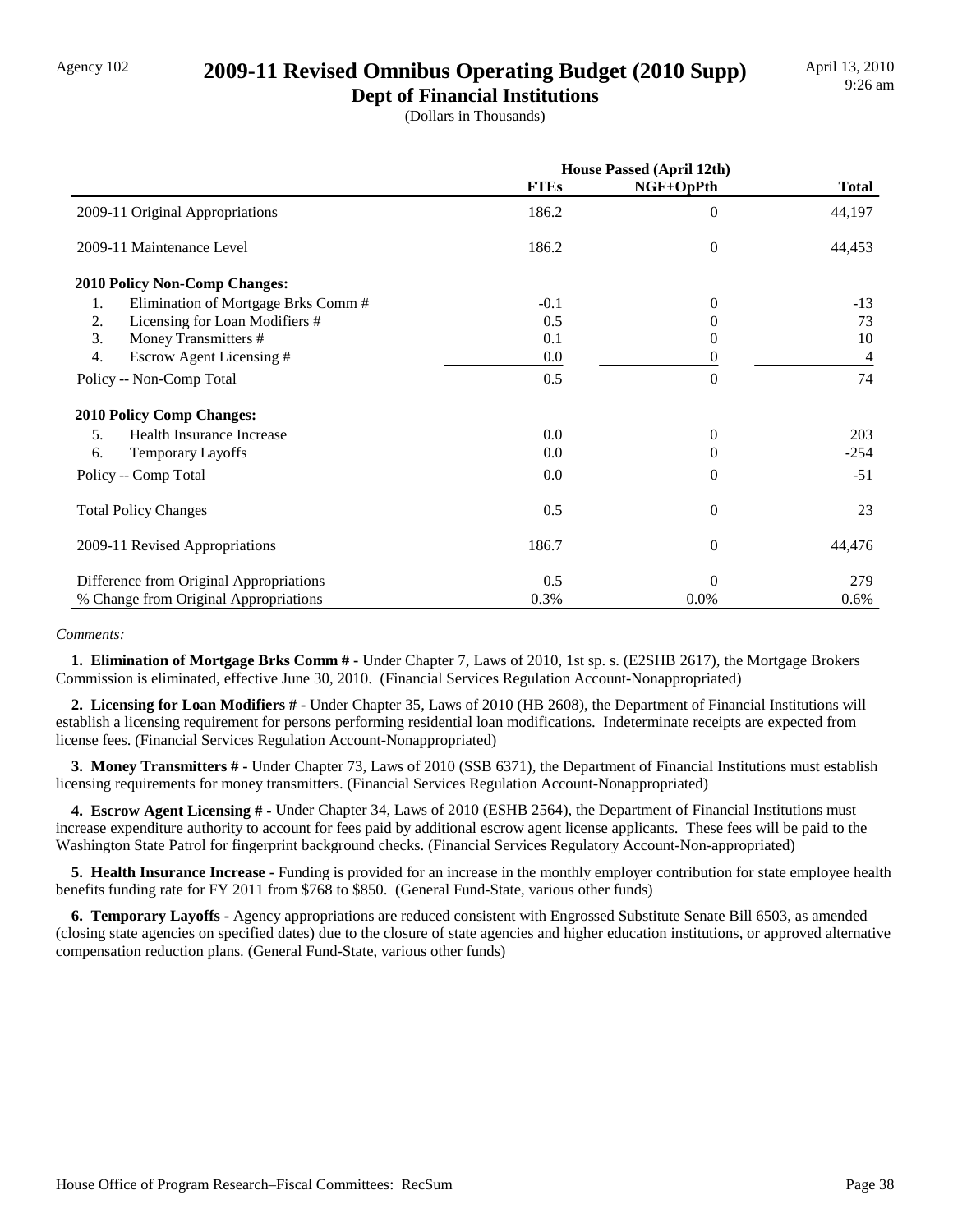# Agency 103 **2009-11 Revised Omnibus Operating Budget (2010 Supp)**

**Department of Commerce**

(Dollars in Thousands)

|     |                                           |             | <b>House Passed (April 12th)</b> |                  |  |
|-----|-------------------------------------------|-------------|----------------------------------|------------------|--|
|     |                                           | <b>FTEs</b> | NGF+OpPth                        | <b>Total</b>     |  |
|     | 2009-11 Original Appropriations           | 294.0       | 102,828                          | 591,822          |  |
|     | 2009-11 Maintenance Level                 | 294.0       | 102,832                          | 590,009          |  |
|     | 2010 Policy Non-Comp Changes:             |             |                                  |                  |  |
| 1.  | <b>Community Services Reduction</b>       | $-0.7$      | $-282$                           | $-282$           |  |
| 2.  | New Americans                             | 0.0         | 30                               | 30               |  |
| 3.  | <b>Growth Management Reduction</b>        | $-0.2$      | $-115$                           | $-115$           |  |
| 4.  | <b>International Trade Reduction</b>      | $-1.3$      | $-765$                           | $-765$           |  |
| 5.  | <b>Rural Narcotics Enforcement</b>        | 0.0         | $\boldsymbol{0}$                 | $\overline{0}$   |  |
| 6.  | Transfer Residential Substance Abu#       | 0.0         | $\mathbf{0}$                     | $-133$           |  |
| 7.  | Transfer State Building Code Cncl #       | $-2.0$      | $\theta$                         | $-677$           |  |
| 8.  | Transfer Emergency Food Program #         | $-1.2$      | $-5,030$                         | $-5,030$         |  |
| 9.  | Transfer Energy Facility Site Eval#       | $-6.2$      | $\theta$                         | $-5,547$         |  |
| 10. | Transfer Juvenile Drug Courts #           | 0.0         | $-566$                           | $-566$           |  |
| 11. | Transfer Forensic Sciences #              | 0.0         | $\boldsymbol{0}$                 | $-288$           |  |
| 12. | Transfer DNA Analysis #                   | 0.0         | $\theta$                         | $-313$           |  |
| 13. | Transfer Drug Prosecution Assist #        | 0.0         | $-236$                           | $-236$           |  |
| 14. | Transfer Project Safe Neighborhd #        | 0.0         | $\mathbf{0}$                     | $-143$           |  |
| 15. | <b>International Trade Administration</b> | $-0.2$      | $-44$                            | $-44$            |  |
| 16. | Washington Technology Center              | 0.0         | 164                              | 164              |  |
| 17. | <b>Regional Services</b>                  | $-3.5$      | $-788$                           | $-788$           |  |
| 18. | Microenterprise Development               | $0.0\,$     | 10                               | 10               |  |
| 19. | <b>Economic Development Training</b>      | $-0.8$      | $-210$                           | $-210$           |  |
| 20. | Community & Financial Services            | $-1.4$      | $-77$                            | $-77$            |  |
| 21. | <b>International Trade Development</b>    | $-0.3$      | $-72$                            | $-72$            |  |
| 22. | <b>Domestic Contracts</b>                 | 0.0         | $-12$                            | $-12$            |  |
| 23. | <b>Community Mobilization</b>             | $-1.3$      | $-1,000$                         | $-1,000$         |  |
| 24. | <b>Community Services Administration</b>  | $-0.1$      | $-35$                            | $-35$            |  |
| 25. | Kids of Incarcerated Parents Admin        | $-0.3$      | $-78$                            | $-78$            |  |
| 26. | Long Term Care Ombudsman                  | $-0.1$      | $-62$                            | $-62$            |  |
| 27. | Developmental Disabilities Council        | 0.0         | $-87$                            | $-87$            |  |
| 28. | <b>Local Government Administration</b>    | 0.0         | $-26$                            | $-26$            |  |
| 29. | <b>Growth Management Grants</b>           | 0.0         | $-3,762$                         | $-3,762$         |  |
| 30. | Transfer Municipal Research Svcs #        | 0.0         | $\boldsymbol{0}$                 | 2,715            |  |
| 31. | Transfer DD Council #                     | $-4.5$      | $-57$                            | $-2,149$         |  |
| 32. | State Energy Strategy #                   | 1.2         | 858                              | 858              |  |
| 33. | FTE Technical Correction                  | 0.2         | $\boldsymbol{0}$                 | $\boldsymbol{0}$ |  |
| 34. | Greater Seattle Bus Assn Tourism          | 0.0         | 55                               | 55               |  |
| 35. | Main Street Transfer #                    | $-0.5$      | $-121$                           | $-121$           |  |
| 36. | <b>State Drug Task Force</b>              | 0.0         | $-226$                           | $-226$           |  |
| 37. | Community & Econ Hsng Spend Auth          | 0.0         | $\theta$                         | 5,400            |  |
| 38. | Home Security Spending Authority          | 0.0         | $\boldsymbol{0}$                 | 2,000            |  |
| 39. | <b>Prostitution Prevention Authority</b>  | 0.0         | $\mathbf{0}$                     | 125              |  |
| 40. | EPA Renovation Rule *                     | 0.7         | $\theta$                         | 139              |  |
| 41. | Reduce Tourism Development                | $-0.5$      | $-500$                           | $-500$           |  |
| 42. | <b>Reduce Statewide Services</b>          | 0.0         | $-75$                            | $-75$            |  |
| 43. | Reduce Other Pass-Through Grants          | 0.0         | $-64$                            | $-64$            |  |
| 44. | Reduce Grant Services Admin               | 0.0         | $-50$                            | $-50$            |  |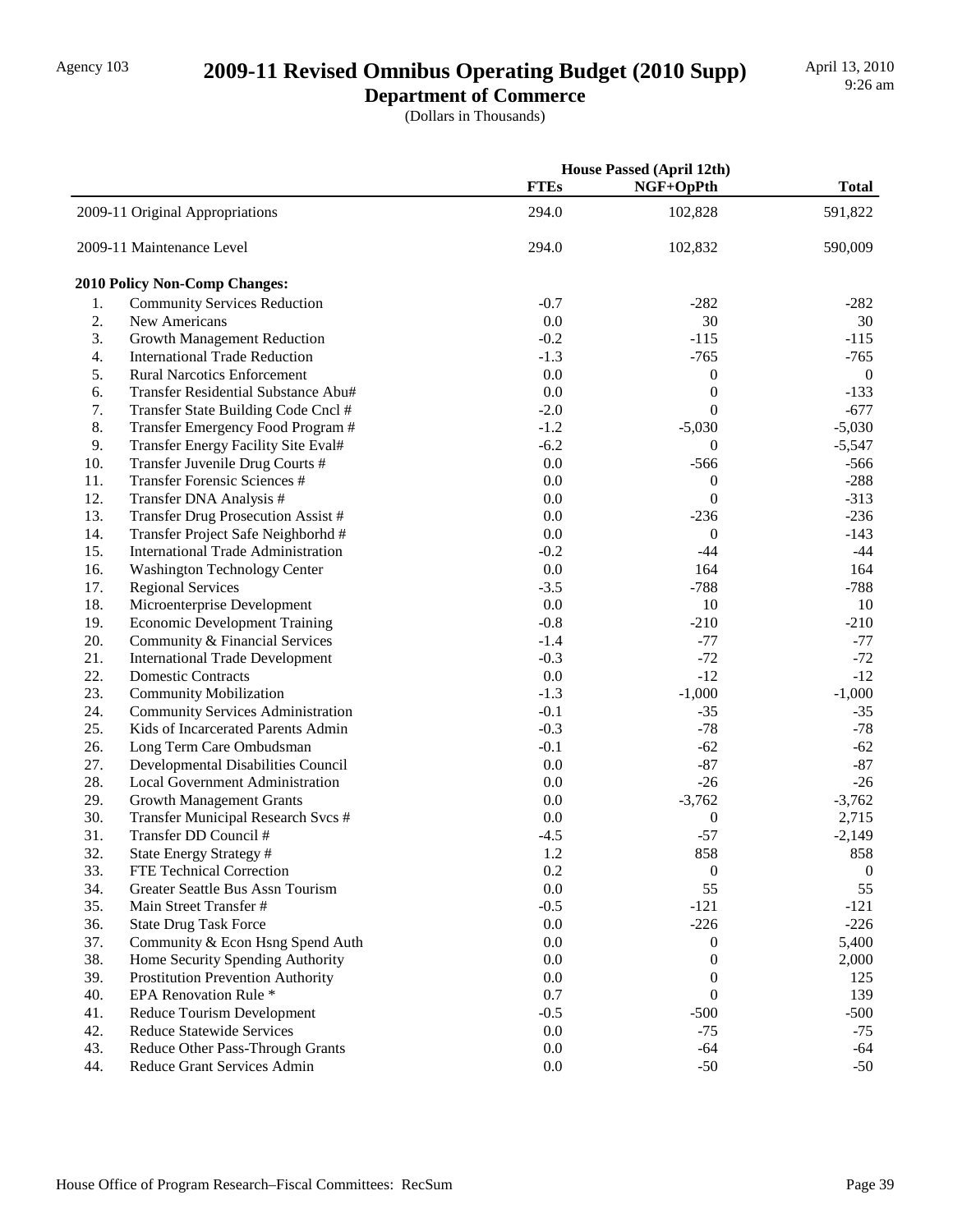### Agency 103 **2009-11 Revised Omnibus Operating Budget (2010 Supp)**

**Department of Commerce**

(Dollars in Thousands)

|     |                                         | <b>House Passed (April 12th)</b> |           |              |
|-----|-----------------------------------------|----------------------------------|-----------|--------------|
|     |                                         | <b>FTEs</b>                      | NGF+OpPth | <b>Total</b> |
| 45. | <b>IPZ</b> Grants                       | 0.0                              | 250       | 250          |
| 46. | <b>Entrepreneurial Development</b>      | 0.0                              | 50        | 50           |
| 47. | <b>Export Finance</b>                   | 0.0                              | 100       | 100          |
| 48. | Reduce Growth Mgmt Administration       | $-2.0$                           | $-500$    | $-500$       |
| 49. | Reduce Marketing and Communications     | $-0.5$                           | $-200$    | $-200$       |
| 50. | Federal Way Med Device Incubator        | 0.0                              | 100       | 100          |
| 51. | Global Health Technology                | 0.0                              | 1,000     | 1,000        |
| 52. | HistoryLink                             | 0.0                              | 50        | 50           |
| 53. | WSQA and MIMA                           | 0.0                              | 100       | 100          |
|     | Policy -- Non-Comp Total                | $-25.2$                          | $-12,273$ | $-11,087$    |
|     | <b>2010 Policy Comp Changes:</b>        |                                  |           |              |
| 54. | Health Insurance Increase               | 0.0                              | 178       | 343          |
| 55. | <b>Temporary Layoffs</b>                | 0.0                              | $-490$    | -838         |
|     | Policy -- Comp Total                    | 0.0                              | $-312$    | $-495$       |
|     | <b>Total Policy Changes</b>             | $-25.2$                          | $-12,585$ | $-11,582$    |
|     | 2009-11 Revised Appropriations          | 268.8                            | 90,247    | 578,427      |
|     | Difference from Original Appropriations | $-25.2$                          | $-12,581$ | $-13,395$    |
|     | % Change from Original Appropriations   | $-8.6%$                          | $-12.2%$  | $-2.3%$      |

#### *Comments:*

 **1. Community Services Reduction -** Reductions are made to numerous Community Services Division activities including: Long Term Care Ombudsman (\$17,660), Domestic Violence Legal Advocacy (\$27,073), Community Sexual Assault Programs (\$12,032), Crime Victims Service Centers (\$23,122), Victim Witness Program (\$12,938), Transfer from CJTC (Rural Drug Task Force) (\$29,742), Community Mobilization (\$64,913), State Drug Prosecution Assistance (\$9,474), Multijurisdictional Drug Task Forces (\$54,462), and Juvenile Drug Courts (\$21,278).

 **2. New Americans -** Funding reduced in the biennial budget for the Washington New Americans program is partially restored.

**3. Growth Management Reduction - Funding for local growth management grants is eliminated for FY 2011.** 

 **4. International Trade Reduction -** Reductions are made to international trade and economic development activities and grants. Affected programs and activities include: Washington Manufacturing Services (\$7,152), Associate Development Organizations (\$646,955), the Washington Technology Center (\$90,154), Microenterprise Development (\$7,750), Western Washington University Small Business Development (\$12,429), and Renton Small Business Development (\$894).

 **5. Rural Narcotics Enforcement -** Funds for the Rural Narcotics Enforcement Program are transferred from 2011 to 2010 to meet program objectives.

 **6. Transfer Residential Substance Abu# -** Funding for the Residential Substance Abuse Treatment Program is transferred from the Department of Commerce to the Department of Social and Health Services. The program helps state and local correctional facilities implement substance abuse programs for prisoners that are incarcerated for long periods. (General Fund-Federal)

 **7. Transfer State Building Code Cncl # -** The State Building Code Council is transferred to the Department of General Administration. (General Fund-State, State Building Code Account-State)

 **8. Transfer Emergency Food Program # -** Pursuant to Substitute House Bill 2863 (Food assistance), the Department of Commerce's Emergency Food Assistance Program is transferred to the Department of Agriculture, effective July 1, 2010.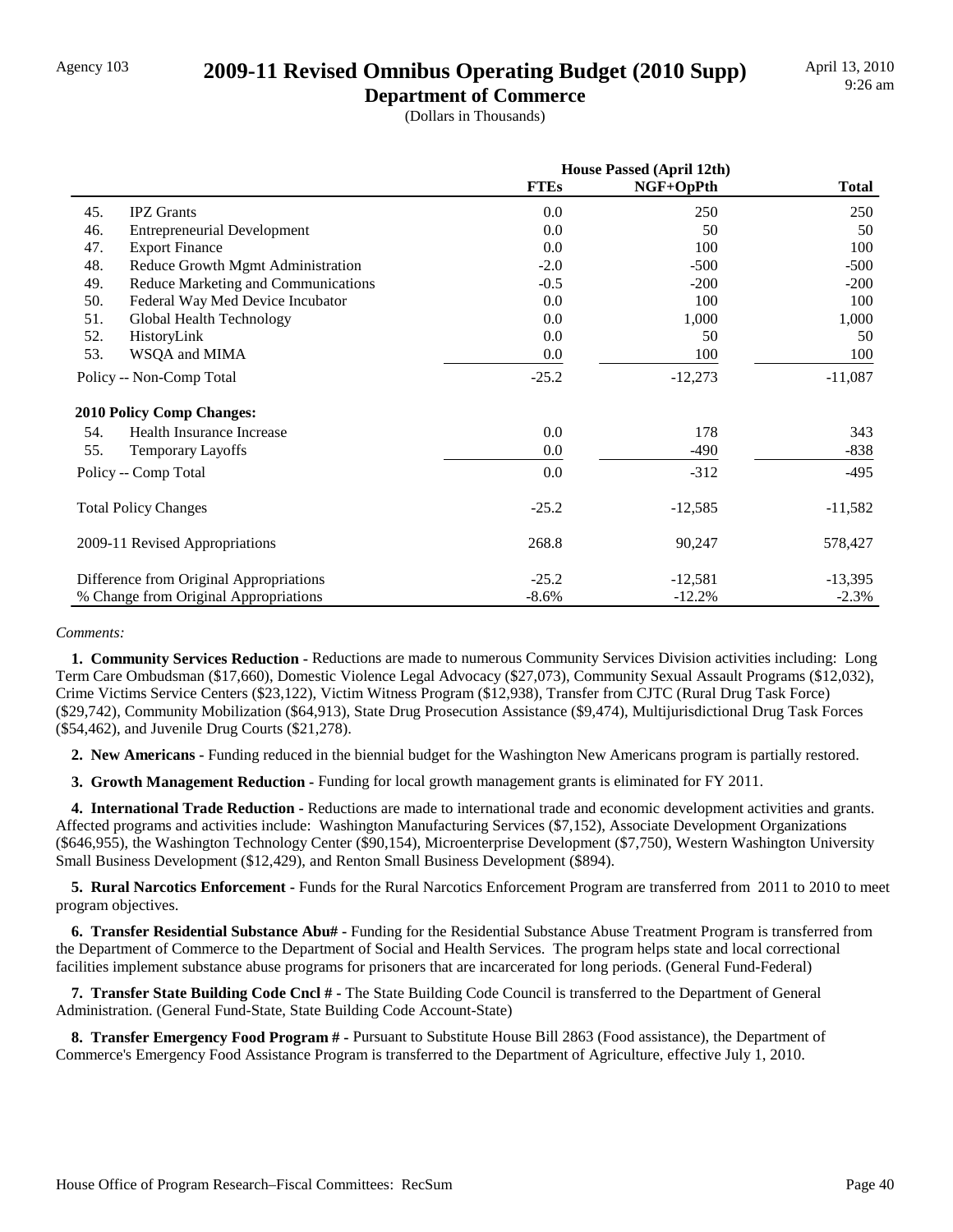### Agency 103 **2009-11 Revised Omnibus Operating Budget (2010 Supp) Department of Commerce**

 **9. Transfer Energy Facility Site Eval# -** The Energy Facility Site Evaluation Council is transferred from Department of Commerce to the Washington Utilities and Transportation Commission.

 **10. Transfer Juvenile Drug Courts # -** Funding for the Juvenile Drug Courts is transferred from the Department of Commerce to the Department of Social and Health Services. The Juvenile Drug Court Program improves the capacity of juvenile drug courts statewide.

 **11. Transfer Forensic Sciences # -** The Forensic Sciences Improvement Program is transferred from the Department of Commerce to the Washington State Patrol. The program supports forensic science services and medical examiner services provided by state and local governments. (General Fund-Federal)

 **12. Transfer DNA Analysis # -** Funding for the Post-Conviction DNA Analysis Program is transferred from Department of Commerce to the Washington State Patrol. The program provides testing of old evidence to determine if the DNA analysis substantiates prior convictions. (General Fund-Federal)

 **13. Transfer Drug Prosecution Assist # -** Funding for the Drug Prosecution Assistance activity is transferred from the Department of Commerce to the Washington Criminal Justice Training Commission effective July 1, 2010. Drug Prosecution Assistance funds are used to handle the increased caseloads due to drug interdiction programs.

 **14. Transfer Project Safe Neighborhd # -** Funding for the Project Safe Neighborhoods program is transferred from the Department of Commerce to the Criminal Justice Training Commission effective July 1, 2010. The Project Safe Neighborhood program aims to reduce the incidence of gun crime and gang violence in communities. (General Fund-Federal)

 **15. International Trade Administration -** Administrative costs for International Trade are reduced.

 **16. Washington Technology Center -** Funding for the Washington Technology Center is reduced. The Center, headquartered at the University of Washington, was created to be a collaborative effort between the state's universities, private industry, and government.

 **17. Regional Services -** The Regional Services Unit is reduced from seven to four regions. Regional Services partners with local organizations, state agencies, and service providers to maximize private sector job creation and investment, and to promote retention, growth, and the expansion of businesses.

 **18. Microenterprise Development -** Funding for the contract with the Washington State Microenterprise Association is maintained. The Microenterprise Institute currently provides financial and technical assistance to very small businesses.

 **19. Economic Development Training -** Funding for the Economic Development Education and Training Program will be discontinued in FY 2011.

 **20. Community & Financial Services -** Funding for the Community and Financial Assistance Unit is discontinued. This unit has worked to strengthen and diversify the state's economy through programs that help Washington's communities plan, finance, and implement economic development strategies to create opportunities for business and job growth.

 **21. International Trade Development -** Funding for international trade development activity is reduced by 5 percent.

 **22. Domestic Contracts -** Funding for Domestic Contracts is reduced by 5 percent in FY 2011. This activity contracts with the Washington Export Finance Assistance Center and the International Trade Alliance of Spokane to assist small and medium-sized businesses in urban and rural areas in financing and selling exports.

 **23. Community Mobilization -** Funding for this activity is reduced in FY 2011. The Community Mobilization Program organizes local communities to address problems of substance abuse and violence.

 **24. Community Services Administration -** Administrative costs for the Community Services Administration activity are reduced by 10 percent.

 **25. Kids of Incarcerated Parents Admin -** Funding for the Children of Incarcerated Parents Advisory Board is eliminated. The advisory board monitors, guides, and reports on recommendations related to policies and programs for children of families with incarcerated parents.

 **26. Long Term Care Ombudsman -** Administrative and operational costs are reduced for the Long Term Care Ombudsman.

 **27. Developmental Disabilities Council -** Funding for the Developmental Disabilities Council's administrative costs is reduced.

 **28. Local Government Administration -** Administrative costs are reduced for local government administration.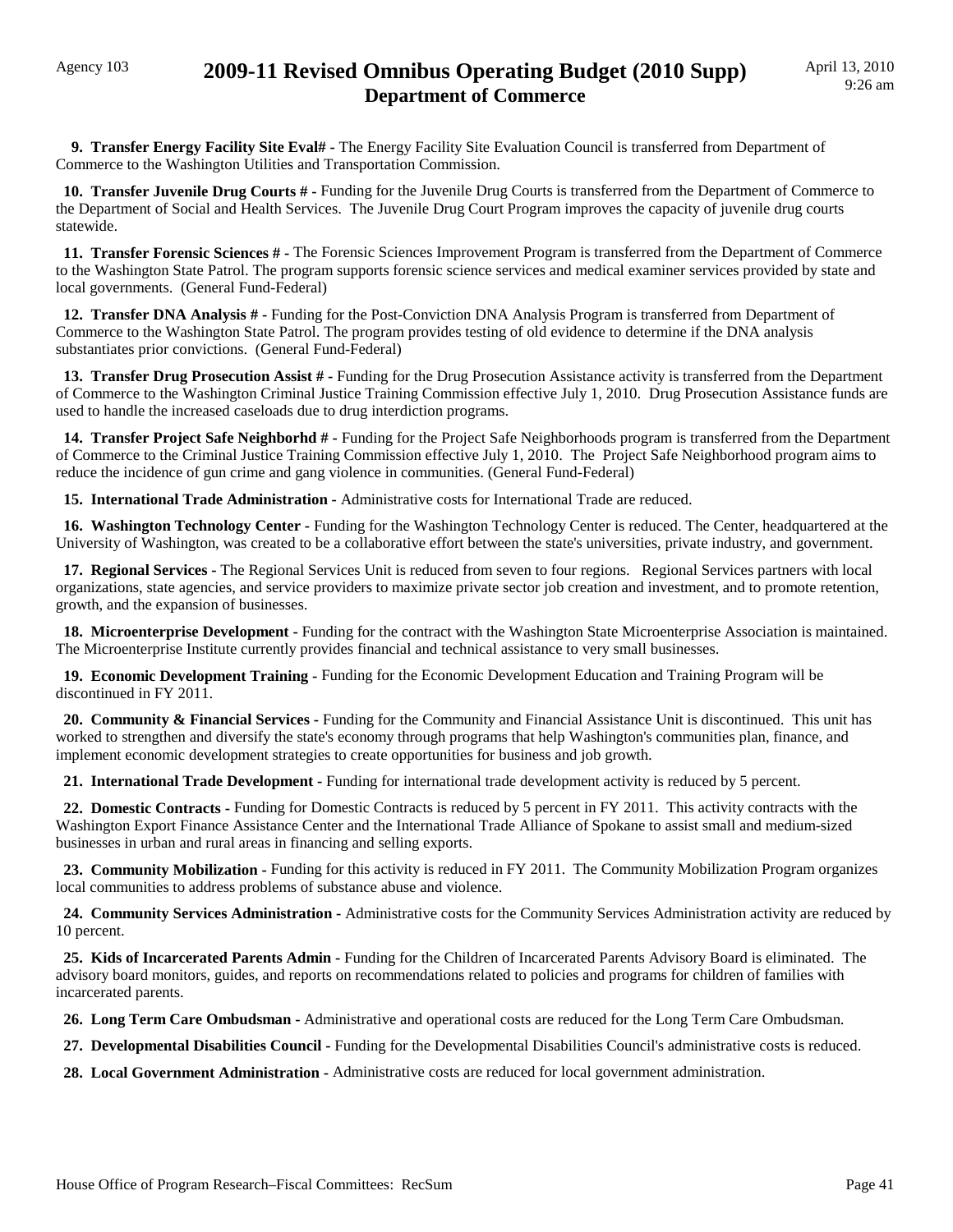### Agency 103 **2009-11 Revised Omnibus Operating Budget (2010 Supp) Department of Commerce**

 **29. Growth Management Grants -** Grants to local governments to develop growth management plans are eliminated for FY 2011. (Legislation will be proposed to extend the local growth management plan update cycle time frame.)

 **30. Transfer Municipal Research Svcs # -** Funding for administering the contract with the Municipal Research Services Center (MRSC) is transferred from the Municipal Research Council to the Department of Commerce. Under this contract, the MRSC responds to requests for advice and information on topics of interest to city governments, including but not limited to municipal law, finance, and growth management. (County Research Services Account-State, City and Town Research Services Account-State)

 **31. Transfer DD Council # -** The Developmental Disabilities Council and Endowment Trust Fund (Trust Fund) are transferred from the Department of Commerce to the Department of Health. The Developmental Disabilities Council works with people with developmental disabilities and their families to promote a comprehensive system of services, and serve as an advocate and a planning body for Washington State's citizens with developmental disabilities. The Trust Fund works with families and individuals with developmental disabilities to prepare for their future financial stability.

 **32. State Energy Strategy # -** Funding is restored to allow the Department of Commerce to update the State Energy Strategy. The 2009-11 budget removed all unrestricted General Fund-State dollars from the Energy Policy Division's funding for FY 2011.

 **33. FTE Technical Correction -** An FTE correction is made for an "Administration Reduction" item in the Early Savings Bill, Chapter 3, Laws of 2010 (ESHB 2921).

 **34. Greater Seattle Bus Assn Tourism -** Funding is provided for a grant to the Greater Seattle Business Association for tourism development.

 **35. Main Street Transfer # -** Chapter 30, Laws of 2010 (SHB 2704) transfers the program from the Department of Commerce to the Department of Archaeology and Historic Preservation. The Washington State Main Street Program (WSMSP) helps communities revitalize the economy, appearance, and image of their traditional commercial districts through training, technical assistance, and organization of local resources.

 **36. State Drug Task Force -** The State Drug Task Force is reduced by 15 percent for FY 2011.

 **37. Community & Econ Hsng Spend Auth -** The increased expenditure authority in the Community and Economic Development Fee Account must be used solely for five purposes. \$1,000,000 is for services for homeless families through the Washington Families Fund, \$2,600,000 is for Housing Trust Fund operations and maintenance, \$800,000 is for Housing Trust Fund portfolio management, \$500,000 is for foreclosure counseling and support, and \$500,000 is for use as a reserve in the account.

**38. Home Security Spending Authority -** \$2 million of the home security fund-state appropriation is provided for the homeless grant assistance program (HGAP). (Home Security Fund Account-State)

 **39. Prostitution Prevention Authority -** The Department of Commerce provides a grant to the City of Seattle to operate a Prostitution Prevention and Intervention Program. The city leverages these funds with a federal Justice Assistance Grant award. Additional expenditure authority is provided for the City of Seattle to hire a staff member to conduct prostitution and prevention activities including counseling, parenting skills training, housing relief, education, and vocational training for people leaving or avoiding prostitution. (Prostitution Prevention and Intervention Account-State)

 **40. EPA Renovation Rule \* -** Expenditure authority is provided to administer the Environmental Protection Agency's Renovation, Repair, and Painting rule, which goes into effect April 2010. This rule requires people who update, maintain, or modify pre-1978 buildings containing lead-based paint to be trained and certified to follow work practices that minimize lead hazards to children. (General Fund-Federal, Lead Paint Account-State)

 **41. Reduce Tourism Development -** Funding is reduced for tourism development.

 **42. Reduce Statewide Services -** Funding is reduced for statewide services within the International Trade and Economic Development division.

 **43. Reduce Other Pass-Through Grants -** Funding is reduced for pass-through grants.

 **44. Reduce Grant Services Admin -** Funding is reduced for grant services administration.

**45. IPZ Grants - Funding is provided to implement the provisions of Second Substitute Senate Bill 6790 (innovation partnership** zones).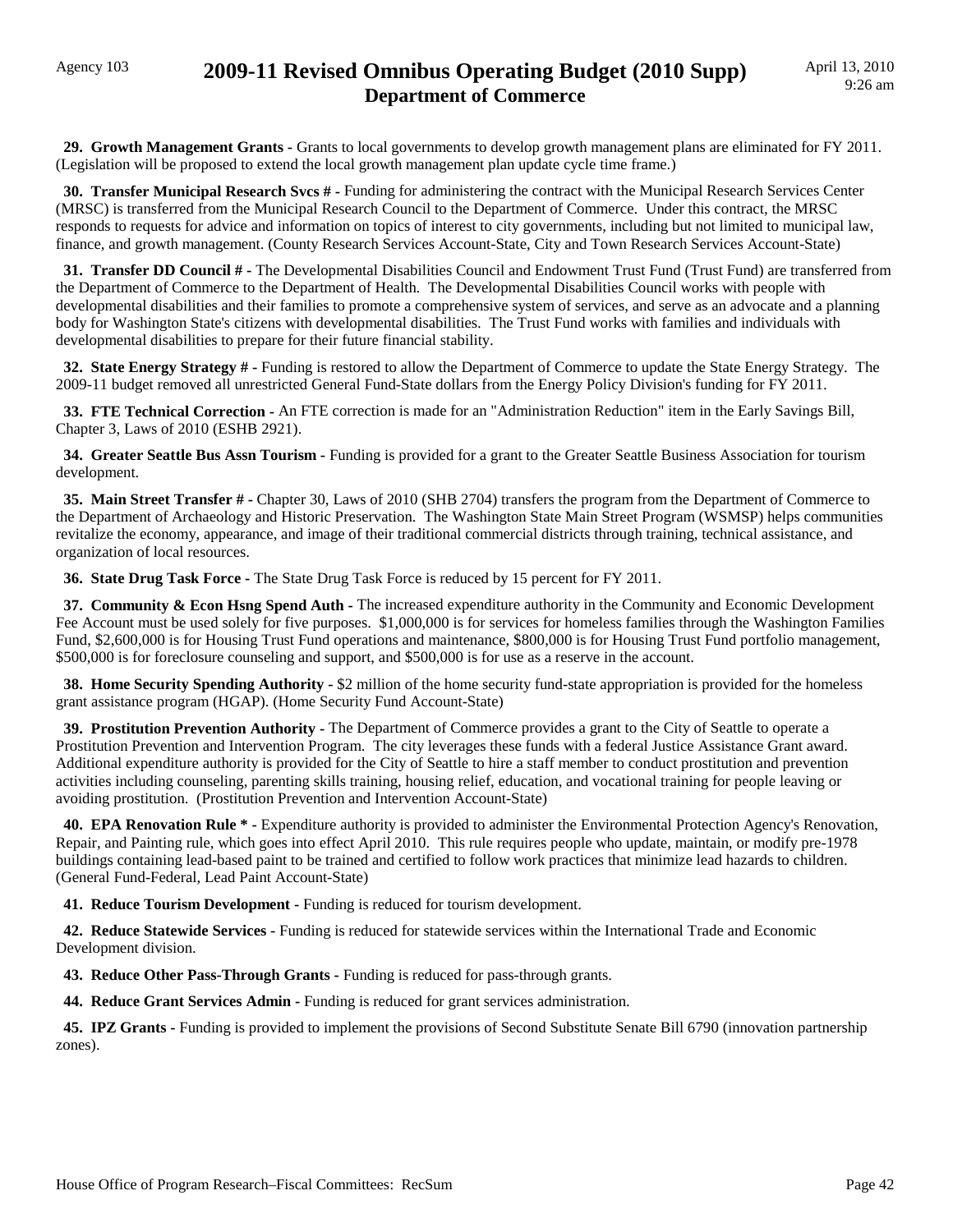### Agency 103 **2009-11 Revised Omnibus Operating Budget (2010 Supp) Department of Commerce**

 **46. Entrepreneurial Development -** Funding is provided to implement Chapter 165, Laws of 2010 (2SSB 6667) (business assistance programs), including \$50,000 for entrepreneurial development.

 **47. Export Finance -** Funding is provided to implement Chapter 166, Laws of 2010 (2SSB 6679).

**48. Reduce Growth Mgmt Administration -** Funding for growth management administration and technical assistance is reduced to reflect reduced demand from local governments given the postponed plan update schedule pursuant to SSB 6611 (comprehensive land use plan).

 **49. Reduce Marketing and Communications -** Funding is reduced for the web, marketing and communications program in the International Trade and Economic Development division.

 **50. Federal Way Med Device Incubator -** Funding is provided for a grant to the City of Federal Way for a medical device incubator project. State funding is contingent on a 100 percent match from the City of Federal Way.

 **51. Global Health Technology -** Funding is provided for a Washington Global Health Technologies and Product Development Competitiveness program.

**52. HistoryLink - Funding is provided for a grant to HistoryLink.** 

 **53. WSQA and MIMA -** \$50,000 is provided for the Washington State Quality Award and \$50,000 is provided for the manufacturing innovation and modernization account.

 **54. Health Insurance Increase -** Funding is provided for an increase in the monthly employer contribution for state employee health benefits funding rate for FY 2011 from \$768 to \$850. (General Fund-State, various other funds)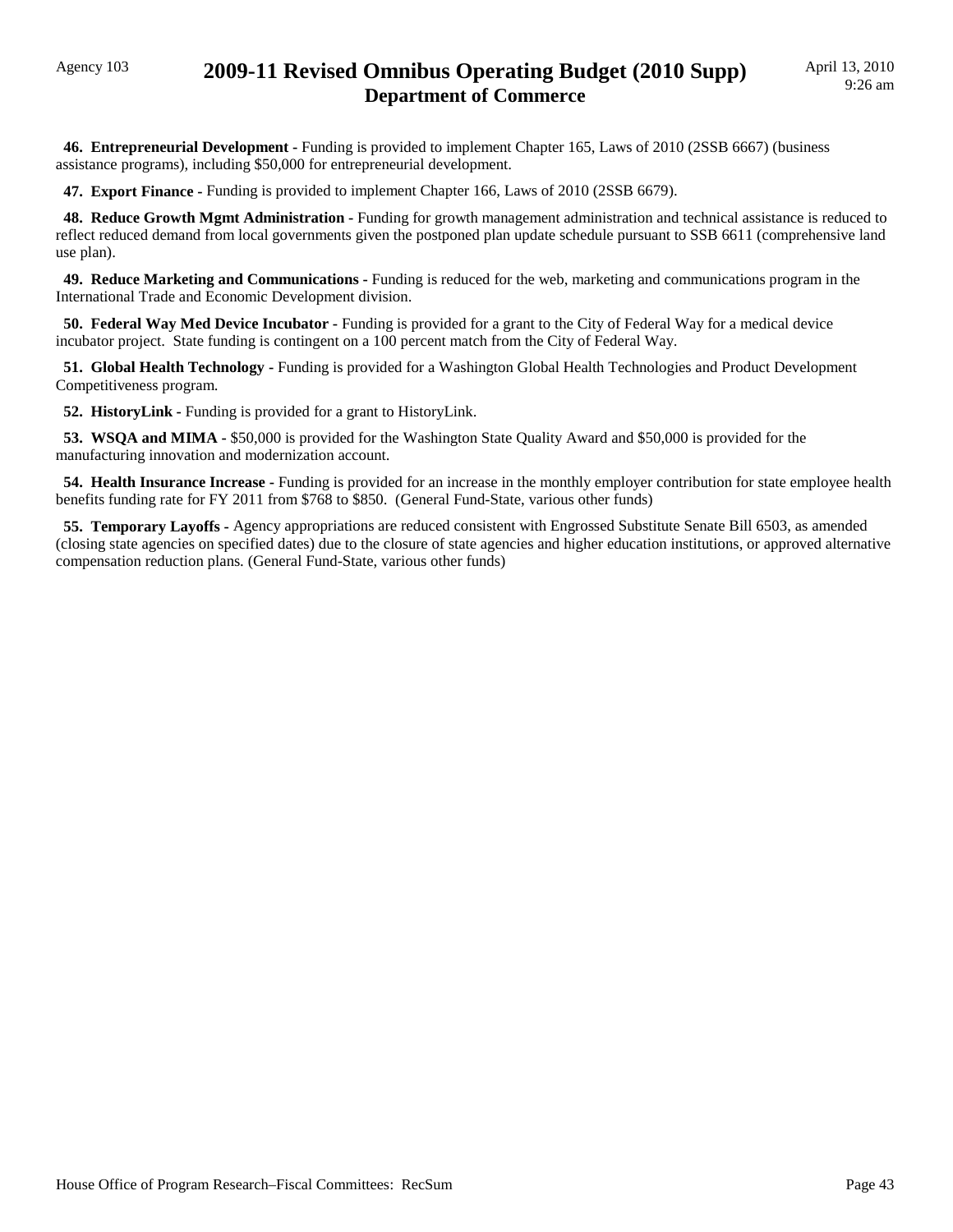# Agency 104 **2009-11 Revised Omnibus Operating Budget (2010 Supp)**

**Economic & Revenue Forecast Council** (Dollars in Thousands)

|                                         | <b>House Passed (April 12th)</b> |           |              |
|-----------------------------------------|----------------------------------|-----------|--------------|
|                                         | <b>FTEs</b>                      | NGF+OpPth | <b>Total</b> |
| 2009-11 Original Appropriations         | 5.1                              | 1,496     | 1,496        |
| 2009-11 Maintenance Level               | 5.1                              | 1,496     | 1,496        |
| <b>2010 Policy Comp Changes:</b>        |                                  |           |              |
| Health Insurance Increase<br>1.         | 0.0                              | 5         | 5            |
| 2.<br><b>Temporary Layoffs</b>          | 0.0                              | $-18$     | $-18$        |
| Policy -- Comp Total                    | 0.0                              | $-13$     | $-13$        |
| <b>Total Policy Changes</b>             | 0.0                              | $-13$     | $-13$        |
| 2009-11 Revised Appropriations          | 5.1                              | 1,483     | 1,483        |
| Difference from Original Appropriations | 0.0                              | $-13$     | $-13$        |
| % Change from Original Appropriations   | $0.0\%$                          | $-0.9\%$  | $-0.9\%$     |

#### *Comments:*

 **1. Health Insurance Increase -** Funding is provided for an increase in the monthly employer contribution for state employee health benefits funding rate for FY 2011 from \$768 to \$850. (General Fund-State, various other funds)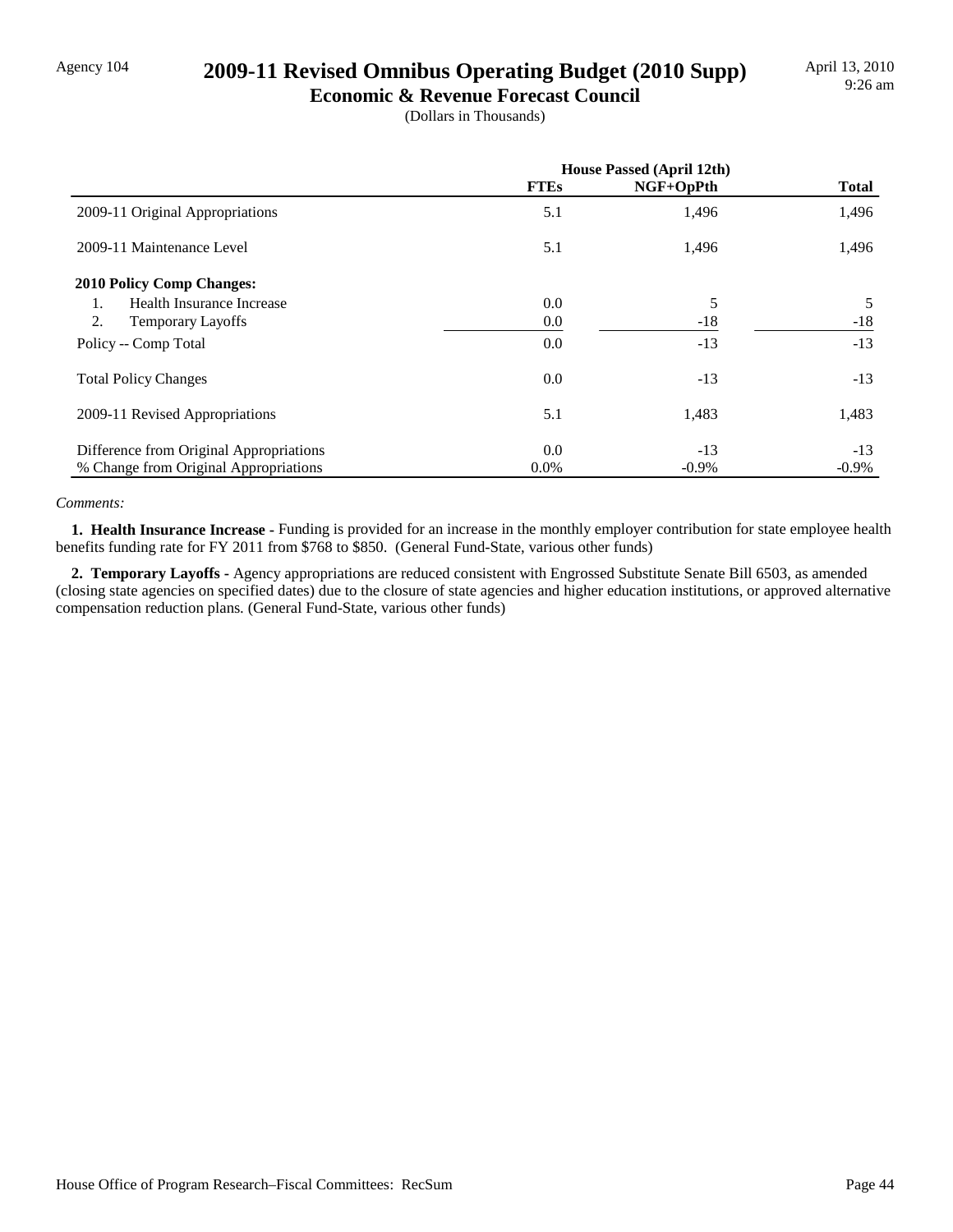### Agency 105 **2009-11 Revised Omnibus Operating Budget (2010 Supp)**

**Office of Financial Management** (Dollars in Thousands)

|     |                                            | <b>House Passed (April 12th)</b> |                |              |
|-----|--------------------------------------------|----------------------------------|----------------|--------------|
|     |                                            | <b>FTEs</b>                      | NGF+OpPth      | <b>Total</b> |
|     | 2009-11 Original Appropriations            | 314.7                            | 42,269         | 135,820      |
|     | 2009-11 Maintenance Level                  | 314.7                            | 42,275         | 135,830      |
|     | <b>2010 Policy Non-Comp Changes:</b>       |                                  |                |              |
| 1.  | <b>Education Reform</b>                    | 0.0                              | 200            | 200          |
| 2.  | <b>Operational Reductions</b>              | $-14.0$                          | $-921$         | $-921$       |
| 3.  | <b>Strategic Health Planning Committee</b> | 0.0                              | $-25$          | $-25$        |
| 4.  | <b>GMAP</b> Reduction                      | 0.0                              | $-25$          | $-25$        |
| 5.  | <b>WSQA Training</b>                       | 0.0                              | 25             | 25           |
| 6.  | Greenhouse Gas Emissions-E2SSB 5735        | $-1.0$                           | $-319$         | $-319$       |
| 7.  | Multi-Agency Permitting - 2SSB 6578        | 0.0                              | 110            | 110          |
| 8.  | <b>State Education System</b>              | 0.0                              | $\overline{0}$ | $\mathbf{0}$ |
| 9.  | <b>Strategic Health Grant</b>              | 0.0                              | $\Omega$       | 3,512        |
| 10. | <b>RHC Transition Effort</b>               | 0.0                              | 200            | 200          |
|     | Policy -- Non-Comp Total                   | $-15.0$                          | $-755$         | 2,757        |
|     | <b>2010 Policy Comp Changes:</b>           |                                  |                |              |
| 11. | Health Insurance Increase                  | 0.0                              | 207            | 347          |
| 12. | Temporary Layoffs                          | 0.0                              | $-386$         | $-687$       |
|     | Policy -- Comp Total                       | 0.0                              | $-179$         | $-340$       |
|     | <b>Total Policy Changes</b>                | $-15.0$                          | $-934$         | 2,417        |
|     | 2009-11 Revised Appropriations             | 299.7                            | 41,341         | 138,247      |
|     | Difference from Original Appropriations    | $-15.0$                          | $-928$         | 2,427        |
|     | % Change from Original Appropriations      | $-4.8%$                          | $-2.2%$        | 1.8%         |

#### *Comments:*

**1. Education Reform -** Funding is provided to support preparation of the state's "Race to the Top" application. This federal grant program will provide additional federal funding to successful applicant states to aid them in their education reform efforts.

 **2. Operational Reductions -** The agency will eliminate some work processes and products which will result in staff reductions. Savings also will be achieved by reducing spending on equipment, leases and other support costs.

 **3. Strategic Health Planning Committee -** Pursuant to Chapter 7, Laws of 2010, 1st sp. s. (E2SHB 2617), the Strategic Health Planning Office Technical Advisory Committee is eliminated in the Office of Financial Management.

 **4. GMAP Reduction -** Funding is reduced for the Government Management Accountability and Performance (GMAP) program.

**5. WSQA Training - Funding is provided for a contract with the Washington State Quality Award (WSQA) for training for state** managers and employees.

 **6. Greenhouse Gas Emissions-E2SSB 5735 -** Funds provided in the 2009 appropriations act for the implementation of Engrossed Second Substitute Senate Bill 5735 (greenhouse gas emissions) are removed. The bill failed to pass.

 **7. Multi-Agency Permitting - 2SSB 6578 -** Funds are provided for the initial costs of the multiagency permitting team within the Office of Regulatory Assistance under Chapter 162, Laws of 2010 (2SSB 6578).

 **8. State Education System -** Funding was provided in 2009 for OFM's role in the implementation of Chapter 548, Laws of 2009 (ESHB 2261). Funds are shifted from FY 2010 to FY 2011 to reflect the project work plan. The total appropriation is not affected.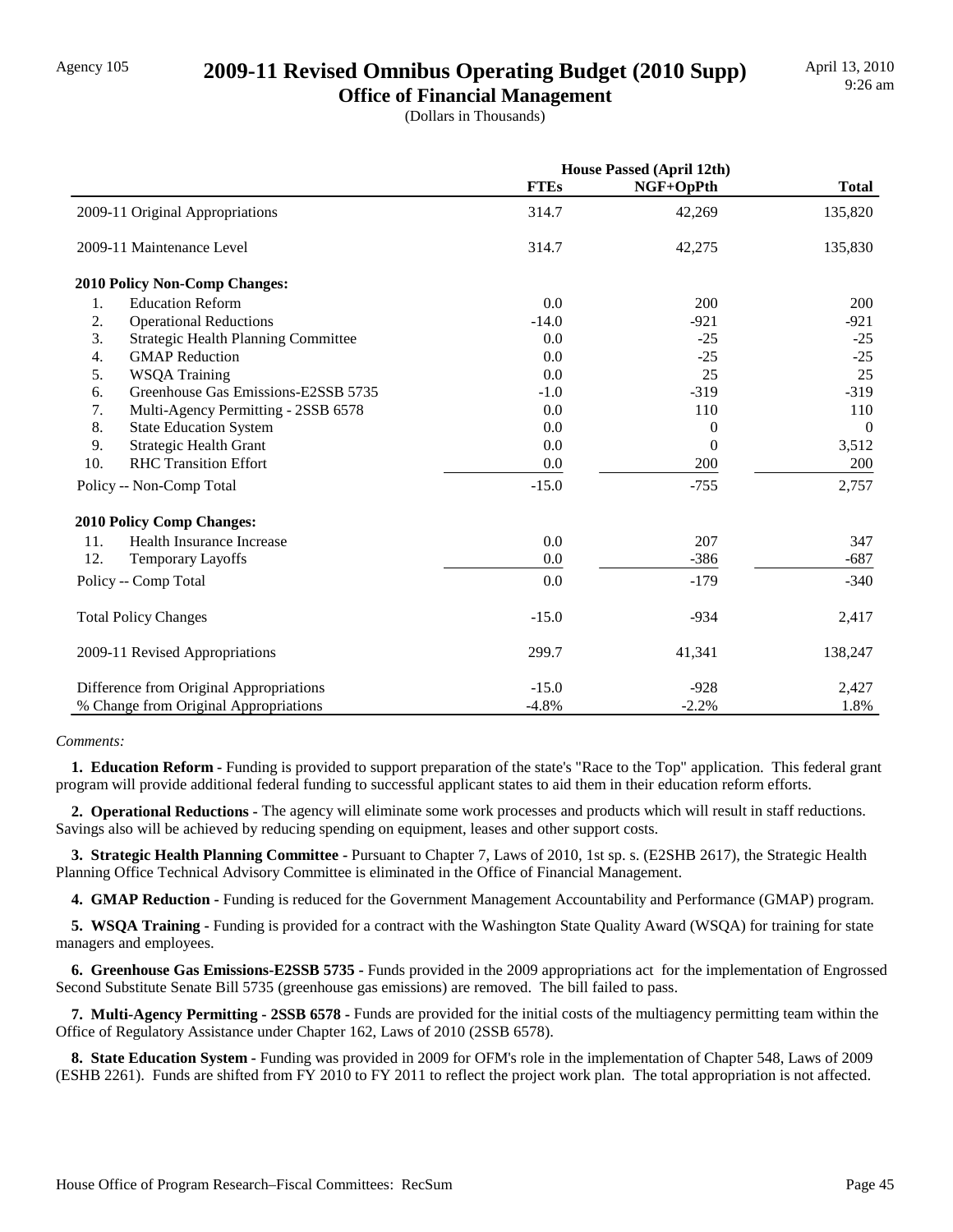### Agency 105 **2009-11 Revised Omnibus Operating Budget (2010 Supp) Office of Financial Management**

 **9. Strategic Health Grant -** These Strategic Health Grant funds represent the first year of a five-year federal grant to support access to health insurance for low-income working families. OFM will pass through these funds to the Health Care Authority and Department of Social and Health Services.

 **10. RHC Transition Effort -** Funding is provided for an independent assessment of individual client needs at each Residential Habilitation Center.

 **11. Health Insurance Increase -** Funding is provided for an increase in the monthly employer contribution for state employee health benefits funding rate for FY 2011 from \$768 to \$850. (General Fund-State, various other funds)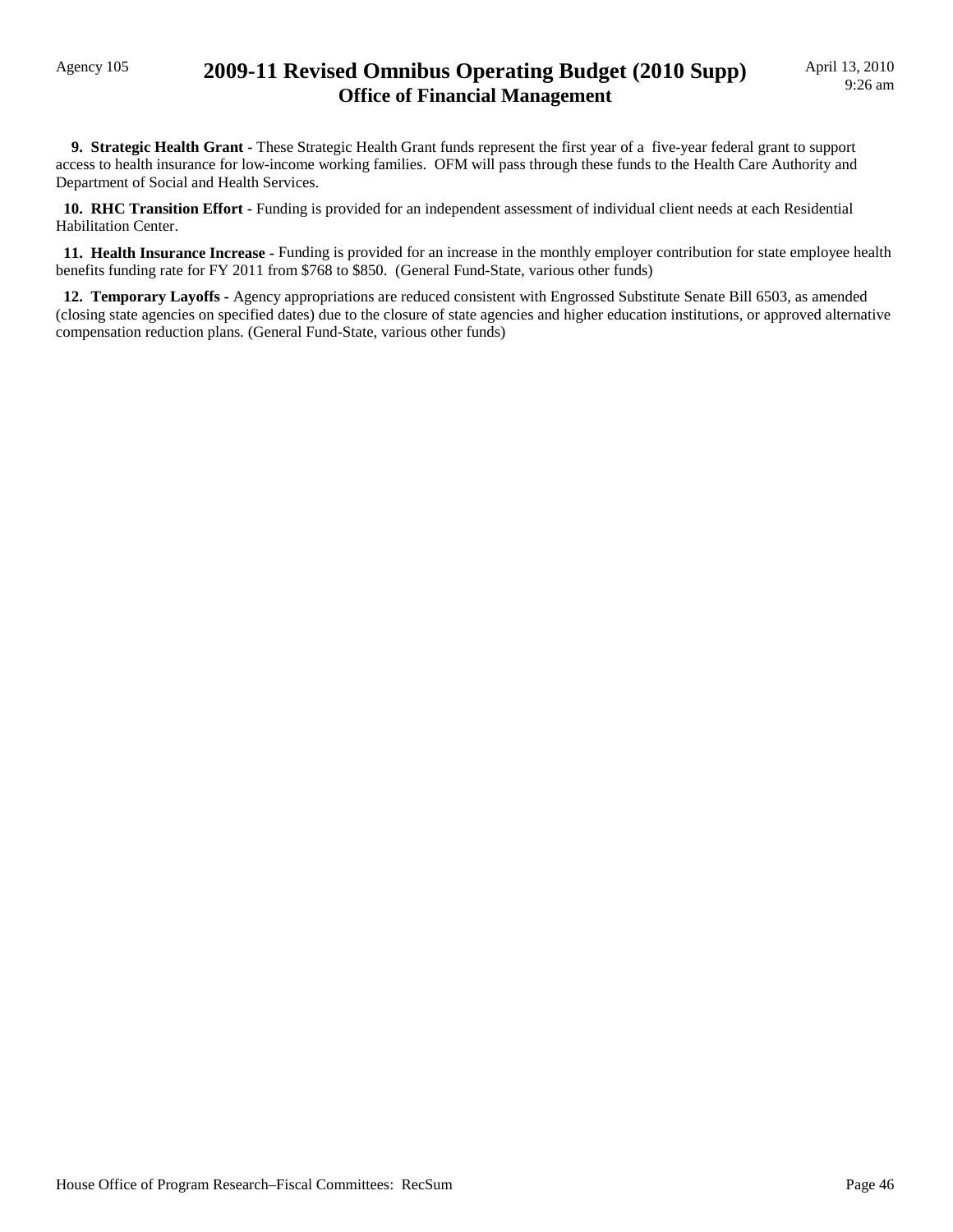### Agency 110 **2009-11 Revised Omnibus Operating Budget (2010 Supp)**

**Office of Administrative Hearings** (Dollars in Thousands)

|                                         | <b>House Passed (April 12th)</b> |                  |              |
|-----------------------------------------|----------------------------------|------------------|--------------|
|                                         | <b>FTEs</b>                      | NGF+OpPth        | <b>Total</b> |
| 2009-11 Original Appropriations         | 166.7                            | $\theta$         | 33,523       |
| 2009-11 Maintenance Level               | 166.7                            | $\theta$         | 33,527       |
| 2010 Policy Non-Comp Changes:           |                                  |                  |              |
| <b>Implement SACS Directive</b><br>1.   | $-1.5$                           | $\theta$         | 17           |
| 2.<br>Security Lifeline Act#            | 1.9                              | $\Omega$         | 725          |
| Policy -- Non-Comp Total                | 0.4                              | $\Omega$         | 742          |
| <b>2010 Policy Comp Changes:</b>        |                                  |                  |              |
| 3.<br>Health Insurance Increase         | 0.0                              | $\Omega$         | 159          |
| 4.<br><b>Temporary Layoffs</b>          | 0.0                              | 0                | $-400$       |
| Policy -- Comp Total                    | 0.0                              | $\Omega$         | $-241$       |
| <b>Total Policy Changes</b>             | 0.4                              | $\theta$         | 501          |
| 2009-11 Revised Appropriations          | 167.1                            | $\boldsymbol{0}$ | 34,028       |
| Difference from Original Appropriations | 0.4                              | $\Omega$         | 505          |
| % Change from Original Appropriations   | 0.2%                             | 0.0%             | 1.5%         |

#### *Comments:*

 **1. Implement SACS Directive -** Small agencies will use the Office of Financial Management's Small Agency Client Services (SACS) to provide centralized accounting, payroll, and budgeting services. One-time costs for FY 2010 include leave buyout and unemployment insurance. These will be offset in the future by savings from this initiative. (Administrative Hearings Revolving Account-State)

 **2. Security Lifeline Act# -** Under Chapter 8, Laws of 2010, 1st sp. s. (E2SHB 2782), the Department of Social and Health Services (DSHS) expects that about 4,000 persons will have their benefits terminated. Of these, the DSHS expects about 3,200 persons to request a hearing to appeal the decision. The Office of Administrative Hearings will require additional staffing to administer this increased workload. (Administrative Hearings Revolving Account-State)

 **3. Health Insurance Increase -** Funding is provided for an increase in the monthly employer contribution for state employee health benefits funding rate for FY 2011 from \$768 to \$850. (General Fund-State, various other funds)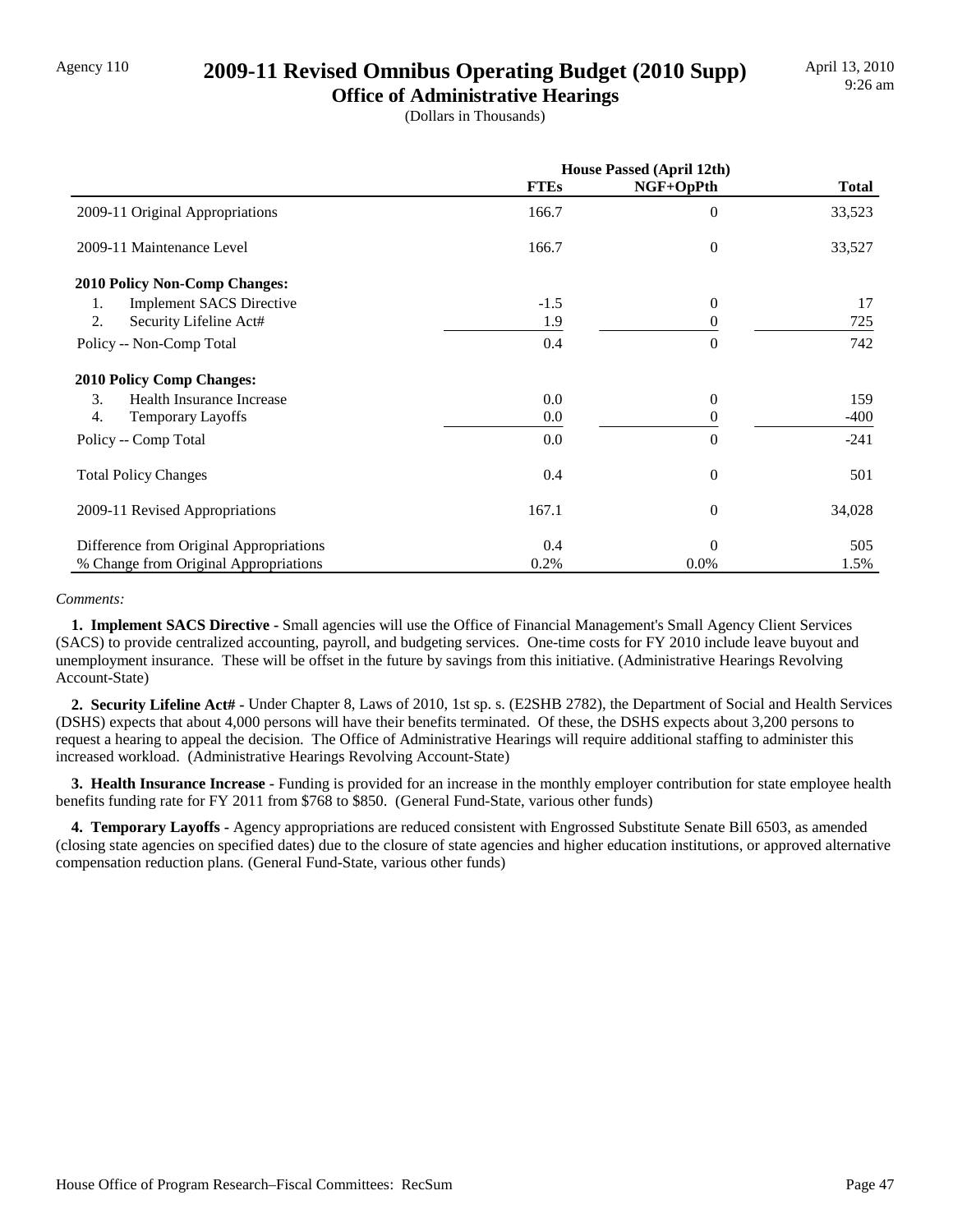### Agency 111 **2009-11 Revised Omnibus Operating Budget (2010 Supp)**

**Department of Personnel**

(Dollars in Thousands)

|                                         | <b>House Passed (April 12th)</b> |              |              |
|-----------------------------------------|----------------------------------|--------------|--------------|
|                                         | <b>FTEs</b>                      | NGF+OpPth    | <b>Total</b> |
| 2009-11 Original Appropriations         | 210.6                            | $\theta$     | 65,459       |
| 2009-11 Maintenance Level               | 210.6                            | $\mathbf{0}$ | 65,465       |
| 2010 Policy Non-Comp Changes:           |                                  |              |              |
| 1.<br>Manage IT Vacancies               | 0.0                              | $\theta$     | $-1,458$     |
| 2.<br>Reduce Travel and Training        | 0.0                              |              | $-118$       |
| 3.<br>Eliminate Executive Recruitment   | $-3.8$                           | $\theta$     | $-208$       |
| 4.<br>Reduce Training and Development   | $-11.3$                          | 0            | $-1,697$     |
| Policy -- Non-Comp Total                | $-15.0$                          | $\Omega$     | $-3,481$     |
| <b>2010 Policy Comp Changes:</b>        |                                  |              |              |
| Health Insurance Increase<br>5.         | 0.0                              | $\theta$     | 227          |
| <b>Temporary Layoffs</b><br>6.          | 0.0                              | $\Omega$     | -587         |
| Policy -- Comp Total                    | 0.0                              | $\Omega$     | $-360$       |
| <b>Total Policy Changes</b>             | $-15.0$                          | $\theta$     | $-3,841$     |
| 2009-11 Revised Appropriations          | 195.6                            | $\theta$     | 61,624       |
| Difference from Original Appropriations | $-15.0$                          | $\theta$     | $-3,835$     |
| % Change from Original Appropriations   | $-7.1%$                          | 0.0%         | $-5.9\%$     |

#### *Comments:*

 **1. Manage IT Vacancies -** The Department will continue to manage vacancies in the Information Services Division. (Data Processing Revolving Account-Nonappropriated)

 **2. Reduce Travel and Training -** The Department will reduce costs related to employee training and associated travel. (Data Processing Revolving Account-Nonappropriated)

 **3. Eliminate Executive Recruitment -** The Executive Recruitment program is eliminated. Agencies will perform their own executive recruitment efforts. (Department of Personnel Services Account-State, Higher Education Personnel Services Account-State)

 **4. Reduce Training and Development -** Employee training costs are reduced by providing only mandatory training. Reductions apply to both training provided by department staff and through contracted services. In addition, the department will not offer agencies as much consultation in organizational development. (Department of Personnel Service Account-State, Higher Education Personnel Services Account-State)

 **5. Health Insurance Increase -** Funding is provided for an increase in the monthly employer contribution for state employee health benefits funding rate for FY 2011 from \$768 to \$850. (General Fund-State, various other funds)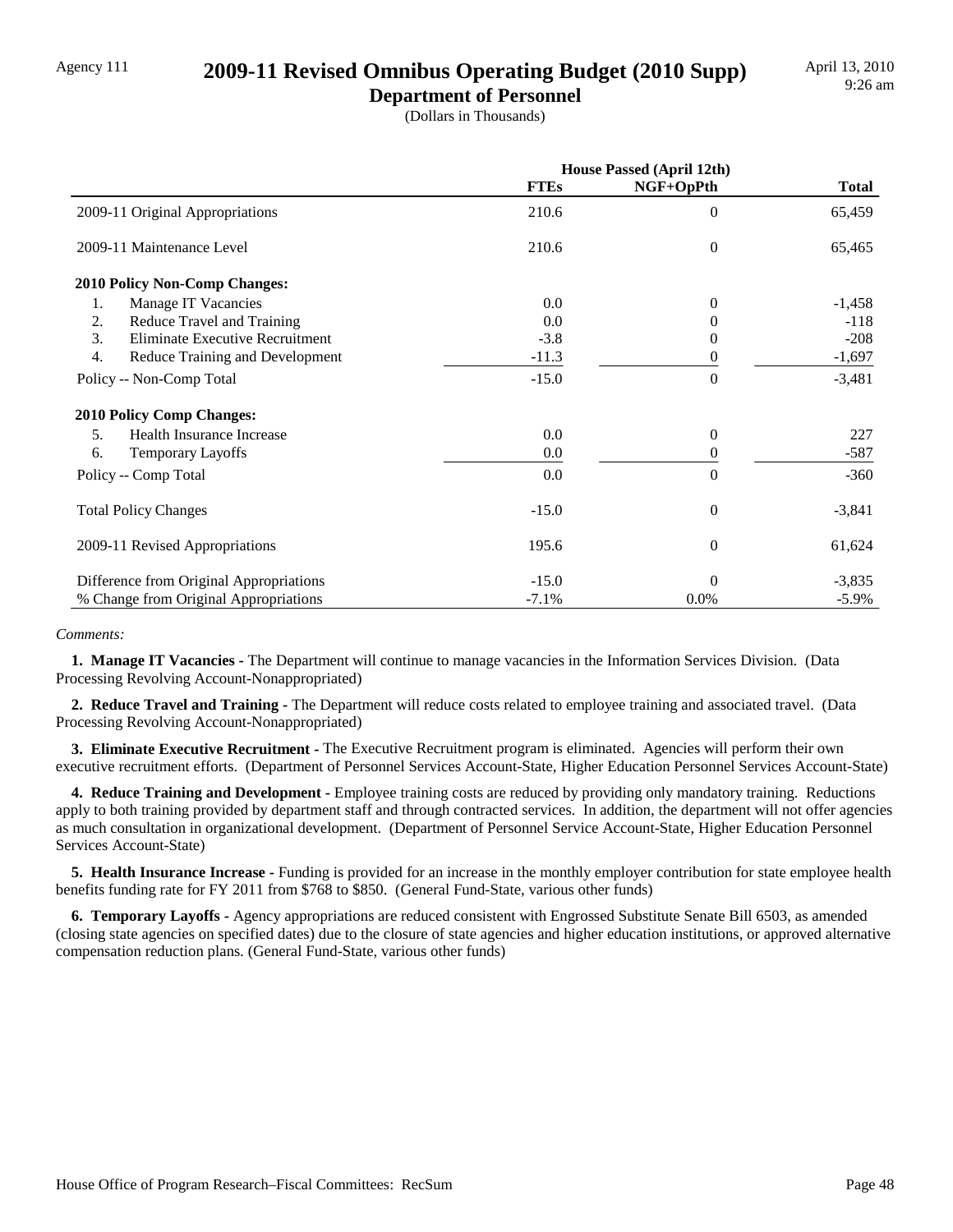### Agency 116 **2009-11 Revised Omnibus Operating Budget (2010 Supp)**

**State Lottery Commission** (Dollars in Thousands)

|                                               | <b>House Passed (April 12th)</b> |                  |              |
|-----------------------------------------------|----------------------------------|------------------|--------------|
|                                               | <b>FTEs</b>                      | NGF+OpPth        | <b>Total</b> |
| 2009-11 Original Appropriations               | 144.9                            | $\overline{0}$   | 901,704      |
| 2009-11 Maintenance Level                     | 144.9                            | $\mathbf{0}$     | 901,708      |
| <b>2010 Policy Non-Comp Changes:</b>          |                                  |                  |              |
| Administrative Efficiencies<br>$\mathbf{1}$ . | 0.0                              | $\theta$         | $-1,106$     |
| Policy -- Non-Comp Total                      | 0.0                              | $\Omega$         | $-1,106$     |
| <b>2010 Policy Comp Changes:</b>              |                                  |                  |              |
| Health Insurance Increase<br>2.               | 0.0                              | $\theta$         | 135          |
| 3.<br><b>Temporary Layoffs</b>                | 0.0                              | 0                | $-32$        |
| Policy -- Comp Total                          | 0.0                              | $\theta$         | 103          |
| <b>Total Policy Changes</b>                   | 0.0                              | $\boldsymbol{0}$ | $-1,003$     |
| 2009-11 Revised Appropriations                | 144.9                            | $\theta$         | 900,705      |
| Difference from Original Appropriations       | 0.0                              | $\Omega$         | -999         |
| % Change from Original Appropriations         | $0.0\%$                          | $0.0\%$          | $-0.1\%$     |

#### *Comments:*

 **1. Administrative Efficiencies -** Administrative savings will be achieved by maintaining staff vacancies and by delaying computer and software upgrades and office furniture purchases. (Lottery Administrative Account-State)

 **2. Health Insurance Increase -** Funding is provided for an increase in the monthly employer contribution for state employee health benefits funding rate for FY 2011 from \$768 to \$850. (General Fund-State, various other funds)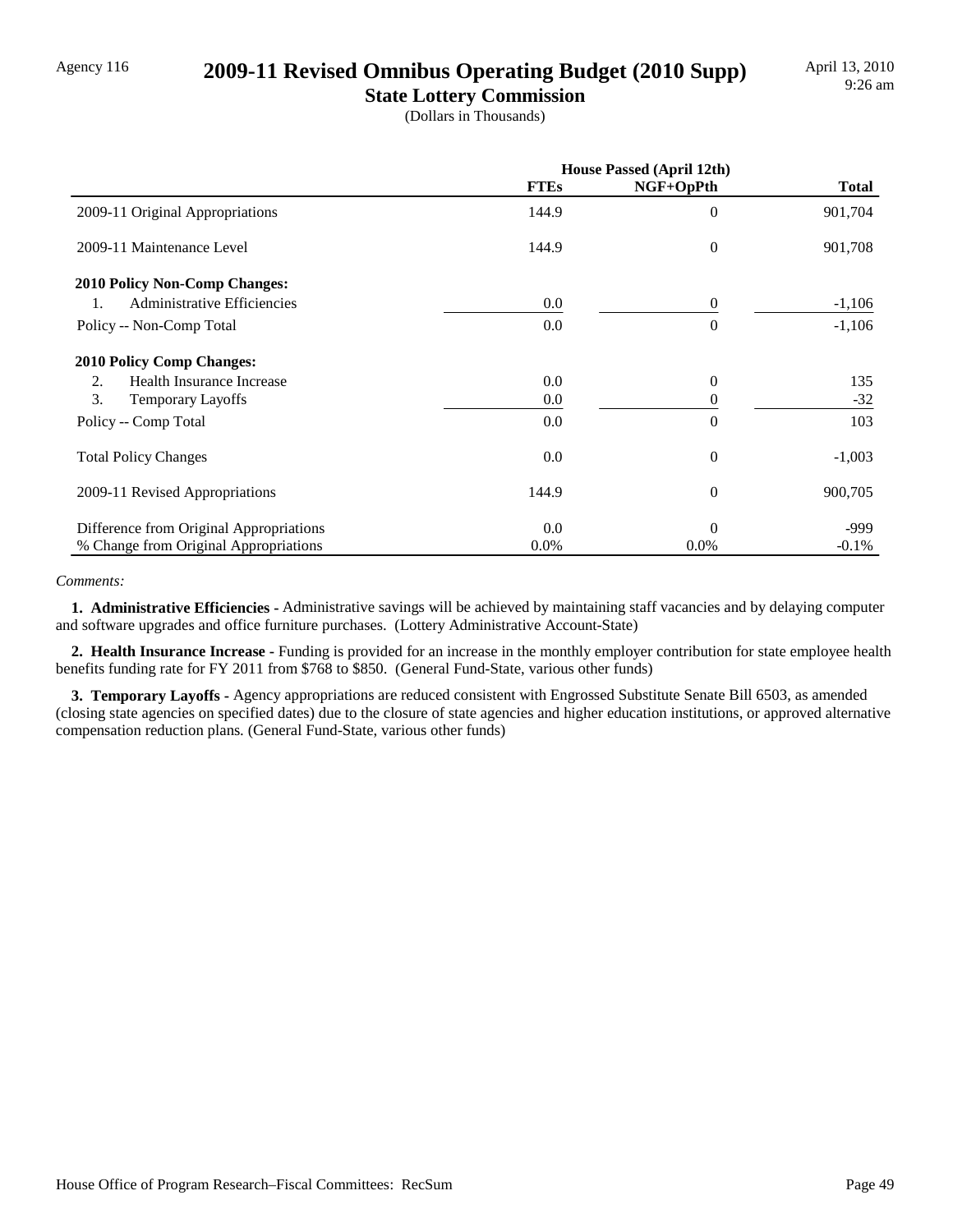### Agency 117 **2009-11 Revised Omnibus Operating Budget (2010 Supp)**

**Washington State Gambling Comm** (Dollars in Thousands)

|                                         | <b>House Passed (April 12th)</b> |           |              |
|-----------------------------------------|----------------------------------|-----------|--------------|
|                                         | <b>FTEs</b>                      | NGF+OpPth | <b>Total</b> |
| 2009-11 Original Appropriations         | 160.4                            | $\theta$  | 29,286       |
| 2009-11 Maintenance Level               | 160.4                            | $\theta$  | 29,290       |
| 2010 Policy Non-Comp Changes:           |                                  |           |              |
| Adjust Federal Forfeiture Funds<br>1.   | 5.0                              | $\theta$  | 4,320        |
| 2.<br><b>Implement SACS Directive</b>   | $-1.1$                           | $\Omega$  | $-29$        |
| Policy -- Non-Comp Total                | 4.0                              | $\Omega$  | 4,291        |
| <b>2010 Policy Comp Changes:</b>        |                                  |           |              |
| 3.<br>Health Insurance Increase         | 0.0                              | $\Omega$  | 174          |
| Policy -- Comp Total                    | 0.0                              | $\Omega$  | 174          |
| <b>Total Policy Changes</b>             | 4.0                              | $\theta$  | 4,465        |
| 2009-11 Revised Appropriations          | 164.4                            | $\theta$  | 33,755       |
| Difference from Original Appropriations | 4.0                              | $\Omega$  | 4,469        |
| % Change from Original Appropriations   | 2.5%                             | 0.0%      | 15.3%        |

#### *Comments:*

 **1. Adjust Federal Forfeiture Funds -** In FY 2009, the Gambling Commission received federal seizure funds, which generally must be used by the receiving agency for law enforcement purposes within two or three years. The Commission will use the funds for operating costs including vehicle replacement, equipment, and training. This also will allow for new programs in gambling education and awareness, computer forensics, criminal investigations and intelligence, and law enforcement accreditation. (Federal Seizure Account-Nonappropriated)

 **2. Implement SACS Directive -** As part of the Governor's shared service directive, small agencies will use the Office of Financial Management's Small Agency Client Services (SACS) to provide centralized accounting, payroll, and budgeting services.

 **3. Health Insurance Increase -** Funding is provided for an increase in the monthly employer contribution for state employee health benefits funding rate for FY 2011 from \$768 to \$850. (General Fund-State, various other funds)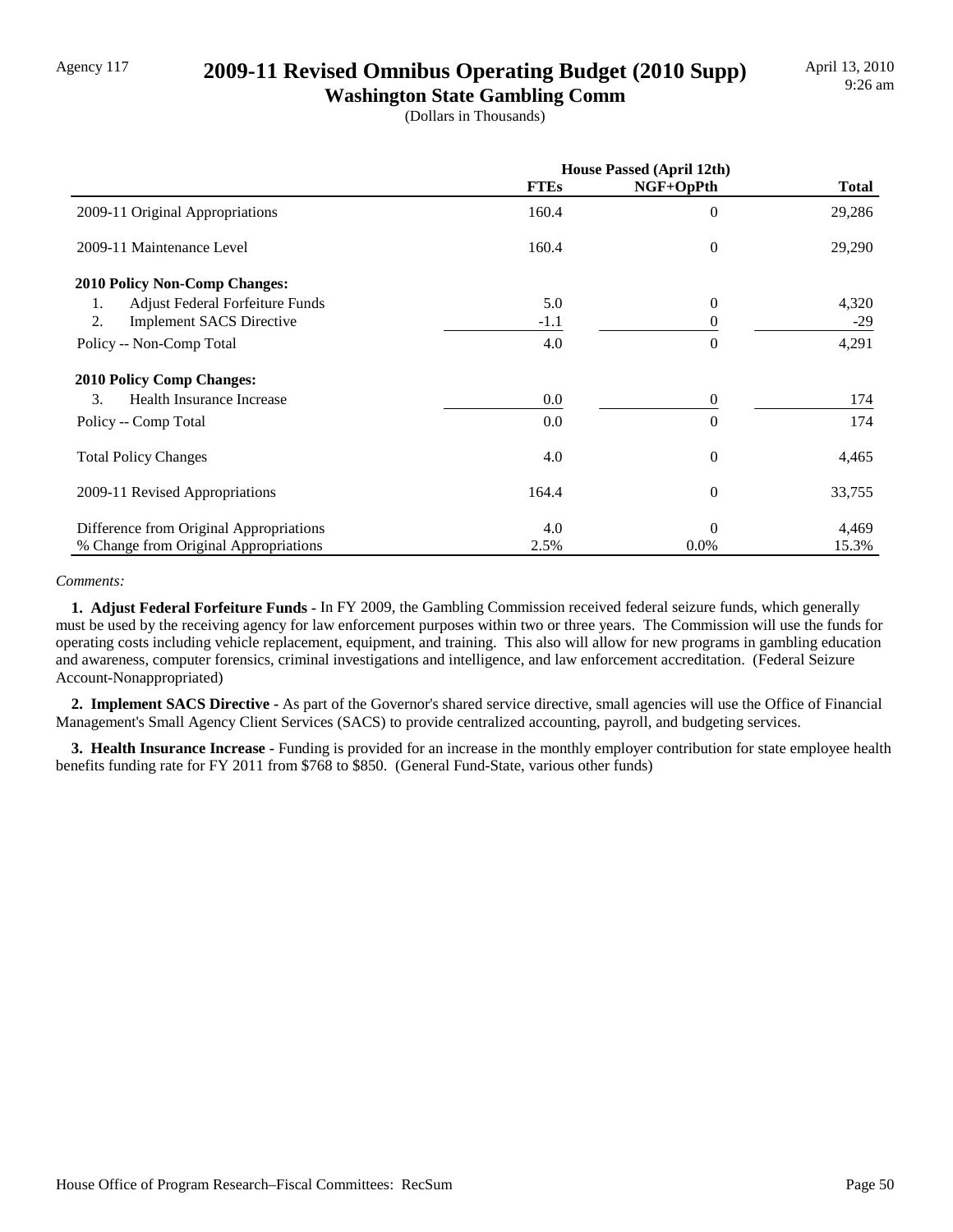### Agency 118 **2009-11 Revised Omnibus Operating Budget (2010 Supp)**

**WA State Comm on Hispanic Affairs** (Dollars in Thousands)

|                                          | <b>House Passed (April 12th)</b> |           |              |
|------------------------------------------|----------------------------------|-----------|--------------|
|                                          | <b>FTEs</b>                      | NGF+OpPth | <b>Total</b> |
| 2009-11 Original Appropriations          | 2.0                              | 513       | 513          |
| 2009-11 Maintenance Level                | 2.0                              | 513       | 513          |
| <b>2010 Policy Non-Comp Changes:</b>     |                                  |           |              |
| Reduce Administrative Expenditures<br>1. | 0.0                              | $-3$      | $-3$         |
| Policy -- Non-Comp Total                 | 0.0                              | $-3$      | $-3$         |
| <b>2010 Policy Comp Changes:</b>         |                                  |           |              |
| 2.<br>Temporary Layoffs                  | 0.0                              | $-5$      | $-5$         |
| Policy -- Comp Total                     | 0.0                              | $-5$      | $-5$         |
| <b>Total Policy Changes</b>              | 0.0                              | $-8$      | $-8$         |
| 2009-11 Revised Appropriations           | 2.0                              | 505       | 505          |
| Difference from Original Appropriations  | 0.0                              | $-8$      | -8           |
| % Change from Original Appropriations    | $0.0\%$                          | $-1.6%$   | $-1.6%$      |

#### *Comments:*

 **1. Reduce Administrative Expenditures -** The Commission will reduce expenditures for travel, goods, and services.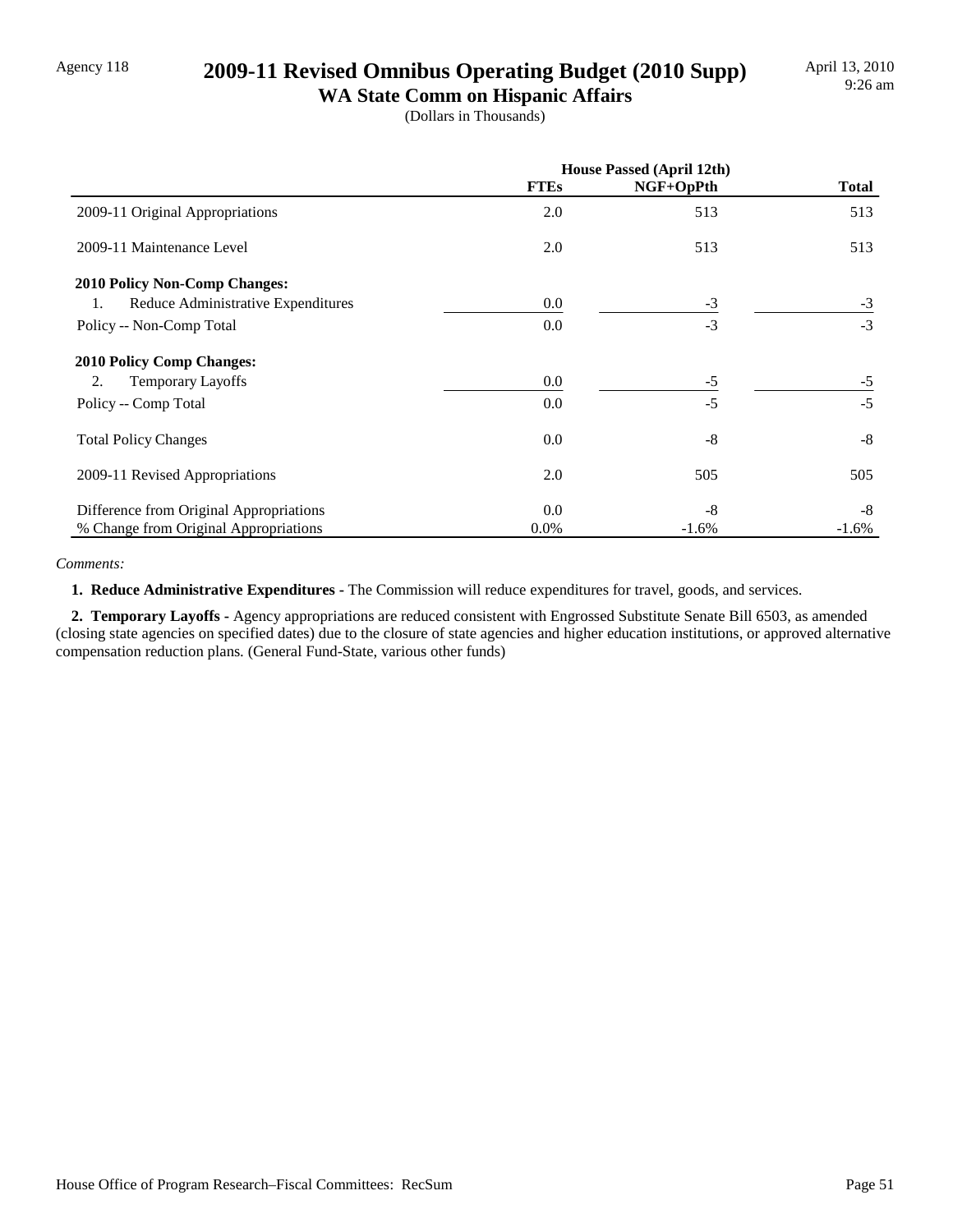## Agency 119 **2009-11 Revised Omnibus Operating Budget (2010 Supp)**

**African-American Affairs Comm** (Dollars in Thousands)

|                                          | House Passed (April 12th) |           |              |
|------------------------------------------|---------------------------|-----------|--------------|
|                                          | <b>FTEs</b>               | NGF+OpPth | <b>Total</b> |
| 2009-11 Original Appropriations          | 2.0                       | 487       | 487          |
| 2009-11 Maintenance Level                | 2.0                       | 487       | 487          |
| <b>2010 Policy Non-Comp Changes:</b>     |                           |           |              |
| Reduce Administrative Expenditures<br>1. | 0.0                       | $-3$      | $-3$         |
| Policy -- Non-Comp Total                 | 0.0                       | $-3$      | $-3$         |
| <b>2010 Policy Comp Changes:</b>         |                           |           |              |
| 2.<br><b>Temporary Layoffs</b>           | 0.0                       | $-5$      | $-5$         |
| Policy -- Comp Total                     | 0.0                       | $-5$      | $-5$         |
| <b>Total Policy Changes</b>              | 0.0                       | $-8$      | $-8$         |
| 2009-11 Revised Appropriations           | 2.0                       | 479       | 479          |
| Difference from Original Appropriations  | 0.0                       | $-8$      | -8           |
| % Change from Original Appropriations    | $0.0\%$                   | $-1.6%$   | $-1.6%$      |

#### *Comments:*

 **1. Reduce Administrative Expenditures -** The commission will reduce expenditures for travel, goods, and services.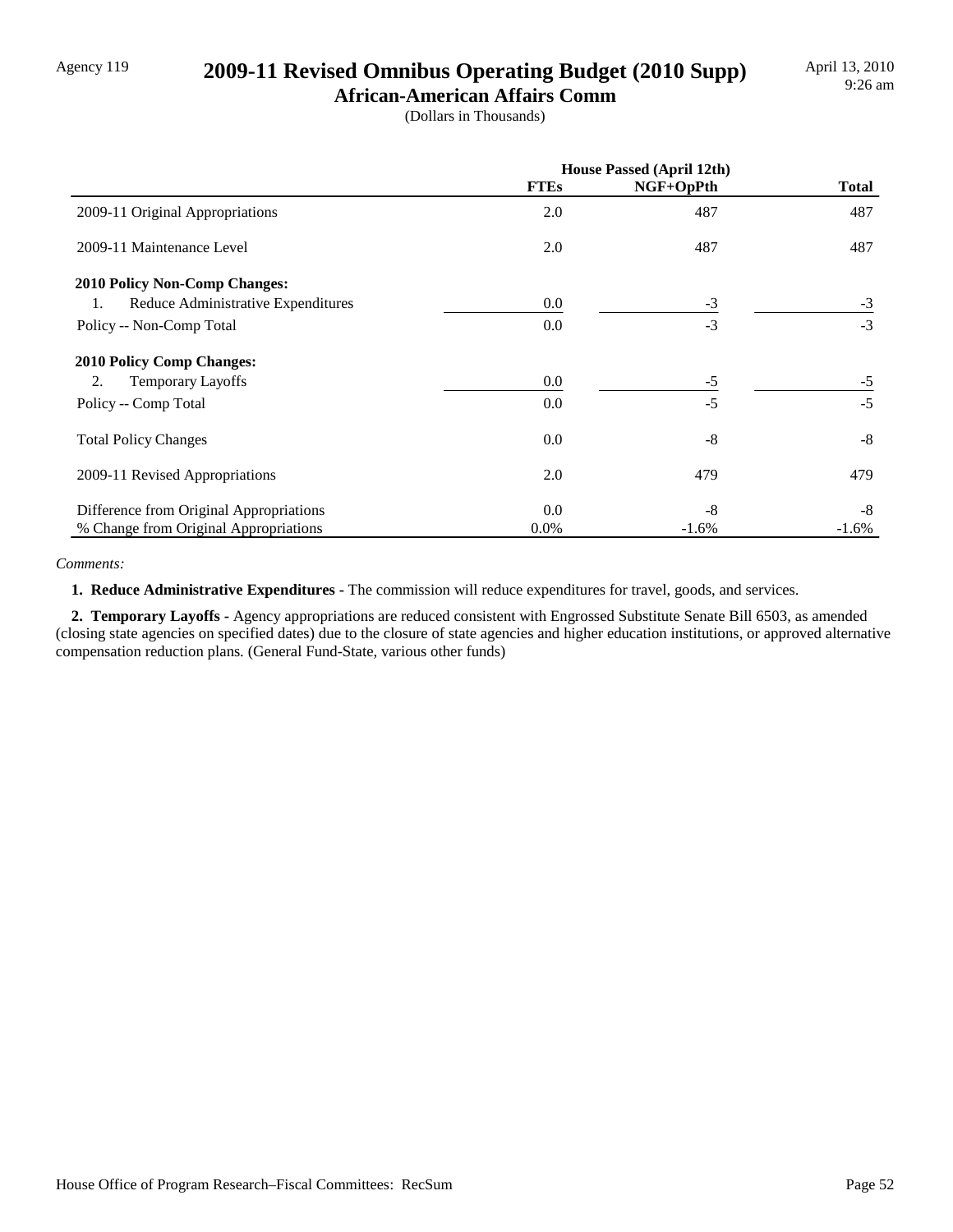### Agency 124 **2009-11 Revised Omnibus Operating Budget (2010 Supp)**

**Department of Retirement Systems** (Dollars in Thousands)

|                                           | House Passed (April 12th) |           |              |
|-------------------------------------------|---------------------------|-----------|--------------|
|                                           | <b>FTEs</b>               | NGF+OpPth | <b>Total</b> |
| 2009-11 Original Appropriations           | 268.1                     | $\Omega$  | 53,109       |
| 2009-11 Maintenance Level                 | 264.1                     | $\theta$  | 53,115       |
| 2010 Policy Non-Comp Changes:             |                           |           |              |
| Recordkeeping Funding Source<br>1.        | 0.0                       | $\Omega$  | $\theta$     |
| Half-Time Educational Employees<br>2.     | 0.0                       | 0         | 58           |
| 3.<br><b>Public Safety Death Benefits</b> | 0.0                       | 0         | 31           |
| Policy -- Non-Comp Total                  | 0.0                       | $\Omega$  | 89           |
| <b>2010 Policy Comp Changes:</b>          |                           |           |              |
| Health Insurance Increase<br>4.           | 0.0                       | $\theta$  | 260          |
| 5.<br><b>Temporary Layoffs</b>            | 0.0                       | 0         | $-548$       |
| Policy -- Comp Total                      | 0.0                       | $\theta$  | $-288$       |
| <b>Total Policy Changes</b>               | 0.0                       | $\theta$  | -199         |
| 2009-11 Revised Appropriations            | 264.1                     | $\theta$  | 52,916       |
| Difference from Original Appropriations   | $-4.0$                    | $\Omega$  | $-193$       |
| % Change from Original Appropriations     | $-1.5%$                   | 0.0%      | $-0.4%$      |

#### *Comments:*

 **1. Recordkeeping Funding Source -** The cost of contracted record keeping services for Plan 3 members who have assets in one of the Self-Directed Investment Programs is shifted to the nonappropriated side of the administrative expense fund. (Department of Retirement Systems Expense Account-State)

 **2. Half-Time Educational Employees -** Funding is provided for costs associated with the implementation of Chapter 103, Laws of 2010 (HB 1541), granting half-time service credit to certain school employees for work during school years prior to January 1, 1987. (Department of Retirement Systems Expense Account-State)

 **3. Public Safety Death Benefits -** Funding is provided for administrative changes to the Law Enforcement Officers' and Firefighters' Retirement System Plan 2 and the Washington State Patrol Retirement System Plan 2 death and catastrophic disability benefits required to implement Chapter 261, Laws of 2010 (EHB 2519). (Department of Retirement Systems Expense Account-State)

 **4. Health Insurance Increase -** Funding is provided for an increase in the monthly employer contribution for state employee health benefits funding rate for FY 2011 from \$768 to \$850. (General Fund-State, various other funds)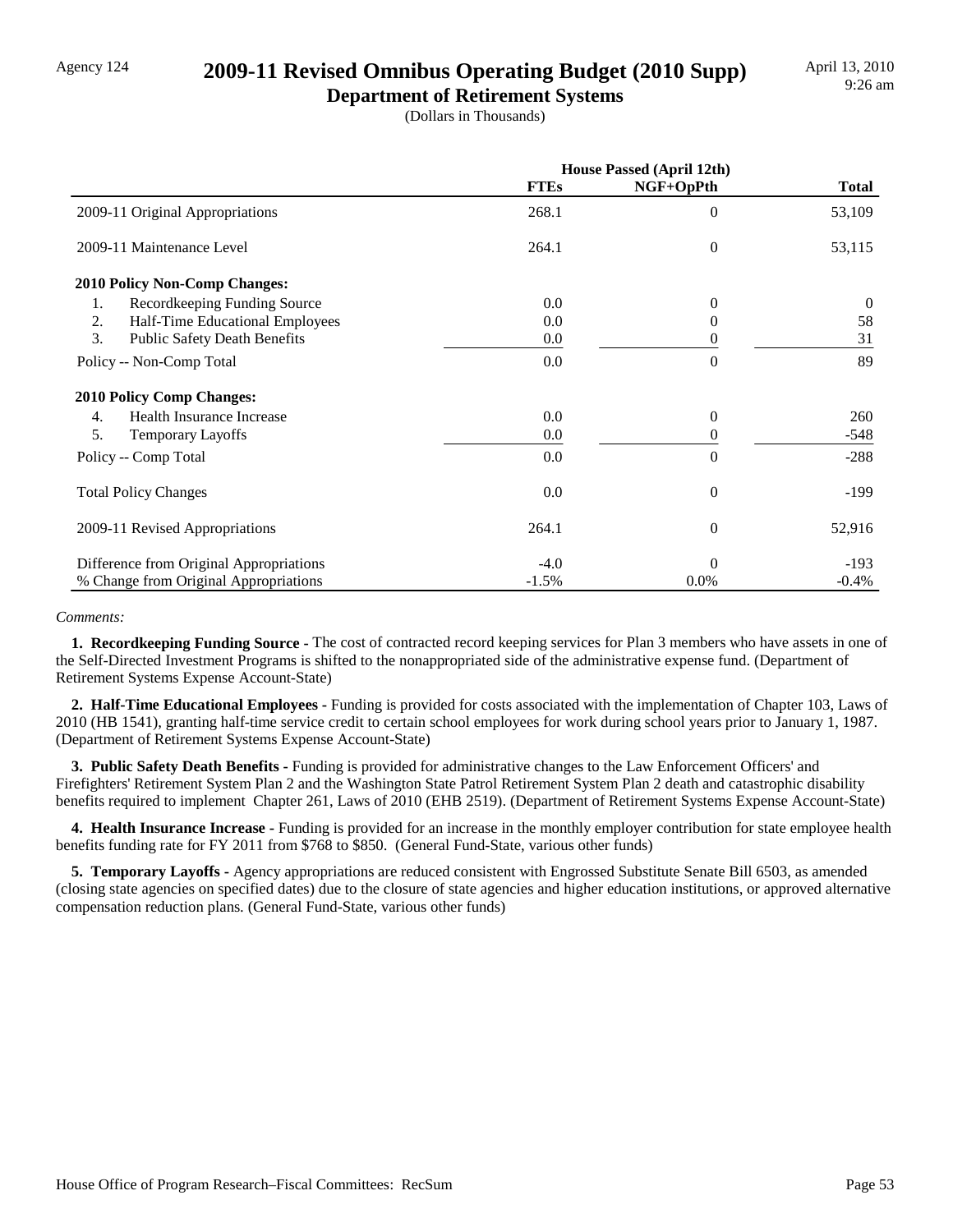### Agency 126 **2009-11 Revised Omnibus Operating Budget (2010 Supp)**

**State Investment Board**

(Dollars in Thousands)

|                                         | <b>House Passed (April 12th)</b> |           |              |
|-----------------------------------------|----------------------------------|-----------|--------------|
|                                         | <b>FTEs</b>                      | NGF+OpPth | <b>Total</b> |
| 2009-11 Original Appropriations         | 81.4                             | $\theta$  | 29,581       |
| 2009-11 Maintenance Level               | 81.4                             | $\theta$  | 29,585       |
| <b>2010 Policy Comp Changes:</b>        |                                  |           |              |
| Health Insurance Increase<br>1.         | 0.0                              | $\Omega$  | 72           |
| 2.<br><b>Temporary Layoffs</b>          | 0.0                              | $\Omega$  | $-305$       |
| Policy -- Comp Total                    | 0.0                              | $\theta$  | $-233$       |
| <b>Total Policy Changes</b>             | 0.0                              | $\theta$  | $-233$       |
| 2009-11 Revised Appropriations          | 81.4                             | $\theta$  | 29,352       |
| Difference from Original Appropriations | 0.0                              | $\Omega$  | $-229$       |
| % Change from Original Appropriations   | $0.0\%$                          | $0.0\%$   | $-0.8\%$     |

#### *Comments:*

 **1. Health Insurance Increase -** Funding is provided for an increase in the monthly employer contribution for state employee health benefits funding rate for FY 2011 from \$768 to \$850. (General Fund-State, various other funds)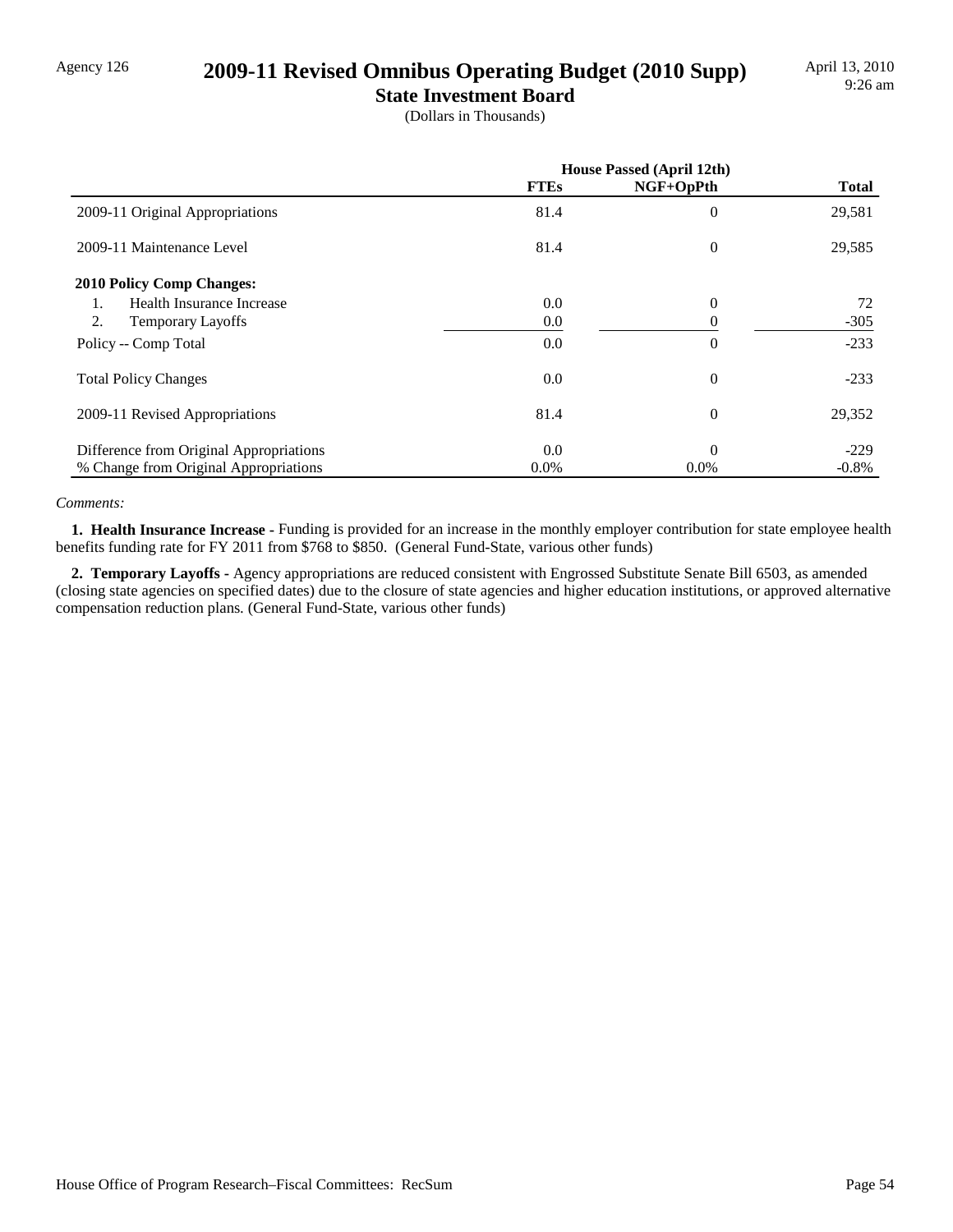### Agency 130 **2009-11 Revised Omnibus Operating Budget (2010 Supp)**

**Public Printer**

(Dollars in Thousands)

|                                         | <b>House Passed (April 12th)</b> |                |              |
|-----------------------------------------|----------------------------------|----------------|--------------|
|                                         | <b>FTEs</b>                      | NGF+OpPth      | <b>Total</b> |
| 2009-11 Original Appropriations         | 137.8                            | $\theta$       | 19,980       |
| 2009-11 Maintenance Level               | 137.8                            | $\theta$       | 19,982       |
| <b>2010 Policy Comp Changes:</b>        |                                  |                |              |
| <b>Health Insurance Increase</b><br>1.  | 0.0                              | $\theta$       | 125          |
| 2.<br><b>Temporary Layoffs</b>          | 0.0                              |                | $-248$       |
| Policy -- Comp Total                    | 0.0                              | $\theta$       | $-123$       |
| <b>Total Policy Changes</b>             | 0.0                              | $\overline{0}$ | $-123$       |
| 2009-11 Revised Appropriations          | 137.8                            | $\theta$       | 19,859       |
| Difference from Original Appropriations | 0.0                              | $\Omega$       | $-121$       |
| % Change from Original Appropriations   | $0.0\%$                          | $0.0\%$        | $-0.6%$      |

#### *Comments:*

 **1. Health Insurance Increase -** Funding is provided for an increase in the monthly employer contribution for state employee health benefits funding rate for FY 2011 from \$768 to \$850. (General Fund-State, various other funds)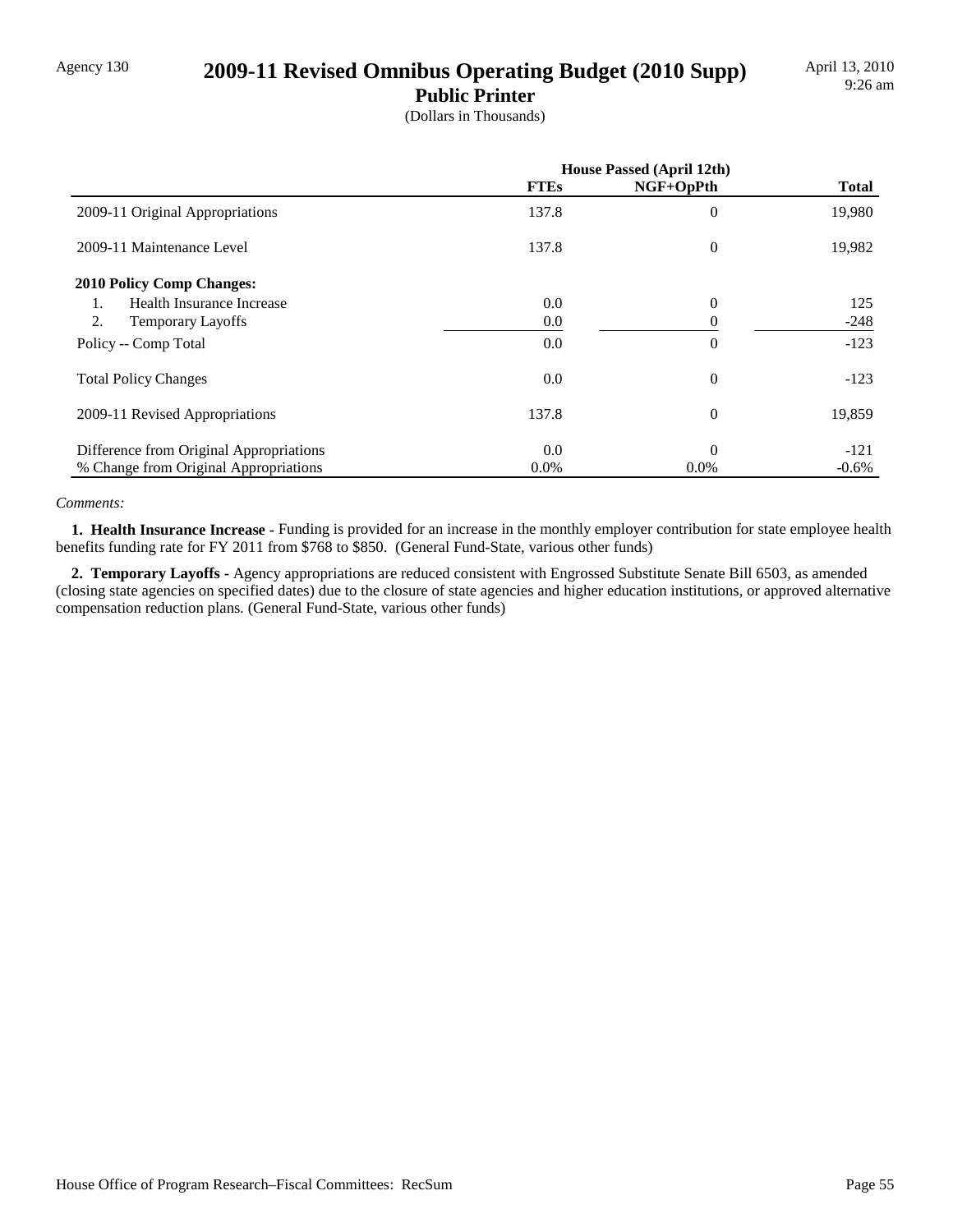### Agency 140 **2009-11 Revised Omnibus Operating Budget (2010 Supp)**

**Department of Revenue** (Dollars in Thousands)

|                                                  | House Passed (April 12th) |           |              |
|--------------------------------------------------|---------------------------|-----------|--------------|
|                                                  | <b>FTEs</b>               | NGF+OpPth | <b>Total</b> |
| 2009-11 Original Appropriations                  | 1,122.4                   | 215,210   | 231,784      |
| 2009-11 Maintenance Level                        | 1,122.4                   | 215,236   | 231,810      |
| 2010 Policy Non-Comp Changes:                    |                           |           |              |
| 1.<br><b>Adjust Grant Authority</b>              | 0.0                       | $\Omega$  | 2,379        |
| Reduce Legislation and Policy<br>2.              | $-0.8$                    | $-150$    | $-150$       |
| 3.<br><b>Reduce Information Services</b>         | $-0.3$                    | $-50$     | $-50$        |
| SB 6846 E-911 Tax Increase<br>4.                 | 0.8                       | 163       | 163          |
| 5.<br>Earned Income Tax Credit                   | 3.1                       | 1,200     | 1,200        |
| 6.<br><b>Implement Tax Administration Change</b> | 20.6                      | 4,379     | 4,379        |
| Policy -- Non-Comp Total                         | 23.4                      | 5,542     | 7,921        |
| <b>2010 Policy Comp Changes:</b>                 |                           |           |              |
| Health Insurance Increase<br>7.                  | 0.0                       | 1,013     | 1,071        |
| Policy -- Comp Total                             | 0.0                       | 1,013     | 1,071        |
| <b>Total Policy Changes</b>                      | 23.4                      | 6,555     | 8,992        |
| 2009-11 Revised Appropriations                   | 1,145.8                   | 221,791   | 240,802      |
| Difference from Original Appropriations          | 23.4                      | 6,581     | 9,018        |
| % Change from Original Appropriations            | 2.1%                      | 3.1%      | 3.9%         |

#### *Comments:*

 **1. Adjust Grant Authority -** Expenditure authority for the Real Estate Excise Tax Grant Account is increased to reflect grant funding that may be distributed to counties. (Real Estate Excise Tax Grant Account-State)

 **2. Reduce Legislation and Policy -** One Tax Policy Specialist 3 position is eliminated from the Legislation and Policy Division.

 **3. Reduce Information Services -** Savings will be achieved through reduction in staff.

 **4. SB 6846 E-911 Tax Increase -** Funding is provided for the implementation of Substitute Senate Bill 6846 (enhanced 911 services), which increases E-911 taxes and requires the Department of Revenue to collect the E-911 tax for the counties.

**5. Earned Income Tax Credit - Funding is provided to implement the Working Families Tax Exemption Program. Under this** program, families that qualify for the federal Earned Income Tax Credit (EITC) will receive a sales tax exemption in the form of a remittance equal to a percentage of the EITC. The Department of Revenue will begin sending remittances in FY 2012.

 **6. Implement Tax Administration Change -** Funding is provided to implement Second Engrossed Substitute Senate Bill 6143 (excise tax law modifications) Engrossed Substitute House Bill 2493 (cigarette & tobacco taxation), and other tax-related bills enacted in the 2010 legislative sessions. Under these bills, certain taxes are increased, certain tax preferences are limited, a new nexus standard is created, and tax avoidance mechanisms are limited.

 **7. Health Insurance Increase -** Funding is provided for an increase in the monthly employer contribution for state employee health benefits funding rate for FY 2011 from \$768 to \$850. (General Fund-State, various other funds)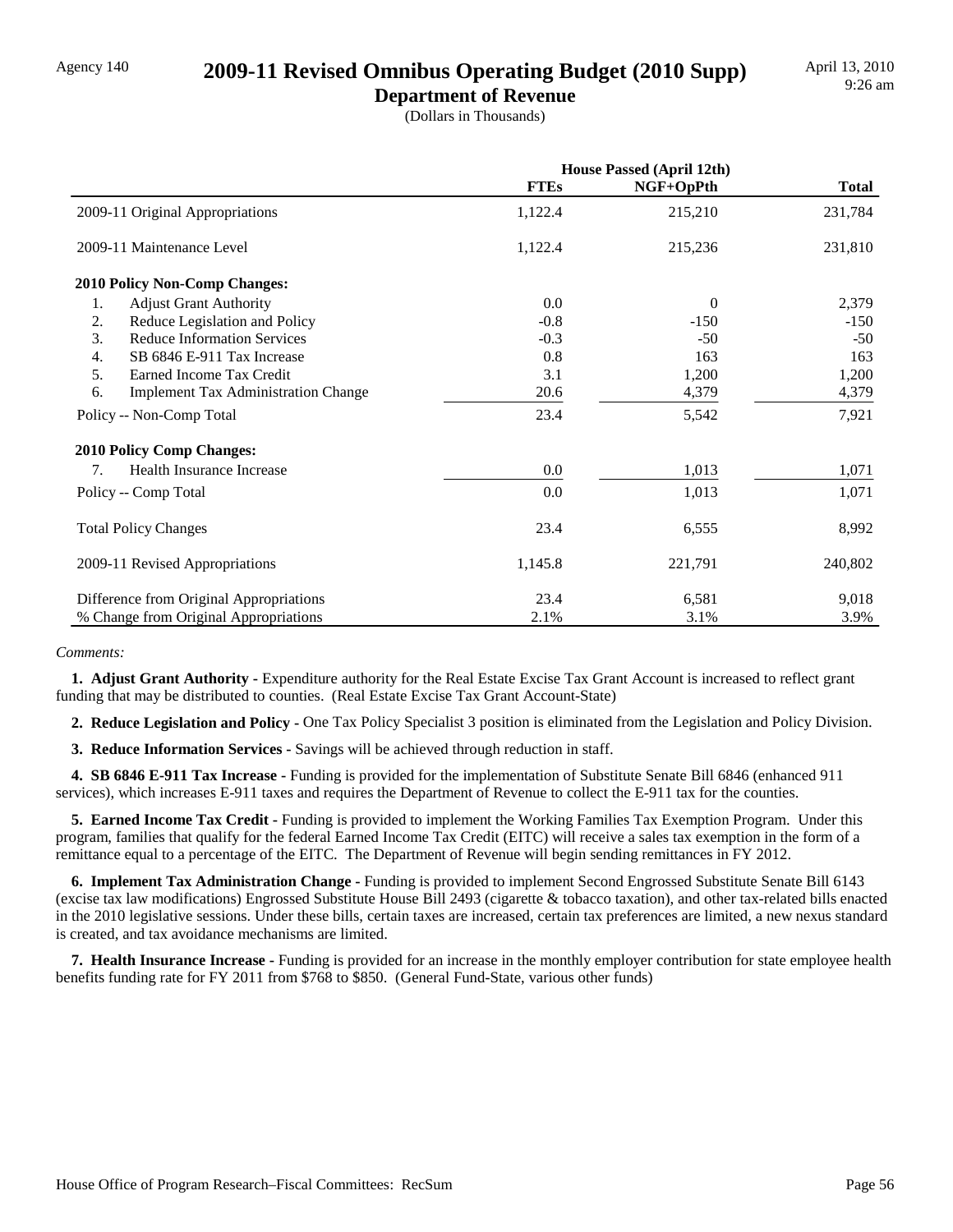### Agency 142 **2009-11 Revised Omnibus Operating Budget (2010 Supp)**

**Board of Tax Appeals** (Dollars in Thousands)

|                                         | <b>House Passed (April 12th)</b> |                |              |
|-----------------------------------------|----------------------------------|----------------|--------------|
|                                         | <b>FTEs</b>                      | NGF+OpPth      | <b>Total</b> |
| 2009-11 Original Appropriations         | 12.2                             | 2,688          | 2,688        |
| 2009-11 Maintenance Level               | 12.2                             | 2,688          | 2,688        |
| 2010 Policy Non-Comp Changes:           |                                  |                |              |
| <b>Adjust Fiscal Year Splits</b><br>1.  | 0.0                              | $\overline{0}$ | $\theta$     |
| Policy -- Non-Comp Total                | 0.0                              | $\Omega$       | $\Omega$     |
| <b>2010 Policy Comp Changes:</b>        |                                  |                |              |
| Health Insurance Increase<br>2.         | 0.0                              | 14             | 14           |
| 3.<br><b>Temporary Layoffs</b>          | 0.0                              | $-38$          | $-38$        |
| Policy -- Comp Total                    | 0.0                              | $-24$          | $-24$        |
| <b>Total Policy Changes</b>             | 0.0                              | $-24$          | $-24$        |
| 2009-11 Revised Appropriations          | 12.2                             | 2,664          | 2,664        |
| Difference from Original Appropriations | 0.0                              | $-24$          | $-24$        |
| % Change from Original Appropriations   | $0.0\%$                          | $-0.9\%$       | $-0.9\%$     |

#### *Comments:*

 **1. Adjust Fiscal Year Splits -** \$4,000 is transferred from FY 2011 to FY 2010 to cover the costs of a state audit.

 **2. Health Insurance Increase -** Funding is provided for an increase in the monthly employer contribution for state employee health benefits funding rate for FY 2011 from \$768 to \$850. (General Fund-State, various other funds)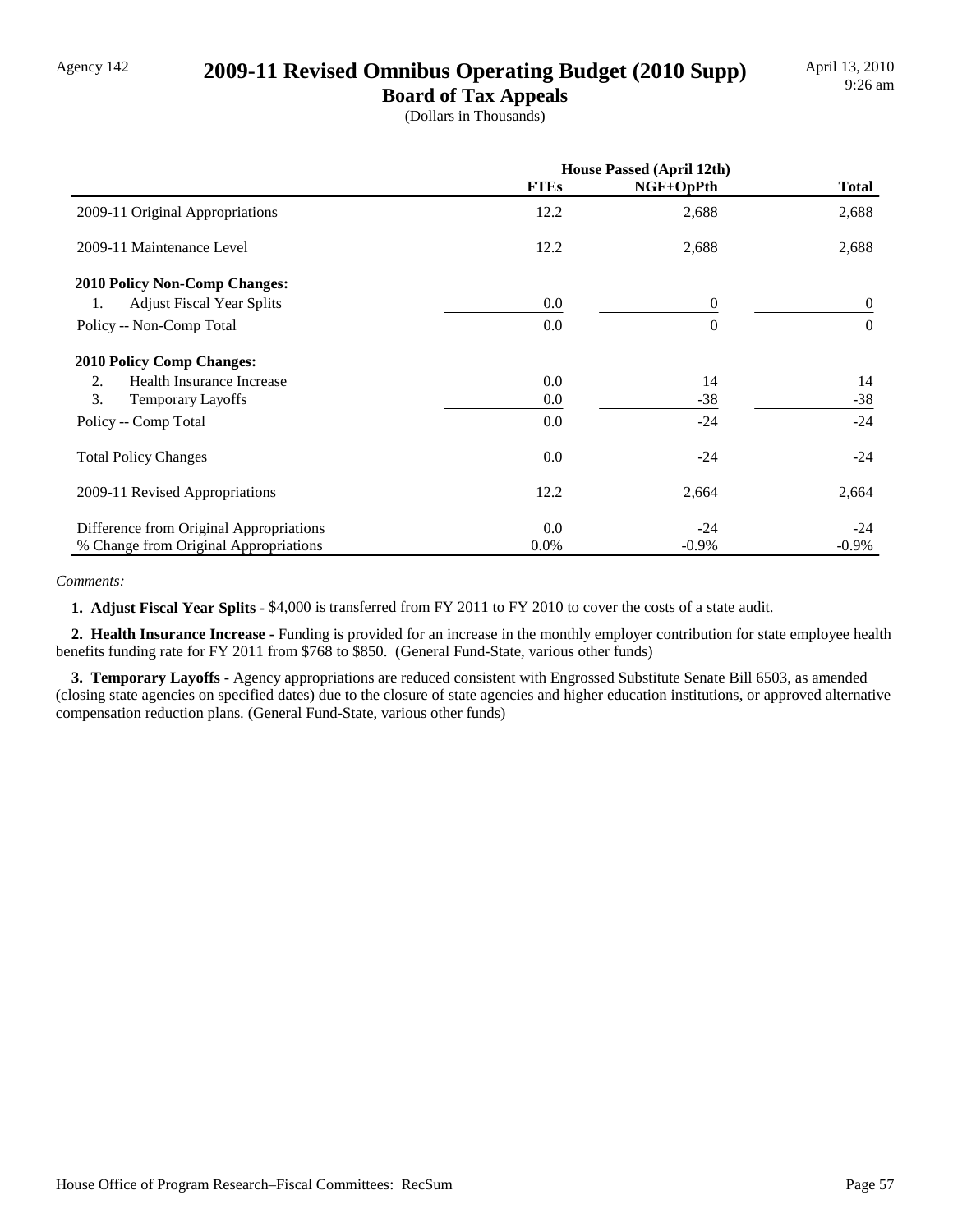### Agency 144 **2009-11 Revised Omnibus Operating Budget (2010 Supp)**

**Municipal Research Council** (Dollars in Thousands)

|                                           | <b>House Passed (April 12th)</b> |             |              |
|-------------------------------------------|----------------------------------|-------------|--------------|
|                                           | <b>FTEs</b>                      | $NGF+OpPth$ | <b>Total</b> |
| 2009-11 Original Appropriations           | 0.0                              | $\theta$    | 5,455        |
| 2009-11 Maintenance Level                 | 0.0                              | $\theta$    | 5,455        |
| <b>2010 Policy Non-Comp Changes:</b>      |                                  |             |              |
| Eliminate Municipal Research Cncl #<br>1. | 0.0                              | $\Omega$    | $-11$        |
| 2.<br>Transfer Municipal Research Svcs #  | 0.0                              |             | $-2,715$     |
| Policy -- Non-Comp Total                  | 0.0                              | $\theta$    | $-2,726$     |
| <b>Total Policy Changes</b>               | 0.0                              | $\theta$    | $-2,726$     |
| 2009-11 Revised Appropriations            | 0.0                              | $\Omega$    | 2,729        |
| Difference from Original Appropriations   | 0.0                              | $\Omega$    | $-2,726$     |
| % Change from Original Appropriations     | $0.0\%$                          | 0.0%        | $-50.0\%$    |

#### *Comments:*

 **1. Eliminate Municipal Research Cncl # -** Under Chapter 271, Laws of 2010, 1st sp. s. (E2SHB 2658), the Municipal Research Council is eliminated. (County Research Services Account-State, City and Town Research Services Account-State)

 **2. Transfer Municipal Research Svcs # -** Under Chapter 271, Laws of 2010, 1st sp. s. (E2SHB 2658), funding for administering the contract with the Municipal Research Services Center (MRSC) is transferred from the Municipal Research Council to the Department of Commerce. Under this contract, the MRSC responds to requests for advice and information on topics of interest to city governments, including but not limited to municipal law, finance, and growth management. (County Research Services Account-State, City and Town Research Services Account-State)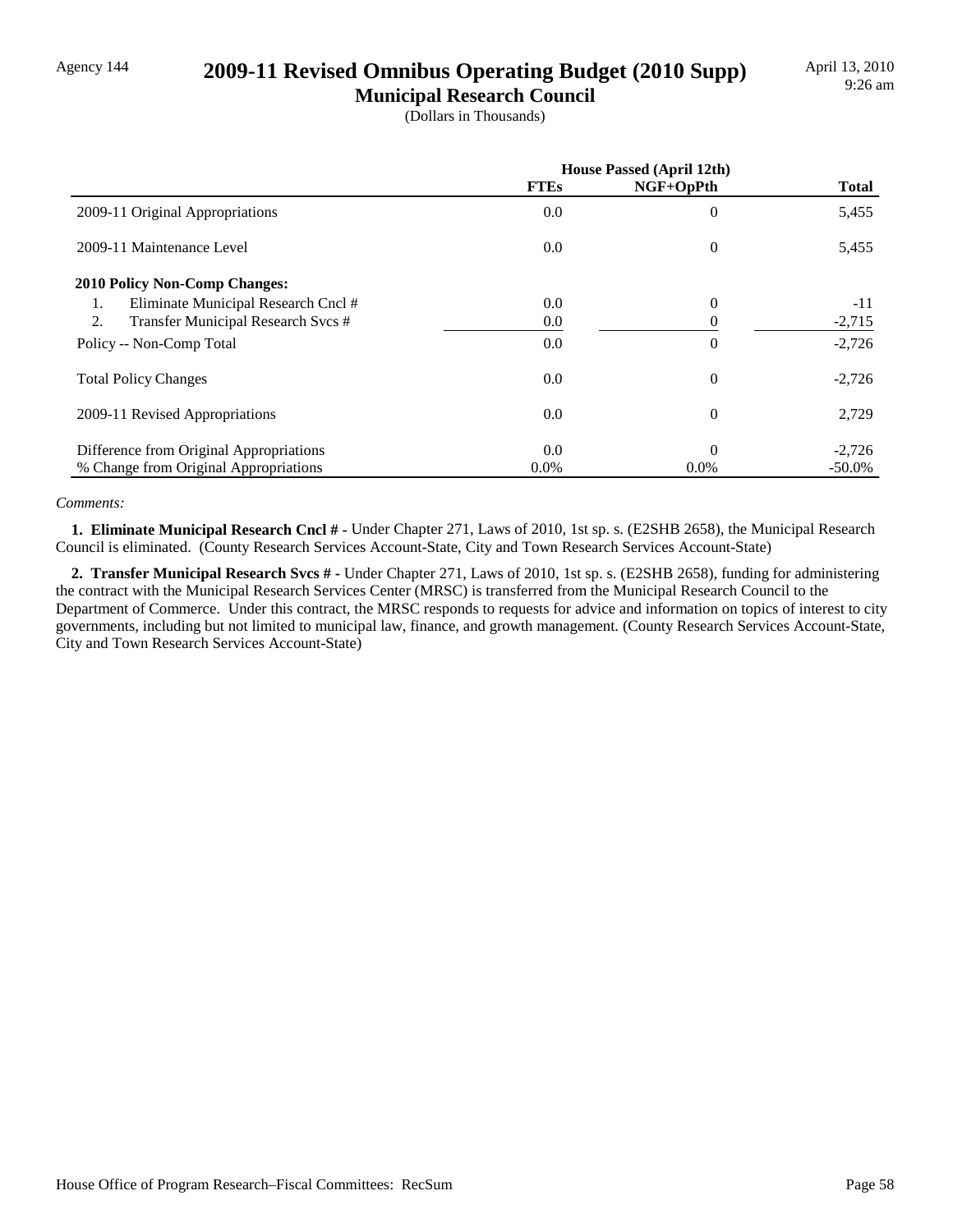### Agency 147 **2009-11 Revised Omnibus Operating Budget (2010 Supp)**

**Minority & Women's Business Enterp** (Dollars in Thousands)

|                                         | <b>House Passed (April 12th)</b> |                  |              |
|-----------------------------------------|----------------------------------|------------------|--------------|
|                                         | <b>FTEs</b>                      | NGF+OpPth        | <b>Total</b> |
| 2009-11 Original Appropriations         | 17.0                             | $\boldsymbol{0}$ | 3,622        |
| 2009-11 Maintenance Level               | 17.0                             | $\theta$         | 3,622        |
| 2010 Policy Non-Comp Changes:           |                                  |                  |              |
| <b>Workload Increases</b><br>1.         | 0.5                              | $\Omega$         | 85           |
| Policy -- Non-Comp Total                | 0.5                              | $\Omega$         | 85           |
| <b>2010 Policy Comp Changes:</b>        |                                  |                  |              |
| Health Insurance Increase<br>2.         | 0.0                              | $\theta$         | 14           |
| 3.<br><b>Temporary Layoffs</b>          | 0.0                              | 0                | $-47$        |
| Policy -- Comp Total                    | 0.0                              | $\theta$         | $-33$        |
| <b>Total Policy Changes</b>             | 0.5                              | $\theta$         | 52           |
| 2009-11 Revised Appropriations          | 17.5                             | $\theta$         | 3,674        |
| Difference from Original Appropriations | 0.5                              | $\Omega$         | 52           |
| % Change from Original Appropriations   | 2.9%                             | 0.0%             | 1.4%         |

#### *Comments:*

 **1. Workload Increases -** Funding is authorized to hire one temporary FTE in FY 2011, to assist with the processing of applications for certification. (Minority and Women's Business Enterprises Account-State)

 **2. Health Insurance Increase -** Funding is provided for an increase in the monthly employer contribution for state employee health benefits funding rate for FY 2011 from \$768 to \$850. (General Fund-State, various other funds)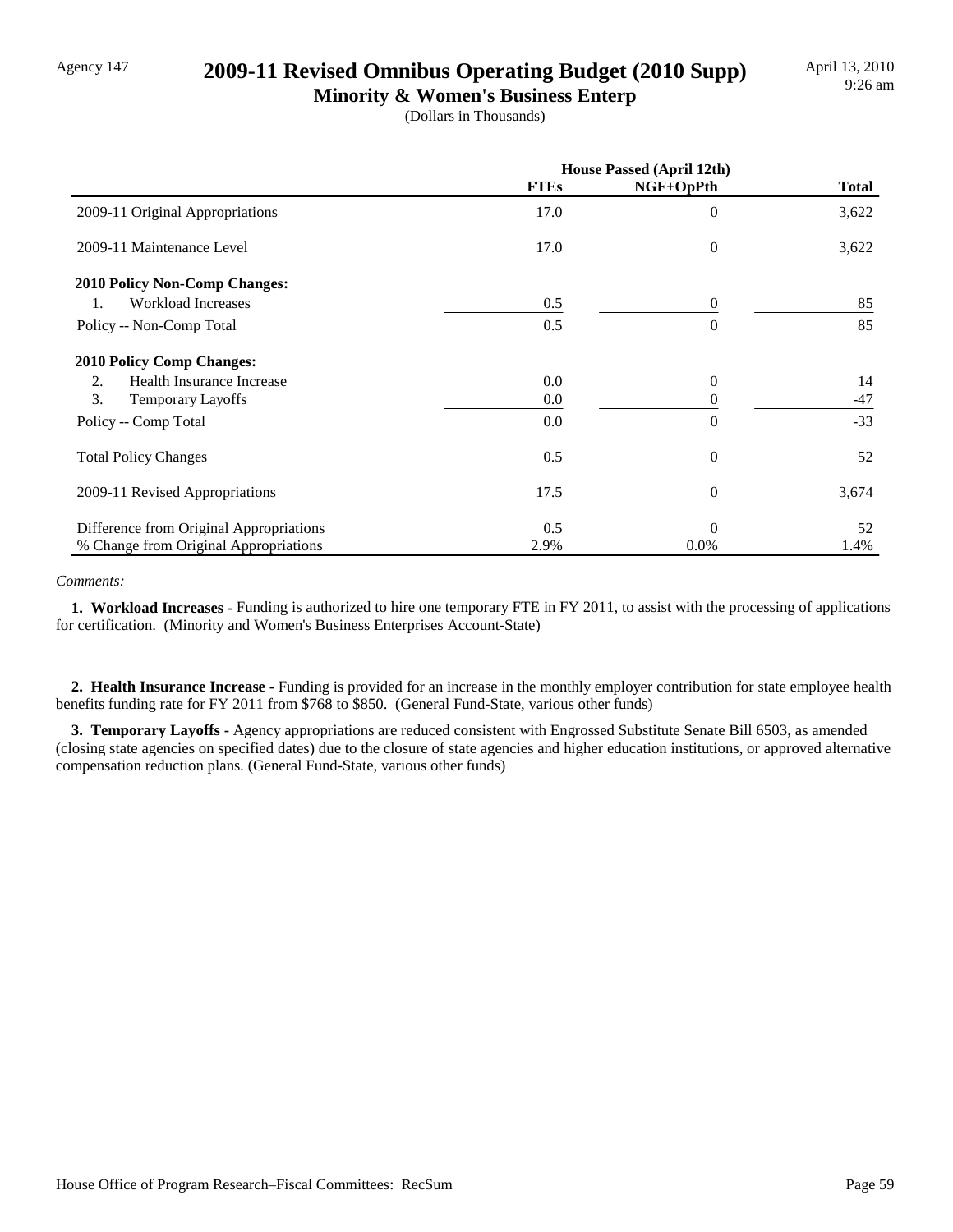### Agency 150 **2009-11 Revised Omnibus Operating Budget (2010 Supp)**

**Dept of General Administration** (Dollars in Thousands)

|                                           |             | <b>House Passed (April 12th)</b> |              |
|-------------------------------------------|-------------|----------------------------------|--------------|
|                                           | <b>FTEs</b> | NGF+OpPth                        | <b>Total</b> |
| 2009-11 Original Appropriations           | 572.7       | 1,626                            | 194,524      |
| 2009-11 Maintenance Level                 | 572.7       | 1,626                            | 194,536      |
| <b>2010 Policy Non-Comp Changes:</b>      |             |                                  |              |
| <b>Tenant Improvements</b><br>1.          | $-4.1$      | $\overline{0}$                   | $-1,138$     |
| 2.<br>Office Facility/Public Historic Bld | $-10.8$     | 0                                | $-3,206$     |
| 3.<br><b>Visitor Services</b>             | $-1.3$      | 0                                | $-422$       |
| 4.<br>Increased Utility and Fixed Costs   | 0.0         | 0                                | 1,502        |
| 5.<br><b>Real Estate Services</b>         | $-0.7$      | $\Omega$                         | $-244$       |
| 6.<br><b>Off-Campus Facilities</b>        | $-1.1$      | $\Omega$                         | $-905$       |
| 7.<br>Move Food Program to Agriculture #  | $-2.3$      | $-390$                           | $-3,172$     |
| 8.<br>Facilities Services Accountability  | 0.0         | 3,545                            | 3,545        |
| Veteran-Owned Businesses<br>9.            | 0.1         | 0                                | 18           |
| 10.<br><b>Small Business Purchasing</b>   | 0.2         | $\Omega$                         | 71           |
| 11.<br>Transfer State Bldg Code Council   | 2.0         | $\Omega$                         | 677          |
| Policy -- Non-Comp Total                  | $-17.9$     | 3,155                            | $-3,274$     |
| <b>2010 Policy Comp Changes:</b>          |             |                                  |              |
| 12.<br>Health Insurance Increase          | 0.0         | $\boldsymbol{0}$                 | 593          |
| 13.<br><b>Temporary Layoffs</b>           | 0.0         | $\frac{-3}{2}$                   | $-1,213$     |
| Policy -- Comp Total                      | 0.0         | $-3$                             | $-620$       |
| <b>Total Policy Changes</b>               | $-17.9$     | 3,152                            | $-3,894$     |
| 2009-11 Revised Appropriations            | 554.8       | 4,778                            | 190,642      |
| Difference from Original Appropriations   | $-17.9$     | 3,152                            | $-3,882$     |
| % Change from Original Appropriations     | $-3.1%$     | 193.9%                           | $-2.0\%$     |

#### *Comments:*

 **1. Tenant Improvements -** Skilled work units made up of painters, electricians, and carpenters are eliminated. Demand for these services have been steadily decreasing. As a result, this fee-for-service activity does not raise sufficient revenues to cover the ongoing cost of operations. Remaining units of multi-skilled workers in General Administration will absorb any remaining workload. (General Administration Services Account-Nonappropriated)

 **2. Office Facility/Public Historic Bld -** The Department will eliminate multiple staff positions across several lines of business, including gardeners, custodians, asset managers, maintenance staff, and budget and business managers. Financial and physical oversight of facilities is reduced and long-range planning will be suspended. Non-vital repairs and improvements are delayed or eliminated. Purchase of equipment, goods and services are reduced, and 20 agency fleet vehicles are eliminated. Elevator maintenance contracts are eliminated and staff will be hired to assume these tasks at a savings. (General Administration Services Account-State, General Administration Services Account-Nonappropriated)

 **3. Visitor Services -** Visitor Services will focus its efforts on coordination of large events and scheduling of school tours. School tours are reduced by one-third during the legislative session, and staffed tours for the general public are replaced by self-guided tours. (General Administration Services Account-State)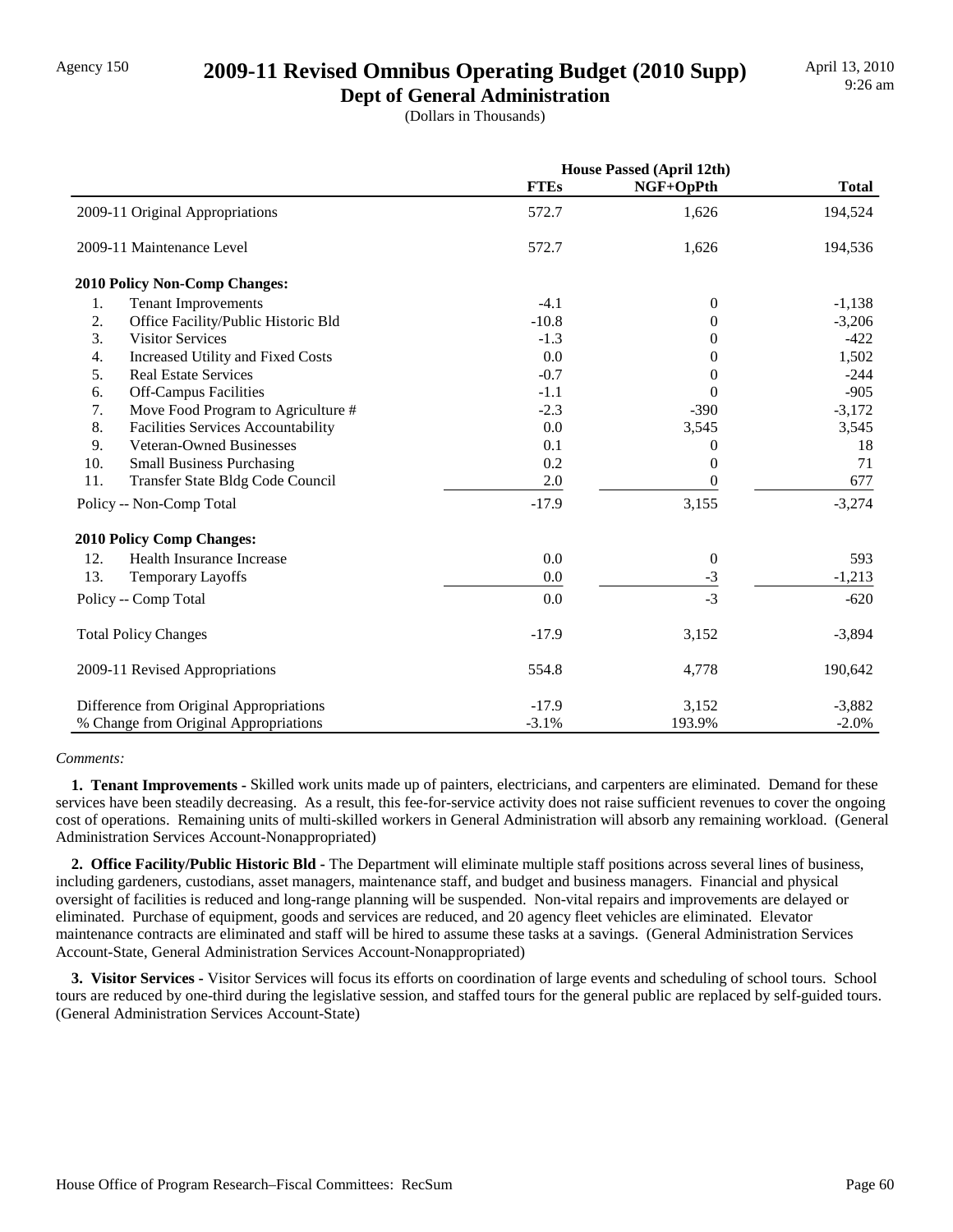### Agency 150 **2009-11 Revised Omnibus Operating Budget (2010 Supp) Dept of General Administration**

 **4. Increased Utility and Fixed Costs -** Funding is provided for campus parking lot utility and fixed price contracts previously subsidized by the General Administration Services Account to the State Vehicle Parking Account. Additionally, expenditure authority is increased to address unanticipated costs associated with a tax assessment by the Department of Revenue that requires the sales tax to be collected on parking fee revenue. (State Vehicle Parking Account-State)

 **5. Real Estate Services -** Savings are achieved through staff reductions. These reductions will affect leasing, design modifications, and process improvement efforts. (General Administration Services Account-State)

 **6. Off-Campus Facilities -** Savings are achieved through the elimination and consolidation of several supervisory, budget, administrative, and maintenance positions responsible for financial and physical facility oversight, short- and long-range planning, and customer service. Additional savings are achieved through debt service refinancing. (General Administration Services Account-Nonappropriated)

 **7. Move Food Program to Agriculture # -** Funding for the Department of General Administration's Emergency Food Assistance Program (TEFAP) is transferred to the Department of Agriculture, effective July 1, 2010. TEFAP distributes food to 21 lead agencies. These agencies in turn provide food to 450 food banks, shelters and meal providers in Washington that serve low-income children, adults, elderly and the homeless. (General Fund-State, General Fund-Federal)

 **8. Facilities Services Accountability -** Funding for facilities services charges, utilities and contracts charges, and public and historic facilities charges is transferred to the General Administration. Performance standards and quality assurance provisions must be established.

 **9. Veteran-Owned Businesses -** Funding is provided for Chapter 5, Laws of 2010 (ESB 5041) (Veteran owned businesses)

 **10. Small Business Purchasing -** Funding is provided for Engrossed Second Substitute House Bill 1096 (Small business purchasing).

 **11. Transfer State Bldg Code Council -** The State Building Code Council is transferred from the Department of Commerce to the Department of General Administration. (General Fund-Private/local, Building Code Account-State)

 **12. Health Insurance Increase -** Funding is provided for an increase in the monthly employer contribution for state employee health benefits funding rate for FY 2011 from \$768 to \$850. (General Fund-State, various other funds)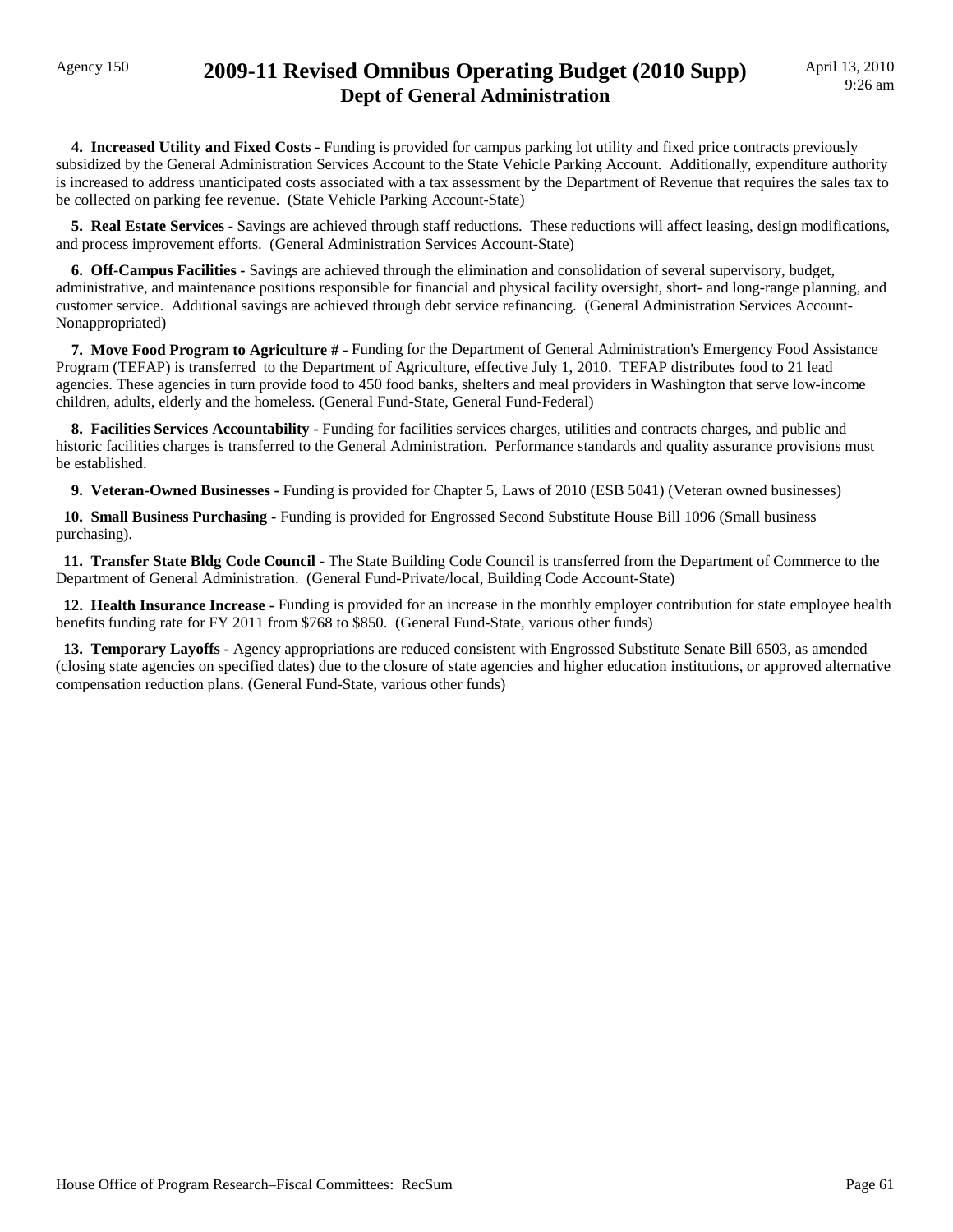### Agency 155 **2009-11 Revised Omnibus Operating Budget (2010 Supp)**

**Department of Information Services** (Dollars in Thousands)

|                                             | <b>House Passed (April 12th)</b> |           |              |
|---------------------------------------------|----------------------------------|-----------|--------------|
|                                             | <b>FTEs</b>                      | NGF+OpPth | <b>Total</b> |
| 2009-11 Original Appropriations             | 472.0                            | 2,172     | 260,352      |
| 2009-11 Maintenance Level                   | 472.0                            | 2,172     | 260,366      |
| <b>2010 Policy Non-Comp Changes:</b>        |                                  |           |              |
| Administration and Policy<br>1.             | $-4.5$                           | $\Omega$  | $-839$       |
| <b>Broadband Mapping and Strategy</b><br>2. | 0.0                              | 0         | 1,567        |
| 3.<br>Security Lifeline Act                 | 0.0                              | 0         | 178          |
| Policy -- Non-Comp Total                    | $-4.5$                           | $\Omega$  | 906          |
| <b>2010 Policy Comp Changes:</b>            |                                  |           |              |
| Health Insurance Increase<br>4.             | $0.0\,$                          | $\theta$  | 472          |
| 5.<br><b>Temporary Layoffs</b>              | 0.0                              | -6        | $-1,386$     |
| Policy -- Comp Total                        | 0.0                              | -6        | $-914$       |
| <b>Total Policy Changes</b>                 | $-4.5$                           | -6        | $-8$         |
| 2009-11 Revised Appropriations              | 467.5                            | 2,166     | 260,358      |
| Difference from Original Appropriations     | $-4.5$                           | -6        | 6            |
| % Change from Original Appropriations       | $-1.0%$                          | $-0.3%$   | 0.0%         |

#### *Comments:*

 **1. Administration and Policy -** Funding for the Management Support Division and the Policy and Regulation Division is reduced to lower agency administrative and policy costs to client organizations. (Data Processing Revolving Account-State, Data Processing Revolving Account-Nonappropriated)

 **2. Broadband Mapping and Strategy -** Funds are provided to collect and display comprehensive data on statewide broadband availability and infrastructure through the development of a Geographical Information System. The resulting map will include broadband provider information, technology type, and speed. It will be displayed on a website with enhanced interactive capabilities to provide the public with access to broadband information. In addition, the Department will partner with the Office of the Superintendent of Public Instruction and the University of Washington to develop strategies to bring high-speed broadband to public institutions and schools. (Educational Technology Account-Nonappropriated, Broadband Mapping Account-Nonappropriated)

 **3. Security Lifeline Act -** Funding is provided to implement Chapter 8, Laws of 2010 (E2SHB 2782). The Department of Information Services will support the creation of a user-friendly electronic Opportunity Portal to allow Washington residents to access a broad array of benefits.

 **4. Health Insurance Increase -** Funding is provided for an increase in the monthly employer contribution for state employee health benefits funding rate for FY 2011 from \$768 to \$850. (General Fund-State, various other funds)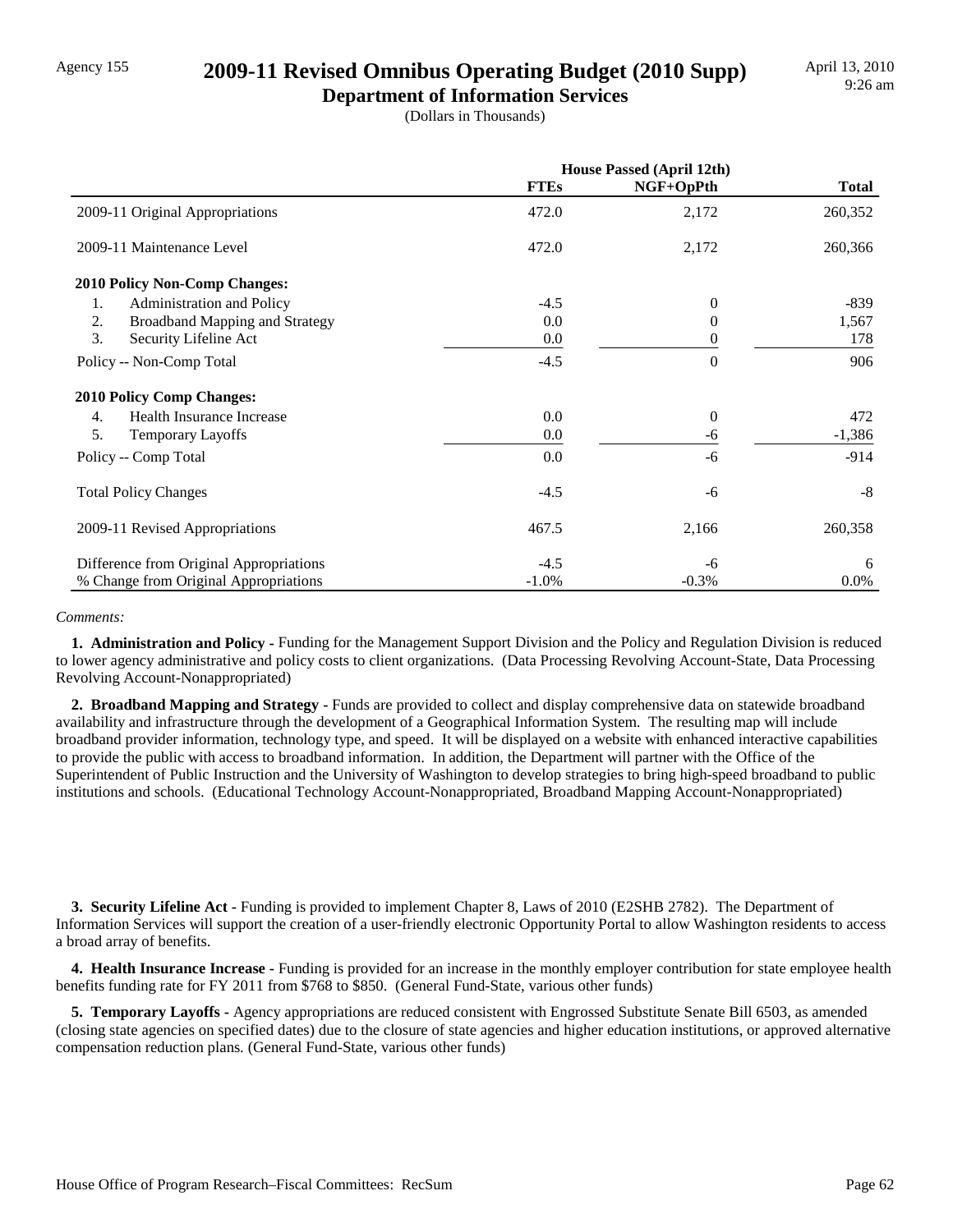### Agency 160 **2009-11 Revised Omnibus Operating Budget (2010 Supp)**

**Office of Insurance Commissioner** (Dollars in Thousands)

|                                         | House Passed (April 12th) |           |              |
|-----------------------------------------|---------------------------|-----------|--------------|
|                                         | <b>FTEs</b>               | NGF+OpPth | <b>Total</b> |
| 2009-11 Original Appropriations         | 229.4                     | $\Omega$  | 49,921       |
| 2009-11 Maintenance Level               | 229.4                     | $\Omega$  | 49,927       |
| 2010 Policy Non-Comp Changes:           |                           |           |              |
| Surplus Line Brokers #<br>1.            | 0.2                       | 0         | $-16$        |
| Joint Underwriting Associations #<br>2. | 0.0                       | 0         | 40           |
| 3.<br><b>Association Health Plans #</b> | 0.2                       | 0         | 227          |
| Policy -- Non-Comp Total                | 0.4                       | $\Omega$  | 251          |
| <b>2010 Policy Comp Changes:</b>        |                           |           |              |
| Health Insurance Increase<br>4.         | 0.0                       | $\theta$  | 222          |
| 5.<br><b>Temporary Layoffs</b>          | 0.0                       | 0         | $-9$         |
| Policy -- Comp Total                    | 0.0                       | $\theta$  | 213          |
| <b>Total Policy Changes</b>             | 0.4                       | $\theta$  | 464          |
| 2009-11 Revised Appropriations          | 229.7                     | $\theta$  | 50,391       |
| Difference from Original Appropriations | 0.4                       | $\Omega$  | 470          |
| % Change from Original Appropriations   | 0.2%                      | 0.0%      | 0.9%         |

#### *Comments:*

 **1. Surplus Line Brokers # -** Under Chapter 18, Laws of 2010 (SSB 6251), fingerprint background check requirements are removed for certain insurance licensees. Staffing is reduced by 0.3 FTEs to compensate for a reduced workload. (Insurance Commissioners Regulatory Account-State)

 **2. Joint Underwriting Associations # -** Under Chapter 230, Laws of 2010, (ESHB 2560), funding is authorized for rulemaking and establishing a joint underwriting association, in the event that a joint underwriting authority is created for excess flood insurance. (Insurance Commissioner's Regulatory Account-State)

 **3. Association Health Plans # -** Under Chapter 172, Laws of 2010, (ESHB 1714), the Office of the Insurance Commissioner will collect data on association health plans. (Insurance Commissioner's Regulatory Account-State)

 **4. Health Insurance Increase -** Funding is provided for an increase in the monthly employer contribution for state employee health benefits funding rate for FY 2011 from \$768 to \$850. (General Fund-State, various other funds)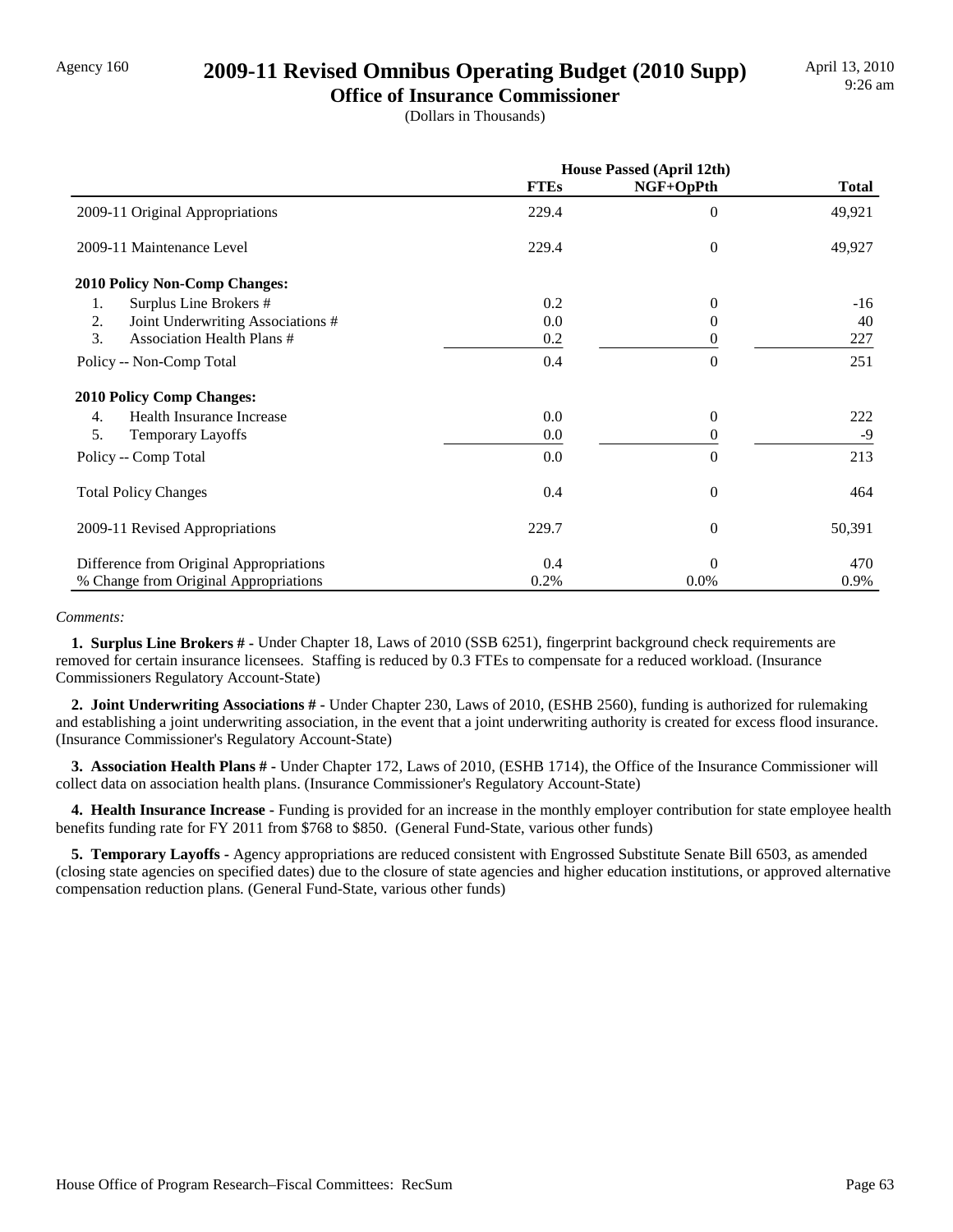### Agency 165 **2009-11 Revised Omnibus Operating Budget (2010 Supp)**

**State Board of Accountancy** (Dollars in Thousands)

|                                         | House Passed (April 12th) |           |              |
|-----------------------------------------|---------------------------|-----------|--------------|
|                                         | <b>FTEs</b>               | NGF+OpPth | <b>Total</b> |
| 2009-11 Original Appropriations         | 11.3                      | $\Omega$  | 3,016        |
| 2009-11 Maintenance Level               | 11.3                      | $\theta$  | 3,016        |
| 2010 Policy Non-Comp Changes:           |                           |           |              |
| Conduct Independent Investigation<br>1. | 0.0                       | $\Omega$  | 150          |
| 2.<br>Settle Agency Lawsuit             | 0.0                       | 0         | 500          |
| Policy -- Non-Comp Total                | 0.0                       | $\Omega$  | 650          |
| <b>2010 Policy Comp Changes:</b>        |                           |           |              |
| 3.<br>Health Insurance Increase         | 0.0                       | $\Omega$  | 10           |
| 4.<br><b>Temporary Layoffs</b>          | 0.0                       | 0         | $-27$        |
| Policy -- Comp Total                    | 0.0                       | $\Omega$  | $-17$        |
| <b>Total Policy Changes</b>             | 0.0                       | $\Omega$  | 633          |
| 2009-11 Revised Appropriations          | 11.3                      | $\theta$  | 3,649        |
| Difference from Original Appropriations | 0.0                       | $\Omega$  | 633          |
| % Change from Original Appropriations   | 0.0%                      | 0.0%      | 21.0%        |

#### *Comments:*

 **1. Conduct Independent Investigation -** Additional expenditure authority is provided to engage an independent firm of legal consultants, governmental entities familiar with the Administrative Procedures Act, and/or a joint venture of such organizations to evaluate and report on the efficiency and effectiveness of the Board's practices, policies, and procedures. (Certified Public Accountants' Account-State)

 **2. Settle Agency Lawsuit -** Additional expenditure authority is provided as a partial condition of a mediated conditional settlement of seven lawsuits against the Executive Director, the agency, and the Board filed by one litigant between April 2008 and September 2009. The conditional settlement agreement includes withdrawal of 15 public records requests, dismissal of the lawsuits, and waiver of the rights of appeal on those matters. The Board or the agency must also meet certain conditions, including the payment of \$500,000 to the trust account of one of the law firms representing the litigant. (Certified Public Accountants' Account-State)

 **3. Health Insurance Increase -** Funding is provided for an increase in the monthly employer contribution for state employee health benefits funding rate for FY 2011 from \$768 to \$850. (General Fund-State, various other funds)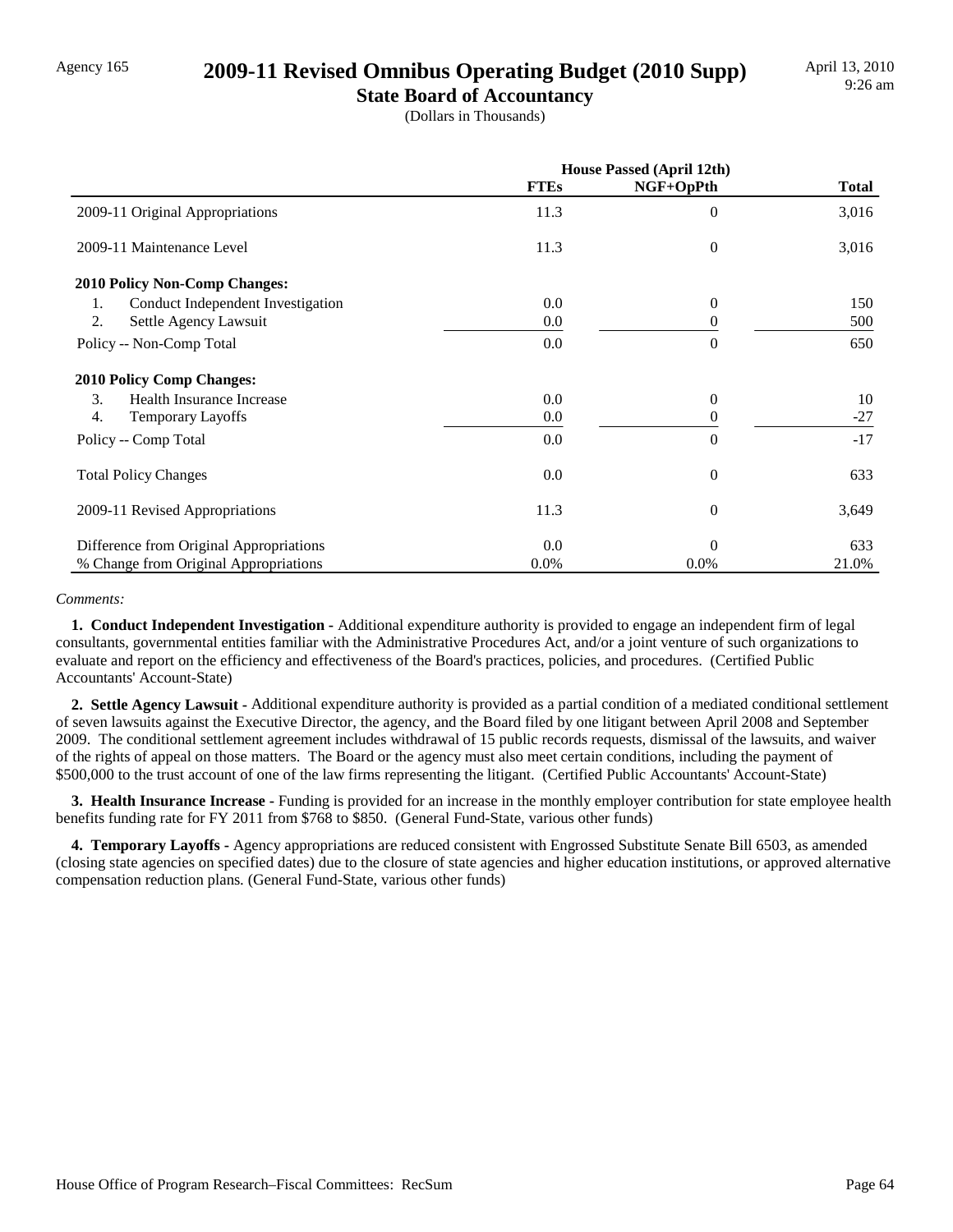### Agency 185 **2009-11 Revised Omnibus Operating Budget (2010 Supp)**

**Washington Horse Racing Commission** (Dollars in Thousands)

|                                         | <b>House Passed (April 12th)</b> |           |              |
|-----------------------------------------|----------------------------------|-----------|--------------|
|                                         | <b>FTEs</b>                      | NGF+OpPth | <b>Total</b> |
| 2009-11 Original Appropriations         | 28.5                             | $\theta$  | 10,614       |
| 2009-11 Maintenance Level               | 28.5                             | $\theta$  | 10,337       |
| 2010 Policy Comp Changes:               |                                  |           |              |
| Health Insurance Increase<br>1.         | 0.0                              | $\theta$  | 24           |
| 2.<br><b>Temporary Layoffs</b>          | 0.0                              |           | -40          |
| Policy -- Comp Total                    | 0.0                              | $\theta$  | $-16$        |
| <b>Total Policy Changes</b>             | 0.0                              | $\theta$  | $-16$        |
| 2009-11 Revised Appropriations          | 28.5                             | $\Omega$  | 10,321       |
| Difference from Original Appropriations | 0.0                              | $\Omega$  | $-293$       |
| % Change from Original Appropriations   | $0.0\%$                          | $0.0\%$   | $-2.8%$      |

#### *Comments:*

 **1. Health Insurance Increase -** Funding is provided for an increase in the monthly employer contribution for state employee health benefits funding rate for FY 2011 from \$768 to \$850. (General Fund-State, various other funds)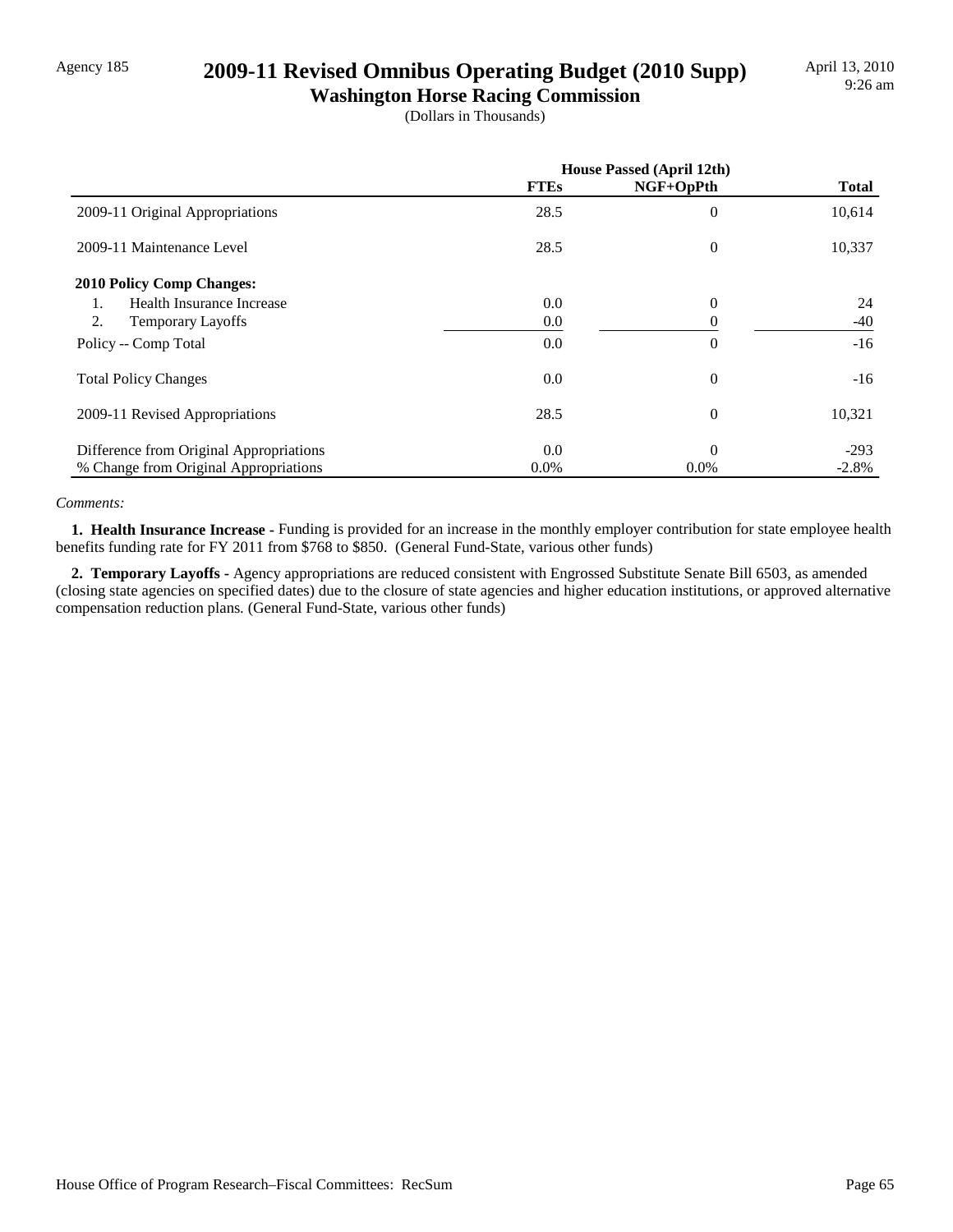### Agency 195 **2009-11 Revised Omnibus Operating Budget (2010 Supp)**

**WA State Liquor Control Board** (Dollars in Thousands)

|                                           | <b>House Passed (April 12th)</b> |           |              |
|-------------------------------------------|----------------------------------|-----------|--------------|
|                                           | <b>FTEs</b>                      | NGF+OpPth | <b>Total</b> |
| 2009-11 Original Appropriations           | 1,186.6                          | $\Omega$  | 243,518      |
| 2009-11 Maintenance Level                 | 1,186.6                          | $\theta$  | 243,647      |
| 2010 Policy Non-Comp Changes:             |                                  |           |              |
| Beer/Wine Tasting in Grocery Store#<br>1. | 0.9                              | $\theta$  | 130          |
| Policy -- Non-Comp Total                  | 0.9                              | $\theta$  | 130          |
| <b>2010 Policy Comp Changes:</b>          |                                  |           |              |
| Partial Funding for Board Members<br>2.   | 1.6                              | $\theta$  | 331          |
| 3.<br>Health Insurance Increase           | 0.0                              | 0         | 1,042        |
| 4.<br><b>Temporary Layoffs</b>            | 0.0                              | 0         | -449         |
| Policy -- Comp Total                      | 1.6                              | $\Omega$  | 924          |
| <b>Total Policy Changes</b>               | 2.5                              | $\Omega$  | 1,054        |
| 2009-11 Revised Appropriations            | 1,189.1                          | $\theta$  | 244,701      |
| Difference from Original Appropriations   | 2.5                              | $\Omega$  | 1,183        |
| % Change from Original Appropriations     | 0.2%                             | 0.0%      | 0.5%         |

#### *Comments:*

 **1. Beer/Wine Tasting in Grocery Store# -** Under Chapter 141, Laws of 2010, (SSB 6329) certain grocery stores may offer beer and wine tastings, resulting in an increased workload for the Licensing and Enforcement Division. Participating grocery stores will pay an endorsement fee to cover costs for staffing and related expenses. (Liquor Revolving Account-State)

 **2. Partial Funding for Board Members -** Funding partially restores reductions made in the 2009 biennial budget for the threemember Liquor Control Board. (Liquor Revolving Account-State)

 **3. Health Insurance Increase -** Funding is provided for an increase in the monthly employer contribution for state employee health benefits funding rate for FY 2011 from \$768 to \$850. (General Fund-State, various other funds)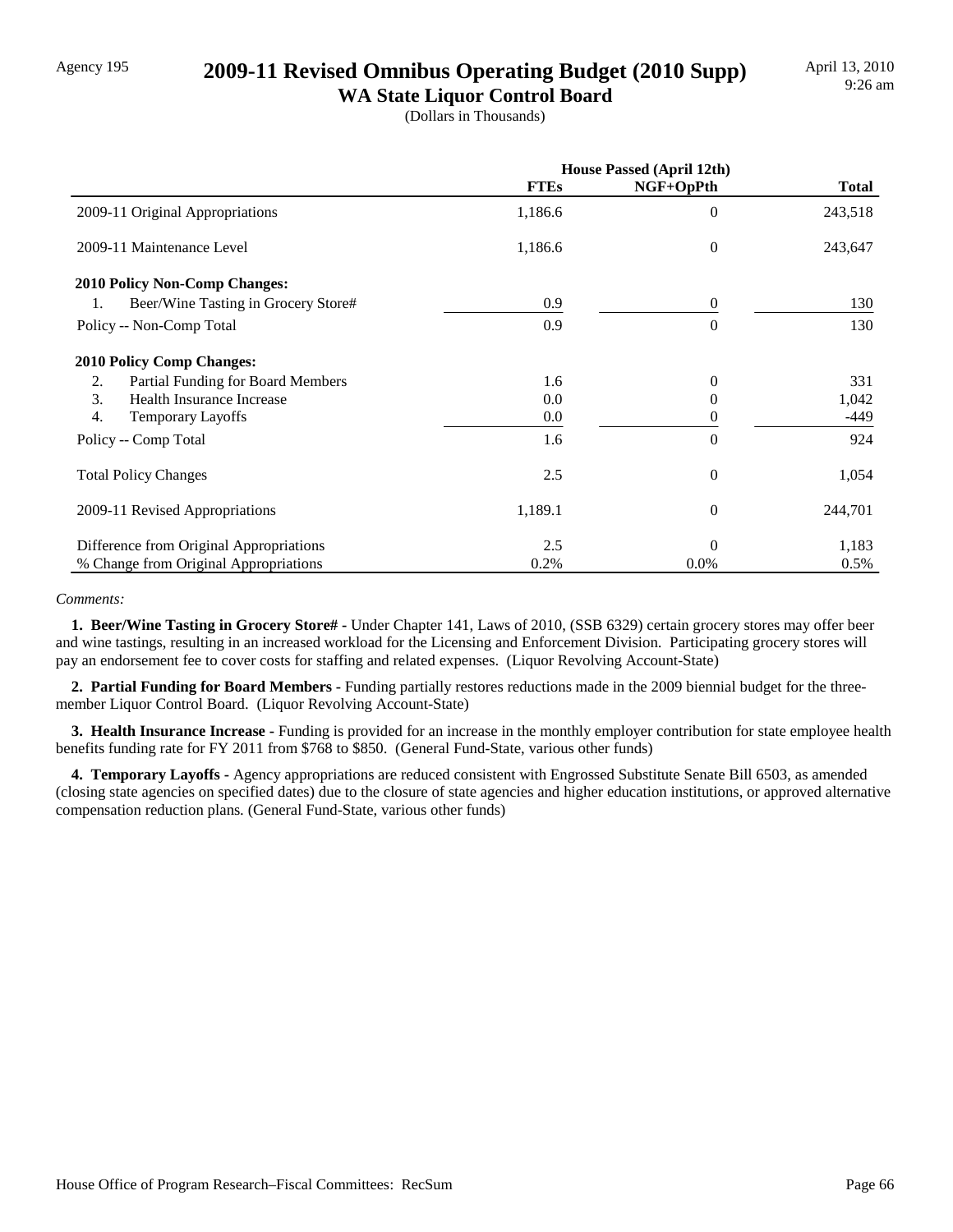## Agency 215 **2009-11 Revised Omnibus Operating Budget (2010 Supp)**

**Utilities and Transportation Comm** (Dollars in Thousands)

|                                           | <b>House Passed (April 12th)</b> |           |              |
|-------------------------------------------|----------------------------------|-----------|--------------|
|                                           | <b>FTEs</b>                      | NGF+OpPth | <b>Total</b> |
| 2009-11 Original Appropriations           | 151.7                            | $\Omega$  | 36,036       |
| 2009-11 Maintenance Level                 | 151.7                            | $\Omega$  | 36,040       |
| <b>2010 Policy Non-Comp Changes:</b>      |                                  |           |              |
| <b>Energy Facility Site Council</b><br>1. | 6.2                              | 0         | 5,547        |
| Public Utility Comm-Recovery Act<br>2.    | 1.1                              | 0         | 267          |
| 3.<br>Solid Waste Regulatory Fees         | 0.0                              | 0         | 100          |
| Policy -- Non-Comp Total                  | 7.3                              | $\theta$  | 5,914        |
| <b>2010 Policy Comp Changes:</b>          |                                  |           |              |
| Health Insurance Increase<br>4.           | 0.0                              | $\theta$  | 145          |
| 5.<br><b>Temporary Layoffs</b>            | 0.0                              | 0         | $-380$       |
| Policy -- Comp Total                      | 0.0                              | $\theta$  | $-235$       |
| <b>Total Policy Changes</b>               | 7.3                              | $\theta$  | 5,679        |
| 2009-11 Revised Appropriations            | 159.0                            | $\theta$  | 41,719       |
| Difference from Original Appropriations   | 7.3                              | $\Omega$  | 5,683        |
| % Change from Original Appropriations     | 4.8%                             | 0.0%      | 15.8%        |

#### *Comments:*

 **1. Energy Facility Site Council -** Under Chapter 271, Laws of 2010 (E2SHB 2658), the Energy Facility Site Evaluation Council is transferred from the Department of Commerce to the Utilities and Transportation Commission effective July 1, 2010.

 **2. Public Utility Comm-Recovery Act -** Spending authority is provided for a federal American Recovery & Reinvestment Act (ARRA) grant from the U.S. Department of Energy for managing the projected increase in dockets and other regulatory actions resulting from ARRA electricity-related projects and initiatives. This includes hiring two FTEs towards the end of FY 2010.

 **3. Solid Waste Regulatory Fees -** Expenditure authority is increased to reflect increased revenues from solid waste regulatory fees. (Public Service Revolving Account-State)

 **4. Health Insurance Increase -** Funding is provided for an increase in the monthly employer contribution for state employee health benefits funding rate for FY 2011 from \$768 to \$850. (General Fund-State, various other funds)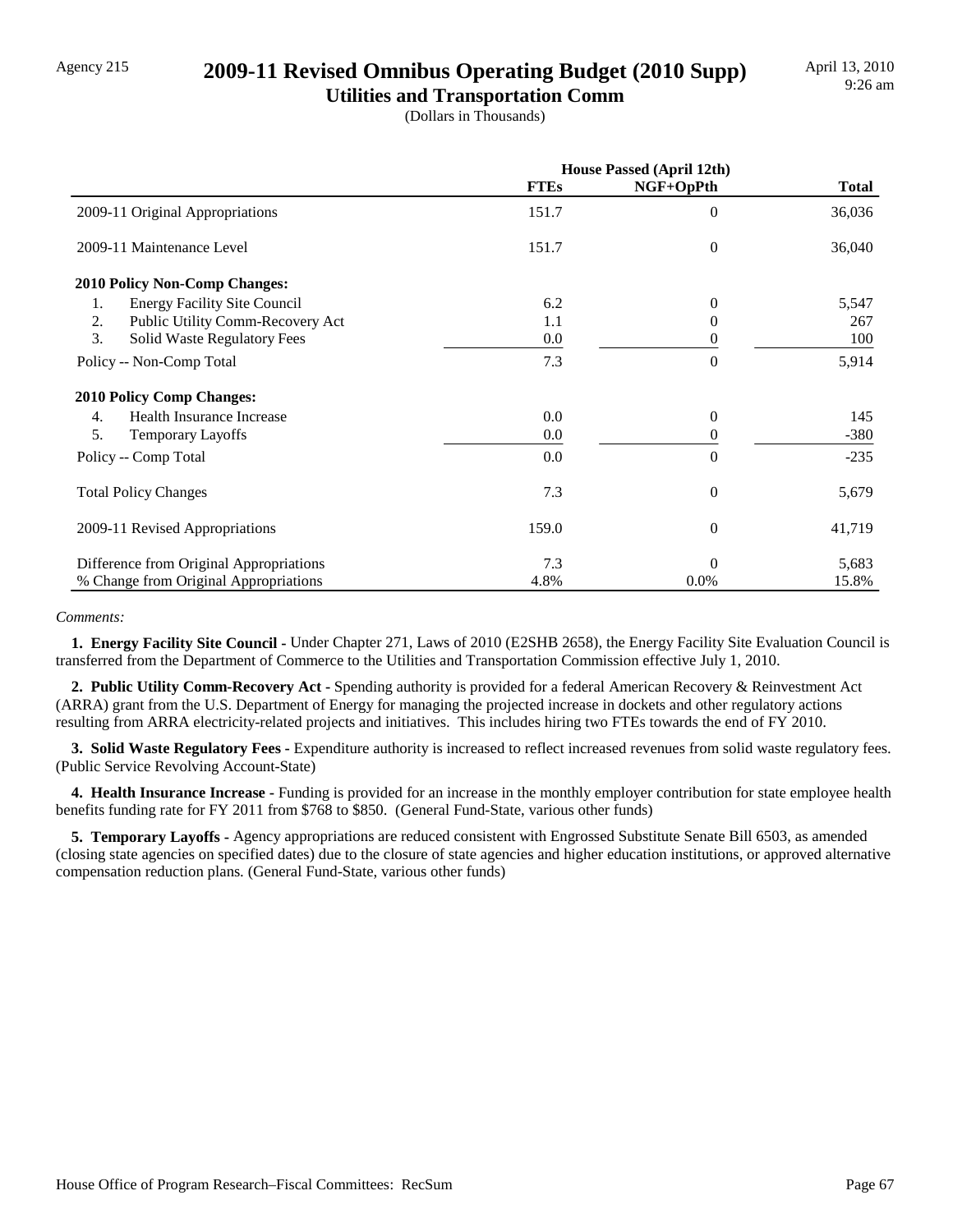### Agency 220 **2009-11 Revised Omnibus Operating Budget (2010 Supp)**

**Board for Volunteer Firefighters** (Dollars in Thousands)

|                                         | <b>House Passed (April 12th)</b> |           |              |
|-----------------------------------------|----------------------------------|-----------|--------------|
|                                         | <b>FTEs</b>                      | NGF+OpPth | <b>Total</b> |
| 2009-11 Original Appropriations         | 4.0                              | $\theta$  | 1,044        |
| 2009-11 Maintenance Level               | 4.0                              | $\theta$  | 1,044        |
| <b>2010 Policy Non-Comp Changes:</b>    |                                  |           |              |
| Retired volunteers<br>1.                | 0.0                              | 0         | 3            |
| Policy -- Non-Comp Total                | 0.0                              | $\Omega$  | 3            |
| <b>2010 Policy Comp Changes:</b>        |                                  |           |              |
| Health Insurance Increase<br>2.         | 0.0                              | $\Omega$  | 5            |
| Policy -- Comp Total                    | 0.0                              | $\Omega$  | 5            |
| <b>Total Policy Changes</b>             | 0.0                              | $\theta$  | 8            |
| 2009-11 Revised Appropriations          | 4.0                              | $\theta$  | 1,052        |
| Difference from Original Appropriations | 0.0                              | $\Omega$  | 8            |
| % Change from Original Appropriations   | 0.0%                             | $0.0\%$   | 0.8%         |

#### *Comments:*

 **1. Retired volunteers -** Funding is provided for administrative costs related to implementing Chapter 60, Laws of 2010 (HB 2823, retired volunteers resuming service). (Volunteer Firefighters' and Reserve Officers' Relief and Pension Administrative Account-State)

 **2. Health Insurance Increase -** Funding is provided for an increase in the monthly employer contribution for state employee health benefits funding rate for FY 2011 from \$768 to \$850. (General Fund-State, various other funds)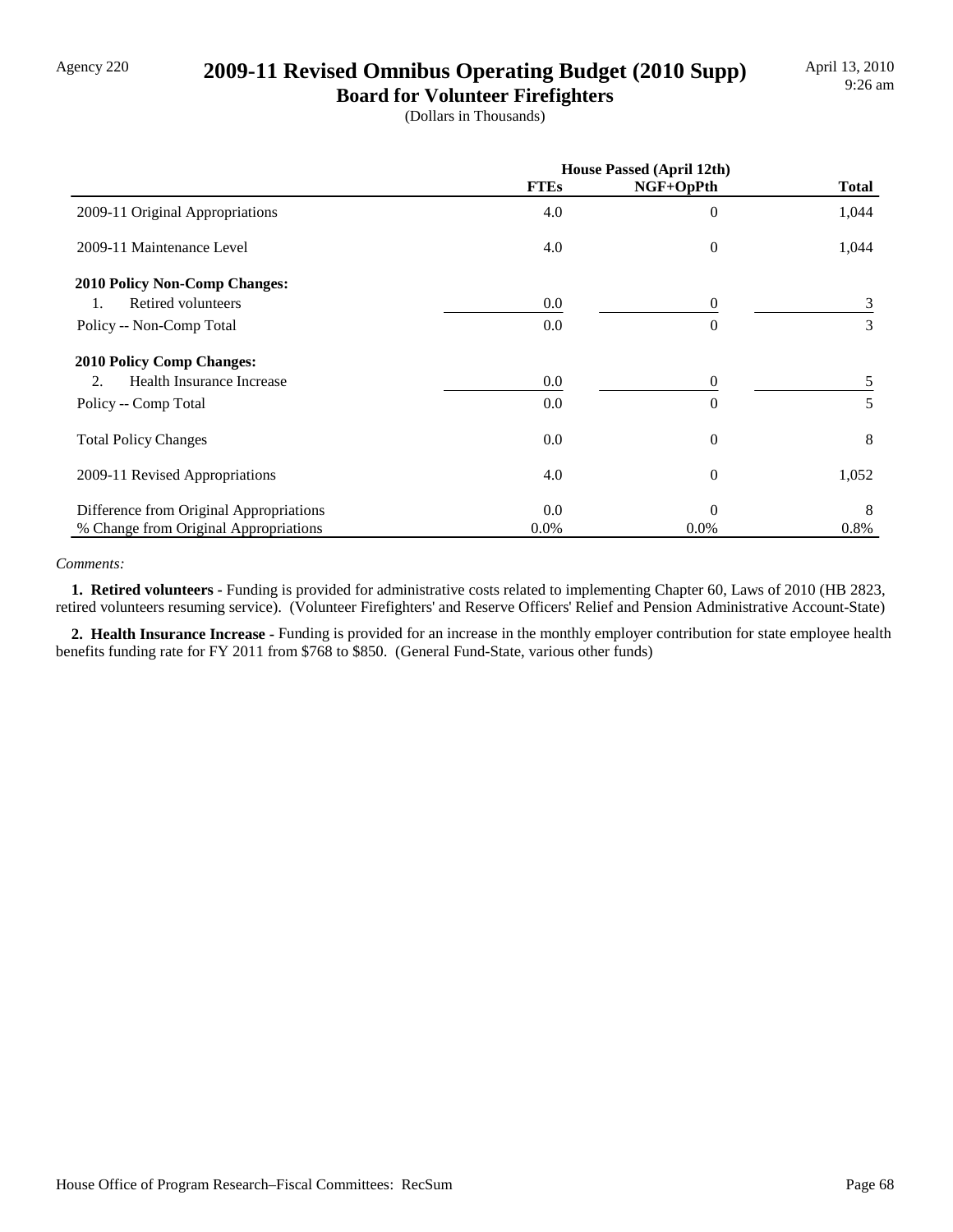### Agency 245 **2009-11 Revised Omnibus Operating Budget (2010 Supp)**

**Military Department** (Dollars in Thousands)

|                                             | <b>House Passed (April 12th)</b> |           |              |
|---------------------------------------------|----------------------------------|-----------|--------------|
|                                             | <b>FTEs</b>                      | NGF+OpPth | <b>Total</b> |
| 2009-11 Original Appropriations             | 322.1                            | 20,274    | 330,586      |
| 2009-11 Maintenance Level                   | 330.1                            | 20,276    | 354,331      |
| <b>2010 Policy Non-Comp Changes:</b>        |                                  |           |              |
| WIN211 Reductions<br>1.                     | 0.0                              | $-500$    | $-500$       |
| 2.<br>Network Warfare Squadron Building     | 0.0                              | 12        | 47           |
| 3.<br>WYA: Unanticipated Apportionment      | 0.0                              | 260       | 260          |
| Public Safety Interoperability Grnt<br>4.   | 0.0                              | 0         | 17,982       |
| 5.<br>Washington Youth Academy Staffing     | 6.0                              | $-260$    | $-260$       |
| 6.<br><b>State Emergency Readiness</b>      | 1.3                              | $\Omega$  | 392          |
| 7.<br><b>Next Generation 911 Transition</b> | 0.0                              | $\Omega$  | 6,364        |
| 8.<br><b>Administrative Savings</b>         | $-6.6$                           | $-1,535$  | $-1,535$     |
| Policy -- Non-Comp Total                    | 0.7                              | $-2,023$  | 22,750       |
| <b>2010 Policy Comp Changes:</b>            |                                  |           |              |
| 9.<br>Health Insurance Increase             | 0.0                              | 121       | 333          |
| 10.<br><b>Temporary Layoffs</b>             | 0.0                              | $-150$    | $-318$       |
| Policy -- Comp Total                        | 0.0                              | $-29$     | 15           |
| <b>Total Policy Changes</b>                 | 0.7                              | $-2,052$  | 22,765       |
| 2009-11 Revised Appropriations              | 330.8                            | 18,224    | 377,096      |
| Difference from Original Appropriations     | 8.7                              | $-2,050$  | 46,510       |
| % Change from Original Appropriations       | 2.7%                             | $-10.1%$  | 14.1%        |

#### *Comments:*

 **1. WIN211 Reductions -** Grant funding in FY 2011 is eliminated for Washington Information Network 211 (WIN211), a private, non-profit organization that provides social service referral services. This constitutes a 26 percent reduction to WIN211's budget in FY 2011.

 **2. Network Warfare Squadron Building -** Federal expenditure authority and state matching funds are provided for the operation and maintenance of the Network Warfare Squadron building, an Air National Guard facility scheduled to open at McChord Air Force Base in January 2011. (General Fund-State, General Fund-Federal)

 **3. WYA: Unanticipated Apportionment -** After operating the program for nearly 11 months, the Washington Youth Academy utilized a higher than average number of classroom hours with students. This workload resulted in higher than anticipated apportionment funding. A reduction of \$260,000 (state general fund) was made in Chapter 3, Laws of 2010 (ESHB 2921).

**4. Public Safety Interoperability Grnt -** Expenditure authority is provided to continue projects originally funded with a Public Safety Interoperable Communications grant received in 2007 from the Department of Homeland Security. The grant is to be used to enhance statewide communications infrastructure and address initiatives identified in the Statewide Communications Interoperability Plan. The Military Department will continue to administer the funds for equipment, exercises, training, planning, and grant administration. 97 percent of these funds are passed through to local jurisdictions with the remaining 3 percent retained by the Military Department for grant administration and management. (General Fund-Federal)

 **5. Washington Youth Academy Staffing -** Funding is provided for seven new staff at the Academy. These staff will be funded through higher than anticipated student apportionment funding from the Bremerton School District.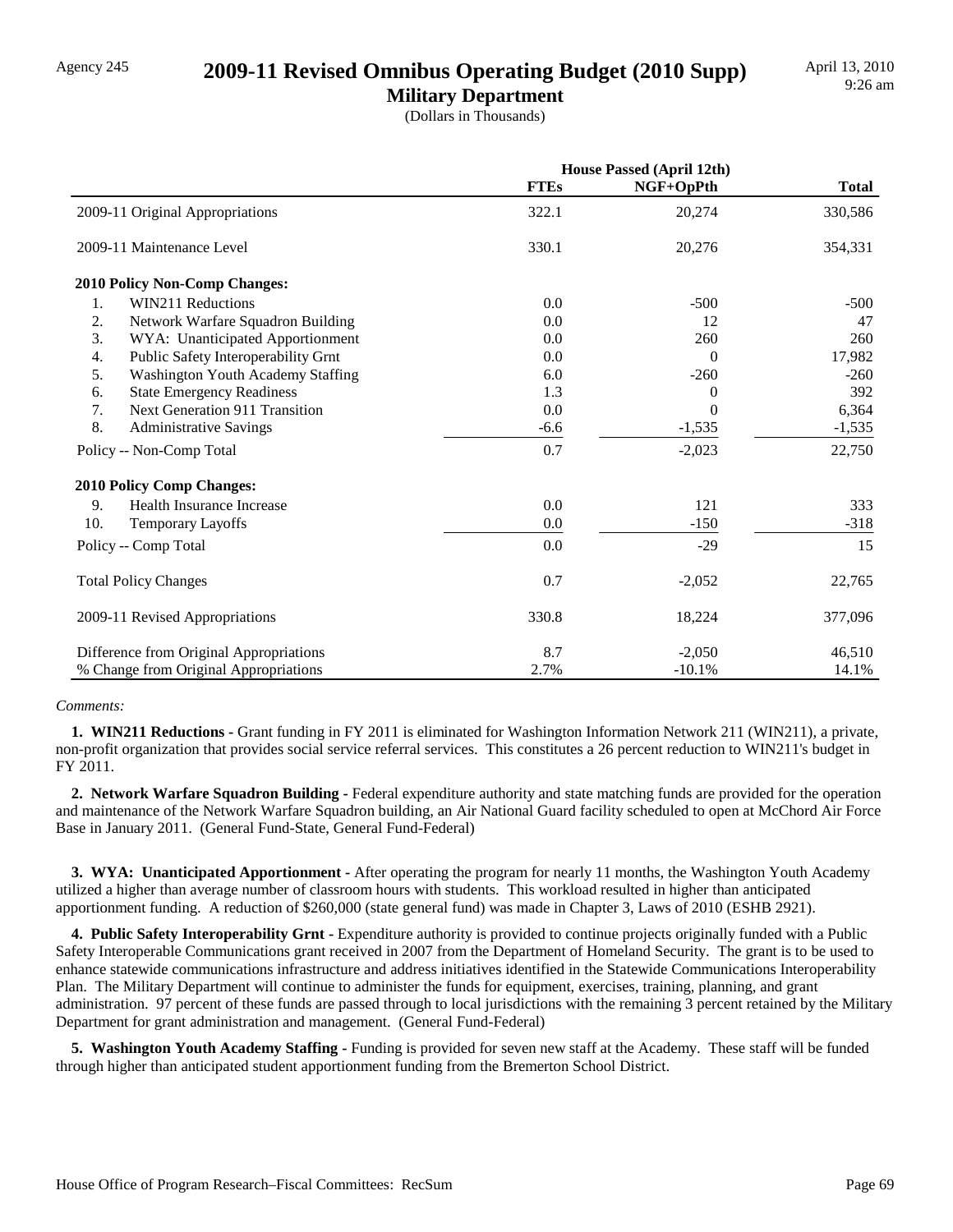### Agency 245 **2009-11 Revised Omnibus Operating Budget (2010 Supp) Military Department**

 **6. State Emergency Readiness -** Two additional FTEs are hired to continue planning to strengthen the state's emergency logistics and catastrophic disaster preparedness. A team of planners is employed to increase the state's ability to prepare for, respond to, and recover from all hazards, particularly catastrophic incidents. Specifically, the team will address gaps in state and local capabilities and coordinate plans to fill these gaps. The team will also develop plans, exercises, and training modules for statewide emergency logistics and catastrophic incidents. (Military Department Active State Service Account-State)

**7. Next Generation 911 Transition -** Expenditure authority is provided from the E911 account to continue upgrades to the current 911 telephone system to accommodate Next Generation 911 (NG911). This upgrade will allow the 911 system to accept information from a wide variety of communication devices during emergencies. (Enhanced 911 Account-State, General Fund-Federal)

 **8. Administrative Savings -** Savings are achieved by reorganizing the Emergency Management Division, implementing early retirement incentives, maintaining vacancies, and staff reductions.

 **9. Health Insurance Increase -** Funding is provided for an increase in the monthly employer contribution for state employee health benefits funding rate for FY 2011 from \$768 to \$850. (General Fund-State, various other funds)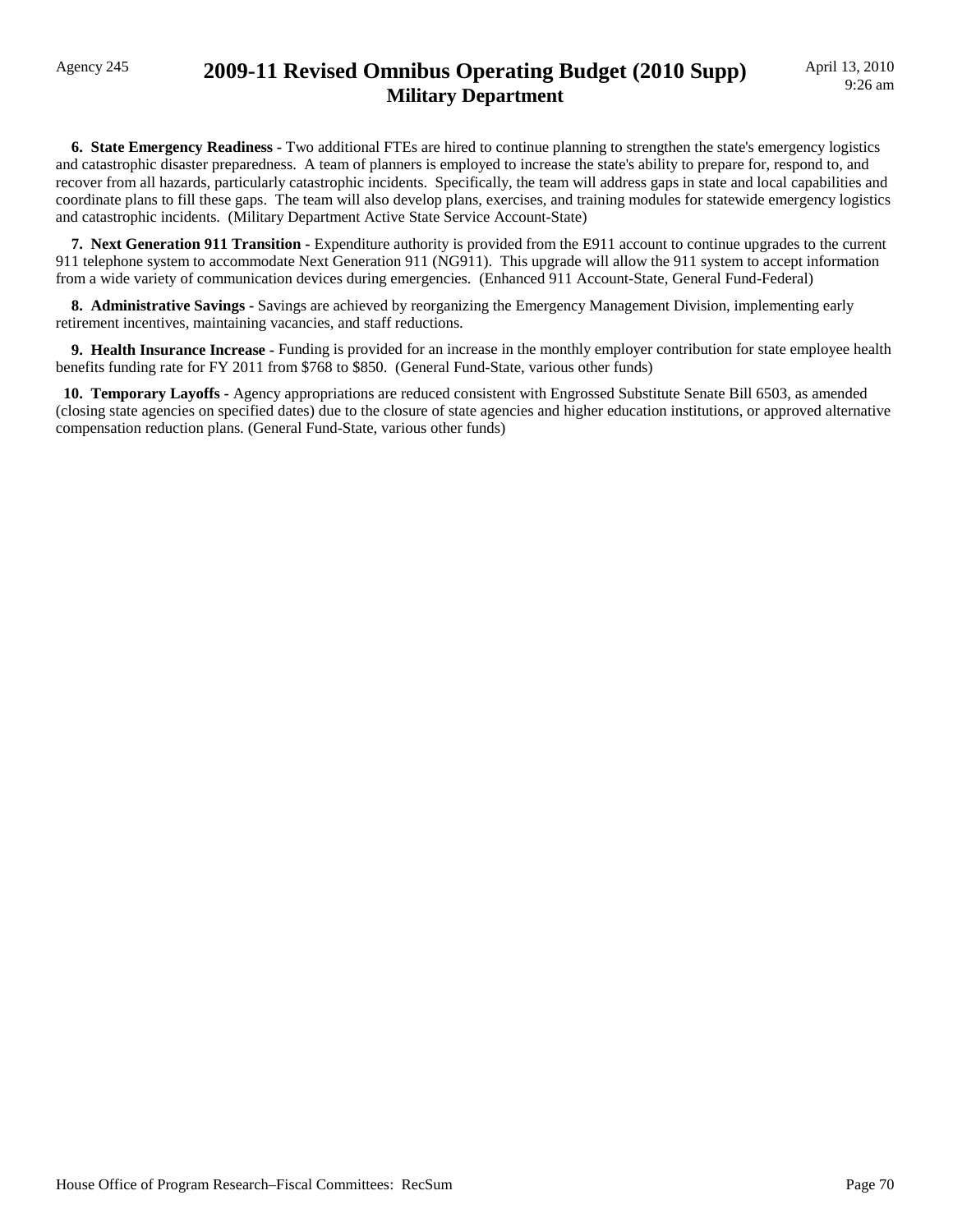## Agency 275 **2009-11 Revised Omnibus Operating Budget (2010 Supp)**

**Public Employment Relations Comm** (Dollars in Thousands)

|                                           | <b>House Passed (April 12th)</b> |           |                |
|-------------------------------------------|----------------------------------|-----------|----------------|
|                                           | <b>FTEs</b>                      | NGF+OpPth | <b>Total</b>   |
| 2009-11 Original Appropriations           | 43.9                             | 6,208     | 9,498          |
| 2009-11 Maintenance Level                 | 43.9                             | 6,208     | 9,498          |
| <b>2010 Policy Non-Comp Changes:</b>      |                                  |           |                |
| Higher Education Fund Source Change<br>1. | 0.0                              | $-250$    | $\overline{0}$ |
| 2.<br><b>Administrative Reduction</b>     | $-0.6$                           | $-619$    | $-619$         |
| 3.<br><b>Implement SACS Directive</b>     | $-0.6$                           | $-37$     | $-37$          |
| 4.<br>Language Access Provider Bargaining | 0.0                              | 50        | 50             |
| Policy -- Non-Comp Total                  | $-1.2$                           | $-856$    | $-606$         |
| <b>2010 Policy Comp Changes:</b>          |                                  |           |                |
| Health Insurance Increase<br>5.           | 0.0                              | 29        | 43             |
| <b>Temporary Layoffs</b><br>6.            | 0.0                              | $-79$     | $-120$         |
| Policy -- Comp Total                      | 0.0                              | $-50$     | $-77$          |
| <b>Total Policy Changes</b>               | $-1.2$                           | $-906$    | $-683$         |
| 2009-11 Revised Appropriations            | 42.7                             | 5,302     | 8,815          |
| Difference from Original Appropriations   | $-1.2$                           | $-906$    | $-683$         |
| % Change from Original Appropriations     | $-2.7%$                          | $-14.6%$  | $-7.2%$        |

#### *Comments:*

**1. Higher Education Fund Source Change - Chapter 571, Laws of 2009 made the Public Employees' Collective Bargaining Act** applicable to many employees of higher education institutions who are exempt from civil service under the Personnel System Reform Act. Funding for this activity is shifted from the the General Fund to the Higher Education Personnel Services Account. (General Fund-State, Higher Education Personnel Services Account-State)

 **2. Administrative Reduction -** The agency will reduce staff, eliminate vacant positions, eliminate non-mandatory staff training, and delay information technology maintenance.

**3. Implement SACS Directive - Funding is reduced to reflect efficiencies resulting from the use of the Office of Financial** Management's Small Agency Client Services' (SACS) centralized accounting, payroll, and budgeting services.

 **4. Language Access Provider Bargaining -** Funding is provided to support legal and administrative costs related to the implementaton of Substitute Substitute House Bill 3062 (language access provider collective bargaining).

 **5. Health Insurance Increase -** Funding is provided for an increase in the monthly employer contribution for state employee health benefits funding rate for FY 2011 from \$768 to \$850. (General Fund-State, various other funds)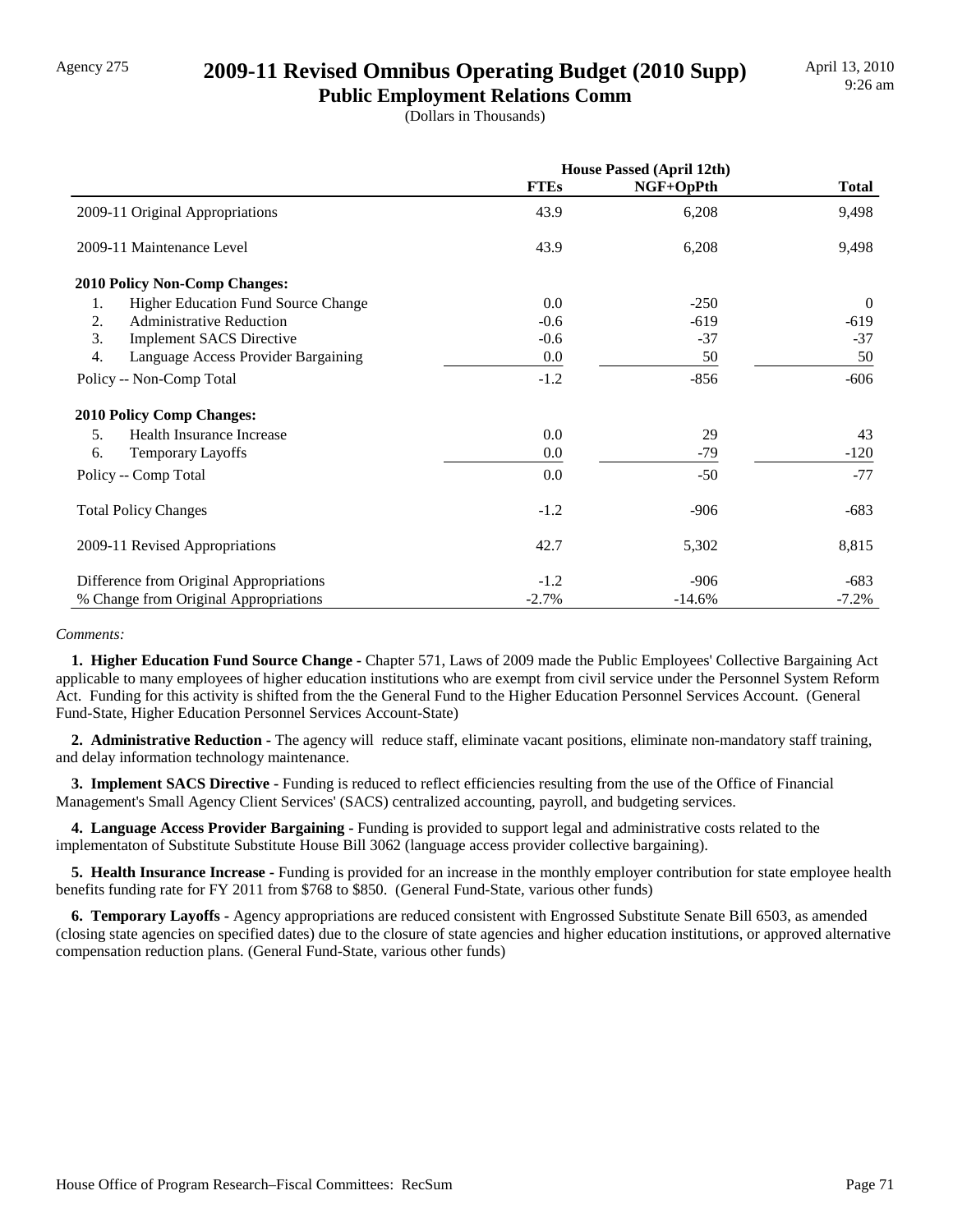# Agency 341 **2009-11 Revised Omnibus Operating Budget (2010 Supp)**

**LEOFF 2 Retirement Board** (Dollars in Thousands)

|                                         | <b>House Passed (April 12th)</b> |                |              |
|-----------------------------------------|----------------------------------|----------------|--------------|
|                                         | <b>FTEs</b>                      | NGF+OpPth      | <b>Total</b> |
| 2009-11 Original Appropriations         | 6.0                              | $\overline{0}$ | 2,044        |
| 2009-11 Maintenance Level               | 6.0                              | $\Omega$       | 2,044        |
| <b>2010 Policy Comp Changes:</b>        |                                  |                |              |
| Health Insurance Increase<br>1.         | 0.0                              | $\Omega$       | 5            |
| 2.<br><b>Temporary Layoffs</b>          | 0.0                              |                | $-22$        |
| Policy -- Comp Total                    | 0.0                              | $\overline{0}$ | $-17$        |
| <b>Total Policy Changes</b>             | 0.0                              | $\theta$       | $-17$        |
| 2009-11 Revised Appropriations          | 6.0                              | $\theta$       | 2,027        |
| Difference from Original Appropriations | 0.0                              | $\Omega$       | $-17$        |
| % Change from Original Appropriations   | $0.0\%$                          | $0.0\%$        | $-0.8%$      |

#### *Comments:*

 **1. Health Insurance Increase -** Funding is provided for an increase in the monthly employer contribution for state employee health benefits funding rate for FY 2011 from \$768 to \$850. (General Fund-State, various other funds)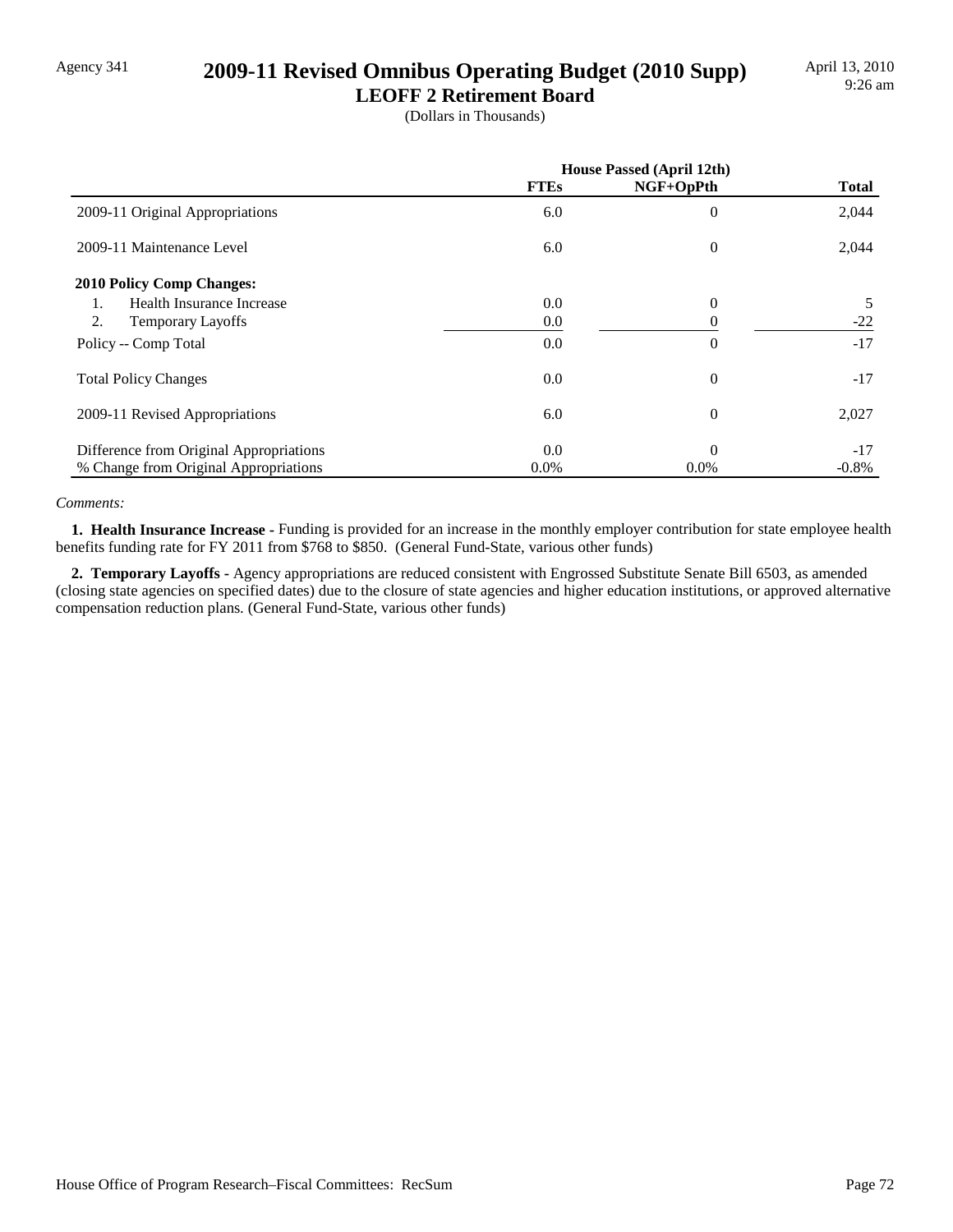### Agency 355 **2009-11 Revised Omnibus Operating Budget (2010 Supp)**

**Archaeology & Historic Preservation** (Dollars in Thousands)

|                                         | <b>House Passed (April 12th)</b> |           |              |
|-----------------------------------------|----------------------------------|-----------|--------------|
|                                         | <b>FTEs</b>                      | NGF+OpPth | <b>Total</b> |
| 2009-11 Original Appropriations         | 16.4                             | 2,720     | 4,687        |
| 2009-11 Maintenance Level               | 16.4                             | 2,720     | 4,687        |
| <b>2010 Policy Non-Comp Changes:</b>    |                                  |           |              |
| 1.<br>Increased Federal Expd Authority  | 0.4                              | $\Omega$  | 650          |
| Main Street Transfer #<br>2.            | 0.5                              | 121       | 121          |
| 3.<br><b>Main Street Reduction</b>      | 0.0                              | $-77$     | $-77$        |
| Policy -- Non-Comp Total                | 0.9                              | 44        | 694          |
| <b>2010 Policy Comp Changes:</b>        |                                  |           |              |
| Health Insurance Increase<br>4.         | 0.0                              | 14        | 19           |
| 5.<br><b>Temporary Layoffs</b>          | 0.0                              | $-25$     | $-40$        |
| Policy -- Comp Total                    | 0.0                              | $-11$     | $-21$        |
| <b>Total Policy Changes</b>             | 0.9                              | 33        | 673          |
| 2009-11 Revised Appropriations          | 17.3                             | 2,753     | 5,360        |
| Difference from Original Appropriations | 0.9                              | 33        | 673          |
| % Change from Original Appropriations   | 5.5%                             | 1.2%      | 14.4%        |

#### *Comments:*

 **1. Increased Federal Expd Authority -** Additional federal expenditure authority is provided for the 2009-11 biennium. This includes a one-time federal carry-over of \$400,000 from the previous year, and \$125,000 in ongoing federal funding for increased reviews of capital projects associated with the federal stimulus program. (General Fund-Federal)

 **2. Main Street Transfer # -** Chapter 30, Laws of 2010 (SHB 2704) transfers the program from the Department of Commerce to the Department of Archaeology and Historic Preservation. The Washington State Main Street Program (WSMSP) helps communities revitalize the economy, appearance, and image of their traditional commercial districts through training, technical assistance, and organization of local resources.

 **3. Main Street Reduction -** The Main Street program's General Fund-State funding of \$121,000 is reduced in FY 2011 to \$44,000, and the program will use \$24,000 in funds from the Washington Main Street Trust Fund Account for the remainder of FY 2011. General Fund-State funding will resume in FY 2012. (Washington Main Street Trust Fund Account-Non-Appropriated)

 **4. Health Insurance Increase -** Funding is provided for an increase in the monthly employer contribution for state employee health benefits funding rate for FY 2011 from \$768 to \$850. (General Fund-State, various other funds)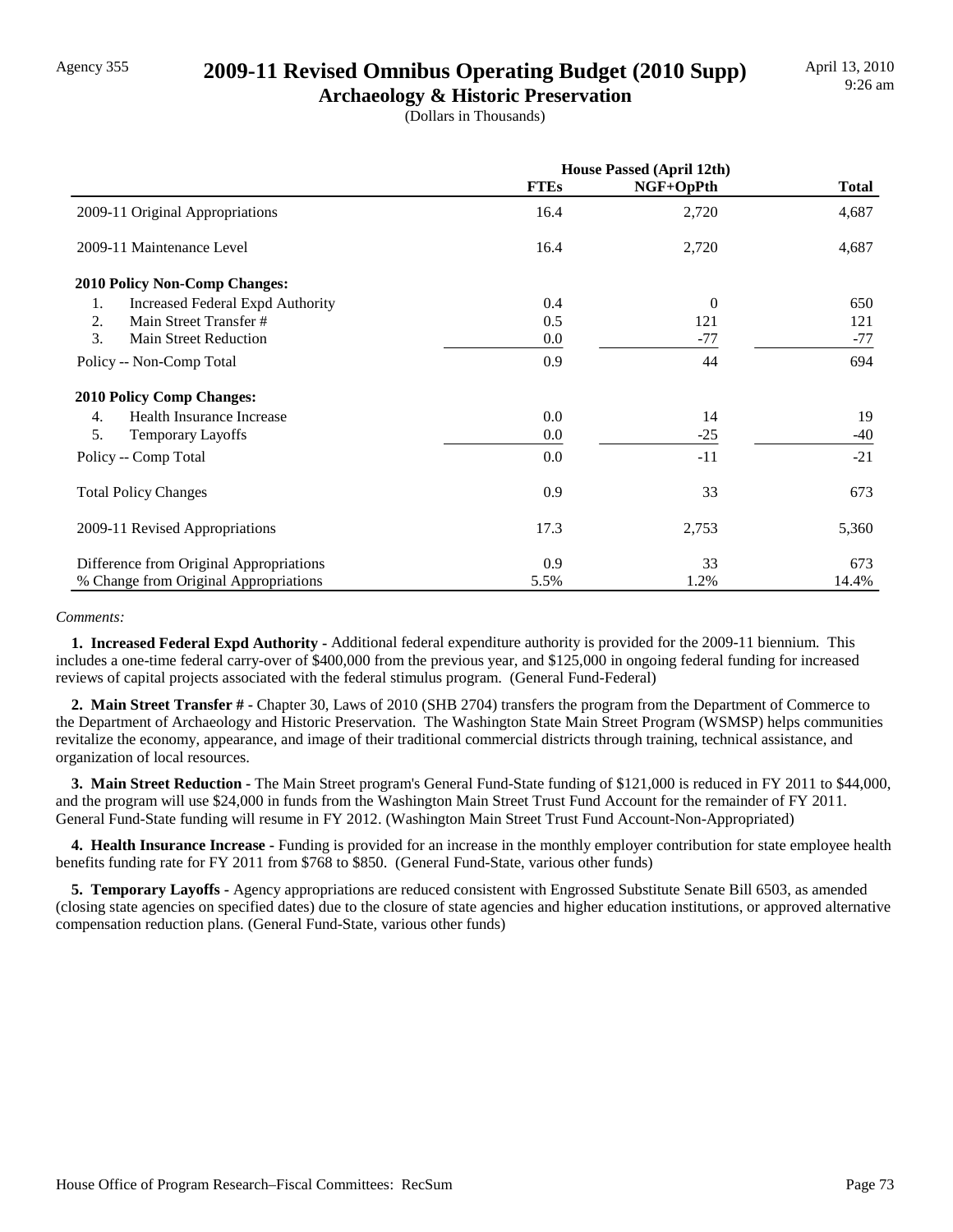### Agency 476 **2009-11 Revised Omnibus Operating Budget (2010 Supp)**

**Growth Management Hearings Board** (Dollars in Thousands)

|                                         | House Passed (April 12th) |           |              |
|-----------------------------------------|---------------------------|-----------|--------------|
|                                         | <b>FTEs</b>               | NGF+OpPth | <b>Total</b> |
| 2009-11 Original Appropriations         | 12.0                      | 3,172     | 3,172        |
| 2009-11 Maintenance Level               | 12.0                      | 3,172     | 3,172        |
| <b>2010 Policy Non-Comp Changes:</b>    |                           |           |              |
| Board Restructuring Legislation #<br>1. | $-0.8$                    | $-91$     | -91          |
| 2.<br>Consolidation of GMHB and EHO     | 0.0                       | 13        | 13           |
| Policy -- Non-Comp Total                | $-0.8$                    | $-78$     | $-78$        |
| <b>2010 Policy Comp Changes:</b>        |                           |           |              |
| 3.<br>Health Insurance Increase         | 0.0                       | 14        | 14           |
| 4.<br><b>Temporary Layoffs</b>          | $0.0\,$                   | $-42$     | -42          |
| Policy -- Comp Total                    | 0.0                       | $-28$     | $-28$        |
| <b>Total Policy Changes</b>             | $-0.8$                    | $-106$    | $-106$       |
| 2009-11 Revised Appropriations          | 11.3                      | 3,066     | 3,066        |
| Difference from Original Appropriations | $-0.8$                    | $-106$    | $-106$       |
| % Change from Original Appropriations   | $-6.3\%$                  | $-3.3%$   | $-3.3\%$     |

#### *Comments:*

 **1. Board Restructuring Legislation # -** Following an administrative consolidation in 2009, a management study recommended changes to further improve the efficiency of the Growth Management Hearings Boards. Pursuant to Chapter 211, Laws of 2010 (SSB 6214), the number of board members is reduced from nine to seven and the three existing regional boards are merged into a single, statewide board from which regional panels would be drawn. Funding and staff are reduced to reflect the savings associated with implementing the proposed legislation. One-time funding of \$19,000 is provided in FY 2010 for board member leave buyout.

 **2. Consolidation of GMHB and EHO -** Pursuant to Chapter 210, Laws of 2010 (SHB 2935), the Growth Management Hearings Board and the Environmental Hearings Office will be consolidated into the Environmental and Land Use Hearings Office by July 1, 2011. One-time funding is provided for costs associated with leave buyouts.

 **3. Health Insurance Increase -** Funding is provided for an increase in the monthly employer contribution for state employee health benefits funding rate for FY 2011 from \$768 to \$850. (General Fund-State, various other funds)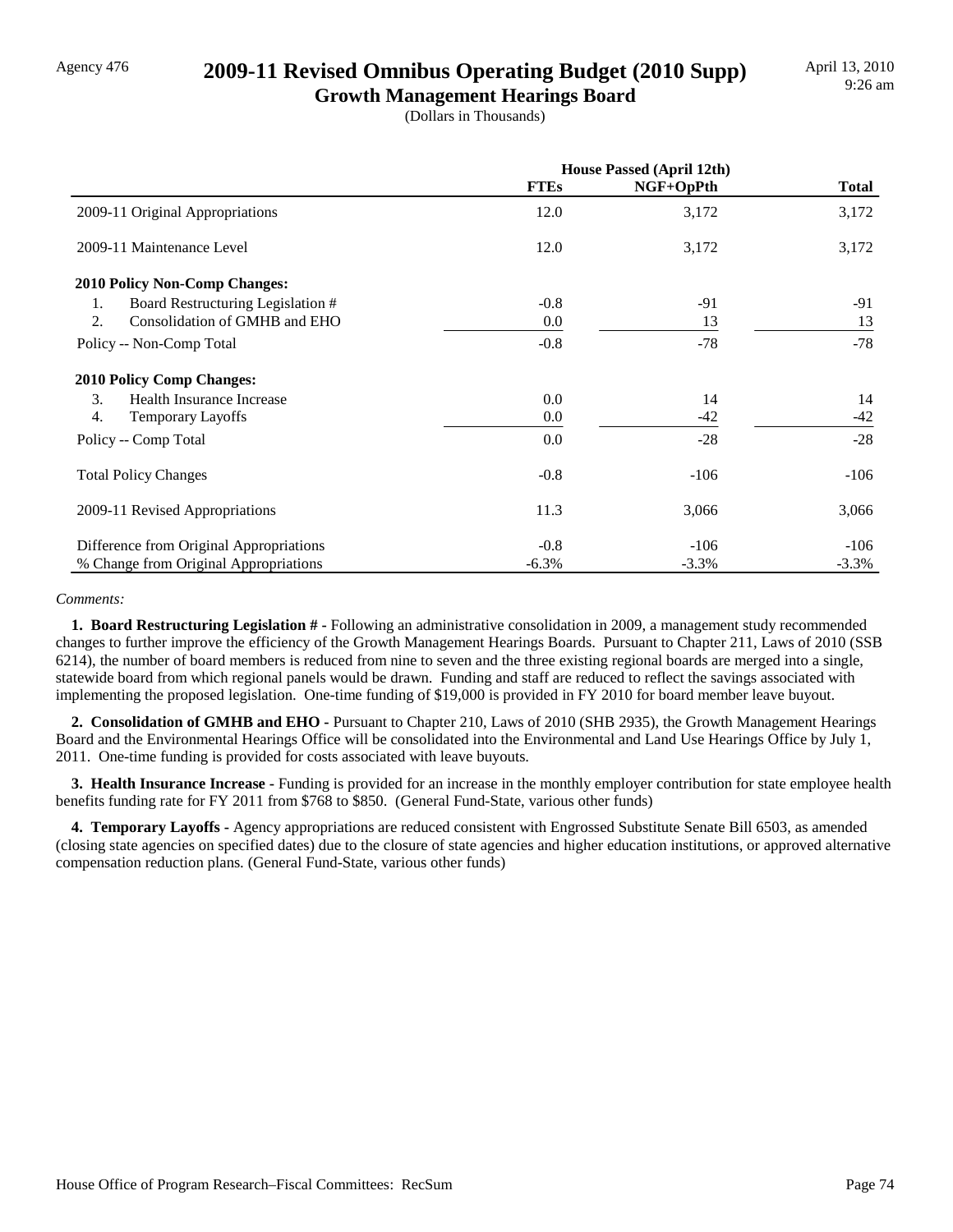### Agency 550 **2009-11 Revised Omnibus Operating Budget (2010 Supp)**

**State Convention and Trade Center** (Dollars in Thousands)

|                                         |             | House Passed (April 12th) |              |
|-----------------------------------------|-------------|---------------------------|--------------|
|                                         | <b>FTEs</b> | NGF+OpPth                 | <b>Total</b> |
| 2009-11 Original Appropriations         | 182.8       | $\mathbf{0}$              | 117,122      |
| 2009-11 Maintenance Level               | 182.8       | $\theta$                  | 117,122      |
| <b>2010 Policy Comp Changes:</b>        |             |                           |              |
| <b>Temporary Layoffs</b><br>1.          | $0.0\,$     | $\Omega$                  | $-301$       |
| Policy -- Comp Total                    | 0.0         | $\Omega$                  | $-301$       |
| <b>Total Policy Changes</b>             | 0.0         | $\theta$                  | $-301$       |
| 2009-11 Revised Appropriations          | 182.8       | $\theta$                  | 116,821      |
| Difference from Original Appropriations | 0.0         | $\Omega$                  | $-301$       |
| % Change from Original Appropriations   | $0.0\%$     | 0.0%                      | $-0.3\%$     |

#### *Comments:*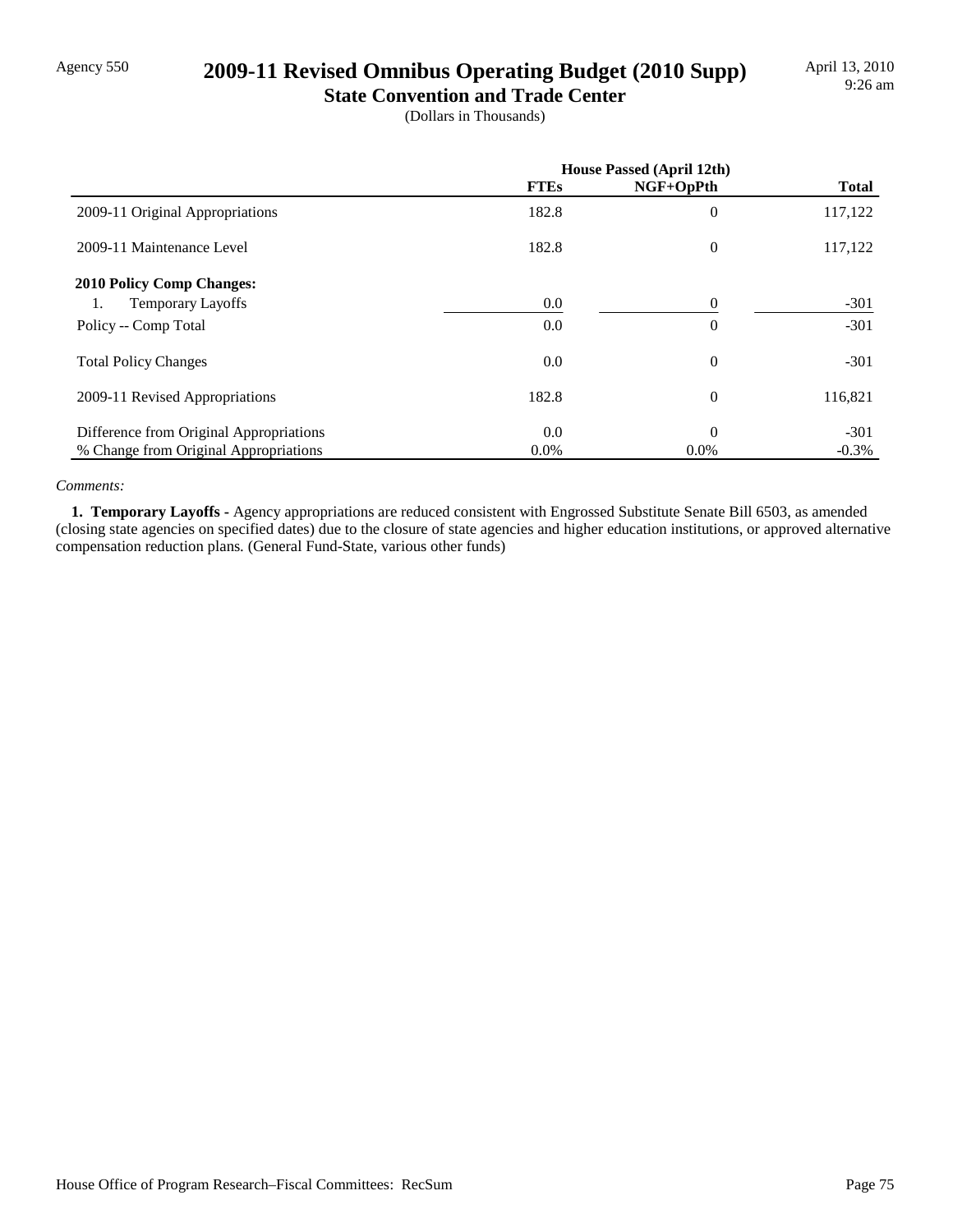## Agency 107 **2009-11 Revised Omnibus Operating Budget (2010 Supp)**

**WA State Health Care Authority** (Dollars in Thousands)

|                                          | <b>House Passed (April 12th)</b> |           |              |
|------------------------------------------|----------------------------------|-----------|--------------|
|                                          | <b>FTEs</b>                      | NGF+OpPth | <b>Total</b> |
| 2009-11 Original Appropriations          | 284.4                            | 388,433   | 590,480      |
| 2009-11 Maintenance Level                | 284.4                            | 389,500   | 630,798      |
| 2010 Policy Non-Comp Changes:            |                                  |           |              |
| 1.<br><b>Health Information Exchange</b> | 3.7                              | $\Omega$  | 3,370        |
| 2.<br>Moore, et al. v. HCA               | 0.0                              | 1,651     | 1,651        |
| 3.<br>Health Data Information Tech Trnf  | 0.0                              | $-137$    | $-137$       |
| 4.<br>Basic Health Program Bridge        | 0.0                              | $-13,000$ | $\Omega$     |
| 5.<br>Maintain Current BHP Enrollment    | 0.0                              | $-12,906$ | 7,006        |
| Primary Care Pilot Projects<br>6.        | 0.0                              | 2,495     | 2,495        |
| 7.<br><b>Accountable Care Projects</b>   | $0.0\,$                          | 83        | 83           |
| Policy -- Non-Comp Total                 | 3.7                              | $-21,814$ | 14,468       |
| <b>2010 Policy Comp Changes:</b>         |                                  |           |              |
| 8.<br>Health Insurance Increase          | 0.0                              | 164       | 337          |
| 9.<br>Temporary Layoffs                  | 0.0                              | $-286$    | $-636$       |
| Policy -- Comp Total                     | 0.0                              | $-122$    | $-299$       |
| <b>Total Policy Changes</b>              | 3.7                              | $-21,936$ | 14,169       |
| 2009-11 Revised Appropriations           | 288.1                            | 367,564   | 644,967      |
| Difference from Original Appropriations  | 3.7                              | $-20,869$ | 54,487       |
| % Change from Original Appropriations    | 1.3%                             | $-5.4%$   | 9.2%         |

#### *Comments:*

 **1. Health Information Exchange -** An allocation has been set aside for the state of Washington for a noncompetitive federal grant of \$11.3 million through the Health Information Technology for Economic and Clinical Health provisions of the American Recovery and Reinvestment Act (ARRA). An application has been submitted to the Office of the National Coordinator for development of a statewide health information technology plan. Additional federal expenditure authority is provided for the state's anticipated share of the federal grant. (General Fund-Federal)

 **2. Moore, et al. v. HCA -** Additional authority is provided for costs associated with litigation on a class action seeking damages related to health care benefits for part-time employees in state agencies and institutions. (General Fund-State, Basic Health Plan Subscription Account-Nonappropriated)

 **3. Health Data Information Tech Trnf -** The Health Care Authority has coordinated the state's efforts to secure American Recovery and Reinvestment Act grants for health information technology. In the 2009-11 operating budget, the Legislature appropriated funds for the activities required to apply for these funds. Most of the funding available will be through the Medicaid program. Funds are transferred to the Department of Social and Health Services to establish a partner organization to maximize the benefit available to the state and its partner providers. These funds will serve as a 10 percent match for federal grant funding.

 **4. Basic Health Program Bridge -** The Basic Health Plan (BHP) is a health care program that provides approximately 69,000 lowincome Washington residents with a state subsidy to assist with the cost of premiums. State savings are achieved through a Section 1115 Waiver from the Centers for Medicare and Medicaid Services which will allow BHP enrollees under 133 percent of the federal poverty level to be eligible for federal Medicaid matching funds. Adjustments are made for increased premium contributions. (General Fund-State; General Fund-Federal)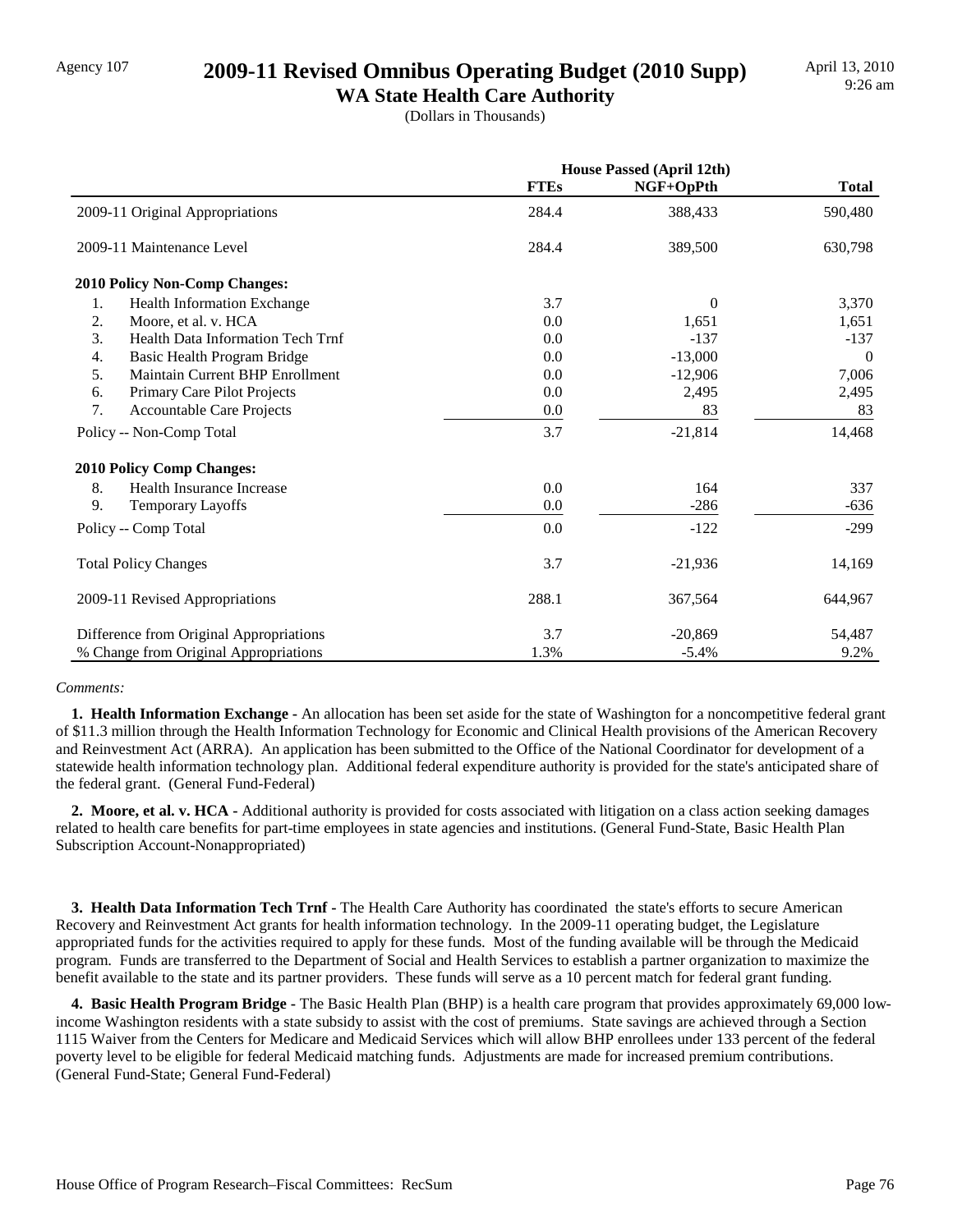### Agency 107 **2009-11 Revised Omnibus Operating Budget (2010 Supp) WA State Health Care Authority**

 **5. Maintain Current BHP Enrollment -** The cost of covering an additional 4,000 Basic Health Plan (BHP) enrollees above the 2009-11 enacted budget level of 65,000 is shifted from state to federal funds upon the anticipated approval of a federal Centers for Medicare and Medicaid Services Section 1115 waiver. If federal funding is not received then BHP enrollment will be reduced from 69,000 to 65,000 enrollees. (General Fund-State, Basic Health Plan Trust Account-Nonappropriated; General Fund-Federal)

 **6. Primary Care Pilot Projects -** The Health Care Authority shall provide grants to support two pilot projects to provide lowincome residents with a full continuum of health care services that combines a primary care medical home with catastrophic insurance coverage. The pilot projects shall be conducted in Spokane and Whatcom counties which shall enroll 500 and 1,000 individuals, respectively. Enrollees shall not be enrolled in the Basic Health Plan, nor eligible for either Medicaid or Medicare.

 **7. Accountable Care Projects -** Funding is provided pursuant to Chapter 220, Laws of 2010 (ESSB 6522) which directs the Authority to appoint a lead organization by January 1, 2011 to support at least two accountable care organization pilot projects. The authority will provide oversight to maintain the antitrust exemption under the state action doctrine.

 **8. Health Insurance Increase -** Funding is provided for an increase in the monthly employer contribution for state employee health benefits funding rate for FY 2011 from \$768 to \$850. (General Fund-State, various other funds)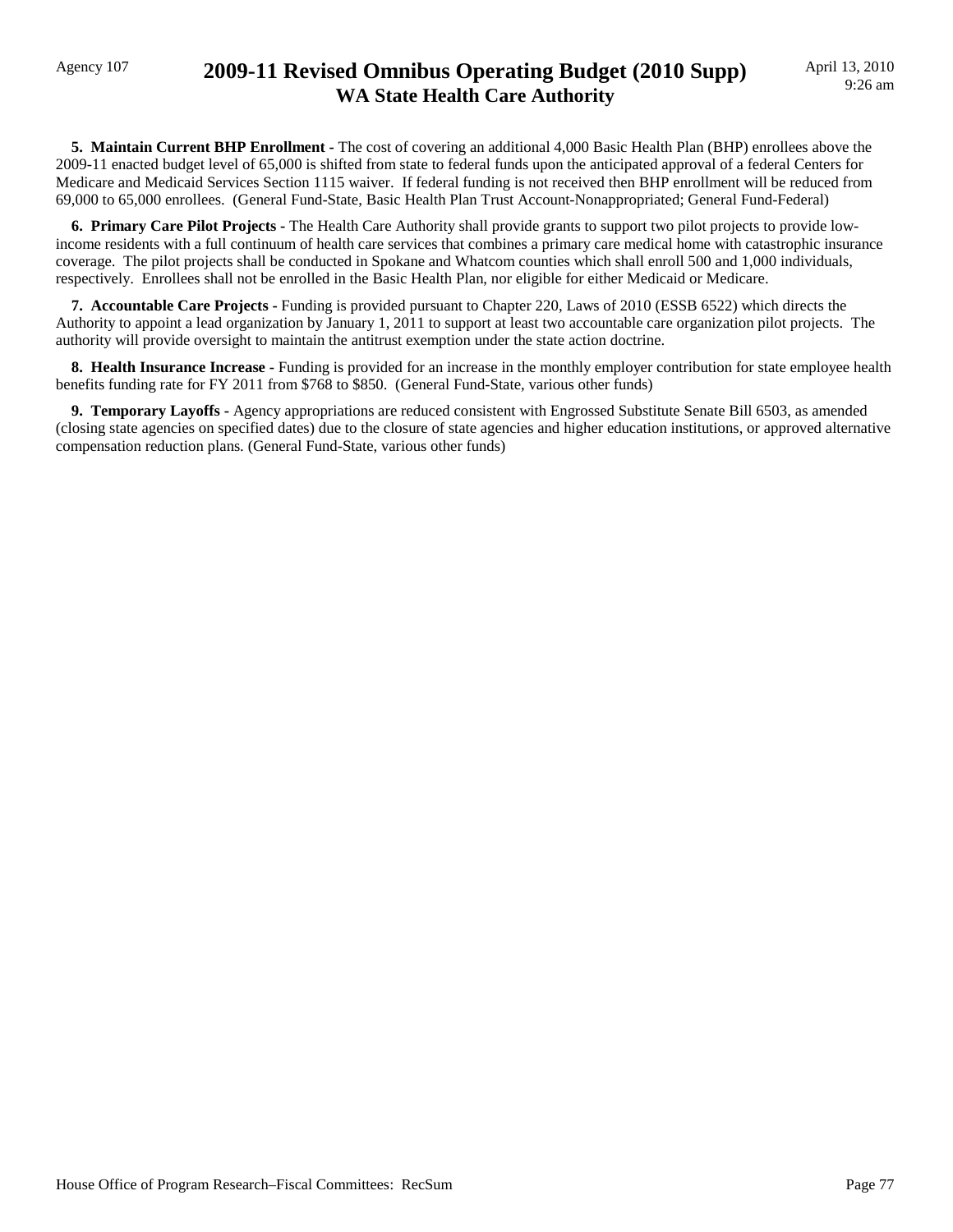### Agency 120 **2009-11 Revised Omnibus Operating Budget (2010 Supp)**

**Human Rights Commission** (Dollars in Thousands)

|                                         | <b>House Passed (April 12th)</b> |           |              |
|-----------------------------------------|----------------------------------|-----------|--------------|
|                                         | <b>FTEs</b>                      | NGF+OpPth | <b>Total</b> |
| 2009-11 Original Appropriations         | 37.2                             | 5,171     | 6,470        |
| 2009-11 Maintenance Level               | 37.2                             | 5,171     | 6,470        |
| <b>2010 Policy Non-Comp Changes:</b>    |                                  |           |              |
| Federal Revenue & Expenditures<br>1.    | 2.0                              | $\Omega$  | 297          |
| Policy -- Non-Comp Total                | 2.0                              | $\Omega$  | 297          |
| <b>2010 Policy Comp Changes:</b>        |                                  |           |              |
| Health Insurance Increase<br>2.         | 0.0                              | 29        | 43           |
| 3.<br><b>Temporary Layoffs</b>          | 0.0                              | $-51$     | $-77$        |
| Policy -- Comp Total                    | 0.0                              | $-22$     | $-34$        |
| <b>Total Policy Changes</b>             | 2.0                              | $-22$     | 263          |
| 2009-11 Revised Appropriations          | 39.2                             | 5,149     | 6,733        |
| Difference from Original Appropriations | 2.0                              | $-22$     | 263          |
| % Change from Original Appropriations   | 5.4%                             | $-0.4%$   | 4.1%         |

#### *Comments:*

**1. Federal Revenue & Expenditures -** Federal expenditure authority is increased to allow the agency to hire the staff necessary to continue to investigate housing and employment discrimination claims in a timely manner in accordance with Chapter 49.60 RCW. Revenue for these activities will come from work-sharing agreements with the Equal Employment Opportunity Commission and the U.S. Department of Housing and Urban Development.

 **2. Health Insurance Increase -** Funding is provided for an increase in the monthly employer contribution for state employee health benefits funding rate for FY 2011 from \$768 to \$850. (General Fund-State, various other funds)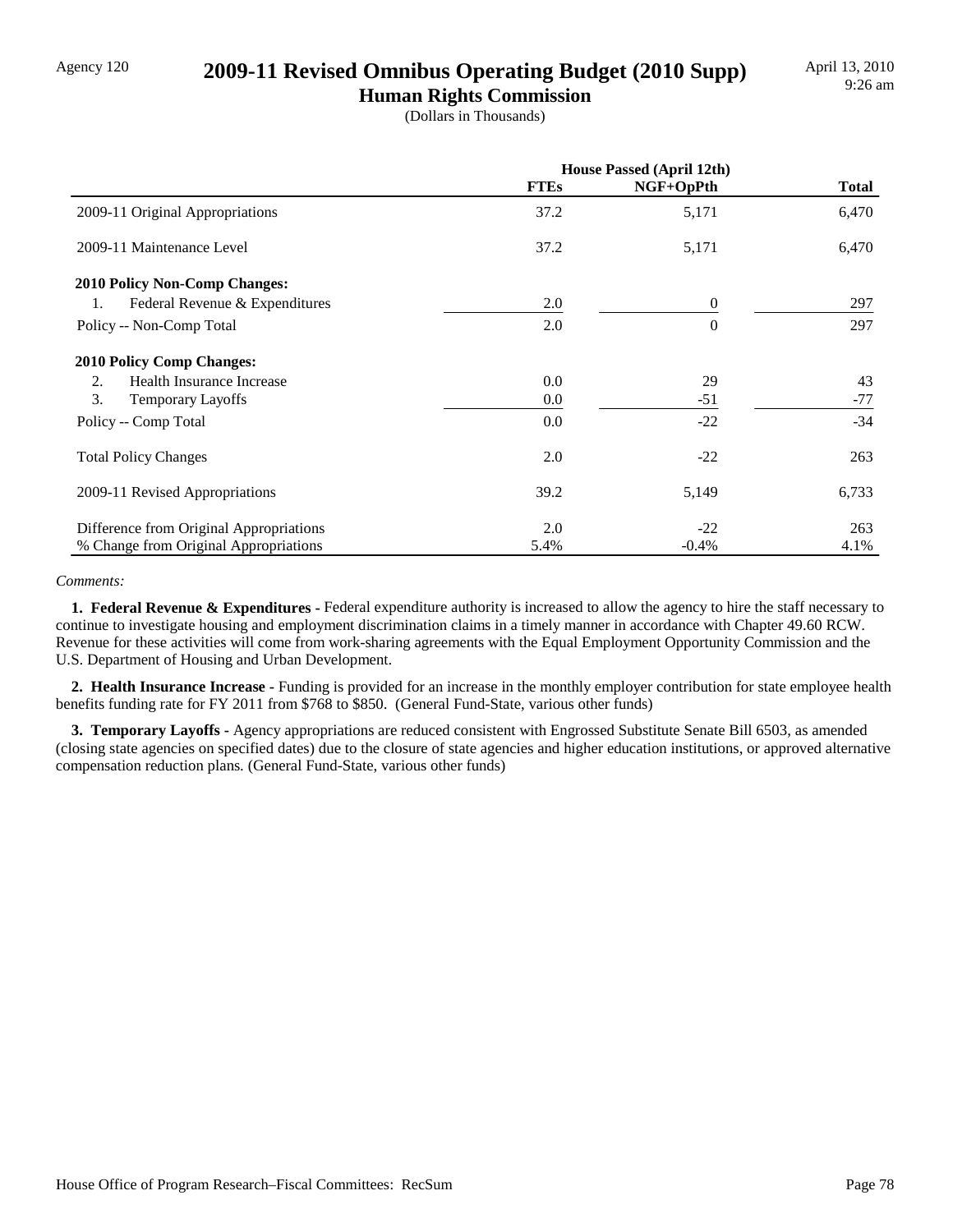### Agency 190 **2009-11 Revised Omnibus Operating Budget (2010 Supp)**

**Bd of Industrial Insurance Appeals** (Dollars in Thousands)

|                                         | House Passed (April 12th) |           |              |
|-----------------------------------------|---------------------------|-----------|--------------|
|                                         | <b>FTEs</b>               | NGF+OpPth | <b>Total</b> |
| 2009-11 Original Appropriations         | 159.3                     | $\Omega$  | 36,926       |
| 2009-11 Maintenance Level               | 159.3                     | $\theta$  | 36,930       |
| <b>2010 Policy Non-Comp Changes:</b>    |                           |           |              |
| <b>Implement SACS Directive</b><br>1.   | $-1.2$                    | $\theta$  | -66          |
| 2.<br>Administrative Efficiencies       | 0.0                       | 0         | $-300$       |
| Policy -- Non-Comp Total                | $-1.2$                    | $\Omega$  | $-366$       |
| <b>2010 Policy Comp Changes:</b>        |                           |           |              |
| 3.<br>Health Insurance Increase         | 0.0                       | $\Omega$  | 154          |
| 4.<br><b>Temporary Layoffs</b>          | 0.0                       | 0         | $-420$       |
| Policy -- Comp Total                    | 0.0                       | $\Omega$  | $-266$       |
| <b>Total Policy Changes</b>             | $-1.2$                    | $\theta$  | $-632$       |
| 2009-11 Revised Appropriations          | 158.1                     | $\theta$  | 36,298       |
| Difference from Original Appropriations | $-1.2$                    | $\Omega$  | $-628$       |
| % Change from Original Appropriations   | $-0.7%$                   | 0.0%      | $-1.7\%$     |

#### *Comments:*

 **1. Implement SACS Directive -** Savings will be achieved through the increased use of the Office of Financial Management's Small Agency Client Services (SACS), which provides centralized accounting, payroll, and budgeting services. (Medical Aid Account-State, Accident Account-State)

 **2. Administrative Efficiencies -** Savings will be achieved by reducing maintenance contract costs, implementing print assessment recommendations, contracting with a new phone vendor, utilizing office space more efficiently through telework and office sharing, and implementing a number of other process improvements. (Accident Account-State, Medical Aid Account-State)

 **3. Health Insurance Increase -** Funding is provided for an increase in the monthly employer contribution for state employee health benefits funding rate for FY 2011 from \$768 to \$850. (General Fund-State, various other funds)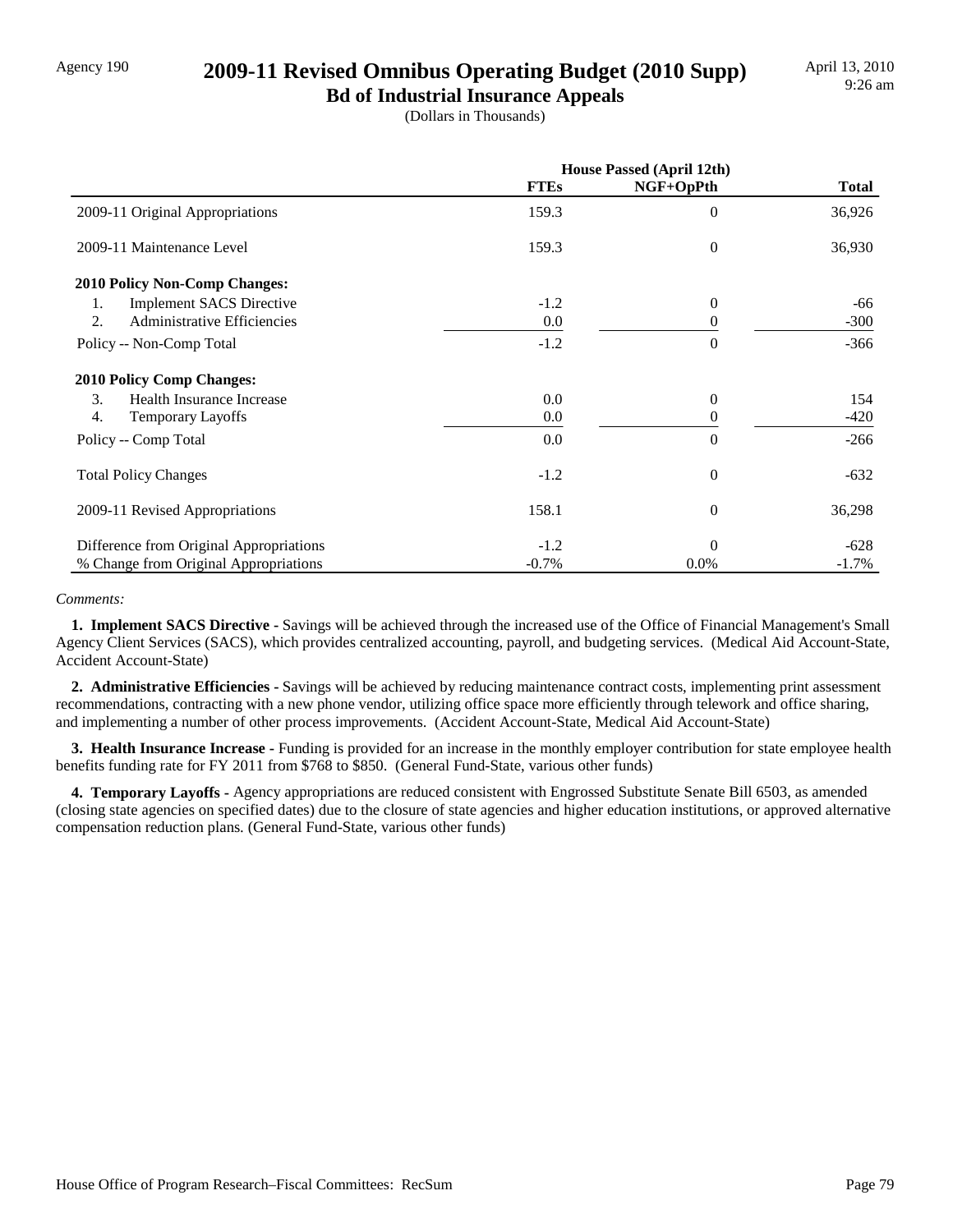### Agency 227 **2009-11 Revised Omnibus Operating Budget (2010 Supp)**

**Criminal Justice Training Comm** (Dollars in Thousands)

|                                                 | <b>House Passed (April 12th)</b> |           |              |
|-------------------------------------------------|----------------------------------|-----------|--------------|
|                                                 | <b>FTEs</b>                      | NGF+OpPth | <b>Total</b> |
| 2009-11 Original Appropriations                 | 35.1                             | 38,322    | 44,974       |
| 2009-11 Maintenance Level                       | 35.1                             | 36,037    | 42,689       |
| <b>2010 Policy Non-Comp Changes:</b>            |                                  |           |              |
| Eliminate Standards Board #<br>1.               | 0.0                              | $-9$      | $-9$         |
| 2.<br><b>Drug Prosecution Assistance</b>        | 0.0                              | 236       | 236          |
| 3.<br>Project Safe Neighborhoods                | 0.0                              | $\Omega$  | 143          |
| Reduce Funding for Development Div<br>4.        | $-0.8$                           | $-220$    | $-220$       |
| 5.<br><b>Reimbursement for Ammunition Costs</b> | 0.0                              | $-171$    | $\Omega$     |
| Crisis Intervention Training<br>6.              | 1.0                              | $\Omega$  | 932          |
| 6 Fewer Academies<br>7.                         | 0.0                              | $-1,658$  | $-1,658$     |
| 8.<br><b>Rural Drug Enforcement</b>             | 0.0                              | 1,500     | 1,500        |
| 20% CJTC Administration Reduction<br>9.         | $-1.3$                           | $-537$    | $-537$       |
| Policy -- Non-Comp Total                        | $-1.0$                           | $-859$    | 387          |
| <b>2010 Policy Comp Changes:</b>                |                                  |           |              |
| 10.<br>Health Insurance Increase                | 0.0                              | 39        | 39           |
| 11.<br><b>Temporary Layoffs</b>                 | 0.0                              | $-101$    | $-101$       |
| Policy -- Comp Total                            | 0.0                              | $-62$     | $-62$        |
| <b>Total Policy Changes</b>                     | $-1.0$                           | $-921$    | 325          |
| 2009-11 Revised Appropriations                  | 34.1                             | 35,116    | 43,014       |
| Difference from Original Appropriations         | $-1.0$                           | $-3,206$  | $-1,960$     |
| % Change from Original Appropriations           | $-2.9%$                          | $-8.4%$   | $-4.4%$      |

#### *Comments:*

 **1. Eliminate Standards Board # -** Funding is reduced to reflect savings from elimination of the Boards of Law Enforcement and Correctional Training Standards, pursuant to Chapter 7, Laws of 2010, 1st sp. s. (E2SHB 2617).

 **2. Drug Prosecution Assistance -** Funding for the Drug Prosecution Assistance activity is transferred from the Department of Commerce to the Washington Criminal Justice Training Commission effective July 1, 2010. Drug Prosecution Assistance funds are used to handle the increased caseloads due to drug interdiction programs.

 **3. Project Safe Neighborhoods -** Funding for the Project Safe Neighborhoods program is transferred from the Department of Commerce to the Criminal Justice Training Commission effective July 1, 2010. The Project Safe Neighborhood program aims to reduce the incidence of gun crime and gang violence in communities. (General Fund-Federal)

 **4. Reduce Funding for Development Div -** Funding is reduced for curriculum designers within the Development, Training, and Standards Division.

 **5. Reimbursement for Ammunition Costs -** Funding from General Fund-State is reduced and funding from General Fund-Local is increased to reflect cost recovery for ammunition. Agencies with 100 or more full-time commissioned officers will reimburse the Criminal Justice Training Commission the costs of ammunition, based on the average cost of ammunition per cadet, for cadets they enroll in the Basic Law Enforcement Academy. (General Fund-State, General Fund-Local)

 **6. Crisis Intervention Training -** Funding is provided to deliver crisis intervention training in coordination with the King County Sheriff's Office. Crisis intervention training will be provided in order to increase the number of trained police officers and emergency workers in King County responding to calls involving individuals who may be affected by a mental illness or chemical dependency.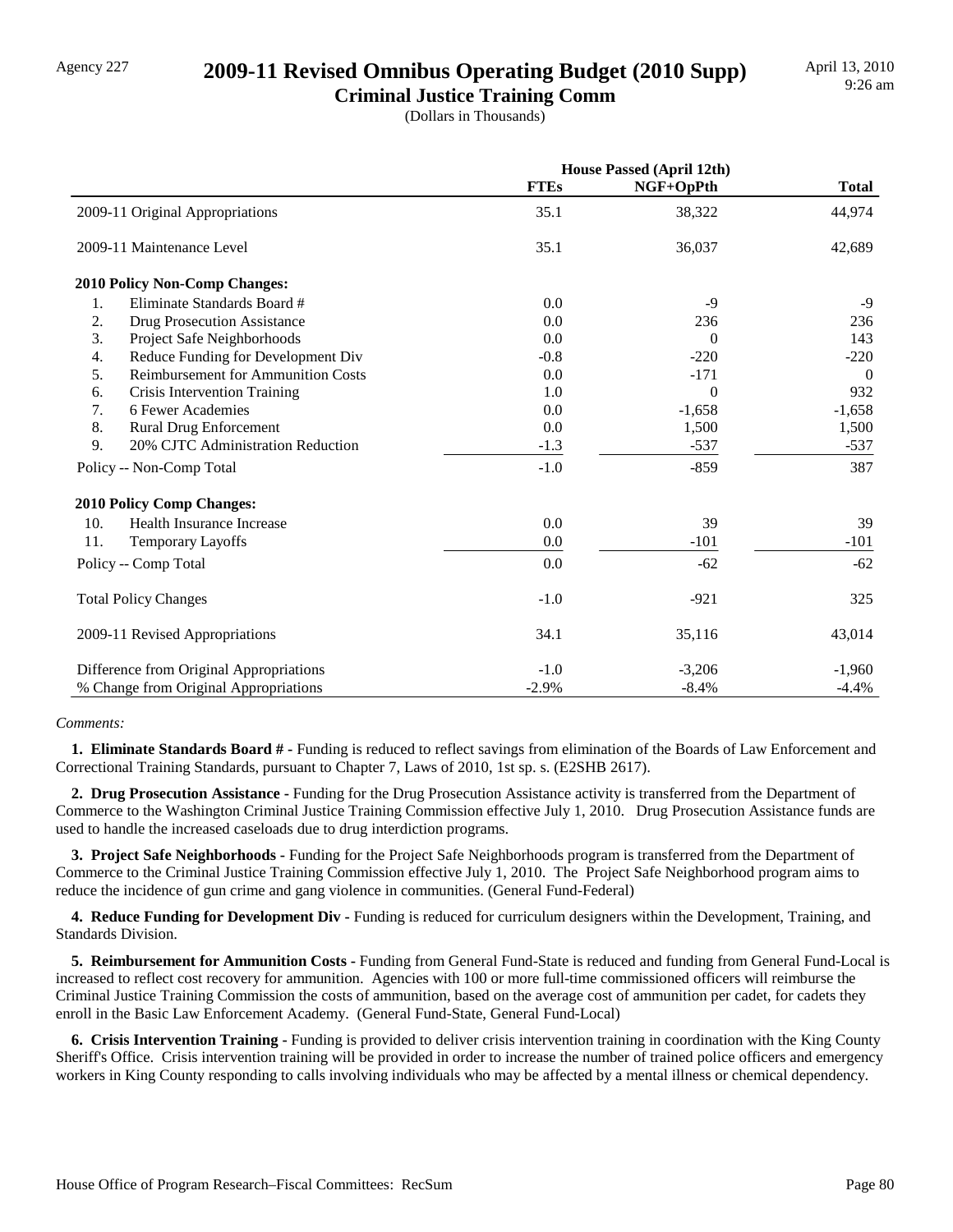### Agency 227 **2009-11 Revised Omnibus Operating Budget (2010 Supp) Criminal Justice Training Comm**

 **7. 6 Fewer Academies -** Funding is reduced to reflect funding six fewer academies in FY 2011 than the 16 assumed at maintenance level for a total of 300 cadets.

 **8. Rural Drug Enforcement -** Funding is provided for continuing in FY 2011 grants to rural counties for drug enforcement.

 **9. 20% CJTC Administration Reduction -** A 20 percent reduction is taken in administration activities of the Criminal Justice Training Commission.

 **10. Health Insurance Increase -** Funding is provided for an increase in the monthly employer contribution for state employee health benefits funding rate for FY 2011 from \$768 to \$850. (General Fund-State, various other funds)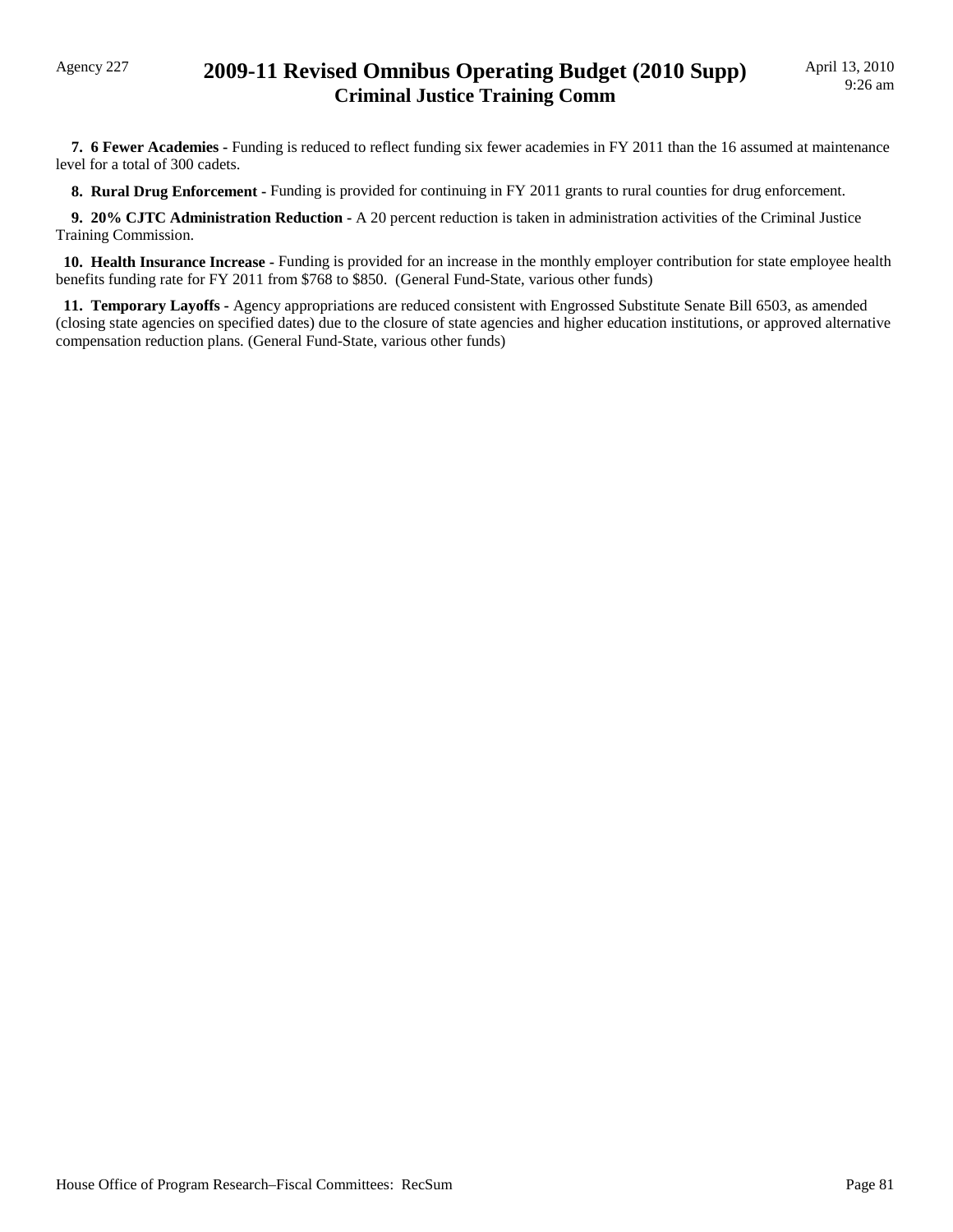### Agency 235 **2009-11 Revised Omnibus Operating Budget (2010 Supp)**

**Department of Labor and Industries** (Dollars in Thousands)

|                                                 |             | <b>House Passed (April 12th)</b> |              |
|-------------------------------------------------|-------------|----------------------------------|--------------|
|                                                 | <b>FTEs</b> | NGF+OpPth                        | <b>Total</b> |
| 2009-11 Original Appropriations                 | 2,744.1     | 48,489                           | 630,563      |
| 2009-11 Maintenance Level                       | 2,744.5     | 48,347                           | 624,453      |
| 2010 Policy Non-Comp Changes:                   |             |                                  |              |
| 1.<br><b>Fiscal Year Adjustment</b>             | 0.0         | $\theta$                         | $\theta$     |
| 2.<br>Reduc to Contractor Compliance Pgm        | $-1.0$      | $-619$                           | -619         |
| 3.<br><b>Boiler Inspection Program Costs</b>    | 0.0         | $\theta$                         | 381          |
| 4.<br>Crime Victim Mental Health Services       | 0.0         | 66                               | 66           |
| 5.<br>Crime Victim Benefits                     | 0.0         | 260                              | 260          |
| Convert to New Federal Medical Code<br>6.       | 1.6         | $\theta$                         | 878          |
| 7.<br>Prevailing Wage Backlog                   | 1.1         | $\Omega$                         | 148          |
| 8.<br>Crime Victims Caseload Adjustments        | 0.0         | 3,430                            | 3,430        |
| 9.<br><b>Crime Victims Compensation Changes</b> | 0.0         | $-6,455$                         | $-3,787$     |
| 10.<br><b>CVC</b> Medical Rates                 | 0.0         | $-774$                           | $-774$       |
| 11.<br>Farm Internship Program                  | 0.3         | 71                               | 71           |
| 12.<br><b>Off-Site Prefabricated Items</b>      | 0.4         | $\theta$                         | 155          |
| 13.<br><b>Underground Economy</b>               | 0.0         | $\theta$                         | 96           |
| Policy -- Non-Comp Total                        | 2.3         | $-4,021$                         | 305          |
| <b>2010 Policy Comp Changes:</b>                |             |                                  |              |
| Health Insurance Increase<br>14.                | 0.0         | 135                              | 2,787        |
| 15.<br>Temporary Layoffs                        | 0.0         | $-150$                           | $-1,333$     |
| Policy -- Comp Total                            | 0.0         | $-15$                            | 1,454        |
| <b>Total Policy Changes</b>                     | 2.3         | $-4,036$                         | 1,759        |
| 2009-11 Revised Appropriations                  | 2,746.8     | 44,311                           | 626,212      |
| Difference from Original Appropriations         | 2.8         | $-4,178$                         | $-4,351$     |
| % Change from Original Appropriations           | 0.1%        | $-8.6%$                          | $-0.7%$      |

#### *Comments:*

 **1. Fiscal Year Adjustment -** Due to a rising caseload and a smaller allocation of federal funds, the Crime Victims Compensation Program is projected to be overspent in FY 2010. The program is authorized to shift General Fund-State funds from FY 2011 to FY 2010. This is a net zero impact to the general fund.

 **2. Reduc to Contractor Compliance Pgm -** Savings are achieved by eliminating inspector positions in the construction compliance program.

 **3. Boiler Inspection Program Costs -** Funding is provided to cover basic program operating expenses. These expenses include travel for inspectors and advisory board members, the annual purchase of revised national code manuals, mobile computing equipment, inspector training on industry standards, and consumer education and outreach materials. (Pressure Systems Safety Account-State)

 **4. Crime Victim Mental Health Services -** Funding is provided for mental health services for Crime Victims' Compensation Program clients who have an established relationship with a mental health provider and subsequently obtain coverage under other government health care programs. This funding provides continuity of care when such mental health services are not covered by the client's other government health care coverage. (General Fund-State)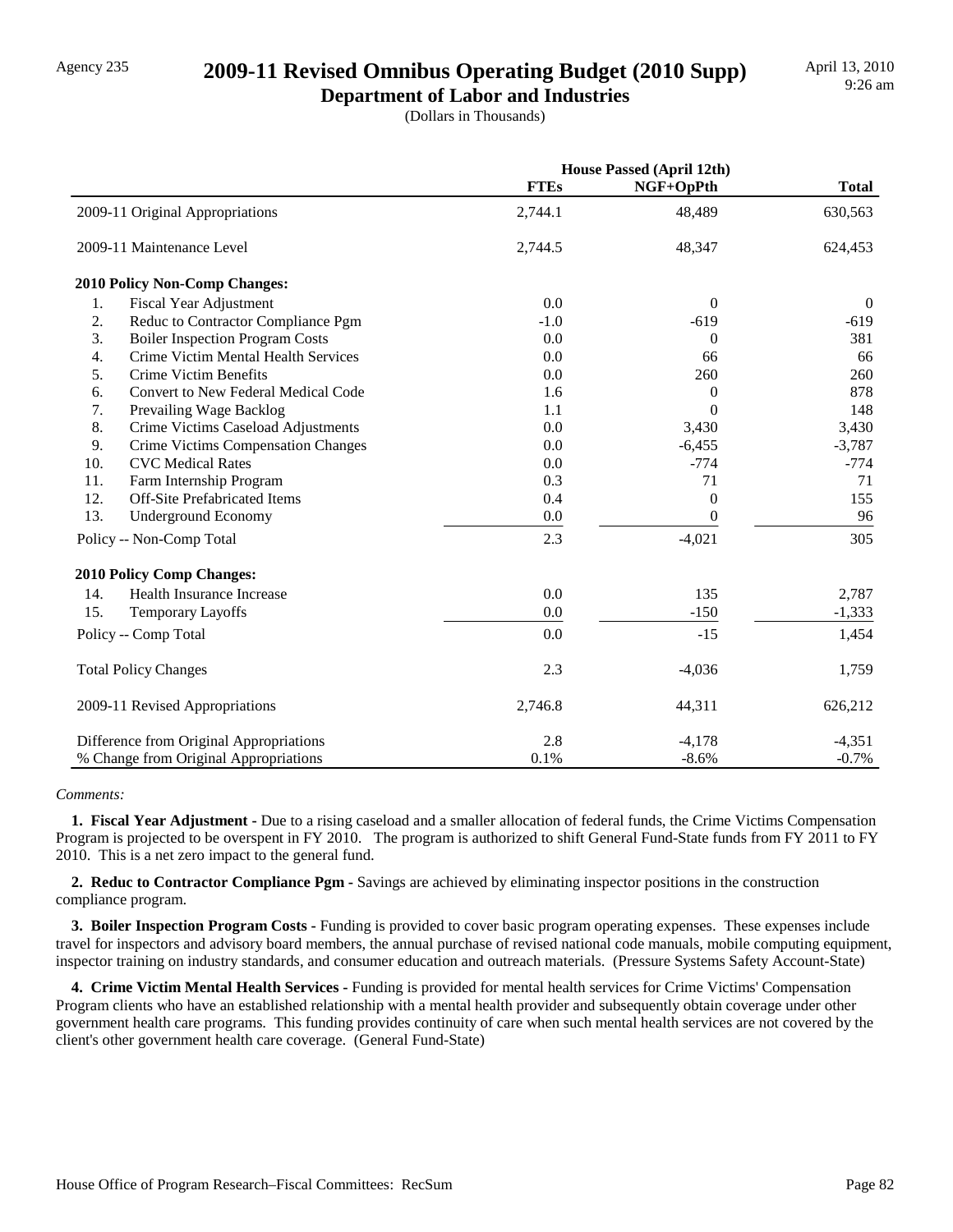**5. Crime Victim Benefits -** Funding is provided to pay for services to certain crime victims in excess of current statutory caps. Benefits will be temporarily paid for claimants who were determined eligible for and who were receiving crime victims' compensation benefits because they were determined to be permanently and totally disabled prior to April 1, 2010. The Department shall assist these claimants in identifying and applying for appropriate alternative benefit programs.

 **6. Convert to New Federal Medical Code -** Funding is provided to modify information technology systems. Funds will be used to bring systems into conformity with new Version 10 of the International Classification of Diseases. These classifications are used for electronic billing or other data transactions. (Accident Account-State, Medical Aid Account-State)

 **7. Prevailing Wage Backlog -** Funding is provided for two permanent employees to process certified payroll requests and review of Statement of Intents to Pay Prevailing Wages and Affidavit of Wages Paid filed by contractors under the Public Works Act. (Public Works Account-State)

 **8. Crime Victims Caseload Adjustments -** Funding is provided to cover an increase in claims for crime victims' compensation benefits.

 **9. Crime Victims Compensation Changes -** Funding is reduced pursuant to Chapter 122, Laws of 2010 (E2SSB 6504), which reduced statutory benefit levels for Crime Victims' Compensation claimants.

 **10. CVC Medical Rates -** Savings are achieved by reducing provider reimbursement rates to Medicaid levels for mental health and dental services.

 **11. Farm Internship Program -** Funding is provided to implement Chapter 160, Laws of 2010 (SSB 6349), which creates a farm internship pilot project.

 **12. Off-Site Prefabricated Items -** Funding is provided to implement Chapter 276, Laws of 2010 (EHB 2805), which requires contractors and subcontractors on public works projects estimated to cost over \$1 million to submit information about certain off-site prefabricated items produced outside Washington to the Department of Labor and Industries as a part of the Affidavit of Wages Paid form. (Public Works Administration-State)

 **13. Underground Economy -** Funding is provided for Chapter 22, Laws of 2010 (SHB 2789). This bill authorizes issuance of thirdparty subpoenas for purposes of agency investigations. (Accident Account-State, Medical Aid Account-State)

 **14. Health Insurance Increase -** Funding is provided for an increase in the monthly employer contribution for state employee health benefits funding rate for FY 2011 from \$768 to \$850. (General Fund-State, various other funds)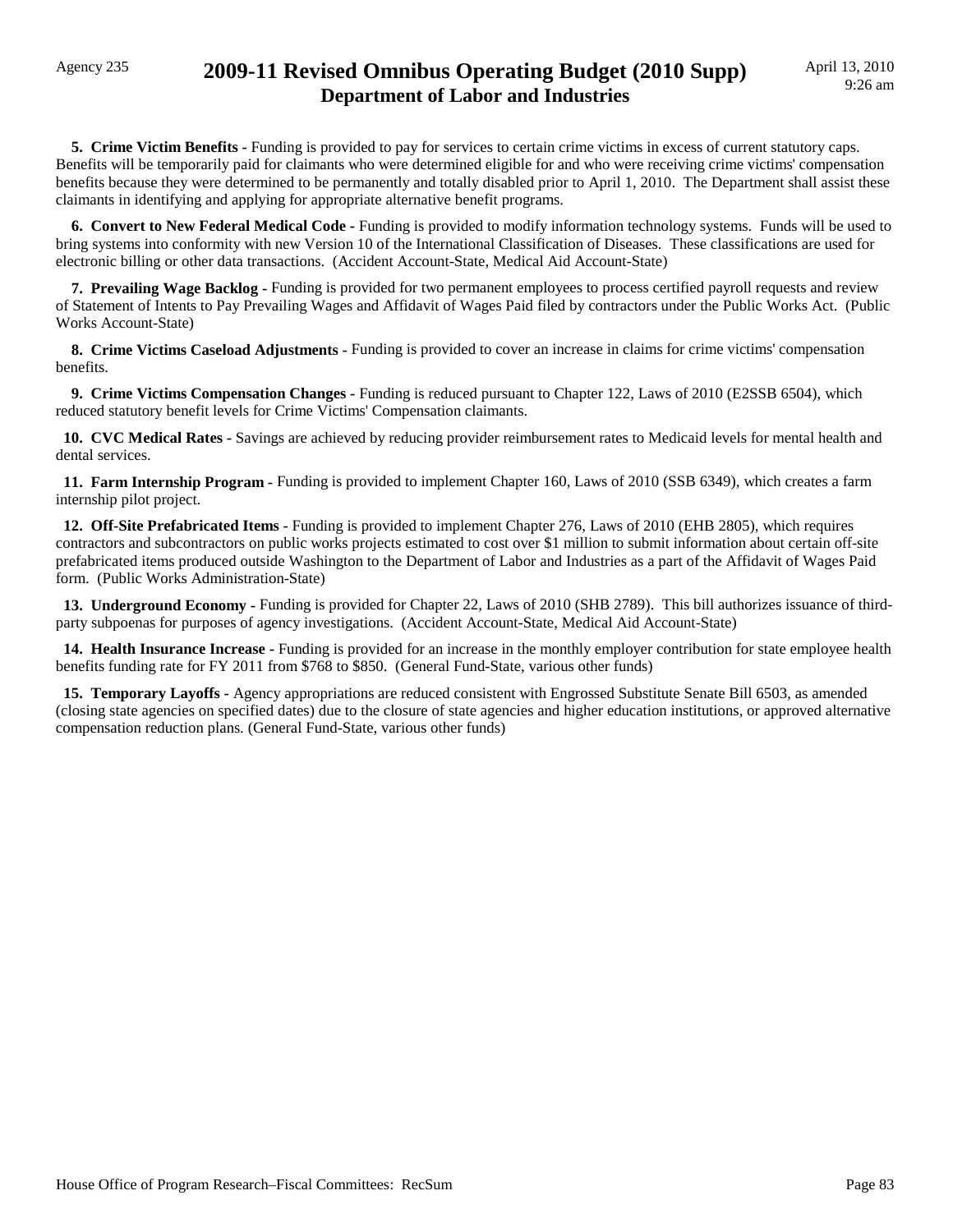# Agency 250 **2009-11 Revised Omnibus Operating Budget (2010 Supp)**

**Indeterminate Sentence Review Board** (Dollars in Thousands)

|                                         | <b>House Passed (April 12th)</b> |           |              |
|-----------------------------------------|----------------------------------|-----------|--------------|
|                                         | <b>FTEs</b>                      | NGF+OpPth | <b>Total</b> |
| 2009-11 Original Appropriations         | 17.2                             | 3,768     | 3,768        |
| 2009-11 Maintenance Level               | 17.2                             | 3,768     | 3,768        |
| <b>2010 Policy Comp Changes:</b>        |                                  |           |              |
| Health Insurance Increase<br>1.         | 0.0                              | 19        | 19           |
| 2.<br><b>Temporary Layoffs</b>          | 0.0                              | $-41$     | $-41$        |
| Policy -- Comp Total                    | 0.0                              | $-22$     | $-22$        |
| <b>Total Policy Changes</b>             | 0.0                              | $-22$     | $-22$        |
| 2009-11 Revised Appropriations          | 17.2                             | 3,746     | 3,746        |
| Difference from Original Appropriations | 0.0                              | $-22$     | $-22$        |
| % Change from Original Appropriations   | $0.0\%$                          | $-0.6%$   | $-0.6%$      |

#### *Comments:*

 **1. Health Insurance Increase -** Funding is provided for an increase in the monthly employer contribution for state employee health benefits funding rate for FY 2011 from \$768 to \$850. (General Fund-State, various other funds)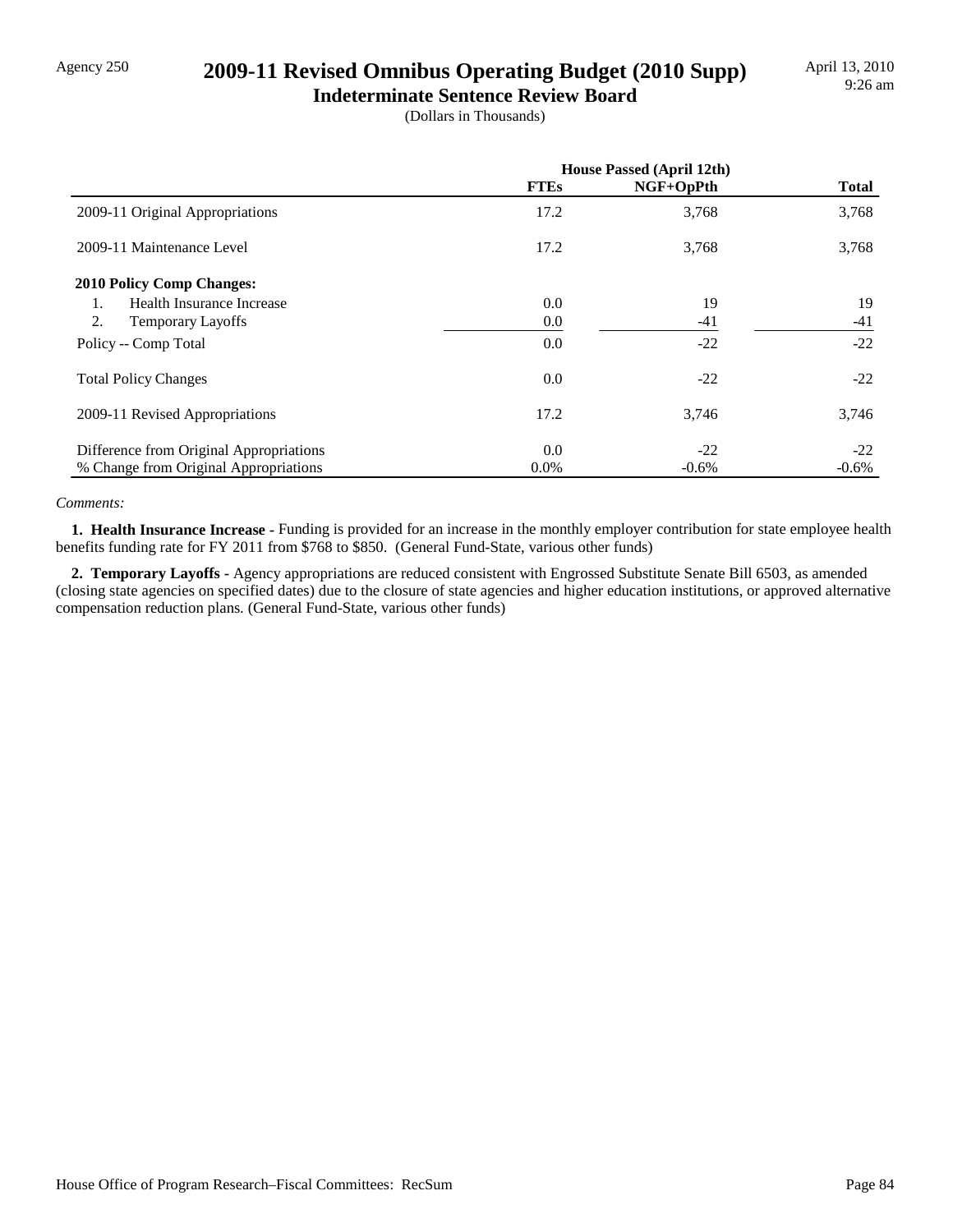# Agency 302 **2009-11 Revised Omnibus Operating Budget (2010 Supp)**

**Home Care Quality Authority** (Dollars in Thousands)

|                                          | House Passed (April 12th) |           |              |
|------------------------------------------|---------------------------|-----------|--------------|
|                                          | <b>FTEs</b>               | NGF+OpPth | <b>Total</b> |
| 2009-11 Original Appropriations          | 4.0                       | 2,450     | 2,450        |
| 2009-11 Maintenance Level                | 4.0                       | 2,450     | 2,450        |
| <b>2010 Policy Non-Comp Changes:</b>     |                           |           |              |
| Eliminate Home Care Quality Auth #<br>1. | $-2.0$                    | $-1,221$  | $-1,221$     |
| Policy -- Non-Comp Total                 | $-2.0$                    | $-1,221$  | $-1,221$     |
| <b>Total Policy Changes</b>              | $-2.0$                    | $-1,221$  | $-1,221$     |
| 2009-11 Revised Appropriations           | 2.0                       | 1,229     | 1,229        |
| Difference from Original Appropriations  | $-2.0$                    | $-1,221$  | $-1,221$     |
| % Change from Original Appropriations    | $-50.0\%$                 | $-49.8%$  | $-49.8%$     |

#### *Comments:*

 **1. Eliminate Home Care Quality Auth # -** The Home Care Quality Authority is eliminated.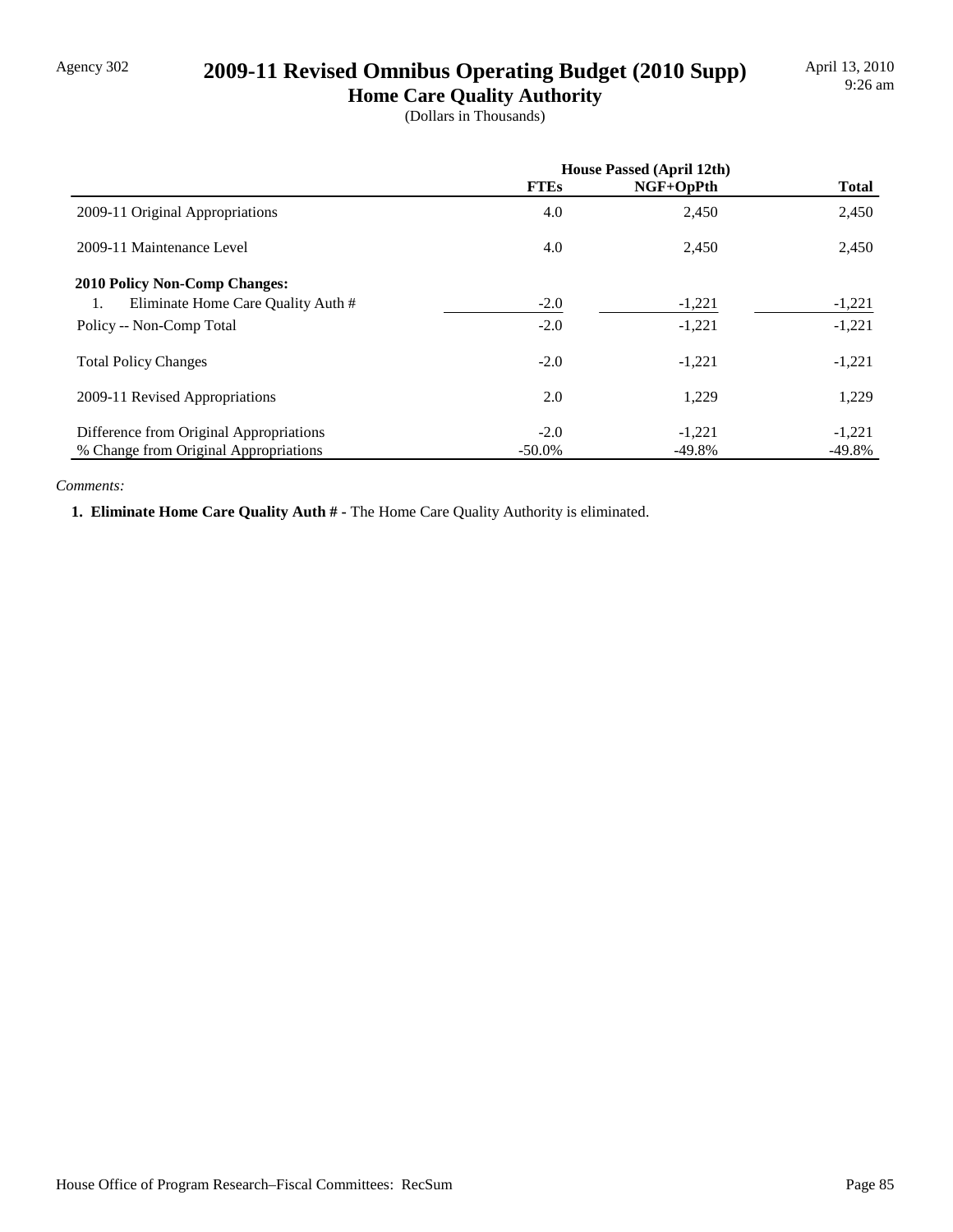# Agency 303 **2009-11 Revised Omnibus Operating Budget (2010 Supp)**

**Department of Health**

(Dollars in Thousands)

|     |                                           |             | <b>House Passed (April 12th)</b> |              |
|-----|-------------------------------------------|-------------|----------------------------------|--------------|
|     |                                           | <b>FTEs</b> | NGF+OpPth                        | <b>Total</b> |
|     | 2009-11 Original Appropriations           | 1,526.1     | 190,219                          | 988,843      |
|     | 2009-11 Maintenance Level                 | 1,574.7     | 189,987                          | 1,094,351    |
|     | <b>2010 Policy Non-Comp Changes:</b>      |             |                                  |              |
| 1.  | Discipline of Unsafe Nurses               | 7.7         | 0                                | 1,961        |
| 2.  | Discipline of Unsafe Providers            | 9.5         | $\mathbf{0}$                     | 2,147        |
| 3.  | <b>MQAC</b> Educational Programs/Research | 0.7         | 0                                | 128          |
| 4.  | Reduce Tobacco Prevention Pgms            | 0.0         | $\theta$                         | $-2,649$     |
| 5.  | Reduce Child and Maternal Health          | 0.0         | $-438$                           | $-438$       |
| 6.  | <b>Universal Vaccination Savings</b>      | 0.0         | $-8,250$                         | $-8,250$     |
| 7.  | Reduce Area Health Centers                | 0.0         | $-60$                            | $-60$        |
| 8.  | <b>Reduce Radiation Lab Testing</b>       | $-1.0$      | $-150$                           | $-150$       |
| 9.  | Reduce Colon Screening                    | 0.0         | $-208$                           | $-208$       |
| 10. | Elim Medical Nutritional Therapy          | 0.0         | $-370$                           | $-370$       |
| 11. | DD Council and Endowment                  | 4.5         | 57                               | 2,149        |
| 12. | <b>EMS Trauma Fund Reductions</b>         | 0.0         | $\boldsymbol{0}$                 | $-319$       |
| 13. | Cardio Invasive Specialists               | 0.0         | $\theta$                         | 10           |
| 14. | <b>Family Planning Grants</b>             | 0.0         | 3,000                            | 3,000        |
| 15. | Reduce AIDS Funding                       | 2.4         | $-1,000$                         | $-1,000$     |
| 16. | Eliminate EMS Licensing Committee         | 0.0         | $-8$                             | $-8$         |
| 17. | <b>Credentialing Health Professionals</b> | 5.2         | $\boldsymbol{0}$                 | 706          |
| 18. | Pain Management                           | 0.0         | $\mathbf{0}$                     | 66           |
| 19. | Health Professions Survey Study           | 0.0         | $\mathbf{0}$                     | 50           |
| 20. | Tracking Pseudoephedrine                  | 0.0         | 23                               | 23           |
| 21. | <b>Washington Vaccine Association</b>     | 0.0         | $\mathbf{0}$                     | 52,174       |
| 22. | Preventing Impaired Practice              | 2.3         | $\theta$                         | 441          |
| 23. | Newborn Clinic Support                    | 0.0         | $-408$                           | $\mathbf{0}$ |
| 24. | Licensing Barriers to Nursing Care        | 2.6         | $\mathbf{0}$                     | 403          |
| 25. | Poison Center Funding Transfer            | 0.0         | $-662$                           | $-662$       |
| 26. | Reduce Oral Health Program                | $-0.5$      | $-154$                           | $-154$       |
| 27. | Remove State Funding for Water Rec        | 0.0         | $-100$                           | $-100$       |
| 28. | Temporary Farmworker Housing              | 0.0         | $-116$                           | $-116$       |
| 29. | Nitrates in Drinking Water                | 0.0         | $\boldsymbol{0}$                 | 500          |
| 30. | <b>Nursing Assistants</b>                 | 1.0         | $\overline{0}$                   | 390          |
|     | Policy -- Non-Comp Total                  | 34.2        | $-8,844$                         | 49,664       |
|     | 2010 Policy Comp Changes:                 |             |                                  |              |
| 31. | <b>Health Insurance Increase</b>          | 0.0         | 391                              | 1,514        |
| 32. | Temporary Layoffs                         | 0.0         | $-1,385$                         | $-2,709$     |
|     | Policy -- Comp Total                      | 0.0         | $-994$                           |              |
|     |                                           |             |                                  | $-1,195$     |
|     | <b>Total Policy Changes</b>               | 34.2        | $-9,838$                         | 48,469       |
|     | 2009-11 Revised Appropriations            | 1,608.8     | 180,149                          | 1,142,820    |
|     | Difference from Original Appropriations   | 82.8        | $-10,070$                        | 153,977      |
|     | % Change from Original Appropriations     | 5.4%        | $-5.3%$                          | 15.6%        |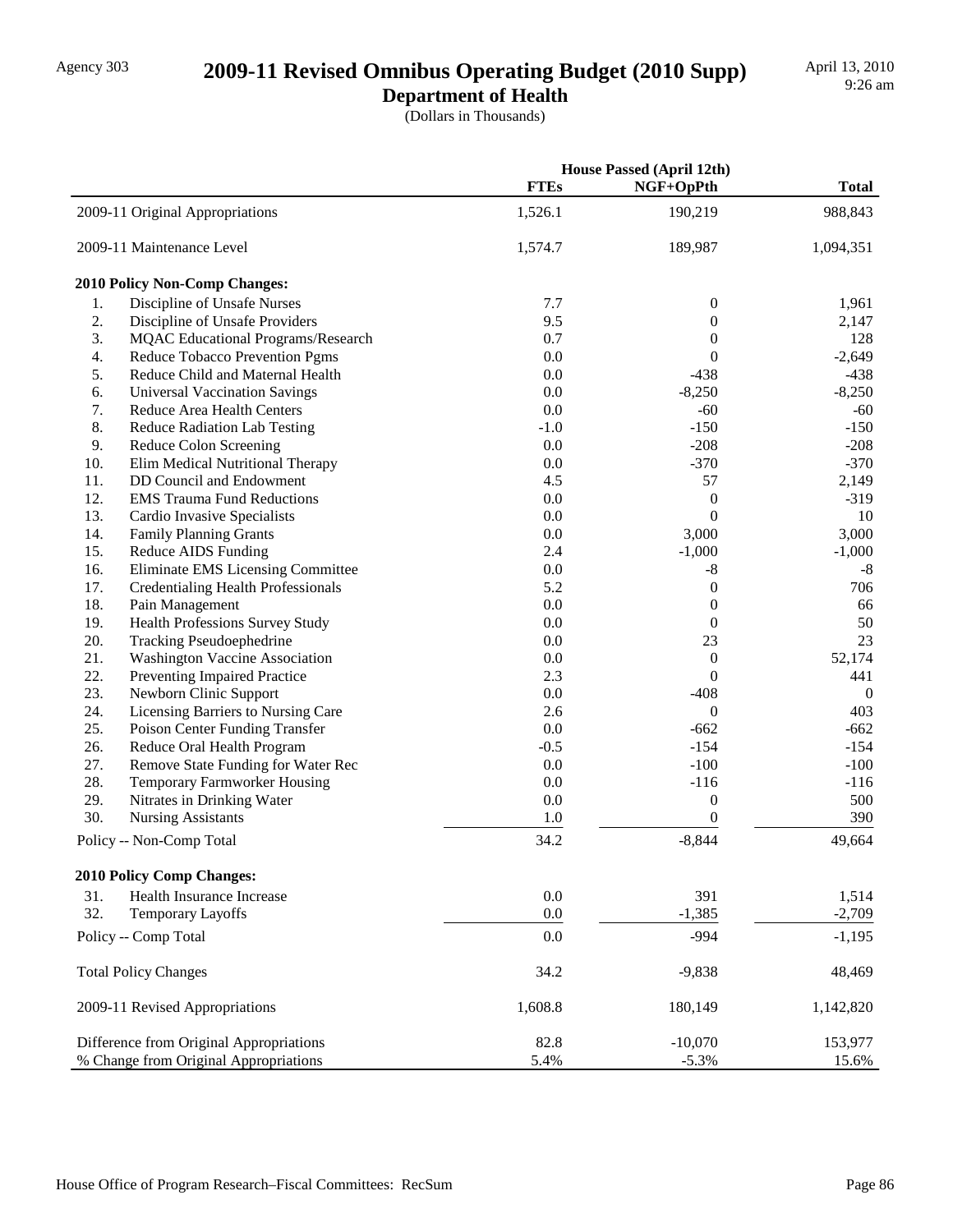## Agency 303 **2009-11 Revised Omnibus Operating Budget (2010 Supp) Department of Health**

#### *Comments:*

 **1. Discipline of Unsafe Nurses -** The Nursing Care Quality Assurance Commission (NCQAC) takes legal action on nurses' licenses, based on complaints of unprofessional conduct as investigated and prosecuted. Additional expenditure authority is provided for increased investigators, legal staff, and health law judges to address the backlog of cases. (Health Professions Account-State)

 **2. Discipline of Unsafe Providers -** The Secretary of Health takes legal action against health care providers in approximately 70 health professions, based on complaints of unprofessional conduct both investigated and prosecuted. Additional expenditure authority is provided for increased investigators, legal staff, and health law judges to meet workload needs. (Health Professions Account-State)

 **3. MQAC Educational Programs/Research -** The Medical Quality Assurance Commission is statutorily mandated to compare its licensing and disciplinary performance to other health care boards and commissions in Washington State while participating in an ongoing pilot project. Additional expenditure authority is provided to report progress and outcomes to the Governor and the Legislature in both annual reports as well as a comparative report by December 2013. (Health Profession Account-State)

 **4. Reduce Tobacco Prevention Pgms -** Beginning July 1, 2010, tobacco usage prevention and treatment programs will be reduced. The state will continue to operate the Quit-Line, and focus on disparities in treatment for those most at risk of engaging in tobacco usage. (Tobacco Prevention and Control Account-State)

 **5. Reduce Child and Maternal Health -** The Child and Maternal Health Division (Division) will achieve program savings through efficiencies gained by reorganizing Division responsibilities. The Division works to prevent disease and outbreaks, educate individuals regarding potentially dangerous behaviors, and facilitate access to care and health services for specific populations.

 **6. Universal Vaccination Savings -** The state's Universal Vaccine Purchasing Program is discontinued as of May 1, 2010. Due to trend changes, projected vaccination costs, and revised purchasing strategies, the program will save an additional \$8.25 million prior to its discontinuation.

 **7. Reduce Area Health Centers -** Area Health Education Centers (AHECs) are organizations that work on the regional recruitment and retention of health care providers, especially in underserved areas. Contracts with Washington's two AHECs are reduced by 10 percent as of July 1, 2010.

 **8. Reduce Radiation Lab Testing -** Capacity for testing at the Public Health Laboratory to support state laws and the regulation of medical radiation facilities is reduced for the remainder of the biennium.

 **9. Reduce Colon Screening -** The 2008 supplemental operating budget provided funds to expand the Washington Colon Health Program (Program). The 2009-11 operating budget reduced the Program by 80 percent. The Program is discontinued in FY 2011.

 **10. Elim Medical Nutritional Therapy -** The Department provides funding to the Lifelong AIDS Alliance to conduct medical nutrition therapy for financially and medically qualified clients. Support for nutritional therapy services is eliminated as of January 1, 2010.

 **11. DD Council and Endowment -** The Developmental Disabilities Council (Council) and Endowment Trust Fund (Fund) are transferred from the Department of Commerce to the Department of Health. The Council works with people with developmental disabilities and their families to promote a comprehensive system of services, and serves as an advocate and a planning body for Washington's citizens with developmental disabilities. The Fund works with families and individuals with developmental disabilities to prepare for their future financial stability. (General Fund-State, General Fund-Federal, Community and Economic Development Fee Account-State)

 **12. EMS Trauma Fund Reductions -** The Trauma Care Fund (Fund) provides grants and reimbursement for trauma care services provided by ambulances and trauma care centers. Funding for these activities is reduced to accommodate decreased revenue into the Fund. (Emergency Medical Services and Trauma Care Systems Trust Account-State)

 **13. Cardio Invasive Specialists -** Funding is provided pursuant to Chapter 92, Laws of 2010 (SHB 2430) which creates a new credentialing requirement for cardiovascular invasive specialists. (Health Professions Account-State)

 **14. Family Planning Grants -** During the 2007-09 biennium funding was provided to the Department for family planning clinics to increase capacity for non-DSHS eligible clients by adding more clients as well as coverage for sexually-transmitted disease testing. The 2009-11 operating budget decreases annual funding by 10 percent in FY 2010 and 70 percent in FY 2011. Funding is restored to FY 2010 levels for FY 2011.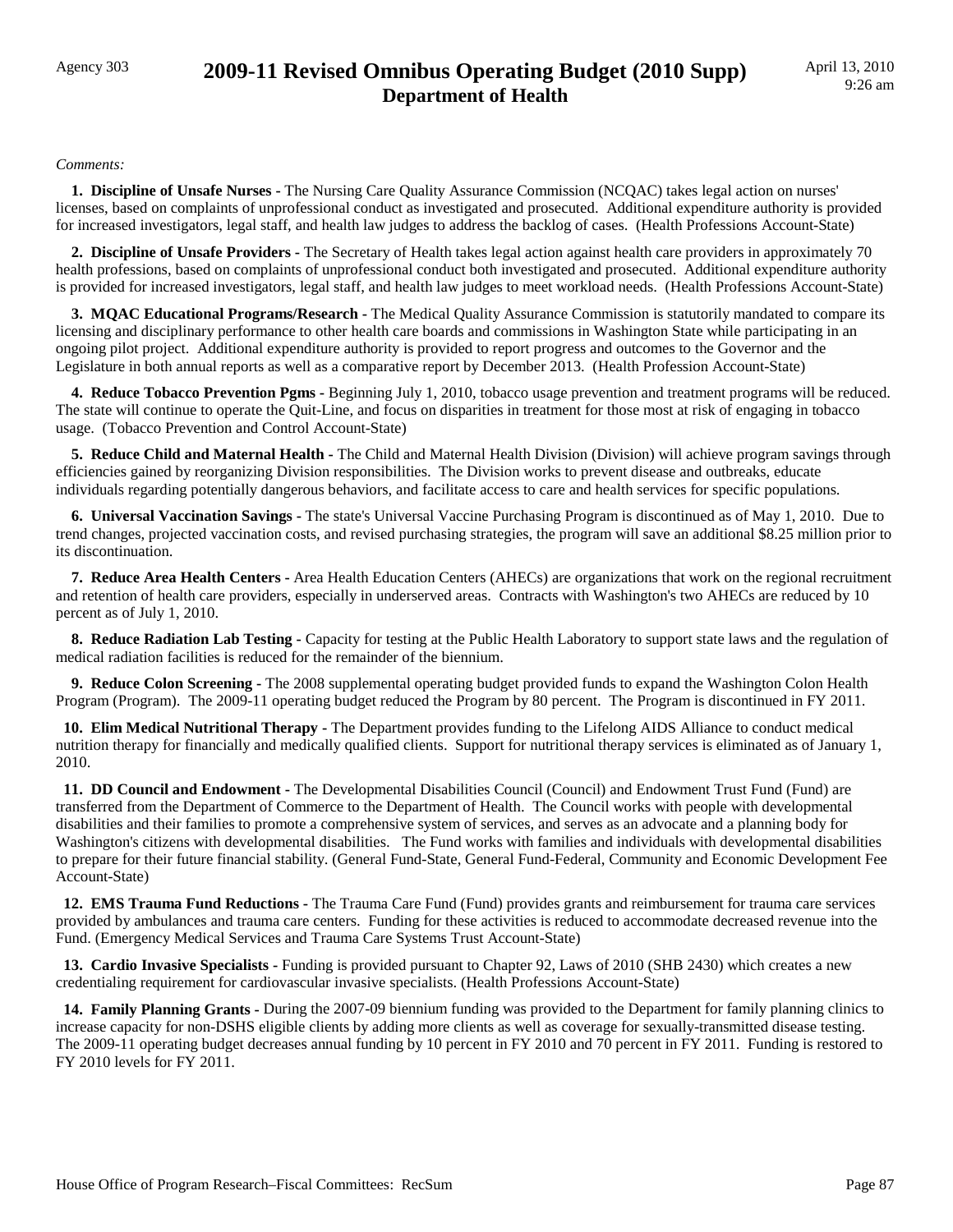### Agency 303 **2009-11 Revised Omnibus Operating Budget (2010 Supp) Department of Health**

 **15. Reduce AIDS Funding -** Pursuant to Chapter 3, Laws of 2010, 1st sp.s. (EHB 2360), the Department shall discontinue the services of the regional AIDS networks and contract directly for AIDS prevention services. The Department shall manage this reduction primarily through efficiencies and reductions in administration, minimizing reductions to direct services to clients with HIV/AIDS and preventive work.

 **16. Eliminate EMS Licensing Committee -** Funding for the Emergency Medical Services Licensing and Certification Advisory Committee is eliminated pursuant to Chapter 7, Laws of 2010, 1st sp.s (E2SHB 2617) which eliminates various boards and commissions.

 **17. Credentialing Health Professionals -** The Department of Health's credentialing workload experienced an increase in new applicants in FY 2009. This increase is expected to continue in existing and newly regulated professions. Additional expenditure authority is provided to meet the demands of credentialing Washington's health professionals. (Health Professions Account-State)

 **18. Pain Management -** Funding is provided pursuant to Chapter 209, Laws of 2010, Partial Veto (ESHB 2876) which requires certain health boards and commissions to adopt rules regarding pain management. (Health Professions Account-State)

 **19. Health Professions Survey Study -** The Department was directed to discontinue its activities relating to collecting data regarding the health professions workforce. Funding is provided to support the development of a plan for the comprehensive and costeffective collection of data related to the health professions workforce. The plan shall be submitted to the Governor and the Legislature by December 1, 2010. (Health Professions Account-State)

 **20. Tracking Pseudoephedrine -** Funding is provided to implement Chapter 182, Laws of 2010 (E2SHB 2961) which establishes a statewide electronic tracking system for non-prescription sales of methamphetamine precursors.

 **21. Washington Vaccine Association -** Funding is provided to implement Chapter 174, Laws of 2010 (2SHB 2551) which establishes the Washington Vaccine Association (Association) to facilitate the purchase of childhood vaccines among health carriers and third party administrators. Members of the Association shall pay assessments for the purchase of childhood vaccines that shall allow for Washington to maintain its status as a Universal Vaccine Purchase state. The Department has responsibilities to the board of the Association, including providing data regarding program costs. (Universal Vaccine Purchase Account)

 **22. Preventing Impaired Practice -** Additional expenditure authority is provided to keep pace with increased workload in the impaired physicians program. (Health Professions Account-State)

 **23. Newborn Clinic Support -** The University of Washington Hospital clinic provides treatments for children with certain inheritable or metabolic disorders. In addition, Children's Hospital supports a sickle cell disease collaborative project with state support. The newborn screening fee collected to support specialty clinics for treatment services for children with congenital disorders is raised to provide additional support for the treatment services at the University of Washington Hospital clinic and to continue the sickle cell collaborative. (General Fund-State; General Fund-Private/Local)

**24. Licensing Barriers to Nursing Care -** The number of nurses licensed in the last year has increased by 30 percent. To avoid delays in discipline that would result from continued practice by unsafe or unskilled providers, additional expenditure authority is provided to meet workload needs. (Health Professions Account-State)

 **25. Poison Center Funding Transfer -** A portion of the Department's funding for the Washington State Poison Center (WPC) is transferred to the Medical Assistance program at the Department of Social and Health Services which shall disburse the funds to the WPC and seek federal matching funds under the Children's Health Insurance Program. The WPC provides statewide treatment advice and assistance in the case of exposure to poisonous, hazardous, or toxic substances.

 **26. Reduce Oral Health Program -** Funding for the Department to support oral health programs at local health jurisdictions is reduced by 10 percent. Local health jurisdictions shall manage the reductions to have the least impact on direct services to patients as possible. The Department shall also reduce technical assistance to local health jurisdictions for oral health planning and access.

 **27. Remove State Funding for Water Rec -** State funding is removed for the Department of Health to provide technical assistance and plan review for water recreation facilities.

 **28. Temporary Farmworker Housing -** State general fund appropriations are reduced and the Department of Health is given authority to raise fees on regulation of temporary farmworker housing.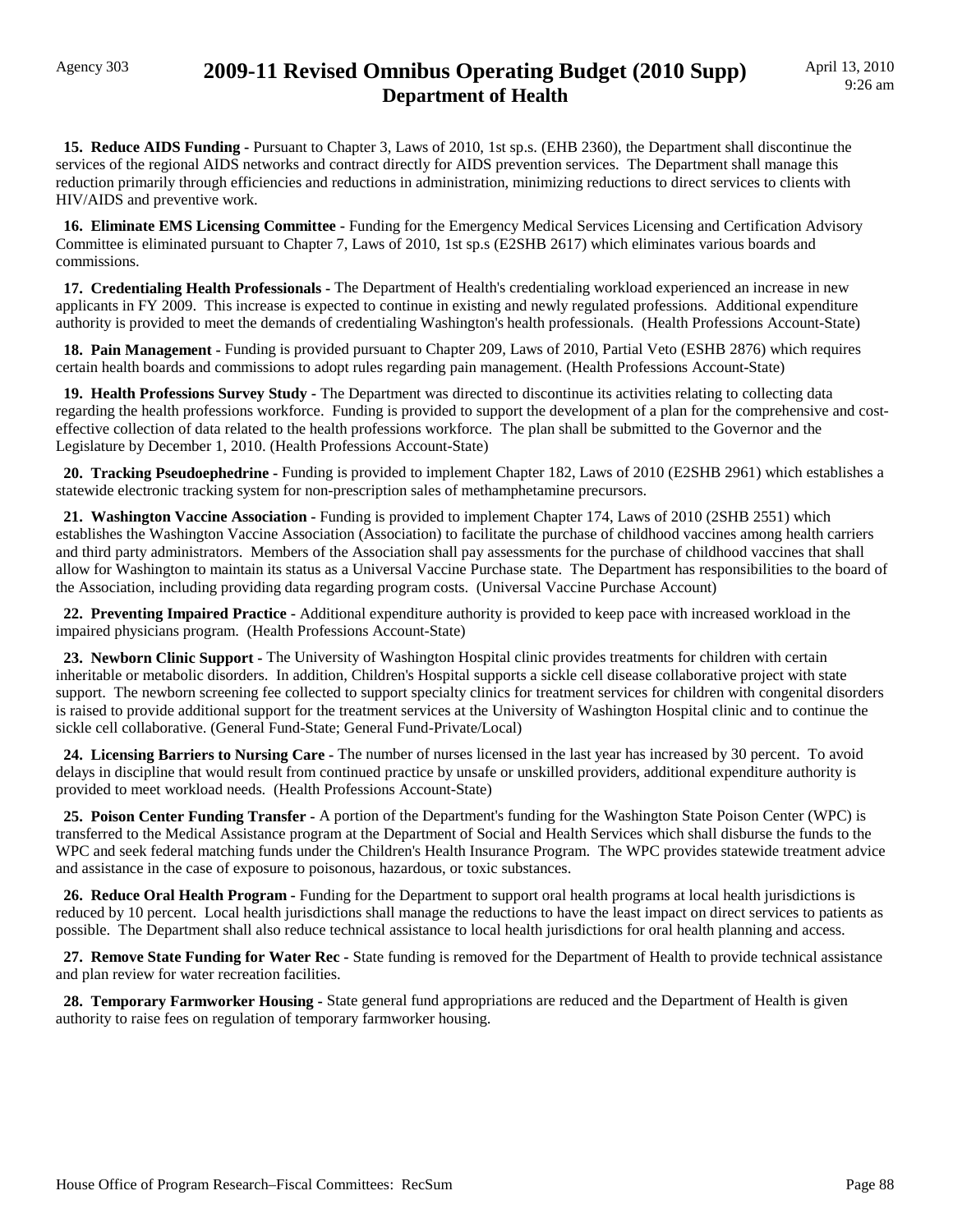### Agency 303 **2009-11 Revised Omnibus Operating Budget (2010 Supp) Department of Health**

 **29. Nitrates in Drinking Water -** The Department of Health (DOH) will provide \$400,000 to a willing local public entity to provide emergency water supplies or water treatment for households with individuals that are at high public health risk from nitratecontaminated wells in the lower Yakima basin. The DOH will contract the remaining funds with the Department of Ecology (DOE) to grant to agencies involved in improving groundwater quality in the lower Yakima Valley. These agencies will develop a local plan for improving water quality and reducing nitrate contamination. The DOE will report to the appropriate committees of the Legislature and to the Office of Financial Management no later than December 1, 2010 summarizing progress towards developing and implementing this plan. (State Toxics Control Account-Statet)

 **30. Nursing Assistants -** Funding is provided to the Department to enact the provisions in Chapter 169, Laws of 2010 (ESSB 6582) which creates an alternative creditialing process for nursing assistants. (Health Professions Account-State)

 **31. Health Insurance Increase -** Funding is provided for an increase in the monthly employer contribution for state employee health benefits funding rate for FY 2011 from \$768 to \$850. (General Fund-State, various other funds)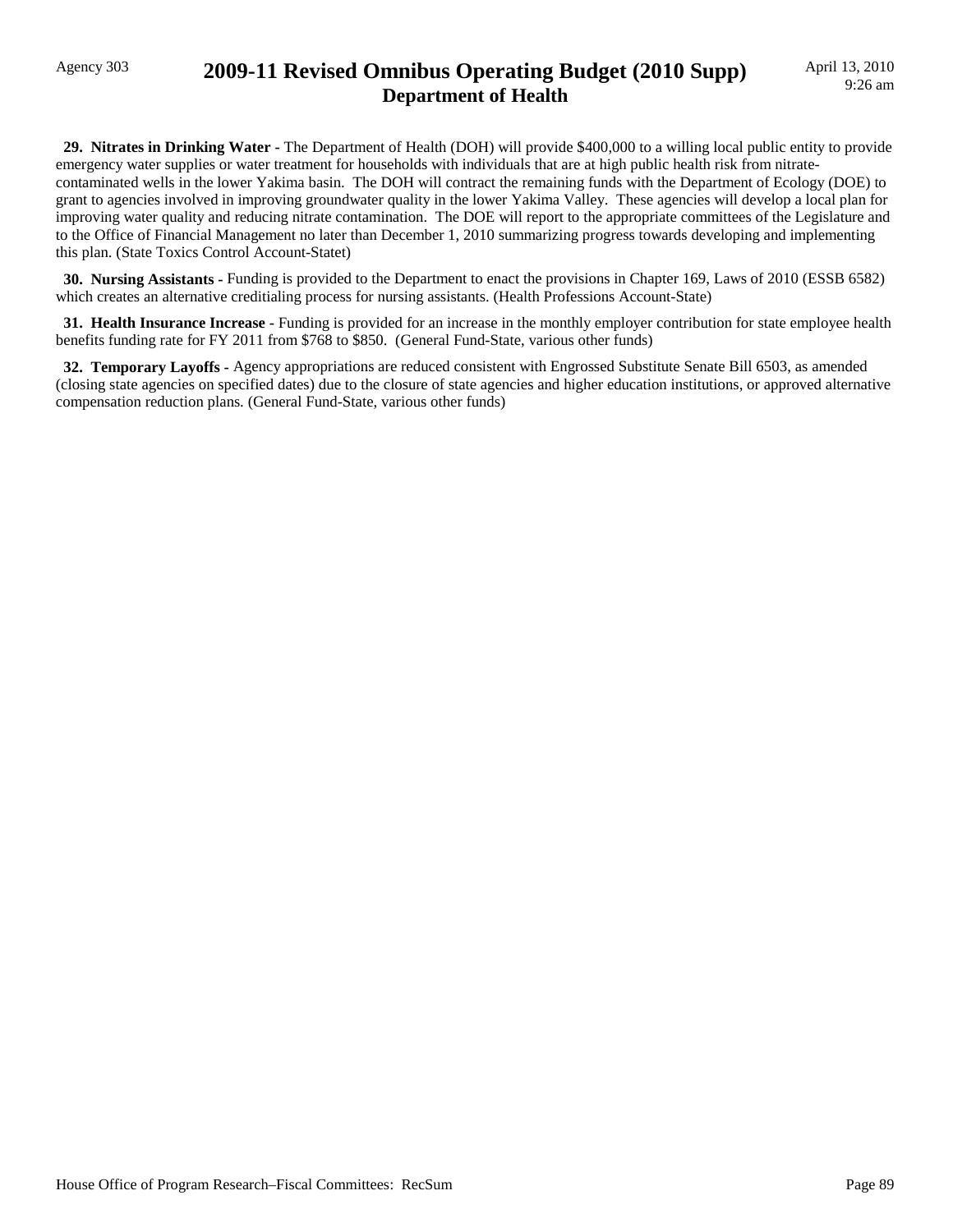### Agency 305 **2009-11 Revised Omnibus Operating Budget (2010 Supp)**

**Department of Veterans' Affairs** (Dollars in Thousands)

|                                           | <b>House Passed (April 12th)</b> |                  |              |
|-------------------------------------------|----------------------------------|------------------|--------------|
|                                           | <b>FTEs</b>                      | NGF+OpPth        | <b>Total</b> |
| 2009-11 Original Appropriations           | 683.3                            | 20,123           | 110,239      |
| 2009-11 Maintenance Level                 | 684.3                            | 20,125           | 113,090      |
| <b>2010 Policy Non-Comp Changes:</b>      |                                  |                  |              |
| Savings & Revenue in Veterans Homes<br>1. | $-1.0$                           | $-396$           | $-396$       |
| <b>Stimulus FMAP Extension</b><br>2.      | 0.0                              | $-484$           | $\theta$     |
| 3.<br>Veteran Service Officers Contract   | 0.0                              | $\boldsymbol{0}$ | 250          |
| Policy -- Non-Comp Total                  | $-1.0$                           | $-880$           | $-146$       |
| <b>2010 Policy Comp Changes:</b>          |                                  |                  |              |
| Health Insurance Increase<br>4.           | 0.0                              | 144              | 617          |
| 5.<br><b>Temporary Layoffs</b>            | 0.0                              | $-73$            | $-295$       |
| Policy -- Comp Total                      | 0.0                              | 71               | 322          |
| <b>Total Policy Changes</b>               | $-1.0$                           | $-809$           | 176          |
| 2009-11 Revised Appropriations            | 683.3                            | 19,316           | 113,266      |
| Difference from Original Appropriations   | 0.0                              | $-807$           | 3,027        |
| % Change from Original Appropriations     | 0.0%                             | $-4.0\%$         | 2.8%         |

#### *Comments:*

 **1. Savings & Revenue in Veterans Homes -** Funding is reduced to reflect savings from revising contracts for goods and services in the skilled nursing facilities at Orting, Retsil, and Spokane.

 **2. Stimulus FMAP Extension -** The Federal Medical Assistance Percentage (FMAP) is the share of Medicaid costs that the federal government provides. The American Recovery and Reinvestment Act of 2009 increased FMAP by almost 13 percentage points for FY 2010 and the first six months of FY 2011. The Legislature anticipates that the FMAP increase from 50.00 percent to 62.94 percent will be extended for six additional months through June 2011, resulting in a reduction in state expenditures for services that receive Medicaid Title XIX and Title VI-E federal match. (General Fund-State, General Fund-Federal)

**3. Veteran Service Officers Contract - Funding is provided for the Department of Veterans Affairs to contract with six additional** veteran service officers to be located at the DSHS Community Service Offices to assist veterans in obtaining federal veterans benefits. (Veterans Innovations Program Account-State)

 **4. Health Insurance Increase -** Funding is provided for an increase in the monthly employer contribution for state employee health benefits funding rate for FY 2011 from \$768 to \$850. (General Fund-State, various other funds)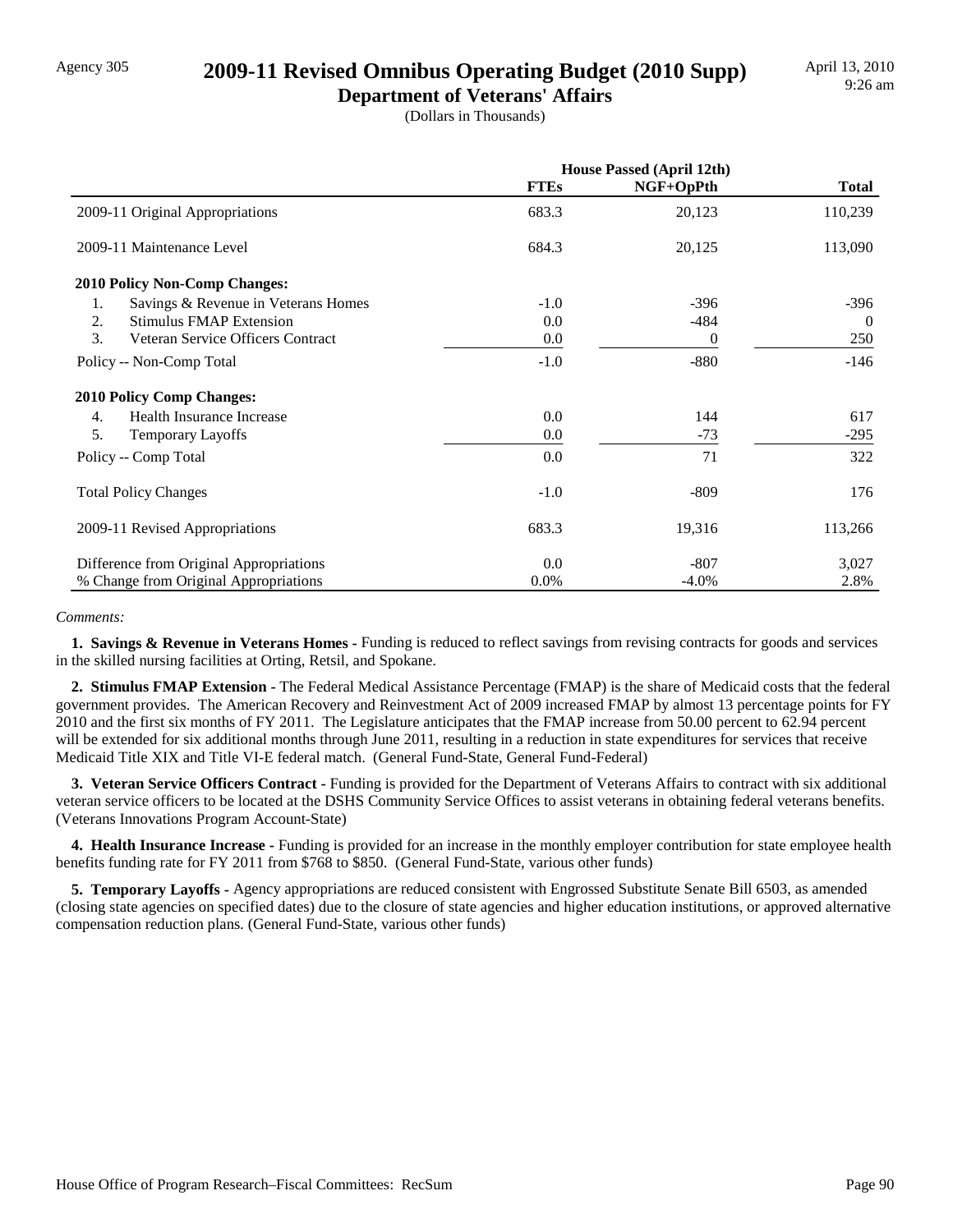### Agency 310 **2009-11 Revised Omnibus Operating Budget (2010 Supp)**

**Department of Corrections**

(Dollars in Thousands)

|     |                                           | <b>House Passed (April 12th)</b> |                  |                  |
|-----|-------------------------------------------|----------------------------------|------------------|------------------|
|     |                                           | <b>FTEs</b>                      | NGF+OpPth        | <b>Total</b>     |
|     | 2009-11 Original Appropriations           | 8,949.5                          | 1,573,978        | 1,773,657        |
|     | 2009-11 Maintenance Level                 | 8,977.9                          | 1,595,571        | 1,793,580        |
|     | 2010 Policy Non-Comp Changes:             |                                  |                  |                  |
| 1.  | Peninsula College Contract                | 0.0                              | $-400$           | $-400$           |
| 2.  | <b>Administrative Staff Reductions</b>    | $-2.8$                           | $-392$           | $-392$           |
| 3.  | <b>Eliminate Purchasing Fees</b>          | 0.0                              | $-366$           | $-366$           |
| 4.  | Minimum Camp Capacity Reduction           | $-14.1$                          | $-944$           | $-944$           |
| 5.  | Reduce Work Release Capacity              | 0.0                              | $-4,166$         | $-4,166$         |
| 6.  | Parent Sentencing Alternative #           | $-2.8$                           | $-225$           | $-225$           |
| 7.  | Open Coyote Ridge Medium Units            | 44.3                             | $-1,658$         | $-1,658$         |
| 8.  | Close Pine Lodge Corrections Center       | $-50.1$                          | $-7,202$         | $-7,202$         |
| 9.  | Open Mission Creek Unit                   | 14.7                             | 1,764            | 1,764            |
| 10. | <b>Close Ahtanum View Corrections Ctr</b> | $-26.4$                          | $\boldsymbol{0}$ | $\boldsymbol{0}$ |
| 11. | <b>Restore Facility Closure Reduction</b> | 0.0                              | 12,000           | 12,000           |
| 12. | Closure FTE Adjustment                    | 25.5                             | $\boldsymbol{0}$ | $\boldsymbol{0}$ |
| 13. | <b>Larch Corrections Center</b>           | $-25.2$                          | $-3,037$         | $-3,037$         |
| 14. | McNeil Island CC                          | $-103.0$                         | $-49,151$        | $-14,629$        |
| 15. | FTE Adjustment                            | 0.5                              | $\boldsymbol{0}$ | $\theta$         |
| 16. | Neighborhood Partnership Officers         | 2.0                              | 197              | 197              |
| 17. | Youthful Offenders from JRA               | 0.0                              | 73               | 73               |
| 18. | Sex Offender Registration #               | $-7.0$                           | $-1,041$         | $-1,041$         |
| 19. | Dept of Labor Settlement                  | 0.0                              | 418              | 418              |
| 20. | <b>Closure Health Services Adjustment</b> | 7.7                              | 1,203            | 1,203            |
| 21. | L & I Rate Changes for Institutions       | 0.0                              | $-1,320$         | $-1,320$         |
|     | Policy -- Non-Comp Total                  | $-136.8$                         | $-54,247$        | $-19,725$        |
|     | 2010 Policy Comp Changes:                 |                                  |                  |                  |
| 22. | <b>Health Insurance Increase</b>          | 0.0                              | 9,209            | 9,214            |
| 23. | Temporary Layoffs                         | 0.0                              | $-3,577$         | $-3,617$         |
|     | Policy -- Comp Total                      | 0.0                              | 5,632            | 5,597            |
|     | <b>Total Policy Changes</b>               | $-136.8$                         | $-48,615$        | $-14,128$        |
|     | 2009-11 Revised Appropriations            | 8,841.1                          | 1,546,956        | 1,779,452        |
|     | Difference from Original Appropriations   | $-108.4$                         | $-27,022$        | 5,795            |
|     | % Change from Original Appropriations     | $-1.2%$                          | $-1.7%$          | 0.3%             |

#### *Comments:*

 **1. Peninsula College Contract -** Funding is reduced to reflect a reduction in the contract with Peninsula College for curriculum development for staff training. The remainder of the contract with Peninsula College, in the amount of \$1.2 million per biennium, is maintained.

 **2. Administrative Staff Reductions -** Funding is reduced to reflect savings related to reductions in administrative staff due to reduced prison population and community supervision caseload.

 **3. Eliminate Purchasing Fees -** Funding is reduced to reflect savings from allowing the DOC to contract for medical supplies and uniforms so that administrative purchasing fees paid to the Department of General Administration will no longer need to be paid.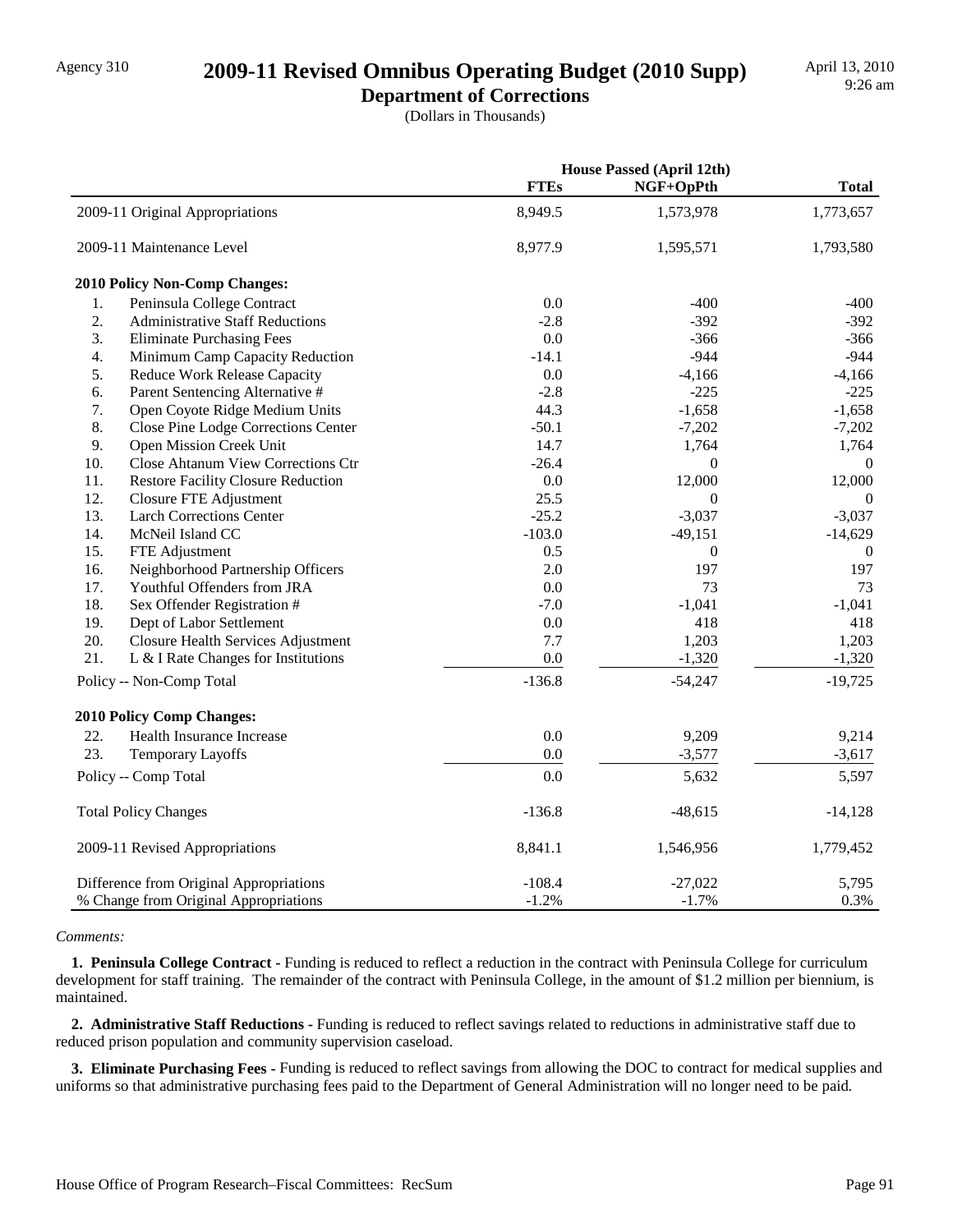### Agency 310 **2009-11 Revised Omnibus Operating Budget (2010 Supp) Department of Corrections**

**4. Minimum Camp Capacity Reduction - Funding is reduced to reflect a decrease in the operating capacity at the Cedar Creek** Corrections Center from 500 to 480 offenders in order to achieve staff efficiencies and savings. Twenty offenders will be transferred to another minimum security facility.

 **5. Reduce Work Release Capacity -** Funding was previously provided to finance the acquisition and construction of additional work release capacity. This funding is reduced as additional work release capacity is not needed this biennium.

 **6. Parent Sentencing Alternative # -** Funding is reduced to reflect the creation of alternatives to incarceration for nonviolent offenders with minor children, pursuant to Chapter 224, Laws of 2010 (SSB 6639). The savings from this change are a reduction in the average daily population of 82 offenders, allowing the DOC to close a prison unit at a women's facility. Funding for community supervision is increased because of supplemental services that will be provided to offenders in lieu of a prison sentence. Caseload funding is increased for Medical Assistance in the Department of Social and Health Services (DSHS), and funding is provided to Children's Administration in the DSHS for the costs of providing reports to courts on offenders being considered for the sentencing alternative.

 **7. Open Coyote Ridge Medium Units -** The final recommendations of the facilities closure study directed in the the 2009-11 budget were used as a base for developing a facilities closure implementation plan which generates savings through more efficient use of existing prison capacity. Funding is provided to open units to maximize the capacity of Coyote Ridge Corrections Center in Connell.

**8. Close Pine Lodge Corrections Center -** The final recommendations of the facilities closure study directed in the 2009-11 budget were used as a base for developing a facilities closure implementation plan which generates savings through more efficient use of existing prison capacity. Funding is reduced by \$7.2 million in the 2009-11 biennium to reflect closure of the Pine Lodge Corrections Center for Women in Medical Lake.

 **9. Open Mission Creek Unit -** The final recommendations of the facilities closure study directed in the the 2009-11 budget were used as a base for developing a facilities closure implementation plan which generates savings through more efficient use of existing prison capacity. Funding is provided to open a unit at the Mission Creek Corrections Center for Women in Belfair.

 **10. Close Ahtanum View Corrections Ctr -** The final recommendations of the facilities closure study directed in the 2009-11 budget were used as a base for developing a facilities closure implementation plan which generates savings through more efficient use of existing prison capacity. Funding is reduced to reflect closure of the Ahtanum View Corrections Center in Yakima.

 **11. Restore Facility Closure Reduction -** The final recommendations of the facilities closure study directed in the 2009-11 budget were used as a base for developing a facilities closure implementation plan which generates savings through more efficient use of existing prison capacity. The 2009-11 budget for the Department of Corrections included a reduction of \$12 million for FY 2011 based on anticipated savings from implementation of a closure plan. This reduction is restored and other, more specific, reduction actions are detailed in other items.

 **12. Closure FTE Adjustment -** This technical adjustment reconciles the amounts included in the Governor's budget for the closure proposal with the backup information provided.

**13. Larch Corrections Center -** The final recommendations of the facilities closure study directed in the 2009-11 budget were used as a base for developing a facilities closure implementation plan which generates savings through more efficient use of existing prison capacity. Funding is reduced by \$3 million in the 2009-11 biennium to reflect closure of one unit at the Larch Corrections Center in Yacolt.

**14. McNeil Island CC** - The final recommendations of the facilities closure study directed in the 2009-11 budget were used as a base for developing a facilities closure implementation plan which generates savings through more efficient use of existing prison capacity. Funding is reduced to reflect the conversion of McNeil Island Corrections Center into a minimum security facility and the reduction of the inmate population from 1,249 to 256 in the 2009-11 biennium. Funding from the State Efficiency and Reorganization Account is provided to offset general fund-state expenditures through the remainder of the biennium, effectively recognizing these savings immediately. Repayment is anticipated to be made over 8 years (from ongoing savings).(General Fund-State, State Efficiency and Restructuring Account-State)

 **15. FTE Adjustment -** An addition full time equivalent position is provided to Correctional Industries.

 **16. Neighborhood Partnership Officers -** Funding is provided for community corrections officers to work in partnership with local law enforcement officers.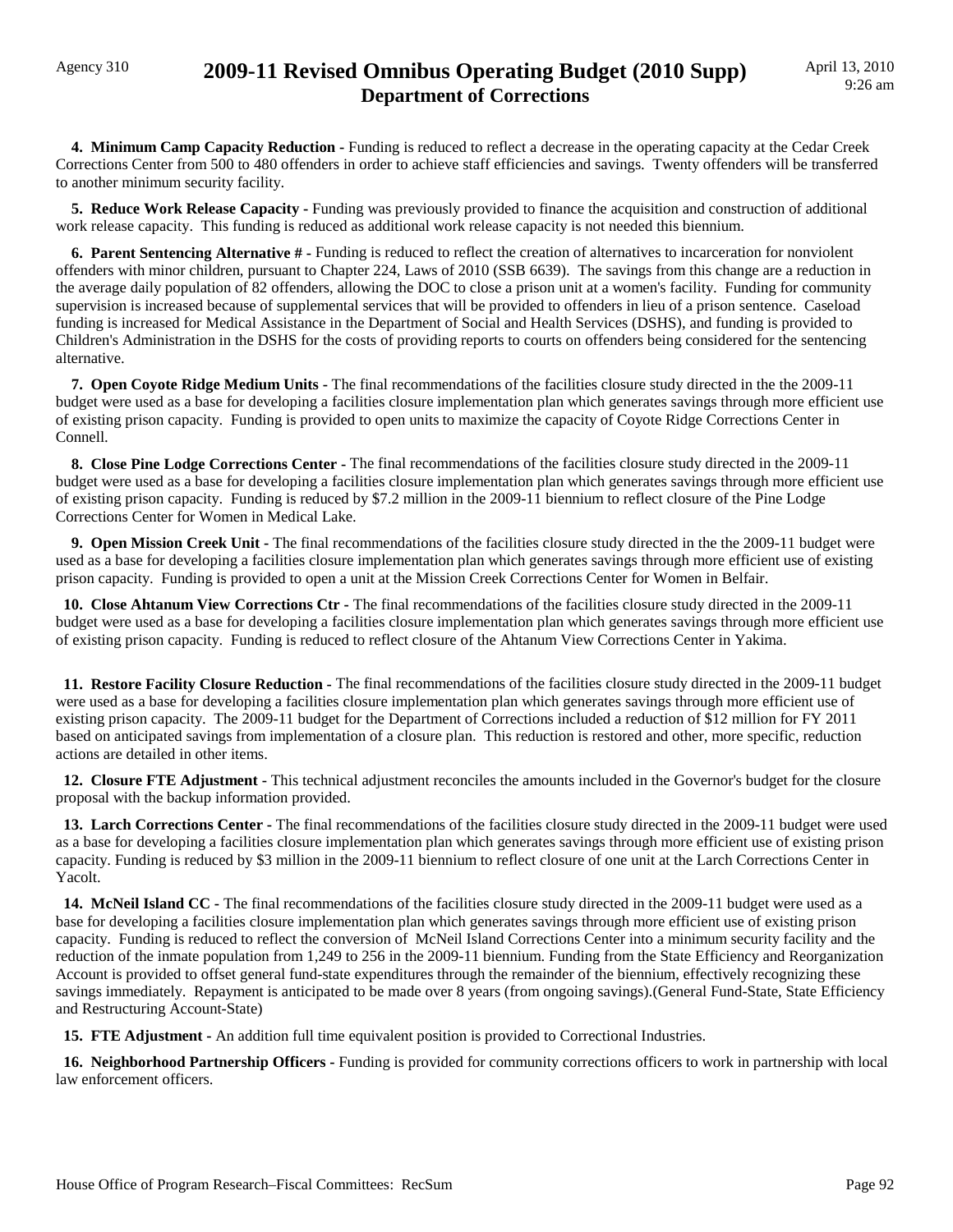### Agency 310 **2009-11 Revised Omnibus Operating Budget (2010 Supp) Department of Corrections**

 **17. Youthful Offenders from JRA -** Juveniles who are scheduled to finish their sentence in a Department of Corrections (DOC) facility are transferred from the Juvenile Rehabilitation Administration to DOC at the age of 18.

 **18. Sex Offender Registration # -** Savings are assumed to reflect the requirements of Chapter 267, Laws of 2010 (SSB 6414) related to modifying sex offender registration.

 **19. Dept of Labor Settlement -** Funding is provided to implement the settlement of the lawsuit, Hilda Solis, Secretary of Labor, United State Department of Labor v. State of Washington, Department of Corrections, United States District Court, Western District of Washington, Cause No. C08-cv-05362-RJB.

 **20. Closure Health Services Adjustment -** Funding is provided for health services costs at Monroe Correctional Complex and the Washington State Penitentiary associated with facility closure and consolidation.

21. L & I Rate Changes for Institutions - Agencies are required to find sufficient efficiencies in their operations to cover any increased worker's compensation costs needed to allow them to perform their mission.

 **22. Health Insurance Increase -** Funding is provided for an increase in the monthly employer contribution for state employee health benefits funding rate for FY 2011 from \$768 to \$850. (General Fund-State, various other funds)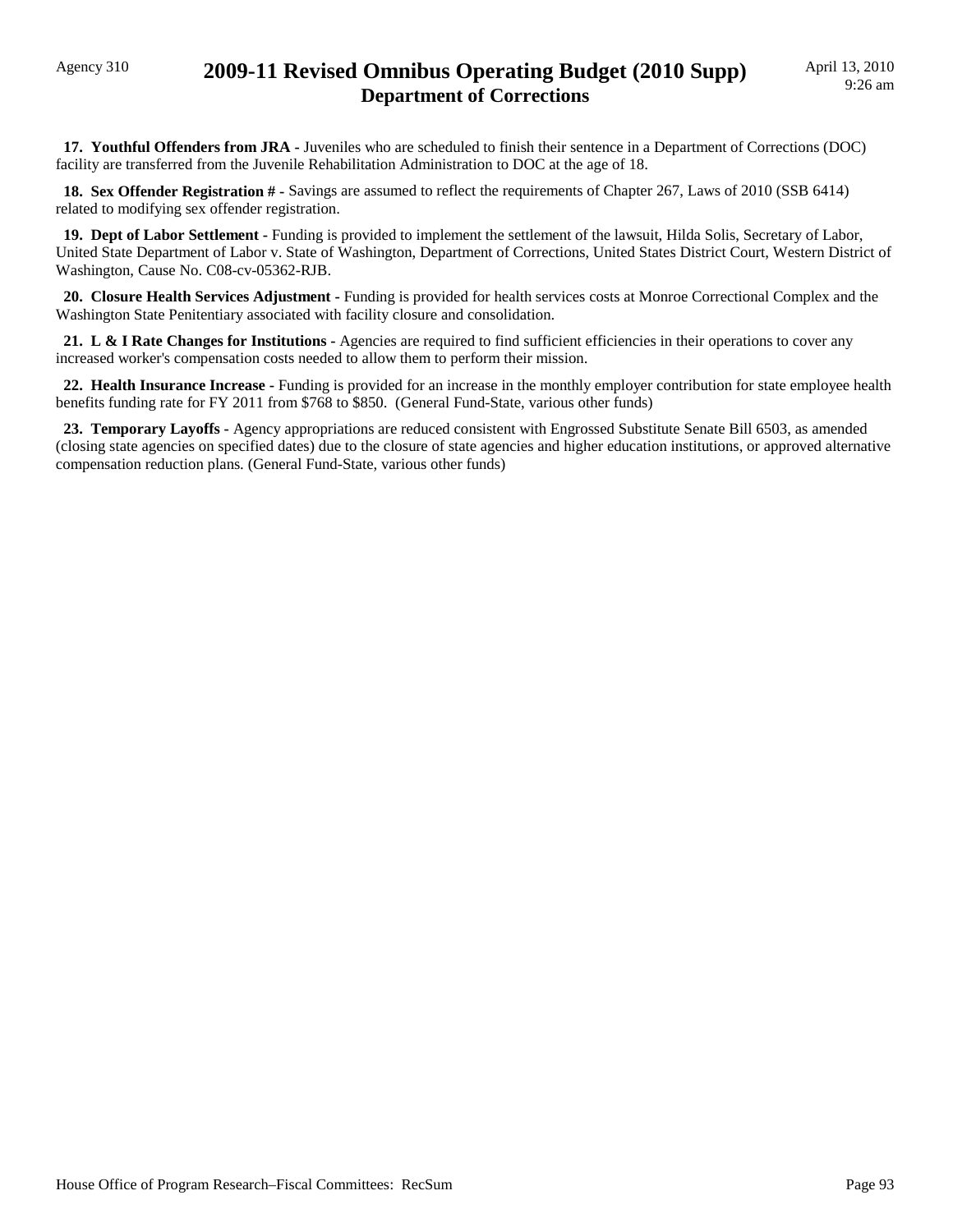#### Agency 315 **2009-11 Revised Omnibus Operating Budget (2010 Supp)**

**Dept of Services for the Blind** (Dollars in Thousands)

|                                         | <b>House Passed (April 12th)</b> |           |                |
|-----------------------------------------|----------------------------------|-----------|----------------|
|                                         | <b>FTEs</b>                      | NGF+OpPth | <b>Total</b>   |
| 2009-11 Original Appropriations         | 75.0                             | 5,094     | 25,105         |
| 2009-11 Maintenance Level               | 75.0                             | 5,094     | 25,117         |
| <b>2010 Policy Non-Comp Changes:</b>    |                                  |           |                |
| <b>Administrative Reduction</b><br>1.   | 0.0                              | $-100$    | $-111$         |
| 2.<br><b>Increased Federal Revenue</b>  | 0.0                              | $-81$     | $\overline{0}$ |
| Policy -- Non-Comp Total                | 0.0                              | $-181$    | $-111$         |
| <b>2010 Policy Comp Changes:</b>        |                                  |           |                |
| 3.<br>Health Insurance Increase         | 0.0                              | 19        | 82             |
| 4.<br><b>Temporary Layoffs</b>          | $0.0\,$                          | $-38$     | $-183$         |
| Policy -- Comp Total                    | 0.0                              | $-19$     | $-101$         |
| <b>Total Policy Changes</b>             | 0.0                              | $-200$    | $-212$         |
| 2009-11 Revised Appropriations          | 75.0                             | 4,894     | 24,905         |
| Difference from Original Appropriations | 0.0                              | $-200$    | $-200$         |
| % Change from Original Appropriations   | 0.0%                             | $-3.9\%$  | $-0.8%$        |

#### *Comments:*

 **1. Administrative Reduction -** The Department of Services for the Blind will continue to implement administrative efficiency measures such as holding vacant positions open and reducing travel, equipment replacement, and personal services contracts. (General Fund-State, General Fund-Federal)

 **2. Increased Federal Revenue -** Increased Social Security Administration reimbursements for clients who have successfully gained employment will offset state funding. (General Fund-State, General Fund-Federal)

 **3. Health Insurance Increase -** Funding is provided for an increase in the monthly employer contribution for state employee health benefits funding rate for FY 2011 from \$768 to \$850. (General Fund-State, various other funds)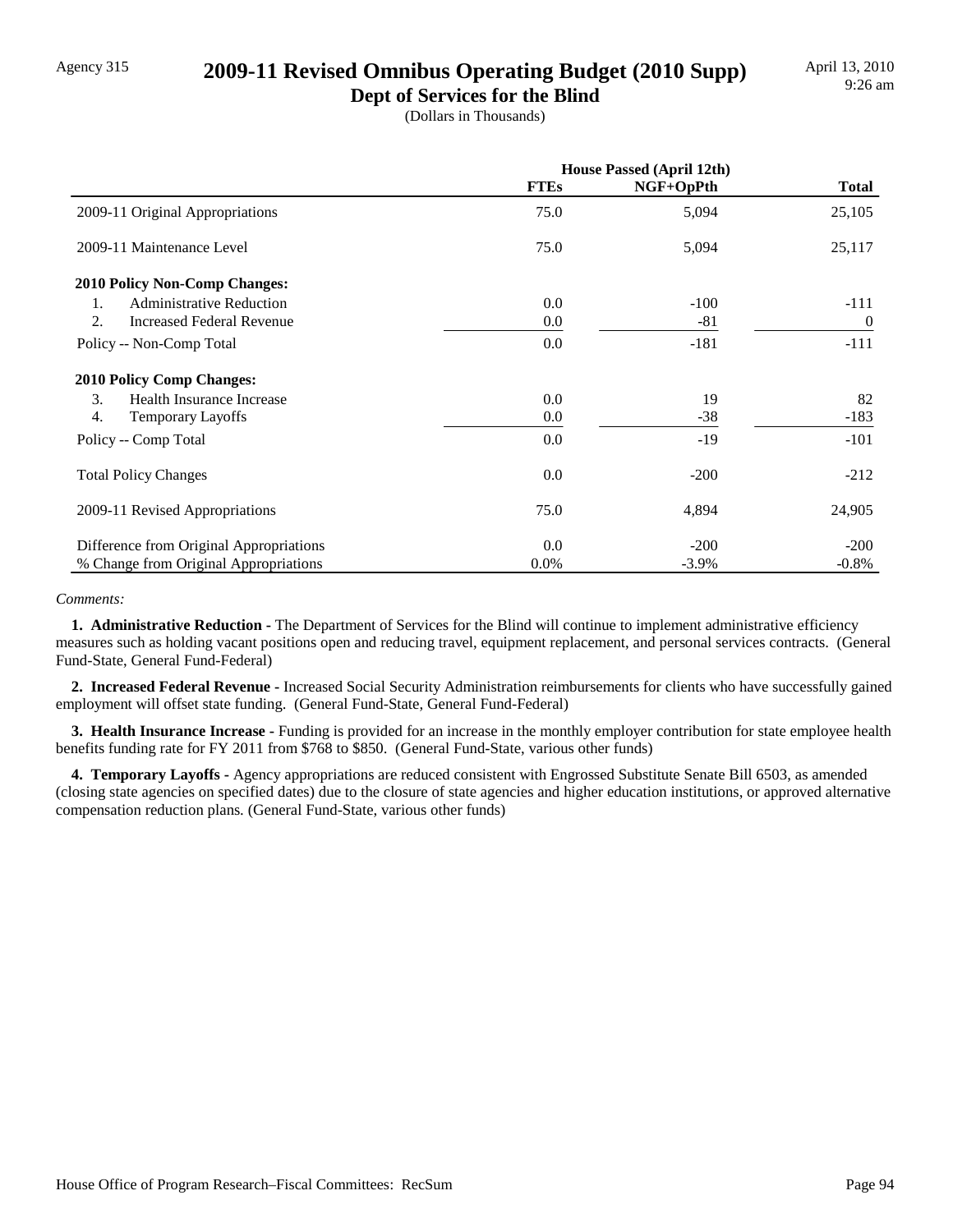### Agency 325 **2009-11 Revised Omnibus Operating Budget (2010 Supp)**

**Sentencing Guidelines Commission** (Dollars in Thousands)

|                                         | <b>House Passed (April 12th)</b> |           |              |
|-----------------------------------------|----------------------------------|-----------|--------------|
|                                         | <b>FTEs</b>                      | NGF+OpPth | <b>Total</b> |
| 2009-11 Original Appropriations         | 8.7                              | 1,922     | 1,922        |
| 2009-11 Maintenance Level               | 8.7                              | 1,922     | 1,922        |
| <b>2010 Policy Comp Changes:</b>        |                                  |           |              |
| Health Insurance Increase<br>1.         | 0.0                              | 10        | 10           |
| 2.<br>Temporary Layoffs                 | 0.0                              | $-22$     | $-22$        |
| Policy -- Comp Total                    | 0.0                              | $-12$     | $-12$        |
| <b>Total Policy Changes</b>             | 0.0                              | $-12$     | $-12$        |
| 2009-11 Revised Appropriations          | 8.7                              | 1,910     | 1,910        |
| Difference from Original Appropriations | 0.0                              | $-12$     | $-12$        |
| % Change from Original Appropriations   | $0.0\%$                          | $-0.6%$   | $-0.6\%$     |

#### *Comments:*

 **1. Health Insurance Increase -** Funding is provided for an increase in the monthly employer contribution for state employee health benefits funding rate for FY 2011 from \$768 to \$850. (General Fund-State, various other funds)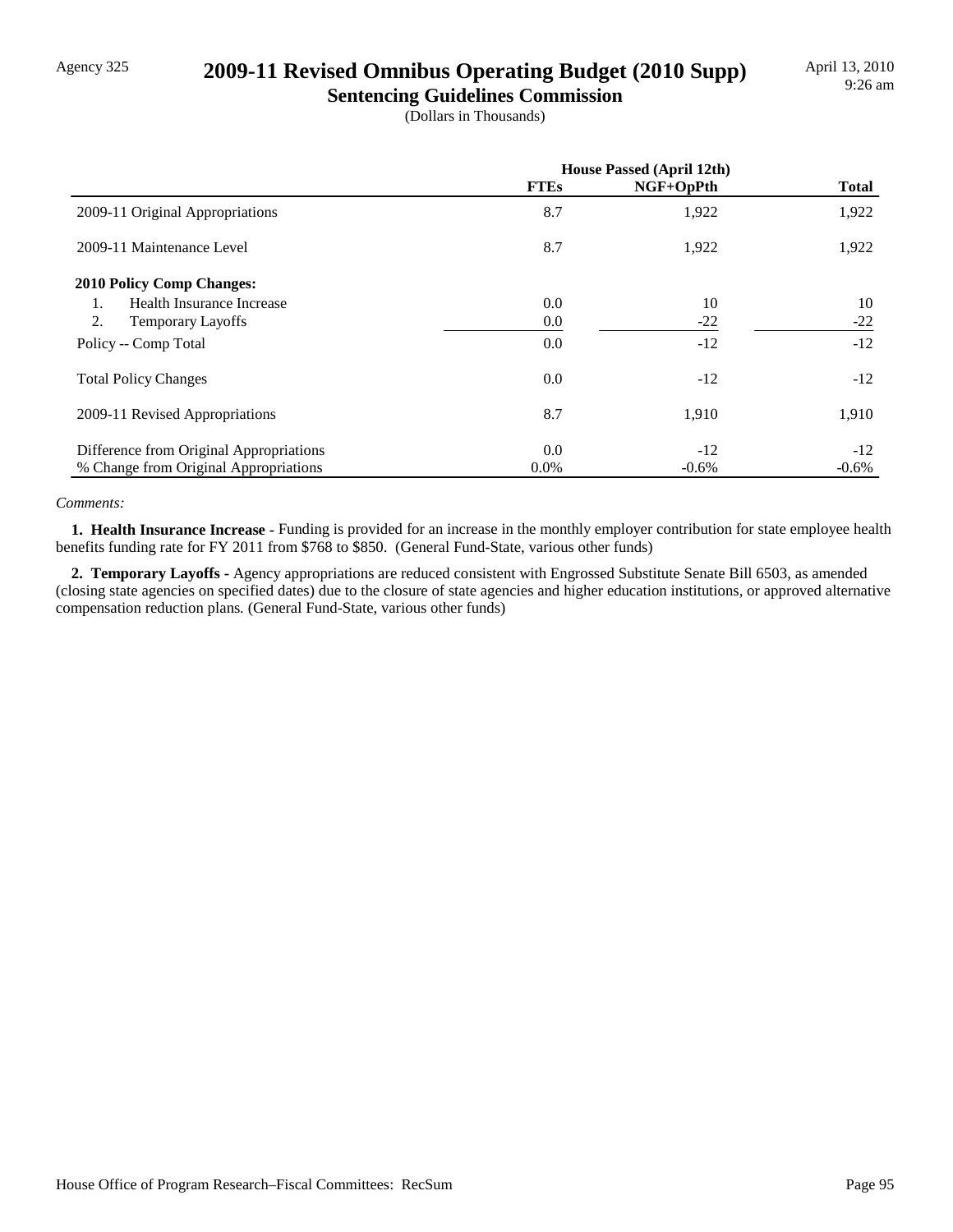### Agency 540 **2009-11 Revised Omnibus Operating Budget (2010 Supp)**

**Employment Security Department** (Dollars in Thousands)

|                                           | <b>House Passed (April 12th)</b> |                  |              |  |
|-------------------------------------------|----------------------------------|------------------|--------------|--|
|                                           | <b>FTEs</b>                      | NGF+OpPth        | <b>Total</b> |  |
| 2009-11 Original Appropriations           | 2,324.5                          | 7,107            | 731,885      |  |
| 2009-11 Maintenance Level                 | 2,569.7                          | 7,107            | 762,871      |  |
| 2010 Policy Non-Comp Changes:             |                                  |                  |              |  |
| Tax Administration #<br>1.                | 1.4                              | $\Omega$         | 444          |  |
| 2.<br>State Labor Information Improvement | 0.0                              | 0                | 1,061        |  |
| 3.<br>Underground Economy                 | 0.0                              | $\theta$         | 232          |  |
| Policy -- Non-Comp Total                  | 1.4                              | $\Omega$         | 1,737        |  |
| <b>2010 Policy Comp Changes:</b>          |                                  |                  |              |  |
| Health Insurance Increase<br>4.           | 0.0                              | $\theta$         | 1,949        |  |
| 5.<br><b>Temporary Layoffs</b>            | 0.0                              | 0                | $-815$       |  |
| Policy -- Comp Total                      | 0.0                              | $\theta$         | 1,134        |  |
| <b>Total Policy Changes</b>               | 1.4                              | $\boldsymbol{0}$ | 2,871        |  |
| 2009-11 Revised Appropriations            | 2,571.1                          | 7,107            | 765,742      |  |
| Difference from Original Appropriations   | 246.6                            | $\Omega$         | 33,857       |  |
| % Change from Original Appropriations     | 10.6%                            | 0.0%             | 4.6%         |  |

#### *Comments:*

 **1. Tax Administration # -** Funding is provided to implement chapter 72, laws of 2010 (SSB 6524). This bill makes changes in the delinquency unemployment insurance tax rate and the penalty for knowingly failing to register. (Unemployment Compensation Administration Account-Federal)

 **2. State Labor Information Improvement -** The Employment Security Department (ESD) received notification of award for the ARRA-State Labor Market Information Improvement Grant. The purpose of this grant is to allow ESD to build upon existing information products by integrating characteristics of green jobs. It will combine green jobs data with existing workforce information, creating a comprehensive set of tools and reports to assist jobseekers and job counselors in transitioning claimants into green jobs. (General Fund-Federal)

 **3. Underground Economy -** Funding is provided for Chapter 22, Laws of 2010 (SHB 2789). This bill authorizes issuance of thirdparty subpoenas for purposes of agency investigations. (Unemployment Compensation Administration Account-Federal)

 **4. Health Insurance Increase -** Funding is provided for an increase in the monthly employer contribution for state employee health benefits funding rate for FY 2011 from \$768 to \$850. (General Fund-State, various other funds)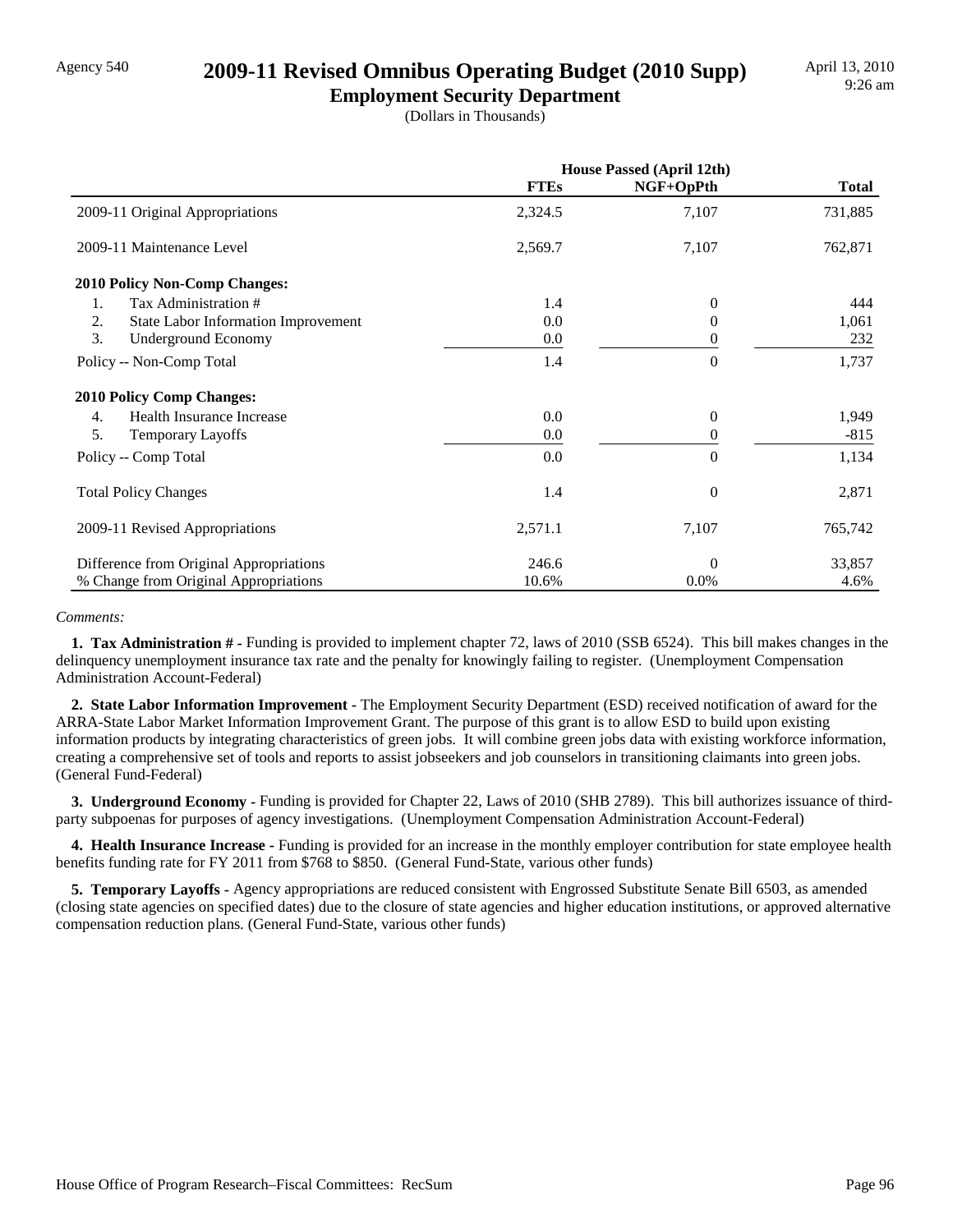# 2009-11 Revised Omnibus Operating Budget (2010 Supp)

### **Dept of Social and Health Services Children and Family Services**

(Dollars in Thousands)

|     |                                          | House Passed (April 12th) |           |                  |
|-----|------------------------------------------|---------------------------|-----------|------------------|
|     |                                          | <b>FTEs</b>               | NGF+OpPth | <b>Total</b>     |
|     | 2009-11 Original Appropriations          | 2,821.6                   | 631,604   | 1,136,864        |
|     | 2009-11 Maintenance Level                | 2,826.8                   | 638,747   | 1,153,222        |
|     | <b>2010 Policy Non-Comp Changes:</b>     |                           |           |                  |
| 1.  | Administrative and Staff Reductions      | $-10.0$                   | $-1,080$  | $-1,440$         |
| 2.  | <b>Stimulus FMAP Extension</b>           | 0.0                       | $-6,713$  | $\theta$         |
| 3.  | <b>Parent Sentencing Alternative</b>     | 0.0                       | 11        | 14               |
| 4.  | <b>Evaluations and Treatment</b>         | 0.0                       | $-912$    | $-912$           |
| 5.  | Ancillary and Child Services             | 0.0                       | $-664$    | $-664$           |
| 6.  | <b>Assessment Programs</b>               | 0.0                       | $-121$    | $-132$           |
| 7.  | <b>Administrative Streamlining</b>       | $-0.5$                    | $-52$     | $-110$           |
| 8.  | Medicaid Treatment Child Care            | 0.0                       | $-58$     | $-132$           |
| 9.  | Crisis Family Intervention               | 0.0                       | $-287$    | $-287$           |
| 10. | Secure Crisis Residential Centers        | 0.0                       | $-2,407$  | $\boldsymbol{0}$ |
| 11. | <b>Hope Centers</b>                      | 0.0                       | $-403$    | $\mathbf{0}$     |
| 12. | Child Care for CPS Clients               | 0.0                       | $-246$    | $-246$           |
| 13. | <b>Educational Advocacy Coordinators</b> | 0.0                       | $-466$    | $\overline{0}$   |
| 14. | <b>Planning Policy Development</b>       | $-1.0$                    | $-133$    | $-178$           |
| 15. | <b>Street Youth Program</b>              | 0.0                       | 1,016     | $\mathbf{0}$     |
| 16. | <b>Adoption Maintenance</b>              | 0.0                       | $-145$    | $-288$           |
| 17. | <b>Alternative Response</b>              | 0.0                       | $-171$    | $-342$           |
| 18. | One-Time Underexpenditure                | 0.0                       | $-2,076$  | $-3,236$         |
| 19. | <b>Foster Care Recruitment</b>           | 0.0                       | $-243$    | $-333$           |
| 20. | Pediatric Interim Care                   | 0.0                       | $-266$    | $-266$           |
| 21. | <b>SSI</b> Reimbursements                | 3.5                       | $-1,056$  | $-1,407$         |
| 22. | <b>Supervised Visits</b>                 | 0.0                       | $-1,045$  | $-1,327$         |
|     | Policy -- Non-Comp Total                 | $-8.0$                    | $-17,517$ | $-11,286$        |
|     | <b>2010 Policy Comp Changes:</b>         |                           |           |                  |
| 23. | Health Insurance Increase                | 0.0                       | 1,968     | 2,880            |
| 24. | Temporary Layoffs                        | 0.0                       | $-524$    | $-1,237$         |
|     | Policy -- Comp Total                     | 0.0                       | 1,444     | 1,643            |
|     | <b>Total Policy Changes</b>              | $-8.0$                    | $-16,073$ | $-9,643$         |
|     | 2009-11 Revised Appropriations           | 2,818.8                   | 622,674   | 1,143,579        |
|     | Difference from Original Appropriations  | $-2.8$                    | $-8,930$  | 6,715            |
|     | % Change from Original Appropriations    | $-0.1%$                   | $-1.4%$   | 0.6%             |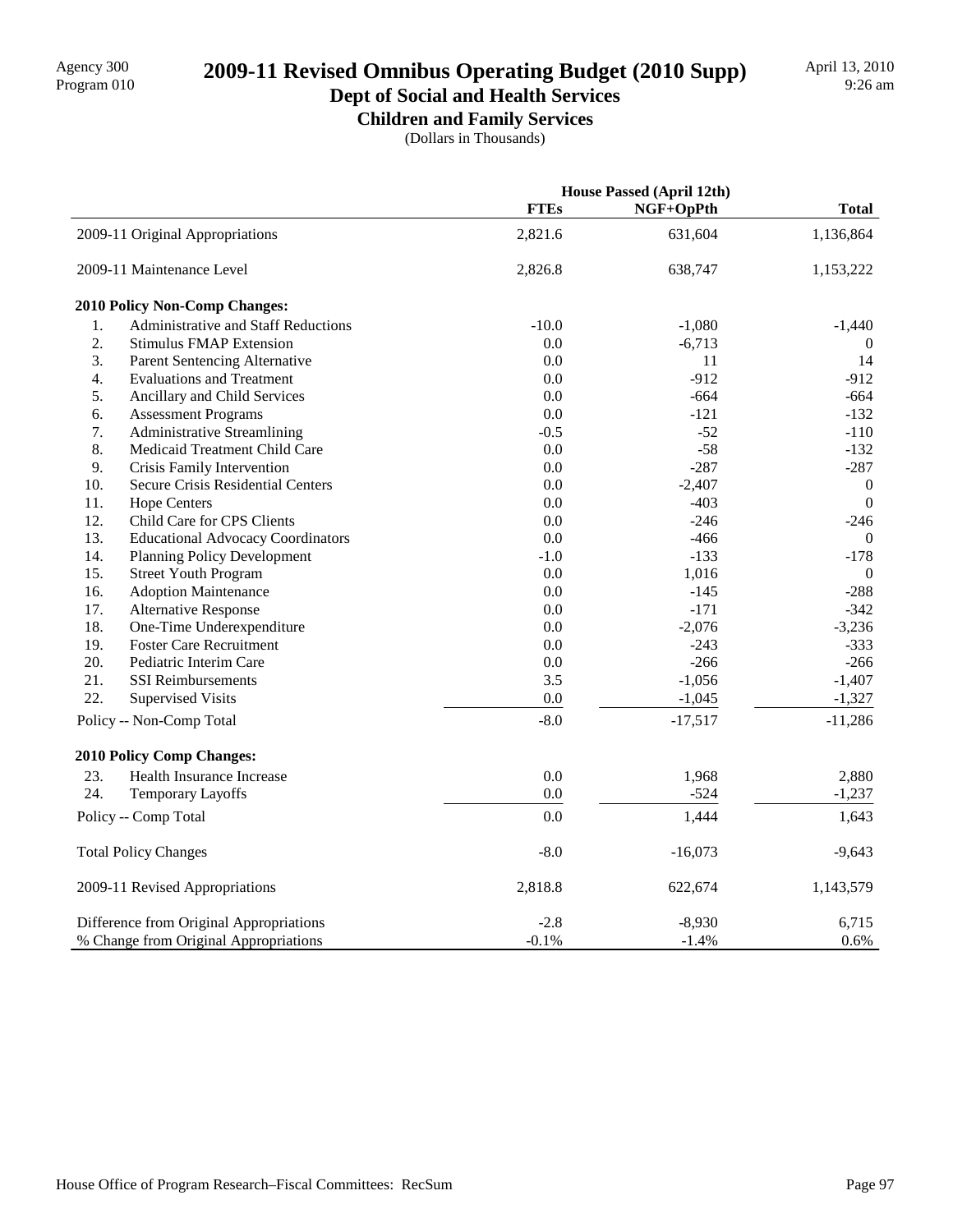### Agency 300 **2009-11 Revised Omnibus Operating Budget (2010 Supp)**<br>Program 010 **Dept of Social and Health Services Children and Family Services**

#### *Comments:*

 **1. Administrative and Staff Reductions -** Funding is reduced to reflect savings from the elimination of 20 FTEs from the DSHS Children's Administration. Filled case-carrying staff positions are not eliminated. (General Fund-State, General Fund-Federal)

 **2. Stimulus FMAP Extension -** The Federal Medical Assistance Percentage (FMAP) is the share of Medicaid costs that the federal government provides. The American Recovery and Reinvestment Act of 2009 increased FMAP by almost 13 percentage points for FY 2010 and the first six months of FY 2011. The Legislature anticipates that the FMAP increase from 50.00 percent to 62.94 percent will be extended for six additional months through June 2011, resulting in a reduction in state expenditures for services that receive Medicaid Title XIX and Title VI-E federal match. (General Fund-State, General Fund-Federal)

**3. Parent Sentencing Alternative - Funding is reduced in the Department of Corrections (DOC) to reflect the creation of** alternatives to incarceration for nonviolent offenders with minor children pursuant to Chapter 224, Laws of 2010 (confinement alternatives). These savings result from a reduction in the average daily population of 82 offenders, allowing the Department of Corrections to close a prison unit at a women's facility. Funding is provided to the Department of Corrections for community supervision because supplemental services will be provided to offenders in lieu of prison sentences. Funding is provided to the Health and Recovery Services Administration for medical assistance for these offenders and to the Children's Administration for the costs of providing reports to courts on offenders that are under consideration for the sentencing alternative. (General Fund-State, General Fund-Federal)

 **4. Evaluations and Treatment -** Funding for neuropsychological testing and neuro-behavioral examinations for adults and children is reduced by 10 percent. Ongoing counseling, case consultation, and family or group treatment services remain available.

 **5. Ancillary and Child Services -** Funding is reduced by 10 percent to reflect savings achieved through efficiency measures adopted by the Department. These funds are utilized to cover miscellaneous expenses for those families involved with children and family services.

 **6. Assessment Programs -** Funding for the Intensive Foster Care Assessment Program (FCAP) and the Safety Assessment Programs is combined and reduced by 5 percent. The Department will redesign the program to administer the funding more flexibly and maintain the availability of the assessment programs. (General Fund-State, General Fund-Federal)

 **7. Administrative Streamlining -** Savings are achieved by streamlining administrative functions across the Department of Social and Health Services. (General Fund-State, General Fund-Federal)

 **8. Medicaid Treatment Child Care -** Funding is reduced by 2.5 percent for Medicaid Treatment Child Care (MTCC). MTCC provides intensive child development services to young children. Savings are achieved through a second review of the medical need for psychosocial services. (General Fund-State, General Fund-Federal)

 **9. Crisis Family Intervention -** Funding is reduced by 12.5 percent for the Crisis Family Intervention (CFI) services. These contracted services are provided to youth 12 to 17 years of age and their families to address a conflict.

 **10. Secure Crisis Residential Centers -** Funding is provided for Secure Crisis Residential Centers from the Home Security Account and General Fund-State. (Home Security Fund Account-State, General Fund-State)

 **11. Hope Centers -** Funding is provided for these beds from the Home Security Fund rather than General Fund-State. (Home Security Fund Account-State, General Fund-State)

 **12. Child Care for CPS Clients -** Funding to assist parents with child care in an effort to maintain the child in the home is reduced by 3 percent.

 **13. Educational Advocacy Coordinators -** Funding is reduced for the educational advocacy coordinator program, which provides educational support services to children in out-of-home placements. The Department will obtain 33 percent of the funding through private/local resources.

 **14. Planning Policy Development -** Savings will be achieved through a reduction of two FTE staff associated with non-essential business functions. (General Fund-State, General Fund-Federal)

 **15. Street Youth Program -** Funding for the Street Youth Program is moved from the Home Security Fund to the General Fund-State. (Home Security Fund Account-State, General Fund-State)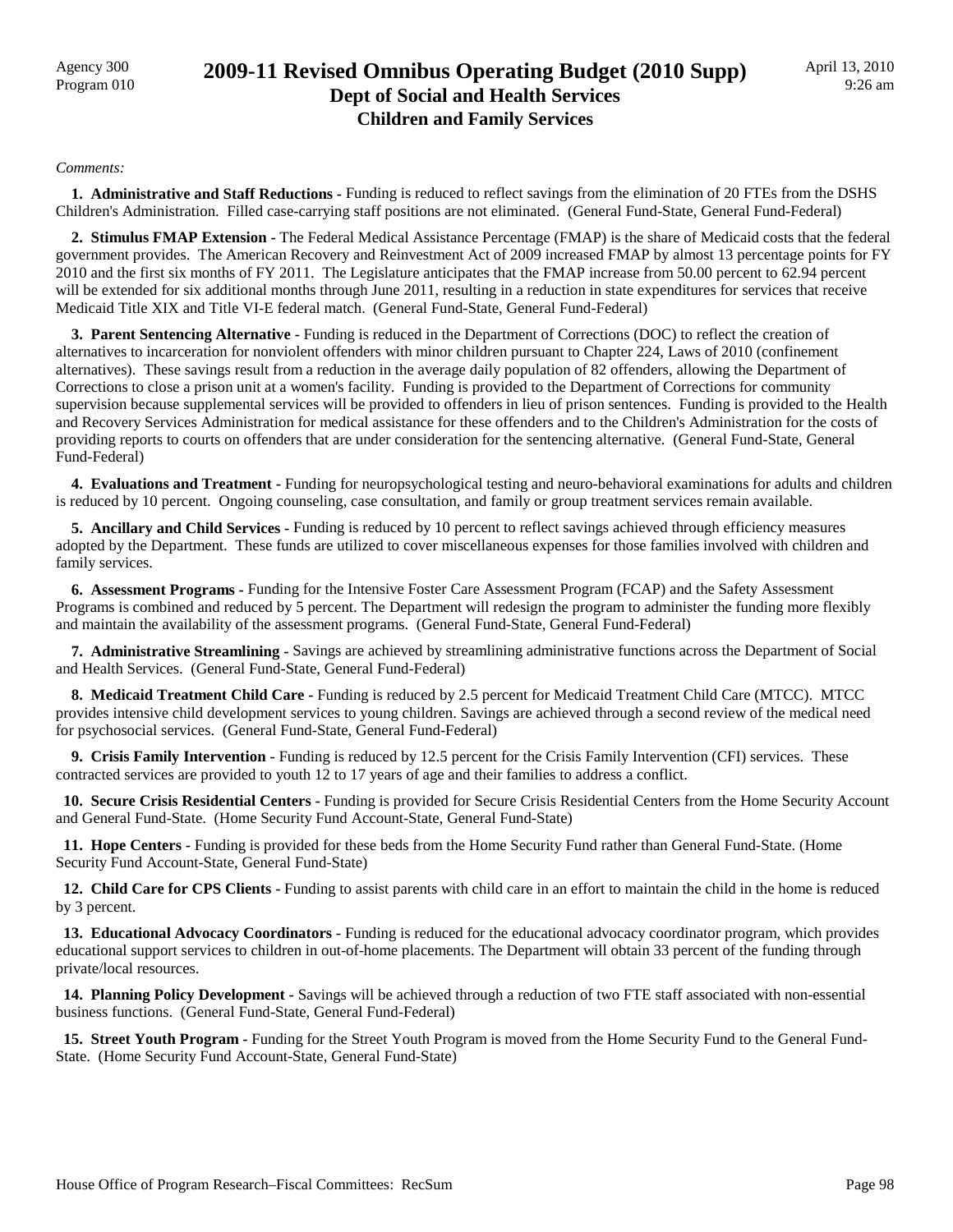### Agency 300 **2009-11 Revised Omnibus Operating Budget (2010 Supp)**<br>Program 010 **Dept of Social and Health Services Children and Family Services**

 **16. Adoption Maintenance -** Savings are achieved through setting a maximum adoption payment standard of 90 percent of the foster care maintenance payment in the same time period for future adoptions. Federal law requires that adoptive parents may not receive a monthly payment higher than what the child would have received in foster care for the same time period. Adoptive parents may also receive up to a \$10,000 tax credit for the adoption of a child. The item does not reduce current adoption assistance agreements. (General Fund-State, General Fund-Federal)

 **17. Alternative Response -** Funding is reduced by 12.5 percent for the Alternative Response System (ARS). The ARS is used to provide contracted services to families whose referrals to Child Protective Services are determined to be low risk or moderately low risk of intake following an investigation. (General Fund-State, General Fund-Federal)

 **18. One-Time Underexpenditure -** Savings are achieved through under expenditures in the Behavioral Rehabilitative Services (BRS) program. The Department will continue to focus on decreasing the length of stay and moving children to a less restrictive setting. (General Fund-State, General Fund-Federal)

 **19. Foster Care Recruitment -** Funding is reduced for foster care recruitment to reflect the use of informal networks of communitybased outreach and recruitment, including former or current foster parents and local community organizations. (General Fund-State, General Fund-Federal)

 **20. Pediatric Interim Care -** Funding for the Pediatric Interim Care (PIC) center beds is reduced from 17 beds to 13 beds to reflect utilization. PIC services are provided to medically fragile drug-impacted infants.

 **21. SSI Reimbursements -** Funding is provided for additional SSI facilitators to move children in foster care from a state-only foster care payment or a state and federal foster care payment to a Supplemental Security Income payment. (General Fund-State, General Fund-Federal)

 **22. Supervised Visits -** Funding is reduced for supervised visits. The Department will revise supervised visit contracts and reimbursements to achieve savings. (General Fund-State, General Fund-Federal)

 **23. Health Insurance Increase -** Funding is provided for an increase in the monthly employer contribution for state employee health benefits funding rate for FY 2011 from \$768 to \$850. (General Fund-State, various other funds)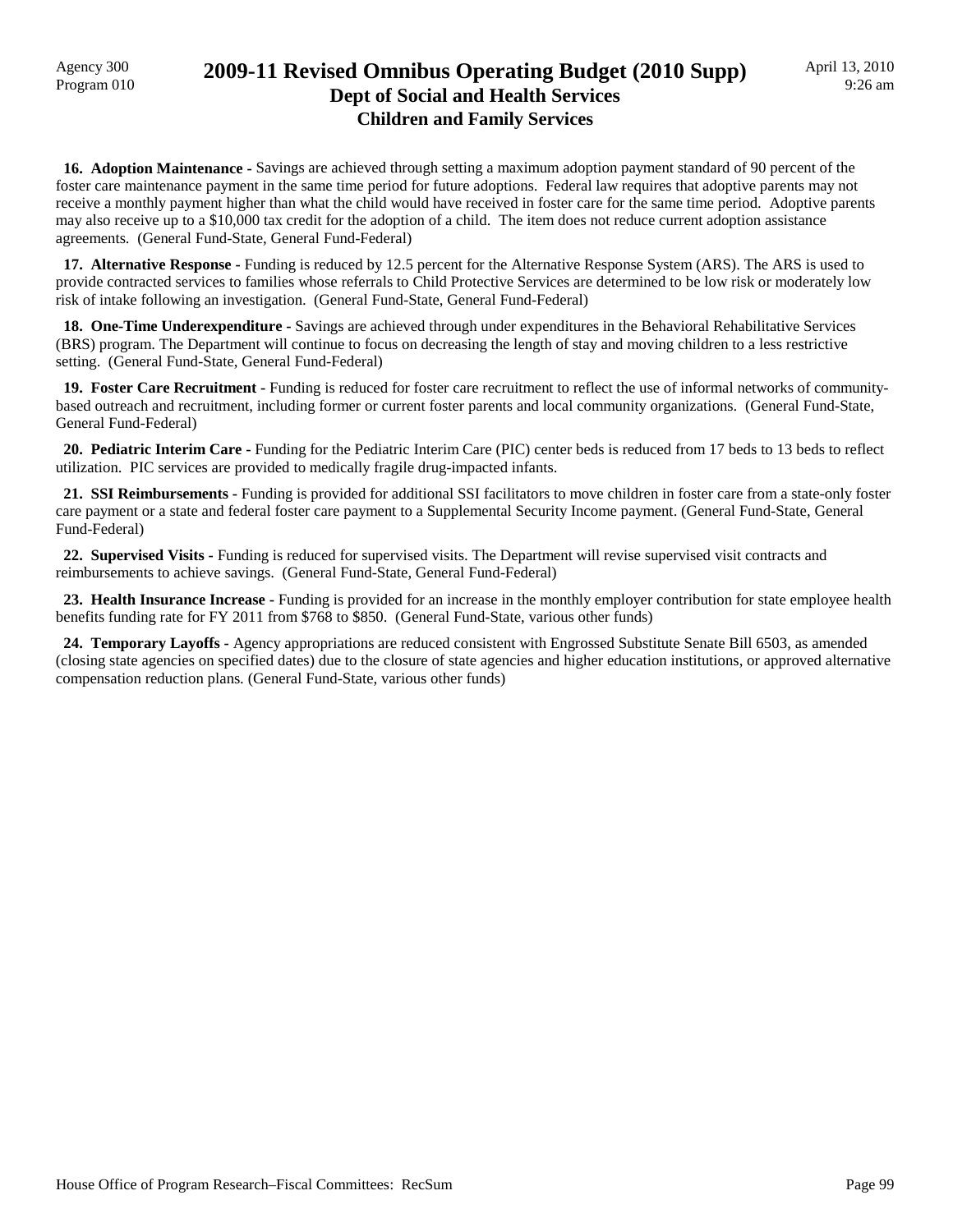# Agency 300<br>Program 020 **2009-11 Revised Omnibus Operating Budget (2010 Supp)**

# **Dept of Social and Health Services**

**Juvenile Rehabilitation** (Dollars in Thousands)

|                                                 | <b>House Passed (April 12th)</b> |           |              |  |
|-------------------------------------------------|----------------------------------|-----------|--------------|--|
|                                                 | <b>FTEs</b>                      | NGF+OpPth | <b>Total</b> |  |
| 2009-11 Original Appropriations                 | 1,044.2                          | 196,577   | 211,739      |  |
| 2009-11 Maintenance Level                       | 1,074.1                          | 205,071   | 215,383      |  |
| 2010 Policy Non-Comp Changes:                   |                                  |           |              |  |
| 1.<br><b>Reinstate Closure Funding</b>          | 0.0                              | 12,000    | 12,000       |  |
| 2.<br>Youthful Offenders to Corrections         | 0.0                              | $-312$    | $-312$       |  |
| 3.<br><b>Reduce Institution Staffing</b>        | $-35.2$                          | $-3,899$  | $-3,899$     |  |
| 4.<br>Juvenile Court Reduction                  | 0.0                              | $-2,513$  | $-2,513$     |  |
| 5.<br><b>JRA Administrative Staff Reduction</b> | $-23.5$                          | $-3,742$  | $-3,742$     |  |
| Close Maple Lane School<br>6.                   | $-28.0$                          | $-5,833$  | $-875$       |  |
| 7.<br>L&I Rate Changes for Institutions         | 0.0                              | $-171$    | $-171$       |  |
| Policy -- Non-Comp Total                        | $-86.7$                          | $-4,470$  | 488          |  |
| <b>2010 Policy Comp Changes:</b>                |                                  |           |              |  |
| 8.<br>Health Insurance Increase                 | 0.0                              | 1,023     | 1,028        |  |
| 9.<br><b>Temporary Layoffs</b>                  | 0.0                              | $-426$    | $-428$       |  |
| Policy -- Comp Total                            | 0.0                              | 597       | 600          |  |
| <b>Total Policy Changes</b>                     | $-86.7$                          | $-3,873$  | 1,088        |  |
| 2009-11 Revised Appropriations                  | 987.4                            | 201,198   | 216,471      |  |
| Difference from Original Appropriations         | $-56.8$                          | 4,621     | 4,732        |  |
| % Change from Original Appropriations           | $-5.4%$                          | 2.4%      | 2.2%         |  |

#### *Comments:*

 **1. Reinstate Closure Funding -** The 2009-11 budget included a study to develop a plan to close 235 beds in juvenile institutions by the end of the 2009-11 biennium and a commensurate reduction in funding. The study has been conducted and the Legislature will not close an institution in the 2009-11 biennium; as a result, the funding that was reduced is reinstated.

 **2. Youthful Offenders to Corrections -** Savings is assumed through the transfer of youth from the Juvenile Rehabilitation Administration (JRA) to the Department of Corrections (DOC). Youth who are 18 and scheduled to finish their sentences in a Department of Corrections (DOC) facility after age 21 are transferred from the JRA effective July 1, 2010. Prior to the transfer, the Department shall conduct a evaluation of the youth's physical and emotional suitability for transfer.

 **3. Reduce Institution Staffing -** The number of Juvenile Rehabilitation Administration staff in the residential institutions is reduced.

 **4. Juvenile Court Reduction -** County pass-through funding for the juvenile courts is reduced by 10 percent. The savings are achieved through reductions in non-evidence based and non-sex offender disposition alternative funding.

**5. JRA Administrative Staff Reduction -** Funding for Juvenile Rehabilitation Administration staffing in regional offices and in headquarters is reduced.

 **6. Close Maple Lane School -** Maple Lane School (MLS) is assumed to be closed by June 30, 2013. Phased reduction and reallocation of capacity from MLS is assumed to be as follows: 70 percent of capacity in FY 2011, 40 percent in FY 2012, and 20 percent in FY 2013. Funding from the State Efficiency and Reorganization Account is provided to offset General Fund-State expenditures through the remainder of the biennium, effectively recognizing closure savings immediately. Repayment is anticipated to be made over eight years from ongoing closure savings.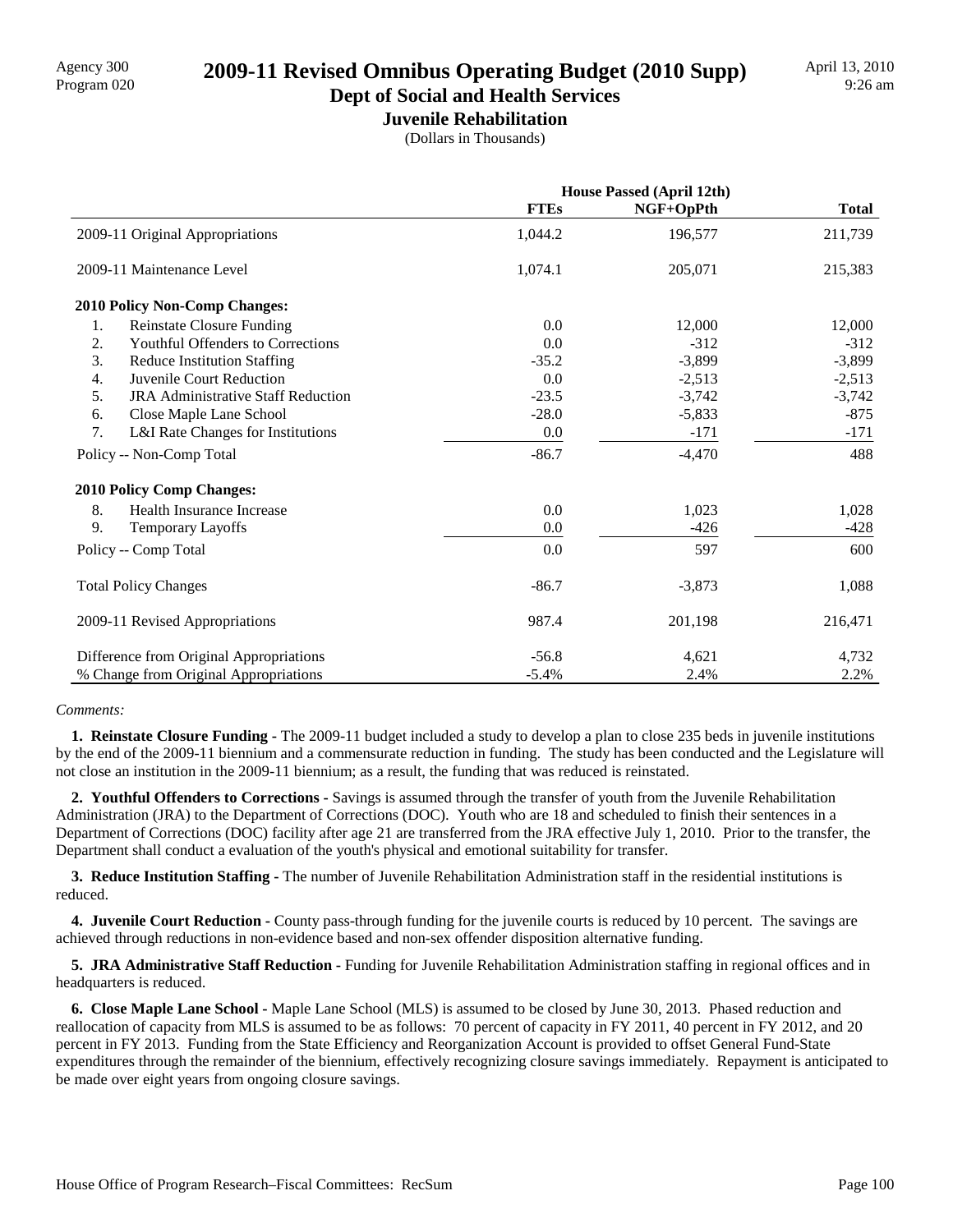### Program 020 **2009-11 Revised Omnibus Operating Budget (2010 Supp) Dept of Social and Health Services Juvenile Rehabilitation**

 **7. L&I Rate Changes for Institutions -** Funding for Labor and Industries rate changes is reduced. Agencies shall find sufficient efficiencies in their operations to cover any increased worker's compensation costs needed to allow them to perform their mission.

 **8. Health Insurance Increase -** Funding is provided for an increase in the monthly employer contribution for state employee health benefits funding rate for FY 2011 from \$768 to \$850. (General Fund-State, various other funds)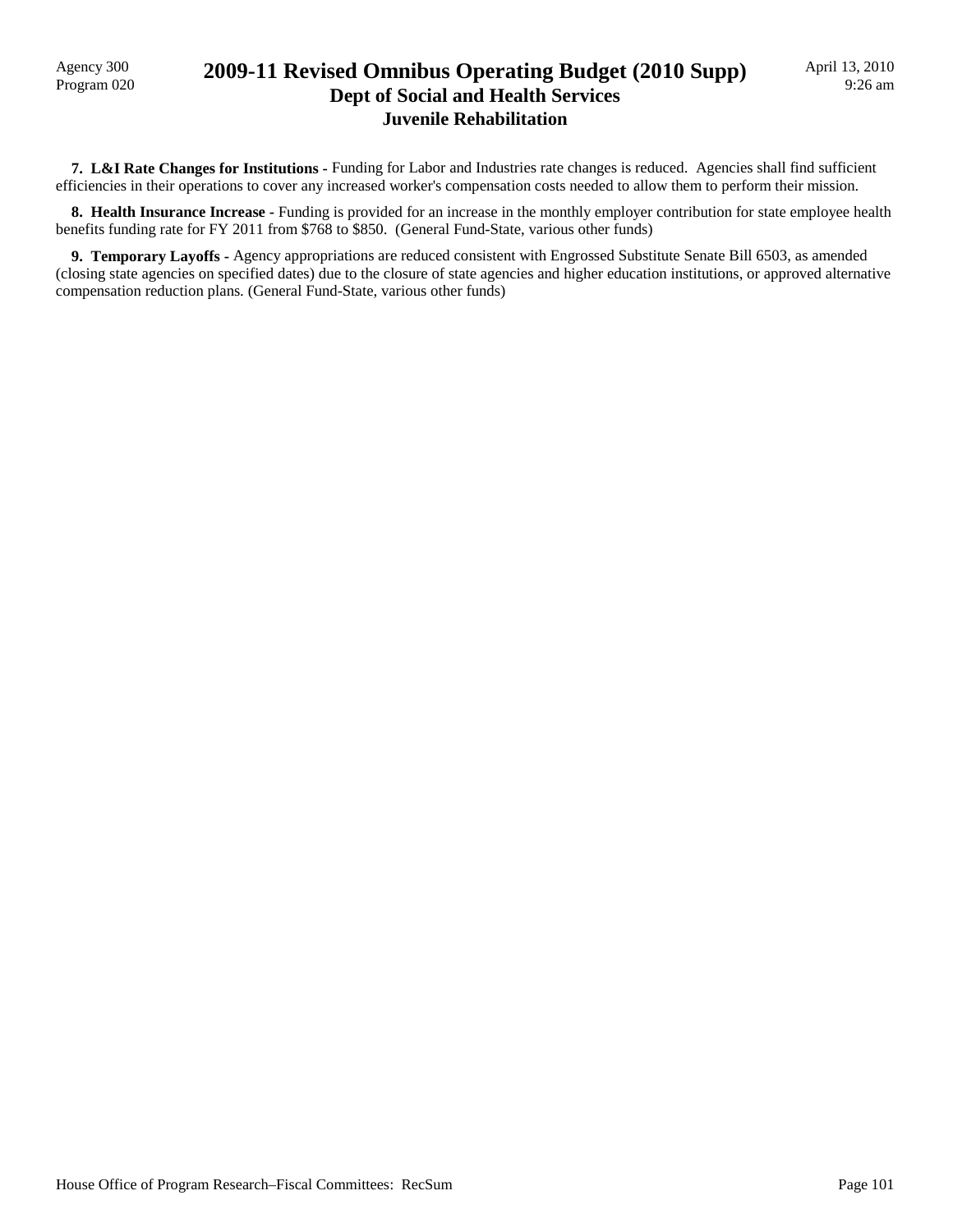# Program 030 **2009-11 Revised Omnibus Operating Budget (2010 Supp)**

**Dept of Social and Health Services Mental Health**

(Dollars in Thousands)

|                                                 |             | <b>House Passed (April 12th)</b> |              |
|-------------------------------------------------|-------------|----------------------------------|--------------|
|                                                 | <b>FTEs</b> | NGF+OpPth                        | <b>Total</b> |
| 2009-11 Original Appropriations                 | 2,912.9     | 820,730                          | 1,525,175    |
| 2009-11 Maintenance Level                       | 2,912.9     | 838,711                          | 1,564,908    |
| 2010 Policy Non-Comp Changes:                   |             |                                  |              |
| <b>Staff Reduction Direct Care-Vacant</b><br>1. | $-7.0$      | $-1,218$                         | $-1,218$     |
| 2.<br>Inst Staff Admin & Indirect Care          | $-24.5$     | $-3,281$                         | $-3,281$     |
| 3.<br><b>Stimulus FMAP Extension</b>            | 0.0         | $-27,142$                        | $\mathbf{0}$ |
| 4.<br><b>Implement New Medicaid Rates</b>       | 0.0         | 139                              | 375          |
| 5.<br><b>RSN</b> Technical Assistance           | 0.0         | 100                              | 100          |
| 6.<br><b>Administrative Streamlining</b>        | $-0.5$      | $-48$                            | $-110$       |
| 7.<br><b>RSN</b> Local Match                    | 0.0         | $\overline{0}$                   | 4,873        |
| 8.<br><b>Community Detention Capacity</b>       | 0.0         | 60                               | 60           |
| 9.<br><b>Involuntary Treatment Assessments</b>  | 0.0         | 60                               | 60           |
| 10.<br>Psychiatric Security Review Panel        | 0.3         | 260                              | 260          |
| 11.<br>Medicaid Match on PACT                   | 0.0         | $-1,300$                         | $\theta$     |
| 12.<br>Hospital Safety Net Assessment           | 0.0         | $\boldsymbol{0}$                 | 7,165        |
| 13.<br>L&I Rate Changes for Institutions        | 0.0         | $-1,645$                         | $-1,645$     |
| Policy -- Non-Comp Total                        | $-31.7$     | $-34,015$                        | 6,639        |
| <b>2010 Policy Comp Changes:</b>                |             |                                  |              |
| Health Insurance Increase<br>14.                | 0.0         | 2,947                            | 3,391        |
| 15.<br><b>Temporary Layoffs</b>                 | 0.0         | $-971$                           | $-1,260$     |
| Policy -- Comp Total                            | 0.0         | 1,976                            | 2,131        |
| <b>Total Policy Changes</b>                     | $-31.7$     | $-32,039$                        | 8,770        |
| 2009-11 Revised Appropriations                  | 2,881.2     | 806,672                          | 1,573,678    |
| Difference from Original Appropriations         | $-31.7$     | $-14,058$                        | 48,503       |
| % Change from Original Appropriations           | $-1.1%$     | $-1.7%$                          | 3.2%         |

#### *Comments:*

 **1. Staff Reduction Direct Care-Vacant -** Savings are achieved by eliminating 7.0 vacant direct care positions.

 **2. Inst Staff Admin & Indirect Care -** Savings are achieved by eliminating indirect care and administrative positions at the state psychiatric hospitals.

 **3. Stimulus FMAP Extension -** The Federal Medical Assistance Percentage (FMAP) is the share of Medicaid costs that the federal government provides. The American Recovery and Reinvestment Act of 2009 increased FMAP by almost 13 percentage points for FY 2010 and the first six months of FY 2011. The Legislature anticipates that the FMAP increase from 50.00 percent to 62.94 percent will be extended for six additional months through June 2011, resulting in a reduction in state expenditures for services that receive Medicaid Title XIX and Title VI E federal match. (General Fund-State, General Fund-Federal)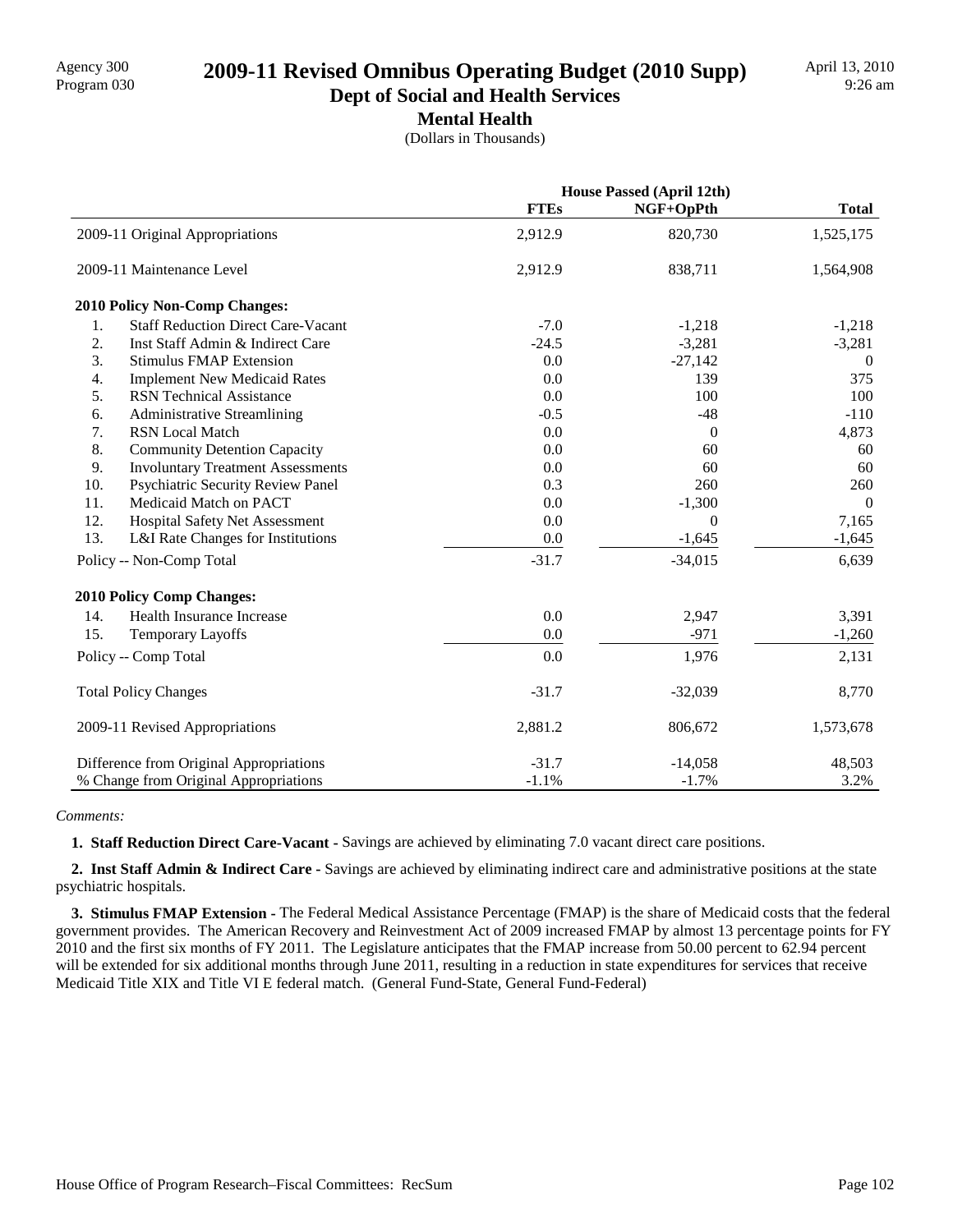### Agency 300 **2009-11 Revised Omnibus Operating Budget (2010 Supp)**<br>Program 030 **Dept of Social and Health Services Mental Health**

 **4. Implement New Medicaid Rates -** The Department of Social and Health Services has completed a federally-required "rebasing" and actuarial re-certification of the managed care rates that are paid to Regional Support Networks (RSNs) for delivery of Medicaid mental health services. Sufficient state and federal funds are provided to set rates at a level equivalent to (1) the RSN's current state and federal rates; (2) at the lower end of the RSN's new actuarially-sound rate range, if that is higher than the RSN's current rate level; or (3) at the top of the RSN's new federally-allowable rate range, if that is less than the RSN's current rate. This is expected to result in higher state and federal payment levels in two RSN areas; in no change in the total funding available in nine others; and in reductions of 7-13 percent in two quite sparsely populated regions. (General Fund-State, General Fund-Federal)

 **5. RSN Technical Assistance -** Funding is provided for consultation and technical assistance on methods for effectively delivering mental health services in very sparsely populated Regional Support Network (RSN) areas, such as the Chelan-Douglas and North Central RSNs.

 **6. Administrative Streamlining -** Additional staffing reductions are achieved through efficiencies in the executive workforce.

 **7. RSN Local Match -** Appropriation authority is provided so that Regional Support Networks may provide additional Medicaid services with a combination of local and federal funds. (General Fund-Federal, General Fund-Private/Local)

**8. Community Detention Capacity - Funds are provided for the Washington State Institute for Public Policy to research cost**effective strategies for achieving the increased community detention and treatment capacity associated with implementation of sections 2 and 3 of Chapter 280, Laws of 2010 (2SHB 3076).

 **9. Involuntary Treatment Assessments -** As required by Chapter 280, Laws of 2010 (2SHB 3076), funds are provided for the Washington State Institute for Public Policy to identify research-based tools that might be used to more objectively and consistently determine when a person poses so significant a danger to themselves or others by reason of a mental condition as to require involuntary mental health treatment.

 **10. Psychiatric Security Review Panel -** Funds are provided for implementation of Chapter 263, Laws of 2010 (ESB 6610), which establishes a new independent panel to review and provide recommendations to the court on all applications for release of persons who have been judged not guilty by reason of insanity.

 **11. Medicaid Match on PACT -** Program for Assertive Community Treatment (PACT) teams provide evidence-based, intensive, and multi-disciplinary community mental health services to individuals at demonstrated risk of repeated and long-term psychiatric hospitalization. The Department will implement strategies by January 2011 to incorporate most of the services provided into Medicaid managed care rates, while maintaining service quality and consistency with evidence-based practice. (General Fund-State, General Fund-Federal)

 **12. Hospital Safety Net Assessment -** Funding is provided to cover the cost of the psychiatric hospital rate increases required by Engrossed Second Substitute House Bill 2956 (hospital safety net). (General Fund-State, General Fund-Federal, Hospital Safety Net Assessment Fund)

 **13. L&I Rate Changes for Institutions -** Agencies are required to find sufficient efficiencies in their operations to cover increased worker's compensation costs.

 **14. Health Insurance Increase -** Funding is provided for an increase in the monthly employer contribution for state employee health benefits funding rate for FY 2011 from \$768 to \$850. (General Fund-State, various other funds)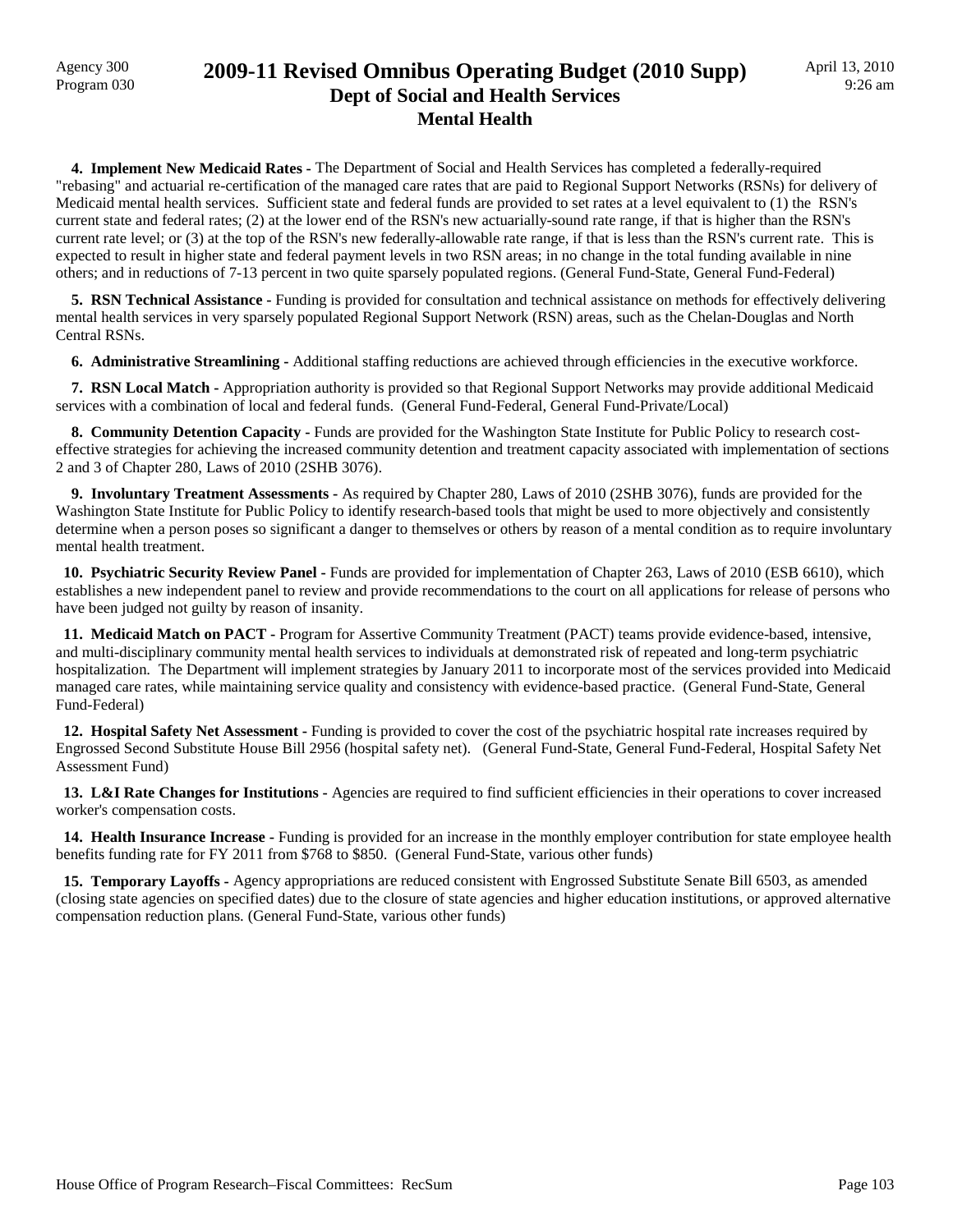# Program 040 **2009-11 Revised Omnibus Operating Budget (2010 Supp)**

#### **Dept of Social and Health Services Developmental Disabilities**

(Dollars in Thousands)

|     |                                            | <b>House Passed (April 12th)</b> |                  |                |
|-----|--------------------------------------------|----------------------------------|------------------|----------------|
|     |                                            | <b>FTEs</b>                      | NGF+OpPth        | <b>Total</b>   |
|     | 2009-11 Original Appropriations            | 3,444.1                          | 816,697          | 1,912,987      |
|     | 2009-11 Maintenance Level                  | 3,457.8                          | 827,997          | 1,925,326      |
|     | 2010 Policy Non-Comp Changes:              |                                  |                  |                |
| 1.  | <b>Reduce Institutional Funding</b>        | 0.0                              | $-890$           | $-2,495$       |
| 2.  | <b>Stimulus FMAP Extension</b>             | 0.0                              | $-56,833$        | $\Omega$       |
| 3.  | <b>Utilization of Residential Services</b> | 0.0                              | $-1,841$         | $-2,872$       |
| 4.  | <b>Employment Partnership</b>              | $0.0\,$                          | $-787$           | $-1,750$       |
| 5.  | Federal Funds Adjustment                   | 0.0                              | $\mathbf{0}$     | 5,346          |
| 6.  | <b>Employment and Day (Transition)</b>     | 0.0                              | 1,702            | 1,702          |
| 7.  | Employment and Day to Waiver               | 2.5                              | 1,104            | 2,876          |
| 8.  | Waiver Graduate Employment Services        | 0.0                              | 680              | 1,791          |
| 9.  | DD Community Protection Residential        | 0.8                              | 869              | 2,185          |
| 10. | DD Expanded Community Residential          | 0.8                              | 975              | 2,433          |
| 11. | Adjust Res Rate for Licens Fee Incr        | 0.0                              | $\boldsymbol{0}$ | 1              |
| 12. | Reduce Agency Admin Rate                   | 0.0                              | $-95$            | $-249$         |
| 13. | Eliminate Hours Add-On                     | 0.0                              | $-725$           | $-1,900$       |
| 14. | DD Revised Residential Phase-In            | 0.0                              | 1,038            | 2,871          |
| 15. | <b>Community Direct Support</b>            | 0.0                              | 200              | 200            |
| 16. | <b>MPC</b> Restoration                     | $0.0\,$                          | 508              | 1,330          |
| 17. | <b>Technical Adjustment</b>                | 0.0                              | $\theta$         | $\overline{0}$ |
| 18. | Infant and Toddler Program Transfer        | $-9.4$                           | $\boldsymbol{0}$ | $-16,795$      |
|     | Policy -- Non-Comp Total                   | $-5.4$                           | $-54,095$        | $-5,326$       |
|     | 2010 Policy Comp Changes:                  |                                  |                  |                |
| 19. | Health Insurance Increase                  | 0.0                              | 1,775            | 3,356          |
| 20. | Temporary Layoffs                          | 0.0                              | $-137$           | $-1,052$       |
|     | Policy -- Comp Total                       | 0.0                              | 1,638            | 2,304          |
|     | <b>Total Policy Changes</b>                | $-5.4$                           | $-52,457$        | $-3,022$       |
|     | 2009-11 Revised Appropriations             | 3,452.5                          | 775,540          | 1,922,304      |
|     | Difference from Original Appropriations    | 8.4                              | $-41,157$        | 9,317          |
|     | % Change from Original Appropriations      | 0.2%                             | $-5.0%$          | 0.5%           |

#### *Comments:*

 **1. Reduce Institutional Funding -** Savings are achieved through the implementation of efficiency measures at the state's Residential Habilitation Centers. Measures include cottage consolidation, changing maintenance schedules, reduced adult training programs, and reductions in services such as dental care. (General Fund-State, General Fund-Federal)

 **2. Stimulus FMAP Extension -** The Federal Medical Assistance Percentage (FMAP) is the share of Medicaid costs that the federal government provides. The American Recovery and Reinvestment Act of 2009 increased FMAP by almost 13 percentage points for FY 2010 and the first six months of FY 2011. The Legislature anticipates that the FMAP increase from 50.00 percent to 62.94 percent will be extended for six additional months through June 2011, resulting in a reduction in state expenditures for services that receive Medicaid Title XIX and Title VI E federal match. (General Fund-State, General Fund-Federal)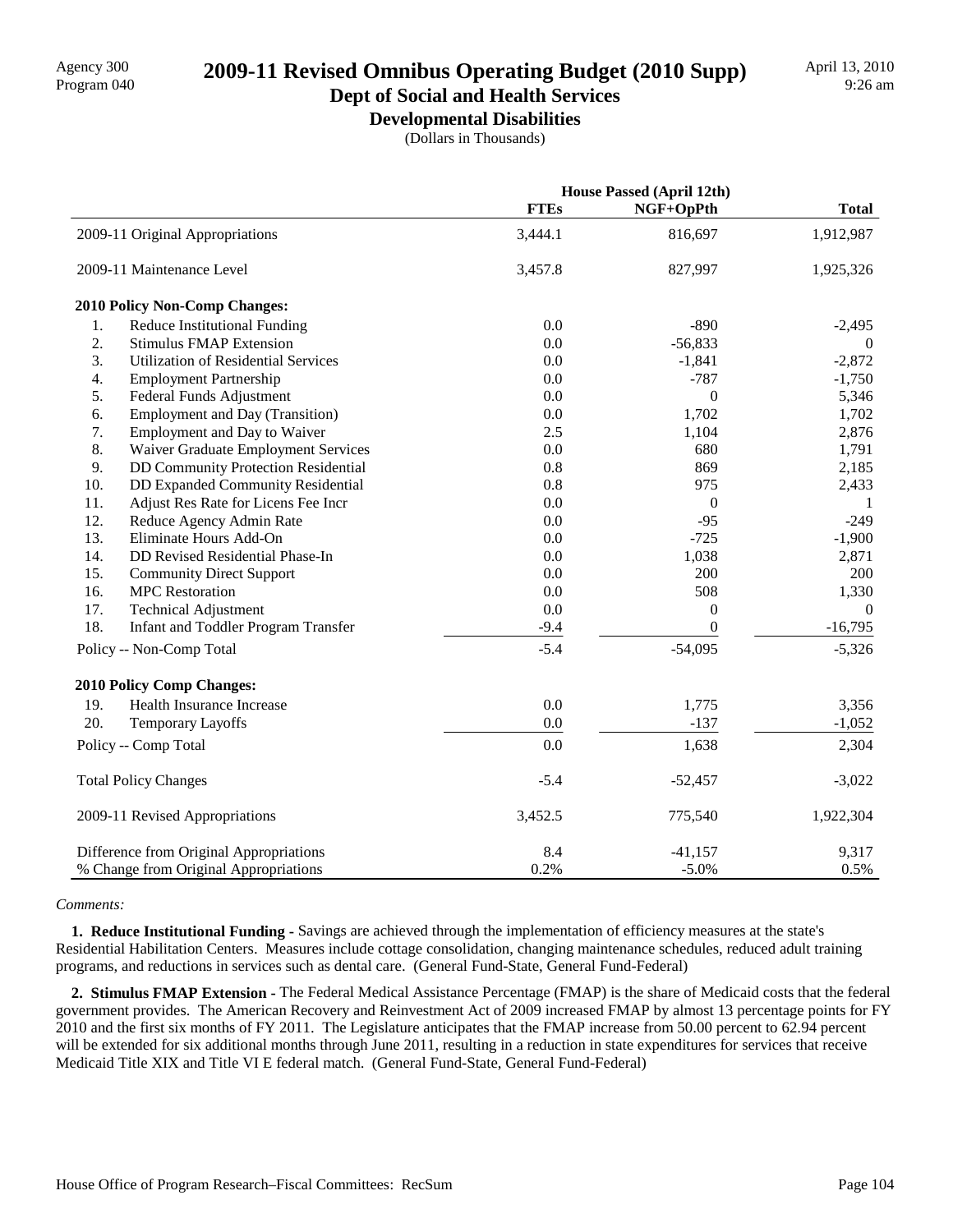### Agency 300 **2009-11 Revised Omnibus Operating Budget (2010 Supp)**<br>Program 040 **Dept of Social and Health Services Developmental Disabilities**

 **3. Utilization of Residential Services -** Funding is provided for residential services in Adult Supported Living, Child Supported Living, Group Homes, Community Protection, and Community Intermediate Care Facilities for the Mentally Retarded. (General Fund-State, General Fund-Federal)

 **4. Employment Partnership -** The Jobs by 21 Partnership provides project awards to counties to help leverage funding to improve employment outcomes for individuals with developmental disabilities. Partnership funding will be reduced by 75 percent in FY 2010 and eliminated as of July 1, 2010. (General Fund-State, General Fund-Federal)

 **5. Federal Funds Adjustment -** Federal funds were appropriated for FY 2009 and FY 2010. These funds will instead be expended in FY 2011.

 **6. Employment and Day (Transition) -** Funding is provided for supported employment services for 629 individuals who are expected to graduate from high school during the 2009-11 biennium. No funding was provided in the biennial budget for this item. Employment and day services include job creation and job supports for paid employment. Services are provided at an average per client funding level of \$515 per month. (General Fund-State)

 **7. Employment and Day to Waiver -** Funding is provided for supported employment and other services for a total of 429 clients of the Division of Developmental Disabilities (DDD) who graduate from high school during the 2009-11 biennium. (General Fund-State, General Fund-Federal)

**8. Waiver Graduate Employment Services - Funding is provided for supported employment and day service for approximately** 343 graduating high school or transition students. These students are currently on a Home and Community Based Services Waiver and supported employment and day services are a component of the waiver. Funding was not included for these waiver clients in the 2009- 11 biennial budget. (General Fund-State, General Fund-Federal)

 **9. DD Community Protection Residential -** Residential services, employment services, specialized therapies, and intensive case management and supports are provided for 13 additional new clients who pose a public safety risk. (General Fund-State, General Fund-Federal)

 **10. DD Expanded Community Residential -** Residential services and support will be provided for 24 people with developmental disabilities that will be aging out of other DSHS services such as the Juvenile Rehabilitation Administration and Children's Administration without other living arrangements available. (General Fund-State, General Fund-Federal)

 **11. Adjust Res Rate for Licens Fee Incr -** Boarding home Medicaid rates for publicly-funded beds are increased by approximately \$0.07 per patient day to cover costs associated with higher licensing fees that will begin July 1, 2010. (General Fund Federal, Private-Local)

 **12. Reduce Agency Admin Rate -** The administrative portion of the hourly vendor rate paid to agency providers of in-home care is reduced by 2.5 percent. (General Fund-State, General Fund-Federal)

 **13. Eliminate Hours Add-On -** Authorized in-home personal care hours for clients who receive the highest possible authorization of hours for special meal preparation or incontinence despite having assistance available from family or friends are reduced. Authorization for service hours will now, like other services, be based upon the individual's assessed needs. Approximately 1,400 Division of Developmental Disabilities clients will have a reduction in service hours. (General Fund-State, General Fund-Federal)

 **14. DD Revised Residential Phase-In -** Funding is provided to cover additional costs associated with an adjustment to the phase-in schedule for individuals entering the Expanded Community Services and Public Safety programs. These funds will be used to provide residential services for individuals released from mental hospitals, correctional facilities, or aging out of other Department of Social and Health Services programs this year who do not have alternative living arrangements. (General Fund-State, General Fund-Federal)

 **15. Community Direct Support -** Provides \$100,000 General Fund-State for direct support to families of individuals with developmental disabilities and also provides \$100,000 General Fund-State support for direct support of local organizations that utilize parent-to-parent networks and communication to promote access and quality of care for individuals with developmental disabilities and their families.

 **16. MPC Restoration -** Additional funding is provided for restoration of the Medicaid Personal Care hours reduction in the 2009-11 Biennial Appropriations Act. (General Fund-State, General Fund-Federal)

 **17. Technical Adjustment -** A technical adjustment is made transferring \$30,000 from Special Projects to Program Support. (General Fund-State)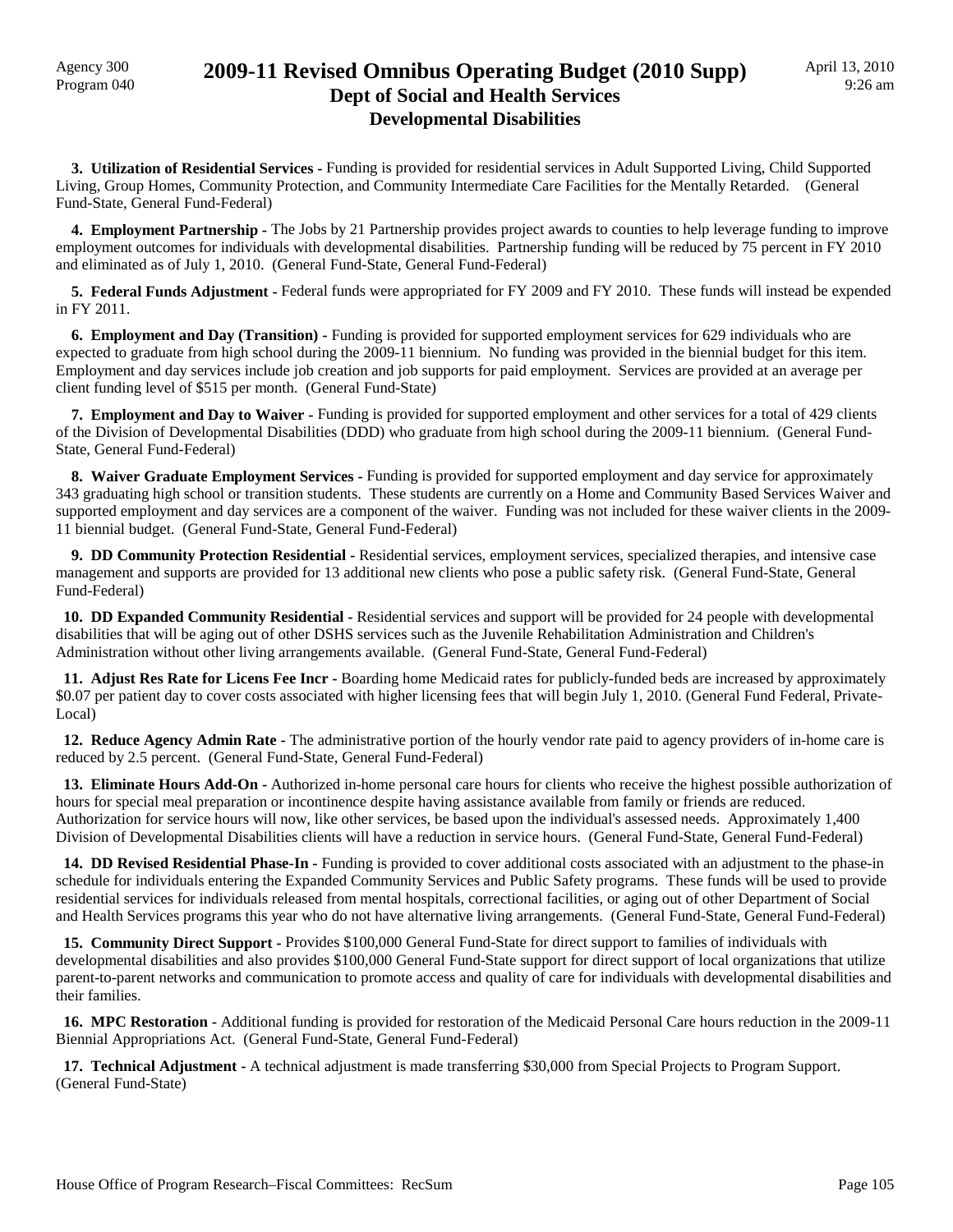### Program 040 **2009-11 Revised Omnibus Operating Budget (2010 Supp) Dept of Social and Health Services Developmental Disabilities**

 **18. Infant and Toddler Program Transfer -** Funding for the Infant and Toddler Early Intervention Program is transferred to the Department of Early Learning per Substitute House Bill 2741 (infant and toddler program).

 **19. Health Insurance Increase -** Funding is provided for an increase in the monthly employer contribution for state employee health benefits funding rate for FY 2011 from \$768 to \$850. (General Fund-State, various other funds)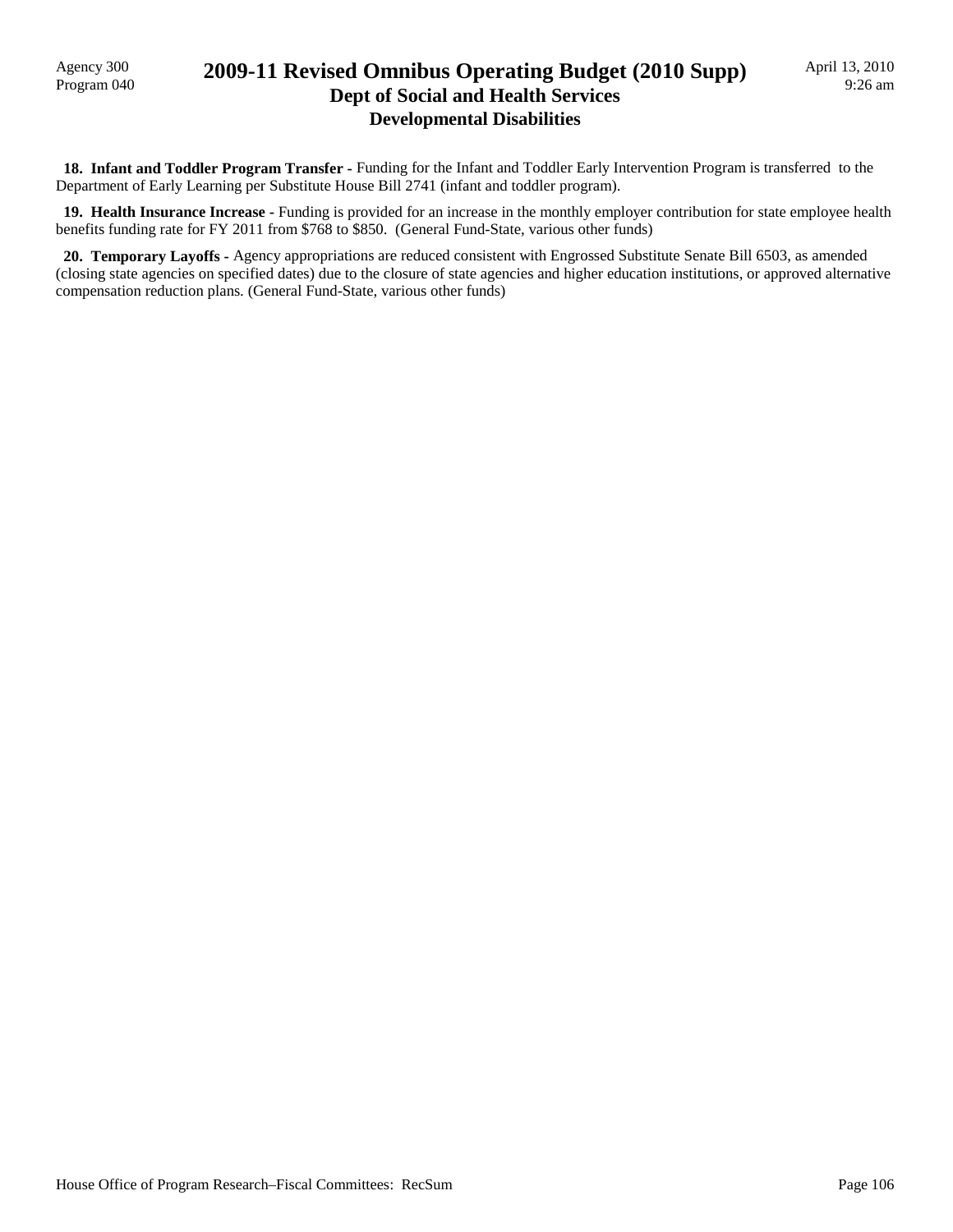# 2009-11 Revised Omnibus Operating Budget (2010 Supp)

**Dept of Social and Health Services Long-Term Care**

(Dollars in Thousands)

|     |                                         | <b>House Passed (April 12th)</b> |                  |                |
|-----|-----------------------------------------|----------------------------------|------------------|----------------|
|     |                                         | <b>FTEs</b>                      | NGF+OpPth        | <b>Total</b>   |
|     | 2009-11 Original Appropriations         | 1,280.3                          | 1,278,066        | 3,105,813      |
|     | 2009-11 Maintenance Level               | 1,300.6                          | 1,315,102        | 3,142,689      |
|     | 2010 Policy Non-Comp Changes:           |                                  |                  |                |
| 1.  | Administrative and Staff Reductions     | $-1.0$                           | $-75$            | $-170$         |
| 2.  | <b>Stimulus FMAP Extension</b>          | 0.0                              | $-90,401$        | $\overline{0}$ |
| 3.  | <b>Administrative Streamlining</b>      | 0.0                              | $-48$            | $-110$         |
| 4.  | Traumatic Brain Injury                  | 0.0                              | $\overline{0}$   | 750            |
| 5.  | <b>TBI</b> Transfer                     | 0.0                              | $-1,500$         | $\mathbf{0}$   |
| 6.  | ProviderOne Implementation              | 1.0                              | 209              | 419            |
| 7.  | Adult Day Health - TRO                  | 2.7                              | 19,306           | 36,745         |
| 8.  | Increase Residential License Fees #     | 0.0                              | $-1,104$         | 598            |
| 9.  | Adjust Res Rate for Licens Fee Incr     | 0.0                              | 0                | 180            |
| 10. | Increase Nursing Home License Fees      | 0.0                              | $-1,920$         | $-1,889$       |
| 11. | Adjust NH Rate for License Fee Incr     | 0.0                              | 0                | 521            |
| 12. | Reduce Agency Admin Rate                | $0.0\,$                          | $-531$           | $-1,393$       |
| 13. | Eliminate Hours Add-On                  | 0.0                              | $-4,386$         | $-11,500$      |
| 14. | NH Rates Retention Incentive            | 0.0                              | $-28$            | $-135$         |
| 15. | NH Rates Freeze Capital Growth          | 0.0                              | $-370$           | $-970$         |
| 16. | NH Rates Eliminate Bed Banking          | 0.0                              | $-444$           | $-1,164$       |
| 17. | NH Rates Eliminate Variable Return      | 0.0                              | $-4,619$         | $-12,110$      |
| 18. | NH Rates Increase Minimum Occupancy     | 0.0                              | $-2,221$         | $-5,823$       |
| 19. | NH Rates Case Mix Adjustments           | 0.0                              | $-163$           | $-427$         |
| 20. | NH Rates Finance Allowance              | 0.0                              | $-2,058$         | $-5,395$       |
| 21. | <b>WHCA</b> v Dreyfus                   | $0.0\,$                          | 38,247           | 100,746        |
| 22. | NH Rates Add-On Adjustment              | 0.0                              | $-844$           | $-2,213$       |
| 23. | NH Exceptional Care TBI Rate            | 0.0                              | $\boldsymbol{0}$ | 188            |
| 24. | Adult Day Health - Partial Restore      | 0.0                              | 1,358            | 3,408          |
| 25. | <b>MPC</b> Restoration                  | 0.0                              | 3,070            | 8,050          |
| 26. | <b>Individual Provider Registry</b>     | 0.0                              | 1,000            | 1,000          |
| 27. | Adult Day Health - Revised Savings      | $-0.9$                           | $-12,570$        | $-20,718$      |
| 28. | <b>Expedite Nursing Home Discharges</b> | 0.0                              | 716              | 839            |
|     | Policy -- Non-Comp Total                | 1.8                              | $-59,376$        | 89,427         |
|     | 2010 Policy Comp Changes:               |                                  |                  |                |
| 29. | <b>Health Insurance Increase</b>        | 0.0                              | 632              | 1,196          |
| 30. | Temporary Layoffs                       | 0.0                              | $-986$           | $-2,502$       |
|     | Policy -- Comp Total                    | 0.0                              | $-354$           | $-1,306$       |
|     | <b>Total Policy Changes</b>             | 1.8                              | $-59,730$        | 88,121         |
|     | 2009-11 Revised Appropriations          | 1,302.4                          | 1,255,372        | 3,230,810      |
|     | Difference from Original Appropriations | 22.1                             | $-22,694$        | 124,997        |
|     | % Change from Original Appropriations   | 1.7%                             | $-1.8%$          | 4.0%           |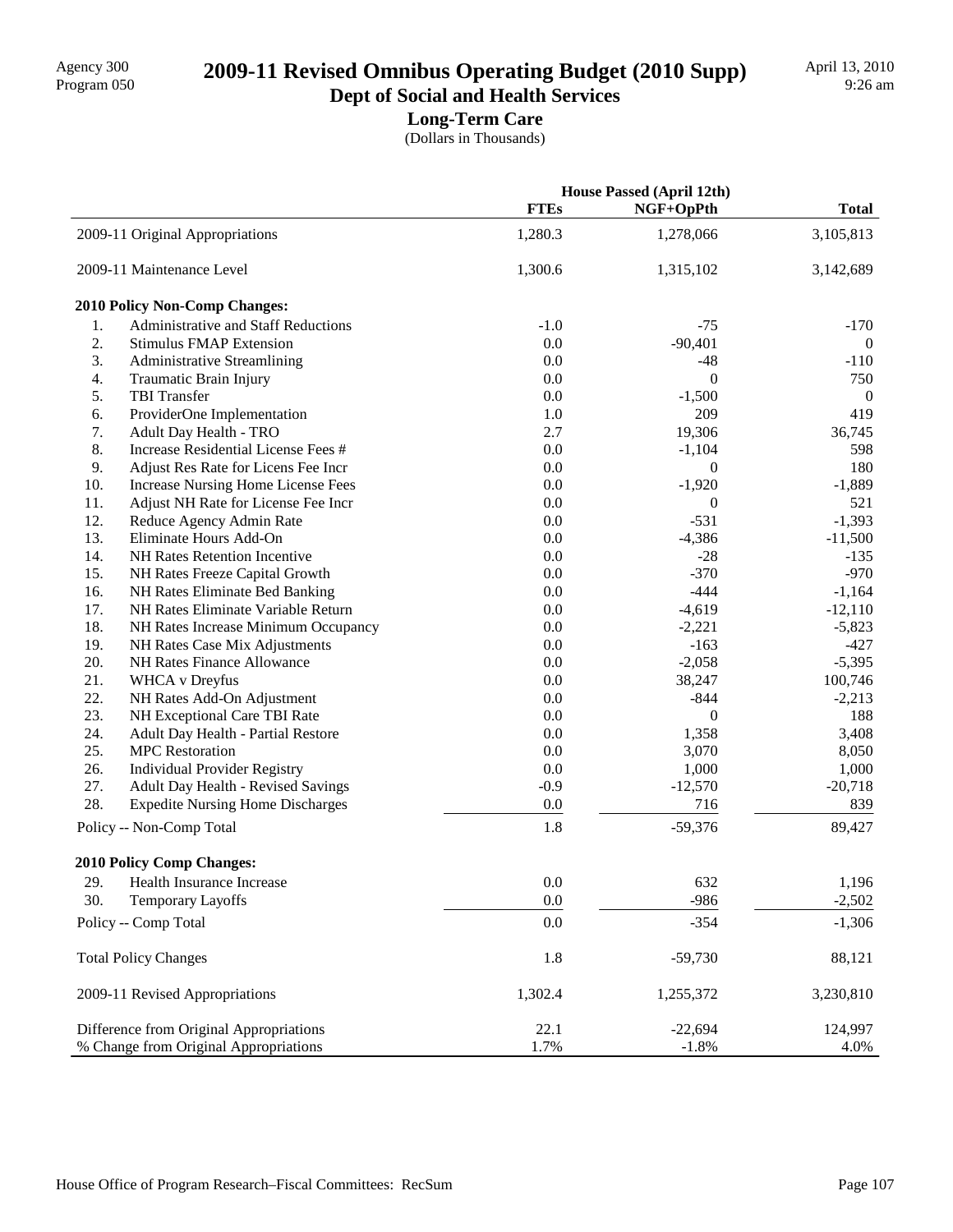### Agency 300<br>Program 050 **2009-11 Revised Omnibus Operating Budget (2010 Supp) Dept of Social and Health Services Long-Term Care**

#### *Comments:*

 **1. Administrative and Staff Reductions -** Long Term Care will reduce their administration by approximately 1.0 FTEs to support DSHS streamlining. The reduction must not be taken from ADSA's Decision Support and Data Analysis team.

 **2. Stimulus FMAP Extension -** The Federal Medical Assistance Percentage (FMAP) is the share of Medicaid costs that the federal government provides. The American Recovery and Reinvestment Act of 2009 increased FMAP by almost 13 percentage points for FY 2010 and the first six months of FY 2011. The Legislature anticipates that the FMAP increase from 50.00 percent to 62.94 percent will be extended for six additional months through June 2011, resulting in a reduction in state expenditures for services that receive Medicaid Title XIX and Title VI E federal match. (General Fund-State, General Fund-Federal)

 **3. Administrative Streamlining -** The agency will reduce its executive workforce. (General Fund-State, General Fund-Federal)

**4. Traumatic Brain Injury - Funding is provided for the purpose of expanding Traumatic Brain Injury (TBI) services as** recommended by the TBI Council. Funding will be used to expand support group services with an emphasis on persons returning from active military duty with TBI and their families. The TBI Council will also work to establish training and outreach for first responders and medical emergency staff, to improve awareness of health insurance coverage options, to promote best practices in private health insurance, and to secure additional federal and private funding to develop housing specifically for individuals with traumatic brain injuries.

 **5. TBI Transfer -** The unspent balance in the Traumatic Brain Injury (TBI) fund is used to offset costs for long-term care clients such as increases in mandatory caseloads. As of September 2009, long-term care was serving 2,092 clients in the home and community based system and 136 clients in the nursing home system with some level of TBI. (General Fund-State, Traumatic Brain Injury Account)

 **6. ProviderOne Implementation -** Two temporary FTEs and associated funding are required to develop and implement an automated interface between the Department's ProviderOne payment system and the Aging and Disability Services Administration's Case Management Information System. (General Fund-State, General Fund-Federal)

**7. Adult Day Health - TRO -** The 2009 Legislature eliminated adult day health services for clients living in residential settings in the 2009-11 biennial budget; however, the savings have not been realized due to a lawsuit. A court decision in Ryan v. Dreyfus blocked the 2009-11 decision to only offer adult day health services to in-home clients. All clients who were previously denied services were reinstated by December 2009. (General Fund-State, General Fund-Federal)

 **8. Increase Residential License Fees # -** Beginning July 1, 2010, license fees for Boarding Homes (BH) are increased from \$79 to \$106 per bed to cover the cost of providing licensure, regulatory, and re-inspection services that the agency is required by law to provide. BHs that serve Medicaid-eligible clients will receive additional funding in their Medicaid rates to cover the increased costs for licensing and regulating publicly-funded beds. (General Fund-State, General Fund-Federal, Private-Local)

 **9. Adjust Res Rate for Licens Fee Incr -** Boarding home Medicaid rates for publicly-funded beds are increased by approximately \$0.07 per patient day to cover costs associated with higher licensing fees that will begin July 1, 2010. (General Fund Federal, Private-Local)

 **10. Increase Nursing Home License Fees -** Beginning July 1, 2010, license fees for Nursing Homes (NH) are increased from \$275 to \$327 per bed to cover the cost of providing licensure, regulatory, and re-inspection services that the agency is required by law to provide. NHs that serve Medicaid-eligible clients will receive additional funding in their Medicaid rates to cover the increased costs for licensing publicly-funded beds. (General Fund-State, General Fund-Federal, Private-Local)

 **11. Adjust NH Rate for License Fee Incr -** Nursing home Medicaid rates for publicly-funded beds are increased by approximately \$0.14 per patient day to cover costs associated with higher licensing fees that will begin July 1, 2010. (General Fund Federal, Private-Local)

 **12. Reduce Agency Admin Rate -** The administrative portion of the hourly vendor rate paid to agency providers of in-home care is reduced by 2.5 percent. (General Fund-State, General Fund-Federal)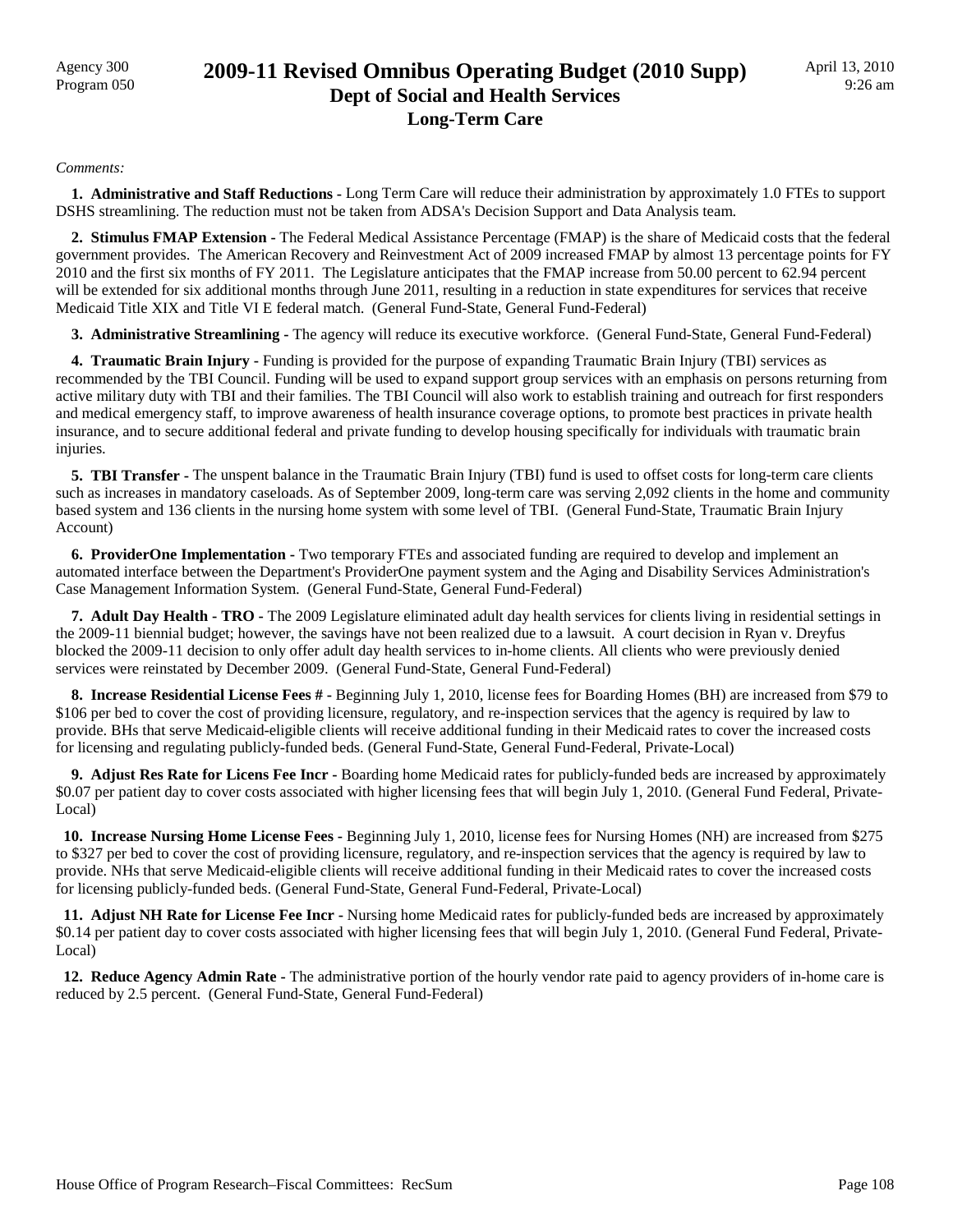### Agency 300 **2009-11 Revised Omnibus Operating Budget (2010 Supp)**<br>Program 050 **Dept of Social and Health Services Long-Term Care**

 **13. Eliminate Hours Add-On -** Authorization for in-home service hours allowed for special meal preparation or incontinence will be based upon individual assessments of a client's needs like the authorization for other long-term care services. Previously, clients were authorized the maximum number of hours available for these two services regardless of acuity levels, individual needs, and the level of available assistance from family or friends. Approximately 8,100 Long Term Care clients will receive a reduction in authorized service hours. The average reduction is 8.4 hours. Clients whose individual assessments indicate a continued need for the maximum number of hours will continue to be authorized for those service hours. (General Fund-State, General Fund-Federal)

 **14. NH Rates Retention Incentive -** Effective July 1, 2010, and thereafter, a retention incentive is created. The total nursing home rate is reduced by 1 percent for those facilities with direct care staff turnover above 75 percent as reported for all facilities on the relevant annual cost reports submitted to the Department. Effective July 1, 2010, and thereafter, the retention incentive funding that is returned to the state will be redistributed as a supplemental performance payment for the facilities that keep their direct care staff turnover at or below the 75 percent direct care staff turnover. One-time funding in FY 2010 is for the purpose of contracting with a consultant to review and evaluate pay-for-performance subsidy options and to develop recommendations in a report to the Legislature. (General Fund-State, General Fund-Federal)

 **15. NH Rates Freeze Capital Growth -** New capital projects are put on hold and the allowance for growth of less than 2 percent per year in the property and financing allowance is frozen. (General Fund-State, General Fund-Federal)

 **16. NH Rates Eliminate Bed Banking -** Approximately 20 nursing facilities will no longer be able to reduce the effects of minimum occupancy through bed banking (temporarily reducing the number of patient beds for which they are licensed). These facilities will need to decide whether to renew the Medicaid licensing on these beds, sell them, or relinquish them. (General Fund-State, General Fund-Federal)

 **17. NH Rates Eliminate Variable Return -** The variable return component of the nursing home payment system is eliminated. Variable Return was intended to reward facilities with the lowest costs by providing them flexible funding. It was calculated by ranking all facilities from highest to lowest based on their adjusted costs (lids excluded). The highest dollar amounts were paid to the facilities with the lowest cost regardless of the individual facility's level of efficiency or quality of care. (General Fund-State, General Fund-Federal)

 **18. NH Rates Increase Minimum Occupancy -** Minimum occupancy in the operating, finance, and property components of the nursing home payment system is raised from 90 percent to 95 percent for large non-essential community provider nursing facilities. Nursing facilities will be required to maintain occupancy for at least 95 percent of their licensed Medicaid beds. Per 74.46 RCW, if a facility does not maintain the minimum level of occupancy, they are charged a penalty. Nursing homes with 60 or fewer beds (small non-essential community providers) will continue to be held at 90 percent occupancy. Essential community providers will continue to be held at 85 percent occupancy. (General Fund-State, General Fund-Federal)

 **19. NH Rates Case Mix Adjustments -** The average level of case mix for Medicaid clients in Washington will be adjusted once every six months rather than on a quarterly basis. The facility's average case mix index will continue to get updated when rates are rebased. (General Fund-State, General Fund-Federal)

 **20. NH Rates Finance Allowance -** The allowable return on investment in the Finance Allowance component is reduced from 8.5 percent to 4.0 percent on the net book value of a facility's assets acquired on or after May 17, 1999 (tangible fixed assets such as leases and allowable land costs). The percentage of return on investment is set by the state and is adjusted to reflect lowering interest rates for commercial health industry loans. Allowable depreciation rates on fixed assets are 15 years for movable equipment, 5-10 years for shorter term equipment such as vehicles, and 40 years on fixed assets such as buildings. (General Fund-State, General Fund-Federal)

 **21. WHCA v Dreyfus -** The 2009 Legislature reduced the Medicaid payment rates for Nursing Homes (NH) by 4 percent from the FY 2009 funded levels. A court decision in Washington Health Care Association v. Dreyfus blocked the implementation of this rate reduction. (General Fund-State, General Fund-Federal)

 **22. NH Rates Add-On Adjustment -** Eliminates a .06 percent add-on established in 2001, by the Legislature to "increase the median price per case-mix unit." Since that time, a regular rebase has been enacted in statute which takes into account actual changes in case mix, the costs therein, and makes funding adjustments accordingly. (General Fund-State, General Fund-Federal)

 **23. NH Exceptional Care TBI Rate -** Funding is provided for an exceptional rate add-on for facilities serving a high concentration of traumatic brain injury residents and that also have a high percentage Medicaid census. (General Fund-State, General Fund-Federal).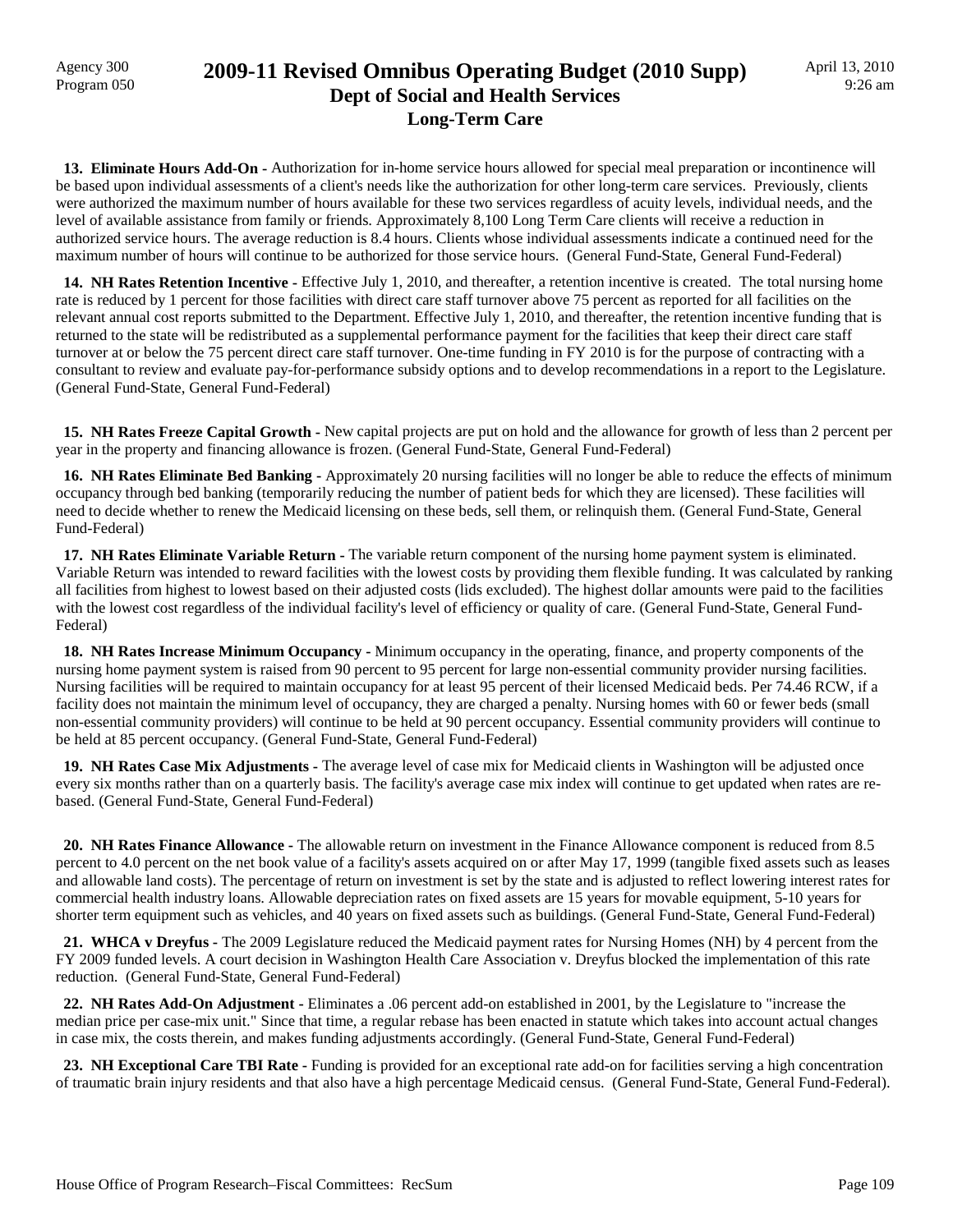### Agency 300 **2009-11 Revised Omnibus Operating Budget (2010 Supp)**<br>Program 050 **Dept of Social and Health Services Long-Term Care**

 **24. Adult Day Health - Partial Restore -** Funding is provided for additional enrollment in the Adult Day Health (ADH) program. The total number of persons to be served by ADH will be maintained at approximately 1,575 clients. (General Fund-State, General Fund-Federal)

 **25. MPC Restoration -** Additional funding is provided for restoration of the Medicaid Personal Care hours reduction in the 2009-11 Biennial Appropriations Act. (General Fund-State, General Fund-Federal)

 **26. Individual Provider Registry -** Funding is provided for the Department to contract for the provision of an individual provider registry. (General Fund-State)

 **27. Adult Day Health - Revised Savings -** A court decision blocked the 2009-11 decision to only offer Adult Day Health services to in-home clients, resulting in lower savings than were assumed in the biennial budget. All clients who were previously denied services were offered reinstatement by December, 2009. The program will move to a 1915(i) Medicaid state plan option as of January 1, 2010, and enrollment will be capped. (General Fund-State, General Fund-Federal)

**28. Expedite Nursing Home Discharges -** The savings assumed in Chapter 3, Laws of 2010, for providing additional nursing home discharge staff to help an additional 700 Medicaid nursing home residents move to community care residential settings when they are ready is adjusted. (General Fund-State, General Fund-Federal)

 **29. Health Insurance Increase -** Funding is provided for an increase in the monthly employer contribution for state employee health benefits funding rate for FY 2011 from \$768 to \$850. (General Fund-State, various other funds)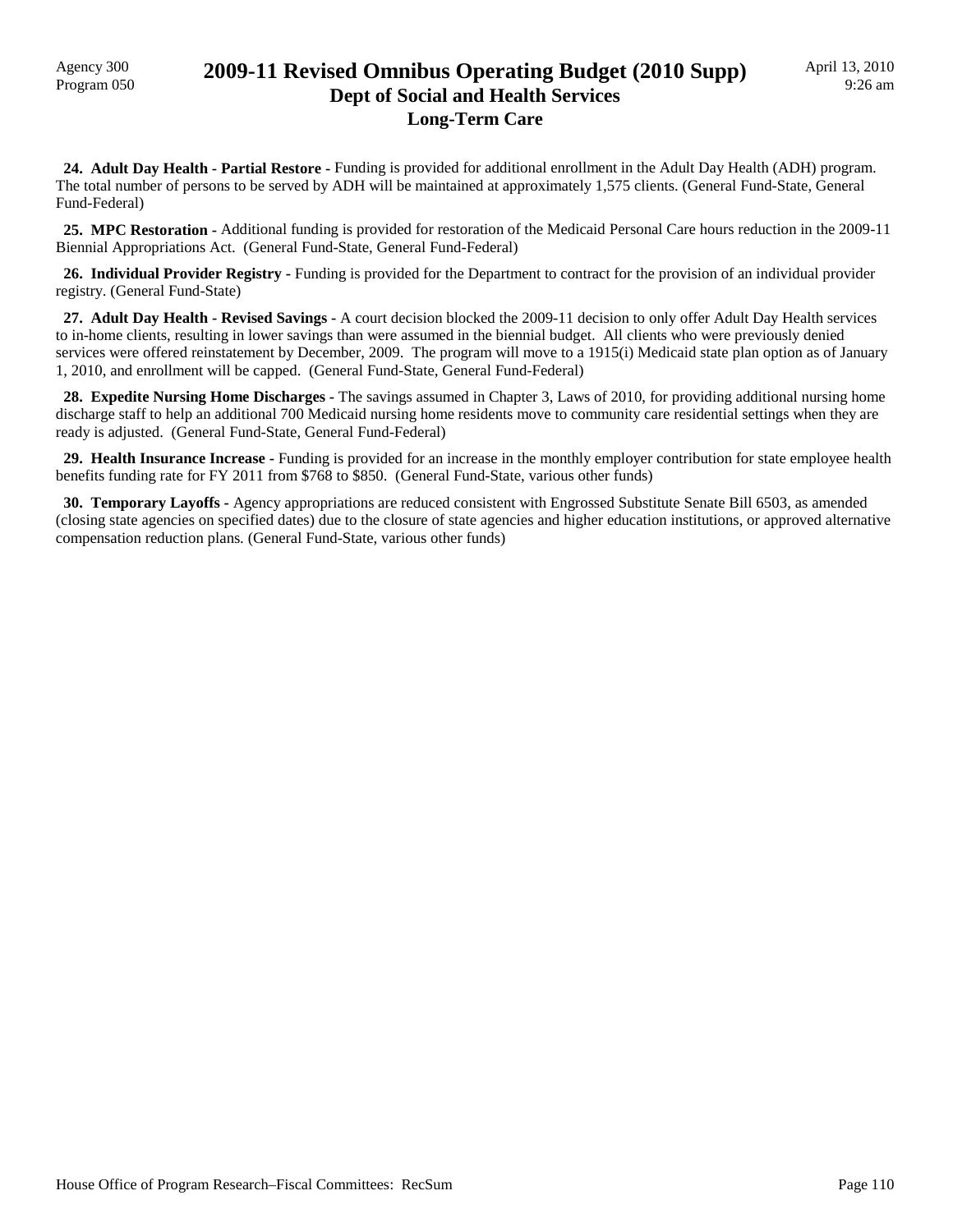## 2009-11 Revised Omnibus Operating Budget (2010 Supp)

# **Dept of Social and Health Services**

**Economic Services Administration** (Dollars in Thousands)

|     |                                          | <b>House Passed (April 12th)</b> |                  |              |
|-----|------------------------------------------|----------------------------------|------------------|--------------|
|     |                                          | <b>FTEs</b>                      | NGF+OpPth        | <b>Total</b> |
|     | 2009-11 Original Appropriations          | 4,215.4                          | 1,145,425        | 2,342,380    |
|     | 2009-11 Maintenance Level                | 4,289.8                          | 1,182,476        | 2,394,555    |
|     | 2010 Policy Non-Comp Changes:            |                                  |                  |              |
| 1.  | Administrative and Staff Reductions      | $-72.0$                          | $-5,650$         | $-9,460$     |
| 2.  | Reduction of Mandatory Workload          | $-75.4$                          | $-6,416$         | $-11,582$    |
| 3.  | <b>Career Services for Non-WorkFirst</b> | 0.0                              | $-3,600$         | $-3,600$     |
| 4.  | Non-Compliance Sanction                  | 0.0                              | $-769$           | $-769$       |
| 5.  | <b>Sanction Cure Period</b>              | 0.0                              | $-500$           | $-500$       |
| 6.  | <b>Suspend Community Works Programs</b>  | 0.0                              | $-5,500$         | $-5,500$     |
| 7.  | <b>Single Parent Participation</b>       | 0.0                              | $-11,000$        | $-11,000$    |
| 8.  | Refugee Assistance                       | 0.0                              | 200              | 200          |
| 9.  | Limited English Proficiency              | 0.0                              | 250              | 250          |
| 10. | Planning & Policy Development            | $-1.5$                           | $-115$           | $-267$       |
| 11. | <b>Administrative Streamlining</b>       | $-0.5$                           | $-47$            | $-110$       |
| 12. | Redistribution of Fed Tax Intercept      | 0.8                              | $-3,015$         | $-5,915$     |
| 13. | Transfer OFR to Div Child Support        | 42.8                             | 2,695            | 5,660        |
| 14. | <b>Basic Food Stimulus Funds</b>         | 0.0                              | $\boldsymbol{0}$ | 10,870       |
| 15. | Federal Food Stamp Admin                 | 0.0                              | $-4,740$         | $-4,740$     |
| 16. | Child Care Policy and Eligibility        | 1.5                              | $-516$           | $-516$       |
| 17. | Mobile Community Service                 | 0.0                              | $\mathbf{0}$     | 600          |
| 18. | Reduce Job Search                        | 0.0                              | $-2,363$         | $-2,363$     |
| 19. | Security Lifeline Act                    | 5.7                              | $-12,317$        | $-8,691$     |
| 20. | Maintain TANF Program                    | 0.0                              | 16,783           | 78,783       |
|     | Policy -- Non-Comp Total                 | $-98.7$                          | $-36,620$        | 31,350       |
|     | 2010 Policy Comp Changes:                |                                  |                  |              |
| 21. | Health Insurance Increase                | 0.0                              | 2,494            | 4,308        |
| 22. | Temporary Layoffs                        | 0.0                              | $-2,399$         | $-4,278$     |
|     | Policy -- Comp Total                     | 0.0                              | 95               | 30           |
|     | <b>Total Policy Changes</b>              | $-98.7$                          | $-36,525$        | 31,380       |
|     | 2009-11 Revised Appropriations           | 4,191.1                          | 1,145,951        | 2,425,935    |
|     | Difference from Original Appropriations  | $-24.4$                          | 526              | 83,555       |
|     | % Change from Original Appropriations    | $-0.6%$                          | 0.1%             | 3.6%         |

*Comments:*

 **1. Administrative and Staff Reductions -** Funding for administrative costs within the Economic Services Administration (ESA) is reduced. This reduction will result in consolidation of some office functions. (General Fund-State, General Fund-Federal)

 **2. Reduction of Mandatory Workload -** This item eliminates funding provided for anticipated workload expenses. The item does not eliminate current staff, but eliminates funding provided for increased staff work due to caseload growth. (General Fund-State, General Fund-Federal)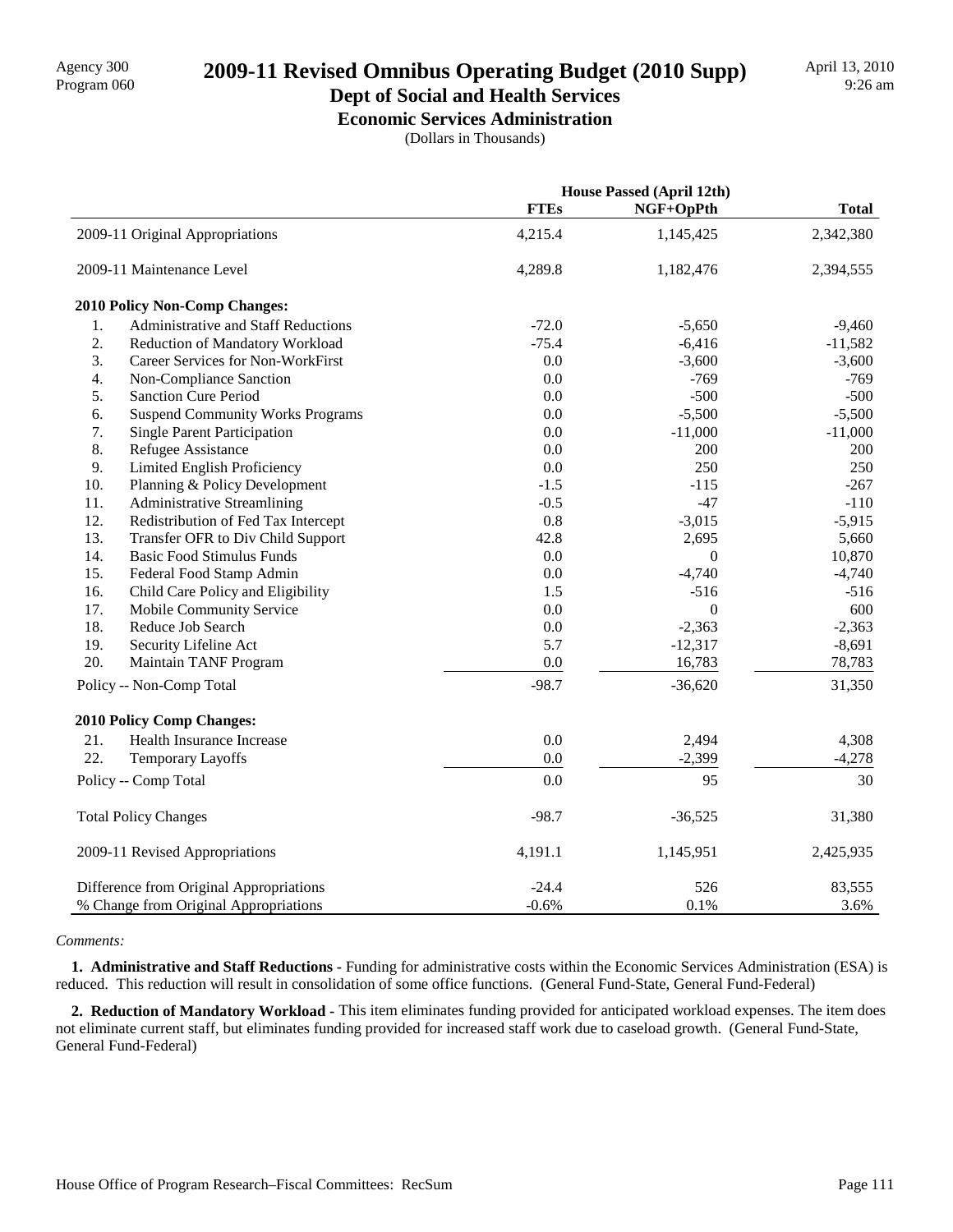#### Agency 300<br>Program 060 **2009-11 Revised Omnibus Operating Budget (2010 Supp) Dept of Social and Health Services Economic Services Administration**

 **3. Career Services for Non-WorkFirst -** Savings are assumed through elimination of career services provided to non-WorkFirst food stamp recipients. Funding had been provided for up to 600 cases per month at \$500 per case that were receiving food stamps, but who were not on the Temporary Assistance to Needy Families (TANF) caseload.

 **4. Non-Compliance Sanction -** Savings are assumed through a two-month reduction in sanction periods. Currently, if a family on WorkFirst/TANF does not comply with program requirements, they are placed on sanction status for six months and receive a reduced cash grant. The six-month time sanction period is reduced to four months.

 **5. Sanction Cure Period -** If a client leaves or is removed from the WorkFirst/TANF program, and re-applies within six months, they are required to participate in and comply with program requirements for four weeks (a "cure period") prior to receiving a cash grant. If a client returns after six months, there is no cure period required to receive their grant. This item extends the cure period to all families returning to WorkFirst after being sanctioned, regardless of the length of time they have been off the program.

 **6. Suspend Community Works Programs -** Funding for all Community Works programs within the WorkFirst program, except for Community Jobs, is suspended for FY 2011.

 **7. Single Parent Participation -** This item reduces demand for the Working Connections Child Care program by allowing single parents with children under the age of six to meet federal participation requirements of 20 hours per week, rather than the state requirement of 32 hours per week.

 **8. Refugee Assistance -** Funding is provided for the Department of Social and Health Services to award grants to small mutual assistance or small community-based organizations in FY 2011 to provide transitional assistance, language skills, and other resources to improve refugees' economic self sufficiency.

 **9. Limited English Proficiency -** Additional funding is provided in FY 2010 to the Economic Services Administration for Limited English Proficiency (LEP) programs.

 **10. Planning & Policy Development -** Savings are achieved through a reduction of three FTE staff associated with non-essential business functions. (General Fund-State, General Fund-Federal)

 **11. Administrative Streamlining -** Additional staffing reductions are achieved through efficiencies in the executive workforce. (General Fund-State, General Fund-Federal)

 **12. Redistribution of Fed Tax Intercept -** Savings are assumed through the temporary suspension of the redistribution of Internal Revenue Service (IRS) refund payments. The federal Deficit Reduction Act allows states to pay support collected through the federal tax offset procedure to former TANF families before repaying the state debt. Effective October 1, 2008, IRS collections began to be distributed to families first, whether on TANF or not. The redistribution of federal refund payments to former TANF families before repaying the state debt is suspended. (General Fund-State, General Fund-Federal)

**13. Transfer OFR to Div Child Support -** The Office of Financial Recovery is transferred from the Department of Social and Health Services Administration and Support Services to the Division of Child Support within the Economic Services Administration. No savings is assumed through this transfer. (General Fund-State, General Fund-Federal, General Fund-Private/Local).

 **14. Basic Food Stimulus Funds -** As part of the federal FY 2011 federal defense appropriations, the state is expected to receive \$10.9 million in additional food stamp administration funding. These funds do not have matching requirements. (General Fund-State, General Fund-Federal)

 **15. Federal Food Stamp Admin -** Savings are assumed through a reduction in administrative expenditures related to the processing of basic food benefits.

 **16. Child Care Policy and Eligibility -** The Working Connections Child Care policy functions are transferred from the Department of Early Learning to the Department of Social and Health Services in order to consolidate policy functions with eligibility determinations. This is to be done through a Memorandum of Agreement between the agencies.

 **17. Mobile Community Service -** The Department has received a Gates Foundation grant to purchase a mobile Community Service Office. The vehicle will be used to increase outreach and food stamp participation by providing service to areas that are not near a Community Service Office. The mobile unit will also be used in emergency situations such as natural disasters. (General Fund-Local)

 **18. Reduce Job Search -** Funding for WorkFirst job search activities is reduced for FY 2011.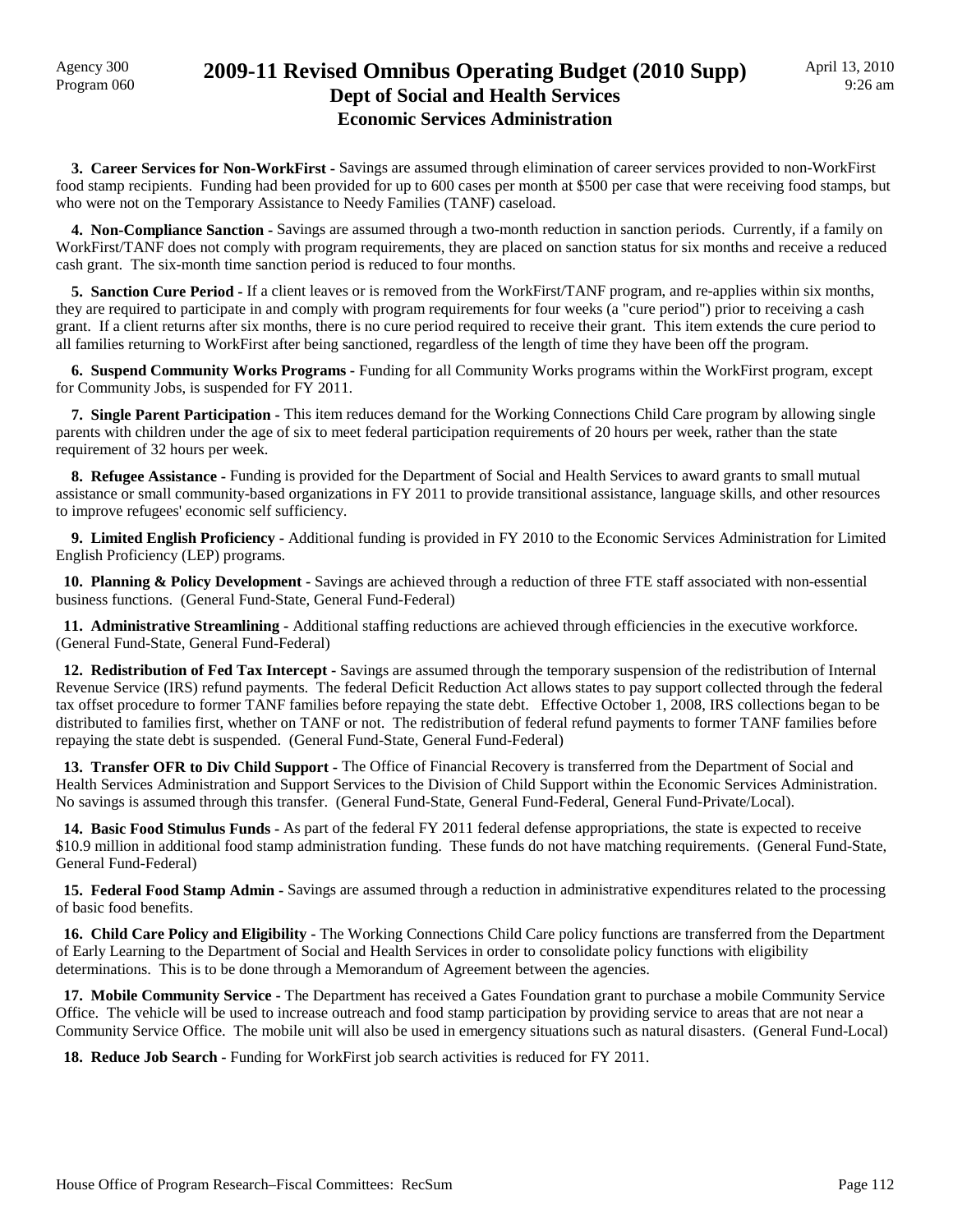### Agency 300 **2009-11 Revised Omnibus Operating Budget (2010 Supp)**<br>Program 060 **Dept of Social and Health Services Economic Services Administration**

 **19. Security Lifeline Act -** Funding and staff are provided to implement Chapter 8, Laws of 2010, 1st sp.s., partial veto (ESSHB 2782). The Department of Social and Health Services will sponsor the planning process for creating a user-friendly electronic Opportunity Portal to allow Washington residents to access a broad array of benefits. The Department will expand the Food Stamp Employment and Training program to three community colleges, subject to federal approval. The Department will, through performance-based contracts, expedite the transition of individuals that are likely to be eligible for federal benefits to the Disability Lifeline Expedited Program. Caseloads are expected to decrease because an individual cannot continue to receive Disability Lifeline benefits if he or she refuses, without good cause, to participate in needed chemical dependency treatment. This legislation specifies that lifetime benefits will be capped at 24 months in a 60 month period, from September 1, 2010, to June 30, 2013. Savings in this item assume elimination of the Administrative Review Team (ART) process. The ART teams review client cases that have not been approved for assistance through the standard process, and are the last opportunity for a client to receive benefits.

 **20. Maintain TANF Program -** State and federal funding is provided to maintain TANF services through January 2011. The funding assumes no other expenditure reductions other than those in the budget will occur as a result of the new funding. The federal funding assumes passage of pending federal legislation that would allocate additional emergency TANF funds in FY 2011. The Department of Social and Health Services estimates the state could receive \$62 million in state FY 2011.

 **21. Health Insurance Increase -** Funding is provided for an increase in the monthly employer contribution for state employee health benefits funding rate for FY 2011 from \$768 to \$850. (General Fund-State, various other funds)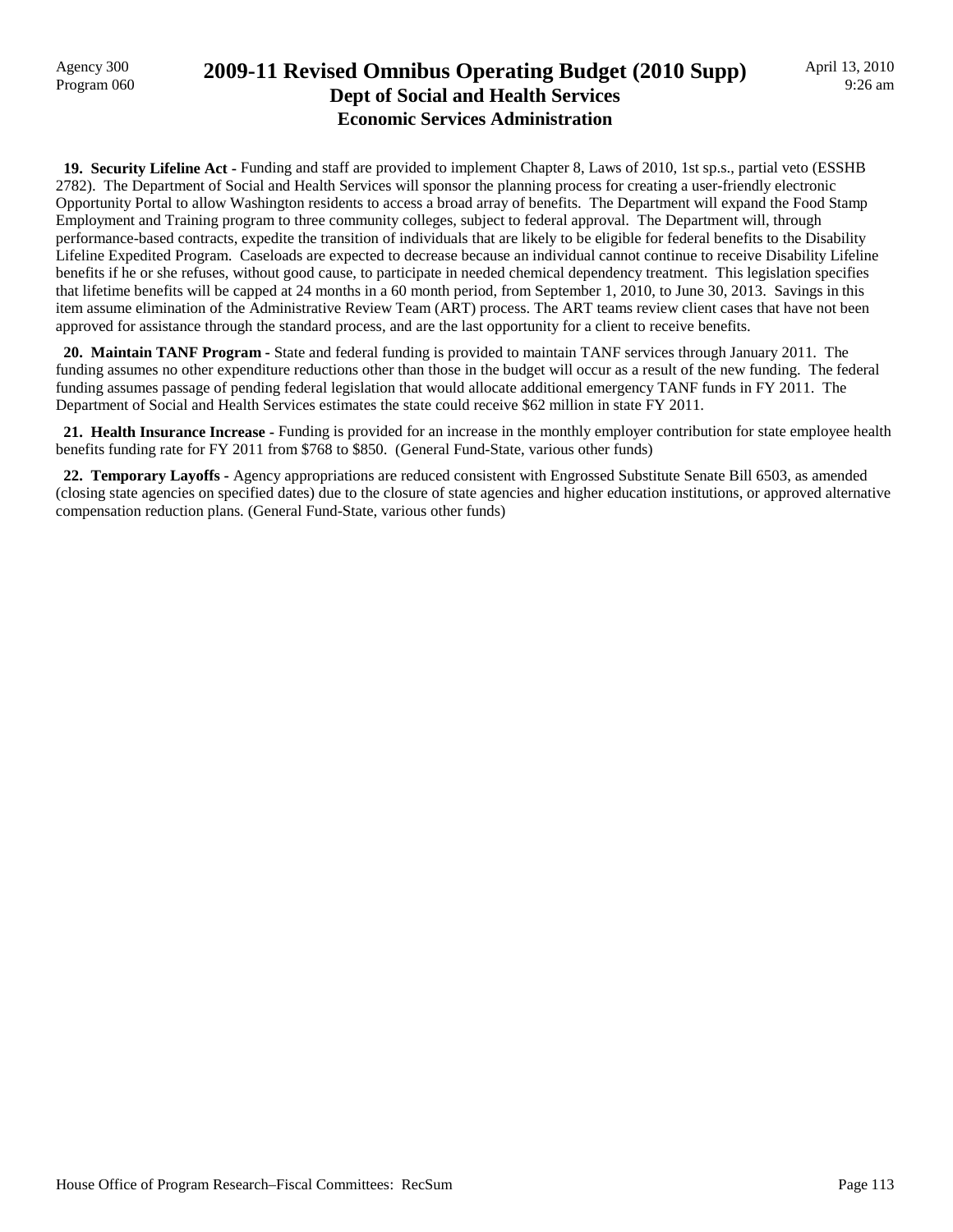# Agency 300<br>Program 070 **2009-11 Revised Omnibus Operating Budget (2010 Supp)**

## **Dept of Social and Health Services**

**Alcohol & Substance Abuse** (Dollars in Thousands)

|                                            | <b>House Passed (April 12th)</b> |           |              |
|--------------------------------------------|----------------------------------|-----------|--------------|
|                                            | <b>FTEs</b>                      | NGF+OpPth | <b>Total</b> |
| 2009-11 Original Appropriations            | 91.3                             | 166,710   | 334,239      |
| 2009-11 Maintenance Level                  | 91.3                             | 166,707   | 334,238      |
| <b>2010 Policy Non-Comp Changes:</b>       |                                  |           |              |
| <b>Stimulus FMAP Extension</b><br>1.       | 0.0                              | $-2,506$  | $\Omega$     |
| 2.<br>Reduce County Administration Costs   | 0.0                              | $-1,343$  | $-1,343$     |
| 3.<br><b>Agency Staff Reductions</b>       | $-5.0$                           | $-258$    | $-407$       |
| 4.<br>Reduce K-12 Prevention Funding       | 0.0                              | $-970$    | $-970$       |
| 5.<br><b>Transfer Juvenile Drug Courts</b> | 0.0                              | 566       | 566          |
| Substance Abuse Treatment #<br>6.          | 0.0                              | $\theta$  | 133          |
| 7.<br>Security Lifeline Act                | $0.0\,$                          | 2,247     | 2,247        |
| Policy -- Non-Comp Total                   | $-5.0$                           | $-2,264$  | 226          |
| <b>2010 Policy Comp Changes:</b>           |                                  |           |              |
| 8.<br>Health Insurance Increase            | 0.0                              | 58        | 111          |
| 9.<br><b>Temporary Layoffs</b>             | 0.0                              | $-126$    | $-249$       |
| Policy -- Comp Total                       | 0.0                              | $-68$     | $-138$       |
| <b>Total Policy Changes</b>                | $-5.0$                           | $-2,332$  | 88           |
| 2009-11 Revised Appropriations             | 86.3                             | 164,375   | 334,326      |
| Difference from Original Appropriations    | $-5.0$                           | $-2,335$  | 87           |
| % Change from Original Appropriations      | $-5.5%$                          | $-1.4%$   | 0.0%         |

#### *Comments:*

 **1. Stimulus FMAP Extension -** The Federal Medical Assistance Percentage (FMAP) is the share of Medicaid costs that the federal government provides. The American Recovery and Reinvestment Act of 2009 increased FMAP by almost 13 percentage points for FY 2010 and the first six months of FY 2011. The Legislature anticipates that the FMAP increase from 50.00 percent to 62.94 percent will be extended for six additional months through June 2011, resulting in a reduction in state expenditures for services that receive Medicaid Title XIX and Title VI-E federal match. (General Fund-State, General Fund-Federal)

 **2. Reduce County Administration Costs -** State support for county administration expenses is reduced from 10 percent to 8 percent per year. (General Fund-State)

 **3. Agency Staff Reductions -** Administrative staff is reduced by five FTEs. (General Fund-State, General Fund-Federal)

 **4. Reduce K-12 Prevention Funding -** The Office of the Superintendent of Public Instruction (OSPI) receives \$970,000 in state funding each year for administrative costs and chemical dependency prevention grants for schools. This funding is eliminated. OSPI will continue to receive \$4 million in federal funding for chemical dependency prevention grants. (General Fund-State)

 **5. Transfer Juvenile Drug Courts -** Funding for juvenile drug courts is transferred from the Department of Commerce to the Division of Alcohol and Substance Abuse. This program improves the capacity of juvenile drug courts statewide. (General Fund-State)

 **6. Substance Abuse Treatment # -** Funding for the Residential Substance Abuse Treatment Program is transferred from the Department of Commerce to the Department of Social and Health Services. The program helps state and local correctional facilities implement substance abuse programs for prisoners that are incarcerated for long periods. (General Fund-Federal)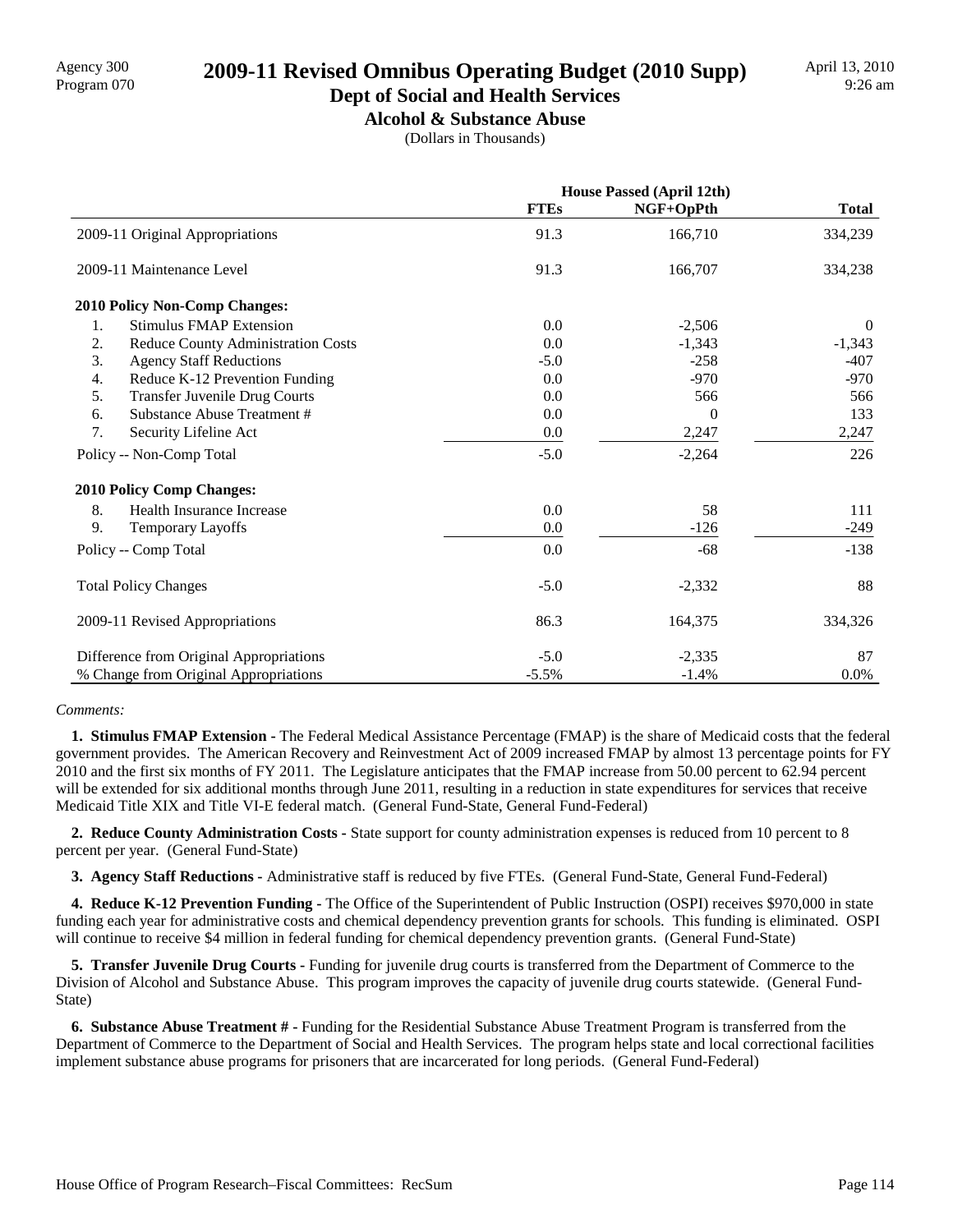Agency 300

#### Program 070 **2009-11 Revised Omnibus Operating Budget (2010 Supp) Dept of Social and Health Services Alcohol & Substance Abuse**

 **7. Security Lifeline Act -** Funding is provided to implement Chapter 8, Laws of 2010, 1st sp. s. (E2SHB 2782). Lifeline clients cannot continue to receive benefits if they refuse without good cause to participate in needed chemical dependency treatment. Funding is provided for treatment for clients that decide to participate. The Department of Social and Health Services will give high priority for drug or alcohol treatment to Lifeline clients that require treatment to improve their health to transition to employment or federal benefits, but pregnant women and parents will be given first priority.

 **8. Health Insurance Increase -** Funding is provided for an increase in the monthly employer contribution for state employee health benefits funding rate for FY 2011 from \$768 to \$850. (General Fund-State, various other funds)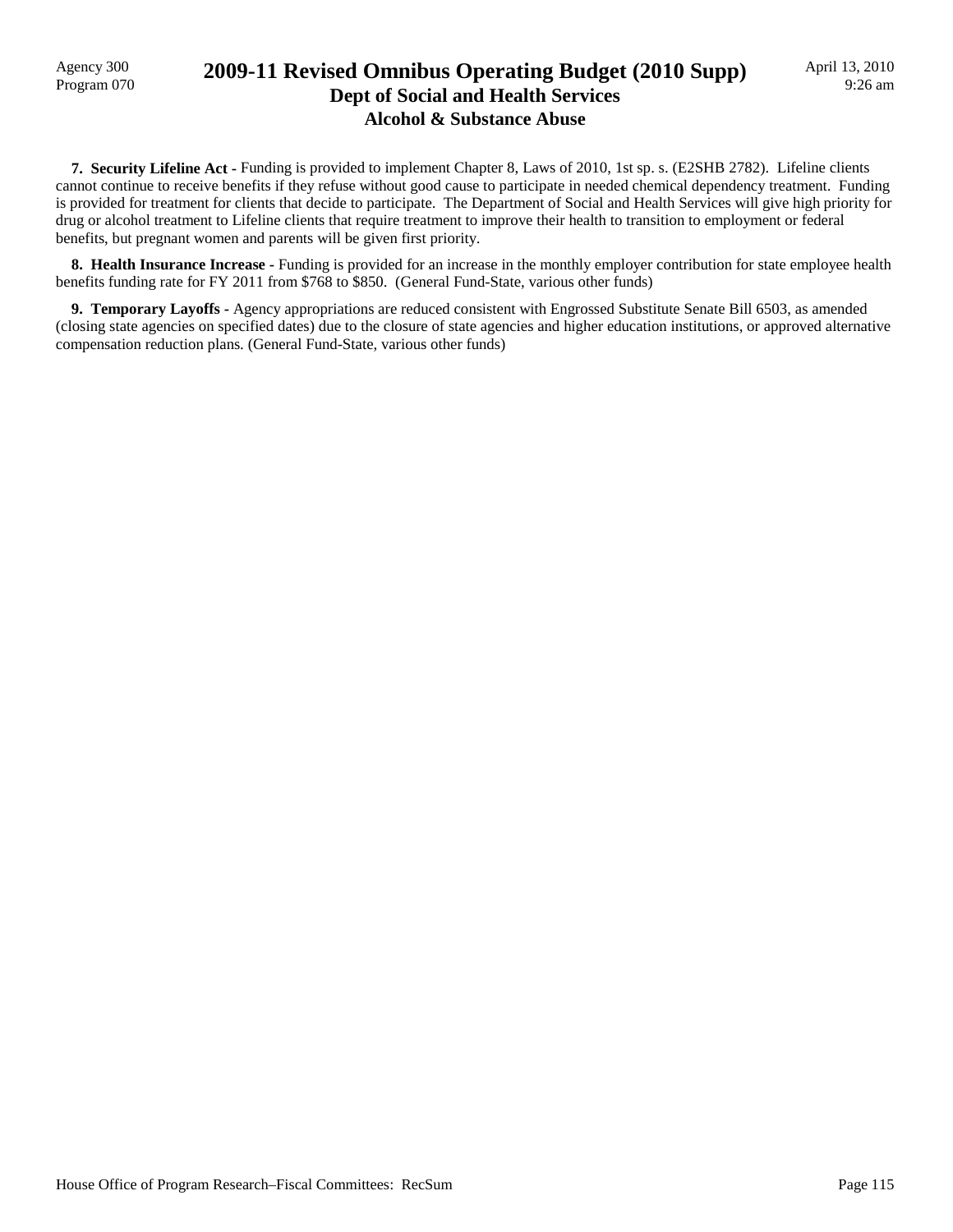# 2009-11 Revised Omnibus Operating Budget (2010 Supp)

#### **Dept of Social and Health Services Medical Assistance Payments**

(Dollars in Thousands)

|     |                                         |             | <b>House Passed (April 12th)</b> |              |
|-----|-----------------------------------------|-------------|----------------------------------|--------------|
|     |                                         | <b>FTEs</b> | NGF+OpPth                        | <b>Total</b> |
|     | 2009-11 Original Appropriations         | 1,115.5     | 3,583,840                        | 8,828,440    |
|     | 2009-11 Maintenance Level               | 1,114.5     | 3,892,229                        | 9,312,084    |
|     | 2010 Policy Non-Comp Changes:           |             |                                  |              |
| 1.  | <b>Stimulus FMAP Extension</b>          | 0.0         | $-295,748$                       | $-14,740$    |
| 2.  | Parent Sentencing Alternative           | 0.0         | 73                               | 123          |
| 3.  | Medicare Part D Stimulus FMAP           | 0.0         | $-86,901$                        | $-86,901$    |
| 4.  | <b>Administrative Streamlining</b>      | $-0.5$      | $-48$                            | $-110$       |
| 5.  | Decision Support & Data Analysis        | $-0.5$      | $-37$                            | $-85$        |
| 6.  | Forecast Variance Adjustment            | 0.0         | $-5,813$                         | $-14,495$    |
| 7.  | <b>CHIPRA Bonus Payment</b>             | 0.0         | $-7,461$                         | $\mathbf{0}$ |
| 8.  | ProviderOne Implementation              | 6.3         | $\boldsymbol{0}$                 | 19,376       |
| 9.  | Disability Determination Workload       | 37.5        | $\boldsymbol{0}$                 | 6,304        |
| 10. | Poison Center Funding Transfer          | 0.0         | 662                              | 1,890        |
| 11. | Correcting Medical Asst Admin Base      | 0.0         | 19,103                           | 38,188       |
| 12. | Hospital Safety Net Assessment          | 3.1         | $-66,800$                        | 448,684      |
| 13. | Lifeline Caseload                       | 0.0         | 22,248                           | 27,212       |
| 14. | Lifeline Managed Care                   | 0.0         | 23,892                           | 23,674       |
| 15. | Security Lifeline Act                   | 0.0         | $-15,869$                        | $-15,009$    |
| 16. | Community Clinic FQHC Rate Increase     | 0.0         | 39,902                           | 95,307       |
| 17. | <b>Reduce Dental Enhancements</b>       | 0.0         | $-2,500$                         | $-6,355$     |
| 18. | Suspend Apple Health Outreach           | 0.0         | $-425$                           | $-1,215$     |
| 19. | HO Administrative Adjustment            | 0.0         | $-2,523$                         | $-3,414$     |
| 20. | MCS Bridge Federal Waiver               | 0.0         | $-26,531$                        | $\Omega$     |
| 21. | Professional Svcs Supplemental Pymt     | 1.3         | $\boldsymbol{0}$                 | 60,063       |
| 22. | Electronic Health Record Project        | 5.6         | 137                              | 1,372        |
|     | Policy -- Non-Comp Total                | 52.7        | $-404,639$                       | 579,869      |
|     | 2010 Policy Comp Changes:               |             |                                  |              |
| 23. | Health Insurance Increase               | 0.0         | 371                              | 1,080        |
| 24. | <b>Temporary Layoffs</b>                | 0.0         | $-785$                           | $-2,401$     |
|     | Policy -- Comp Total                    | 0.0         | $-414$                           | $-1,321$     |
|     | <b>Total Policy Changes</b>             | 52.7        | $-405,053$                       | 578,548      |
|     | 2009-11 Revised Appropriations          | 1,167.2     | 3,487,176                        | 9,890,632    |
|     | Difference from Original Appropriations | 51.7        | $-96,664$                        | 1,062,192    |
|     | % Change from Original Appropriations   | 4.6%        | $-2.7%$                          | 12.0%        |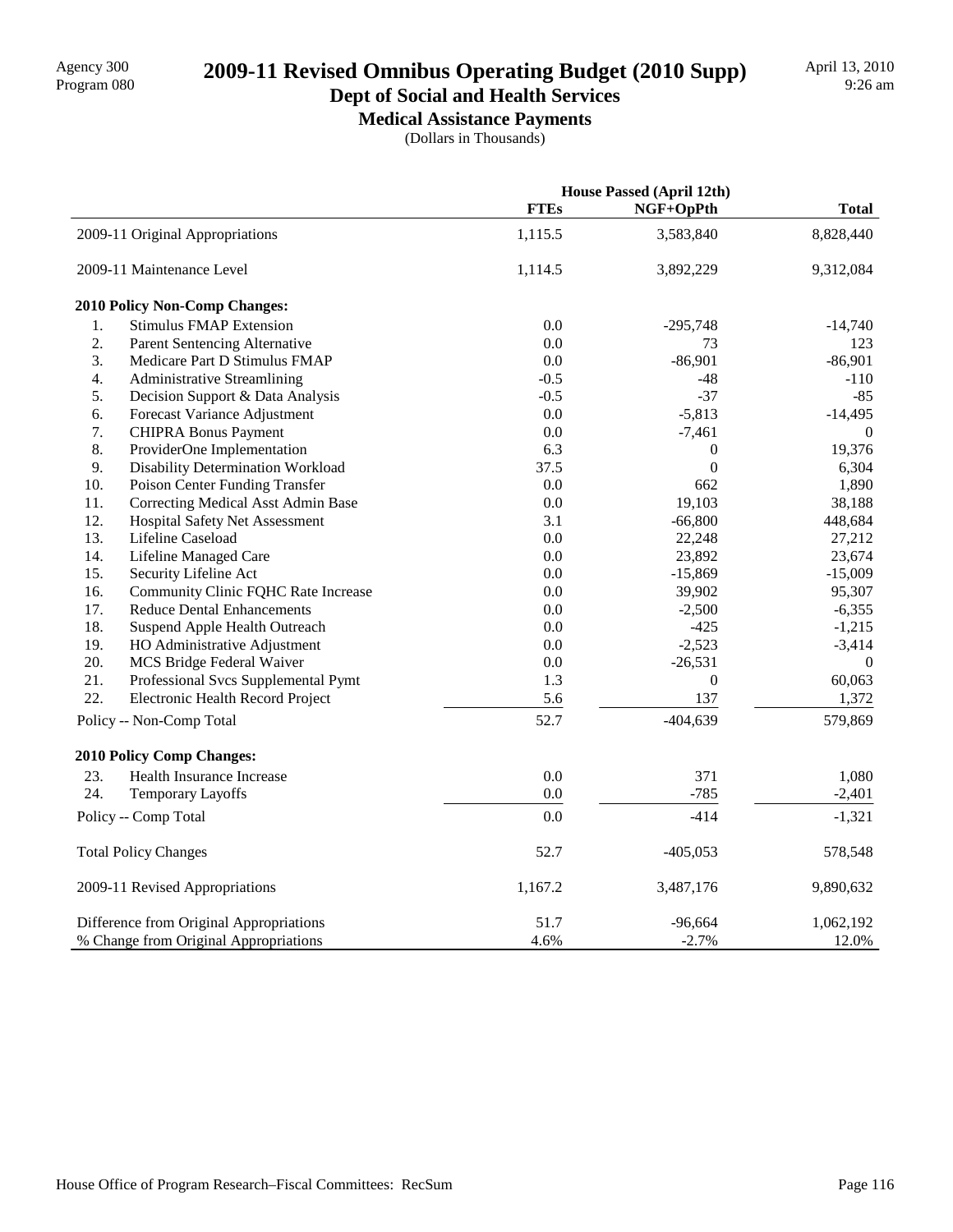### Agency 300<br>Program 080 **2009-11 Revised Omnibus Operating Budget (2010 Supp) Dept of Social and Health Services Medical Assistance Payments**

#### *Comments:*

 **1. Stimulus FMAP Extension -** The Federal Medical Assistance Percentage (FMAP) is the share of Medicaid costs that the federal government provides. The American Recovery and Reinvestment Act of 2009 increased FMAP by almost 13 percentage points for FY 2010 and the first six months of FY 2011. The Legislature anticipates that the FMAP increase from 50.00 percent to 62.94 percent will be extended for six additional months through June 2011, resulting in a reduction in state expenditures for services that receive Medicaid Title XIX and Title VI-E federal match. (General Fund-State, General Fund-Federal)

 **2. Parent Sentencing Alternative -** Funding is reduced in the Department of Corrections (DOC) to reflect the creation of alternatives to incarceration for nonviolent offenders with minor children pursuant to Chapter 224, Laws of 2010, (SSB 6639). These savings result from a reduction in the average daily population of 82 offenders, allowing the Department of Corrections to close a prison unit at a women's facility. Funding is provided to the Department of Corrections for community supervision because supplemental services will be provided to offenders in lieu of prison sentences. Funding is provided to the Health and Recovery Services Administration for medical assistance for these offenders and to the Children's Administration for the costs of providing reports to courts on offenders that are under consideration for the sentencing alternative. (General Fund-State, General Fund-Federal)

 **3. Medicare Part D Stimulus FMAP -** The state will receive increased federal funding because the federal government reversed its decision not to apply the increased federal medical assistance percentage (FMAP) in the American Recovery and Reinvestment Act of 2009 to the reimbursement paid by the state to the federal government for Medicare Part D coverage for prescription drugs. (General Fund-State, General Fund-Federal)

 **4. Administrative Streamlining -** The Department of Social and Health Services will reduce its executive workforce. (General Fund-State, General Fund-Federal)

**5. Decision Support & Data Analysis -** Seven FTEs that provide decision support and data analysis functions are eliminated across the Department of Social and Health Services. (General Fund-State, General Fund-Federal)

 **6. Forecast Variance Adjustment -** Funding is reduced based on recent data showing that caseload levels are trending lower than forecasted. (General Fund-State, General Fund-Federal)

 **7. CHIPRA Bonus Payment -** The Centers for Medicare and Medicaid Services will provide a one-time performance bonus payment for federal FY 2009 under the Children's Health Insurance Program Reauthorization Act of 2009 (CHIPRA). (General Fund-State, General Fund-Federal)

 **8. ProviderOne Implementation -** Funding is provided for the continued implementation of ProviderOne, the system scheduled to replace the Medicaid Management Information System (MMIS) as the Department's primary payment system. When fully operational, the system will pay more than 100,000 providers, support the delivery of services to more than one million clients, and manage roughly \$4 billion per year in Medicaid and other payments. Additional federal expenditure authority and transfers of state and federal funding from state FY 2010 to state FY 2011 are provided. The additional authority will support an expanded test environment and supporting services for providers, including a live ProviderOne help desk for a period of six months beginning January 1, 2010. (General Fund-State, General Fund-Federal)

 **9. Disability Determination Workload -** Additional federal expenditure authority is provided to support increased workloads for determining eligibility for federal disability benefits. (General Fund-Federal)

 **10. Poison Center Funding Transfer -** A portion of the Department of Health's funding for the Washington State Poison Center (WPC) is transferred to the Medical Assistance program at the Department of Social and Health Services, which will disburse the funds to the WPC and seek federal matching funds under the Children's Health Insurance Program. The WPC provides statewide treatment advice and assistance in the case of exposure to poisonous, hazardous, or toxic substances. (General Fund-State, General Fund-Federal)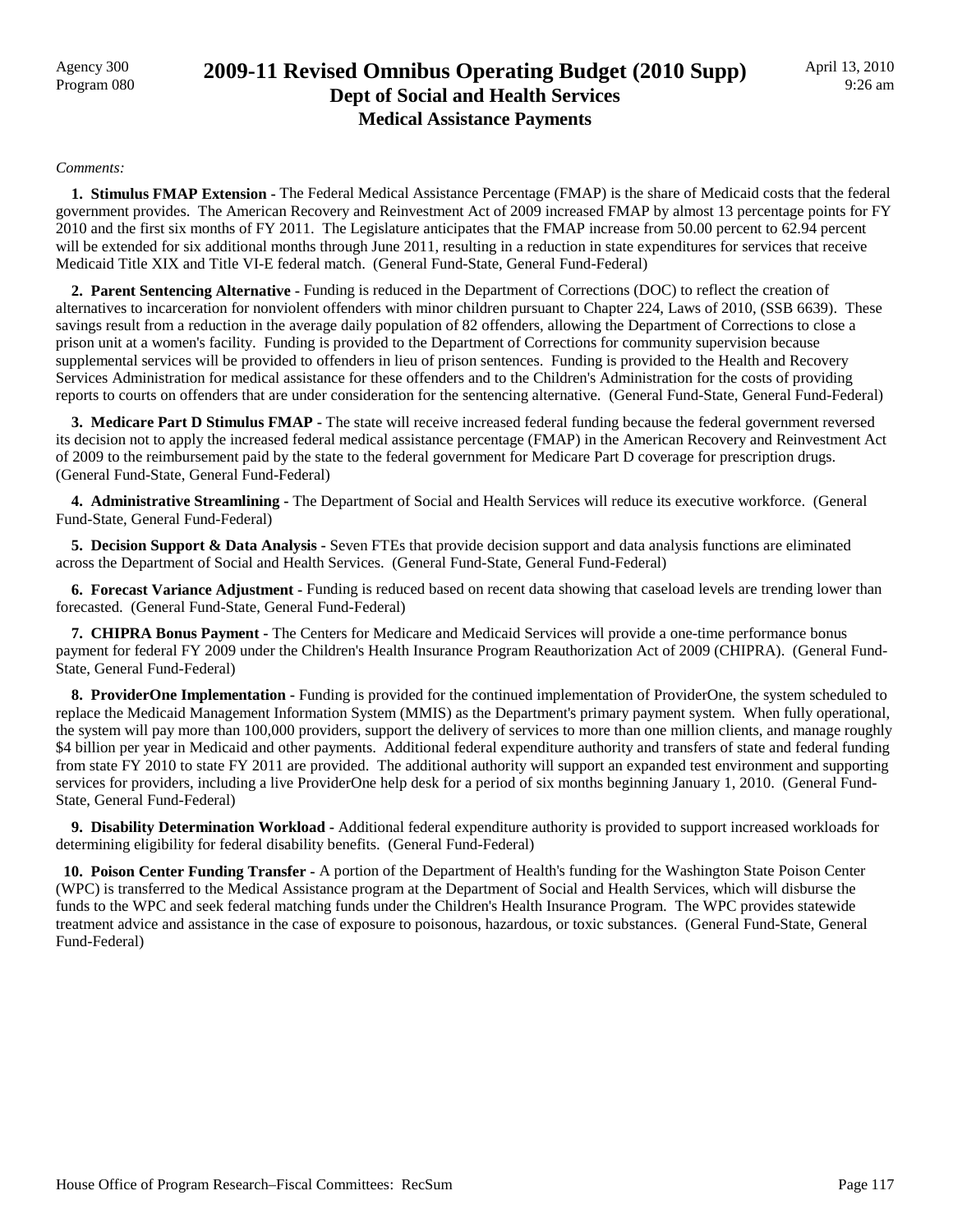#### Agency 300<br>Program 080 **2009-11 Revised Omnibus Operating Budget (2010 Supp) Dept of Social and Health Services Medical Assistance Payments**

 **11. Correcting Medical Asst Admin Base -** Administrative funding for the Medical Assistance program is increased to partially offset reductions in the biennial budget. Remaining administrative reductions will be achieved, to the greatest extent possible, by reducing those administrative costs that do not affect providers, direct client services, or direct service delivery or programs. The Department will seek to mitigate impacts related to cost recovery and cost avoidance, prior authorizations, claims backlogs, and hold times or unanswered calls from clients and providers. The Department will make every effort to maintain current employment levels and achieve administrative savings through vacancies and employee attrition. The Department will implement efficiencies as soon as possible in order to minimize actual reductions in force. The department shall implement a management strategy that minimizes disruption of service and negative impacts on employees. The Department will maintain employer-sponsored insurance program staff, coordination of benefits unit staff, the payment integrity team, and family planning nursing. (General Fund-State, General Fund-Federal)

 **12. Hospital Safety Net Assessment -** Pursuant to Engrossed Second Substitute House Bill 2956 (hospital safety net), the Hospital Safety Net Assessment Fund is created in the state treasury. Hospitals will provide the funds to leverage federal Medicaid matching funds and approximately \$187 million of the increased revenues will be returned to the hospitals in the form of increased reimbursement rates ranging from 4 percent to 17 percent for inpatient services and between 4 percent and 41 percent for outpatient services. Approximately \$67.5 million from the Hospital Safety Net Assessment Fund and \$95.4 million in federal Medicaid funds are provided for Healthy Options managed care premium rate increases resulting from the increased hospital rates. Funding is provided to bring Small Rural Disproportionate Share Hospital payments to 120 percent of 2009 levels. Hospital assessments are based on the number of non-Medicare inpatient days, and the assessment amounts are increased in four phases from July 2009 through June 2013. Hospitals exempt from the assessment include those that are owned or operated by the federal or state government, those that participate in the Certified Public Expenditure (CPE) program, those that do not charge directly or indirectly for hospital services, and long-term acute care hospitals. The sum of \$49.3 million is provided from the Fund in lieu of General Fund-State expenditures for hospitals. An additional \$17.5 million in General Fund-State savings is provided if enhanced federal financial participation under the federal American Recovery and Reinvestment Act (5001 of P.L. No. 111-5) is extended beyond December 31, 2010. (General Fund-State, Hospital Safety Account-State, General Fund-Federal)

 **13. Lifeline Caseload -** Funding is provided for caseload growth in the Lifeline program. (General Fund-State, General Fund-Federal)

 **14. Lifeline Managed Care -** The Lifeline medical program is transitioned to managed care beginning November 1, 2009. (General Fund-State)

 **15. Security Lifeline Act -** Funding is provided to implement Chapter 8, Laws of 2010, 1st sp. s. (E2SHB 2782). Lifeline clients can receive benefits for a maximum of 24 months in a 60 month period starting September 1, 2010, and ending June 30, 2013. Caseloads are also expected to decrease because an individual cannot continue to receive Lifeline benefits if he or she refuses, without good cause, to participate in needed chemical dependency treatment. The Administrative Review Team process is eliminated. DSHS will implement a pilot project in King, Pierce, and Spokane counties to contract with the managed care organization that provides Lifeline health care benefits for services related to transitioning persons receiving Lifeline benefits to Lifeline Expedited and federal benefits. (General Fund-State, General Fund-Federal)

 **16. Community Clinic FQHC Rate Increase -** In response to a 2006 federal Centers for Medicare and Medicaid Services audit, the per person enhancement payments that ensure that Federally Qualified Health Centers (FQHCs) are paid at cost for Healthy Options (HO) managed care clients were reduced to make them consistent with the fee-for-service encounter rates that the enhancement payments are based on. In order to offset this reduction, a new Washington state specific inflationary index will be used to replace the Medicare Economic Index (MEI) in determining the FQHC fee-for-service encounter rates. As a result of this change, encounter rates paid to these clinics will increase by 3.8 percent per year compared to 1.2 percent per year under the MEI for the 2009-11 biennium. This increase is projected to offset the reductions taken as a result of the lower HO enhancement rates and increase utilization and the encounter rates paid to FQHCs in the 2011-13 biennium. (General Fund-State, General Fund-Federal)

 **17. Reduce Dental Enhancements -** The Health and Recovery Services Administration will reduce dental expenditures by focusing reductions on the fastest growing cost areas of dental care. Reductions in preventive care and particularly preventive care for children will be avoided if possible. (General Fund-State, General Fund-Federal)

 **18. Suspend Apple Health Outreach -** Funding for outreach activities related to the Apple Health for Kids program is suspended. (General Fund-State, General Fund-Federal).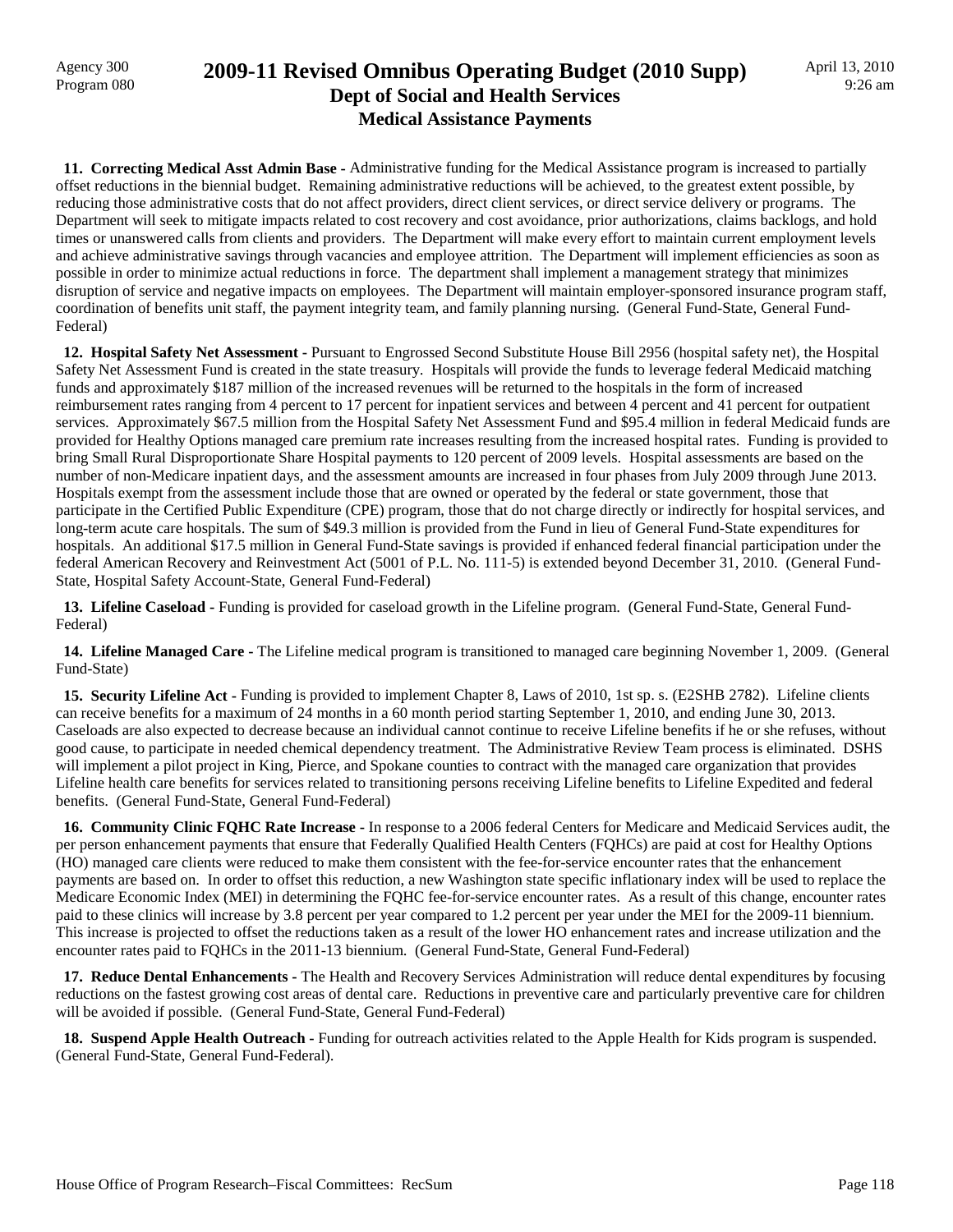### Agency 300<br>Program 080 **2009-11 Revised Omnibus Operating Budget (2010 Supp) Dept of Social and Health Services Medical Assistance Payments**

 **19. HO Administrative Adjustment -** The Healthy Options Quality Incentive Pool payments of \$2 million per year are suspended. Additionally, the administrative component of the delivery case rate (DCR) is increased by the Medicare Economic Index (MEI) from 2007 through 2010 rather than being increased proportionately with a 21.5 percent increase in the DCR that occured as a result of the 2007 rebasing of inpatient hospital reimbursement. (General Fund-State, General Fund-Federal)

 **20. MCS Bridge Federal Waiver -** The Department will achieve savings by requesting a Section 1115 Waiver from the Centers for Medicare and Medicaid Services (CMS), which will allow the state to receive federal matching funds for Lifeline and Alcohol and Drug Treatment and Support Act (ADATSA) enrollees starting in January, 2011. (General Fund-State, General Fund-Federal)

 **21. Professional Svcs Supplemental Pymt -** As directed by the Legislature and starting retroactively July 1, 2009, the Department of Social and Health Services will implement the professional services supplemental payment program for University of Washington (UW) Medicine professional providers. The program will increase rates to the Average Commercial Rate to maximize allowable payment levels under the Medicare Upper Payment Limit (UPL). UW Medicine is responsible for providing the local match required to obtain federal matching funds for supplemental payments made under the Medicare UPL. The Department will also expand this program to include Valley Medical Center and Olympic Medical Center professional providers. (General Fund-Federal, General Fund-Private/Local)

 **22. Electronic Health Record Project -** Additional federal expenditure authority is provided to develop the Health Information Technology Medicaid Plan, as created in the American Recovery and Reinvestment Act. The Health Care Authority is the lead agency, and it received funding in the 2009-11 budget to implement state efforts. State funds are transferred from the Health Care Authority to the Department of Social and Health Services, and federal authority is provided because the federal government provides matching funds for 90 percent of these costs. (General Fund-State, General Fund-Federal)

 **23. Health Insurance Increase -** Funding is provided for an increase in the monthly employer contribution for state employee health benefits funding rate for FY 2011 from \$768 to \$850. (General Fund-State, various other funds)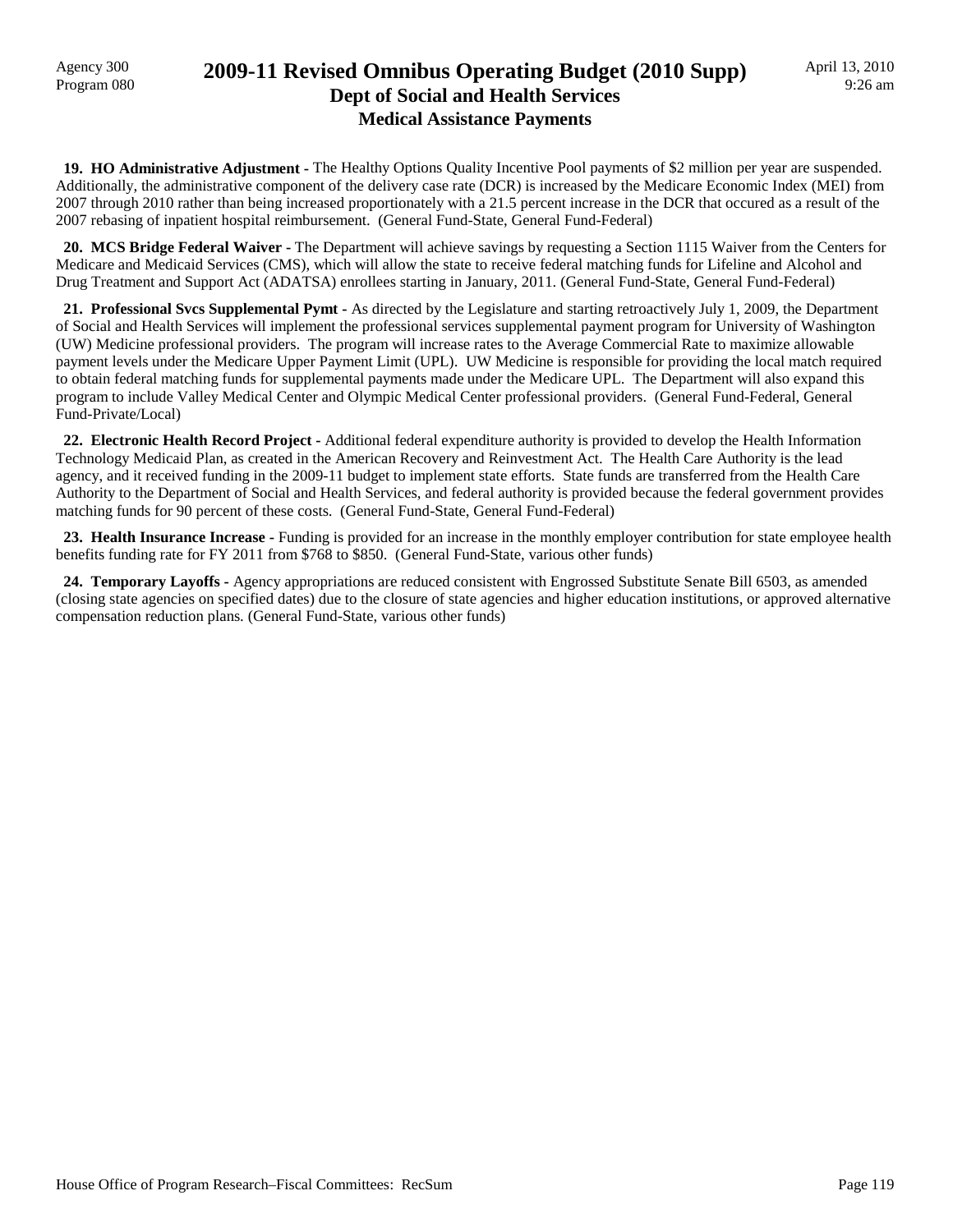# Agency 300 **2009-11 Revised Omnibus Operating Budget (2010 Supp)**<br>Program 100

#### **Dept of Social and Health Services Vocational Rehabilitation**

(Dollars in Thousands)

|                                               | <b>House Passed (April 12th)</b> |           |              |
|-----------------------------------------------|----------------------------------|-----------|--------------|
|                                               | <b>FTEs</b>                      | NGF+OpPth | <b>Total</b> |
| 2009-11 Original Appropriations               | 330.1                            | 20,576    | 106,089      |
| 2009-11 Maintenance Level                     | 330.1                            | 20,578    | 116,145      |
| <b>2010 Policy Non-Comp Changes:</b>          |                                  |           |              |
| 1.<br>Administrative and Staff Reductions     | $-7.0$                           | $-244$    | $-1,385$     |
| 2.<br><b>Administrative Streamlining</b>      | $-0.5$                           | $-24$     | $-110$       |
| 3.<br><b>State Match for Federal VR Grant</b> | 0.0                              | $\Omega$  | 20,000       |
| Policy -- Non-Comp Total                      | $-7.5$                           | $-268$    | 18,505       |
| <b>2010 Policy Comp Changes:</b>              |                                  |           |              |
| Health Insurance Increase<br>4.               | 0.0                              | 352       | 352          |
| 5.<br><b>Temporary Layoffs</b>                | $0.0\,$                          | $-258$    | -661         |
| Policy -- Comp Total                          | 0.0                              | 94        | $-309$       |
| <b>Total Policy Changes</b>                   | $-7.5$                           | $-174$    | 18,196       |
| 2009-11 Revised Appropriations                | 322.6                            | 20,404    | 134,341      |
| Difference from Original Appropriations       | $-7.5$                           | $-172$    | 28,252       |
| % Change from Original Appropriations         | $-2.3%$                          | $-0.8\%$  | 26.6%        |

#### *Comments:*

 **1. Administrative and Staff Reductions -** The Vocational Rehabilitation program will continue to implement administrative efficiency measures such as holding vacant positions open and reducing travel, equipment replacement, and personal services contracts. (General Fund-State, General Fund-Federal)

 **2. Administrative Streamlining -** The Department of Social and Health Services will reduce its executive workforce. (General Fund-State, General Fund-Federal)

**3. State Match for Federal VR Grant - Funds from the Telecommunications Devices for the Hearing and Speech Impaired** Account are provided to meet the state's maintenance of effort requirements to continue to receive full Department of Education vocational rehabilitation grants. This is expected to increase the Telecommunications Relay Service excise tax from \$0.11 to the statutory maximum of \$0.19. (General Fund-Federal, Telecommunications Devices for the Hearing and Speech Impaired Account-State)

 **4. Health Insurance Increase -** Funding is provided for an increase in the monthly employer contribution for state employee health benefits funding rate for FY 2011 from \$768 to \$850. (General Fund-State, various other funds)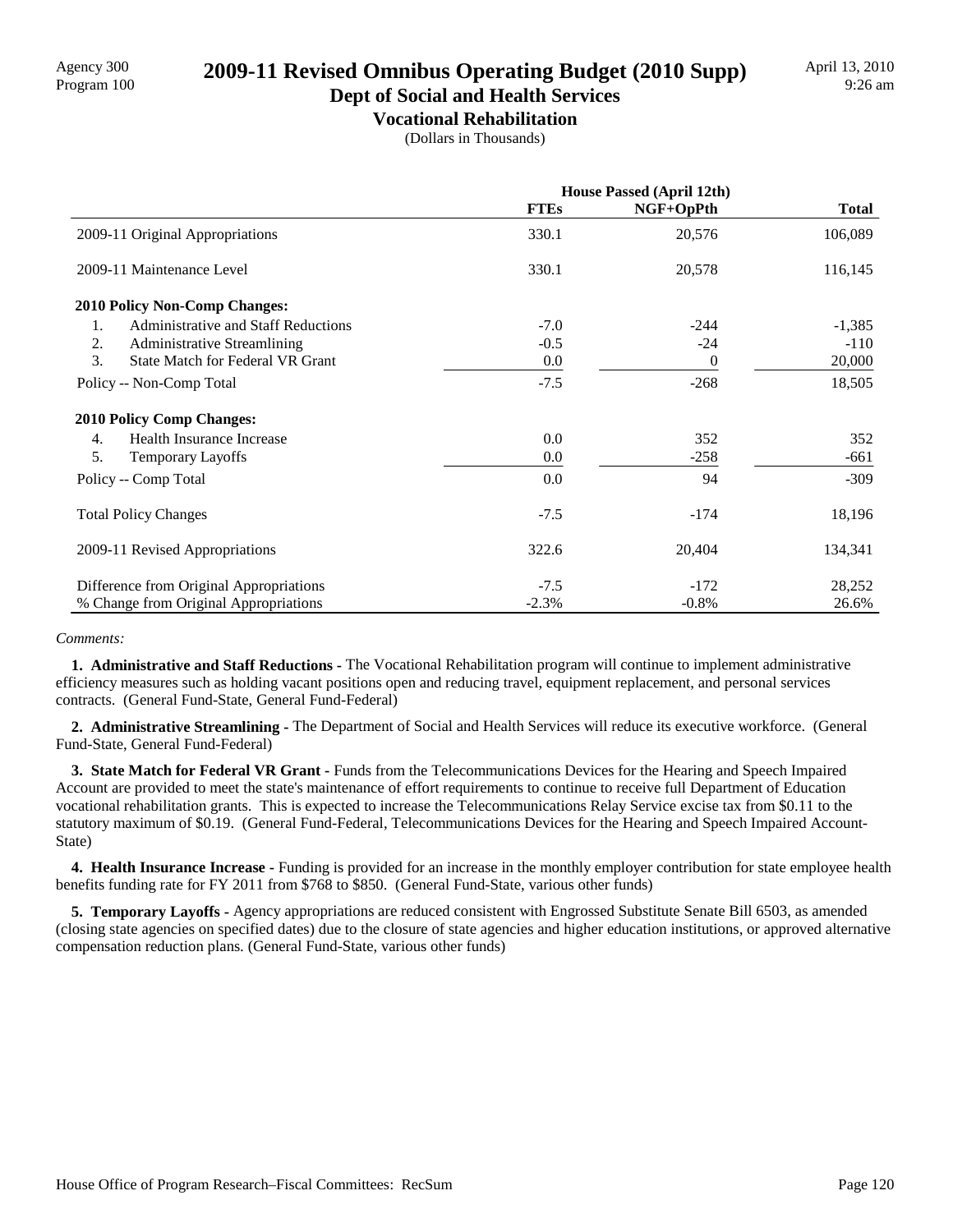# Agency 300<br>Program 110 **2009-11 Revised Omnibus Operating Budget (2010 Supp)**

## **Dept of Social and Health Services**

**Administration/Support Svcs** (Dollars in Thousands)

|                                                  | <b>House Passed (April 12th)</b> |           |              |
|--------------------------------------------------|----------------------------------|-----------|--------------|
|                                                  | <b>FTEs</b>                      | NGF+OpPth | <b>Total</b> |
| 2009-11 Original Appropriations                  | 622.4                            | 69,052    | 125,747      |
| 2009-11 Maintenance Level                        | 626.4                            | 69,393    | 126,212      |
| <b>2010 Policy Non-Comp Changes:</b>             |                                  |           |              |
| <b>Administrative and Staff Reductions</b><br>1. | $-15.0$                          | $-1,842$  | $-2,661$     |
| 2.<br>Council Child & Family Reduction           | 0.0                              | $-300$    | $-300$       |
| 3.<br>Streamline Planning & Policy               | 0.0                              | $-164$    | $-299$       |
| 4.<br><b>Administrative Streamlining</b>         | $-1.5$                           | $-182$    | $-330$       |
| 5.<br>Decision Support & Data Analysis           | $-1.5$                           | $-140$    | $-255$       |
| 6.<br>Reimburse Spokane County Sheriff           | 0.0                              | $\theta$  | 22           |
| 7.<br>Transfer OFR to Div Child Support          | $-42.8$                          | $-2,695$  | $-5,660$     |
| 8.<br>Language Access Provider Bargaining        | 0.0                              | 150       | 150          |
| 9.<br>Family Policy Council Reduction            | 0.0                              | $-300$    | $-300$       |
| 10.<br><b>Autism Coverage Study</b>              | 0.0                              | 25        | 25           |
| 11.<br>Thrive By Five Program                    | 0.0                              | $-300$    | $-300$       |
| Policy -- Non-Comp Total                         | $-60.8$                          | $-5,748$  | $-9,908$     |
| <b>2010 Policy Comp Changes:</b>                 |                                  |           |              |
| 12.<br>Health Insurance Increase                 | 0.0                              | 709       | 887          |
| 13.<br><b>Temporary Layoffs</b>                  | 0.0                              | $-1,343$  | $-1,918$     |
| Policy -- Comp Total                             | 0.0                              | $-634$    | $-1,031$     |
| <b>Total Policy Changes</b>                      | $-60.8$                          | $-6,382$  | $-10,939$    |
| 2009-11 Revised Appropriations                   | 565.6                            | 63,011    | 115,273      |
| Difference from Original Appropriations          | $-56.8$                          | $-6,041$  | $-10,474$    |
| % Change from Original Appropriations            | $-9.1%$                          | $-8.8%$   | $-8.3%$      |

#### *Comments:*

 **1. Administrative and Staff Reductions -** The agency's Administrative and Support Services Program, which includes Executive Management, Financial Services, and Management Services, will reduce 15 FTE staff and continue to reduce travel, equipment, and contract expenses to achieve savings. This is in addition to the 101 FTE staff reduction implemented by the program in the 2009-11 Biennial Appropriations Act. (General Fund-State, General Fund-Federal)

 **2. Council Child & Family Reduction -** Savings are assumed in the operations of the Council on Children and Families. (General Fund-State)

**3. Streamline Planning & Policy - Savings are achieved by reducing planning and policy development functions across the** Department. (General Fund-State, General Fund-Federal)

 **4. Administrative Streamlining -** Savings are achieved by reducing the agency's executive workforce. (General Fund-State, General Fund-Federal)

**5. Decision Support & Data Analysis -** Savings are assumed throughout the Department of Social and Health Services in decision support and data analysis functions. (General Fund-State, General Fund-Federal)

 **6. Reimburse Spokane County Sheriff -** The Spokane County Sheriff's office is reimbursed for expenses related to apprehending a resident of Eastern State Hospital in September 2009. (Institutional Impact Account)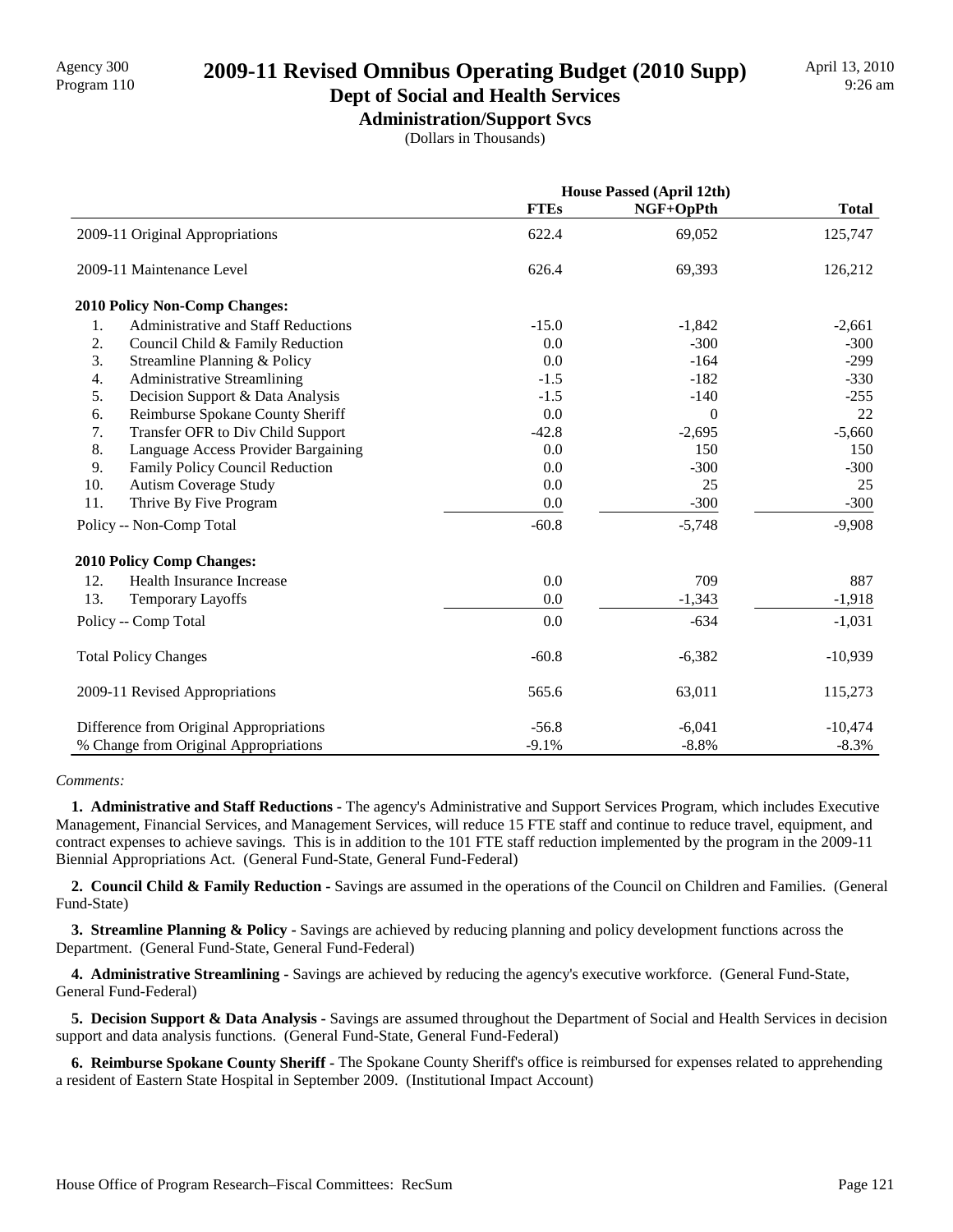### Agency 300<br>Program 110 **2009-11 Revised Omnibus Operating Budget (2010 Supp) Dept of Social and Health Services Administration/Support Svcs**

 **7. Transfer OFR to Div Child Support -** The Office of Financial Recovery is transferred to the Division of Child Support within the Economic Services Administration in order to consolidate the agency's financial recovery functions. (General Fund-State, General Fund-Federal, General Fund-Private/Local)

 **8. Language Access Provider Bargaining -** Funding is provided to support administrative costs related to the implementation of Second Substitute House Bill 3062 (language access providers).

 **9. Family Policy Council Reduction -** Savings are assumed in the operations of the Family Policy Council. (General Fund-State)

 **10. Autism Coverage Study -** Funding is provided for the Department to work with the Department of Health and the Health Care Authority to provide an analysis of the full costs and savings to all state-purchased health care from the inclusion of coverage for the diagnosis and treatment of autism spectrum disorders for individuals less than 21 years of age. (General Fund-State)

 **11. Thrive By Five Program -** Transfers the Thrive by 5 contract funds from the Council on Children and Families to the Department of Early Learning. (General Fund-State)

 **12. Health Insurance Increase -** Funding is provided for an increase in the monthly employer contribution for state employee health benefits funding rate for FY 2011 from \$768 to \$850. (General Fund-State, various other funds)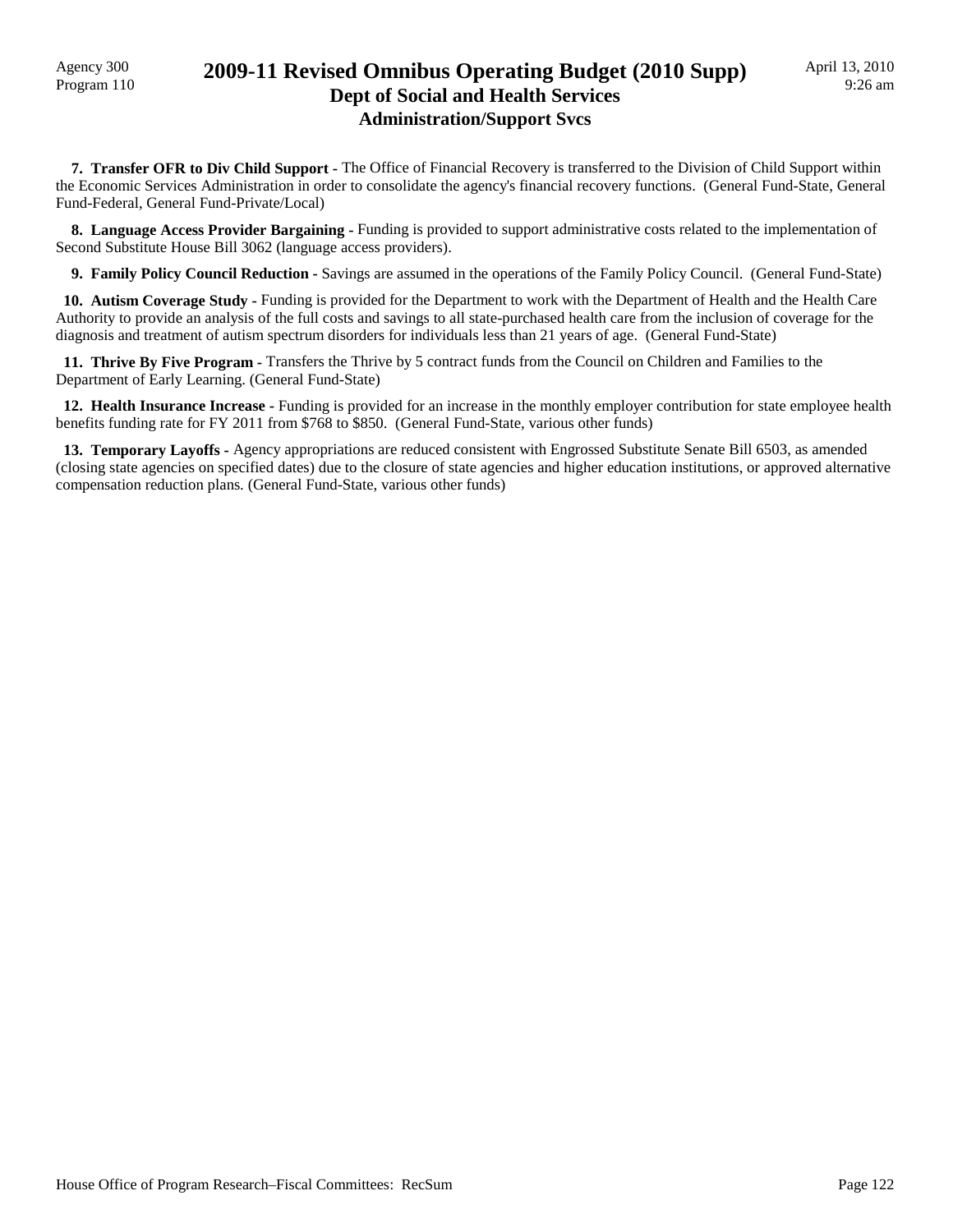# Program 135 **2009-11 Revised Omnibus Operating Budget (2010 Supp)**

## **Dept of Social and Health Services**

**Special Commitment Center** (Dollars in Thousands)

|                                         | <b>House Passed (April 12th)</b> |           |              |
|-----------------------------------------|----------------------------------|-----------|--------------|
|                                         | <b>FTEs</b>                      | NGF+OpPth | <b>Total</b> |
| 2009-11 Original Appropriations         | 427.5                            | 97,077    | 97,077       |
| 2009-11 Maintenance Level               | 425.4                            | 96,307    | 96,307       |
| 2010 Policy Non-Comp Changes:           |                                  |           |              |
| Eliminate City Agreement Funding<br>1.  | 0.0                              | $-161$    | $-161$       |
| 2.<br>Limit Evaluation Costs #          | 0.0                              | $-717$    | $-717$       |
| Policy -- Non-Comp Total                | 0.0                              | $-878$    | $-878$       |
| <b>2010 Policy Comp Changes:</b>        |                                  |           |              |
| 3.<br>Health Insurance Increase         | 0.0                              | 487       | 487          |
| 4.<br>Temporary Layoffs                 | 0.0                              | $-167$    | $-167$       |
| Policy -- Comp Total                    | 0.0                              | 320       | 320          |
| <b>Total Policy Changes</b>             | 0.0                              | $-558$    | $-558$       |
| 2009-11 Revised Appropriations          | 425.4                            | 95,749    | 95,749       |
| Difference from Original Appropriations | $-2.1$                           | $-1,328$  | $-1,328$     |
| % Change from Original Appropriations   | $-0.5\%$                         | $-1.4%$   | $-1.4\%$     |

#### *Comments:*

 **1. Eliminate City Agreement Funding -** The Special Commitment Center currently funds an agreement with the City of Seattle Police Department. This funding is discontinued, effective January 2010.

 **2. Limit Evaluation Costs # -** Funding is reduced to reflect savings the Special Commitment Center (SCC) will achieve, pursuant to Engrossed Senate Bill 6870 (sexually violent predators), by standardizing the reimbursements and associated activities related to evaluations.

 **3. Health Insurance Increase -** Funding is provided for an increase in the monthly employer contribution for state employee health benefits funding rate for FY 2011 from \$768 to \$850. (General Fund-State, various other funds)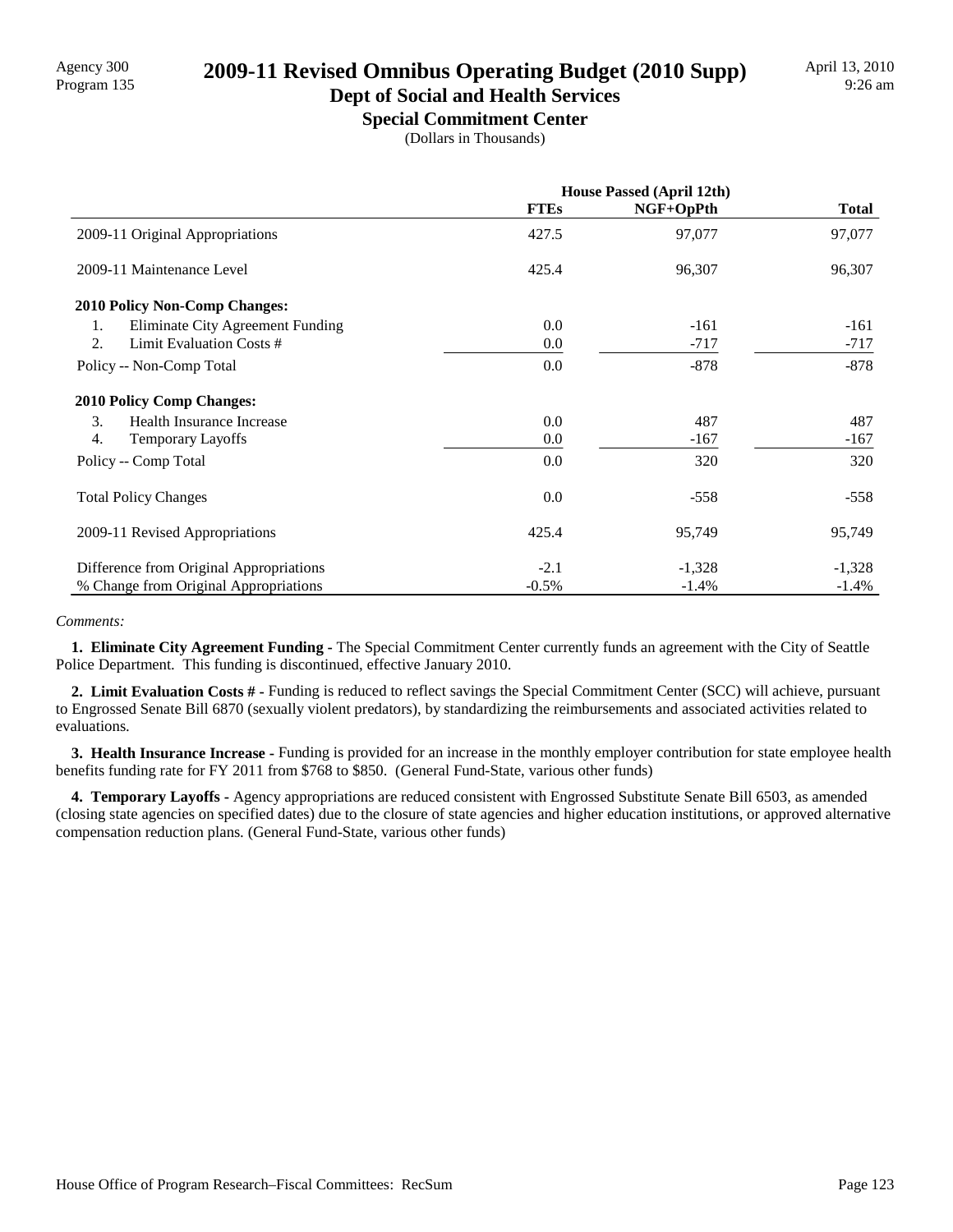# Program 145 **2009-11 Revised Omnibus Operating Budget (2010 Supp)**

#### **Dept of Social and Health Services Payments to Other Agencies**

(Dollars in Thousands)

|                                                  | <b>House Passed (April 12th)</b> |           |              |
|--------------------------------------------------|----------------------------------|-----------|--------------|
|                                                  | <b>FTEs</b>                      | NGF+OpPth | <b>Total</b> |
| 2009-11 Original Appropriations                  | 0.0                              | 106,903   | 156,397      |
| 2009-11 Maintenance Level                        | $0.0\,$                          | 109,722   | 160,779      |
| <b>2010 Policy Non-Comp Changes:</b>             |                                  |           |              |
| Central Service Adjustment<br>1.                 | 0.0                              | 16,148    | 23,080       |
| 2.<br><b>Infant and Toddler Program Transfer</b> | 0.0                              | $\theta$  | $-31$        |
| 3.<br><b>Unemployment Compensation</b>           | 0.0                              | $-2,424$  | $-3,810$     |
| Policy -- Non-Comp Total                         | 0.0                              | 13,724    | 19,239       |
| <b>Total Policy Changes</b>                      | 0.0                              | 13,724    | 19,239       |
| 2009-11 Revised Appropriations                   | 0.0                              | 123,446   | 180,018      |
| Difference from Original Appropriations          | 0.0                              | 16,543    | 23,621       |
| % Change from Original Appropriations            | $0.0\%$                          | 15.5%     | 15.1%        |

#### *Comments:*

 **1. Central Service Adjustment -** Funding is provided to cover the cost of services provided to the Department by other state agencies such as the Attorney General, Office of Financial Management, and Department of General Administration. This partially restores a reduction in the biennial budget. (General Fund-State, General Fund-Federal)

 **2. Infant and Toddler Program Transfer -** Funding for the Infant and Toddler Early Intervention Program is transferred to the Department of Early Learning per Substitute House Bill 2741 (infant and toddler program).

 **3. Unemployment Compensation -** Agencies are required to find sufficient efficiencies in their operations to cover any increased unemployment insurance costs needed to allow them to perform their mission.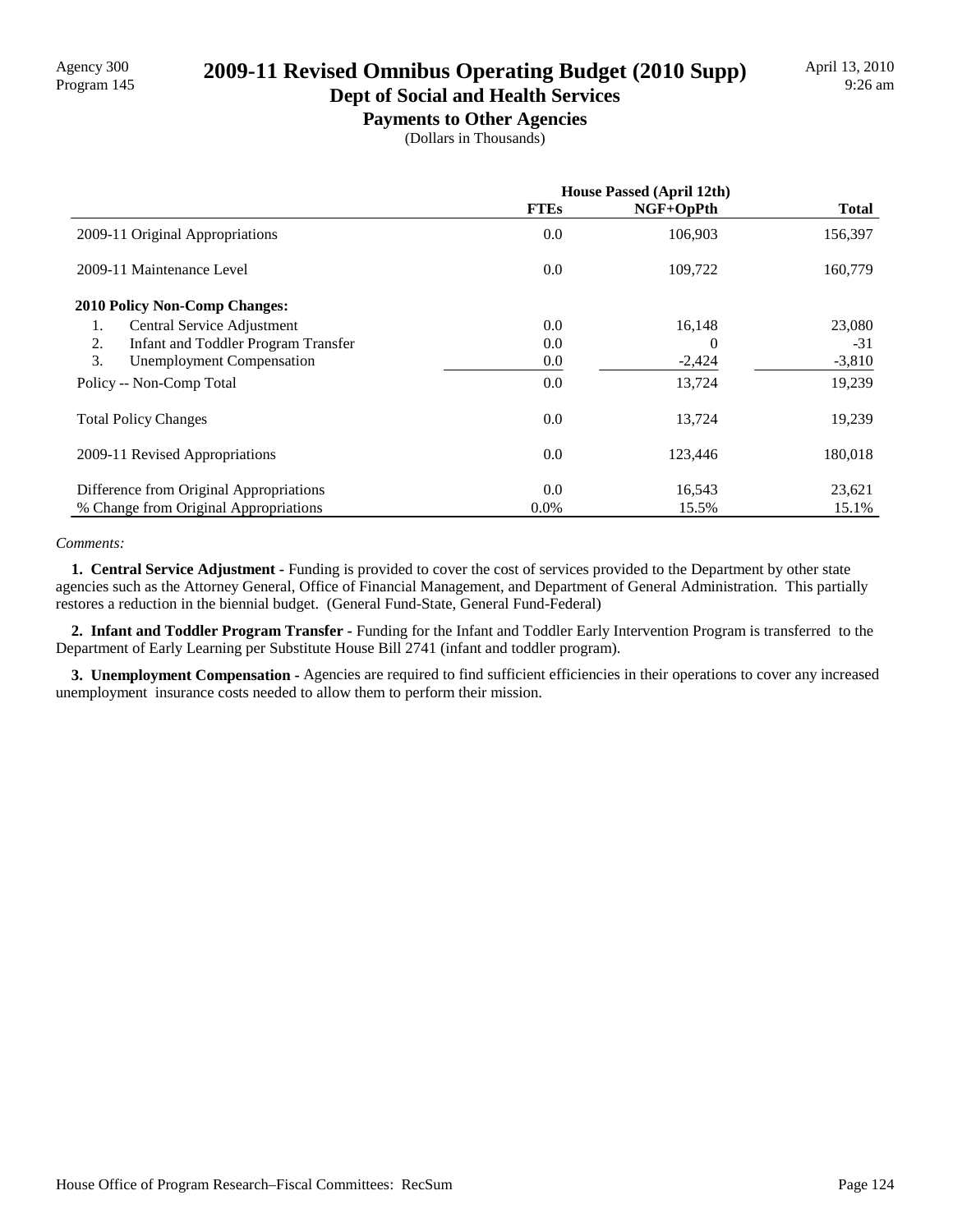# Agency 300 **2009-11 Revised Omnibus Operating Budget (2010 Supp)**<br>Program 150

# **Dept of Social and Health Services**

**Information System Services** (Dollars in Thousands)

|                                         |             | House Passed (April 12th) |                |
|-----------------------------------------|-------------|---------------------------|----------------|
|                                         | <b>FTEs</b> | NGF+OpPth                 | <b>Total</b>   |
| 2009-11 Original Appropriations         | 141.8       | 0                         | $\theta$       |
| 2009-11 Maintenance Level               | 141.8       | $\theta$                  | $\overline{0}$ |
| <b>2010 Policy Non-Comp Changes:</b>    |             |                           |                |
| Human Resources Reduction               | $-0.8$      | 0                         | $\theta$       |
| Policy -- Non-Comp Total                | $-0.8$      | $\theta$                  | $\theta$       |
| <b>Total Policy Changes</b>             | $-0.8$      | $\theta$                  | $\theta$       |
| 2009-11 Revised Appropriations          | 141.0       | $\theta$                  | $\theta$       |
| Difference from Original Appropriations | $-0.8$      | $\Omega$                  | $\theta$       |
| % Change from Original Appropriations   | $-0.6%$     | $0.0\%$                   | $0.0\%$        |

#### *Comments:*

 **1. Human Resources Reduction -** Savings are achieved by streamlining human resources functions across the Department. The Department will eliminate 11.2 FTEs agency-wide. (General Fund-State, General Fund-Federal)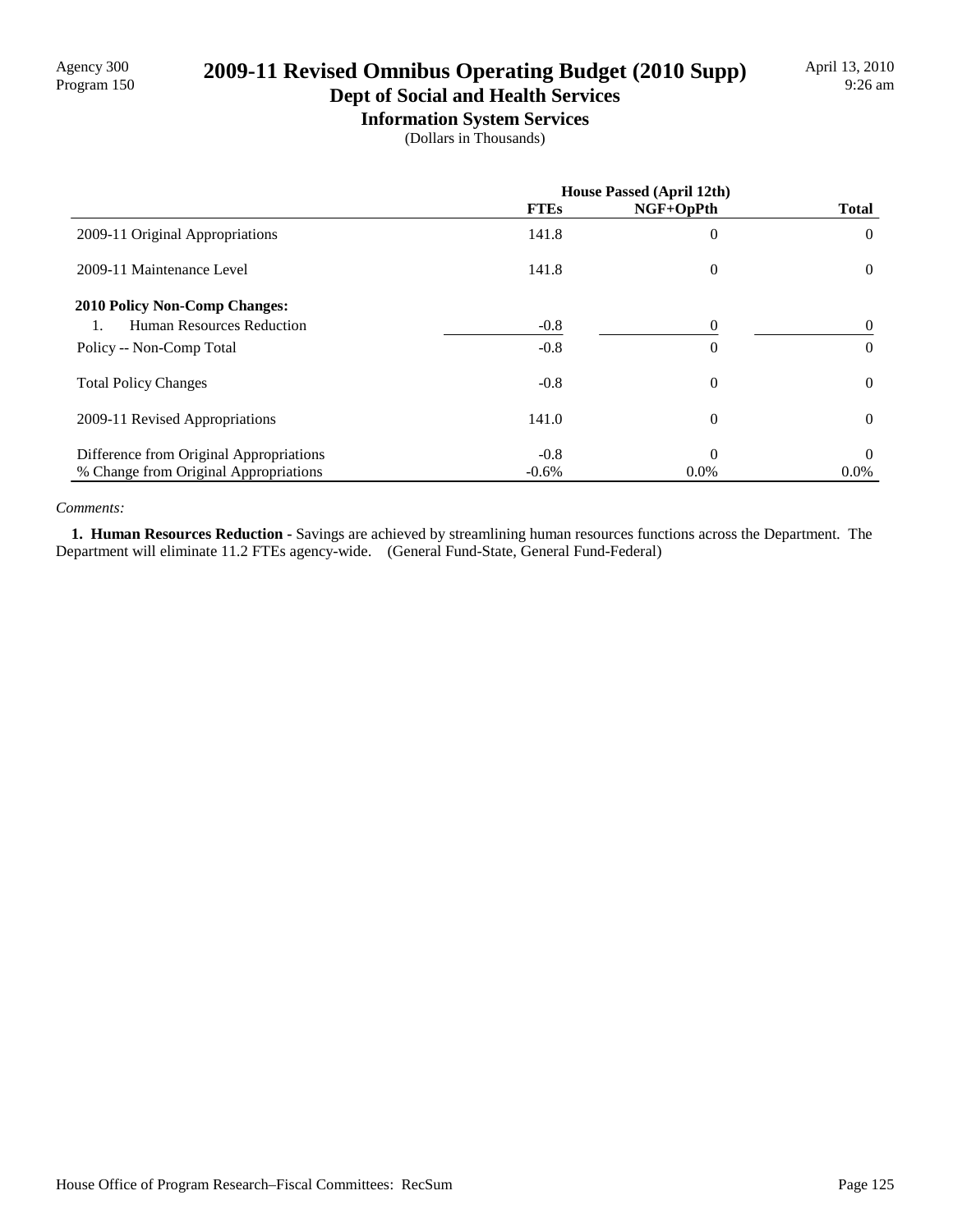### Agency 460 **2009-11 Revised Omnibus Operating Budget (2010 Supp)**

**Columbia River Gorge Commission** (Dollars in Thousands)

|                                         | <b>House Passed (April 12th)</b> |           |              |
|-----------------------------------------|----------------------------------|-----------|--------------|
|                                         | <b>FTEs</b>                      | NGF+OpPth | <b>Total</b> |
| 2009-11 Original Appropriations         | 9.7                              | 886       | 1,780        |
| 2009-11 Maintenance Level               | 9.7                              | 886       | 1,780        |
| 2010 Policy Non-Comp Changes:           |                                  |           |              |
| <b>Staffing Reduction</b><br>1.         | $-0.1$                           | $\theta$  | $-14$        |
| Policy -- Non-Comp Total                | $-0.1$                           | $\Omega$  | $-14$        |
| <b>2010 Policy Comp Changes:</b>        |                                  |           |              |
| 2.<br>Health Insurance Increase         | 0.0                              | 5         | 10           |
| 3.<br>Temporary Layoffs                 | 0.0                              | $-10$     | $-20$        |
| Policy -- Comp Total                    | 0.0                              | $-5$      | $-10$        |
| <b>Total Policy Changes</b>             | $-0.1$                           | $-5$      | $-24$        |
| 2009-11 Revised Appropriations          | 9.6                              | 881       | 1,756        |
| Difference from Original Appropriations | $-0.1$                           | $-5$      | $-24$        |
| % Change from Original Appropriations   | $-1.0\%$                         | $-0.6%$   | $-1.4%$      |

#### *Comments:*

 **1. Staffing Reduction -** Funding and FTE staff are reduced on an ongoing basis to reflect reductions in legal and administrative staff. (General Fund-State, General Fund-Private/Local)

 **2. Health Insurance Increase -** Funding is provided for an increase in the monthly employer contribution for state employee health benefits funding rate for FY 2011 from \$768 to \$850. (General Fund-State, various other funds)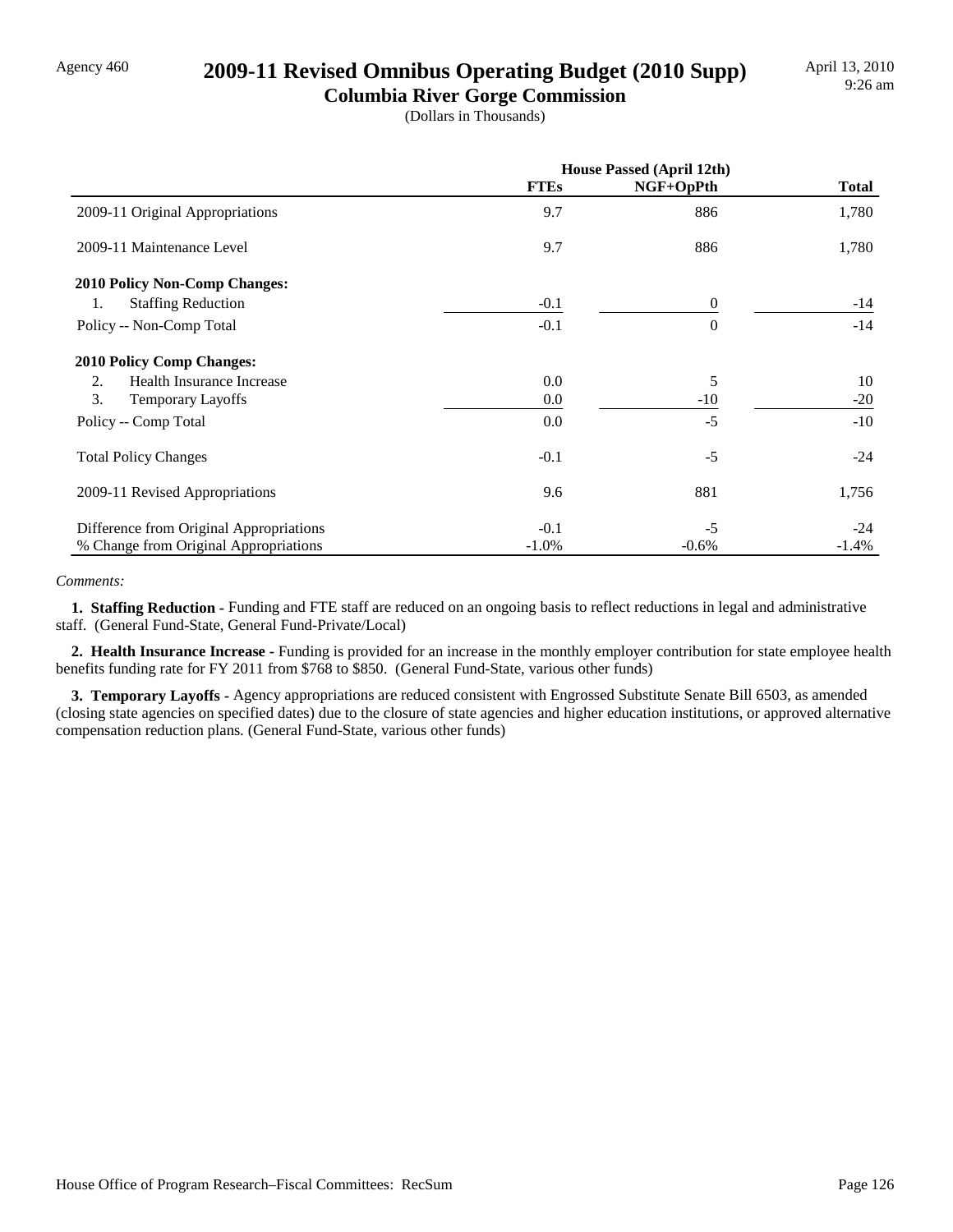### Agency 461 **2009-11 Revised Omnibus Operating Budget (2010 Supp)**

**Department of Ecology**

(Dollars in Thousands)

|     |                                         |             | <b>House Passed (April 12th)</b> |                  |
|-----|-----------------------------------------|-------------|----------------------------------|------------------|
|     |                                         | <b>FTEs</b> | NGF+OpPth                        | <b>Total</b>     |
|     | 2009-11 Original Appropriations         | 1,546.3     | 118,038                          | 445,309          |
|     | 2009-11 Maintenance Level               | 1,546.3     | 117,868                          | 444,923          |
|     | 2010 Policy Non-Comp Changes:           |             |                                  |                  |
| 1.  | Reduce Litter Pickup                    | $-1.5$      | $\mathbf{0}$                     | $-2,039$         |
| 2.  | Five Percent Admin Reduction            | $-5.3$      | $-370$                           | $-1,187$         |
| 3.  | Eliminate Advisory Groups #             | $-0.1$      | $\boldsymbol{0}$                 | $-8$             |
| 4.  | Teck Cominco Litigation                 | 0.0         | $\overline{0}$                   | 650              |
| 5.  | Meeting New Federal Air Standards       | 0.6         | $\overline{0}$                   | 109              |
| 6.  | <b>Biosolids</b>                        | 0.0         | $\overline{0}$                   | 400              |
| 7.  | Managing Clean Water Loans              | 1.8         | $\overline{0}$                   | 360              |
| 8.  | NW Interstate Compact Litigation        | 0.0         | $\overline{0}$                   | 220              |
| 9.  | <b>Electronic Product Recycling</b>     | 1.2         | $\theta$                         | 273              |
| 10. | <b>Emergency Drought Response</b>       | 0.0         | $\theta$                         | 4,240            |
| 11. | Woodstove Ed & Enforcement Reduct       | 0.0         | $-50$                            | $-50$            |
| 12. | Reduce Water Resource Data Cllctn       | $-2.4$      | $-264$                           | $-264$           |
| 13. | <b>Reduce Wetland Mitigation</b>        | $-0.6$      | $-64$                            | $-64$            |
| 14. | <b>Reduce Environmental Studies</b>     | $-0.7$      | $-71$                            | $-71$            |
| 15. | <b>Pollution Activities Fund Shift</b>  | 0.0         | $-5,017$                         | $\boldsymbol{0}$ |
| 16. | Reduce GFS Subsidy of Fees              | 0.0         | $-68$                            | $\mathbf{0}$     |
| 17. | <b>Water Right Processing</b>           | 7.0         | $\boldsymbol{0}$                 | 68               |
| 18. | Mercury-Containing Lights               | 2.1         | $\overline{0}$                   | 42               |
|     | Policy -- Non-Comp Total                | 2.2         | $-5,904$                         | 2,679            |
|     | 2010 Policy Comp Changes:               |             |                                  |                  |
| 19. | Health Insurance Increase               | 0.0         | 574                              | 1,622            |
| 20. | Temporary Layoffs                       | 0.0         | $-1,261$                         | $-3,202$         |
|     | Policy -- Comp Total                    | 0.0         | $-687$                           | $-1,580$         |
|     | <b>Total Policy Changes</b>             | 2.2         | $-6,591$                         | 1,099            |
|     | 2009-11 Revised Appropriations          | 1,548.5     | 111,277                          | 446,022          |
|     | Difference from Original Appropriations | 2.2         | $-6,761$                         | 713              |
|     | % Change from Original Appropriations   | 0.1%        | $-5.7%$                          | 0.2%             |

#### *Comments:*

 **1. Reduce Litter Pickup -** Funding and FTE staffing are reduced on a one-time basis for litter pickup activities managed by the Department of Ecology, other state agencies, and local governments. This also includes a reduction in associated administrative funding. Remaining litter pickup funding of \$1.0 million is dedicated to litter pickup along interstate highways, with a focus on maximizing the use of correctional crews. (Waste Reduction, Recycling, and Litter Control Account-State)

 **2. Five Percent Admin Reduction -** The Department of Ecology will effect an ongoing 5 percent reduction in administrative costs. (General Fund-State, General Fund-Federal, Various Other Accounts)

 **3. Eliminate Advisory Groups # -** Funding is reduced pursuant to Chapter 7, Laws of 2010, 1st sp. s. (E2SHB 2617) which eliminates the State Solid Waste Advisory Committee. (State Toxics Account-State)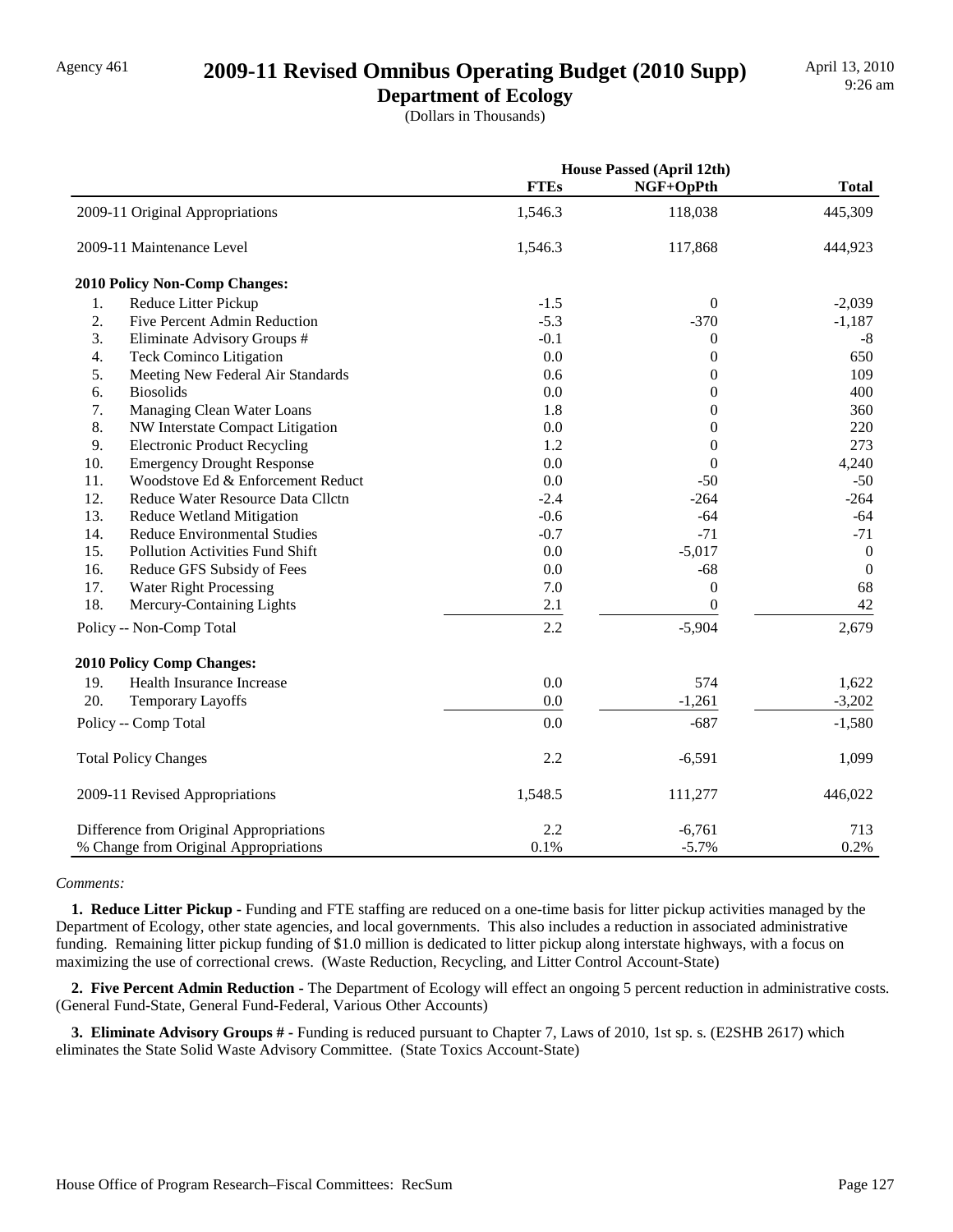### Agency 461 **2009-11 Revised Omnibus Operating Budget (2010 Supp) Department of Ecology**

**4. Teck Cominco Litigation -** One-time funding is provided for Attorney General services and expert-witness costs associated with the Pakootas et al. v. Teck Cominco, Ltd., case concerning a toxic cleanup site on the Upper Columbia River. The Department of Ecology and the Confederated Tribes of the Colville Reservation are co-plaintiffs in this litigation, which addresses the liability, under federal cleanup law, of a smelter complex located in British Columbia, Canada, for cleanup and natural resource restoration costs at the site. (State Toxics Control Account-State)

 **5. Meeting New Federal Air Standards -** In October 2009, federal regulators declared areas of Pierce County to be in violation of federal clean air standards for fine particle pollution, such as smoke and soot that present public health risks. The area has until 2012 to develop a pollution reduction plan, and must meet the clean air standards by 2014 or face federal sanctions and penalties. Funding is provided through 2013 to analyze, identify, and implement clean air strategies designed to return Pierce County to compliance with federal standards. (Air Pollution Control Account-State)

 **6. Biosolids -** The state Biosolids Program provides oversight, permitting, and assistance for sewage treatment plants and other facilities that generate, treat, and use biosolids. State law requires the program that regulates these facilities to be fully supported by fees. The 2009 Legislature approved an administrative fee increase to cover the Program's anticipated costs. Expenditure authority is increased to allow the agency to spend the additional revenue from this fee increase for activities such as permitting, inspections, and technical assistance. (Biosolids Permit Account-State)

 **7. Managing Clean Water Loans -** The Department of Ecology operates the Washington State Water Pollution Control Revolving Fund Loan Program. This Program provides low-interest loans to local governments for high-priority, wastewater treatment facility projects. The competitive process by which loans are awarded, as well as ongoing oversight of loans, are funded in the operating budget and the dollars to be loaned are funded in the capital budget. Increased federal funding, plus increased loan repayments, have resulted in an increase in funds available to be loaned during the 2009-11 biennium. Funding and FTE staffing are provided to manage these additional capital dollars consistent with federal guidelines for loan administration and oversight. (Water Pollution Control Revolving Account-State, Water Pollution Control Revolving Account-Federal)

 **8. NW Interstate Compact Litigation -** Washington is a member of the Northwest Interstate Compact (NWIC) on Low-Level Radioactive Waste Management. As the host state of a facility where regional generators located in eight member states can send lowlevel radioactive waste for disposal, Washington receives permit fee revenue to support NWIC operations, including providing legal counsel. The NWIC is defending itself against a lawsuit filed by a site operator in another member state. The case is going to appeal and is expected to last up to two years. One-time funding is provided for legal defense costs associated with this lawsuit. (Site Closure Account-State)

 **9. Electronic Product Recycling -** Washington State law requires manufacturers of televisions and computers, through the Washington Materials Management and Financing Authority, to provide recycling services to consumers free of charge. The 2009-11 operating budget authorized Ecology to raise manufacturer fees to fully cover its regulatory oversight of this electronic products recycling process. Expenditure authority and FTE staff are increased to match expected fee revenue. (Electronic Products Recycling Account-Nonappropriated)

 **10. Emergency Drought Response -** Funding is provided for emergency drought response to address potential needs for assistance to Eastern Washington in the event that the Governor declares an emergency. (State Drought Preparedness Account-State; State Emergency Water Projects Revolving Account-State)

 **11. Woodstove Ed & Enforcement Reduct -** The Woodstove Education and Enforcement Program (WEEP) under the Department's Air Quality Program is supported by a one-time purchase fee of \$30 assessed to consumers on the purchase a woodstove, fireplace, or other solid fuel burning device. The WEEP is 65 percent subsidized by the state general fund. The WEEP's state general fund budget is is reduced by \$50,000 in FY 2011.

**12. Reduce Water Resource Data Cllctn - Funding from the general fund is reduced by 5 percent for water resource data collection** and stream flow measurement and management activities.

 **13. Reduce Wetland Mitigation -** Funding from the general fund is reduced for activities that support wetland mitigation, including follow-up compliance and technical assistance.

14. Reduce Environmental Studies - Funding from the general fund is reduced by 5 percent for laboratory analysis and data collection activities that help to identify and control pollution sources.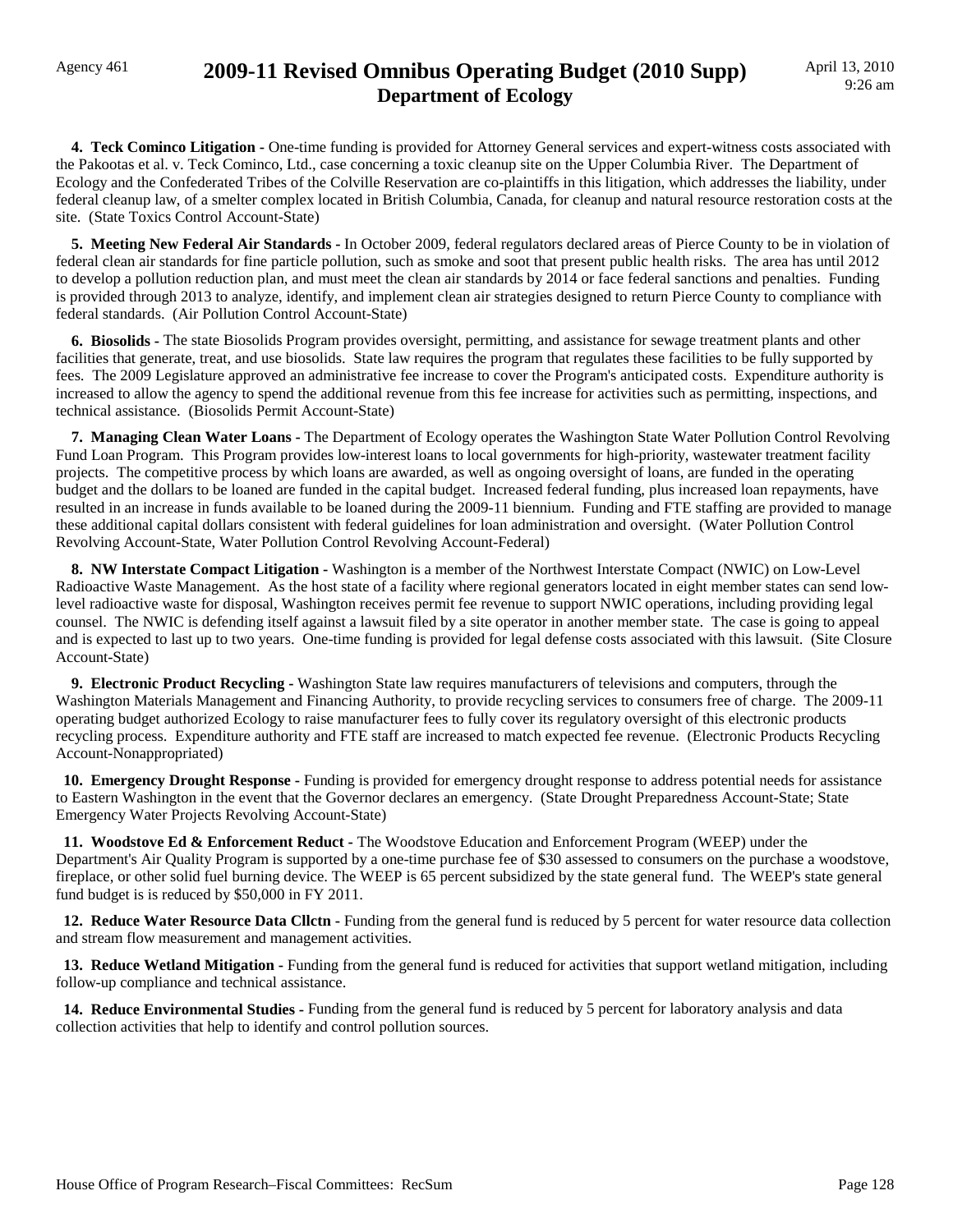### Agency 461 **2009-11 Revised Omnibus Operating Budget (2010 Supp) Department of Ecology**

**15. Pollution Activities Fund Shift -** The general fund portion of activities that support cleaning up polluted waters, controlling stormwater pollution, and preventing point source and non-point source pollution is shifted, on a one-time basis, to the State Toxics Control Account. (General Fund-State, State Toxics Control Account-State)

 **16. Reduce GFS Subsidy of Fees -** The general fund subsidy of the biosolids permit fee is eliminated in FY 2011. (General Fund-State, Biosolids Permit Account-State)

 **17. Water Right Processing -** Funding is provided to implement Chapter 285, Laws of 2010, Partial Veto (E2SSB 6267) which creates a new, expedited process for the Department to pursue in reducing the backlog of applicants. Applicants who choose to participate in the expedited process will be required to pay a processing fee which will be dependent on the amount of water being requested for use. Revenues collected form these fees will be deposited into the newly created Water Rights Processing Account. (Water Rights Processing Account-State)

 **18. Mercury-Containing Lights -** Funds are provided to implement the product stewardship program for collection and disposal of mercury-containing lights pursuant to Chapter 130, Laws of 2010 (ESSB 5543). All producers who sell mercury-containing lights in the state will be required to participate in the program and must pay an annual fee to cover the costs of the program. The Department of Ecology will submit a report of the status of the program and any recommendations for changes to the Legislature by December 31, 2013. (Product Stewardship Programs Account-Nonappropriated)

 **19. Health Insurance Increase -** Funding is provided for an increase in the monthly employer contribution for state employee health benefits funding rate for FY 2011 from \$768 to \$850. (General Fund-State, various other funds)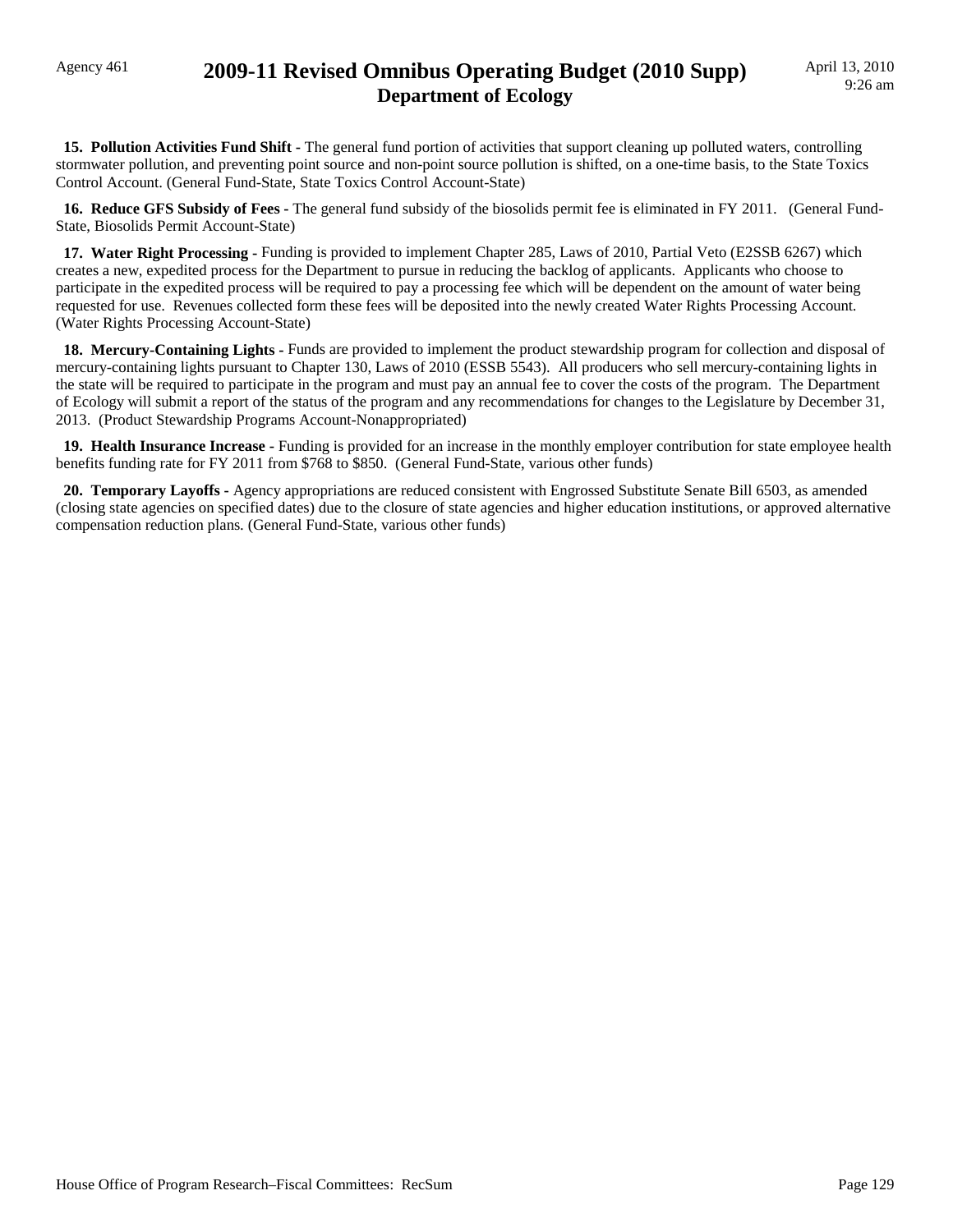## Agency 462 **2009-11 Revised Omnibus Operating Budget (2010 Supp)**

**WA Pollution Liab Insurance Program** (Dollars in Thousands)

|                                         |             | <b>House Passed (April 12th)</b> |              |
|-----------------------------------------|-------------|----------------------------------|--------------|
|                                         | <b>FTEs</b> | NGF+OpPth                        | <b>Total</b> |
| 2009-11 Original Appropriations         | 6.0         | $\theta$                         | 1,644        |
| 2009-11 Maintenance Level               | 6.0         | $\theta$                         | 1,644        |
| 2010 Policy Comp Changes:               |             |                                  |              |
| <b>Health Insurance Increase</b><br>1.  | 0.0         | $\theta$                         | 10           |
| 2.<br><b>Temporary Layoffs</b>          | 0.0         | 0                                | $-15$        |
| Policy -- Comp Total                    | 0.0         | $\overline{0}$                   | $-5$         |
| <b>Total Policy Changes</b>             | 0.0         | $\overline{0}$                   | $-5$         |
| 2009-11 Revised Appropriations          | 6.0         | $\overline{0}$                   | 1,639        |
| Difference from Original Appropriations | 0.0         | $\Omega$                         | $-5$         |
| % Change from Original Appropriations   | $0.0\%$     | $0.0\%$                          | $-0.3\%$     |

#### *Comments:*

 **1. Health Insurance Increase -** Funding is provided for an increase in the monthly employer contribution for state employee health benefits funding rate for FY 2011 from \$768 to \$850. (General Fund-State, various other funds)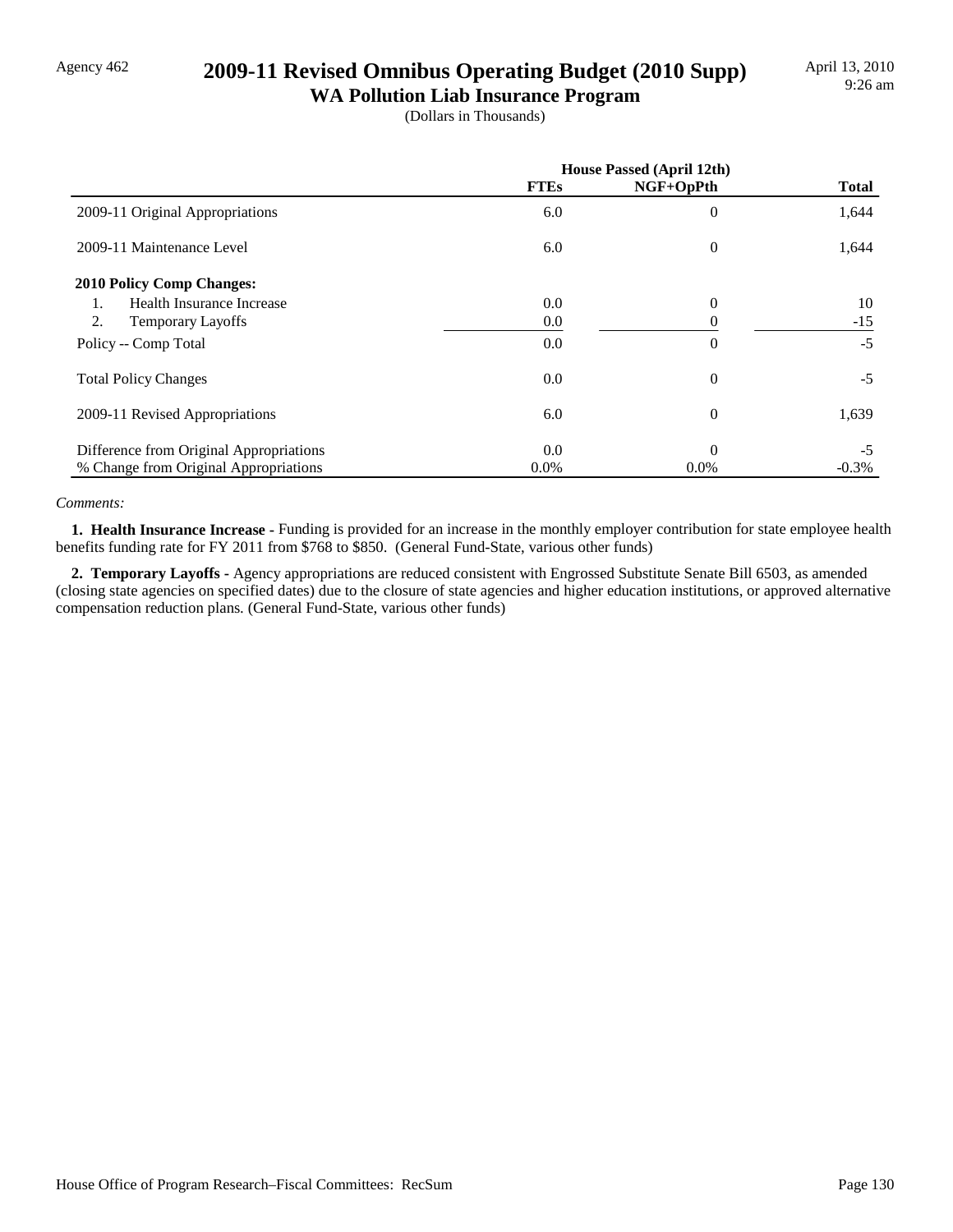### Agency 465 **2009-11 Revised Omnibus Operating Budget (2010 Supp)**

**State Parks and Recreation Comm** (Dollars in Thousands)

|                                                 |             | <b>House Passed (April 12th)</b> |                |
|-------------------------------------------------|-------------|----------------------------------|----------------|
|                                                 | <b>FTEs</b> | NGF+OpPth                        | <b>Total</b>   |
| 2009-11 Original Appropriations                 | 745.9       | 46,055                           | 151,551        |
| 2009-11 Maintenance Level                       | 745.9       | 46,067                           | 151,563        |
| <b>2010 Policy Non-Comp Changes:</b>            |             |                                  |                |
| <b>Administrative Staff Reduction</b><br>1.     | $-4.0$      | $-312$                           | $-312$         |
| 2.<br>Reduce Interpretive Staff                 | $-2.3$      | $-226$                           | $-226$         |
| 3.<br><b>Transfer Parks to Local Owners</b>     | $-2.0$      | $-186$                           | $-186$         |
| 4.<br>Fill Positions with Temp Rangers          | $-5.0$      | $-500$                           | $-500$         |
| 5.<br>Fund Shift to PRSA                        | 0.0         | $-1,200$                         | $\overline{0}$ |
| 6.<br><b>Staffing Reduction</b>                 | 0.0         | $-289$                           | $-289$         |
| 7.<br><b>Reduce Forestry Activities</b>         | 0.0         | $-164$                           | $-164$         |
| 8.<br><b>Reduce Park Planning</b>               | 0.0         | $-124$                           | $-124$         |
| 9.<br><b>Recreational Boating Federal Funds</b> | 0.0         | $\boldsymbol{0}$                 | 1,000          |
| Policy -- Non-Comp Total                        | $-13.3$     | $-3,001$                         | $-801$         |
| <b>2010 Policy Comp Changes:</b>                |             |                                  |                |
| 10.<br>Health Insurance Increase                | 0.0         | 603                              | 647            |
| 11.<br>Temporary Layoffs                        | 0.0         | $-182$                           | $-237$         |
| Policy -- Comp Total                            | 0.0         | 421                              | 410            |
| <b>Total Policy Changes</b>                     | $-13.3$     | $-2,580$                         | $-391$         |
| 2009-11 Revised Appropriations                  | 732.7       | 43,487                           | 151,172        |
| Difference from Original Appropriations         | $-13.3$     | $-2,568$                         | $-379$         |
| % Change from Original Appropriations           | $-1.8%$     | $-5.6%$                          | $-0.3%$        |

#### *Comments:*

 **1. Administrative Staff Reduction -** Two communications staff, one fiscal staff, and one contract specialist position will be eliminated. (General Fund-State)

 **2. Reduce Interpretive Staff -** Funding is reduced for interpretive staff in state parks that do not have formal interpretive centers. This reduction does not apply to staff associated with formal interpretive centers, such as the Lewis and Clark Interpretive Center, Mt. St. Helens Interpretive Center at Silver Lake, and Sacagawea Interpretive Center.

 **3. Transfer Parks to Local Owners -** State funding is reduced to reflect that Osoyoos Lake State Park is transferring to local ownership.

 **4. Fill Positions with Temp Rangers -** Temporary park rangers instead of full-time rangers will be hired for four months in FY 2011 during the high-use season.

 **5. Fund Shift to PRSA -** The Parks Renewal and Stewardship Account ended FY 2009 with a higher fund balance than anticipated. On a one-time basis, \$1.2 million of this balance is used to replace General Fund-State resources. (General Fund-State, Parks Renewal and Stewardship Account-State)

 **6. Staffing Reduction -** General fund expenditures are reduced by 1.5 percent for maintenance and operations staffing.

 **7. Reduce Forestry Activities -** To achieve general fund savings, one forester position will be eliminated.

 **8. Reduce Park Planning -** Funding for long-range park planning is reduced.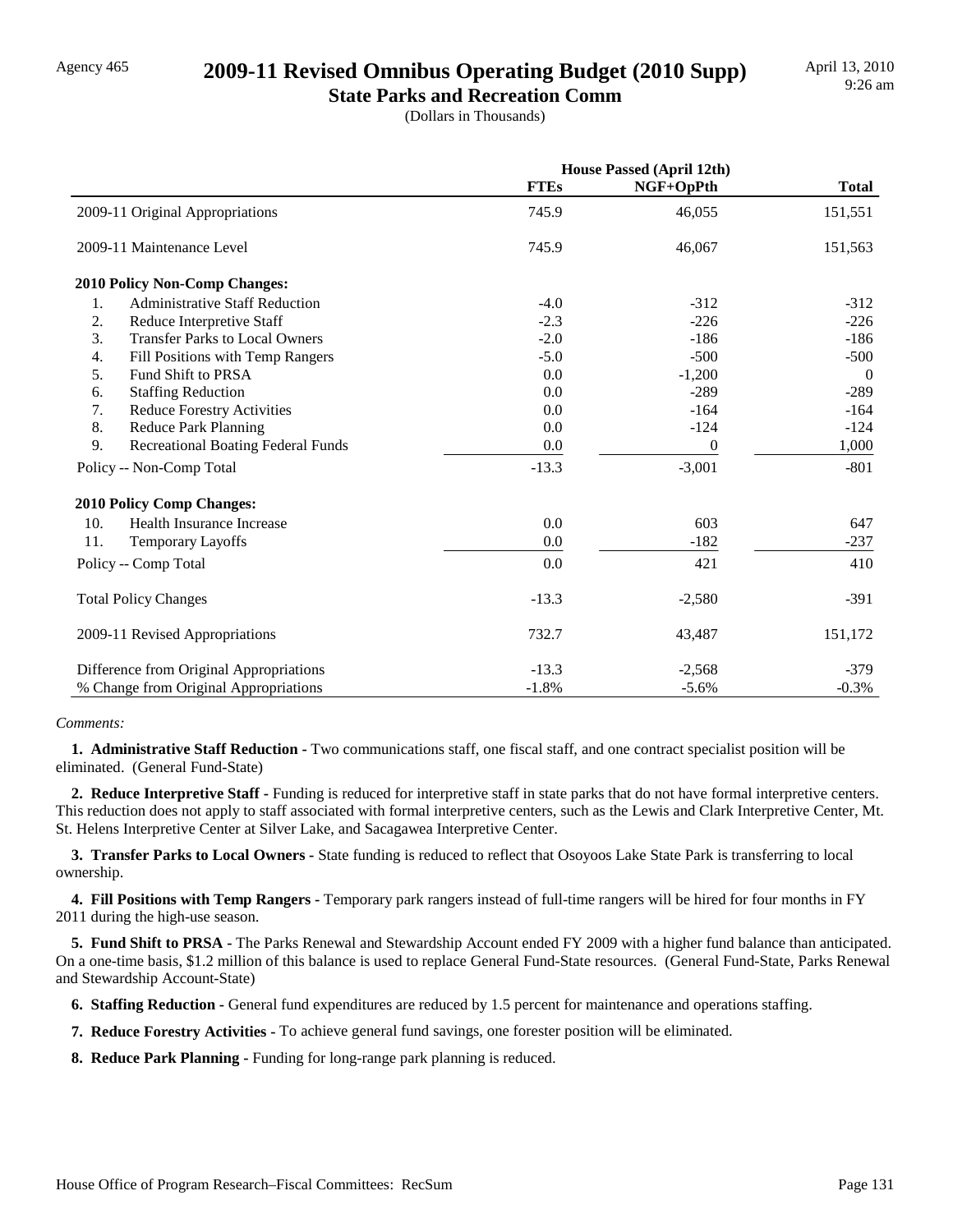### Agency 465 **2009-11 Revised Omnibus Operating Budget (2010 Supp) State Parks and Recreation Comm**

 **9. Recreational Boating Federal Funds -** State Parks operates a \$6 million recreational boating program that includes providing boating safety grants to local law enforcement for conducting on-the-water patrols, enforcement, vessel safety inspections, and boating safety educational activities. Federal expenditure authority is increased on a one-time basis to allow State Parks to spend additional federal funding available for these purposes during the 2009-11 biennium. (General Fund-Federal)

 **10. Health Insurance Increase -** Funding is provided for an increase in the monthly employer contribution for state employee health benefits funding rate for FY 2011 from \$768 to \$850. (General Fund-State, various other funds)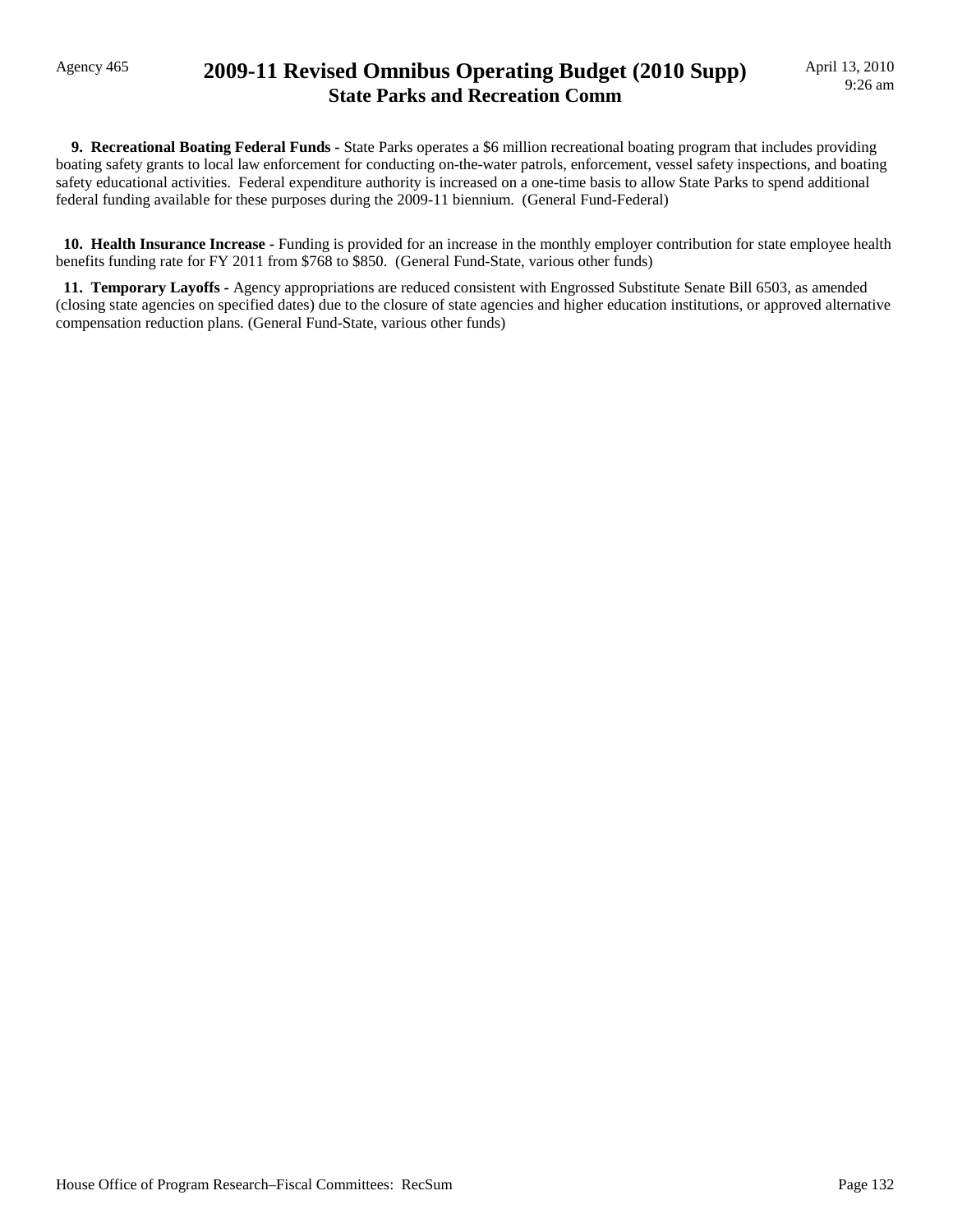### Agency 467 **2009-11 Revised Omnibus Operating Budget (2010 Supp)**

**Rec and Conservation Funding Board** (Dollars in Thousands)

|                                         | <b>House Passed (April 12th)</b> |           |              |
|-----------------------------------------|----------------------------------|-----------|--------------|
|                                         | <b>FTEs</b>                      | NGF+OpPth | <b>Total</b> |
| 2009-11 Original Appropriations         | 24.8                             | 3,069     | 18,207       |
| 2009-11 Maintenance Level               | 24.8                             | 3,069     | 18,207       |
| 2010 Policy Non-Comp Changes:           |                                  |           |              |
| <b>Small Agency Consortium</b><br>1.    | 0.0                              | $-26$     | -144         |
| 2.<br><b>Recover Vacancy Savings</b>    | $-0.2$                           | -49       | $-49$        |
| 3.<br><b>Implement SACS Directive</b>   | $-1.0$                           | $-7$      | $-37$        |
| Policy -- Non-Comp Total                | $-1.2$                           | $-82$     | $-230$       |
| <b>2010 Policy Comp Changes:</b>        |                                  |           |              |
| Health Insurance Increase<br>4.         | 0.0                              | 5         | 19           |
| 5.<br><b>Temporary Layoffs</b>          | 0.0                              | $-26$     | $-109$       |
| Policy -- Comp Total                    | 0.0                              | $-21$     | $-90$        |
| <b>Total Policy Changes</b>             | $-1.2$                           | $-103$    | $-320$       |
| 2009-11 Revised Appropriations          | 23.6                             | 2,966     | 17,887       |
| Difference from Original Appropriations | $-1.2$                           | $-103$    | $-320$       |
| % Change from Original Appropriations   | $-4.9\%$                         | $-3.4%$   | $-1.8%$      |

#### *Comments:*

 **1. Small Agency Consortium -** The Puget Sound Partnership and the Recreation and Conservation Office will combine some administrative functions to improve efficiency. Information technology, web support, human resources, board support, and invasive species staff will be considered for consolidation. Funding for two staff positions is eliminated beginning in FY 2011. (General Fund-State, General Fund-Federal, Recreation Resources Account-State, Nonhighway and Off-Road Vehicle Activities Account-State)

 **2. Recover Vacancy Savings -** Funding is reduced for vacant staff positions.

 **3. Implement SACS Directive -** The Recreation and Conservation Office will use the Office of Financial Management's Small Agency Client Services (SACS) to provide centralized accounting, payroll, and budgeting services. (General Fund-State, General Fund-Federal, various other accounts)

 **4. Health Insurance Increase -** Funding is provided for an increase in the monthly employer contribution for state employee health benefits funding rate for FY 2011 from \$768 to \$850. (General Fund-State, various other funds)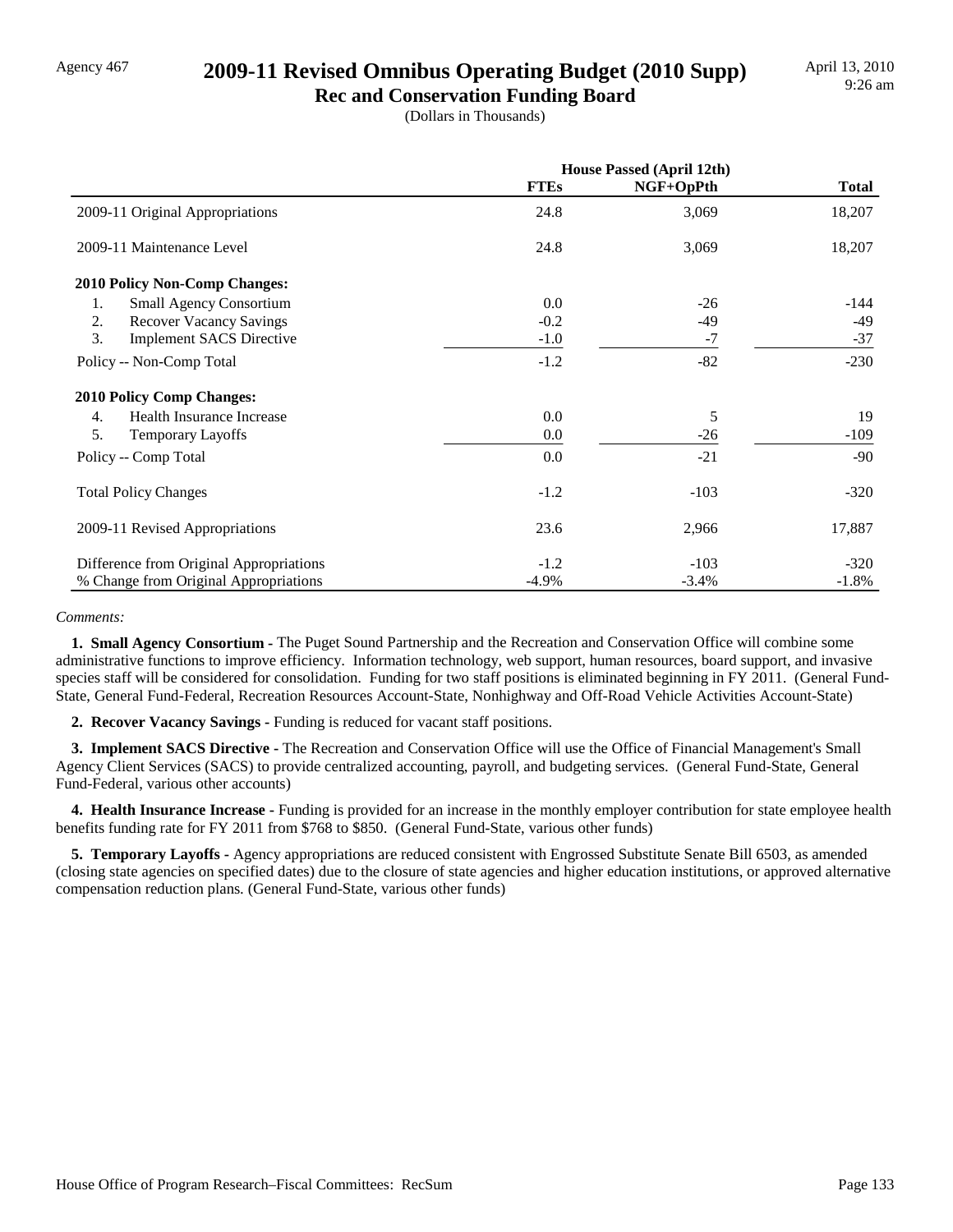### Agency 468 **2009-11 Revised Omnibus Operating Budget (2010 Supp)**

**Environmental Hearings Office** (Dollars in Thousands)

|                                         | <b>House Passed (April 12th)</b> |           |              |
|-----------------------------------------|----------------------------------|-----------|--------------|
|                                         | <b>FTEs</b>                      | NGF+OpPth | <b>Total</b> |
| 2009-11 Original Appropriations         | 9.0                              | 2,153     | 2,153        |
| 2009-11 Maintenance Level               | 9.0                              | 2,217     | 2,217        |
| 2010 Policy Non-Comp Changes:           |                                  |           |              |
| <b>Reduced Staffing</b><br>1.           | $-0.2$                           | $-34$     | -34          |
| 2.<br><b>Tenant Improvements</b>        | 0.0                              | 46        | 46           |
| Policy -- Non-Comp Total                | $-0.2$                           | 12        | 12           |
| <b>2010 Policy Comp Changes:</b>        |                                  |           |              |
| 3.<br>Health Insurance Increase         | 0.0                              | 10        | 10           |
| $\overline{4}$ .<br>Temporary Layoffs   | 0.0                              | $-27$     | $-27$        |
| Policy -- Comp Total                    | 0.0                              | $-17$     | $-17$        |
| <b>Total Policy Changes</b>             | $-0.2$                           | $-5$      | $-5$         |
| 2009-11 Revised Appropriations          | 8.8                              | 2,212     | 2,212        |
| Difference from Original Appropriations | $-0.2$                           | 59        | 59           |
| % Change from Original Appropriations   | $-2.2%$                          | 2.7%      | 2.7%         |

*Comments:*

**1. Reduced Staffing - Funding is reduced to reflect savings for a vacant administrative law judge position.** 

 **2. Tenant Improvements -** One-time funding of \$46,000 is provided in FY 2010 for tenant improvement costs associated with the agency relocating to a facility in Tumwater.

 **3. Health Insurance Increase -** Funding is provided for an increase in the monthly employer contribution for state employee health benefits funding rate for FY 2011 from \$768 to \$850. (General Fund-State, various other funds)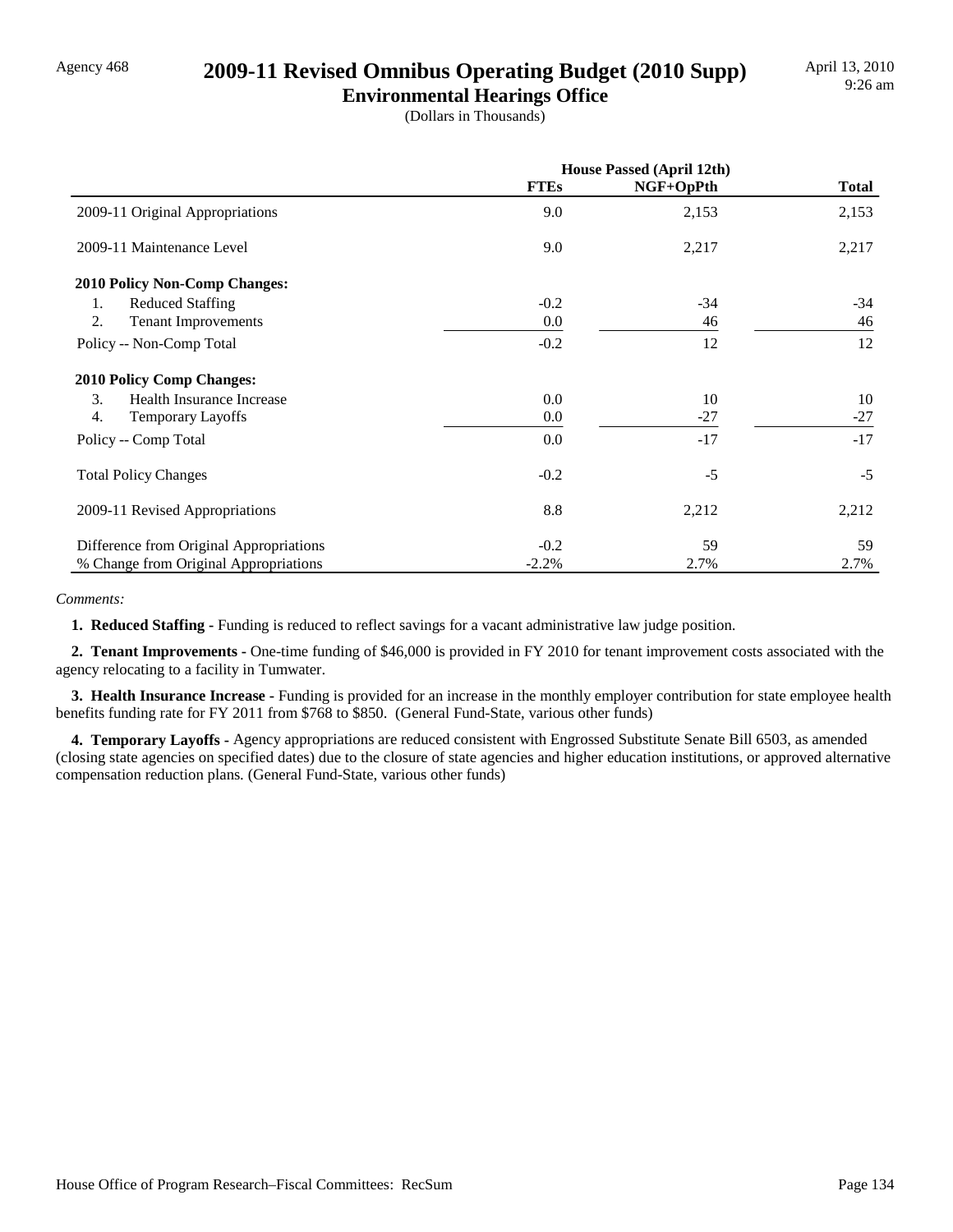#### Agency 471 **2009-11 Revised Omnibus Operating Budget (2010 Supp)**

**State Conservation Commission** (Dollars in Thousands)

|                                                  | <b>House Passed (April 12th)</b> |           |              |
|--------------------------------------------------|----------------------------------|-----------|--------------|
|                                                  | <b>FTEs</b>                      | NGF+OpPth | <b>Total</b> |
| 2009-11 Original Appropriations                  | 17.6                             | 15,165    | 16,344       |
| 2009-11 Maintenance Level                        | 17.6                             | 15,165    | 16,344       |
| 2010 Policy Non-Comp Changes:                    |                                  |           |              |
| Reduce Local CD Funding 5%<br>1.                 | 0.0                              | $-250$    | $-250$       |
| 2.<br>Kittitas County Wild Horse Plan            | 0.0                              | 38        | 38           |
| 3.<br><b>Reduce Conservation District Audits</b> | 0.0                              | $-77$     | $-77$        |
| Policy -- Non-Comp Total                         | 0.0                              | $-289$    | $-289$       |
| <b>2010 Policy Comp Changes:</b>                 |                                  |           |              |
| Health Insurance Increase<br>4.                  | 0.0                              | 19        | 19           |
| 5.<br>Temporary Layoffs                          | 0.0                              | -54       | $-55$        |
| Policy -- Comp Total                             | 0.0                              | $-35$     | $-36$        |
| <b>Total Policy Changes</b>                      | 0.0                              | $-324$    | $-325$       |
| 2009-11 Revised Appropriations                   | 17.6                             | 14,841    | 16,019       |
| Difference from Original Appropriations          | 0.0                              | $-324$    | $-325$       |
| % Change from Original Appropriations            | 0.0%                             | $-2.1%$   | $-2.0\%$     |

*Comments:*

 **1. Reduce Local CD Funding 5% -** Pass-through funding to local conservation districts is reduced by 5 percent in FY 2011.

 **2. Kittitas County Wild Horse Plan -** One-time funding is provided to the Kittitas Conservation District for infrastructure improvements to facilitate and enhance wildlife habitat related to the Wild Horse Coordinated Resource Management Plan.

 **3. Reduce Conservation District Audits -** Funding for conservation district audits is reduced by 25 percent.

 **4. Health Insurance Increase -** Funding is provided for an increase in the monthly employer contribution for state employee health benefits funding rate for FY 2011 from \$768 to \$850. (General Fund-State, various other funds)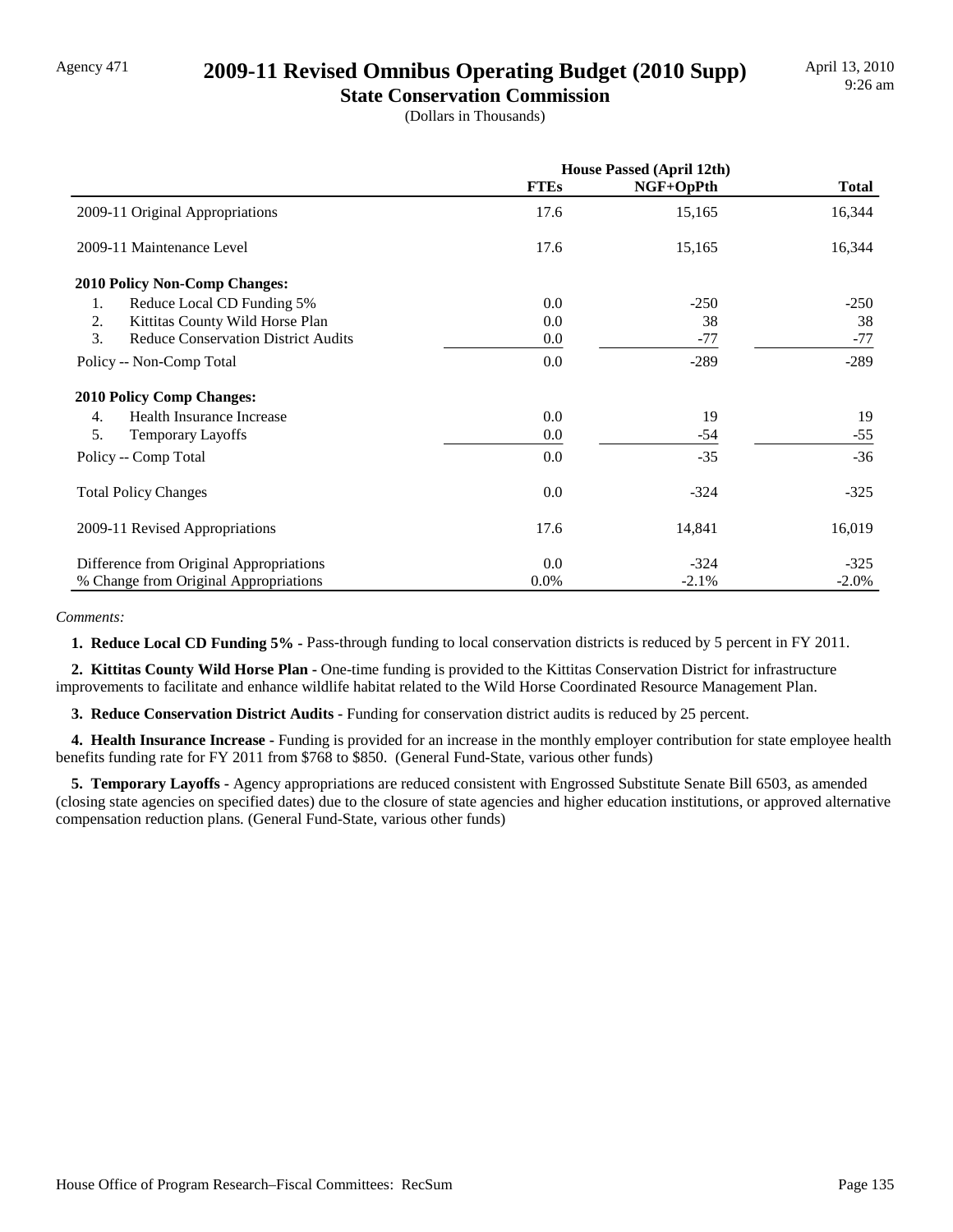## Agency 477 **2009-11 Revised Omnibus Operating Budget (2010 Supp)**

**Dept of Fish and Wildlife**

(Dollars in Thousands)

|                                            |             | <b>House Passed (April 12th)</b> |                |  |
|--------------------------------------------|-------------|----------------------------------|----------------|--|
|                                            | <b>FTEs</b> | NGF+OpPth                        | <b>Total</b>   |  |
| 2009-11 Original Appropriations            | 1,385.6     | 79,577                           | 326,669        |  |
| 2009-11 Maintenance Level                  | 1,385.6     | 80,413                           | 331,519        |  |
| 2010 Policy Non-Comp Changes:              |             |                                  |                |  |
| Reduce Outreach and Education<br>1.        | $-0.7$      | $-207$                           | $-207$         |  |
| 2.<br>Reduce Executive Management          | $-0.5$      | $-160$                           | $-160$         |  |
| 3.<br>Reduce Wildlife Disease Monitoring   | $-0.8$      | $-54$                            | $-54$          |  |
| 4.<br>Reduce Wildlife Area Mgmt Planning   | $-0.7$      | $-152$                           | $-152$         |  |
| 5.<br>Fund Hatcheries Using Partnerships   | 0.0         | $-288$                           | $-288$         |  |
| 6.<br>Reduce Fisheries Mgmt Authority      | 0.0         | $\mathbf{0}$                     | $-5,792$       |  |
| 7.<br>Eliminate Reg Fisheries Enh Board #  | 0.0         | $\mathbf{0}$                     | $-20$          |  |
| 8.<br><b>Restore Aviation Funding</b>      | 1.0         | 170                              | 170            |  |
| 9.<br><b>Maintain Core Admin Functions</b> | 0.0         | $\boldsymbol{0}$                 | 2,000          |  |
| 10.<br>Op Costs for New Wildlife Lands     | 0.5         | 132                              | 132            |  |
| 11.<br>Wildfire on WDFW Lands              | 0.0         | 185                              | 185            |  |
| 12.<br>Fund Support Pgms Proportionately   | 0.0         | $\theta$                         | 710            |  |
| 13.<br>Incr Hunter Access on Private Land  | 1.5         | $\Omega$                         | 711            |  |
| 14.<br>Voight Creek Hatchery               | 0.0         | 50                               | 50             |  |
| 15.<br>Consolidation of GMHB and EHO       | 0.0         | $-13$                            | $-13$          |  |
| 16.<br>Fish Program Fund Shift             | 0.0         | $-3,658$                         | $\overline{0}$ |  |
| 17.<br>Reduce Scientific Study/Tech Asst   | 0.0         | $-335$                           | $-335$         |  |
| Policy -- Non-Comp Total                   | 0.4         | $-4,330$                         | $-3,063$       |  |
| 2010 Policy Comp Changes:                  |             |                                  |                |  |
| 18.<br>Health Insurance Increase           | 0.0         | 738                              | 1,478          |  |
| 19.<br>Temporary Layoffs                   | $0.0\,$     | $-1,221$                         | $-3,106$       |  |
| Policy -- Comp Total                       | 0.0         | $-483$                           | $-1,628$       |  |
| <b>Total Policy Changes</b>                | 0.4         | $-4,813$                         | $-4,691$       |  |
| 2009-11 Revised Appropriations             | 1,385.9     | 75,600                           | 326,828        |  |
| Difference from Original Appropriations    | 0.4         | $-3,977$                         | 159            |  |
| % Change from Original Appropriations      | 0.0%        | $-5.0%$                          | $0.1\%$        |  |

*Comments:*

 **1. Reduce Outreach and Education -** Funding for outreach and education programs is reduced, which decreases funding for partnerships offering youth fishing opportunities, natural resource law enforcement education and outreach at fairs and outdoor shows.

 **2. Reduce Executive Management -** The Department will reduce one executive management position and consolidate administrative and policy functions.

 **3. Reduce Wildlife Disease Monitoring -** Funding for the Puget Sound Ambient Monitoring Laboratory and testing for contaminants in salmon and other species is reduced by 9 percent in FY 2011.

 **4. Reduce Wildlife Area Mgmt Planning -** The Department manages over nine million acres of wildlife habitat. Funding for wildlife area management planning is reduced 3 percent, delaying approximately 20 plans and updates and the input from citizen advisory groups needed for those plans.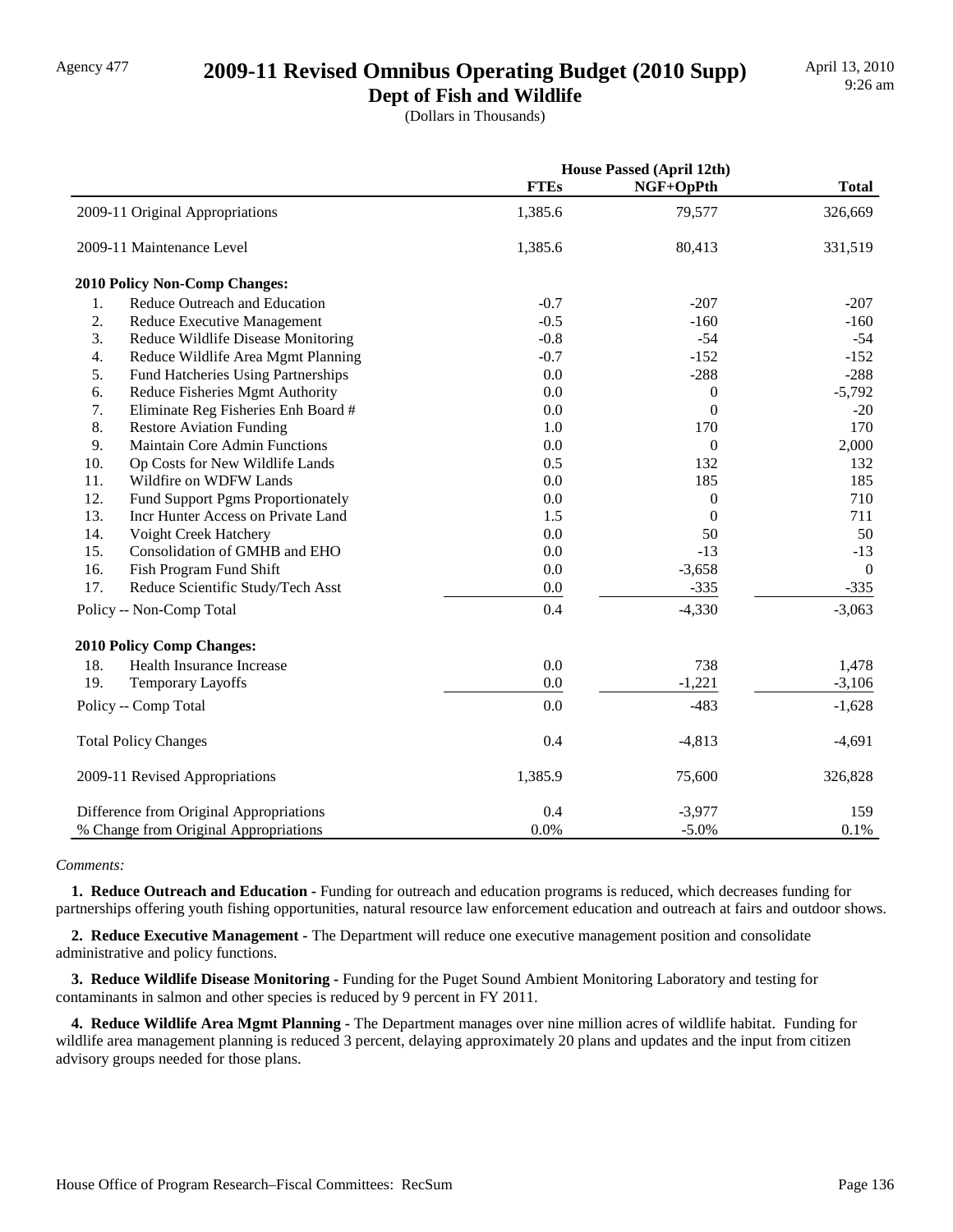### Agency 477 **2009-11 Revised Omnibus Operating Budget (2010 Supp) Dept of Fish and Wildlife**

 **5. Fund Hatcheries Using Partnerships -** State law allows the Department to enter into partnerships with local groups to support fish hatcheries. Funding is reduced for the McKernan and Mayr Brothers fish hatcheries in anticipation of the Department forming partnerships to assist in supporting the operation and maintenance of these hatcheries.

 **6. Reduce Fisheries Mgmt Authority -** Reductions are made to the expenditure authority for five accounts for projected revenue during the 2009-11 biennium. No planned work will be reduced. (Special Wildlife Account-Federal, Sea Cucumber Dive Fishery Account-Nonappropriated, Puget Sound Crab Pot Buoy Tag Account-Nonappropriated, Washington Coastal Crab Pot Buoy Tag Account-Nonappropriated, Recreational Fisheries Enhancement Account-State)

 **7. Eliminate Reg Fisheries Enh Board # -** Pursuant to Chapter 7, Laws of 2010, 1st sp.s. (E2SHB 2617), funding is eliminated for the Regional Fisheries Enhancement Group Advisory Board. (Regional Fisheries Enhancement Group Account-Nonappropriated)

 **8. Restore Aviation Funding -** Funding is restored for the maintenance and operation of the Department's Partenavia aircraft. The Partenavia will continue to be used for survey missions and fish planting, and will assist the Department of Natural Resources with fire suppression coordination.

 **9. Maintain Core Admin Functions -** The Department's indirect rate for administration and overhead from federal grants has been reduced, resulting in a net loss of approximately \$3.8 million for the 2009-11 biennium. Funding is provided to partially restore the loss from the lower indirect rate. (State Wildlife Account-State)

 **10. Op Costs for New Wildlife Lands -** In FY 2009, the Department completed land acquisition transactions for 9,067 acres. These acres were acquired with legislatively approved and allocated capital funds through the Washington Wildlife and Recreation Program. One-time operating funding to maintain these new land acquisitions is provided, enabling the Department to manage new wildlife areas, natural lands, and water access sites, and to provide access, clean toilets, and weed control.

 **11. Wildfire on WDFW Lands -** One-time funding is provided for fire suppression activity costs incurred during FY 2010.

 **12. Fund Support Pgms Proportionately -** Funding is provided in FY 2011 to pay for administrative support services. Additionally, \$250,000 per fiscal year will support the automated Washington Interactive Licensing Database system. (State Wildlife Account-State)

 **13. Incr Hunter Access on Private Land -** Funding is provided for the Department to bring 200,000 additional acres of private land under contract for recreational access. The program is funded through special hunting permit application fees. (State Wildlife Account-State)

14. Voight Creek Hatchery - Funding is provided to enhance fish production at Voight Creek Hatchery.

 **15. Consolidation of GMHB and EHO -** Savings are achieved as a result of reduced administrative law judge fees pursuant to Chapter 210, Laws of 2010 (SHB 2935) which consolidates the Growth Management Hearings Board and the Environmental Hearings Office into the Environmental and Land Use Hearings Office.

 **16. Fish Program Fund Shift -** Due to available fund balance in the State Wildlife Account, expenditures for the Fish Program are shifted on a one-time basis from the general fund to the State Wildlife Account. (General Fund-State, State Wildlife Account-State)

 **17. Reduce Scientific Study/Tech Asst -** General Fund expenditures for scientific studies and technical assistance are reduced by 5 percent.

 **18. Health Insurance Increase -** Funding is provided for an increase in the monthly employer contribution for state employee health benefits funding rate for FY 2011 from \$768 to \$850. (General Fund-State, various other funds)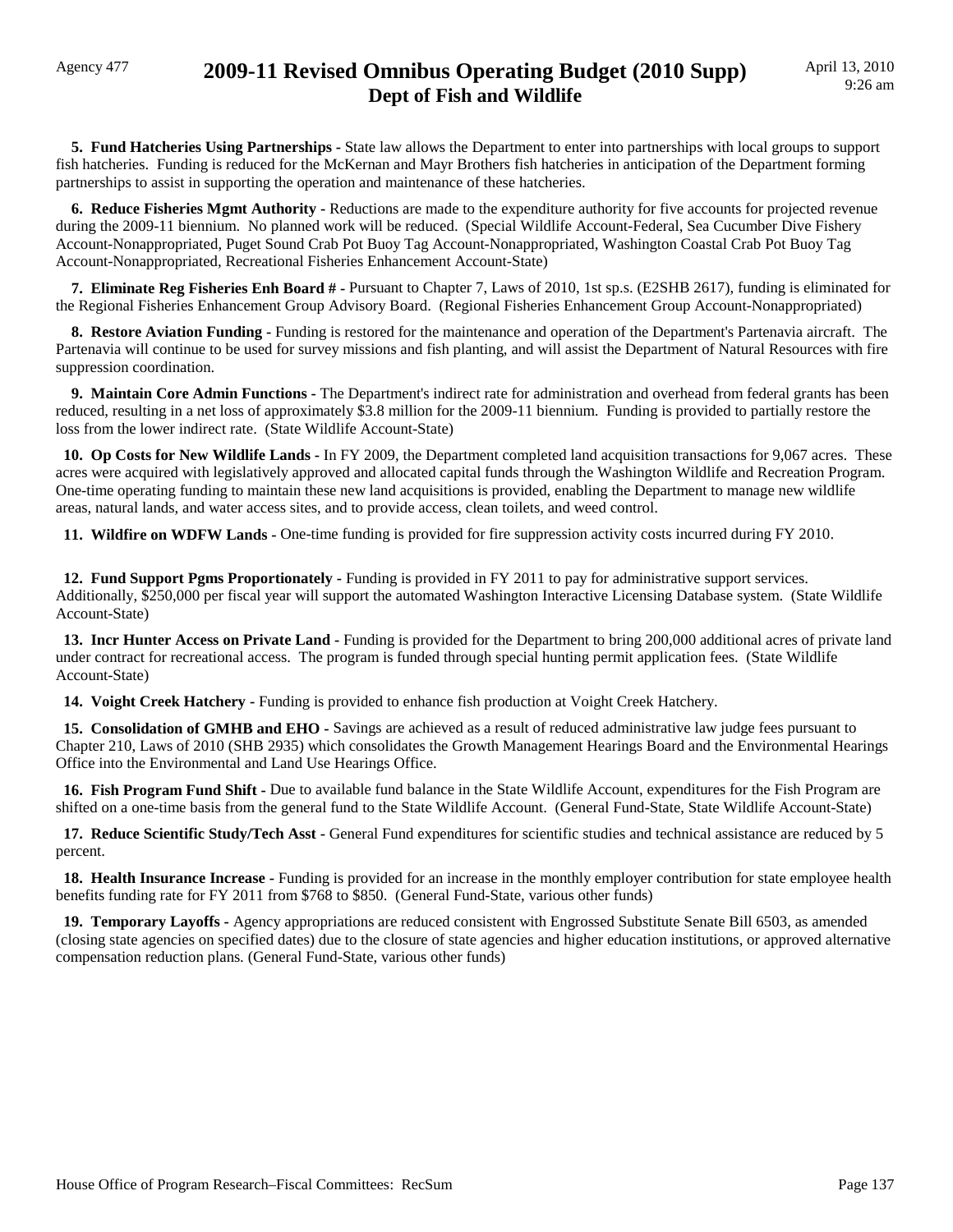### Agency 478 **2009-11 Revised Omnibus Operating Budget (2010 Supp)**

**Puget Sound Partnership** (Dollars in Thousands)

|                                                | <b>House Passed (April 12th)</b> |           |              |
|------------------------------------------------|----------------------------------|-----------|--------------|
|                                                | <b>FTEs</b>                      | NGF+OpPth | <b>Total</b> |
| 2009-11 Original Appropriations                | 32.4                             | 6,315     | 11,334       |
| 2009-11 Maintenance Level                      | 32.4                             | 6,333     | 11,281       |
| 2010 Policy Non-Comp Changes:                  |                                  |           |              |
| 1.<br>Reduce Puget Sound Outreach              | 0.0                              | $-151$    | $-151$       |
| 2.<br><b>Small Agency Consortium</b>           | $-1.5$                           | $-60$     | $-106$       |
| 3.<br><b>Additional Anticipated Federal PS</b> | 2.9                              | $\theta$  | 1,400        |
| 4.<br><b>Increased Federal PS Recovery</b>     | 3.6                              | $\theta$  | 2,247        |
| 5.<br><b>Administrative Reduction 5%</b>       | 0.0                              | $-92$     | $-92$        |
| Policy -- Non-Comp Total                       | 5.0                              | $-303$    | 3,298        |
| <b>2010 Policy Comp Changes:</b>               |                                  |           |              |
| Health Insurance Increase<br>6.                | 0.0                              | 29        | 34           |
| 7.<br>Temporary Layoffs                        | 0.0                              | $-52$     | $-105$       |
| Policy -- Comp Total                           | 0.0                              | $-23$     | $-71$        |
| <b>Total Policy Changes</b>                    | 5.0                              | $-326$    | 3,227        |
| 2009-11 Revised Appropriations                 | 37.4                             | 6,007     | 14,508       |
| Difference from Original Appropriations        | 5.0                              | $-308$    | 3,174        |
| % Change from Original Appropriations          | 15.3%                            | $-4.9%$   | 28.0%        |

#### *Comments:*

 **1. Reduce Puget Sound Outreach -** The Puget Sound Partnership's overall education and outreach budget is reduced by 10 percent, which will reduce pass-through funding for local organizations' educational activities.

 **2. Small Agency Consortium -** The Puget Sound Partnership and the Recreation and Conservation Office will combine administrative functions to improve efficiency. The Partnership will move into the Natural Resources Building by July 1, 2010, in order to co-locate with the Recreation and Conservation Office. The savings anticipated from the consolidation are offset by \$90,000 of one-time moving costs and higher lease payments of \$20,000 per year. (General Fund-State, General Fund-Federal, Aquatic Lands Enhancement Account-State, State Toxics Control Account-State)

 **3. Additional Anticipated Federal PS -** Additional federal expenditure authority is provided for anticipated federal grant awards. This federal funding will support stormwater management, mitigation reform, and floodplain management. (General Fund-Federal)

 **4. Increased Federal PS Recovery -** Additional federal expenditure authority is provided to account for a National Estuary Program grant from the U.S. Environmental Protection Agency for Puget Sound restoration efforts. Funding will be passed through to local watershed projects and to conduct environmental monitoring, scientific modeling, and performance management. (General Fund-Federal)

 **5. Administrative Reduction 5% -** General Fund-State funding is reduced by 5 percent for administration.

 **6. Health Insurance Increase -** Funding is provided for an increase in the monthly employer contribution for state employee health benefits funding rate for FY 2011 from \$768 to \$850. (General Fund-State, various other funds)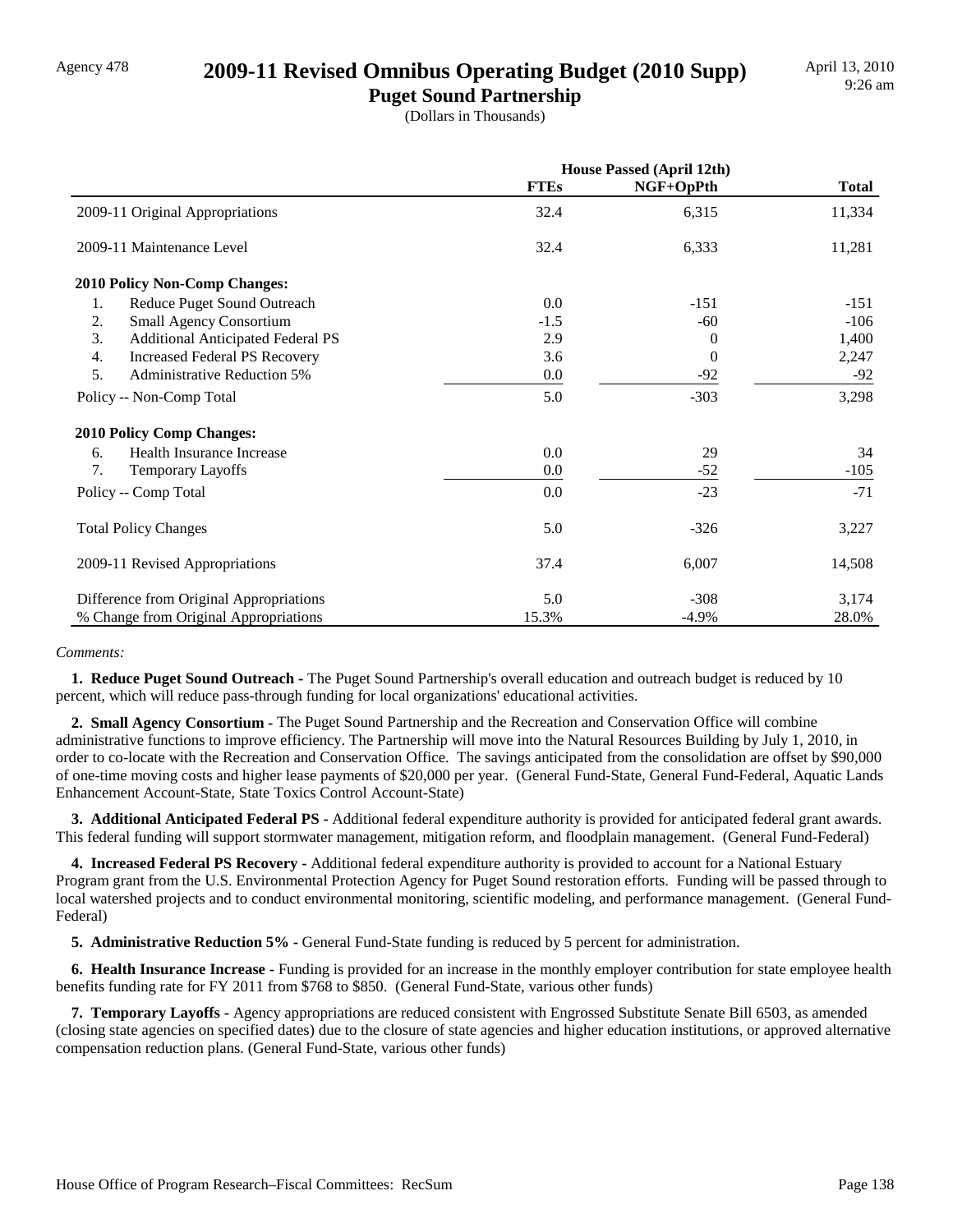### Agency 490 **2009-11 Revised Omnibus Operating Budget (2010 Supp)**

**Department of Natural Resources** (Dollars in Thousands)

|     |                                            | <b>House Passed (April 12th)</b> |                  |                |
|-----|--------------------------------------------|----------------------------------|------------------|----------------|
|     |                                            | <b>FTEs</b>                      | NGF+OpPth        | <b>Total</b>   |
|     | 2009-11 Original Appropriations            | 1,365.2                          | 81,132           | 360,354        |
|     | 2009-11 Maintenance Level                  | 1,365.2                          | 81,142           | 360,385        |
|     | 2010 Policy Non-Comp Changes:              |                                  |                  |                |
| 1.  | <b>Recover Land Mgmt Savings</b>           | 0.0                              | $-950$           | $-1,650$       |
| 2.  | <b>Shift Fire Protection Costs to FFPA</b> | 0.0                              | $-5,000$         | $\theta$       |
| 3.  | <b>Reduce New Land Purchases</b>           | $-0.5$                           | $-100$           | $-100$         |
| 4.  | Reduce Survey/Maps Activity                | 0.0                              | $\Omega$         | $-200$         |
| 5.  | <b>Reduce Administration</b>               | $-0.6$                           | $-110$           | $-110$         |
| 6.  | Maintain Adaptive Management Pgm           | 0.0                              | $\boldsymbol{0}$ | 1,530          |
| 7.  | Puget Sound Cleanup & Recovery             | 0.0                              | $\Omega$         | 2,210          |
| 8.  | <b>Emergency Fire Suppression</b>          | 0.0                              | 11,542           | 11,542         |
| 9.  | <b>Forest Biomass Agreements</b>           | 0.4                              | $\theta$         | 87             |
| 10. | Reimbursable Agreements                    | 1.0                              | $\Omega$         | 1,000          |
| 11. | <b>Reopen Recreation Sites</b>             | 0.4                              | $\Omega$         | 200            |
| 12. | Natural Heritage Program                   | 0.0                              | $-150$           | $\overline{0}$ |
| 13. | Helicopter Fund Shift                      | 0.0                              | $\theta$         | $\Omega$       |
| 14. | Open Water Moorage Area                    | 0.0                              | 40               | 140            |
|     | Policy -- Non-Comp Total                   | 0.7                              | 5,272            | 14,649         |
|     | <b>2010 Policy Comp Changes:</b>           |                                  |                  |                |
| 15. | Health Insurance Increase                  | 0.0                              | 420              | 1,467          |
| 16. | Temporary Layoffs                          | 0.0                              | $-499$           | $-2,284$       |
|     | Policy -- Comp Total                       | 0.0                              | $-79$            | $-817$         |
|     | <b>Total Policy Changes</b>                | 0.7                              | 5,193            | 13,832         |
|     | 2009-11 Revised Appropriations             | 1,365.9                          | 86,335           | 374,217        |
|     | Difference from Original Appropriations    | 0.7                              | 5,203            | 13,863         |
|     | % Change from Original Appropriations      | 0.1%                             | 6.4%             | 3.9%           |

#### *Comments:*

 **1. Recover Land Mgmt Savings -** Lower timber prices have led to fewer timber sales, which has resulted in fewer costs associated with the preparation of sales. Savings from lower management costs on Agricultural College Trust Lands are recovered on a one-time basis. In addition to lower expenditure authority in the Agricultural College Trust Management Account (ACTMA), the amount of General Fund-State funding provided for deposit into the ACTMA is reduced. (General Fund-State, Agricultural College Trust Management Account-State)

 **2. Shift Fire Protection Costs to FFPA -** On a one-time basis, \$3,000,000 of FY 2010 and \$2,000,000 of FY 2011 fire preparedness and prevention costs are shifted from the General Fund-State to the Forest Fire Protection Assessment Account-Nonappropriated. (General Fund-State, Forest Fire Protection Assessment Account-Nonappropriated)

 **3. Reduce New Land Purchases -** Funding is eliminated for a staff position that applies for new land acquisitions from state grant programs.

 **4. Reduce Survey/Maps Activity -** Due to lower revenue into the Survey and Maps Account, expenditure authority for mapping and surveys is reduced. (Survey and Maps Account-State)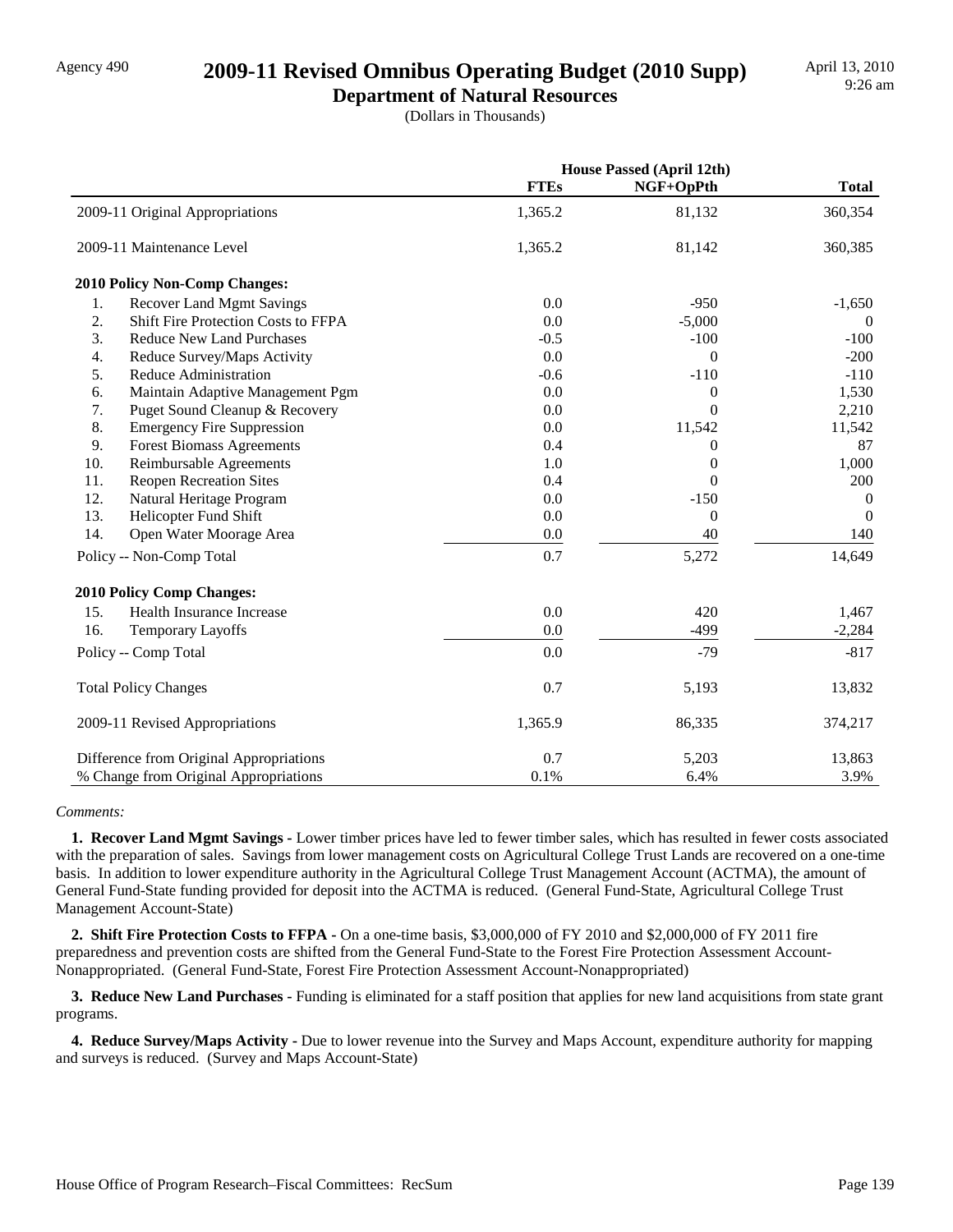#### Agency 490 **2009-11 Revised Omnibus Operating Budget (2010 Supp) Department of Natural Resources**

**5. Reduce Administration - Funding is reduced for the proportionate share of administrative costs from the the Department of** Natural Resources' (DNR) other General Fund-State reductions.

 **6. Maintain Adaptive Management Pgm -** One-time funding is provided to continue DNR's adaptive management activities. FY 2011 funding for this program includes \$970,000 of redirected Forest and Fish Support Account funding. (Aquatic Lands Enhancement Account-State, General Fund-Federal)

**7. Puget Sound Cleanup & Recovery -** Funding is provided for projects that remove contaminants from Puget Sound. Projects include completing the remedial investigation of Whitmarsh Landfill, and repairing a sediment cap in Commencement Bay. Additionally, General Fund-Federal expenditure authority is increased for monitoring aquatic reserves, submerged aquatic vegetation mapping, and a Habitat Conservation Plan buffer assessment. (State Toxics Control Account-State, General Fund-Federal)

 **8. Emergency Fire Suppression -** One-time funding is provided for costs associated with fire suppression activities during FY 2010. This funding is in addition to DNR's existing fire suppression appropriation.

 **9. Forest Biomass Agreements -** Funding is provided for Chapter 126, Laws of 2010 (2SHB 2481), which permits DNR to enter into contracts for the purpose of providing a supply of forest biomass from lands managed by DNR.

 **10. Reimbursable Agreements -** Additional expenditure authority is provided to allow DNR to utilize reimbursable agreements related to reforestation, the Washington Conservation Corps, and habitat restoration. (General Fund-Private/Local)

 **11. Reopen Recreation Sites -** Funding is provided from the ORV and Nonhighway Vehicle Account to support access to 13 recreational sites utilized by off road vehicle users. (ORV and Nonhighway Vehicle Account-State)

 **12. Natural Heritage Program -** Due to available fund balance, funds for the Natural Heritage Program are shifted one-time from the general fund to the Natural Resources Conservation Areas Stewardship Account. (General Fund-State; Natural Resources Conservation Areas Stewardship Account-State)

 **13. Helicopter Fund Shift -** The helicopter fleet is paid for by the Natural Resources Equipment Account and the costs are later recovered from the general fund as part of the Department of Natural Resources' emergency fire suppression budget appropriation. In support of fire protection costs being equitably shared between the general fund and the Forest Fire Protection Assessment Account, 50 percent of the budget for the helicopter fleet is shifted from the Natural Resources Equipment Account to the Forest Fire Protection Assessment Account. This shift will produce savings to the general fund in future fiscal years as only half of the costs will be recovered via the emergency fire suppression budget appropriations. (Natural Resources Equipment Account-Nonappropriated, Forest Fire Protection Assessment Account-Nonappropriated)

 **14. Open Water Moorage Area -** One-time funds are provided to assist the City of Bainbridge Island create an Open Water Moorage and Anchorage Bay by installing mooring buoys and removing abandoned vessels and other structures. (General Fund-State, Aquatic Lands Enhancement Account-State)

 **15. Health Insurance Increase -** Funding is provided for an increase in the monthly employer contribution for state employee health benefits funding rate for FY 2011 from \$768 to \$850. (General Fund-State, various other funds)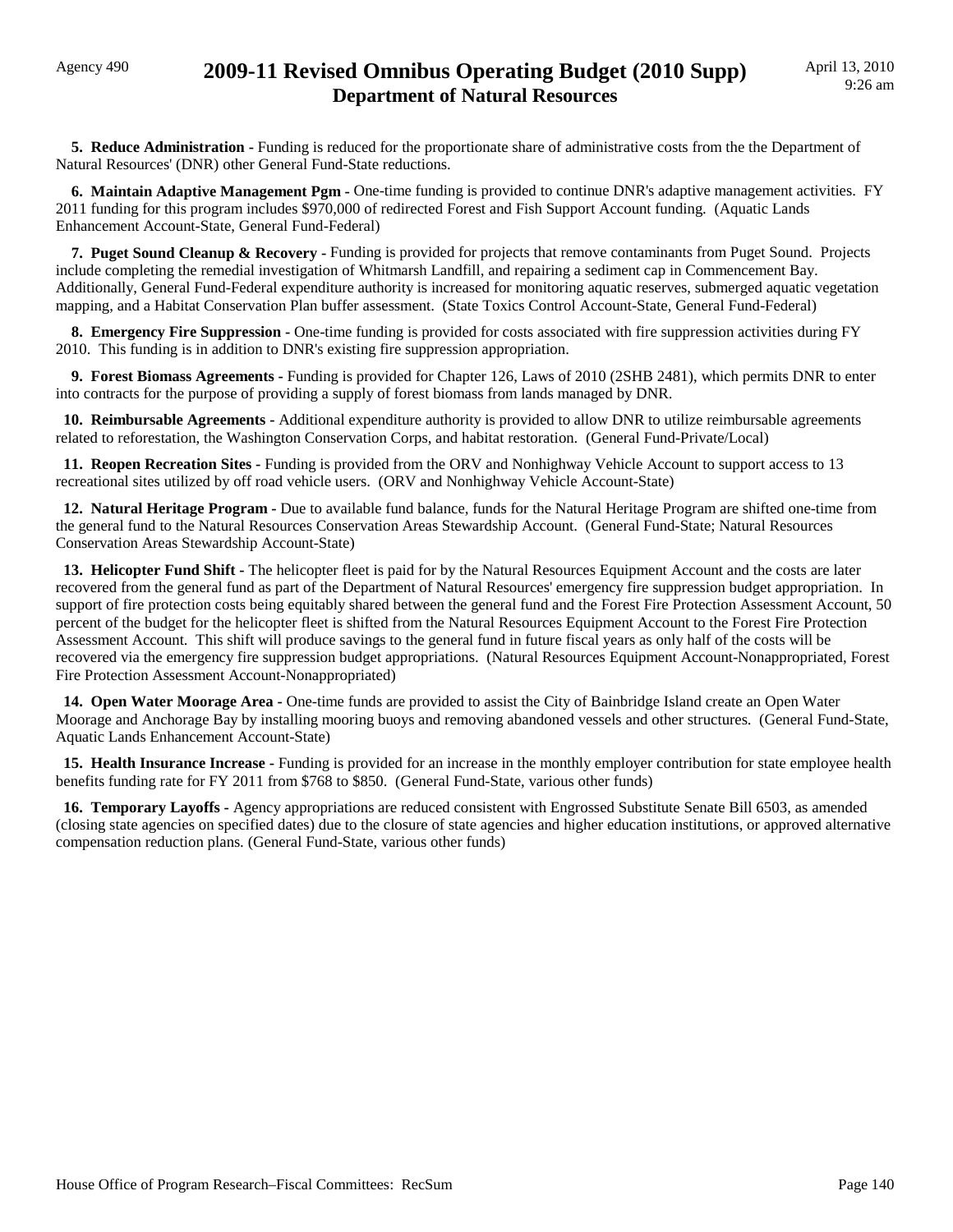### Agency 495 **2009-11 Revised Omnibus Operating Budget (2010 Supp)**

**Department of Agriculture** (Dollars in Thousands)

|                                         | <b>House Passed (April 12th)</b> |           |              |  |
|-----------------------------------------|----------------------------------|-----------|--------------|--|
|                                         | <b>FTEs</b>                      | NGF+OpPth | <b>Total</b> |  |
| 2009-11 Original Appropriations         | 741.3                            | 23,600    | 126,925      |  |
| 2009-11 Maintenance Level               | 741.3                            | 23,604    | 126,937      |  |
| 2010 Policy Non-Comp Changes:           |                                  |           |              |  |
| 1.<br>Reduce Spartina Funding           | 0.0                              | $-44$     | -44          |  |
| Shift Pesticides Testing to STCA<br>2.  | 0.0                              | $-416$    | $\theta$     |  |
| 3.<br>Commerce Food Pgm Transfer to Ag  | 1.2                              | 5,030     | 5,030        |  |
| 4.<br>GA Food Program Transfer to Ag    | 2.3                              | 390       | 3,172        |  |
| 5.<br>Incr Federal Agr Support          | 5.6                              | 0         | 6,661        |  |
| Policy -- Non-Comp Total                | 9.0                              | 4,960     | 14,819       |  |
| <b>2010 Policy Comp Changes:</b>        |                                  |           |              |  |
| Health Insurance Increase<br>6.         | 0.0                              | 121       | 624          |  |
| 7.<br>Temporary Layoffs                 | 0.0                              | $-146$    | $-1,026$     |  |
| Policy -- Comp Total                    | 0.0                              | $-25$     | $-402$       |  |
| <b>Total Policy Changes</b>             | 9.0                              | 4,935     | 14,417       |  |
| 2009-11 Revised Appropriations          | 750.3                            | 28,539    | 141,354      |  |
| Difference from Original Appropriations | 9.0                              | 4,939     | 14,429       |  |
| % Change from Original Appropriations   | 1.2%                             | 20.9%     | 11.4%        |  |

*Comments:*

 **1. Reduce Spartina Funding -** Funding to eradicate Spartina is reduced. The agency will prioritize the remaining work.

 **2. Shift Pesticides Testing to STCA -** Environmental pesticide testing is permanently transferred to the State Toxics Control Account. (General Fund-State, State Toxics Control Account-State)

 **3. Commerce Food Pgm Transfer to Ag -** Pursuant to Chapter 68, Laws of 2010 (SSB 6341) the Department of Commerce's Emergency Food Assistance Program is transferred to the Department of Agriculture, effective July 1, 2010.

 **4. GA Food Program Transfer to Ag -** Pursuant to Chapter 68, Laws of 2010 (SSB 6341) the Department of General Administration's Temporary Emergency Food Assistance Program and the Commodity Supplemental Food Program are transferred to the Department of Agriculture, effective July 1, 2010. (General Fund-State, General Fund-Federal)

 **5. Incr Federal Agr Support -** Additional federal expenditure authority is provided to reflect recent federal awards for protecting food safety, supporting organic agriculture and specialty crops, detecting sudden oak death, and Spartina removal. (General Fund-Federal)

 **6. Health Insurance Increase -** Funding is provided for an increase in the monthly employer contribution for state employee health benefits funding rate for FY 2011 from \$768 to \$850. (General Fund-State, various other funds)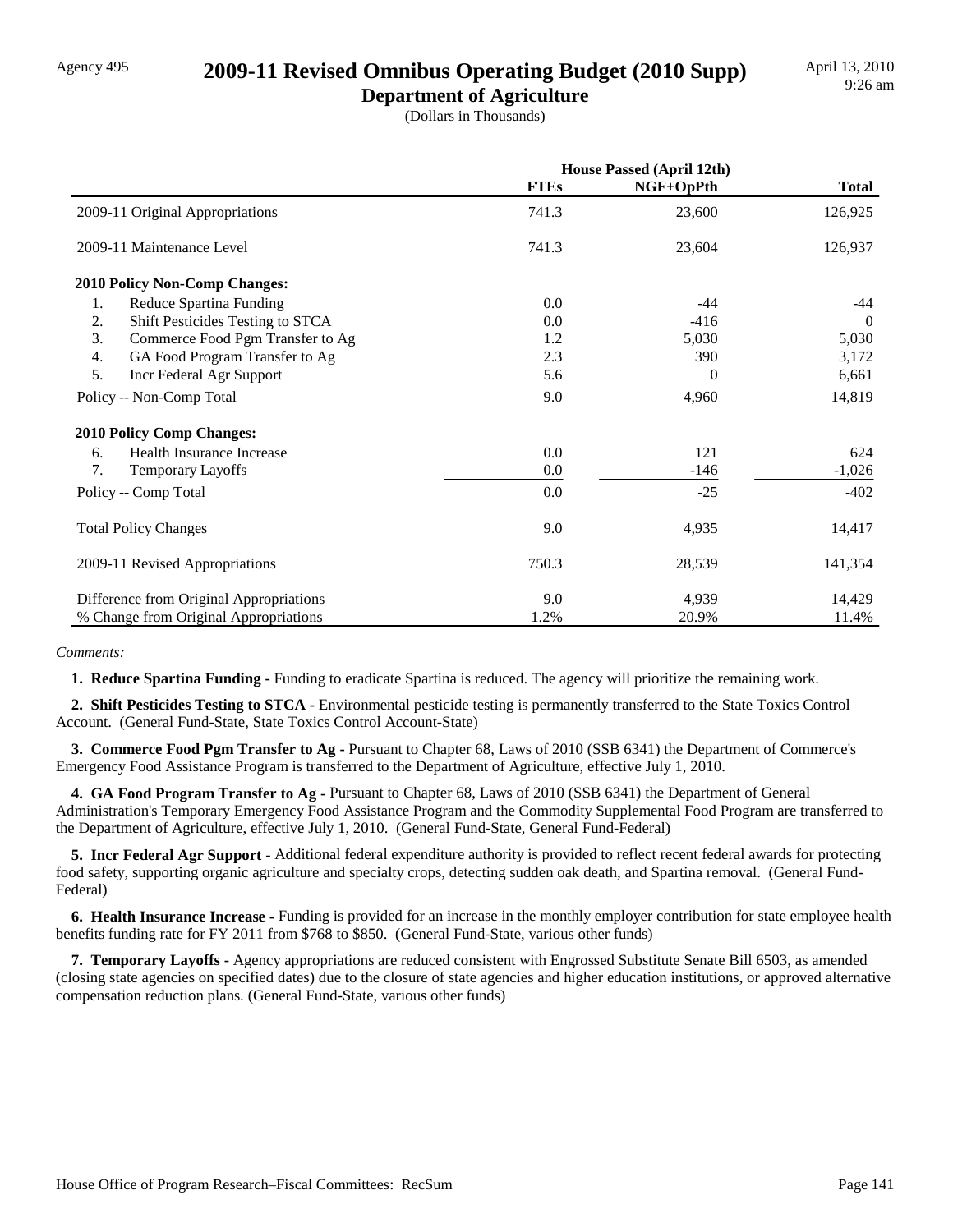### Agency 225 **2009-11 Revised Omnibus Operating Budget (2010 Supp)**

**Washington State Patrol**

(Dollars in Thousands)

|     |                                         | House Passed (April 12th) |           |                |
|-----|-----------------------------------------|---------------------------|-----------|----------------|
|     |                                         | <b>FTEs</b>               | NGF+OpPth | <b>Total</b>   |
|     | 2009-11 Original Appropriations         | 548.6                     | 80,234    | 134,875        |
|     | 2009-11 Maintenance Level               | 557.6                     | 79,380    | 139,264        |
|     | <b>2010 Policy Non-Comp Changes:</b>    |                           |           |                |
| 1.  | Eliminate Fire Protection Board #       | 0.0                       | $-3$      | $-5$           |
| 2.  | Criminal Records Fund Shift             | 0.0                       | $-800$    | $\theta$       |
| 3.  | Criminal Records Funding                | 0.0                       | $-2,000$  | $\overline{0}$ |
| 4.  | Forensic Sciences Improvement           | 0.0                       | 0         | 288            |
| 5.  | Post-Conviction DNA Analysis            | 0.0                       | $\Omega$  | 313            |
| 6.  | <b>Eliminate Staff Positions</b>        | $-12.0$                   | $-1,810$  | $-1,810$       |
| 7.  | Fire Training Academy Funding           | 0.0                       | $-92$     | $\Omega$       |
| 8.  | <b>Restore Trooper Funding</b>          | 0.1                       | 60        | 60             |
| 9.  | Restore Crime Lab Equipment Funding     | 0.0                       | 110       | 220            |
| 10. | Criminal Background Checks              | 0.2                       | $\theta$  | 24             |
|     | Policy -- Non-Comp Total                | $-11.8$                   | $-4,535$  | $-910$         |
|     | 2010 Policy Comp Changes:               |                           |           |                |
| 11. | Health Insurance Increase               | 0.0                       | 434       | 602            |
| 12. | Temporary Layoffs                       | 0.0                       | $-243$    | $-243$         |
|     | Policy -- Comp Total                    | 0.0                       | 191       | 359            |
|     | <b>Total Policy Changes</b>             | $-11.8$                   | $-4,344$  | $-551$         |
|     | 2009-11 Revised Appropriations          | 545.9                     | 75,036    | 138,713        |
|     | Difference from Original Appropriations | $-2.7$                    | $-5,198$  | 3,838          |
|     | % Change from Original Appropriations   | $-0.5%$                   | $-6.5%$   | 2.9%           |

#### *Comments:*

 **1. Eliminate Fire Protection Board # -** The Fire Protection Board is eliminated in FY 2011, pursuant to Chapter 7, Laws of 2010 (ESSB 6426). The Board works to establish a comprehensive state policy regarding fire protection services. (General Fund-State, Fire Service Training Account-State)

 **2. Criminal Records Fund Shift -** Funding is provided from the Fingerprint Identification Account rather than the General Fund-State for the Criminal History Section. The Criminal History Section is the state repository for fingerprint based criminal history information. (General Fund-State, Fingerprint Identification Account-State)

 **3. Criminal Records Funding -** One-time funding for the Criminal History Section is provided from the Fingerprint Identification Account rather than from General Fund-State. The Criminal History Section is the state repository for fingerprint based criminal history information. (General Fund-State, Fingerprint Identification Account-State)

 **4. Forensic Sciences Improvement -** The Forensic Sciences Improvement Program is transferred from the Department of Commerce to the Washington State Patrol. The program supports forensic science services and medical examiner services provided by state and local governments. (General Fund-Federal)

 **5. Post-Conviction DNA Analysis -** Funding for the Post-Conviction DNA Analysis Program is transferred from Department of Commerce to the Washington State Patrol. The program provides testing of old evidence to determine if the DNA analysis substantiates prior convictions. (General Fund-Federal)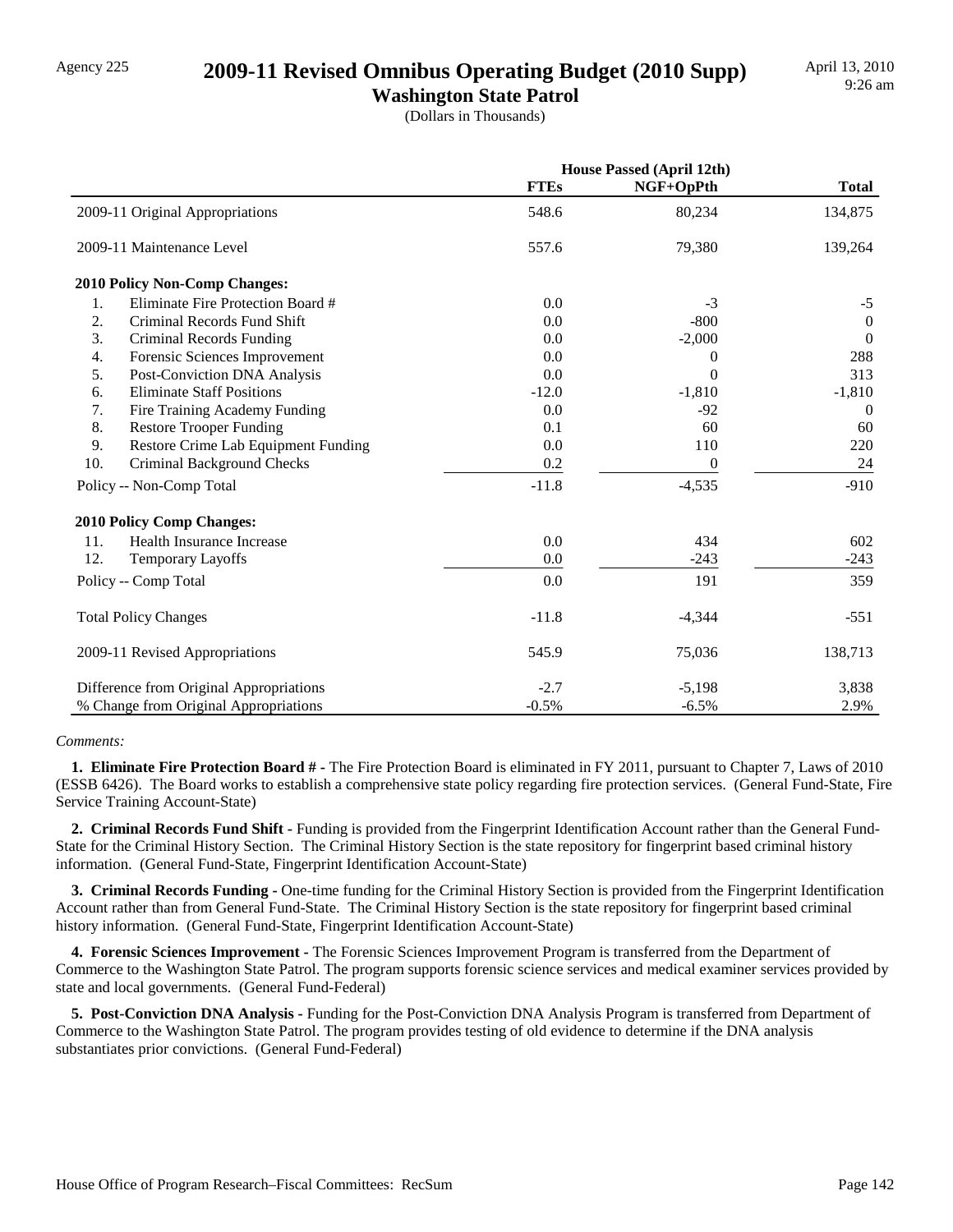### Agency 225 **2009-11 Revised Omnibus Operating Budget (2010 Supp) Washington State Patrol**

 **6. Eliminate Staff Positions -** Funding is reduced to reflect savings from eliminating 12 FTE positions across the various divisions within the State Patrol. Positions at the State Patrol Crime Labs are not eliminated.

 **7. Fire Training Academy Funding -** The remaining state general funds are removed from the State Patrol Fire Training Academy (FTA) and funding is provided from the Fire Service Training Account. The FTA provides live fire training to fire and emergency response personnel. (General Fund-State, Fire Service Training-State)

 **8. Restore Trooper Funding -** Funding is provided to maintain current trooper levels this biennium in the Field Operations Bureau. The Bureau is responsible for enforcing traffic laws, investigating collisions, and assisting motorists.

**9. Restore Crime Lab Equipment Funding -** Funding is provided for two gas chromatograph/mass spectrometers. These instruments are used at the State Patrol Crime Labs to analyze drug, arson, explosives, poisons, and toxins evidence. (Federal Seizure Account-Non Appropriated, General Fund-State)

 **10. Criminal Background Checks -** Funding is provided to implement Chapter 47, Laws of 2010 (SB 6288), which authorizes local governments to require background investigations for certain license applicants and licensees and stipulates that background investigations must be processed through the Washington State Patrol Identification and Criminal History Section. (Fingerprint Identification Account-State)

 **11. Health Insurance Increase -** Funding is provided for an increase in the monthly employer contribution for state employee health benefits funding rate for FY 2011 from \$768 to \$850. (General Fund-State, various other funds)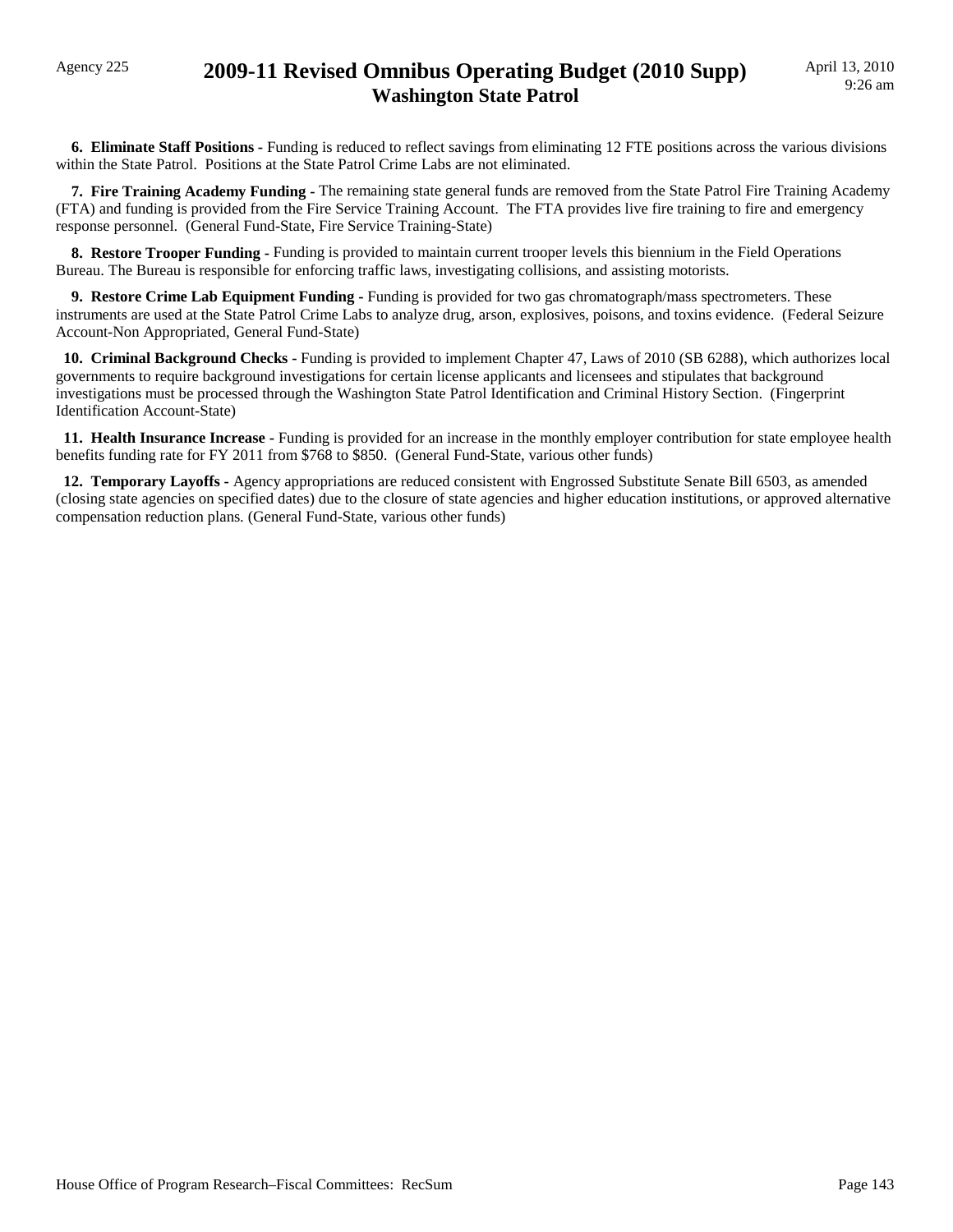### Agency 240 **2009-11 Revised Omnibus Operating Budget (2010 Supp)**

**Department of Licensing** (Dollars in Thousands)

|                                          | <b>House Passed (April 12th)</b> |           |              |
|------------------------------------------|----------------------------------|-----------|--------------|
|                                          | <b>FTEs</b>                      | NGF+OpPth | <b>Total</b> |
| 2009-11 Original Appropriations          | 278.9                            | 2,971     | 55,887       |
| 2009-11 Maintenance Level                | 278.9                            | 2,971     | 56,137       |
| <b>2010 Policy Non-Comp Changes:</b>     |                                  |           |              |
| Eliminate Onsite Wastewater Cmte #<br>1. | 0.0                              | $\theta$  | -6           |
| 2.<br>Minor-In-Possession Pgm Fund Shift | $-1.0$                           | $\theta$  | $\theta$     |
| 3.<br>Real Estate License Fee #          | 0.0                              | $_{0}$    | 151          |
| 4.<br>Vaccine Association                | 0.0                              | $\Omega$  | 60           |
| 5.<br><b>Architect Licensing</b>         | 0.8                              | 0         | 158          |
| Policy -- Non-Comp Total                 | $-0.2$                           | $\theta$  | 363          |
| <b>2010 Policy Comp Changes:</b>         |                                  |           |              |
| Health Insurance Increase<br>6.          | 0.0                              | 10        | 270          |
| 7.<br><b>Temporary Layoffs</b>           | 0.0                              | $-21$     | $-531$       |
| Policy -- Comp Total                     | 0.0                              | $-11$     | $-261$       |
| <b>Total Policy Changes</b>              | $-0.2$                           | $-11$     | 102          |
| 2009-11 Revised Appropriations           | 278.7                            | 2,960     | 56,239       |
| Difference from Original Appropriations  | $-0.2$                           | $-11$     | 352          |
| % Change from Original Appropriations    | $-0.1%$                          | $-0.4%$   | $0.6\%$      |

#### *Comments:*

**1. Eliminate Onsite Wastewater Cmte # -** Expenditure authority is reduced to reflect the elimination of the Onsite Wastewater Treatment System Advisory Committee under Chapter 7, Laws of 2010, 1st sp. s. (E2SHB 2617). (Professional Engineers Account-State)

 **2. Minor-In-Possession Pgm Fund Shift -** The Minor In Possession Program is comprised of two staff who update driving records and restore driving privileges following successful completion of a diversion program for drivers under the age of 18 who are cited for possessing alcohol. Program funding is shifted from the General Fund-State to the Highway Safety Account. The program generates approximately \$600,000 in revenue each biennium that is deposited into the Highway Safety Account. (General Fund-State, Highway Safety Account-State)

 **3. Real Estate License Fee # -** Under Chapter 156, Laws of 2010 (HB 2697) the Department of Licensing's authority to collect a \$10 fee from real estate licensees is extended through FY 2015. This fee is transmitted to the Washington Center on Real Estate Research. (Real Estate Research Account-State)

 **4. Vaccine Association -** Under Chapter 174, Laws of 2010 (2SHB 2551) the Department of Licensing must register third party health providers under the Master License Program. (Master License Account-State)

 **5. Architect Licensing -** Under Chapter 129, Laws of 2010 (ESSB 5529) licensing provisions for architects are modified. Funding is provided for additional staffing needed for implementation. (Architects' License Account-State)

 **6. Health Insurance Increase -** Funding is provided for an increase in the monthly employer contribution for state employee health benefits funding rate for FY 2011 from \$768 to \$850. (General Fund-State, various other funds)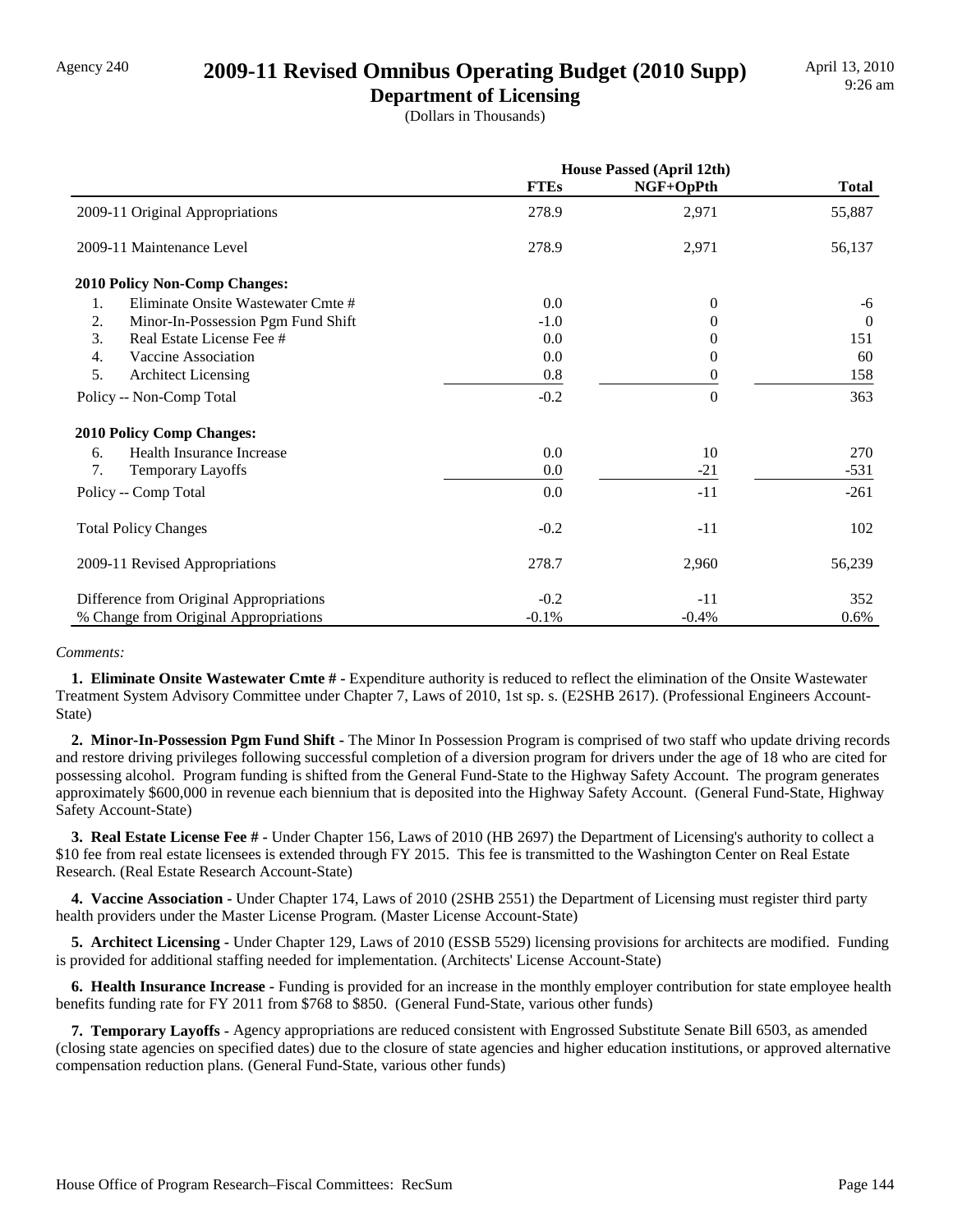## Agency 350 **2009-11 Revised Omnibus Operating Budget (2010 Supp)**

**Public Schools** (Dollars in Thousands)

|     |                                        |             | <b>House Passed (April 12th)</b> |              |
|-----|----------------------------------------|-------------|----------------------------------|--------------|
|     |                                        | <b>FTEs</b> | NGF+OpPth                        | <b>Total</b> |
|     | 2009-11 Original Appropriations        | 291.2       | 13,310,462                       | 15,647,542   |
|     | 2009-11 Maintenance Level              | 291.2       | 13,562,537                       | 16,030,223   |
|     | <b>2010 Policy Non-Comp Changes:</b>   |             |                                  |              |
| 1.  | Apportionment and Financial Systems    | 0.0         | 250                              | 250          |
| 2.  | <b>Bus Depreciation</b>                | 0.0         | $-22,090$                        | $-22,090$    |
| 3.  | <b>Beginning Educator Support Team</b> | 0.0         | $-348$                           | $-348$       |
| 4.  | <b>LASER</b>                           | 0.0         | $-1,184$                         | $-1,184$     |
| 5.  | Navigation 101                         | 0.0         | $-100$                           | $-100$       |
| 6.  | <b>Alternate Routes</b>                | 0.0         | $-1,715$                         | $-1,715$     |
| 7.  | <b>Communities in Schools</b>          | 0.0         | $-25$                            | $-25$        |
| 8.  | <b>Building Bridges Grants</b>         | 0.0         | $-338$                           | $-338$       |
| 9.  | Youth Suicide Prevention               | 0.0         | $-70$                            | $-70$        |
| 10. | <b>Education Reform</b>                | 4.2         | 2,357                            | 2,357        |
| 11. | Juveniles in Adult Jails               | 0.0         | 1,747                            | 1,747        |
| 12. | <b>Safety Net Recovery</b>             | 0.5         | $-400$                           | $-400$       |
| 13. | <b>Basic Education Allocation</b>      | 1.0         | 2,518                            | 2,518        |
| 14. | WWII Oral History Project              | 0.0         | $-25$                            | $-25$        |
| 15. | Campana Quetzal                        | 0.0         | $-50$                            | $-50$        |
| 16. | <b>Financial Literacy</b>              | 0.0         | $-75$                            | $-75$        |
| 17. | <b>Dyslexia Pilot Best Practices</b>   | 0.0         | $-70$                            | $-70$        |
| 18. | Certificated Staff Ratio Grade 4       | 0.0         | $-30,000$                        | $-30,000$    |
| 19. | Retooling to Teach Math                | 0.0         | -144                             | $-144$       |
| 20. | Civil Rights Enforcement               | 0.4         | 133                              | 133          |
| 21. | <b>Dropout Prevention</b>              | 0.0         | 150                              | 150          |
| 22. | <b>Recruiting Diverse Teachers</b>     | 0.0         | $-181$                           | $-181$       |
| 23. | <b>Focused Assistance</b>              | 0.0         | $-1,523$                         | $-1,523$     |
| 24. | <b>Student Achievement Program</b>     | 0.0         | $-78,519$                        | $-78,519$    |
| 25. | Learning Improvement Day               | 0.0         | $-15,578$                        | $-15,585$    |
| 26. | <b>Highly Capable Program</b>          | 0.0         | 55                               | 55           |
| 27. | <b>Current Year Program Savings</b>    | 0.0         | $-1,245$                         | $-1,245$     |
| 28. | <b>Administrative Reductions</b>       | 0.0         | $-413$                           | $-413$       |
| 29. | K-20 Network                           | 0.0         | $-194$                           | $-194$       |
| 30. | School Levies                          | 0.0         | 21,808                           | 21,808       |
| 31. | Per Pupil Inflator                     | 0.0         | 7,973                            | 7,973        |
| 32. | <b>LAP</b> Income Verification         | 0.0         | $-208$                           | $-208$       |
| 33. | Nat'l Board Bonus for Principals       | 0.0         | $-810$                           | $-810$       |
| 34. | National Board Assessment Fees         | 0.0         | $-801$                           | $-801$       |
| 35. | College Bound Scholarship              | 0.0         | 1,000                            | 1,000        |
| 36. | Career and Technical Education         | 0.0         | $-1,838$                         | $-1,838$     |
| 37. | Local Farms & Healthy Kids             | 0.0         | $-300$                           | $-300$       |
| 38. | <b>Student Achievement Gap</b>         | 0.0         | 100                              | 100          |
| 39. | <b>School District Consolidation</b>   | 0.0         | 250                              | 250          |
| 40. | Early Learning Basic Education         | 0.6         | 164                              | 164          |
| 41. | <b>STEM Best Practices</b>             | 0.0         | 150                              | 150          |
| 42. | <b>STEM Working Group</b>              | 0.0         | 25                               | 25           |
| 43. | Environmental Ed Coordinator           | 0.0         | $-78$                            | $-78$        |
| 44. | World Languages Supervisor             | $0.0\,$     | $-136$                           | $-136$       |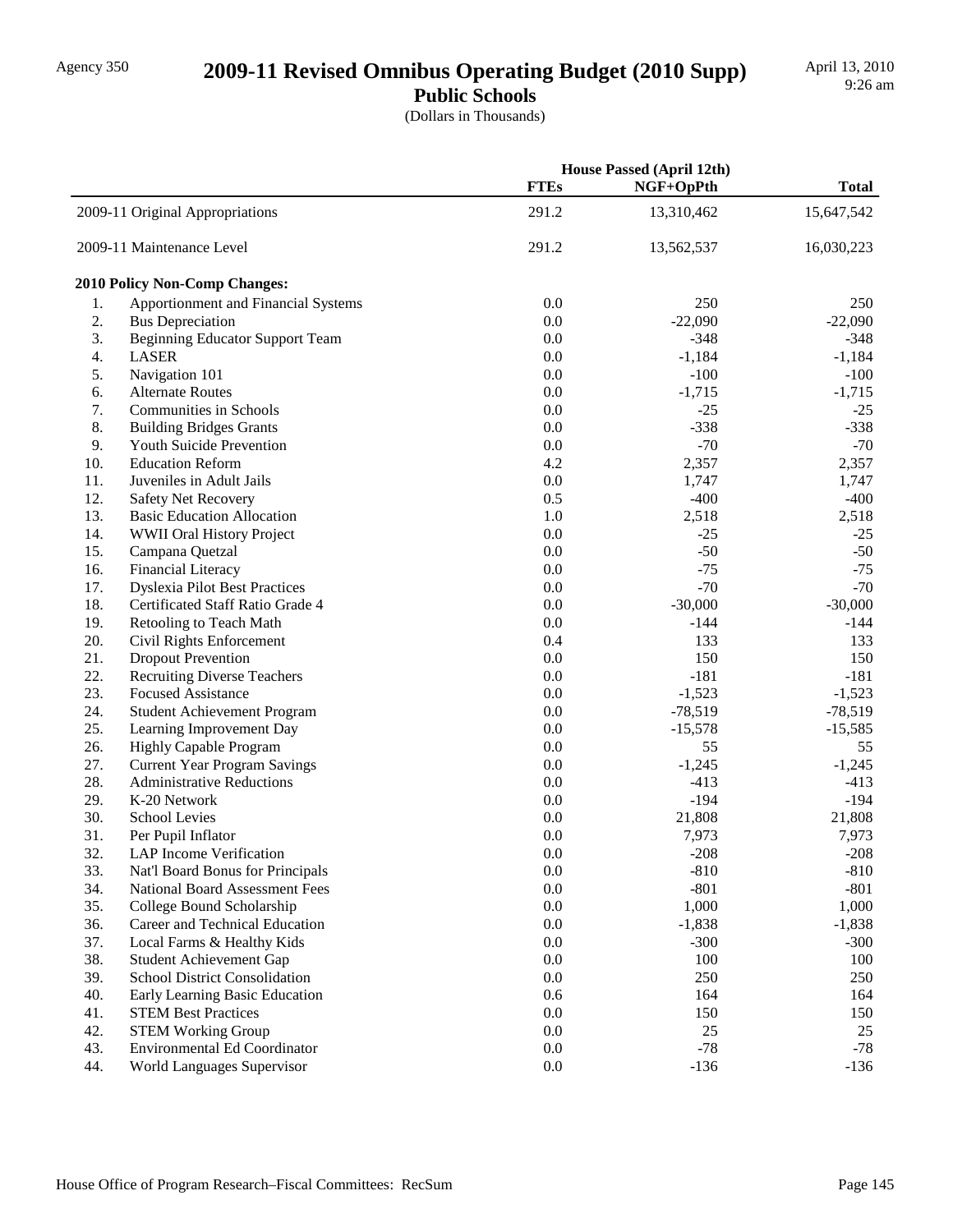## Agency 350 **2009-11 Revised Omnibus Operating Budget (2010 Supp)**

**Public Schools**

(Dollars in Thousands)

|                                         | <b>House Passed (April 12th)</b> |             |              |
|-----------------------------------------|----------------------------------|-------------|--------------|
|                                         | <b>FTEs</b>                      | $NGF+OpPth$ | <b>Total</b> |
| Policy -- Non-Comp Total                | 6.7                              | $-119.778$  | $-119,785$   |
| <b>2010 Policy Comp Changes:</b>        |                                  |             |              |
| 45.<br>Health Insurance Increase        | 0.0                              | 400         | 400          |
| 46.<br><b>Temporary Layoffs</b>         | 0.0                              | $-607$      | $-992$       |
| Policy -- Comp Total                    | 0.0                              | $-207$      | $-592$       |
| <b>Total Policy Changes</b>             | 6.7                              | $-119,985$  | $-120,377$   |
| 2009-11 Revised Appropriations          | 297.9                            | 13,442,552  | 15,909,846   |
| Difference from Original Appropriations | 6.7                              | 132,090     | 262,304      |
| % Change from Original Appropriations   | 2.3%                             | 1.0%        | 1.7%         |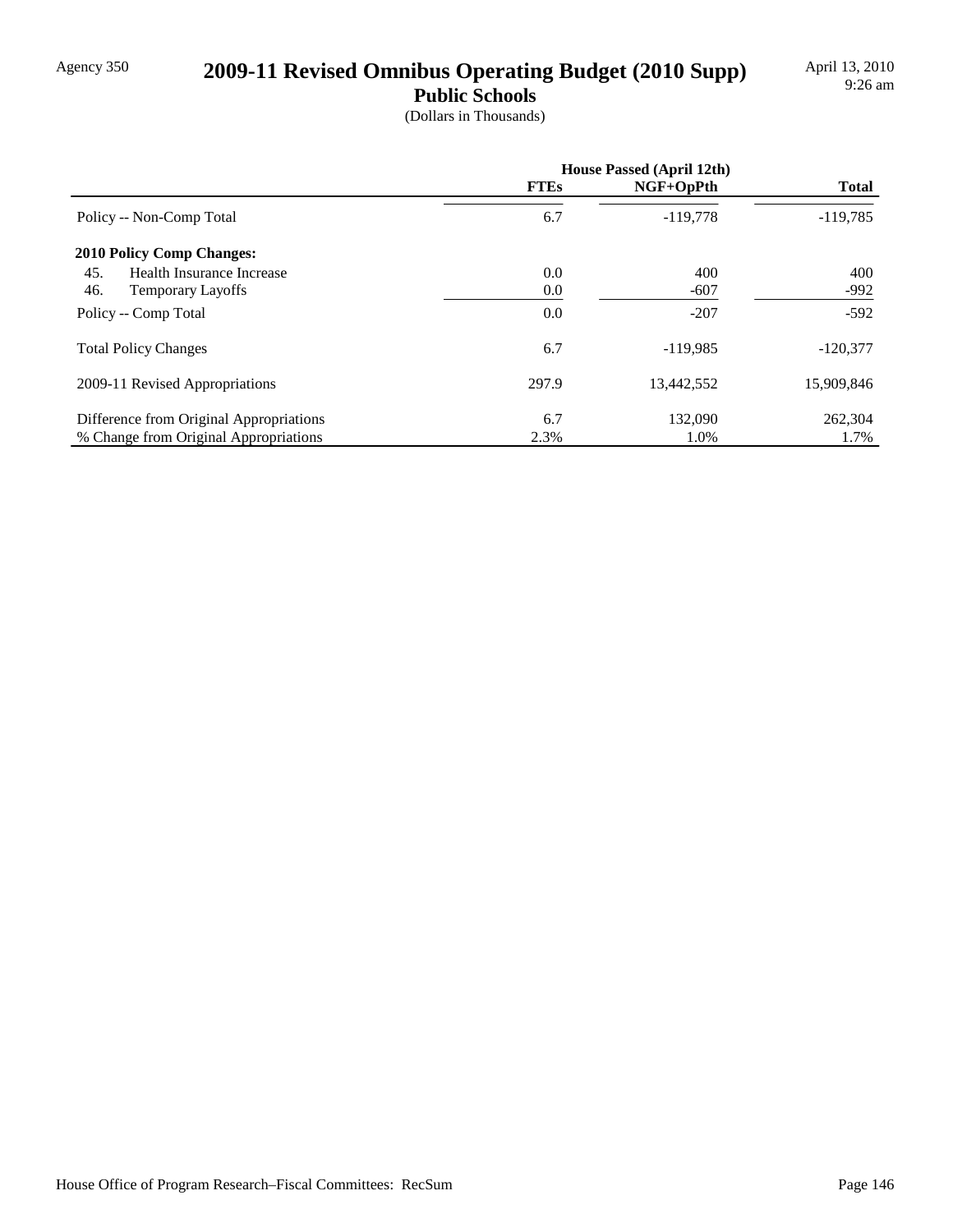## 2009-11 Revised Omnibus Operating Budget (2010 Supp)

### **Public Schools**

**OSPI & Statewide Programs**

(Dollars in Thousands)

|     |                                         | <b>House Passed (April 12th)</b> |           |              |
|-----|-----------------------------------------|----------------------------------|-----------|--------------|
|     |                                         | <b>FTEs</b>                      | NGF+OpPth | <b>Total</b> |
|     | 2009-11 Original Appropriations         | 240.4                            | 67,767    | 158,984      |
|     | 2009-11 Maintenance Level               | 240.4                            | 68,725    | 160,804      |
|     | 2010 Policy Non-Comp Changes:           |                                  |           |              |
| 1.  | Apportionment and Financial Systems     | 0.0                              | 250       | 250          |
| 2.  | Navigation 101                          | 0.0                              | $-100$    | $-100$       |
| 3.  | <b>Alternate Routes</b>                 | 0.0                              | $-1,715$  | $-1,715$     |
| 4.  | Communities in Schools                  | 0.0                              | $-25$     | $-25$        |
| 5.  | <b>Building Bridges Grants</b>          | 0.0                              | $-338$    | $-338$       |
| 6.  | Youth Suicide Prevention                | 0.0                              | $-70$     | $-70$        |
| 7.  | <b>Basic Education Allocation</b>       | 1.0                              | 2,518     | 2,518        |
| 8.  | WWII Oral History Project               | 0.0                              | $-25$     | $-25$        |
| 9.  | Campana Quetzal                         | 0.0                              | $-50$     | $-50$        |
| 10. | Financial Literacy                      | 0.0                              | $-75$     | $-75$        |
| 11. | <b>Dyslexia Pilot Best Practices</b>    | 0.0                              | $-70$     | $-70$        |
| 12. | Retooling to Teach Math                 | 0.0                              | $-144$    | $-144$       |
| 13. | Civil Rights Enforcement                | 0.4                              | 133       | 133          |
| 14. | <b>Dropout Prevention</b>               | 0.0                              | 150       | 150          |
| 15. | <b>Recruiting Diverse Teachers</b>      | 0.0                              | $-181$    | $-181$       |
| 16. | <b>Highly Capable Program</b>           | 0.0                              | 55        | 55           |
| 17. | <b>Current Year Program Savings</b>     | 0.0                              | $-611$    | $-611$       |
| 18. | <b>Administrative Reductions</b>        | 0.0                              | $-337$    | $-337$       |
| 19. | K-20 Network                            | 0.0                              | $-194$    | $-194$       |
| 20. | College Bound Scholarship               | 0.0                              | 1,000     | 1,000        |
| 21. | Student Achievement Gap                 | 0.0                              | 100       | 100          |
| 22. | <b>School District Consolidation</b>    | 0.0                              | 250       | 250          |
| 23. | Early Learning Basic Education          | 0.6                              | 164       | 164          |
| 24. | <b>STEM Working Group</b>               | 0.0                              | 25        | 25           |
| 25. | <b>Environmental Ed Coordinator</b>     | 0.0                              | $-78$     | $-78$        |
| 26. | World Languages Supervisor              | 0.0                              | $-136$    | $-136$       |
|     | Policy -- Non-Comp Total                | 2.0                              | 496       | 496          |
|     | 2010 Policy Comp Changes:               |                                  |           |              |
| 27. | <b>Health Insurance Increase</b>        | 0.0                              | 400       | 400          |
| 28. | Temporary Layoffs                       | 0.0                              | $-596$    | $-981$       |
|     | Policy -- Comp Total                    |                                  |           |              |
|     |                                         | 0.0                              | $-196$    | $-581$       |
|     | <b>Total Policy Changes</b>             | 2.0                              | 300       | $-85$        |
|     | 2009-11 Revised Appropriations          | 242.4                            | 69,025    | 160,719      |
|     | Difference from Original Appropriations | 2.0                              | 1,258     | 1,735        |
|     | % Change from Original Appropriations   | $0.8\%$                          | 1.9%      | 1.1%         |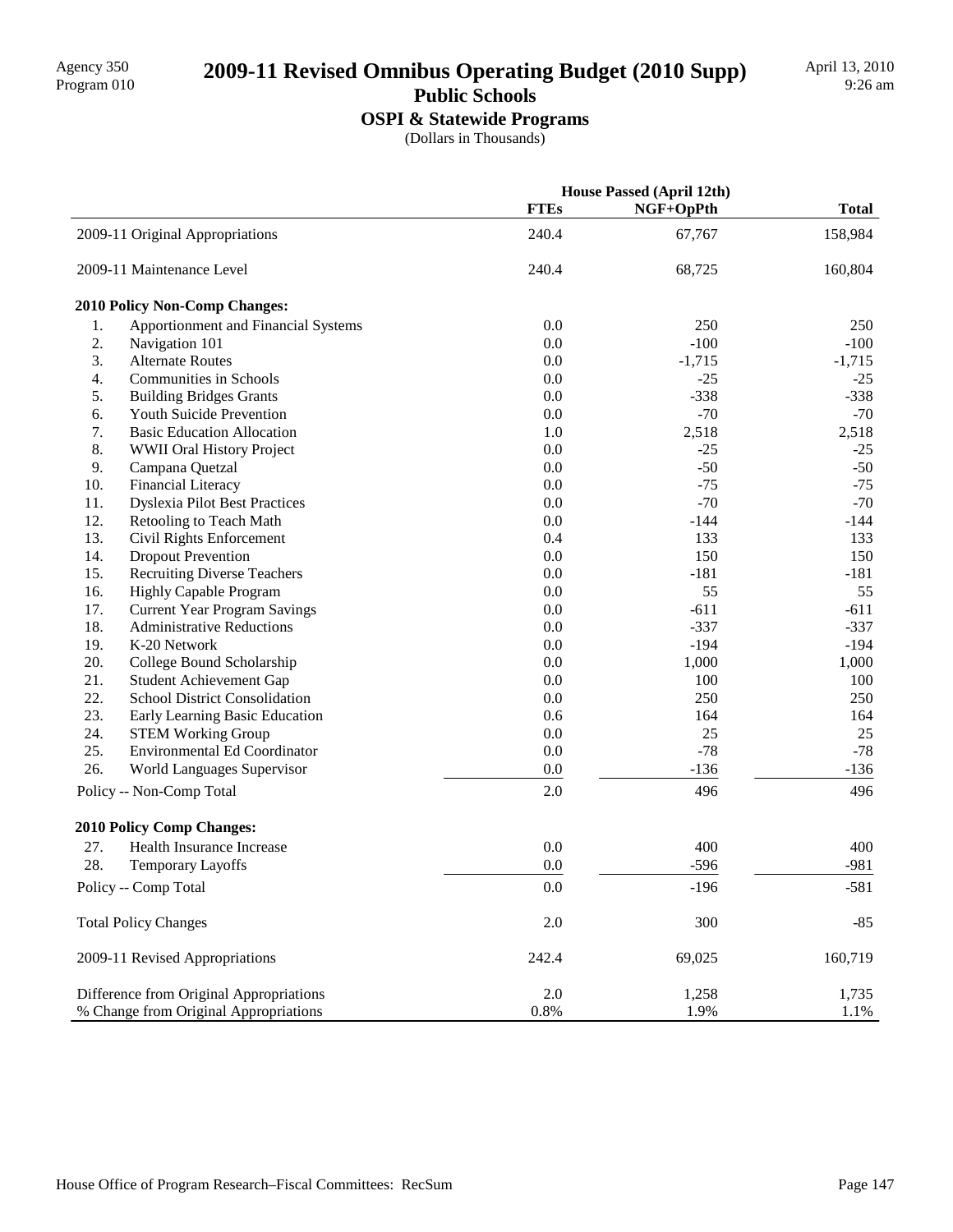## Agency 350 **2009-11 Revised Omnibus Operating Budget (2010 Supp)** Program 010 **Public Schools OSPI & Statewide Programs**

#### *Comments:*

 **1. Apportionment and Financial Systems -** Funds are provided to complete the replacement of the current apportionment system. The amount provided was under-spent in FY 2009 and the resources lapsed; re-appropriating the funds into the current year funds the remaining activities that have been carried into FY 2010, allowing 100 percent conversion to be completed.

 **2. Navigation 101 -** Funding for Navigation 101 is reduced. The funding provides implementation grants for Navigation 101 guidance and career counseling programs in secondary schools.

 **3. Alternate Routes -** The Alternative Routes to Certification program provides assistance to individuals pursuing teacher certification through performance-based, non-traditional programs. These programs are aimed at recruiting candidates to teach in statewide subject matter and geographic shortage areas. The program is reduced by 50 percent, beginning July 1, 2010, and thereafter.

 **4. Communities in Schools -** Funding for the Communities in Schools Program in Pierce County is discontinued beginning in FY 2011.

 **5. Building Bridges Grants -** Funding for Building Bridges grants to school districts for drop-out prevention programs is reduced by 50 percent beginning July 1, 2010.

 **6. Youth Suicide Prevention -** The Youth Suicide Prevention program is managed as a contract through the Department of Health to assist schools to address suicide concerns among students. Funding for the contract is eliminated as of July 1, 2010.

 **7. Basic Education Allocation -** Funding is provided to develop the IT systems infrastructure to support the school funding formula provisions contained in Chapter 236, Laws of 2010 (ESHB 2776). The funding primarily supports reprogramming for the pupil transportation and general apportionment funding formulas. The pupil transportation IT systems work comprises approximately \$800,000 of this total, and funds the development of infrastructure capable of mapping out bus routes to document route miles for funding purposes. The work will also include development of enhanced reporting capabilities in the system. The general apportionment system reprogramming comprises approximately \$1.7 million of this total, and funds systems to align with the funding formulas contained in Chapter 548, Laws of 2009 (ESHB 2261), including structuring funding based on prototypical school models.

**8. WWII Oral History Project - Funding for the World War II Oral History Project is discontinued beginning in FY 2011. The** funding supports the development of oral history presentations, documentation, and other curriculum materials for teaching the historical significance of World War II, under the direction of the World War II Memorial Education Foundation.

 **9. Campana Quetzal -** Funding for the Seattle Coalition of Campaña Quetzal is discontinued beginning FY 2011. The program provides support to the Latino/Latina community in early childhood education; parent leadership training; and high school success and college preparation.

 **10. Financial Literacy -** State funding for the financial education public-private partnership, is eliminated as of July 1, 2010. Nonappropriated funds are expected to be available to the public-private partnership to continue financial literacy activities.

 **11. Dyslexia Pilot Best Practices -** The 2009 Legislature enacted Chapter 546, Laws of 2009 (SSB 6016), which directed the Office of the Superintendent of Public Instruction to develop an educator-training program and materials to facilitate teacher development in the area of dyslexia. Funding for ongoing training sessions is reduced from \$145,000 per year to \$75,000 per year beginning with FY 2011.

 **12. Retooling to Teach Math -** Funding to the Professional Educator Standards Board to support teachers seeking endorsements in areas of teacher shortage, such as math, science, special education and bilingual education is eliminated as of July 1, 2010.

 **13. Civil Rights Enforcement -** Funding is provided to support the provisions of Chapter 240, Laws of 2010 (E2SHB 3026). The funding supports the staff necessary to carry out the duties given to OSPI concerning enforcement and monitoring of civil rights in schools.

 **14. Dropout Prevention -** Funding is provided for drop-out prevention programs at the Office of the Superintendent of Public Instruction, including the Jobs for America's Graduates (JAG) program.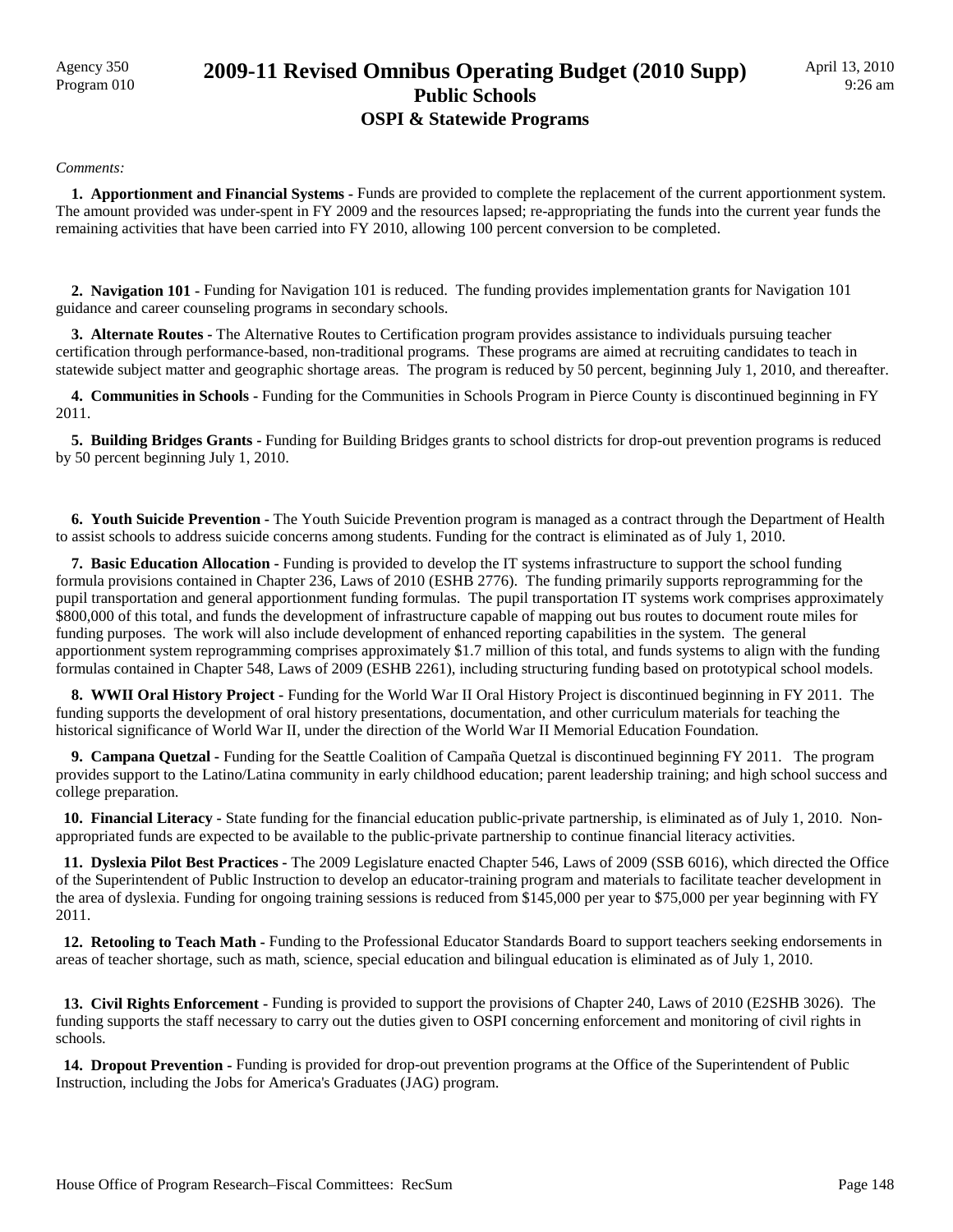### Agency 350 **2009-11 Revised Omnibus Operating Budget (2010 Supp)** Program 010 **Public Schools OSPI & Statewide Programs**

 **15. Recruiting Diverse Teachers -** The Recruiting Washington Teachers Program is operated through the Professional Educator Standards Board and is designed to recruit high school students into the teaching profession in content shortage areas. The funding is reduced from \$231,000 per year to \$50,000 per year, beginning in FY 2011

 **16. Highly Capable Program -** Funding is provided to convene a working group to make recommendations defining a basic education program for highly capable students. The Office of Superintendent of Public Instruction will convene the group and report the results to the Legislature by December 1, 2010.

 **17. Current Year Program Savings -** Reductions are made in FY 2010 to several K-12 programs to capture savings from underexpended contracts. This includes Navigation 101, K-20 communications, longitudinal data systems, Building Bridges, and other smaller programs.

**18. Administrative Reductions -** Funding for the Superintendent of Public Instruction agency operations is reduced by \$306,000 in FY 2011. Reductions are also made to the Professional Educator Standards Board in the amount of \$12,000 and to the State Board of Education in the amount of \$19,000.

**19. K-20 Network -** State funding for the K-20 network is reduced in FY 2011. The system is a technology network connecting Washington State's educational community, including K-12 schools and institutions of higher education.

 **20. College Bound Scholarship -** Funding is provided to contract with a college scholarship organization with expertise in conducting outreach to students concerning eligibility for the Washington College Bound Scholarship.

 **21. Student Achievement Gap -** Funding is provided for the ongoing work of the Achievement Gap Oversight and Accountability Committee and beginning the implementation of the committee's recommendations.

 **22. School District Consolidation -** Funding is provided for a school district reorganization commission to provide recommendations to the Legislature in the form of a comprehensive plan for reducing the number of school districts.

 **23. Early Learning Basic Education -** Funding is provided to implement Chapter 234, Laws of 2010 (SSB 6759). The legislation requires a plan to be drafted that examines the opportunities and barriers to expanding early learning.

 **24. STEM Working Group -** The Office of the Superintendent of Public Instruction will convene a working group to develop a plan to improve policies and practices regarding science, technology, engineering, and mathematics (STEM) instructional programs statewide. The plan will include improvements for recruiting, preparing, hiring, and retaining teachers; closing the achievement gap; and creating STEM pathways that start in middle school and prepare students for college- and career-readiness.

25. Environmental Ed Coordinator - Funding for the Office of the Superintendent of Public Instruction's environmental education coordinator is eliminated beginning July 1, 2010.

 **26. World Languages Supervisor -** Funding for the world languages supervisor position at the Office of the Superintendent of Public Instruction is eliminated as of July 1, 2010.

 **27. Health Insurance Increase -** Funding is provided for an increase in the monthly employer contribution for state employee health benefits funding rate for FY 2011 from \$768 to \$850. (General Fund-State, various other funds)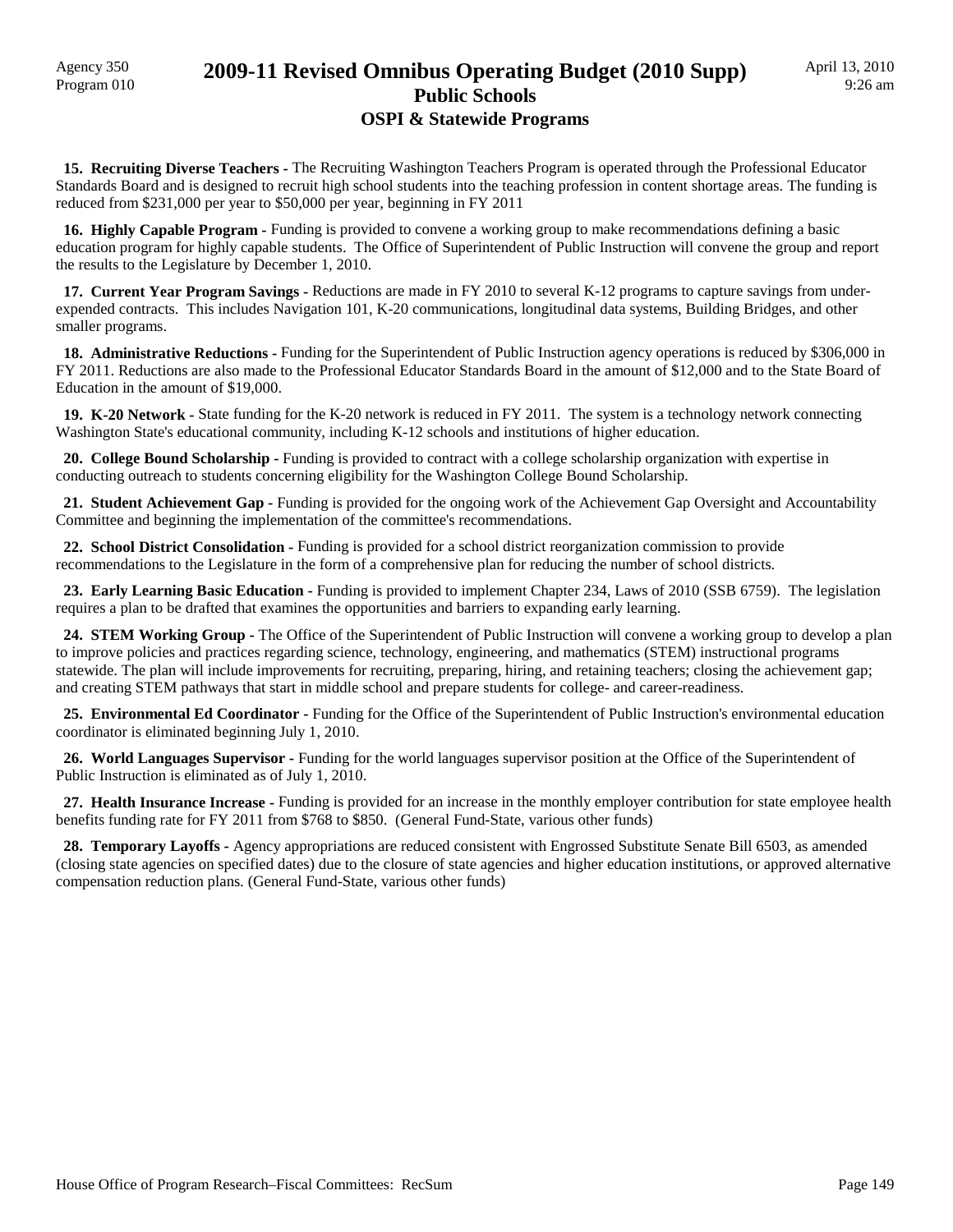# Agency 350<br>Program 021 **2009-11 Revised Omnibus Operating Budget (2010 Supp)**

## **Public Schools**

**General Apportionment** (Dollars in Thousands)

|                                         |             | <b>House Passed (April 12th)</b> |              |
|-----------------------------------------|-------------|----------------------------------|--------------|
|                                         | <b>FTEs</b> | $NGF+OpPth$                      | <b>Total</b> |
| 2009-11 Original Appropriations         | 0.0         | 10,186,760                       | 10,186,760   |
| 2009-11 Maintenance Level               | 0.0         | 10,315,744                       | 10,315,744   |
| <b>2010 Policy Non-Comp Changes:</b>    |             |                                  |              |
| Certificated Staff Ratio Grade 4        | 0.0         | $-29,966$                        | $-29,966$    |
| Policy -- Non-Comp Total                | 0.0         | $-29,966$                        | $-29,966$    |
| <b>Total Policy Changes</b>             | 0.0         | $-29,966$                        | $-29,966$    |
| 2009-11 Revised Appropriations          | 0.0         | 10,285,778                       | 10,285,778   |
| Difference from Original Appropriations | 0.0         | 99.018                           | 99,018       |
| % Change from Original Appropriations   | $0.0\%$     | 1.0%                             | 1.0%         |

#### *Comments:*

 **1. Certificated Staff Ratio Grade 4 -** State law requires certain levels of staffing per full-time-equivalent (FTE) student. Currently, the law requires 46 certificated instructional staff (CIS) to 1,000 annual average FTE students enrolled in grade four; the enacted budget provides an enhancement over this level to reduce class sizes - funding 53.2 CIS per 1,000 average annual FTE students in grades kindergarten through four. These enhancements are retained for grades K through three but reduced for Grade four to a ratio of 47.4 staff per 1,000 student FTEs.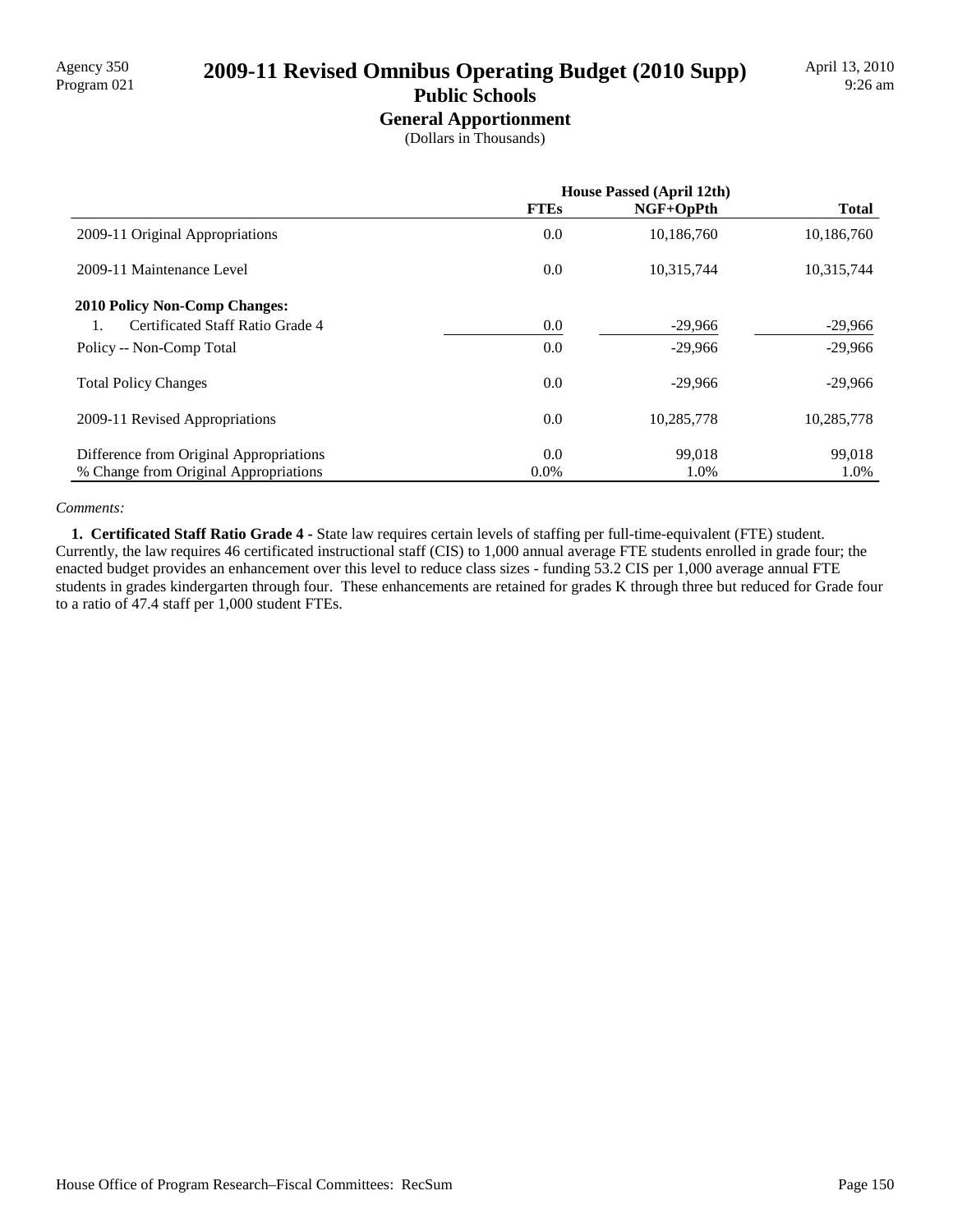# Agency 350<br>Program 022 **2009-11 Revised Omnibus Operating Budget (2010 Supp)**

### **Public Schools Pupil Transportation**

(Dollars in Thousands)

|                                         | <b>House Passed (April 12th)</b> |           |              |
|-----------------------------------------|----------------------------------|-----------|--------------|
|                                         | <b>FTEs</b>                      | NGF+OpPth | <b>Total</b> |
| 2009-11 Original Appropriations         | 0.0                              | 614,427   | 614,427      |
| 2009-11 Maintenance Level               | 0.0                              | 635,953   | 635,953      |
| <b>2010 Policy Non-Comp Changes:</b>    |                                  |           |              |
| <b>Bus Depreciation</b><br>1.           | 0.0                              | $-22,090$ | $-22,090$    |
| Policy -- Non-Comp Total                | 0.0                              | $-22,090$ | $-22,090$    |
| <b>Total Policy Changes</b>             | 0.0                              | $-22.090$ | $-22,090$    |
| 2009-11 Revised Appropriations          | 0.0                              | 613.863   | 613,863      |
| Difference from Original Appropriations | 0.0                              | $-564$    | $-564$       |
| % Change from Original Appropriations   | $0.0\%$                          | $-0.1\%$  | $-0.1\%$     |

#### *Comments:*

 **1. Bus Depreciation -** Savings are assumed for fiscal year 2011 by postponing sales tax payments for school bus depreciation. The Office of the Superintendent of Public Instruction shall provide sufficient funds in the last year of a bus's expected life cycle to cover sales tax costs, rather than providing a portion of these funds to districts each year.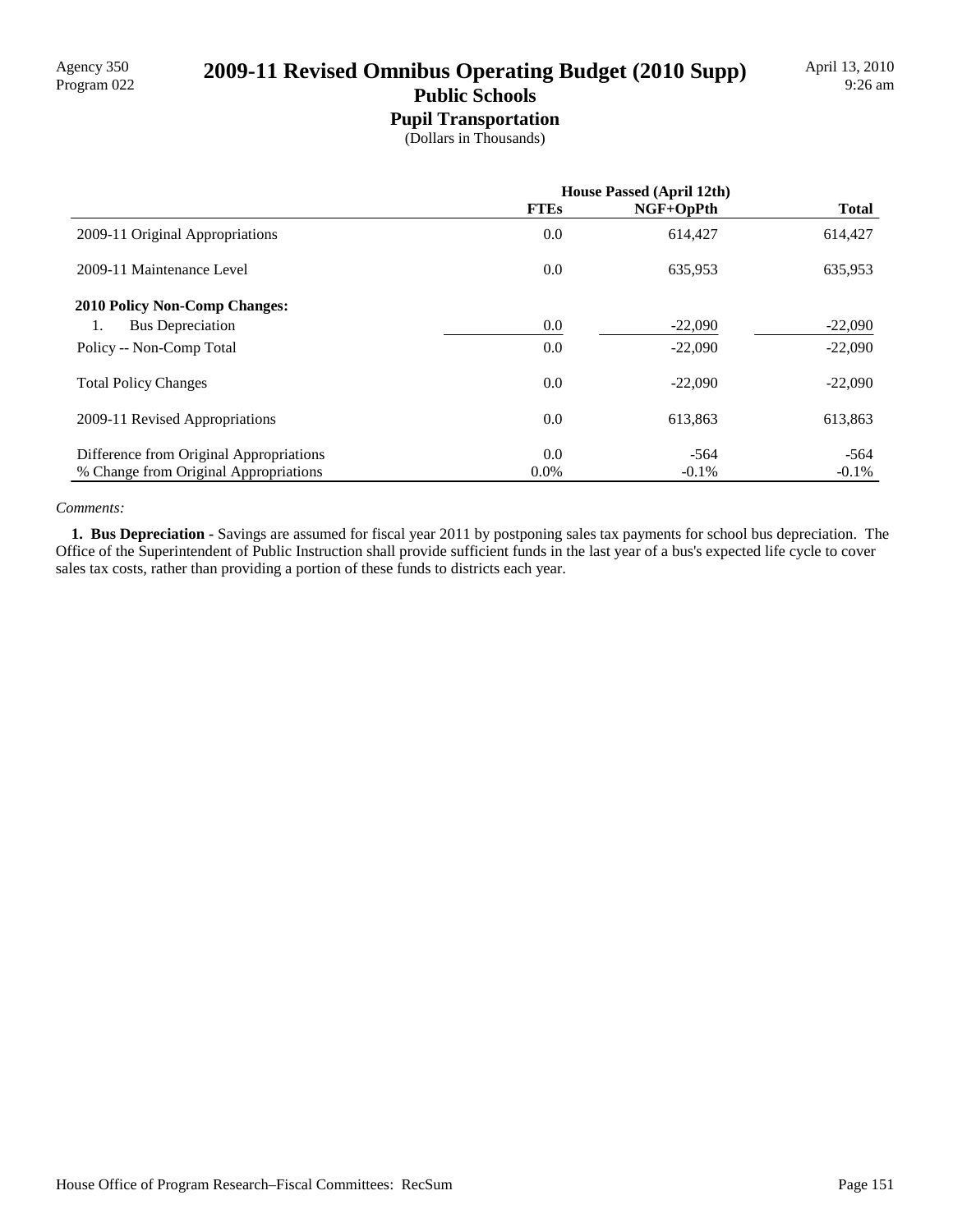# 2009-11 Revised Omnibus Operating Budget (2010 Supp)

### **Public Schools School Food Services**

(Dollars in Thousands)

|                                         | <b>House Passed (April 12th)</b> |           |              |
|-----------------------------------------|----------------------------------|-----------|--------------|
|                                         | <b>FTEs</b>                      | NGF+OpPth | <b>Total</b> |
| 2009-11 Original Appropriations         | 0.0                              | 6,318     | 433,318      |
| 2009-11 Maintenance Level               | 0.0                              | 6,318     | 543,318      |
| 2009-11 Revised Appropriations          | 0.0                              | 6,318     | 543,318      |
| Difference from Original Appropriations | 0.0                              | $\Omega$  | 110,000      |
| % Change from Original Appropriations   | $0.0\%$                          | $0.0\%$   | 25.4%        |

*Comments:*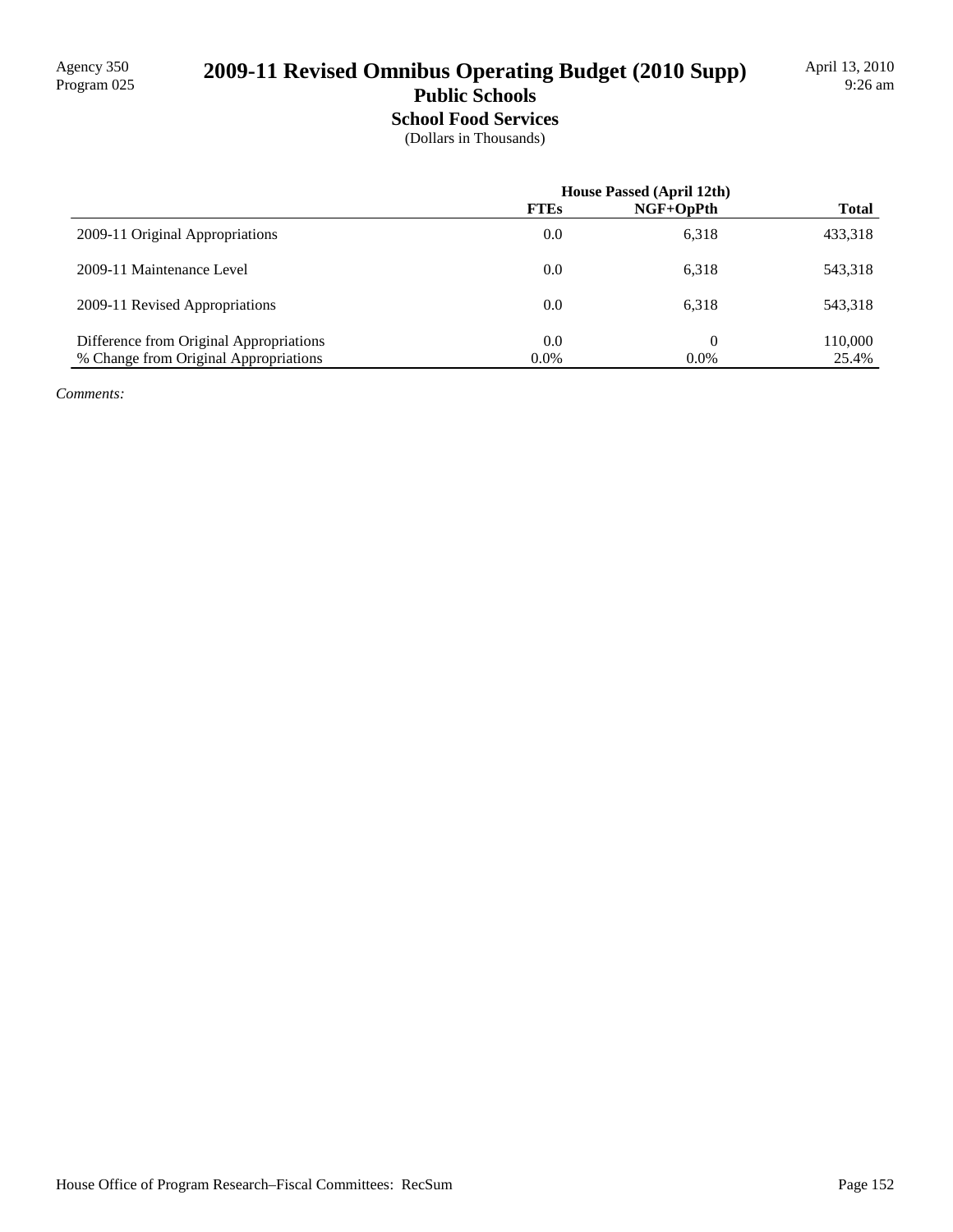# Agency 350<br>Program 026 **2009-11 Revised Omnibus Operating Budget (2010 Supp)**

#### **Public Schools Special Education**

(Dollars in Thousands)

|                                         | <b>House Passed (April 12th)</b> |             |              |
|-----------------------------------------|----------------------------------|-------------|--------------|
|                                         | <b>FTEs</b>                      | $NGF+OpPth$ | <b>Total</b> |
| 2009-11 Original Appropriations         | 1.5                              | 1,294,103   | 1,950,155    |
| 2009-11 Maintenance Level               | 1.5                              | 1,284,148   | 1,948,749    |
| <b>2010 Policy Non-Comp Changes:</b>    |                                  |             |              |
| <b>Safety Net Recovery</b><br>1.        | 0.5                              | $-400$      | $-400$       |
| Policy -- Non-Comp Total                | 0.5                              | $-400$      | $-400$       |
| <b>Total Policy Changes</b>             | 0.5                              | $-400$      | $-400$       |
| 2009-11 Revised Appropriations          | 2.0                              | 1,283,748   | 1,948,349    |
| Difference from Original Appropriations | 0.5                              | $-10.355$   | $-1,806$     |
| % Change from Original Appropriations   | 33.3%                            | $-0.8\%$    | $-0.1\%$     |

#### *Comments:*

 **1. Safety Net Recovery -** The Office of the Superintendent of Public Instruction (OSPI), at the conclusion of each school year, will recover safety net funds that were distributed prospectively but for which districts were not subsequently eligible. It is assumed an additional full-time equivalent (FTE) staff will be needed to accomplish this work and that collections will be such that staff costs plus recoveries will yield at least \$400,000 per year in savings. The OSPI will track the value of the recoveries and report to the fiscal committees of the Legislature.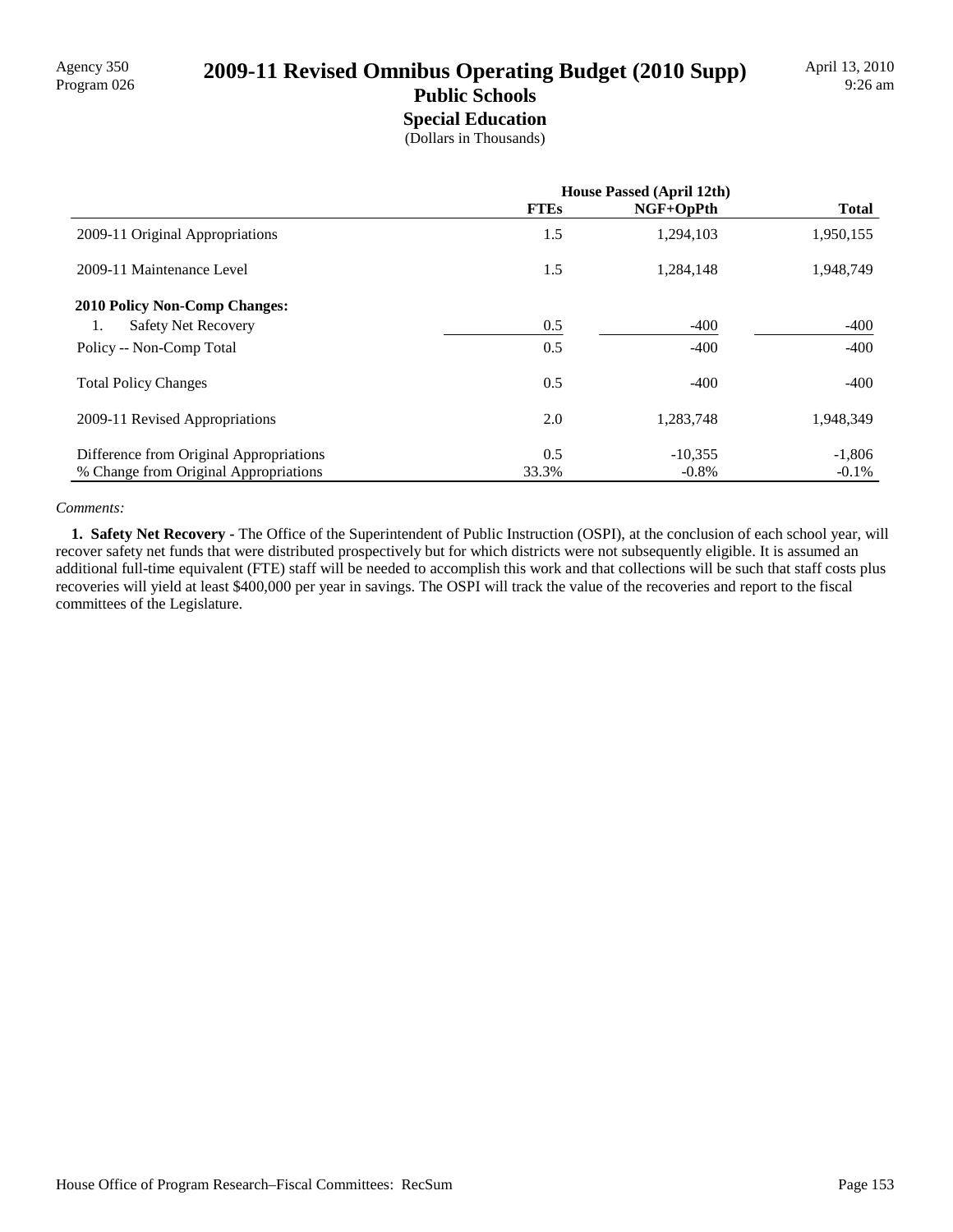## 2009-11 Revised Omnibus Operating Budget (2010 Supp)

## **Public Schools**

**Educational Service Districts** (Dollars in Thousands)

|                                         | <b>House Passed (April 12th)</b> |           |              |
|-----------------------------------------|----------------------------------|-----------|--------------|
|                                         | <b>FTEs</b>                      | NGF+OpPth | <b>Total</b> |
| 2009-11 Original Appropriations         | 0.0                              | 16,789    | 16,789       |
| 2009-11 Maintenance Level               | 0.0                              | 16,789    | 16,789       |
| <b>2010 Policy Non-Comp Changes:</b>    |                                  |           |              |
| <b>Administrative Reductions</b><br>1.  | 0.0                              | $-76$     | -76          |
| Policy -- Non-Comp Total                | 0.0                              | $-76$     | $-76$        |
| <b>Total Policy Changes</b>             | 0.0                              | $-76$     | $-76$        |
| 2009-11 Revised Appropriations          | 0.0                              | 16,713    | 16,713       |
| Difference from Original Appropriations | 0.0                              | $-76$     | $-76$        |
| % Change from Original Appropriations   | $0.0\%$                          | $-0.5%$   | $-0.5\%$     |

#### *Comments:*

 **1. Administrative Reductions -** An administrative reduction is applied to the Educational Service District core budget for FY 2011.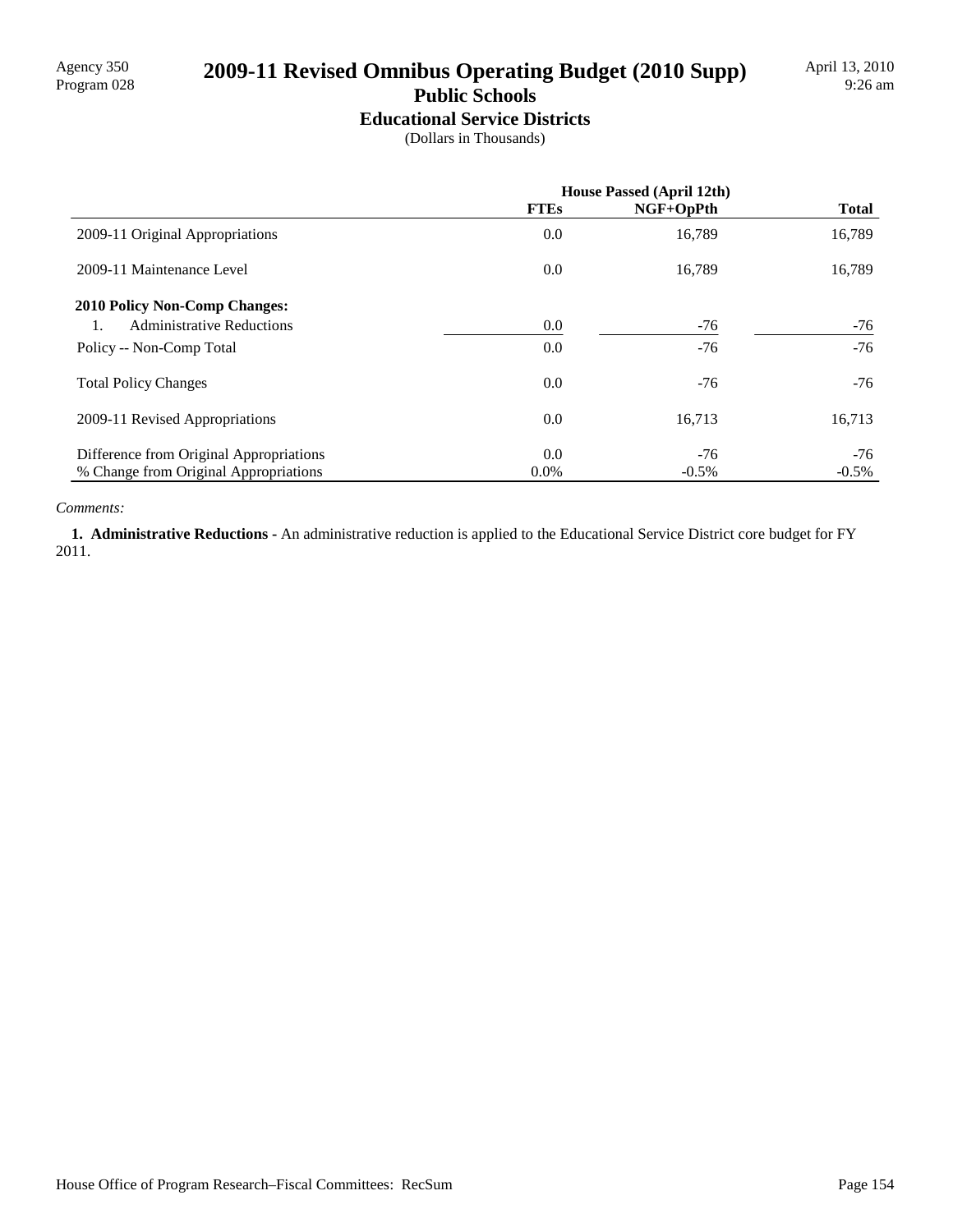# Agency 350<br>Program 029 **2009-11 Revised Omnibus Operating Budget (2010 Supp)**

#### **Public Schools Levy Equalization**

(Dollars in Thousands)

|                                         | <b>House Passed (April 12th)</b> |           |              |
|-----------------------------------------|----------------------------------|-----------|--------------|
|                                         | <b>FTEs</b>                      | NGF+OpPth | <b>Total</b> |
| 2009-11 Original Appropriations         | 0.0                              | 252,918   | 429,202      |
| 2009-11 Maintenance Level               | 0.0                              | 350,271   | 507,314      |
| <b>2010 Policy Non-Comp Changes:</b>    |                                  |           |              |
| School Levies<br>1.                     | 0.0                              | 21,808    | 21,808       |
| 2.<br>Per Pupil Inflator                | 0.0                              | 7,973     | 7,973        |
| Policy -- Non-Comp Total                | 0.0                              | 29,781    | 29,781       |
| <b>Total Policy Changes</b>             | 0.0                              | 29,781    | 29,781       |
| 2009-11 Revised Appropriations          | 0.0                              | 380,052   | 537,095      |
| Difference from Original Appropriations | 0.0                              | 127,134   | 107,893      |
| % Change from Original Appropriations   | $0.0\%$                          | 50.3%     | 25.1%        |

#### *Comments:*

 **1. School Levies -** Chapter 237, Laws of 2010 (SHB 2893) increases the levy lid by 4 percentage points and increases the levy equalization percentage from 12 to 14 percent. The legislation also extends the expiration deadline (from the end of calendar year 2011 to the end of calendar year 2017) for allowing school district levy bases to include revenue that would have been received by districts if reductions had not been made to Initiative 728 and Initiative 732 funding for the student achievement program and for public school employee cost-of-living increases. The legislation further includes the Kindergarten to 4th grade staffing enhancement funds in the levy base, regardless of whether funding for the enhancement is included in the budget. Appropriations for this item reflect the last six months of FY 2011

**2. Per Pupil Inflator -** Funding is provided to fund the per pupil inflator at 4 percent, rather than 1 percent. This results in a general fund cost of \$7.973 million. This item increases local effort assistance funds for districts, and will allow some districts to collect additional local funds previously approved by voters. Appropriations reflect the last six months of FY 2011.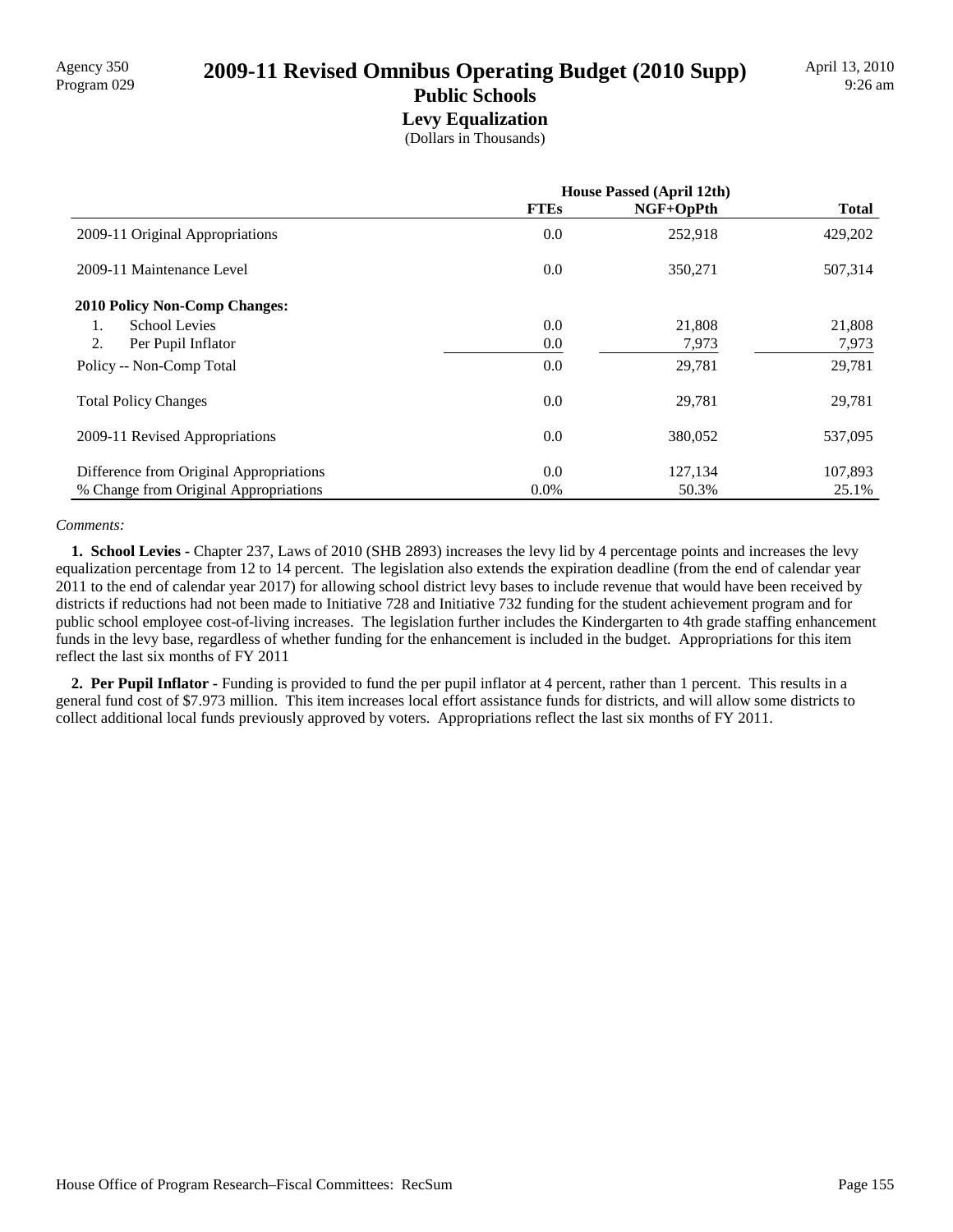## 2009-11 Revised Omnibus Operating Budget (2010 Supp)

### **Public Schools**

## **Elementary/Secondary School Improv**

(Dollars in Thousands)

|                                         | <b>House Passed (April 12th)</b> |             |              |
|-----------------------------------------|----------------------------------|-------------|--------------|
|                                         | <b>FTEs</b>                      | $NGF+OpPth$ | <b>Total</b> |
| 2009-11 Original Appropriations         | 0.0                              | 0           | 43,450       |
| 2009-11 Maintenance Level               | 0.0                              | $\theta$    | 43,886       |
| 2009-11 Revised Appropriations          | 0.0                              | $\Omega$    | 43,886       |
| Difference from Original Appropriations | 0.0                              | $\theta$    | 436          |
| % Change from Original Appropriations   | $0.0\%$                          | $0.0\%$     | 1.0%         |

*Comments:*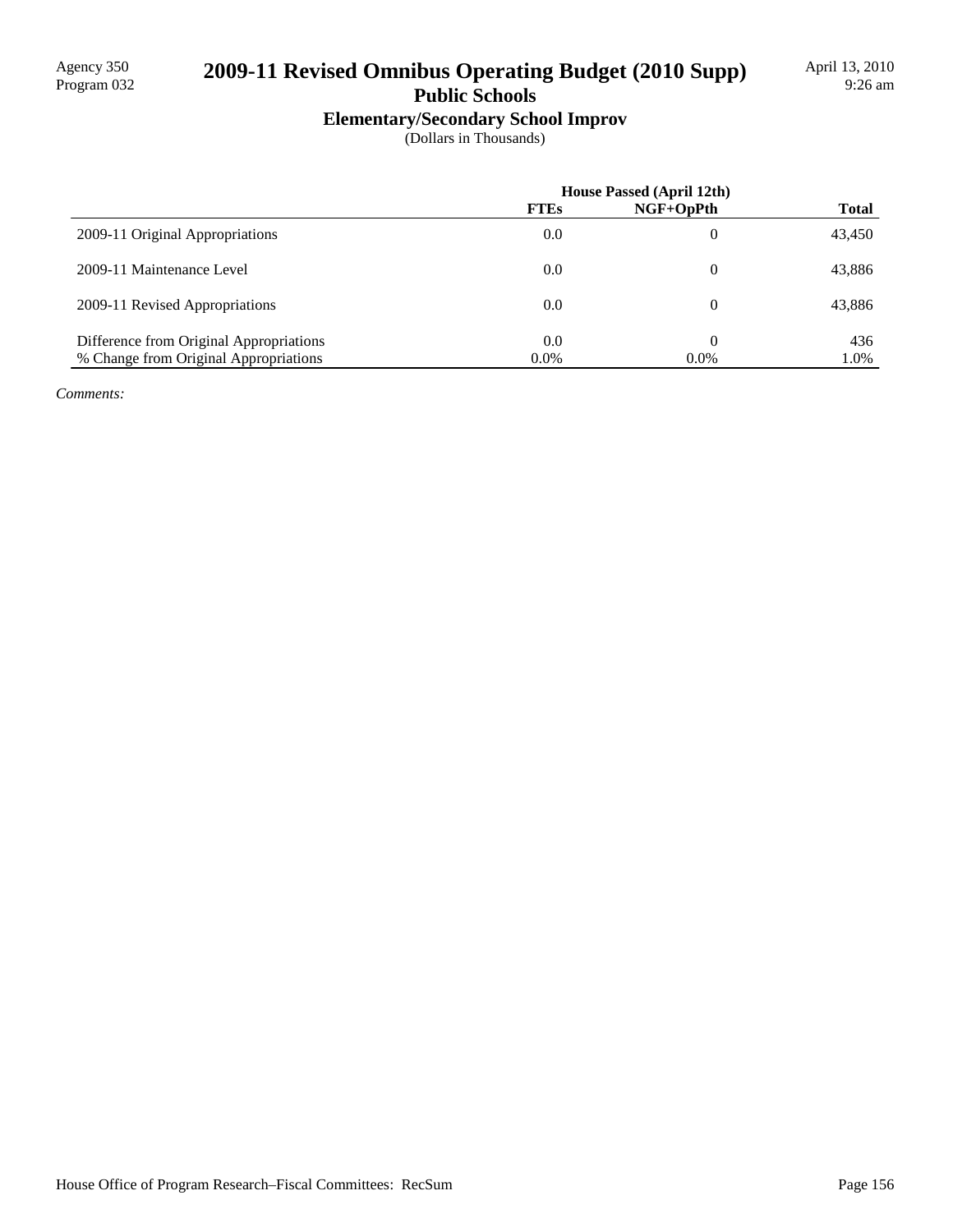# Agency 350<br>Program 035 **2009-11 Revised Omnibus Operating Budget (2010 Supp)**

#### **Public Schools Institutional Education**

(Dollars in Thousands)

|                                         | House Passed (April 12th) |           |              |
|-----------------------------------------|---------------------------|-----------|--------------|
|                                         | <b>FTEs</b>               | NGF+OpPth | <b>Total</b> |
| 2009-11 Original Appropriations         | 0.0                       | 36,935    | 36,935       |
| 2009-11 Maintenance Level               | 0.0                       | 35,323    | 35,323       |
| <b>2010 Policy Non-Comp Changes:</b>    |                           |           |              |
| Juveniles in Adult Jails                | 0.0                       | 1,742     | 1,742        |
| Policy -- Non-Comp Total                | 0.0                       | 1,742     | 1,742        |
| <b>Total Policy Changes</b>             | 0.0                       | 1,742     | 1,742        |
| 2009-11 Revised Appropriations          | 0.0                       | 37,065    | 37,065       |
| Difference from Original Appropriations | 0.0                       | 130       | 130          |
| % Change from Original Appropriations   | $0.0\%$                   | 0.4%      | 0.4%         |

#### *Comments:*

 **1. Juveniles in Adult Jails -** Funding is provided to ensure provision of education programs for juveniles through age 18 in adult jails. It is estimated 90 juveniles each year will receive institutional education funding in an adult jail setting.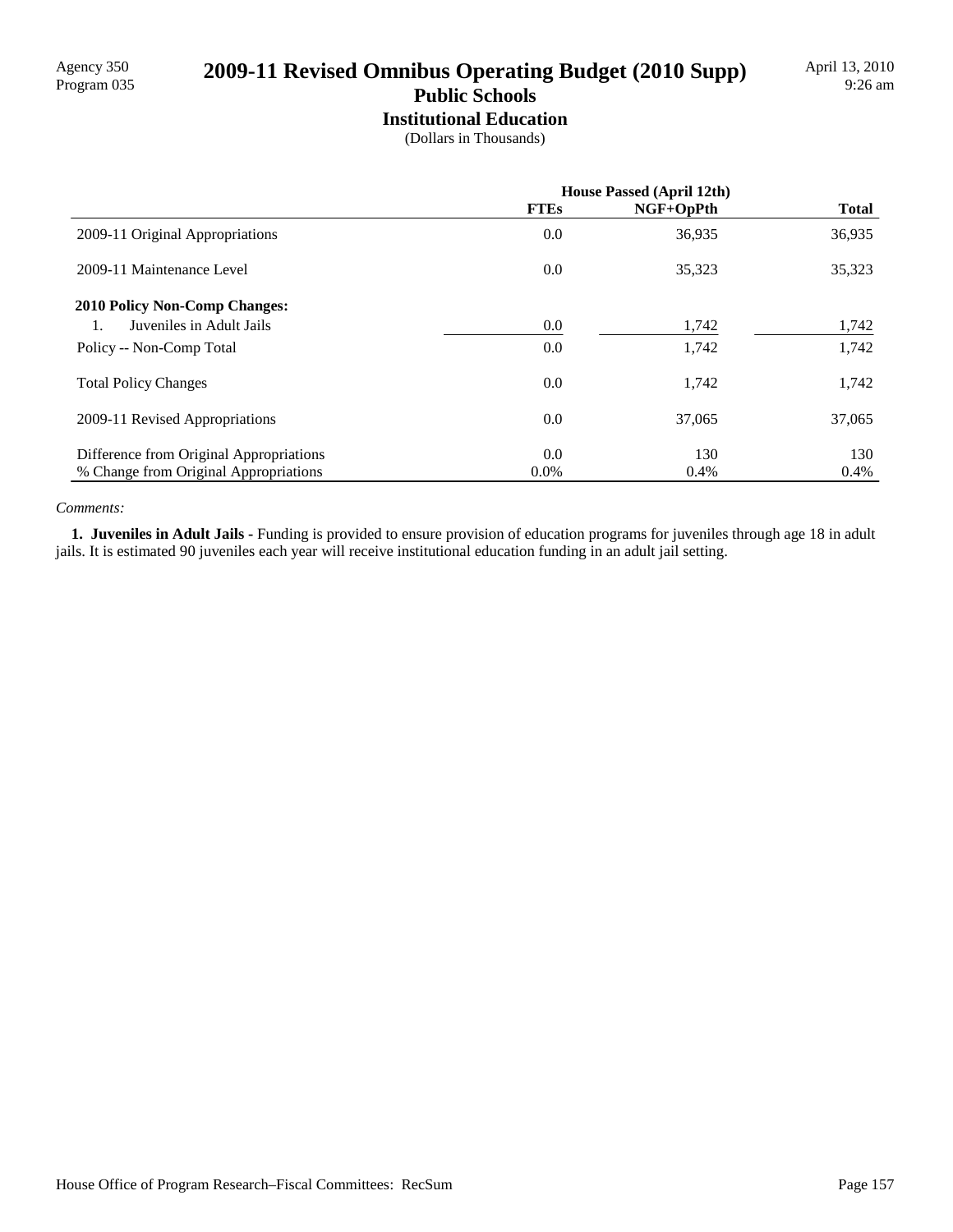## 2009-11 Revised Omnibus Operating Budget (2010 Supp)

## **Public Schools**

**Ed of Highly Capable Students**

(Dollars in Thousands)

|                                         | House Passed (April 12th) |           |              |
|-----------------------------------------|---------------------------|-----------|--------------|
|                                         | ${\bf FTEs}$              | NGF+OpPth | <b>Total</b> |
| 2009-11 Original Appropriations         | 0.0                       | 18,867    | 18,867       |
| 2009-11 Maintenance Level               | 0.0                       | 18.377    | 18,377       |
| 2009-11 Revised Appropriations          | 0.0                       | 18.377    | 18,377       |
| Difference from Original Appropriations | $0.0^{\circ}$             | $-490$    | -490         |
| % Change from Original Appropriations   | $0.0\%$                   | $-2.6%$   | $-2.6%$      |

*Comments:*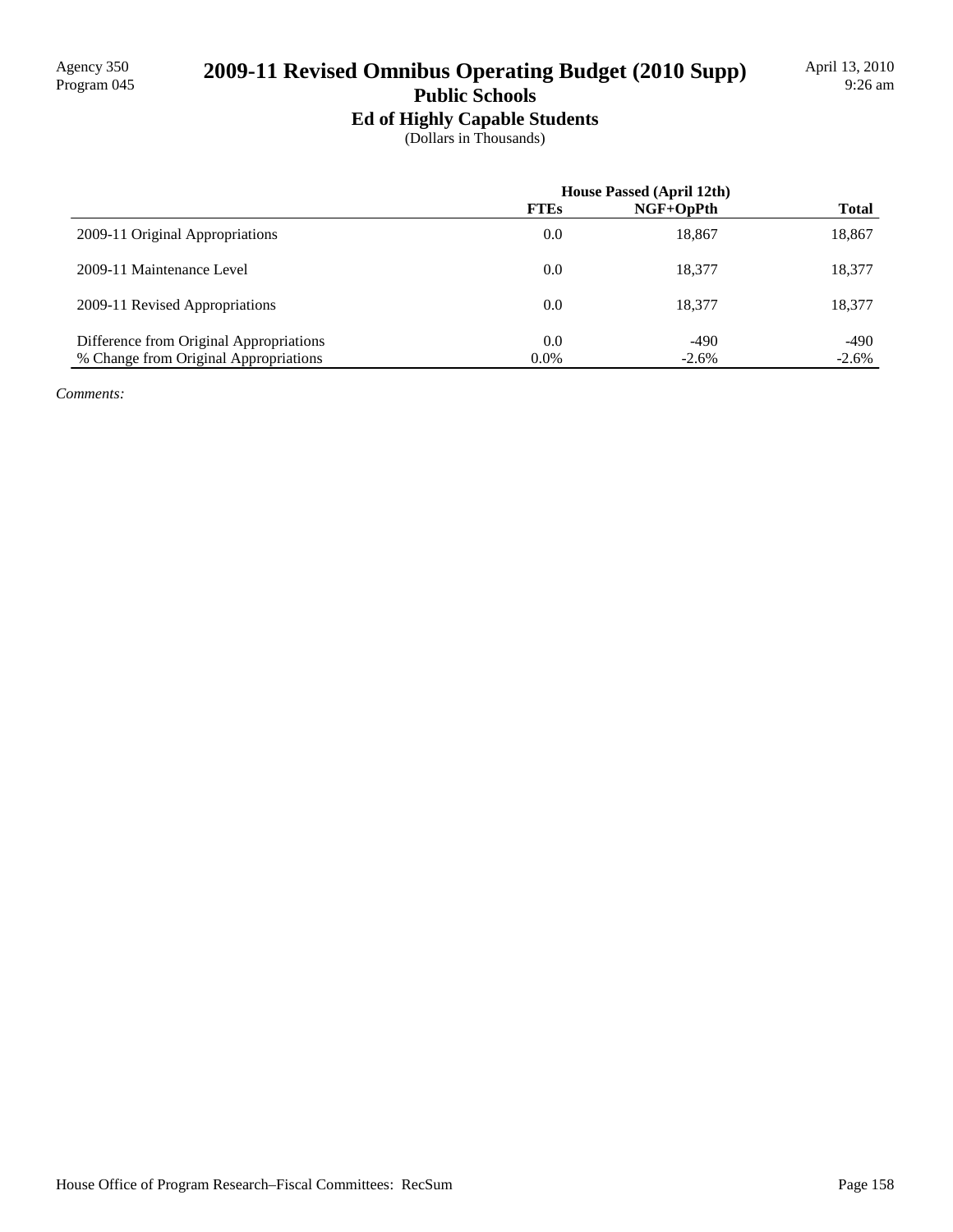# Agency 350<br>Program 050 **2009-11 Revised Omnibus Operating Budget (2010 Supp)**

## **Public Schools**

**Student Achievement Program**

(Dollars in Thousands)

|                                         | <b>House Passed (April 12th)</b> |             |              |
|-----------------------------------------|----------------------------------|-------------|--------------|
|                                         | <b>FTEs</b>                      | $NGF+OpPth$ | <b>Total</b> |
| 2009-11 Original Appropriations         | 0.0                              | 104.101     | 304,396      |
| 2009-11 Maintenance Level               | 0.0                              | 104.268     | 304,563      |
| <b>2010 Policy Non-Comp Changes:</b>    |                                  |             |              |
| Student Achievement Program<br>1.       | 0.0                              | $-78,519$   | $-78,519$    |
| Policy -- Non-Comp Total                | 0.0                              | $-78,519$   | $-78,519$    |
| <b>Total Policy Changes</b>             | 0.0                              | $-78,519$   | $-78,519$    |
| 2009-11 Revised Appropriations          | 0.0                              | 25,749      | 226,044      |
| Difference from Original Appropriations | 0.0                              | $-78,352$   | $-78,352$    |
| % Change from Original Appropriations   | $0.0\%$                          | $-75.3%$    | $-25.7%$     |

#### *Comments:*

 **1. Student Achievement Program -** The Student Achievement Program is currently budgeted to provide \$99.32 for each eligible K-12 student in Washington State in the 2010-11 school year. This funding is eliminated.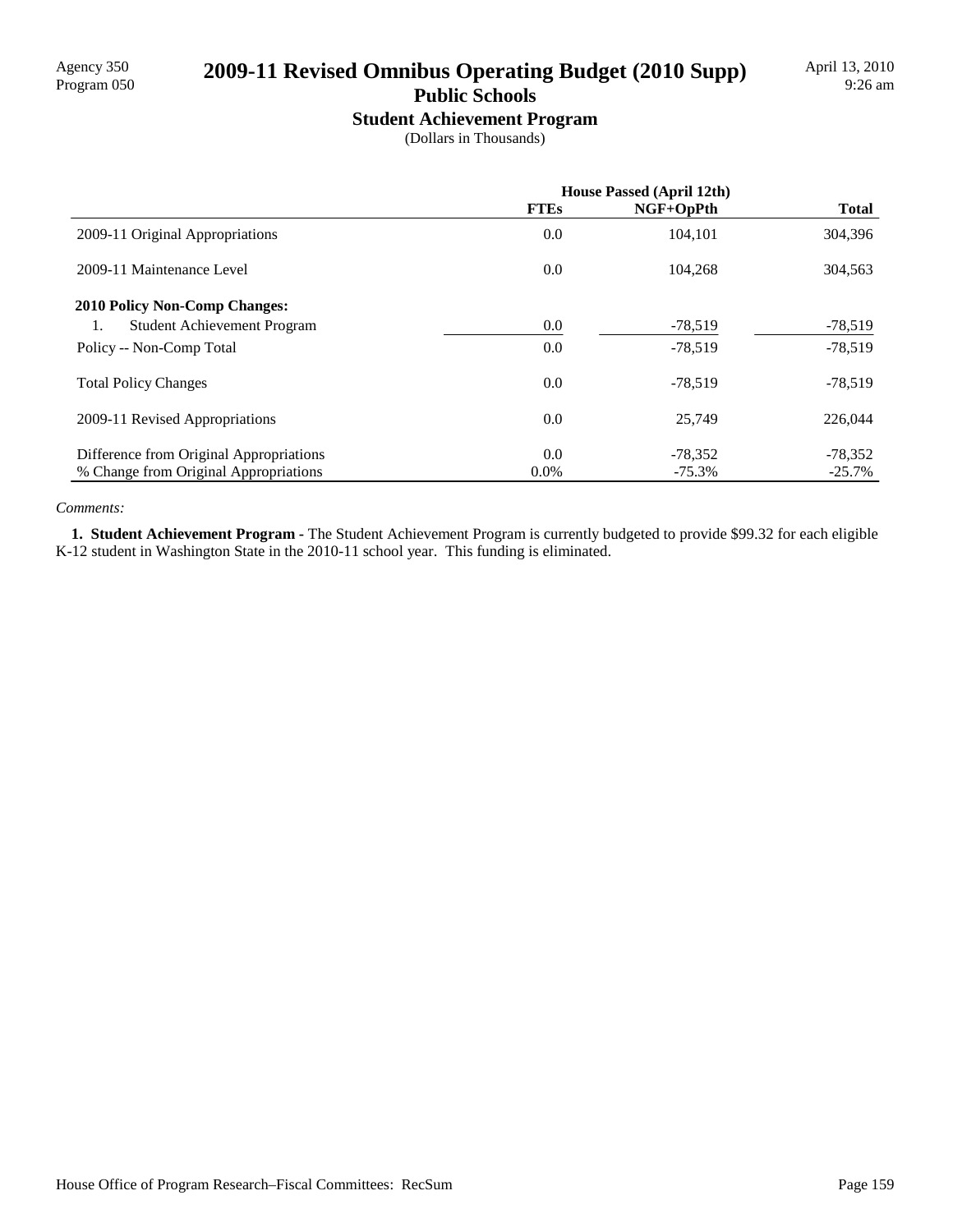#### **Public Schools Education Reform**

(Dollars in Thousands)

|                                              | <b>House Passed (April 12th)</b> |           |              |
|----------------------------------------------|----------------------------------|-----------|--------------|
|                                              | <b>FTEs</b>                      | NGF+OpPth | <b>Total</b> |
| 2009-11 Original Appropriations              | 49.3                             | 291,305   | 444,893      |
| 2009-11 Maintenance Level                    | 49.3                             | 300,778   | 454,366      |
| 2010 Policy Non-Comp Changes:                |                                  |           |              |
| <b>Beginning Educator Support Team</b><br>1. | 0.0                              | $-348$    | $-348$       |
| 2.<br><b>LASER</b>                           | 0.0                              | $-1,184$  | $-1,184$     |
| 3.<br><b>Education Reform</b>                | 4.2                              | 2,357     | 2,357        |
| <b>Focused Assistance</b><br>4.              | 0.0                              | $-1,523$  | $-1,523$     |
| 5.<br><b>Current Year Program Savings</b>    | 0.0                              | $-634$    | $-634$       |
| 6.<br>Nat'l Board Bonus for Principals       | 0.0                              | $-810$    | $-810$       |
| 7.<br><b>National Board Assessment Fees</b>  | 0.0                              | $-801$    | $-801$       |
| 8.<br>Career and Technical Education         | 0.0                              | $-1,838$  | $-1,838$     |
| 9.<br>Local Farms & Healthy Kids             | 0.0                              | $-300$    | $-300$       |
| 10.<br><b>STEM Best Practices</b>            | 0.0                              | 150       | 150          |
| Policy -- Non-Comp Total                     | 4.2                              | $-4,931$  | $-4,931$     |
| 2010 Policy Comp Changes:                    |                                  |           |              |
| <b>Temporary Layoffs</b><br>11.              | 0.0                              | $-11$     | $-11$        |
| Policy -- Comp Total                         | 0.0                              | $-11$     | $-11$        |
| <b>Total Policy Changes</b>                  | 4.2                              | $-4,942$  | $-4,942$     |
| 2009-11 Revised Appropriations               | 53.5                             | 295,836   | 449,424      |
| Difference from Original Appropriations      | 4.2                              | 4,531     | 4,531        |
| % Change from Original Appropriations        | 8.5%                             | 1.6%      | 1.0%         |

#### *Comments:*

 **1. Beginning Educator Support Team -** Funding for the Beginning Educator Support Team (BEST) program is reduced from \$2.348 million to \$2 million per year beginning FY 2011. The program provides early career educators with mentorship and support.

 **2. LASER -** Learning Assistance for Science Education Reform (LASER) programs provide strategic planning and professional development in assisting school districts with implementation of science programs aligned with state assessments. Funding is reduced beginning in FY 2011.

 **3. Education Reform -** Funding is provided for implementation of Chapter 235, Laws of 2010 (E2SSB 6696), regarding education reform. The bill implements policy changes in a number of areas impacting the K-12 school system, including school and school district accountability systems, educator preparation program policy, educator evaluation systems, academic standards, and parent and community involvement in schools.

 **4. Focused Assistance -** Funding for state-funded Focused Assistance programs within the Office of the Superintendent of Public Instruction is reduced from \$3.046 million per year to \$1.523 million per year beginning in FY 2011.

 **5. Current Year Program Savings -** Reductions are made in FY 2010 to several K-12 programs to capture savings from underexpended contracts. This includes Focused Assistance, Readiness to Learn, career and technical education grants, and other smaller programs. (General Fund-State, Education Legacy Trust Account-State)

 **6. Nat'l Board Bonus for Principals -** The enacted base budget permits national board certified teachers who subsequently become principals to keep their bonus as principals. This provision is discontinued beginning in the 2010-11 school year.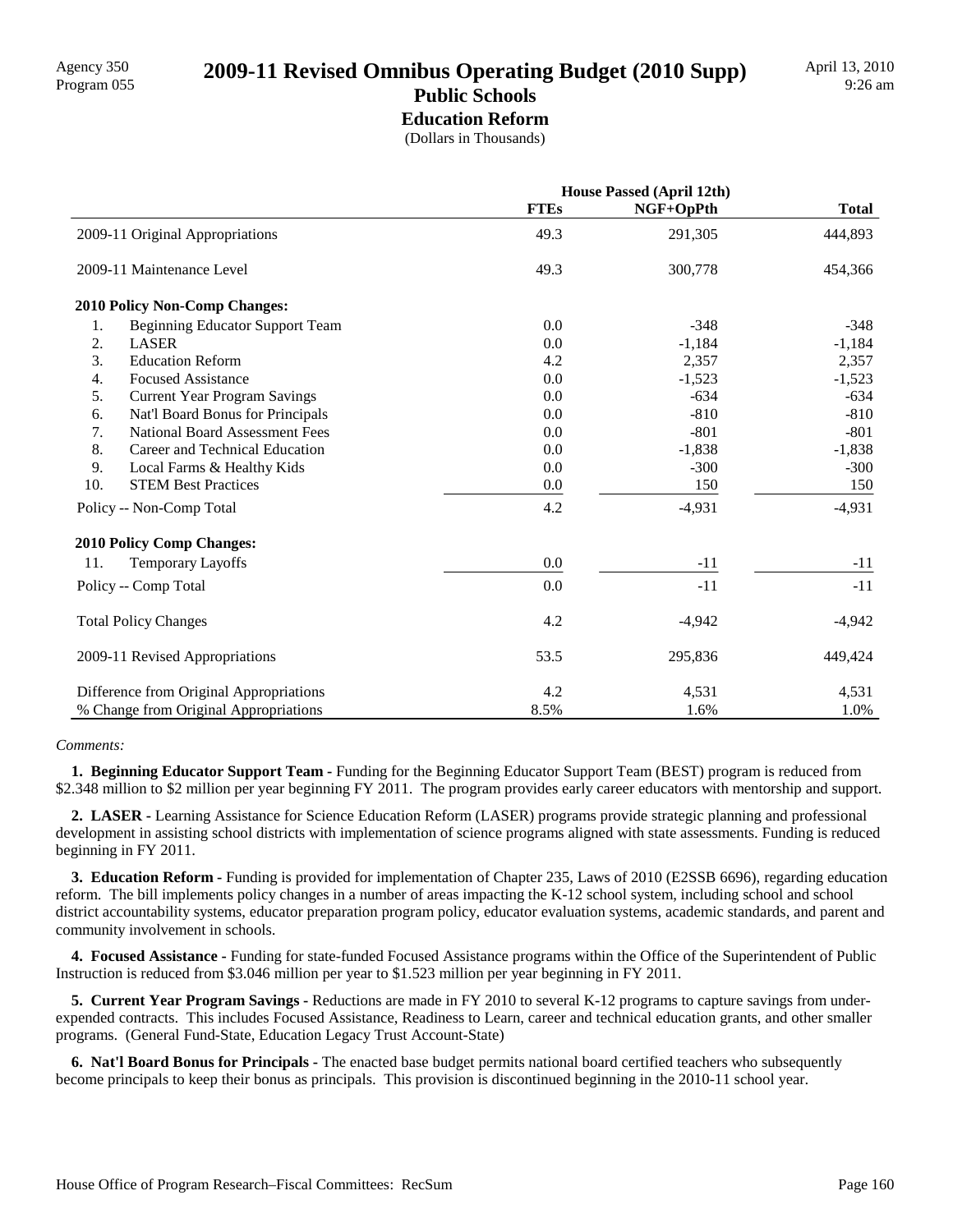### Program 055 **2009-11 Revised Omnibus Operating Budget (2010 Supp) Public Schools Education Reform**

 **7. National Board Assessment Fees -** State funding for scholarships providing a \$2,000 advance to help cover the up-front costs of pursuing certification from the National Board for Professional Teaching Standards is discontinued in FY 2011. The program will continue to operate with available federal funding.

**8. Career and Technical Education - Funding is reduced by two-thirds, beginning in FY 2011, for grants to middle schools, high** schools or skill centers, to develop or upgrade high-demand career and technical education programs.

 **9. Local Farms & Healthy Kids -** Funding is suspended for the Local Farms and Healthy "Kids" Act for schools to purchase Washington grown fresh, and fresh frozen, fruits and vegetables to offer students as a snack.

 **10. STEM Best Practices -** Funding is provided for the implementation of Chapter 238, Laws of 2010 (HB 2621), which funds three best practice "lighthouse" districts in the area of science, technology, engineering and math (STEM) instruction. The STEM lighthouse districts will provide technical assistance to help replicate best practices in other districts.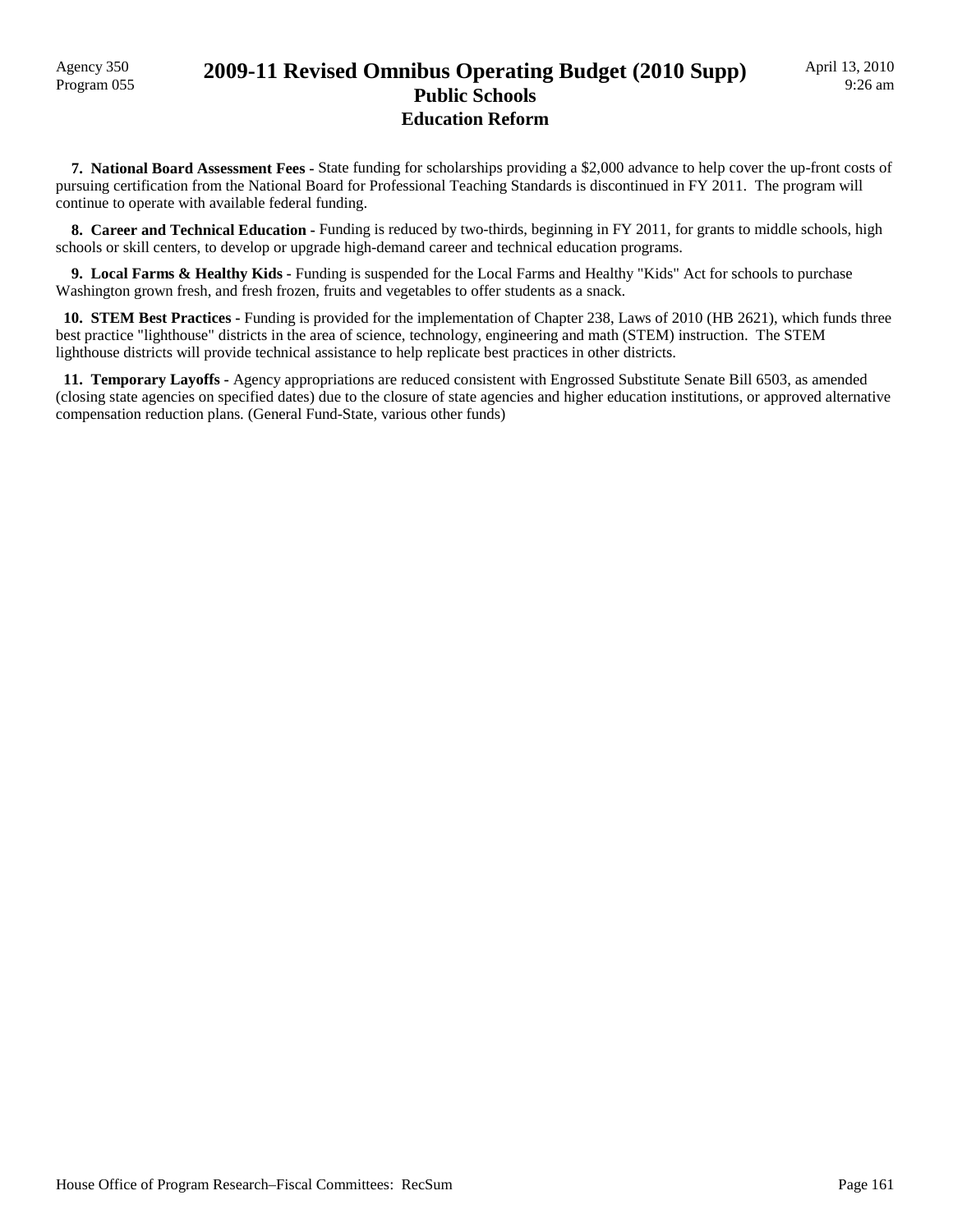## 2009-11 Revised Omnibus Operating Budget (2010 Supp)

### **Public Schools**

**Transitional Bilingual Instruction**

(Dollars in Thousands)

|                                         | <b>House Passed (April 12th)</b> |             |              |
|-----------------------------------------|----------------------------------|-------------|--------------|
|                                         | <b>FTEs</b>                      | $NGF+OpPth$ | <b>Total</b> |
| 2009-11 Original Appropriations         | 0.0                              | 158.931     | 204,194      |
| 2009-11 Maintenance Level               | 0.0                              | 154,091     | 219.354      |
| 2009-11 Revised Appropriations          | 0.0                              | 154,091     | 219.354      |
| Difference from Original Appropriations | 0.0                              | $-4,840$    | 15,160       |
| % Change from Original Appropriations   | $0.0\%$                          | $-3.1\%$    | 7.4%         |

*Comments:*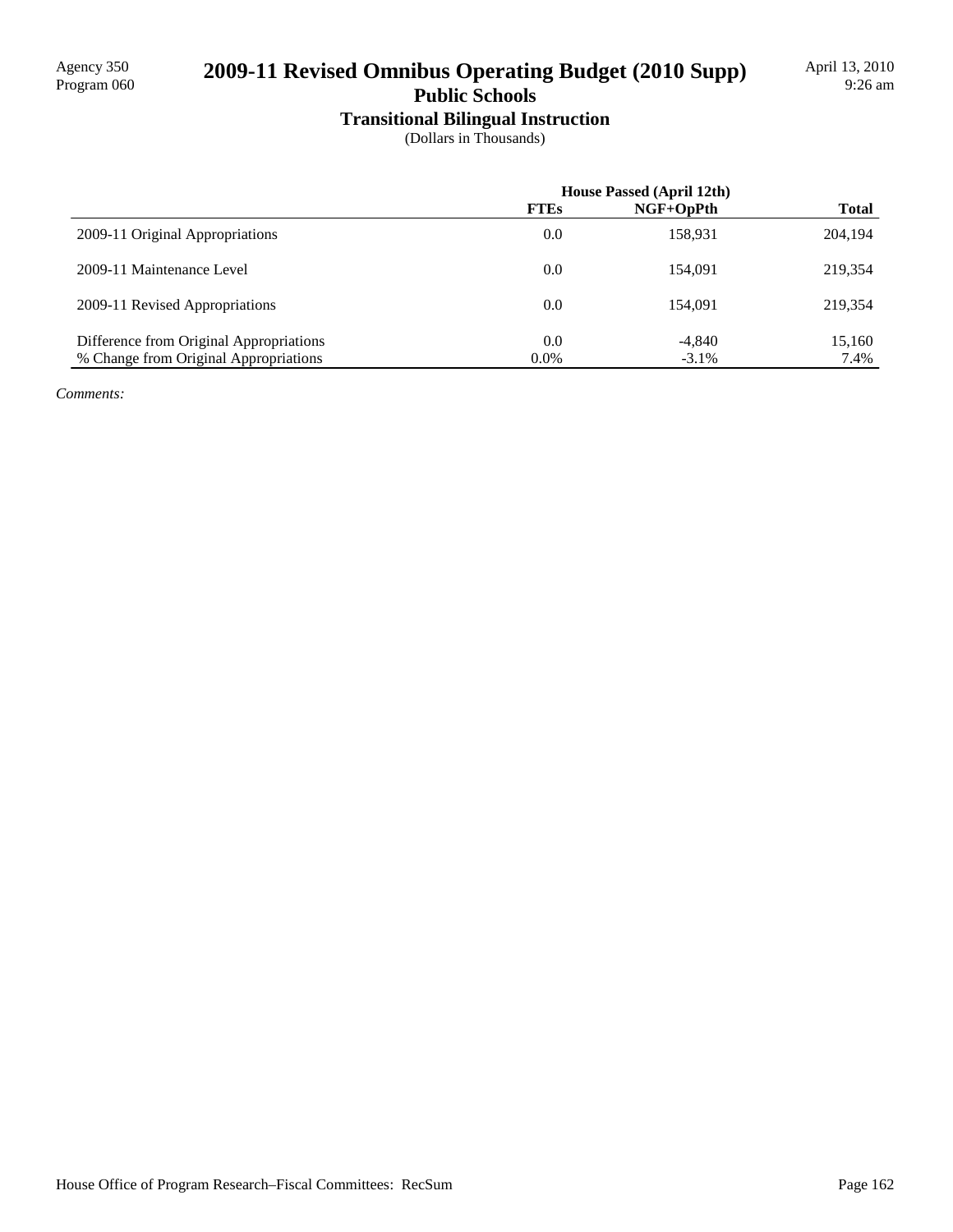# Agency 350<br>Program 061 **2009-11 Revised Omnibus Operating Budget (2010 Supp)**

#### **Public Schools**

**Learning Assistance Program (LAP)**

(Dollars in Thousands)

|                                         | House Passed (April 12th) |           |              |
|-----------------------------------------|---------------------------|-----------|--------------|
|                                         | <b>FTEs</b>               | NGF+OpPth | <b>Total</b> |
| 2009-11 Original Appropriations         | 0.0                       | 251,284   | 795,209      |
| 2009-11 Maintenance Level               | 0.0                       | 262,365   | 816,290      |
| <b>2010 Policy Non-Comp Changes:</b>    |                           |           |              |
| <b>LAP</b> Income Verification          | 0.0                       | $-208$    | $-208$       |
| Policy -- Non-Comp Total                | 0.0                       | $-208$    | $-208$       |
| <b>Total Policy Changes</b>             | 0.0                       | $-208$    | $-208$       |
| 2009-11 Revised Appropriations          | 0.0                       | 262,157   | 816,082      |
| Difference from Original Appropriations | 0.0                       | 10.873    | 20,873       |
| % Change from Original Appropriations   | $0.0\%$                   | 4.3%      | 2.6%         |

#### *Comments:*

**1. LAP Income Verification - Funding is adjusted to reflect implementation of recommendations contained in the State Auditor's** February, 2010 report on the Learning Assistance Program. Beginning in the 2010-11 school year, Learning Assistance Program funds allocated to school districts shall be adjusted for ineligible free and reduced price lunch applications identified through the annual income verification process required by the national school lunch program.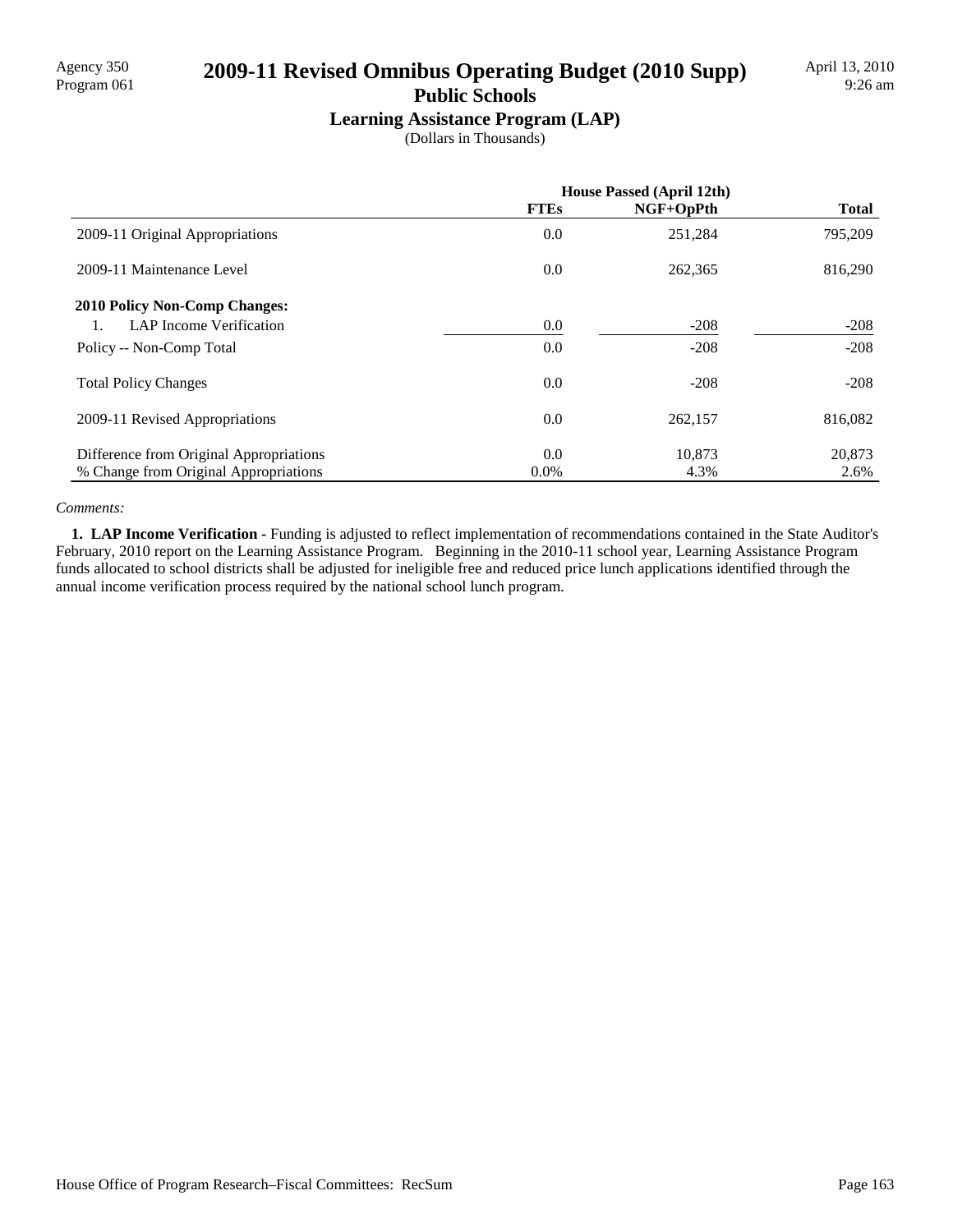# Agency 350<br>Program 714 **2009-11 Revised Omnibus Operating Budget (2010 Supp)**

## **Public Schools**

**Compensation Adjustments**

(Dollars in Thousands)

|                                         | <b>House Passed (April 12th)</b> |           |              |
|-----------------------------------------|----------------------------------|-----------|--------------|
|                                         | <b>FTEs</b>                      | NGF+OpPth | <b>Total</b> |
| 2009-11 Original Appropriations         | 0.0                              | 9,957     | 9,963        |
| 2009-11 Maintenance Level               | 0.0                              | 9,387     | 9,393        |
| <b>2010 Policy Non-Comp Changes:</b>    |                                  |           |              |
| Juveniles in Adult Jails<br>1.          | 0.0                              | 5         | 5            |
| Certificated Staff Ratio Grade 4<br>2.  | 0.0                              | $-34$     | $-34$        |
| 3.<br>Learning Improvement Day          | 0.0                              | $-15,578$ | $-15,585$    |
| Policy -- Non-Comp Total                | 0.0                              | $-15,607$ | $-15,614$    |
| <b>Total Policy Changes</b>             | 0.0                              | $-15,607$ | $-15,614$    |
| 2009-11 Revised Appropriations          | 0.0                              | $-6,220$  | $-6,221$     |
| Difference from Original Appropriations | 0.0                              | $-16,177$ | $-16,184$    |
| % Change from Original Appropriations   | $0.0\%$                          | $-162.5%$ | $-162.4\%$   |

#### *Comments:*

 **1. Juveniles in Adult Jails -** Funding is provided for the increased compensation costs associated with increased funding for juveniles educated in jails.

 **2. Certificated Staff Ratio Grade 4 -** Compensation costs are adjusted to reflect the reduction in the certificated instructional staff ratio in grade 4

 **3. Learning Improvement Day -** The 2009-11 base operating budget funds one learning improvement day to state-funded certified instructional staff. This funding is discontinued beginning in the 2010-11 school year.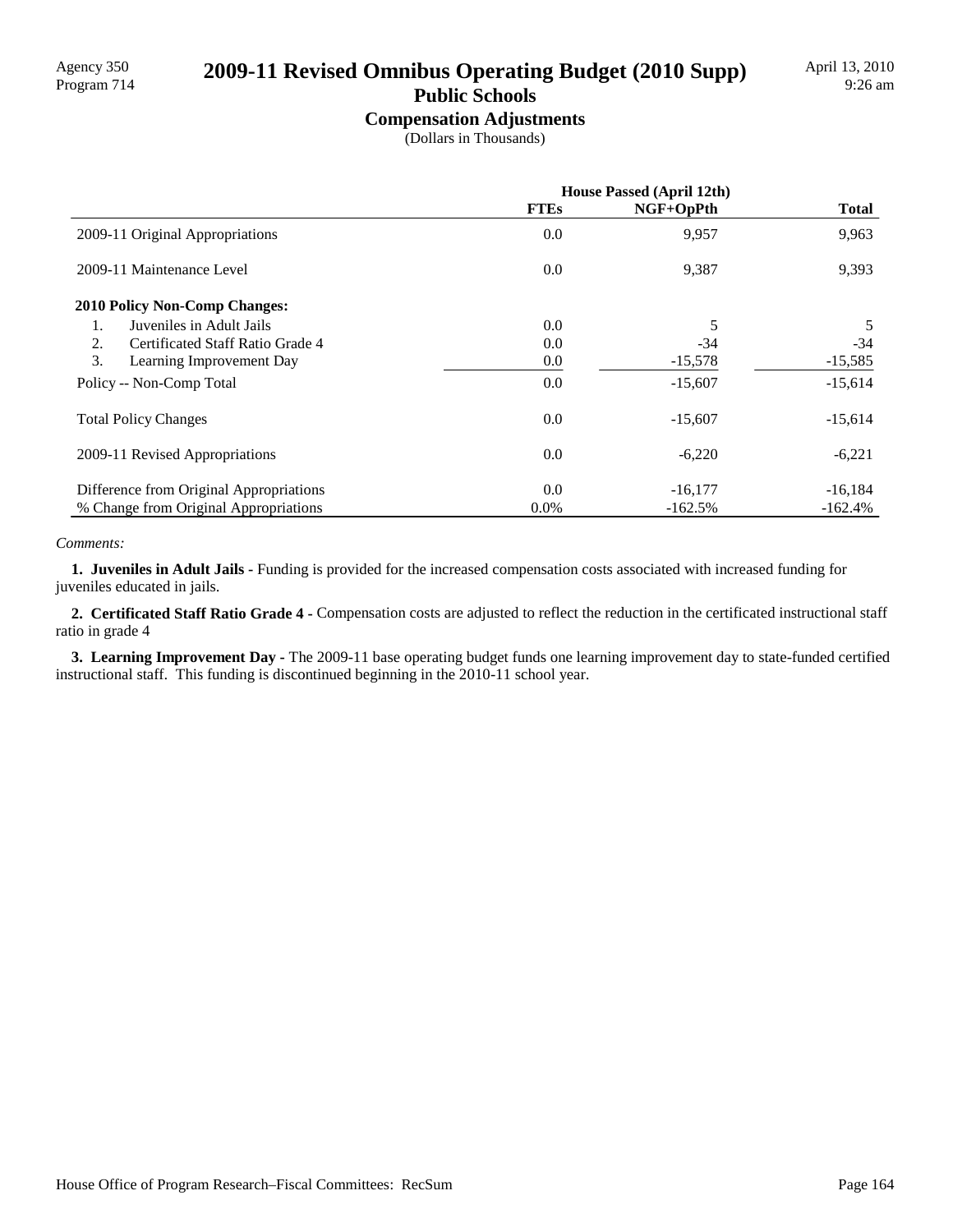## Agency 343 **2009-11 Revised Omnibus Operating Budget (2010 Supp)**

**Higher Education Coordinating Board** (Dollars in Thousands)

|     |                                         |             | <b>House Passed (April 12th)</b> |                  |
|-----|-----------------------------------------|-------------|----------------------------------|------------------|
|     |                                         | <b>FTEs</b> | NGF+OpPth                        | <b>Total</b>     |
|     | 2009-11 Original Appropriations         | 100.7       | 534,919                          | 582,489          |
|     | 2009-11 Maintenance Level               | 100.7       | 530,045                          | 570,215          |
|     | 2010 Policy Non-Comp Changes:           |             |                                  |                  |
| 1.  | <b>Childcare Matching Grants</b>        | 0.0         | $-75$                            | $-75$            |
| 2.  | <b>State Work Study Program</b>         | 0.0         | $-7,379$                         | $-7,379$         |
| 3.  | <b>Washington Scholars</b>              | 0.0         | $-562$                           | $-562$           |
| 4.  | State-Funded GEAR-UP Projects           | 0.0         | $-500$                           | $-500$           |
| 5.  | <b>WAVE</b>                             | 0.0         | $-308$                           | $-308$           |
| 6.  | Health Prof'l Loans & Scholarships      | 0.0         | $-3,960$                         | $-3,960$         |
| 7.  | Future Teachers Scholarship             | 0.0         | $-1,000$                         | $-1,000$         |
| 8.  | WICHE Prof'l Student Exchange           | 0.0         | $-210$                           | $-210$           |
| 9.  | SWS Math/Science                        | 0.0         | $-250$                           | $-250$           |
| 10. | Leadership 1000                         | 0.0         | $-200$                           | $-200$           |
| 11. | <b>Educational Opportunity Grants</b>   | 0.0         | $-2,598$                         | $-2,598$         |
| 12. | Foster Care Endowed Scholarship         | 0.0         | $-75$                            | $-75$            |
| 13. | <b>Opportunity Pathways</b>             | 0.0         | $\mathbf{0}$                     | $\overline{0}$   |
| 14. | <b>HECB</b> Administrative Reduction    | $-2.1$      | $-354$                           | $-354$           |
| 15. | Rural Health Care Subsidy Rollback      | 0.0         | $-250$                           | $-250$           |
| 16. | <b>Implement SACS Directive</b>         | $-3.3$      | $-143$                           | $-143$           |
| 17. | Eliminate HECB Advisory Council         | 0.0         | $-1$                             | $-1$             |
| 18. | Fund Source Change                      | 0.0         | $\boldsymbol{0}$                 | $\boldsymbol{0}$ |
| 19. | <b>Technology Transformation</b>        | 0.0         | $\mathbf{0}$                     | $\mathbf{0}$     |
|     | Policy -- Non-Comp Total                | $-5.4$      | $-17,865$                        | $-17,865$        |
|     | 2010 Policy Comp Changes:               |             |                                  |                  |
| 20. | Health Insurance Increase               | 0.0         | 72                               | 106              |
| 21. | <b>Temporary Layoffs</b>                | $0.0\,$     | $-179$                           | $-255$           |
|     | Policy -- Comp Total                    | 0.0         | $-107$                           | $-149$           |
|     | <b>Total Policy Changes</b>             | $-5.4$      | $-17,972$                        | $-18,014$        |
|     | 2009-11 Revised Appropriations          | 95.4        | 512,073                          | 552,201          |
|     | Difference from Original Appropriations | $-5.4$      | $-22,846$                        | $-30,288$        |
|     | % Change from Original Appropriations   | $-5.3%$     | $-4.3%$                          | $-5.2%$          |

#### *Comments:*

 **1. Childcare Matching Grants -** Funding is eliminated in FY 2011 for state matching funds provided to support innovations in child care delivery at public universities.

 **2. State Work Study Program -** Funding for the State Work Study program is reduced by approximately 30 percent in FY 2011. Savings are to be achieved through a combination of actions, such as maintaining average student earnings at the current level rather than increasing them to keep pace with the estimated costs of attendance; increasing the required employer share of wages to approximately 50 percent for proprietary employers and to 30 percent for non-profits (from 35 percent and 20 percent now, respectively); and discontinuing non-resident student eligibility for the program.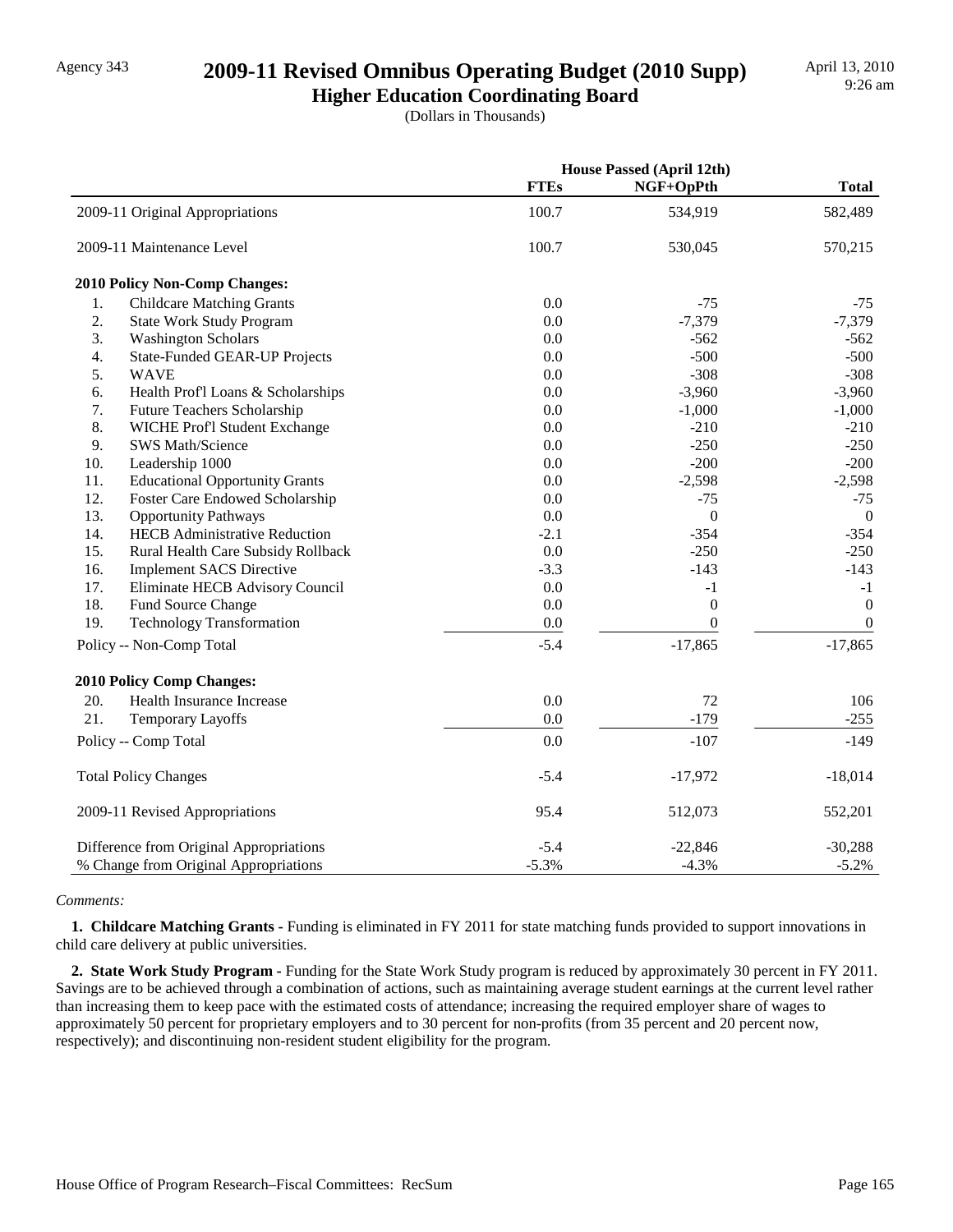## Agency 343 **2009-11 Revised Omnibus Operating Budget (2010 Supp) Higher Education Coordinating Board**

 **3. Washington Scholars -** Funding is reduced to reflect savings achieved by awarding scholarships to one student (rather than three) from each legislative district for the 2010 high school graduating class. The Washington Scholars program provides a four-year scholarship equivalent to approximately 90 percent of full tuition.

 **4. State-Funded GEAR-UP Projects -** Funding is reduced for the Gaining Early Awareness and Readiness for Undergraduates Program (GEAR UP). The GEAR-UP program provides pre-collegiate preparation services to students in school districts without structured college access programs. The federally-funded program is currently available in 43 school districts in Washington and serves about 27,000 students. State funding was provided in the 2007-09 budget to extend these services to students in at least 25 additional school districts, this item reduces the funding available to these additional districts by approximately 30 percent.

**5. WAVE** - Funding is reduced to reflect savings achieved by awarding scholarships to one student (rather than three) from each legislative district for the 2010 high school graduating class. The Washington Award for Vocational Excellence (WAVE) provides two-year scholarships equivalent to full tuition.

 **6. Health Prof'l Loans & Scholarships -** Funding is suspended for the Health Professional Scholarship and Loan Repayment program. The loan repayment provides loan payment assistance to licensed primary care health professionals. The scholarship provides conditional scholarships to students training to become primary care health professionals. In return, program participants agree to provide primary care health care in rural or underserved urban areas with designated shortages. As a result of this item, approximately 100 new applicants will not receive scholarships or loan repayments, however individuals currently receiving scholarships or loan repayment benefits will continue to receive them.

 **7. Future Teachers Scholarship -** Funding is suspended for the Future Teachers Conditional Scholarship program. In return for conditional scholarships or loan repayments, participants agree to teach in Washington K-12 public schools. Because of this suspension, approximately 25 new applicants will not receive scholarships, however students currently receiving scholarships or loan repayment benefits will continue to receive them.

 **8. WICHE Prof'l Student Exchange -** Funding is suspended for the Western Interstate Compact for Higher Education (WICHE) Professional Student Exchange program. Because professional degrees in optometry and osteopathy are not offered by a Washington public university, this program provides scholarships for approximately 12 Washington residents to pursue such degrees in other western states. Funding is available to continue scholarship commitments to current recipients, and to pay dues for Washington's continued participation in the compact so that Washington residents may continue to receive reduced non-resident tuition rates at participating universities in other western states.

 **9. SWS Math/Science -** Funding is suspended for a project that provides targeted state work study (SWS) experience for students considering careers in math and science instruction.

 **10. Leadership 1000 -** Funding is eliminated in FY 2011 for the Board to contract with the Leadership 1000 Scholarship Program. The program matches private benefactors with selected economically-disadvantaged students who have exhausted all other sources of scholarship and financial aid and would otherwise be unable to attend college. The state funding is leveraged with private donations.

 **11. Educational Opportunity Grants -** Funding is suspended for a program that provides additional financial assistance for community and technical college graduates who would otherwise be unable to attend a distant public baccalaureate institution because of work or financial obligations in their home community. Funding continues to be available to complete scholarship commitments to current recipients, but no new applicants will be selected for the 2010-11 academic year.

 **12. Foster Care Endowed Scholarship -** No state contributions will be made in the second year of the biennium toward an endowment fund. The earnings from this fund are expected to eventually be sufficient to support college scholarships for former foster care recipients.

 **13. Opportunity Pathways -** Appropriation levels are adjusted to reflect Engrossed Second Substitute Senate Bill 6409 (Opportunity pathways account). The bill provides that all profits from lottery games are to be used for student financial aid, early childhood education, and economic development. Funds from the new account replace state general fund support for the State Need Grant, the State Work Study Program, Washington Scholars, and WAVE higher education financial aid programs as well as for the Early Childhood Education and Assistance Program at the Department of Early Learning. (Opportunity Pathways Account-State)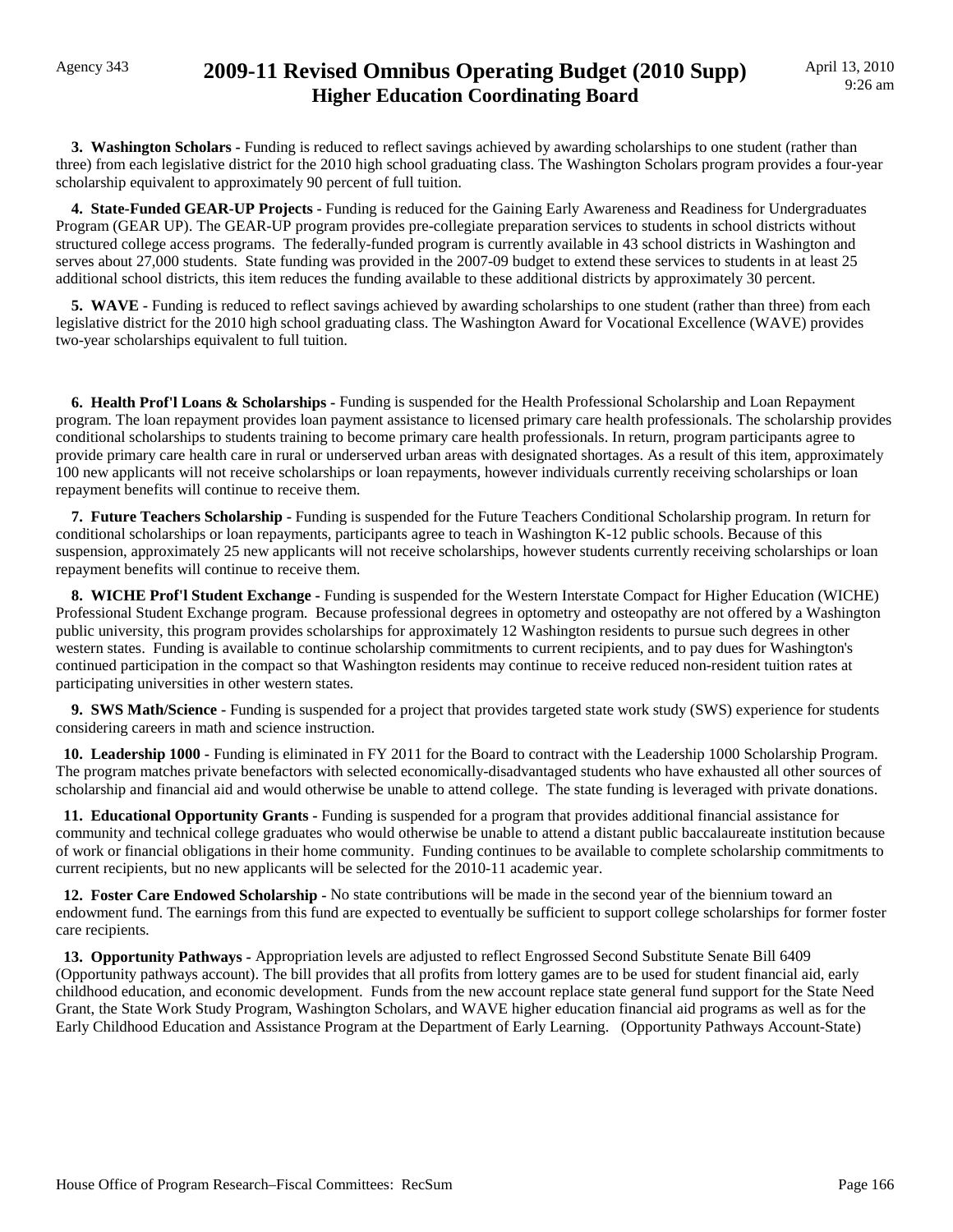## Agency 343 **2009-11 Revised Omnibus Operating Budget (2010 Supp) Higher Education Coordinating Board**

**14. HECB Administrative Reduction -** Funding is reduced by an additional 4 percent from the level originally budgeted for the biennium. The Board is expected to target administrative reductions to the planning and policy development rather than the direct financial aid administrative component of its operations to the maximum extent possible.

 **15. Rural Health Care Subsidy Rollback -** Funding is reduced for the Higher Education Coordinating Board (HECB) to contract with the Pacific Northwest University of Health Sciences to provide training and education of health care professionals to promote osteopathic physicians services in rural and underserved areas of the state.

 **16. Implement SACS Directive -** Funding is reduced to reflect savings achieved by the transfer of HECB accounting and payroll services to the Office of Financial Management's Small Agency Client Services (SACS).

 **17. Eliminate HECB Advisory Council -** Funding is reduced to reflect savings achieved through implementation of Chapter 7, Laws of 2010, 1st sp. s. (E2SHB 2617) . The bill eliminates the Higher Education Coordinating Board Advisory Council.

 **18. Fund Source Change -** Appropriation levels are adjusted to reflect the shift of a portion of funding for financial aid programs from the state general fund to the Education Legacy Trust Account. (General Fund-State, Education Legacy Account-State)

 **19. Technology Transformation -** Appropriation levels are adjusted by shifting funds from FY 2010 to FY 2011 for the Technology Transformation Taskforce.

 **20. Health Insurance Increase -** Funding is provided for an increase in the monthly employer contribution for state employee health benefits funding rate for FY 2011 from \$768 to \$850. (General Fund-State, various other funds)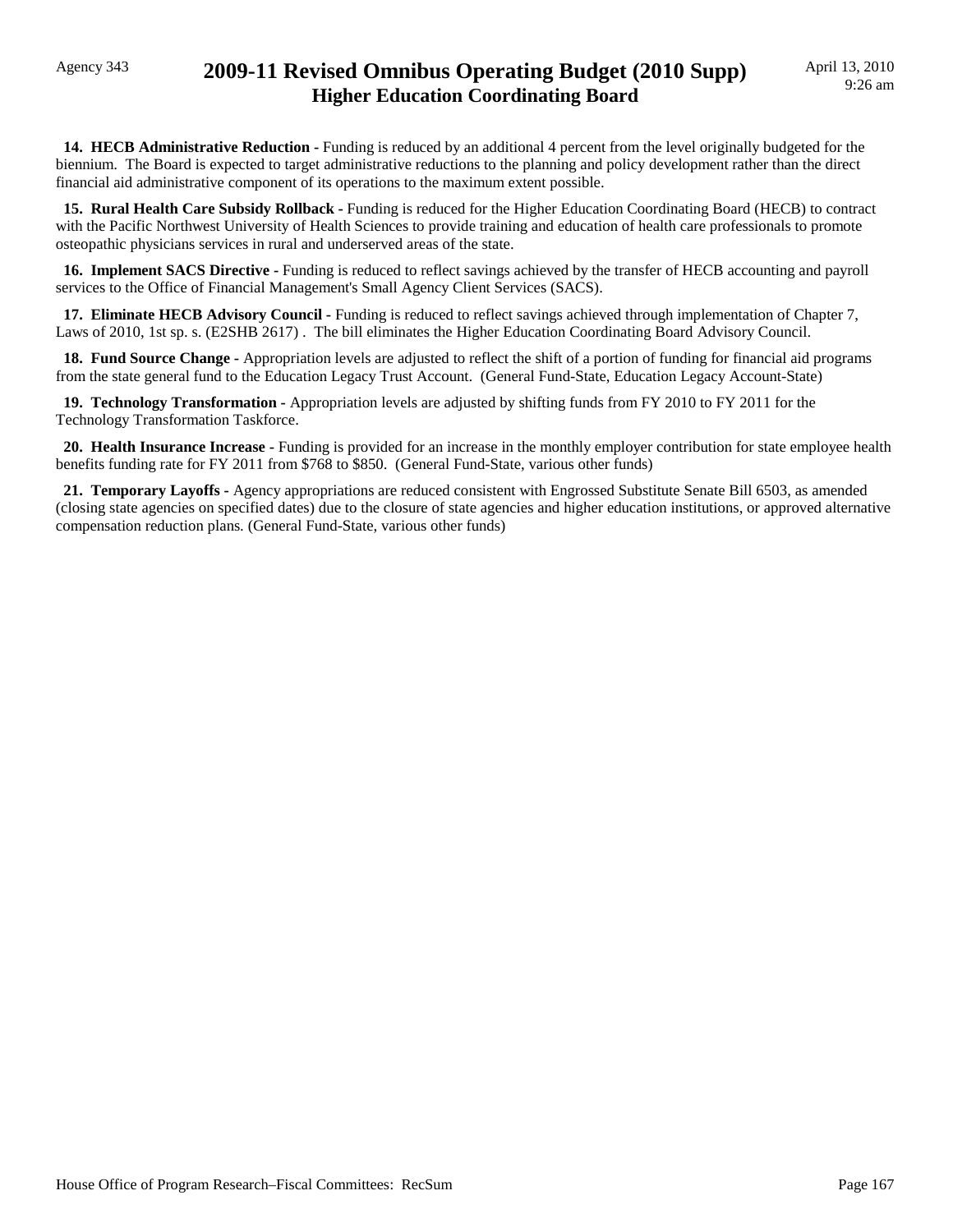### Agency 360 **2009-11 Revised Omnibus Operating Budget (2010 Supp)**

**University of Washington** (Dollars in Thousands)

|                                            | <b>House Passed (April 12th)</b> |           |              |
|--------------------------------------------|----------------------------------|-----------|--------------|
|                                            | <b>FTEs</b>                      | NGF+OpPth | <b>Total</b> |
| 2009-11 Original Appropriations            | 19,354.3                         | 621,090   | 4,278,377    |
| 2009-11 Maintenance Level                  | 19,354.3                         | 601,887   | 4,278,555    |
| <b>2010 Policy Non-Comp Changes:</b>       |                                  |           |              |
| Maintenance Fund Shift<br>1.               | 0.0                              | 5,084     | 5,084        |
| 2.<br><b>Higher Education Reductions</b>   | $-100.8$                         | $-15,771$ | $-15,771$    |
| 3.<br>WWAMI Healthcare System Planning     | 0.0                              | 250       | 250          |
| 4.<br><b>Telecommunications Regulation</b> | 0.0                              | 183       | 183          |
| 5.<br>Tax Increment Cost/Benefits          | 0.0                              | 25        | 25           |
| Policy -- Non-Comp Total                   | $-100.8$                         | $-10,229$ | $-10,229$    |
| <b>2010 Policy Comp Changes:</b>           |                                  |           |              |
| Health Insurance Increase<br>6.            | 0.0                              | 8,327     | 32,796       |
| 7.<br><b>Temporary Layoffs</b>             | $-31.8$                          | $-4,788$  | $-5,128$     |
| Policy -- Comp Total                       | $-31.8$                          | 3,539     | 27,668       |
| <b>Total Policy Changes</b>                | $-132.5$                         | $-6,690$  | 17,439       |
| 2009-11 Revised Appropriations             | 19,221.8                         | 595,197   | 4,295,994    |
| Difference from Original Appropriations    | $-132.5$                         | $-25,893$ | 17,617       |
| % Change from Original Appropriations      | $-0.7%$                          | $-4.2%$   | 0.4%         |

#### *Comments:*

**1. Maintenance Fund Shift -** Funding is increased to reflect a portion of facility maintenance costs to be supported by state general fund appropriations. The original biennial budget provided for approximately \$26 million of facility maintenance costs to be funded with building account revenues appropriated in the state capital budget.

 **2. Higher Education Reductions -** Funding is reduced by approximately 6 percent from the level originally budgeted for FY 2011. This may require additional reductions in administrative activities, student support services, and course offerings.

 **3. WWAMI Healthcare System Planning -** Funding is provided for joint planning to increase the number of residency positions and programs in eastern Washington and Spokane within the existing Washington, Wyoming, Alaska, Montana, Idaho (WWAMI) regional medical education program partnership between the University of Washington School of Medicine, Washington State University, and area physicians and hospitals. The joint planning efforts are to include preparation of applications for new residency programs in Family Medicine, Internal Medicine, Obstetrics, Psychiatry and General Surgery; business plans for those new programs and for increasing the number of positions in existing programs among regional academic and hospital partners and networks.

 **4. Telecommunications Regulation -** Funding is provided for the Technology Law and Public Policy Clinic at the University of Washington school of law to prepare a comprehensive report identifying and analzying trends in the telecommunications industry and pathways for telecommunications regulatory reform. The report must be submitted to the legislature by December 1, 2011.

 **5. Tax Increment Cost/Benefits -** Funding is provided for implementation of Chapter 164, Laws of 2010 (E2SSB 6609). The bill directs University of Washington economists to complete assessments of the costs and benefits to state government of local government infrastructure financing.

 **6. Health Insurance Increase -** Funding is provided for an increase in the monthly employer contribution for state employee health benefits funding rate for FY 2011 from \$768 to \$850. (General Fund-State, various other funds)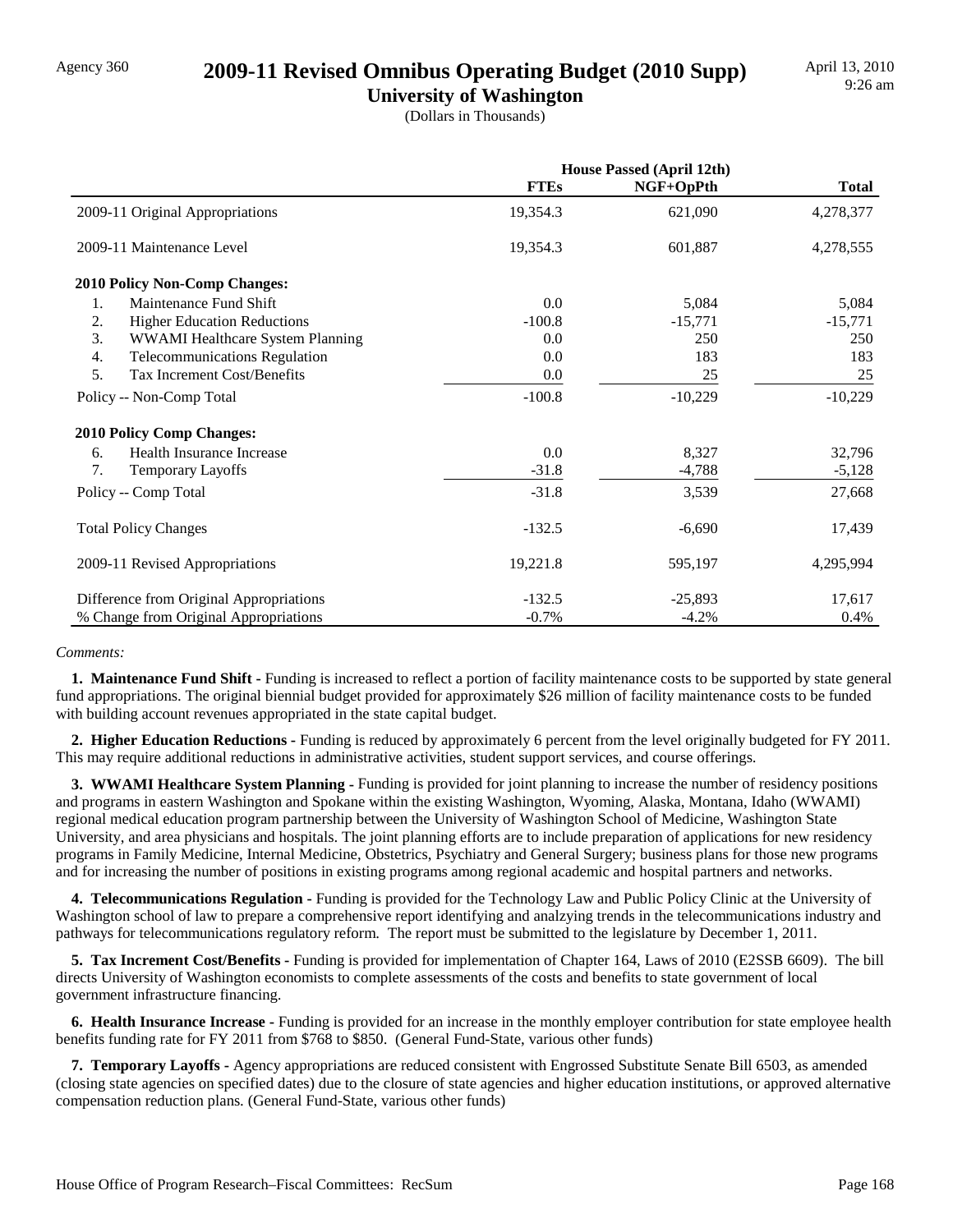## Agency 365 **2009-11 Revised Omnibus Operating Budget (2010 Supp)**

**Washington State University**

(Dollars in Thousands)

|                                                 | <b>House Passed (April 12th)</b> |           |              |
|-------------------------------------------------|----------------------------------|-----------|--------------|
|                                                 | <b>FTEs</b>                      | NGF+OpPth | <b>Total</b> |
| 2009-11 Original Appropriations                 | 5,956.0                          | 409,437   | 1,185,606    |
| 2009-11 Maintenance Level                       | 5,956.0                          | 409,465   | 1,185,644    |
| <b>2010 Policy Non-Comp Changes:</b>            |                                  |           |              |
| Maintenance Fund Shift<br>1.                    | 0.0                              | $-18,260$ | $-18,260$    |
| 2.<br><b>Higher Education Reductions</b>        | $-65.0$                          | $-10,186$ | $-10,186$    |
| 3.<br>WA Center for Real Estate Research        | 0.0                              | $\bf{0}$  | 160          |
| 4.<br><b>Small Business Development Centers</b> | 0.0                              | 100       | 100          |
| Policy -- Non-Comp Total                        | $-65.0$                          | $-28,346$ | $-28,186$    |
| <b>2010 Policy Comp Changes:</b>                |                                  |           |              |
| 5.<br>Health Insurance Increase                 | 0.0                              | 4,351     | 5,788        |
| 6.<br><b>Temporary Layoffs</b>                  | $-21.5$                          | $-3,290$  | $-4,565$     |
| Policy -- Comp Total                            | $-21.5$                          | 1,061     | 1,223        |
| <b>Total Policy Changes</b>                     | $-86.5$                          | $-27,285$ | $-26,963$    |
| 2009-11 Revised Appropriations                  | 5,869.5                          | 382,180   | 1,158,681    |
| Difference from Original Appropriations         | $-86.5$                          | $-27,257$ | $-26,925$    |
| % Change from Original Appropriations           | $-1.5%$                          | $-6.7\%$  | $-2.3%$      |

#### *Comments:*

**1. Maintenance Fund Shift - Funding is reduced to reflect a portion of facility maintenance costs that will be funded with trust** land revenues appropriated in the state capital budget, rather than with state general fund appropriations.

 **2. Higher Education Reductions -** Funding is reduced by approximately 6 percent from the level originally budgeted for FY 2011. This may require additional reductions in administrative activities, student support services, and course offerings.

 **3. WA Center for Real Estate Research -** Funding is provided for the Real Estate Research Center to provide research, information, education services, and project-oriented research to real estate licensees, real estate consumers, real estate service providers, institutional customers, public agencies, and communities in Washington state and the Pacific Northwest region. (Higher Education Grant and Contracts Account-Nonappropriated)

 **4. Small Business Development Centers -** Funds are provided for development and implementation of a comprehensive plan for the coordination and integration of small business and entrepreneurial development programs statewide.

 **5. Health Insurance Increase -** Funding is provided for an increase in the monthly employer contribution for state employee health benefits funding rate for FY 2011 from \$768 to \$850. (General Fund-State, various other funds)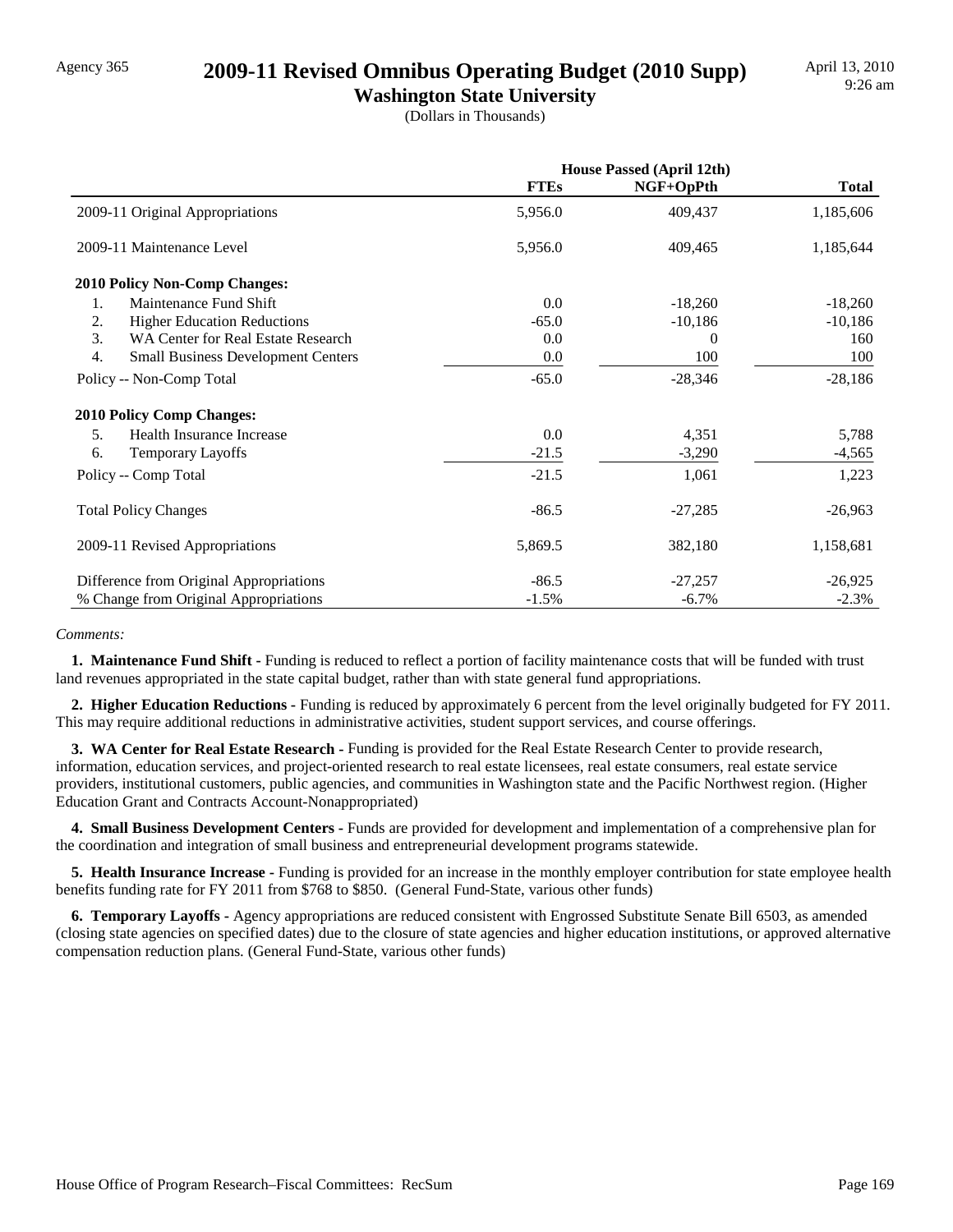## Agency 370 **2009-11 Revised Omnibus Operating Budget (2010 Supp)**

**Eastern Washington University** (Dollars in Thousands)

|                                          | <b>House Passed (April 12th)</b> |           |              |
|------------------------------------------|----------------------------------|-----------|--------------|
|                                          | <b>FTEs</b>                      | NGF+OpPth | <b>Total</b> |
| 2009-11 Original Appropriations          | 1,305.2                          | 91,568    | 235,883      |
| 2009-11 Maintenance Level                | 1,305.2                          | 91,576    | 235,891      |
| <b>2010 Policy Non-Comp Changes:</b>     |                                  |           |              |
| Maintenance Fund Shift<br>1.             | 0.0                              | $-2,192$  | $-2,192$     |
| 2.<br><b>Higher Education Reductions</b> | $-18.1$                          | $-2,858$  | $-2,858$     |
| Policy -- Non-Comp Total                 | $-18.1$                          | $-5,050$  | $-5,050$     |
| <b>2010 Policy Comp Changes:</b>         |                                  |           |              |
| 3.<br>Health Insurance Increase          | 0.0                              | 1,100     | 1,342        |
| 4.<br><b>Temporary Layoffs</b>           | $-1.5$                           | $-230$    | -404         |
| Policy -- Comp Total                     | $-1.5$                           | 870       | 938          |
| <b>Total Policy Changes</b>              | $-19.5$                          | $-4,180$  | $-4,112$     |
| 2009-11 Revised Appropriations           | 1,285.7                          | 87,396    | 231,779      |
| Difference from Original Appropriations  | $-19.5$                          | $-4,172$  | $-4,104$     |
| % Change from Original Appropriations    | $-1.5%$                          | $-4.6\%$  | $-1.7\%$     |

#### *Comments:*

**1. Maintenance Fund Shift - Funding is reduced to reflect a portion of facility maintenance costs that will be funded with trust** land revenues appropriated in the state capital budget, rather than with state general fund appropriations.

 **2. Higher Education Reductions -** Funding is reduced by approximately 6 percent from the level originally budgeted for FY 2011. This may require additional reductions in administrative activities, student support services, and course offerings.

 **3. Health Insurance Increase -** Funding is provided for an increase in the monthly employer contribution for state employee health benefits funding rate for FY 2011 from \$768 to \$850. (General Fund-State, various other funds)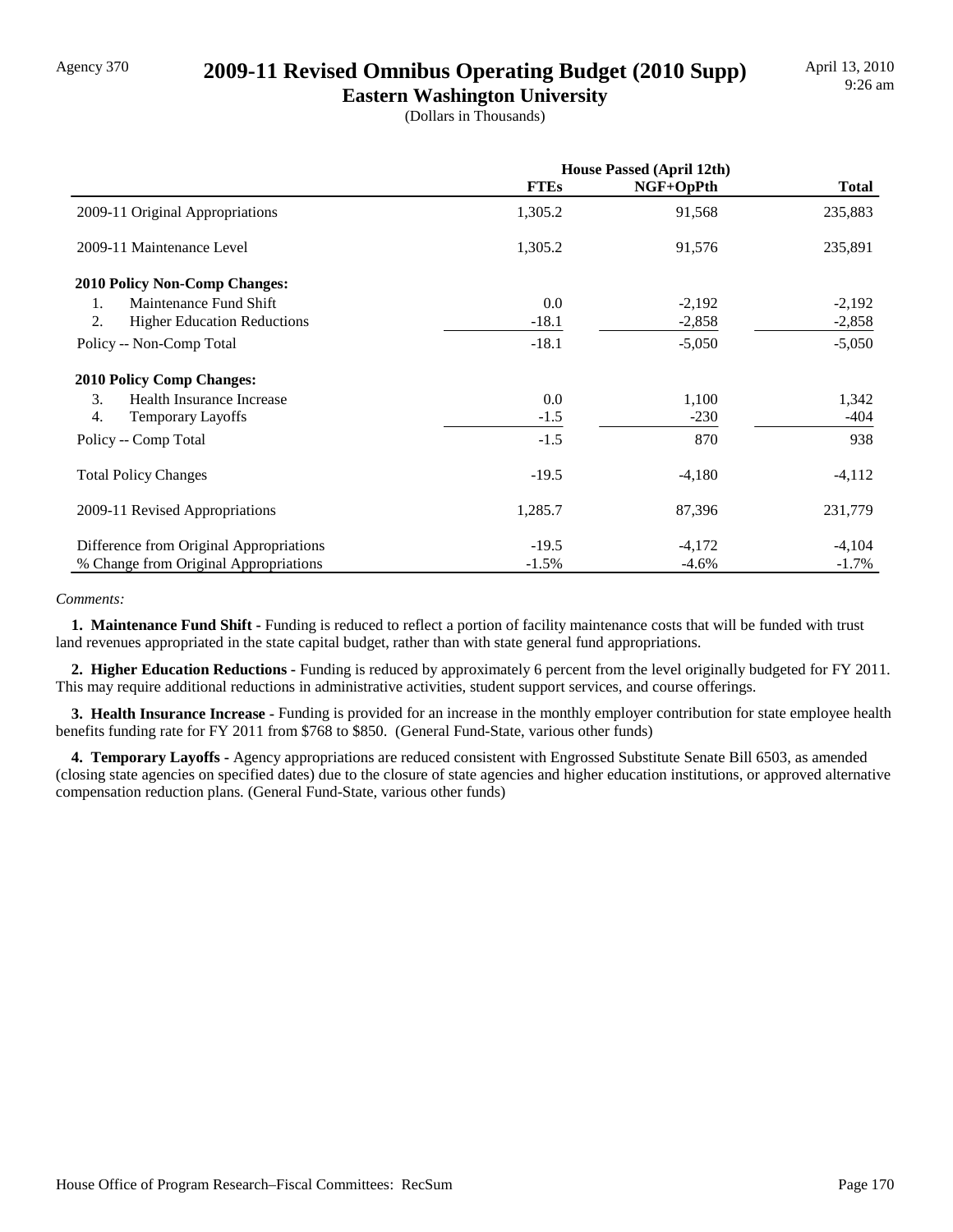## Agency 375 **2009-11 Revised Omnibus Operating Budget (2010 Supp)**

**Central Washington University** (Dollars in Thousands)

|                                              | <b>House Passed (April 12th)</b> |           |              |
|----------------------------------------------|----------------------------------|-----------|--------------|
|                                              | <b>FTEs</b>                      | NGF+OpPth | <b>Total</b> |
| 2009-11 Original Appropriations              | 1,134.8                          | 86,940    | 262,122      |
| 2009-11 Maintenance Level                    | 1,134.8                          | 86,950    | 262,132      |
| 2010 Policy Non-Comp Changes:                |                                  |           |              |
| Maintenance Fund Shift<br>1.                 | 0.0                              | $-1,985$  | $-1,985$     |
| 2.<br><b>Higher Education Reductions</b>     | $-18.6$                          | $-2,638$  | $-2,638$     |
| Policy -- Non-Comp Total                     | $-18.6$                          | $-4,623$  | $-4,623$     |
| <b>2010 Policy Comp Changes:</b>             |                                  |           |              |
| 3.<br>Health Insurance Increase              | 0.0                              | 1,119     | 1,220        |
| $\overline{4}$ .<br><b>Temporary Layoffs</b> | $-2.5$                           | $-342$    | -641         |
| Policy -- Comp Total                         | $-2.5$                           | 777       | 579          |
| <b>Total Policy Changes</b>                  | $-21.0$                          | $-3,846$  | $-4,044$     |
| 2009-11 Revised Appropriations               | 1,113.8                          | 83,104    | 258,088      |
| Difference from Original Appropriations      | $-21.0$                          | $-3,836$  | $-4,034$     |
| % Change from Original Appropriations        | $-1.9\%$                         | $-4.4\%$  | $-1.5\%$     |

#### *Comments:*

**1. Maintenance Fund Shift - Funding is reduced to reflect a portion of facility maintenance costs that will be funded with trust** land revenues appropriated in the state capital budget, rather than with state general fund appropriations.

 **2. Higher Education Reductions -** Funding is reduced by approximately 6 percent from the level originally budgeted for FY 2011. This may require additional reductions in administrative activities, student support services, and course offerings.

 **3. Health Insurance Increase -** Funding is provided for an increase in the monthly employer contribution for state employee health benefits funding rate for FY 2011 from \$768 to \$850. (General Fund-State, various other funds)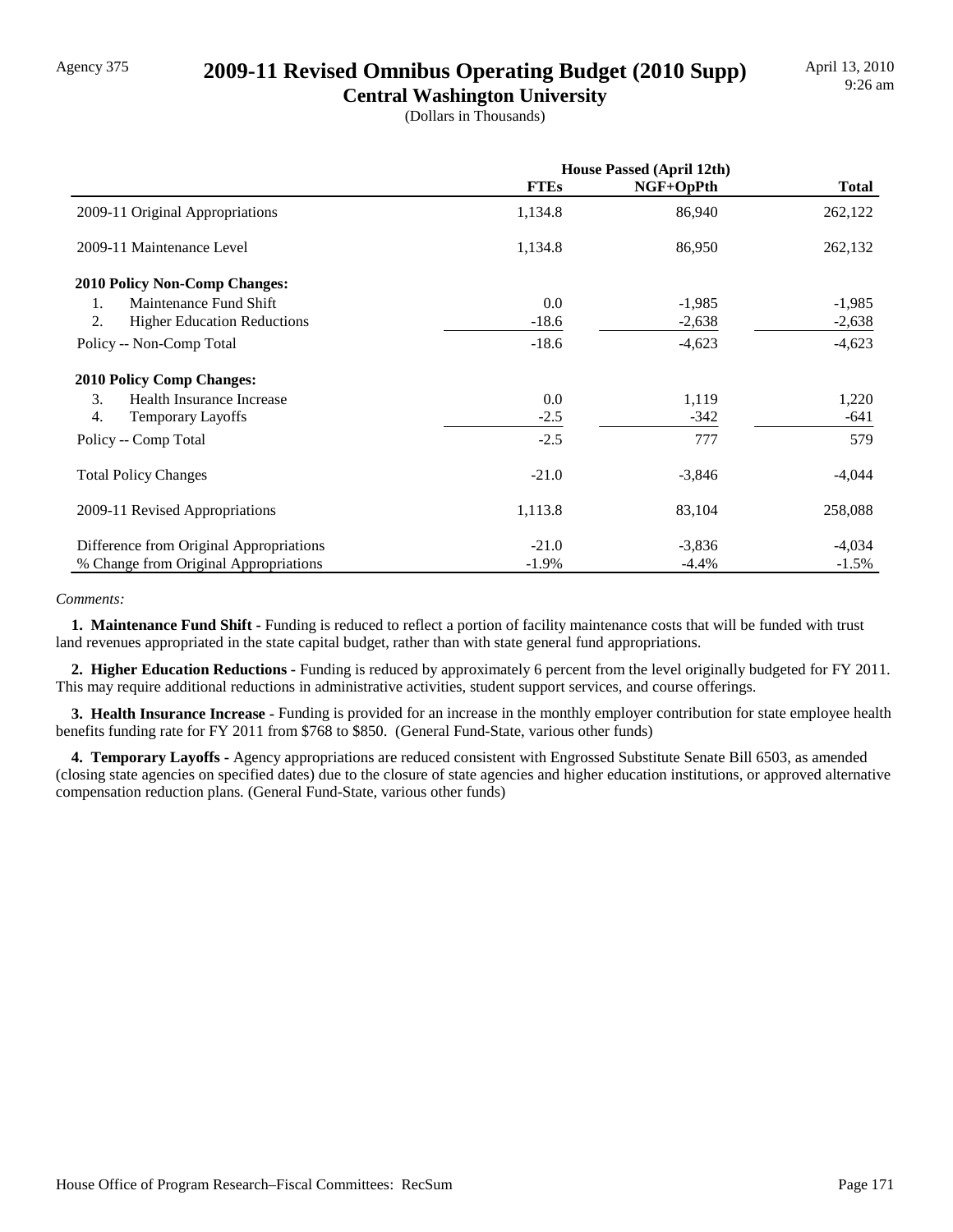### Agency 376 **2009-11 Revised Omnibus Operating Budget (2010 Supp)**

**The Evergreen State College** (Dollars in Thousands)

|                                           | <b>House Passed (April 12th)</b> |           |              |
|-------------------------------------------|----------------------------------|-----------|--------------|
|                                           | <b>FTEs</b>                      | NGF+OpPth | <b>Total</b> |
| 2009-11 Original Appropriations           | 634.7                            | 48,827    | 111,698      |
| 2009-11 Maintenance Level                 | 634.7                            | 48,831    | 111,702      |
| <b>2010 Policy Non-Comp Changes:</b>      |                                  |           |              |
| Maintenance Fund Shift<br>1.              | 0.0                              | $-3,247$  | $-3,247$     |
| 2.<br><b>Higher Education Reductions</b>  | $-8.9$                           | $-1,291$  | $-1,291$     |
| 3.<br>Transfer Labor Ed & Research Center | 0.0                              | $-164$    | $-164$       |
| 4.<br><b>Quality Education Council</b>    | 0.0                              | 50        | 50           |
| Policy -- Non-Comp Total                  | $-8.9$                           | $-4,652$  | $-4,652$     |
| <b>2010 Policy Comp Changes:</b>          |                                  |           |              |
| Health Insurance Increase<br>5.           | 0.0                              | 584       | 637          |
| 6.<br><b>Temporary Layoffs</b>            | $-2.1$                           | $-327$    | $-568$       |
| Policy -- Comp Total                      | $-2.1$                           | 257       | 69           |
| <b>Total Policy Changes</b>               | $-11.0$                          | $-4,395$  | $-4,583$     |
| 2009-11 Revised Appropriations            | 623.7                            | 44,436    | 107,119      |
| Difference from Original Appropriations   | $-11.0$                          | $-4,391$  | $-4,579$     |
| % Change from Original Appropriations     | $-1.7%$                          | $-9.0\%$  | $-4.1%$      |

#### *Comments:*

**1. Maintenance Fund Shift - Funding is reduced to reflect a portion of facility maintenance costs that will be funded with trust** land revenues appropriated in the state capital budget, rather than with state general fund appropriations.

 **2. Higher Education Reductions -** Funding is reduced by approximately 6 percent from the level originally budgeted for FY 2011. This may require additional reductions in administrative activities, student support services, and course offerings.

 **3. Transfer Labor Ed & Research Center -** Funding is reduced to reflect the transfer of the Labor Education and Research Center from The Evergreen State College to South Seattle Community College.

 **4. Quality Education Council -** Funding is provided for the Washington State Institute for Public Policy to provide research support to the Quality Education Council. The Council is assisting and advising the Legislature in updating the definition and funding of basic education.

 **5. Health Insurance Increase -** Funding is provided for an increase in the monthly employer contribution for state employee health benefits funding rate for FY 2011 from \$768 to \$850. (General Fund-State, various other funds)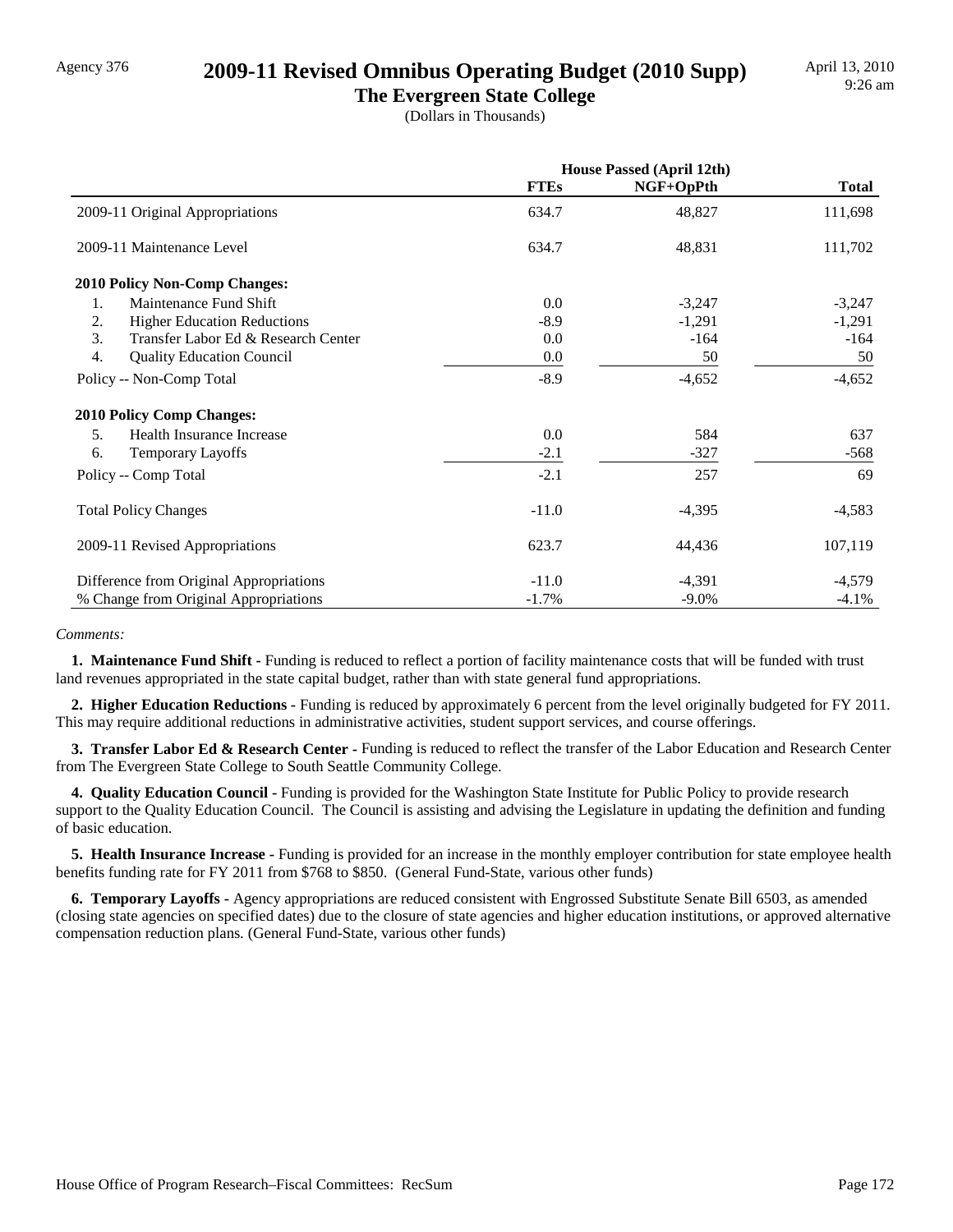## Agency 377 **2009-11 Revised Omnibus Operating Budget (2010 Supp)**

**Spokane Intercoll Rsch & Tech Inst** (Dollars in Thousands)

|                                          | <b>House Passed (April 12th)</b> |           |              |
|------------------------------------------|----------------------------------|-----------|--------------|
|                                          | <b>FTEs</b>                      | NGF+OpPth | <b>Total</b> |
| 2009-11 Original Appropriations          | 21.7                             | 3,209     | 5,487        |
| 2009-11 Maintenance Level                | 21.7                             | 3,209     | 5,487        |
| 2010 Policy Non-Comp Changes:            |                                  |           |              |
| Administration & Program Reduction<br>1. | $-1.0$                           | $-87$     | -87          |
| 2.<br><b>Implement SACS Directive</b>    | $-0.5$                           | -4        | $-4$         |
| Policy -- Non-Comp Total                 | $-1.5$                           | $-91$     | $-91$        |
| <b>2010 Policy Comp Changes:</b>         |                                  |           |              |
| 3.<br>Health Insurance Increase          | 0.0                              | 14        | 14           |
| 4.<br><b>Temporary Layoffs</b>           | 0.0                              | -44       | $-44$        |
| Policy -- Comp Total                     | 0.0                              | $-30$     | $-30$        |
| <b>Total Policy Changes</b>              | $-1.5$                           | $-121$    | $-121$       |
| 2009-11 Revised Appropriations           | 20.2                             | 3,088     | 5,366        |
| Difference from Original Appropriations  | $-1.5$                           | $-121$    | $-121$       |
| % Change from Original Appropriations    | $-6.9\%$                         | $-3.8%$   | $-2.2%$      |

#### *Comments:*

 **1. Administration & Program Reduction -** Funding for the Spokane Intercollegiate Research and Technology Institute is reduced by approximately 6 percent from the level originally budgeted for FY 2011.

 **2. Implement SACS Directive -** Funding is reduced to reflect savings achieved by the transfer of HECB accounting and payroll services to the Office of Financial Management's Small Agency Client Services (SACS).

 **3. Health Insurance Increase -** Funding is provided for an increase in the monthly employer contribution for state employee health benefits funding rate for FY 2011 from \$768 to \$850. (General Fund-State, various other funds)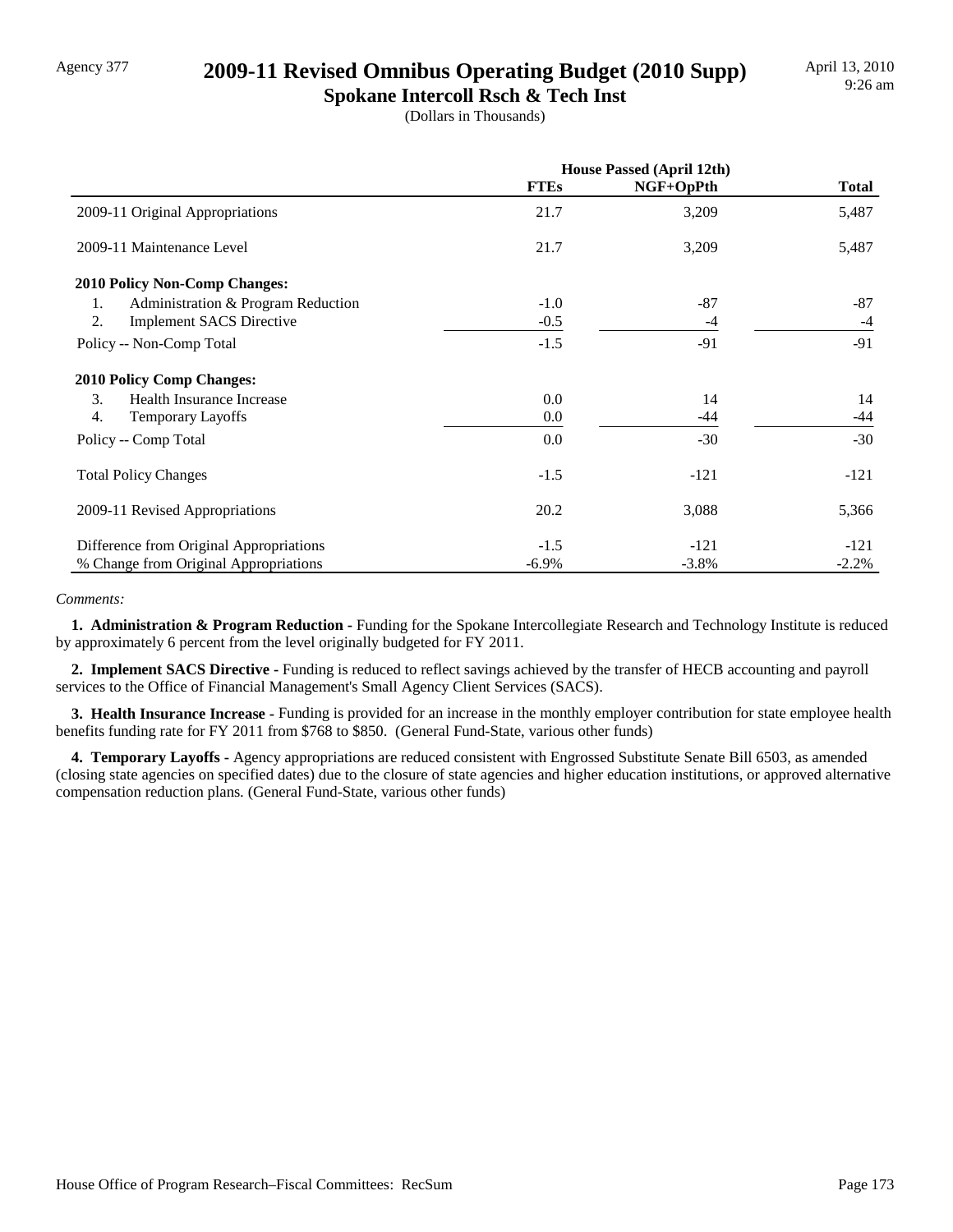## Agency 380 **2009-11 Revised Omnibus Operating Budget (2010 Supp)**

**Western Washington University** (Dollars in Thousands)

|                                          | <b>House Passed (April 12th)</b> |           |              |
|------------------------------------------|----------------------------------|-----------|--------------|
|                                          | <b>FTEs</b>                      | NGF+OpPth | <b>Total</b> |
| 2009-11 Original Appropriations          | 1,648.3                          | 108,929   | 336,544      |
| 2009-11 Maintenance Level                | 1,648.3                          | 108,939   | 336,556      |
| <b>2010 Policy Non-Comp Changes:</b>     |                                  |           |              |
| Maintenance Fund Shift<br>1.             | 0.0                              | $-2,200$  | $-2,200$     |
| 2.<br><b>Higher Education Reductions</b> | $-18.4$                          | $-2,575$  | $-2,575$     |
| Policy -- Non-Comp Total                 | $-18.4$                          | $-4,775$  | $-4,775$     |
| <b>2010 Policy Comp Changes:</b>         |                                  |           |              |
| 3.<br>Health Insurance Increase          | 0.0                              | 1,462     | 1,747        |
| 4.<br><b>Temporary Layoffs</b>           | $-8.6$                           | $-1,172$  | $-1,204$     |
| Policy -- Comp Total                     | $-8.6$                           | 290       | 543          |
| <b>Total Policy Changes</b>              | $-27.0$                          | $-4,485$  | $-4,232$     |
| 2009-11 Revised Appropriations           | 1,621.3                          | 104,454   | 332,324      |
| Difference from Original Appropriations  | $-27.0$                          | $-4,475$  | $-4,220$     |
| % Change from Original Appropriations    | $-1.6%$                          | $-4.1\%$  | $-1.3\%$     |

#### *Comments:*

**1. Maintenance Fund Shift - Funding is reduced to reflect a portion of facility maintenance costs that will be funded with trust** land revenues appropriated in the state capital budget, rather than with state general fund appropriations.

 **2. Higher Education Reductions -** Funding is reduced by approximately 6 percent from the level originally budgeted for FY 2011. This may require additional reductions in administrative activities, student support services, and course offerings.

 **3. Health Insurance Increase -** Funding is provided for an increase in the monthly employer contribution for state employee health benefits funding rate for FY 2011 from \$768 to \$850. (General Fund-State, various other funds)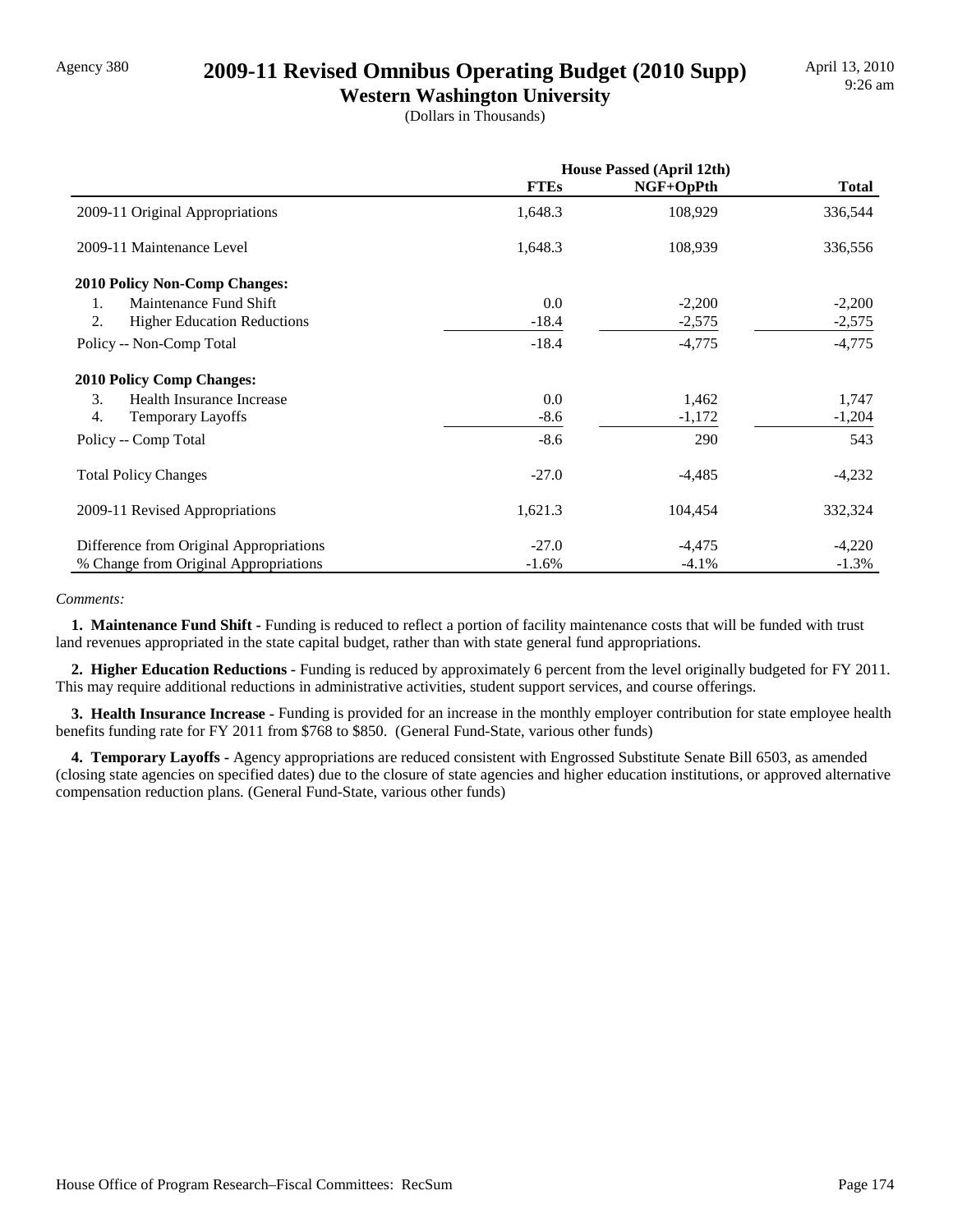## Agency 699 **2009-11 Revised Omnibus Operating Budget (2010 Supp)**

**Community/Technical College System** (Dollars in Thousands)

|                                           | <b>House Passed (April 12th)</b> |           |              |
|-------------------------------------------|----------------------------------|-----------|--------------|
|                                           | <b>FTEs</b>                      | NGF+OpPth | <b>Total</b> |
| 2009-11 Original Appropriations           | 15,147.1                         | 1,357,705 | 2,493,520    |
| 2009-11 Maintenance Level                 | 15,147.1                         | 1,357,779 | 2,493,611    |
| 2010 Policy Non-Comp Changes:             |                                  |           |              |
| Maintenance Fund Shift<br>1.              | 0.0                              | 22,800    | 22,800       |
| 2.<br><b>Higher Education Reductions</b>  | $-245.6$                         | $-37,746$ | $-37,746$    |
| 3.<br>Facilities-Related Expenditures     | 0.0                              | 809       | 809          |
| 4.<br><b>Opportunity Grants</b>           | 0.0                              | $\Omega$  | 1,000        |
| 5.<br><b>Worker Retraining</b>            | 114.5                            | $\Omega$  | 17,556       |
| BS in Nursing/University Center<br>6.     | 0.0                              | 158       | 158          |
| 7.<br>Transfer Labor Ed & Research Center | 0.0                              | 164       | 164          |
| 8.<br><b>Aerospace Training</b>           | 0.0                              | 1,750     | 1,750        |
| Policy -- Non-Comp Total                  | $-131.1$                         | $-12,065$ | 6,491        |
| <b>2010 Policy Comp Changes:</b>          |                                  |           |              |
| 9.<br>Health Insurance Increase           | 0.0                              | 17,924    | 21,041       |
| 10.<br>Temporary Layoffs                  | $-45.9$                          | $-7,054$  | $-9,185$     |
| Policy -- Comp Total                      | $-45.9$                          | 10,870    | 11,856       |
| <b>Total Policy Changes</b>               | $-177.0$                         | $-1,195$  | 18,347       |
| 2009-11 Revised Appropriations            | 14,970.1                         | 1,356,584 | 2,511,958    |
| Difference from Original Appropriations   | $-177.0$                         | $-1,121$  | 18,438       |
| % Change from Original Appropriations     | $-1.2%$                          | $-0.1%$   | 0.7%         |

#### *Comments:*

 **1. Maintenance Fund Shift -** Funding is increased to reflect a portion of facility maintenance costs to be supported by state general fund appropriations instead of with building account revenues appropriated in the state capital budget.

 **2. Higher Education Reductions -** Funding is reduced by approximately 6.5 percent from the level originally budgeted for FY 2011. This may require additional reductions in administrative activities, student support services, and course offerings.

 **3. Facilities-Related Expenditures -** Funding is provided for maintenance costs at three instructional facilities that will open during the 2009-11 biennium.

 **4. Opportunity Grants -** Funding is provided for the Opportunity Grant program as specified in RCW 28B.50.271. The Opportunity Grant program provides grants to low-income adults train for high-wage, high-demand careers. (Opportunity Express Account-State)

**5. Worker Retraining - Funding is provided for an additional 3,784 Worker Retraining slots at community and technical colleges.** Worker Retraining programs provide financial aid and other support services to jobless workers who need to change careers in order to re-enter the workforce. (Opportunity Express Account-State)

 **6. BS in Nursing/University Center -** Funding is provided to implement House Bill 2694 (BS in nursing/University Ctr). The University Center at Everett Community College, in partnership with the University of Washington-Bothell, must offer a bachelor of science in nursing program for 50 students.

 **7. Transfer Labor Ed & Research Center -** Funding is provided for the Labor Education and Research Center (Center) which is transferred from The Evergreen State College to South Seattle Community College. The Center shall begin operations on July 1, 2010 providing outreach programs and direct educational and research services to labor unions and worker-centered organizations.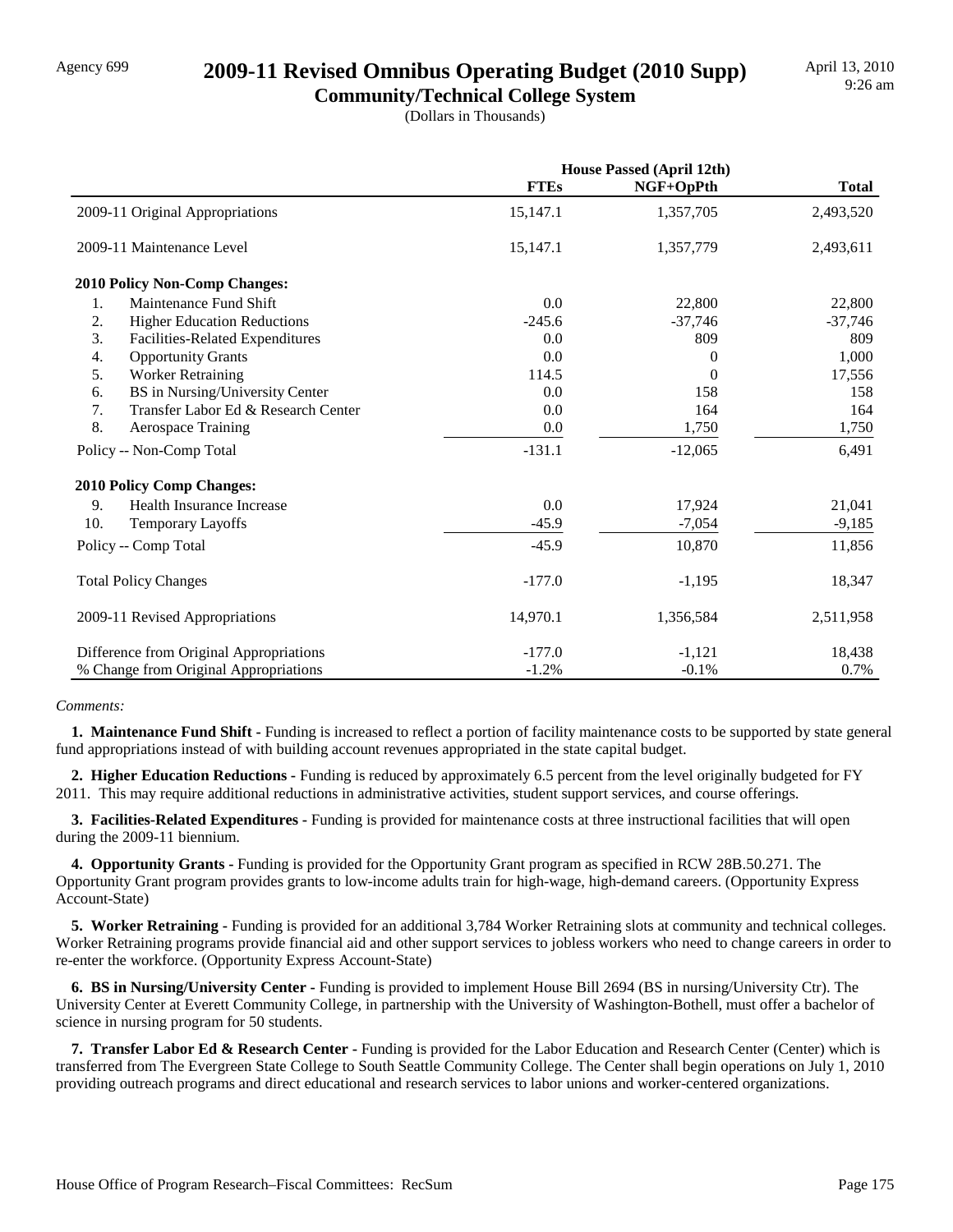## Agency 699 **2009-11 Revised Omnibus Operating Budget (2010 Supp) Community/Technical College System**

**8. Aerospace Training - Funding is provided for the State Board for Community and Technical Colleges to contract with the** Aerospace Training and Research Center on Paine field in Everett, Washington to support industry-identified training in the aerospace sector.

 **9. Health Insurance Increase -** Funding is provided for an increase in the monthly employer contribution for state employee health benefits funding rate for FY 2011 from \$768 to \$850. (General Fund-State, various other funds)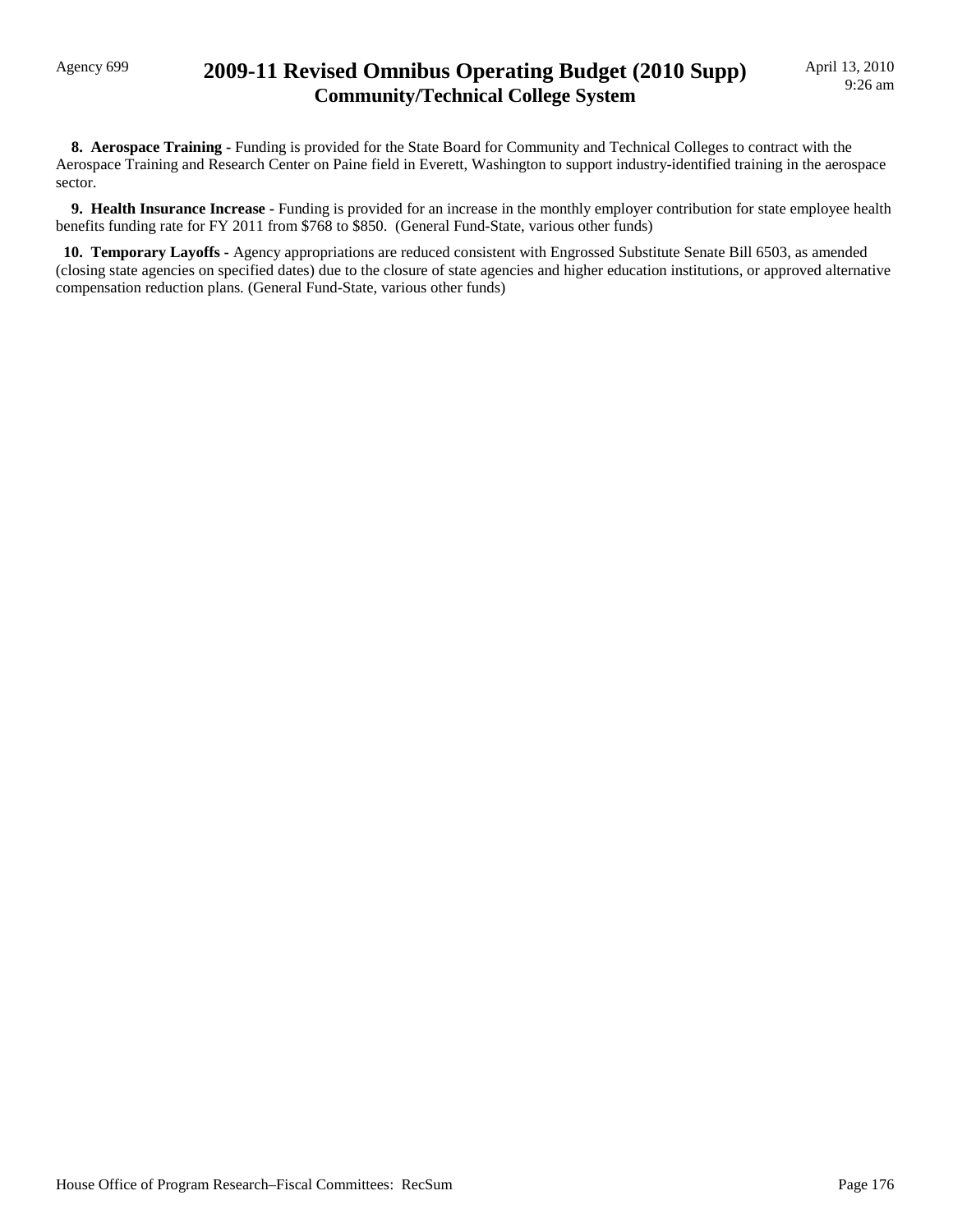## Agency 351 **2009-11 Revised Omnibus Operating Budget (2010 Supp)**

**State School for the Blind**

(Dollars in Thousands)

|                                         | <b>House Passed (April 12th)</b> |           |              |
|-----------------------------------------|----------------------------------|-----------|--------------|
|                                         | <b>FTEs</b>                      | NGF+OpPth | <b>Total</b> |
| 2009-11 Original Appropriations         | 86.0                             | 11,810    | 13,738       |
| 2009-11 Maintenance Level               | 86.0                             | 11,810    | 13,738       |
| <b>2010 Policy Comp Changes:</b>        |                                  |           |              |
| Health Insurance Increase               | 0.0                              | 77        | 91           |
| Policy -- Comp Total                    | 0.0                              | 77        | 91           |
| <b>Total Policy Changes</b>             | 0.0                              | 77        | 91           |
| 2009-11 Revised Appropriations          | 86.0                             | 11,887    | 13,829       |
| Difference from Original Appropriations | 0.0                              | 77        | 91           |
| % Change from Original Appropriations   | $0.0\%$                          | 0.7%      | 0.7%         |

#### *Comments:*

 **1. Health Insurance Increase -** Funding is provided for an increase in the monthly employer contribution for state employee health benefits funding rate for FY 2011 from \$768 to \$850. (General Fund-State, various other funds)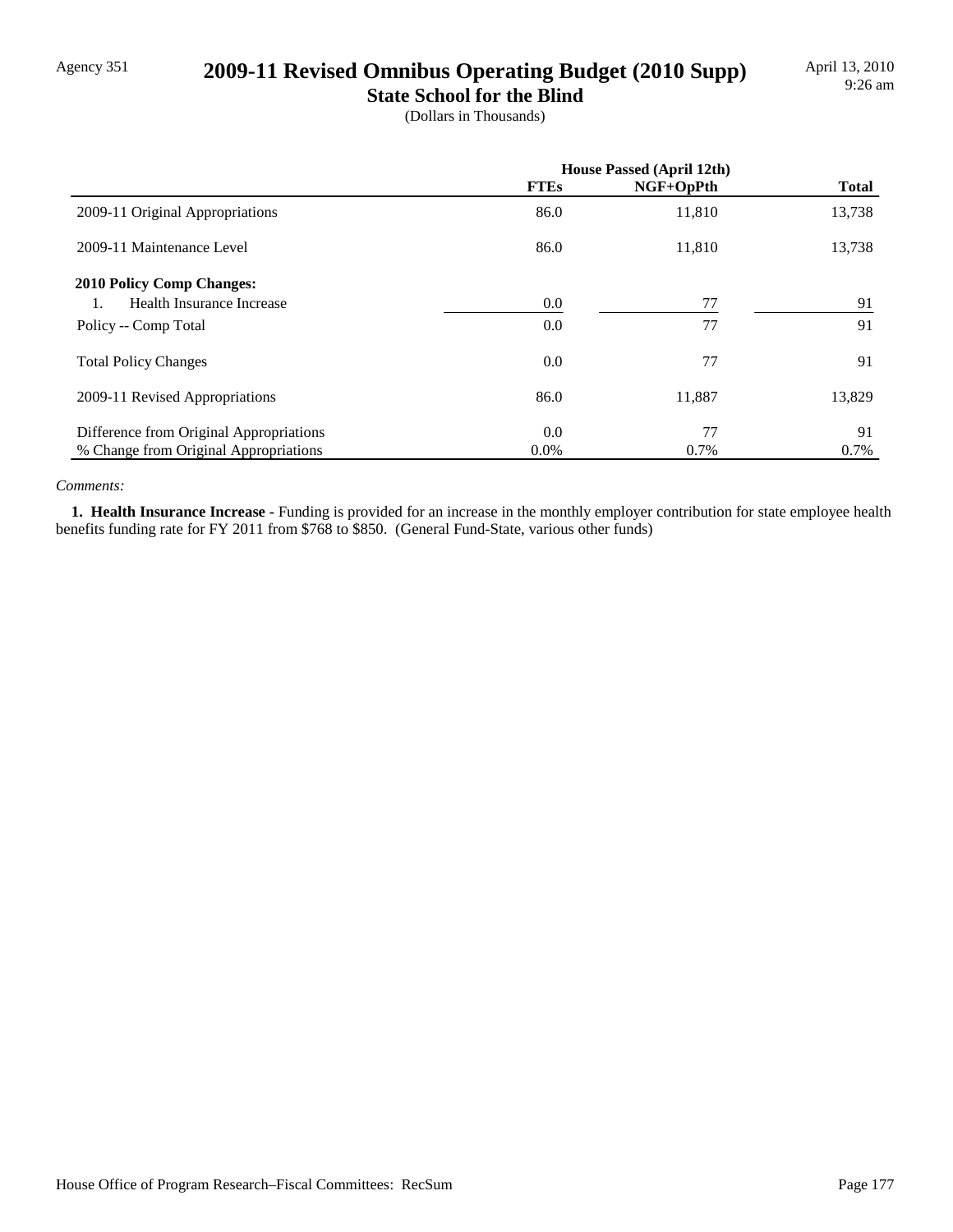## Agency 353 **2009-11 Revised Omnibus Operating Budget (2010 Supp)**

**Childhood Deafness & Hearing Loss** (Dollars in Thousands)

|                                         | <b>House Passed (April 12th)</b> |           |              |
|-----------------------------------------|----------------------------------|-----------|--------------|
|                                         | <b>FTEs</b>                      | NGF+OpPth | <b>Total</b> |
| 2009-11 Original Appropriations         | 109.2                            | 17,248    | 17,774       |
| 2009-11 Maintenance Level               | 109.2                            | 17,250    | 17,776       |
| <b>2010 Policy Comp Changes:</b>        |                                  |           |              |
| Health Insurance Increase               | 0.0                              | 125       | 125          |
| Policy -- Comp Total                    | 0.0                              | 125       | 125          |
| <b>Total Policy Changes</b>             | 0.0                              | 125       | 125          |
| 2009-11 Revised Appropriations          | 109.2                            | 17,375    | 17,901       |
| Difference from Original Appropriations | 0.0                              | 127       | 127          |
| % Change from Original Appropriations   | $0.0\%$                          | 0.7%      | 0.7%         |

#### *Comments:*

 **1. Health Insurance Increase -** Funding is provided for an increase in the monthly employer contribution for state employee health benefits funding rate for FY 2011 from \$768 to \$850. (General Fund-State, various other funds)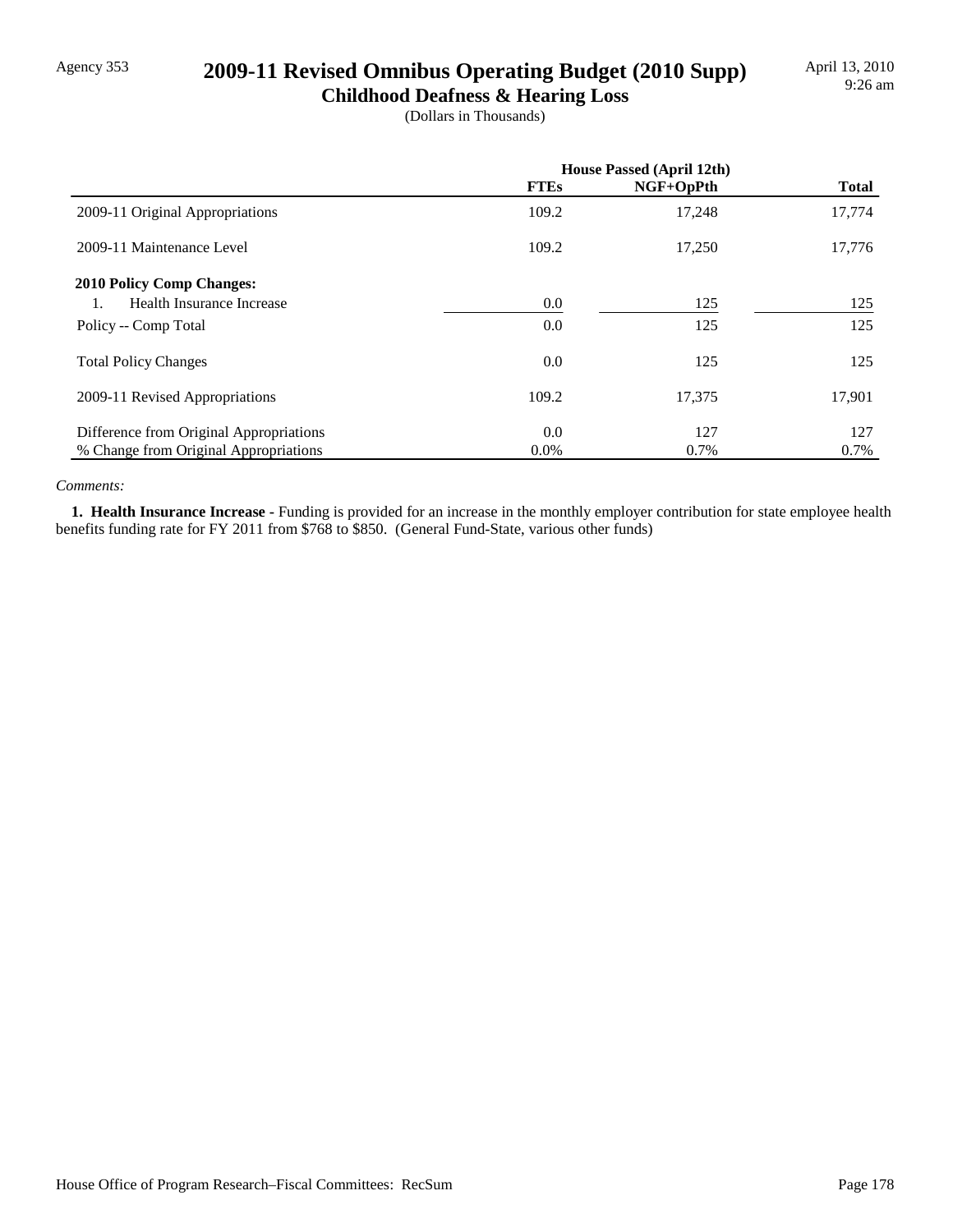## Agency 354 **2009-11 Revised Omnibus Operating Budget (2010 Supp)**

**Workforce Trng & Educ Coord Board** (Dollars in Thousands)

|                                          | <b>House Passed (April 12th)</b> |           |              |
|------------------------------------------|----------------------------------|-----------|--------------|
|                                          | <b>FTEs</b>                      | NGF+OpPth | <b>Total</b> |
| 2009-11 Original Appropriations          | 20.7                             | 3,143     | 57,678       |
| 2009-11 Maintenance Level                | 20.7                             | 3,143     | 57,678       |
| 2010 Policy Non-Comp Changes:            |                                  |           |              |
| Administration & Service Reduction<br>1. | $-1.1$                           | $-195$    | $-195$       |
| Policy -- Non-Comp Total                 | $-1.1$                           | $-195$    | $-195$       |
| <b>2010 Policy Comp Changes:</b>         |                                  |           |              |
| 2.<br>Health Insurance Increase          | 0.0                              | 14        | 19           |
| 3.<br><b>Temporary Layoffs</b>           | 0.0                              | $-53$     | $-70$        |
| Policy -- Comp Total                     | 0.0                              | $-39$     | $-51$        |
| <b>Total Policy Changes</b>              | $-1.1$                           | $-234$    | $-246$       |
| 2009-11 Revised Appropriations           | 19.6                             | 2,909     | 57,432       |
| Difference from Original Appropriations  | $-1.1$                           | $-234$    | $-246$       |
| % Change from Original Appropriations    | $-5.3\%$                         | $-7.5\%$  | $-0.4%$      |

#### *Comments:*

**1. Administration & Service Reduction -** Funding is reduced by an additional 7 percent from the level originally budgeted for the biennium. Savings are to be achieved by reductions in agency planning, policy coordination, and administrative activities.

 **2. Health Insurance Increase -** Funding is provided for an increase in the monthly employer contribution for state employee health benefits funding rate for FY 2011 from \$768 to \$850. (General Fund-State, various other funds)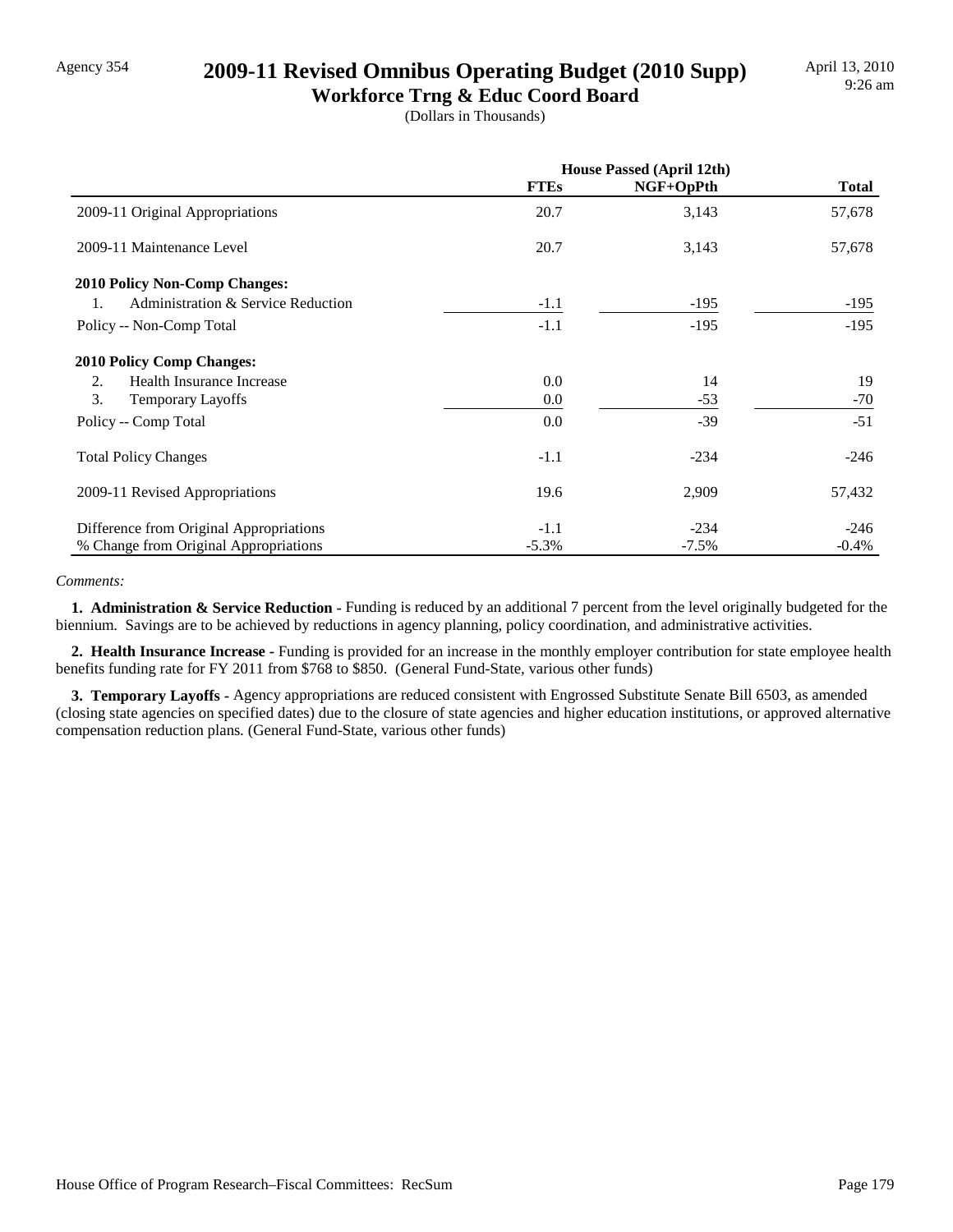## Agency 357 **2009-11 Revised Omnibus Operating Budget (2010 Supp)**

**Department of Early Learning** (Dollars in Thousands)

|                                                   |             | <b>House Passed (April 12th)</b> |              |  |
|---------------------------------------------------|-------------|----------------------------------|--------------|--|
|                                                   | <b>FTEs</b> | NGF+OpPth                        | <b>Total</b> |  |
| 2009-11 Original Appropriations                   | 188.1       | 121,323                          | 366,182      |  |
| 2009-11 Maintenance Level                         | 188.1       | 121,325                          | 366,188      |  |
| <b>2010 Policy Non-Comp Changes:</b>              |             |                                  |              |  |
| 1.<br><b>Opportunity Pathways</b>                 | 0.0         | $\theta$                         | $\theta$     |  |
| 2.<br>Federal Funding Adjustment                  | 0.0         | $\Omega$                         | 3,940        |  |
| 3.<br>Reduction to Operations/Staff               | $-0.1$      | $-23$                            | $-23$        |  |
| Resource and Referral Reduction<br>4.             | 0.0         | $-212$                           | $-212$       |  |
| 5.<br><b>Head Start and ECEAP</b>                 | 0.0         | $-193$                           | $-193$       |  |
| Child Care Policy and Eligibility<br>6.           | $-3.0$      | $\Omega$                         | $\Omega$     |  |
| 7.<br>Early Learning Basic Education              | 0.3         | 71                               | 71           |  |
| 8.<br>Read Out Loud                               | 0.0         | 150                              | 150          |  |
| 9.<br>Thrive By Five Program                      | 0.0         | 500                              | 500          |  |
| 10.<br><b>Infant and Toddler Program Transfer</b> | 9.4         | $\theta$                         | 16,795       |  |
| Policy -- Non-Comp Total                          | 6.6         | 293                              | 21,028       |  |
| 2010 Policy Comp Changes:                         |             |                                  |              |  |
| Health Insurance Increase<br>11.                  | 0.0         | 58                               | 217          |  |
| 12.<br><b>Temporary Layoffs</b>                   | 0.0         | $-35$                            | $-487$       |  |
| Policy -- Comp Total                              | 0.0         | 23                               | $-270$       |  |
| <b>Total Policy Changes</b>                       | 6.6         | 316                              | 20,758       |  |
| 2009-11 Revised Appropriations                    | 194.7       | 121,641                          | 386,946      |  |
| Difference from Original Appropriations           | 6.6         | 318                              | 20,764       |  |
| % Change from Original Appropriations             | 3.5%        | 0.3%                             | 5.7%         |  |

#### *Comments:*

 **1. Opportunity Pathways -** Appropriation levels are adjusted to reflect Engrossed Second Substitute Senate Bill 6409 (Opportunity Pathways Account). The bill provides that all profits from lottery games are to be used for student financial aid, early childhood education, and economic development. Funds from the new account replace state general fund support for the State Need Grant, the State Work Study Program, Washington Scholars, and WAVE higher education financial aid programs, as well as for the Early Childhood Education and Assistance Program (ECEAP) at the Department of Early Learning. (Opportunity Pathways Account-State)

 **2. Federal Funding Adjustment -** Federal expenditure authority is increased due to an increased Child Care and Development Fund award from the federal government. (General Fund-Federal)

 **3. Reduction to Operations/Staff -** Administrative costs for management of programs and contracts is reduced.

4. Resource and Referral Reduction - General Fund-State funding for the Washington State Child Care Resource and Referral Network is reduced in FY 2011. American Recovery and Reinvestment Act (ARRA) funds will continue through the biennium as will other federal funding contracted to the organization.

 **5. Head Start and ECEAP -** As part of the 2009 American Recovery and Reinvestment Act , Head Start providers in Washington were assumed to receive an additional 173 Head Start slots. Providers actually received 202 slots. This item continues the policy of reducing the number of ECEAP slots to match the increased number of Head Start slots to achieve General Fund-State savings.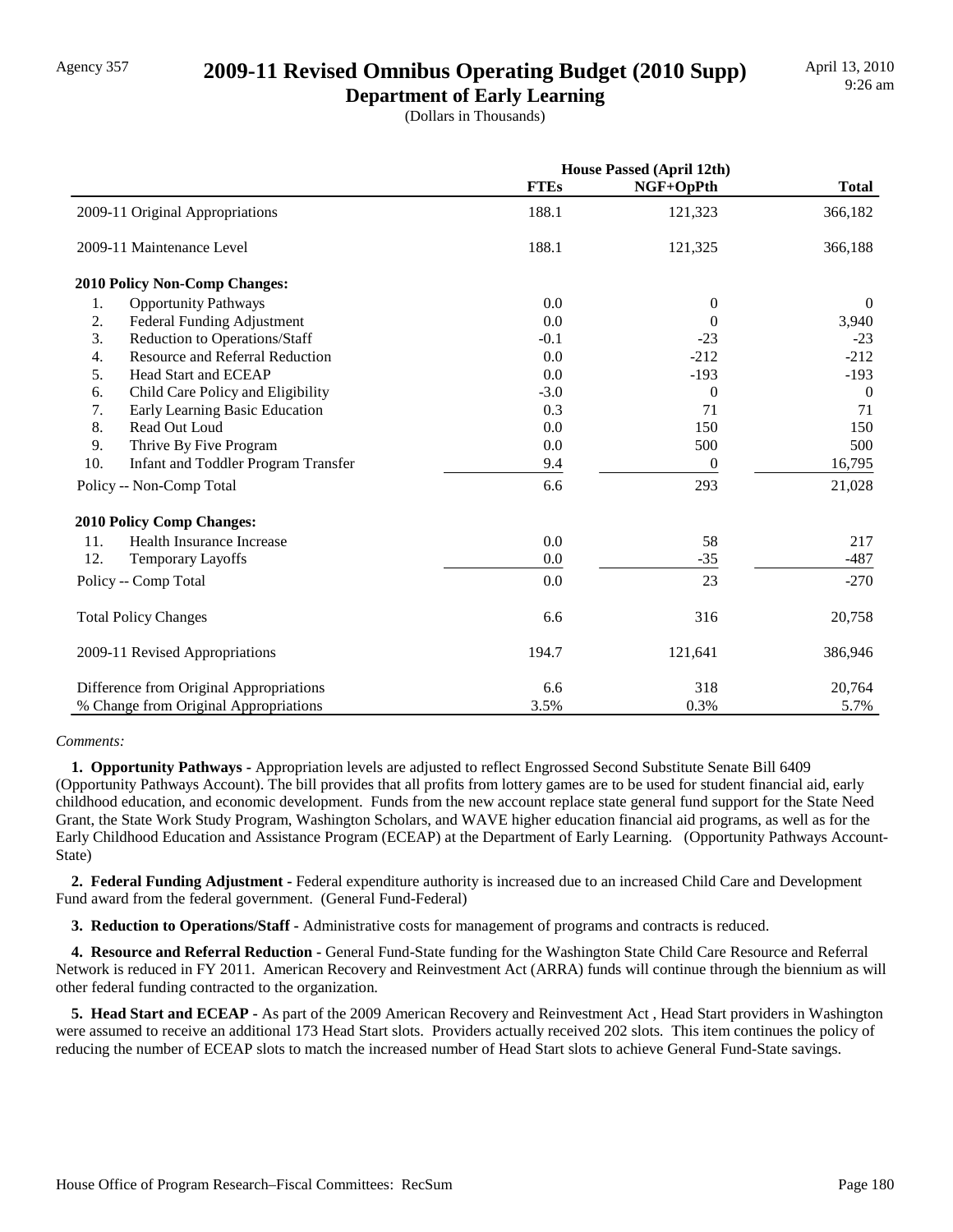### Agency 357 **2009-11 Revised Omnibus Operating Budget (2010 Supp) Department of Early Learning**

 **6. Child Care Policy and Eligibility -** The Working Connections Child Care policy functions are transferred from the Department of Early Learning to the Department of Social and Health Services in order to consolidate policy functions with eligibility determinations. This is to be done through a Memorandum of Agreement between the agencies. (General Fund-State, General Fund-Federal)

 **7. Early Learning Basic Education -** Funding is provided to implement Chapter 234, Laws of 2010 (SSB 6759). The legislation requires a plan to be drafted that examines the opportunities and barriers to expanding early learning as basic education.

**8. Read Out Loud -** Funding is provided for the Department to contract with Reach Out and Read for services that promote early literacy by giving new books to children and advice to parents about the importance of reading.

**9. Thrive By Five Program -** The Thrive by Five, Washington contract funds for home visiting are transferred from the Council on Children and Families to the Department of Early Learning. Additional funding is provided for expenditure into the Home Visiting Services Account for further home visiting contracts with Thrive by Five, Washington. (General Fund-State)

 **10. Infant and Toddler Program Transfer -** Funding is provided for Chapter 233, Laws of 2010 (SB 6593). The bill transfers the Infant and Toddler Early Intervention Program from the Department of Social and Health Services to the Department of Early Learning effective July 1, 2010. The bill also renames the program the Early Support for Infants and Toddlers Program.

 **11. Health Insurance Increase -** Funding is provided for an increase in the monthly employer contribution for state employee health benefits funding rate for FY 2011 from \$768 to \$850. (General Fund-State, various other funds)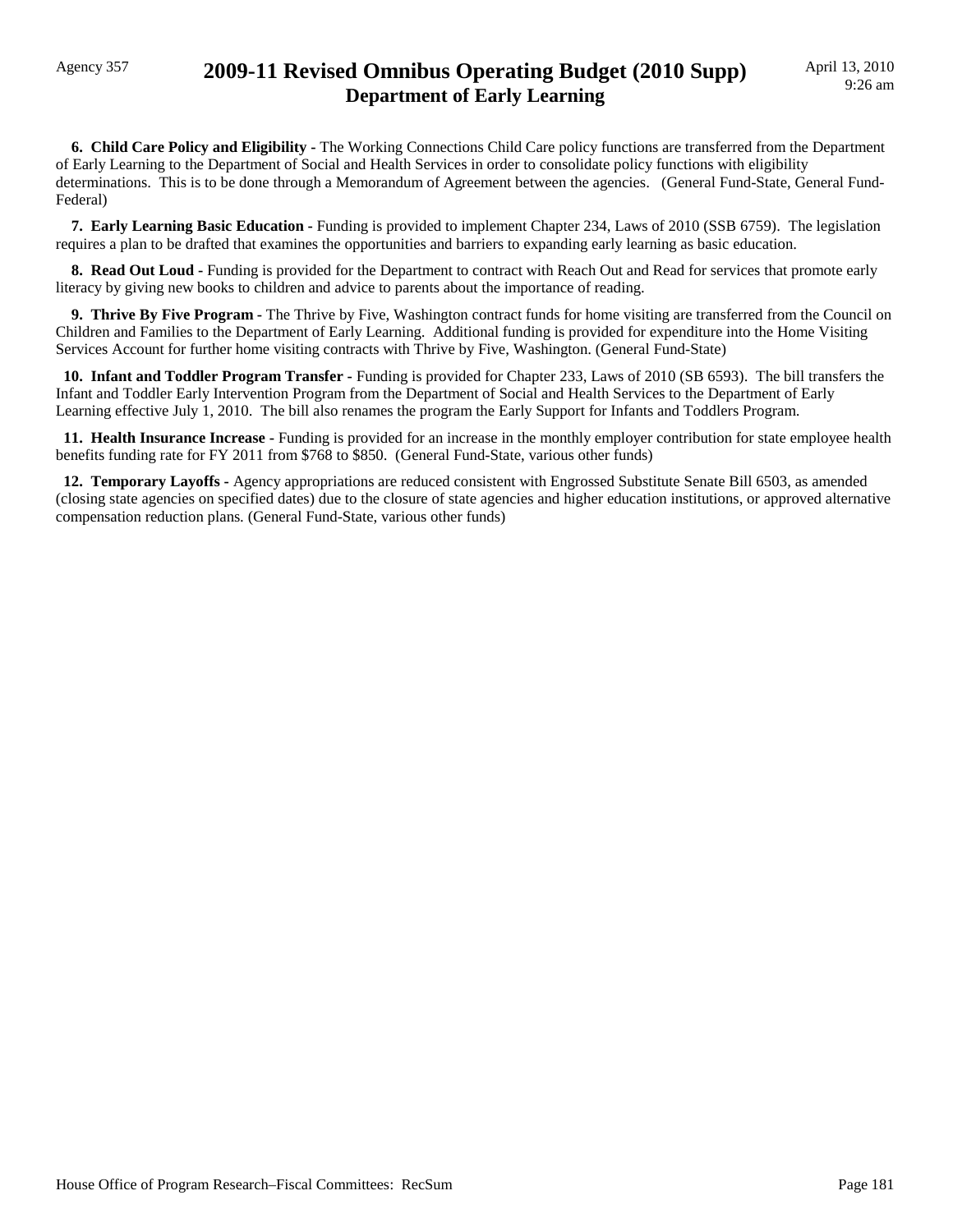### Agency 387 **2009-11 Revised Omnibus Operating Budget (2010 Supp)**

**Washington State Arts Commission** (Dollars in Thousands)

|                                         | <b>House Passed (April 12th)</b> |           |              |
|-----------------------------------------|----------------------------------|-----------|--------------|
|                                         | <b>FTEs</b>                      | NGF+OpPth | <b>Total</b> |
| 2009-11 Original Appropriations         | 11.0                             | 3,759     | 6,736        |
| 2009-11 Maintenance Level               | 11.0                             | 3,759     | 6,757        |
| 2010 Policy Non-Comp Changes:           |                                  |           |              |
| Reduced Agency Administration<br>1.     | $-0.5$                           | $-156$    | $-156$       |
| 2.<br><b>Reduction to Arts Grants</b>   | 0.0                              | $-400$    | $-400$       |
| Policy -- Non-Comp Total                | $-0.5$                           | $-556$    | $-556$       |
| <b>2010 Policy Comp Changes:</b>        |                                  |           |              |
| 3.<br>Health Insurance Increase         | 0.0                              | 19        | 19           |
| 4.<br><b>Temporary Layoffs</b>          | 0.0                              | $-31$     | $-33$        |
| Policy -- Comp Total                    | 0.0                              | $-12$     | $-14$        |
| <b>Total Policy Changes</b>             | $-0.5$                           | $-568$    | $-570$       |
| 2009-11 Revised Appropriations          | 10.5                             | 3,191     | 6,187        |
| Difference from Original Appropriations | $-0.5$                           | $-568$    | -549         |
| % Change from Original Appropriations   | $-4.6%$                          | $-15.1%$  | $-8.2\%$     |

#### *Comments:*

 **1. Reduced Agency Administration -** Savings will be achieved through vacancy savings; reduced lease payments, data processing, and accounting costs; and reductions in staff hours or other administrative expenses. The Arts Commission also will generate savings by reducing the number of meetings.

 **2. Reduction to Arts Grants -** State funding for the Community Services art grant programs is reduced by more than 50 percent in FY 2011. This funding constitutes pass-through dollars distributed to local arts organizations. Since federal funding also supports these programs, this constitutes about a 23 percent reduction to the programs.

 **3. Health Insurance Increase -** Funding is provided for an increase in the monthly employer contribution for state employee health benefits funding rate for FY 2011 from \$768 to \$850. (General Fund-State, various other funds)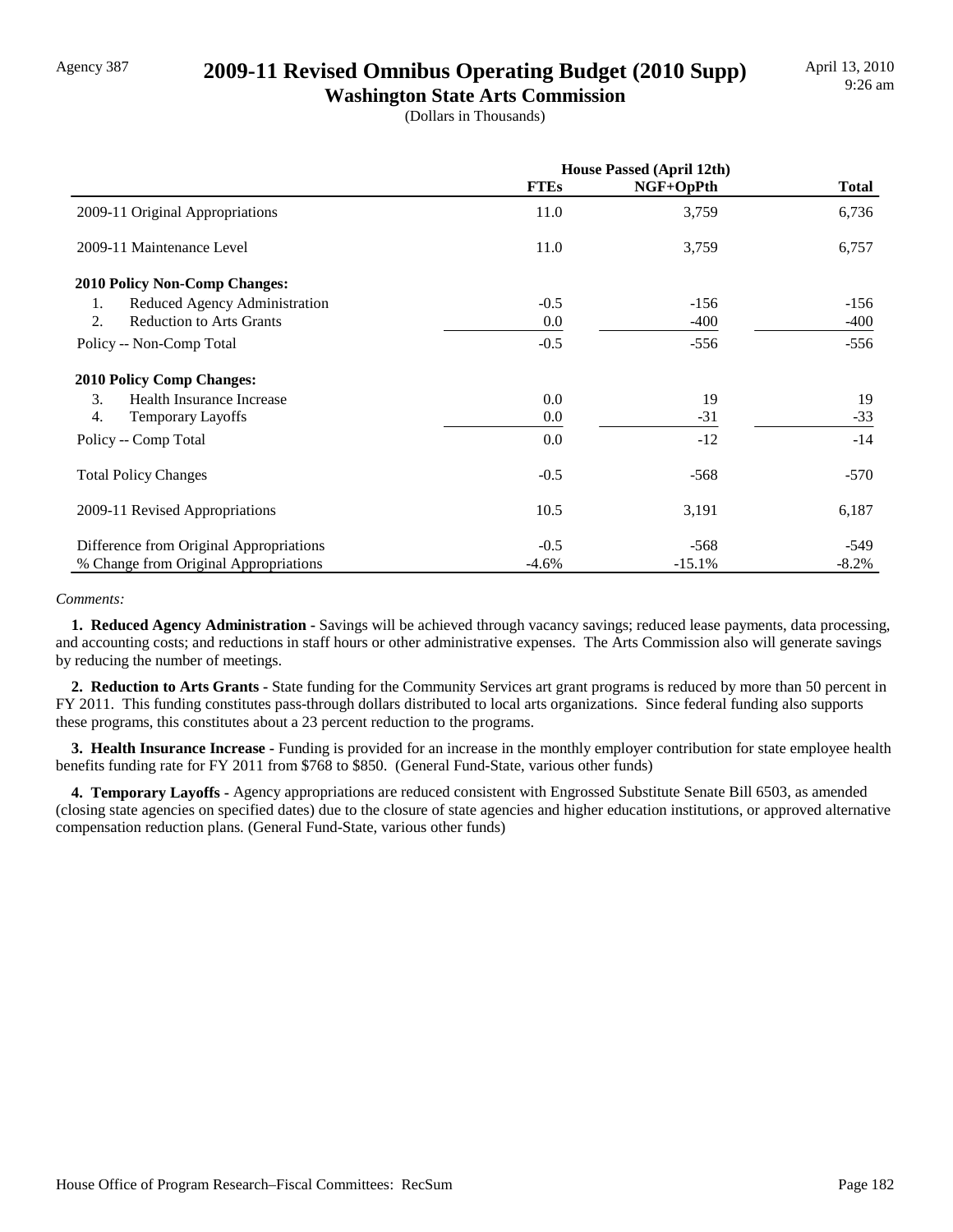# Agency 390 **2009-11 Revised Omnibus Operating Budget (2010 Supp)**

**Washington State Historical Society** (Dollars in Thousands)

|                                         | <b>House Passed (April 12th)</b> |           |              |
|-----------------------------------------|----------------------------------|-----------|--------------|
|                                         | <b>FTEs</b>                      | NGF+OpPth | <b>Total</b> |
| 2009-11 Original Appropriations         | 43.8                             | 5,228     | 7,737        |
| 2009-11 Maintenance Level               | 43.8                             | 5,228     | 7,737        |
| <b>2010 Policy Comp Changes:</b>        |                                  |           |              |
| Health Insurance Increase<br>1.         | 0.0                              | 34        | 39           |
| 2.<br>Temporary Layoffs                 | 0.0                              | $-63$     | $-78$        |
| Policy -- Comp Total                    | 0.0                              | $-29$     | $-39$        |
| <b>Total Policy Changes</b>             | 0.0                              | $-29$     | $-39$        |
| 2009-11 Revised Appropriations          | 43.8                             | 5,199     | 7,698        |
| Difference from Original Appropriations | 0.0                              | $-29$     | $-39$        |
| % Change from Original Appropriations   | $0.0\%$                          | $-0.6%$   | $-0.5\%$     |

#### *Comments:*

 **1. Health Insurance Increase -** Funding is provided for an increase in the monthly employer contribution for state employee health benefits funding rate for FY 2011 from \$768 to \$850. (General Fund-State, various other funds)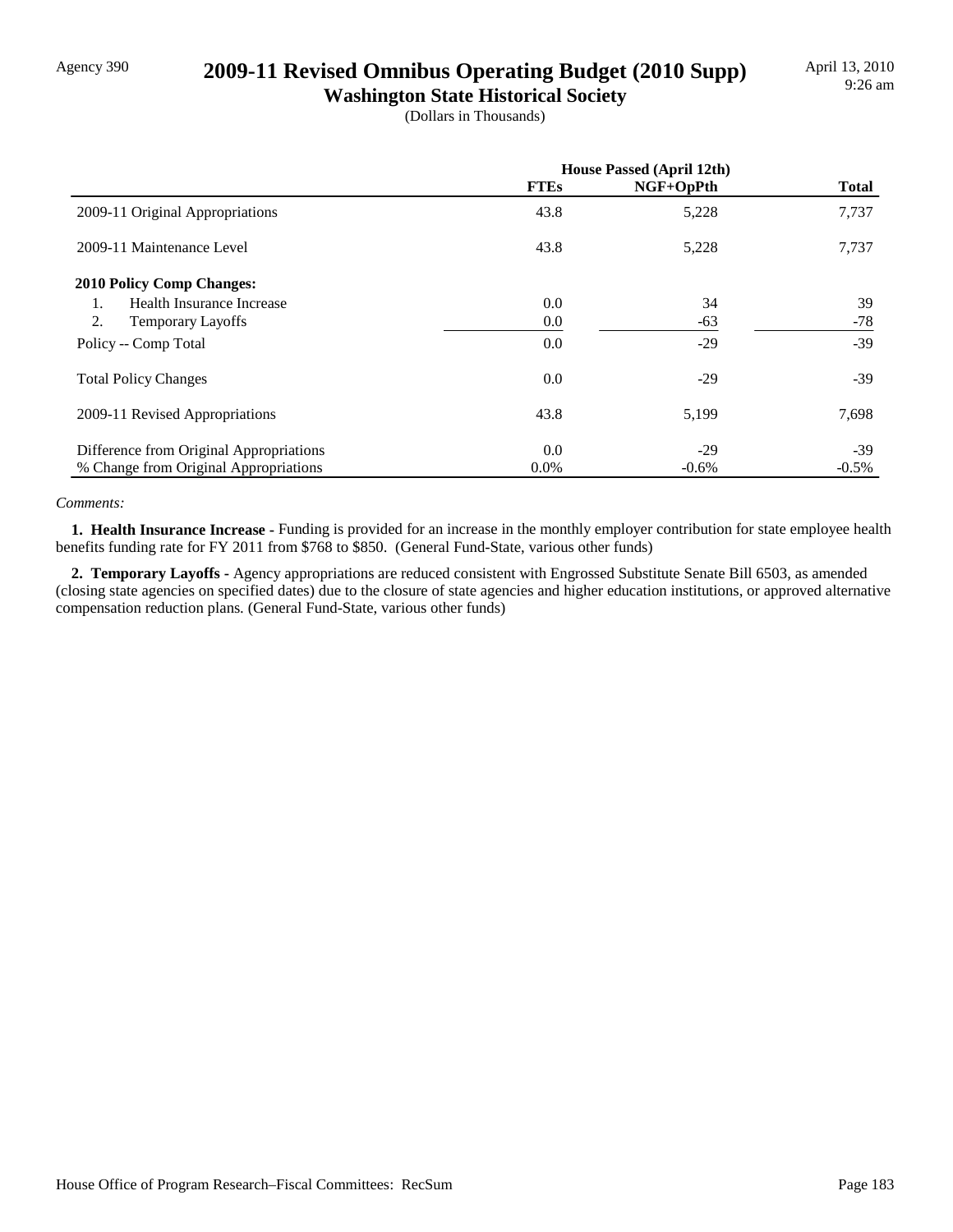# Agency 395 **2009-11 Revised Omnibus Operating Budget (2010 Supp)**

**East Wash State Historical Society** (Dollars in Thousands)

|                                         | <b>House Passed (April 12th)</b> |           |              |
|-----------------------------------------|----------------------------------|-----------|--------------|
|                                         | <b>FTEs</b>                      | NGF+OpPth | <b>Total</b> |
| 2009-11 Original Appropriations         | 34.8                             | 3,267     | 6,355        |
| 2009-11 Maintenance Level               | 34.8                             | 3,267     | 6,355        |
| <b>2010 Policy Comp Changes:</b>        |                                  |           |              |
| Health Insurance Increase<br>1.         | 0.0                              | 24        | 34           |
| 2.<br><b>Temporary Layoffs</b>          | 0.0                              | $-47$     | $-59$        |
| Policy -- Comp Total                    | 0.0                              | $-23$     | $-25$        |
| <b>Total Policy Changes</b>             | 0.0                              | $-23$     | $-25$        |
| 2009-11 Revised Appropriations          | 34.8                             | 3,244     | 6,330        |
| Difference from Original Appropriations | 0.0                              | $-23$     | $-25$        |
| % Change from Original Appropriations   | $0.0\%$                          | $-0.7\%$  | $-0.4%$      |

#### *Comments:*

 **1. Health Insurance Increase -** Funding is provided for an increase in the monthly employer contribution for state employee health benefits funding rate for FY 2011 from \$768 to \$850. (General Fund-State, various other funds)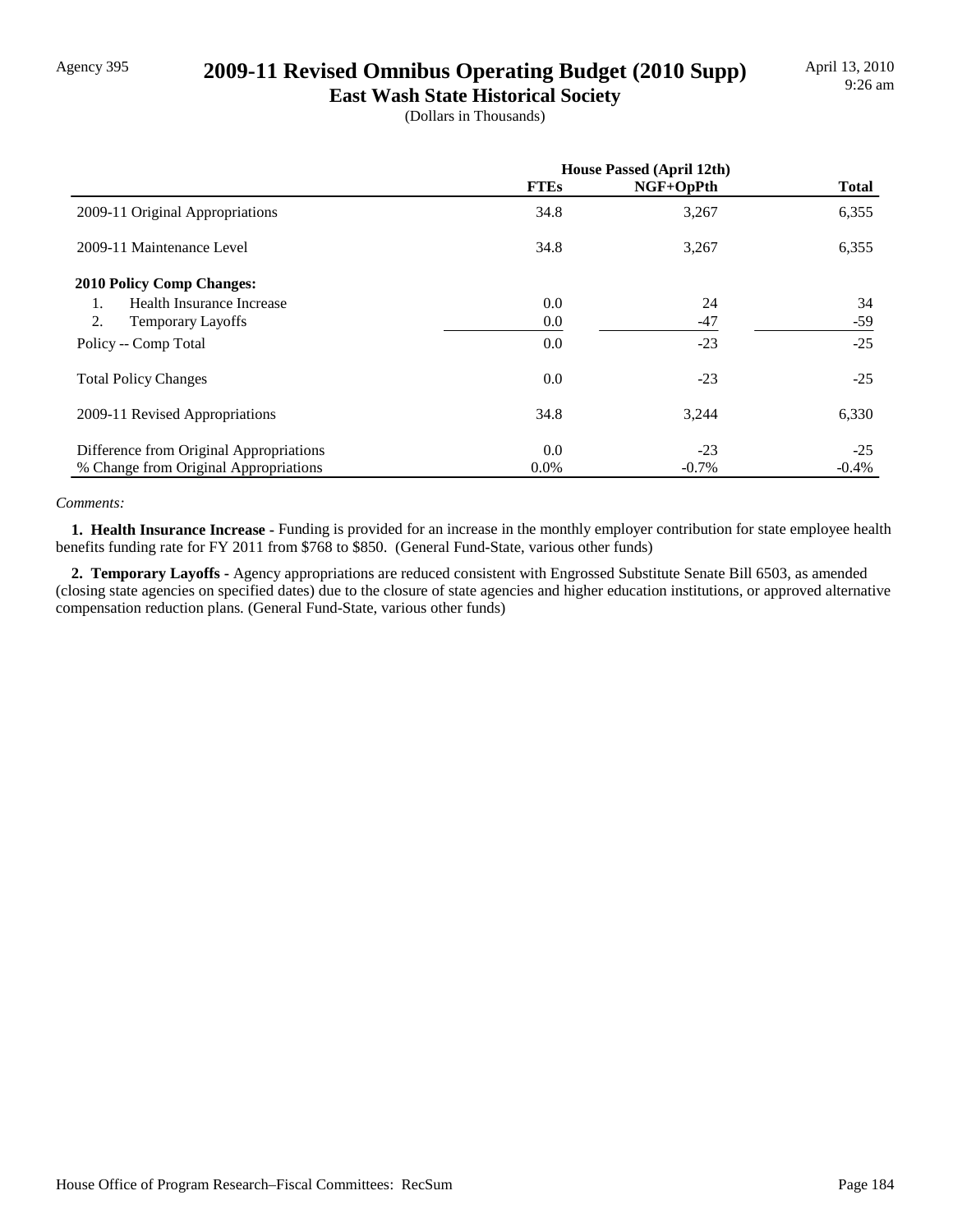# Agency 010 **2009-11 Revised Omnibus Operating Budget (2010 Supp)**

**Bond Retirement and Interest** (Dollars in Thousands)

|                                         | <b>House Passed (April 12th)</b> |             |              |
|-----------------------------------------|----------------------------------|-------------|--------------|
|                                         | <b>FTEs</b>                      | $NGF+OpPth$ | <b>Total</b> |
| 2009-11 Original Appropriations         | 0.0                              | 1.813.244   | 1,997,338    |
| 2009-11 Maintenance Level               | 0.0                              | 1,793,797   | 1,977,277    |
| 2009-11 Revised Appropriations          | 0.0                              | 1,793,797   | 1,977,277    |
| Difference from Original Appropriations | 0.0                              | $-19.447$   | $-20,061$    |
| % Change from Original Appropriations   | 0.0%                             | $-1.1\%$    | $-1.0\%$     |

*Comments:*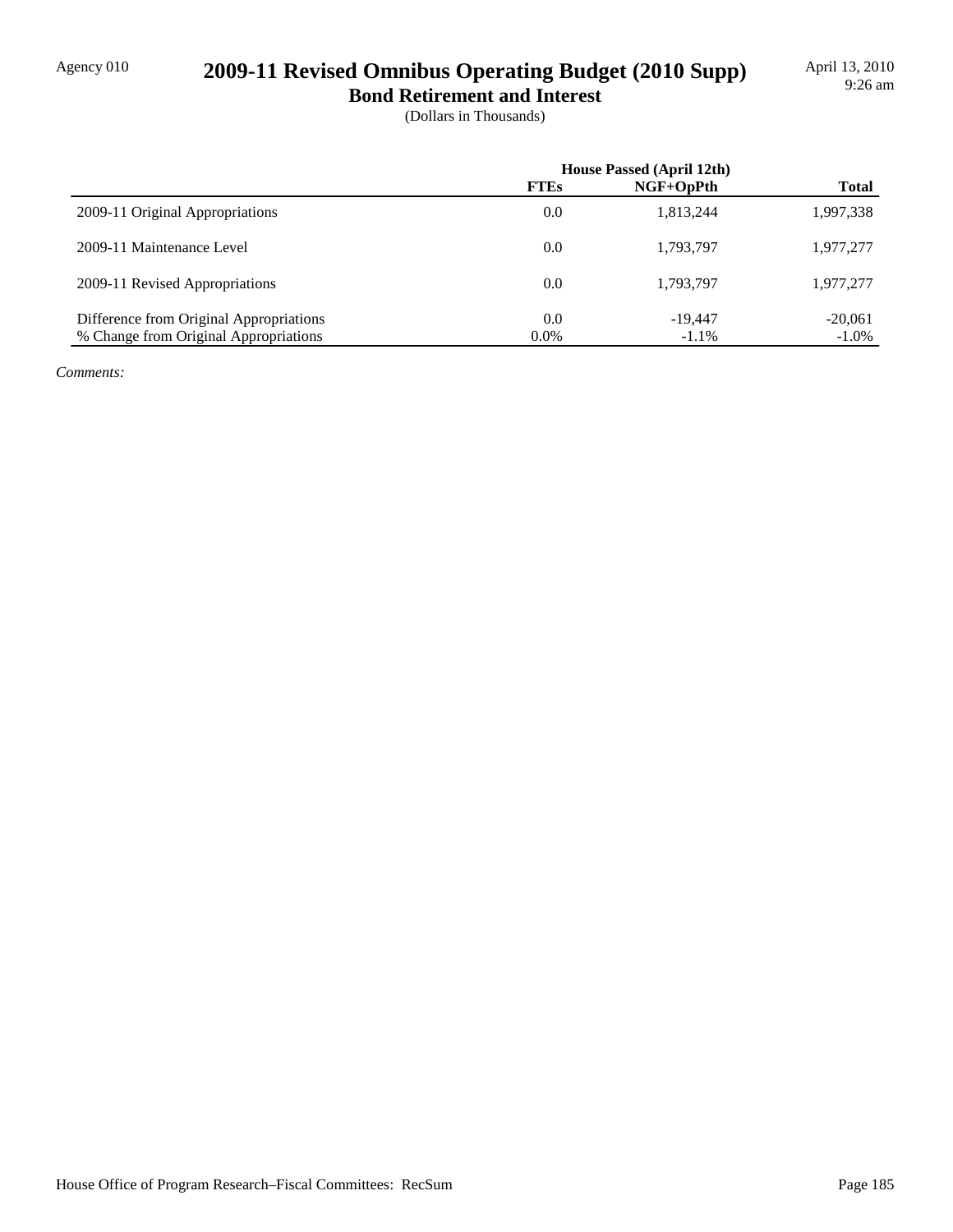### Agency 076 **2009-11 Revised Omnibus Operating Budget (2010 Supp)**

**Special Approps to the Governor** (Dollars in Thousands)

|                                                  | <b>House Passed (April 12th)</b> |           |              |
|--------------------------------------------------|----------------------------------|-----------|--------------|
|                                                  | <b>FTEs</b>                      | NGF+OpPth | <b>Total</b> |
| 2009-11 Original Appropriations                  | 0.0                              | 123,992   | 132,492      |
| 2009-11 Maintenance Level                        | 0.0                              | 123,992   | 132,492      |
| <b>2010 Policy Non-Comp Changes:</b>             |                                  |           |              |
| Capital Building Construction Acct<br>1.         | 0.0                              | $-400$    | -400         |
| 2.<br><b>Opportunity Express Funding</b>         | 0.0                              | 18,556    | 18,556       |
| 3.<br>IT Reform                                  | 0.0                              | $-30,000$ | $-30,000$    |
| <b>Extraordinary Criminal Justice Cost</b><br>4. | 0.0                              | 620       | 620          |
| 5.<br>Agency Reallocation & Realignment          | 0.0                              | 250       | 250          |
| <b>Strategic Printing</b><br>6.                  | 0.0                              | $-1,500$  | $-1,500$     |
| 7.<br>Dept. of Transportation                    | 0.0                              | $\theta$  | 2,425        |
| Policy -- Non-Comp Total                         | 0.0                              | $-12,474$ | $-10,049$    |
| <b>Total Policy Changes</b>                      | 0.0                              | $-12,474$ | $-10,049$    |
| 2009-11 Revised Appropriations                   | 0.0                              | 111,518   | 122,443      |
| Difference from Original Appropriations          | 0.0                              | $-12,474$ | $-10,049$    |
| % Change from Original Appropriations            | $0.0\%$                          | $-10.1%$  | $-7.6\%$     |

#### *Comments:*

 **1. Capital Building Construction Acct -** The state general fund appropriation into the Capital Building Construction Account is reduced due to increased timber sales revenues. The Capital Building Construction Account is used to pay debt service on the Natural Resources Building and the Legislative Building rehabilitation. The state general fund is used to backfill the account when timber sales revenues, which are the primary source of revenue for the account, do not cover the debt service.

 **2. Opportunity Express Funding -** State general funds are appropriated into the Opportunity Express Account for worker retraining and opportunity grants at the community and technical colleges.

**3. IT Reform - Funding is reduced to reflect savings from information technology efficiency efforts outlined in Chapter 282, Laws** of 2010 (ESHB 3178). Of this amount, \$15 million is assumed to be achieved from reducing Data Processing Revolving Account rates paid by agencies and utilizing the excess fund balance in the revolving account.

**4. Extraordinary Criminal Justice Cost - The Office of Financial Management shall distribute funds to Franklin County** (\$33,000), Skagit County (\$390,000), and Jefferson County (\$197,000) for extraordinary criminal justice costs.

 **5. Agency Reallocation & Realignment -** Funding is provided for the Agency Reallocation and Realignment of Washington (ARROW) Commission to evaluate the operations and organization of state government.

 **6. Strategic Printing -** Funding is reduced to reflect savings achieved through a strategic print strategy. The strategy will include utilizing print management, standardizing envelopes, streamlining printing processes, and pilot projects allowing state agency to directly acquire printing services.

 **7. Dept. of Transportation -** Funding is provided to the Department of Transportation Program Delivery Management and Support Program for the Department's compliance with its national pollution discharge elimination system permit. (Motor Vehicle Fund-State)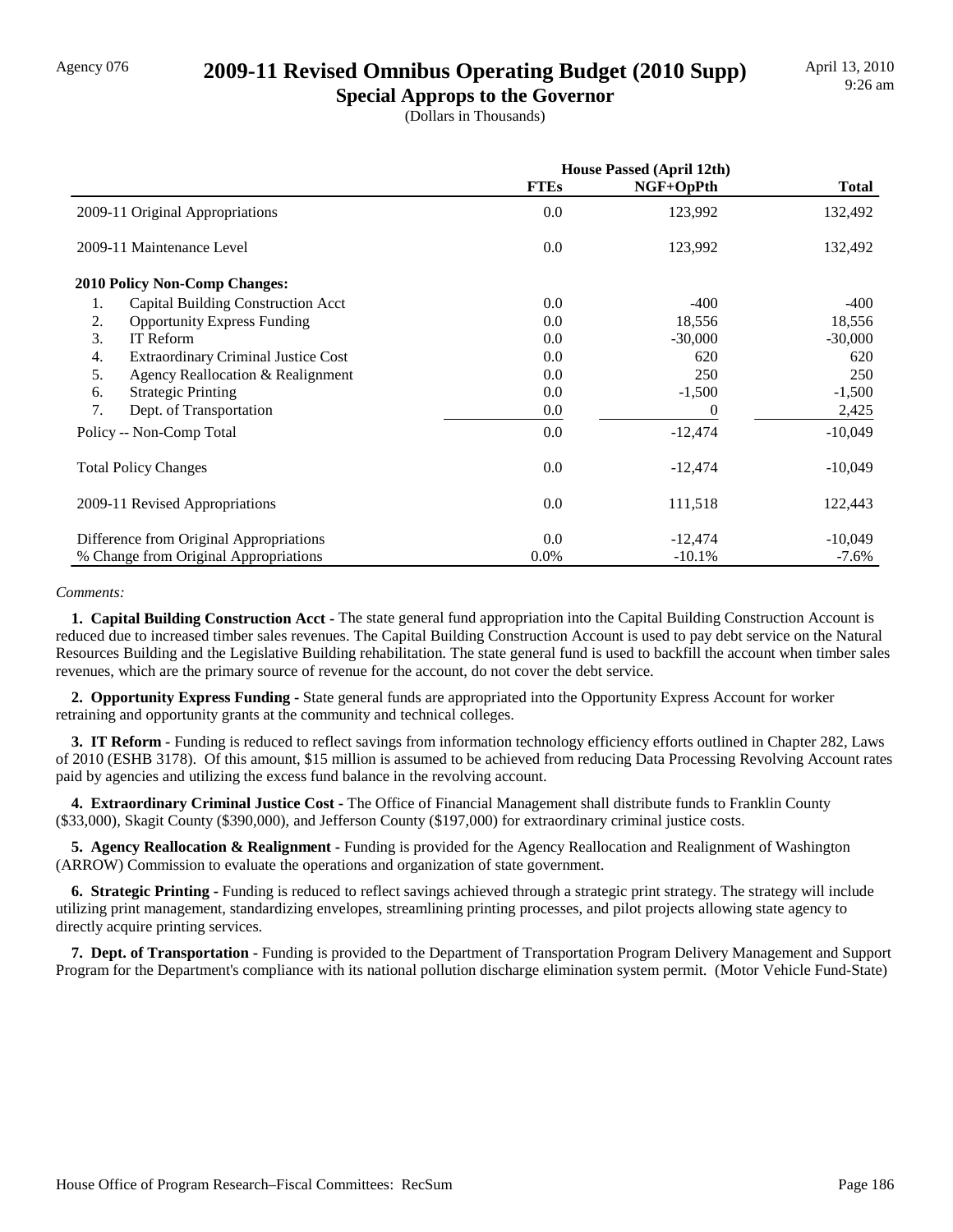# Agency 707 **2009-11 Revised Omnibus Operating Budget (2010 Supp)**

**Sundry Claims**

(Dollars in Thousands)

|                                         | House Passed (April 12th) |                  |                |
|-----------------------------------------|---------------------------|------------------|----------------|
|                                         | <b>FTEs</b>               | NGF+OpPth        | <b>Total</b>   |
| 2009-11 Original Appropriations         | 0.0                       | $\boldsymbol{0}$ | $\theta$       |
| 2009-11 Maintenance Level               | 0.0                       | $\theta$         | $\overline{0}$ |
| 2010 Policy Non-Comp Changes:           |                           |                  |                |
| <b>Sundry Claims</b><br>1.              | 0.0                       | 891              | 891            |
| Policy -- Non-Comp Total                | 0.0                       | 891              | 891            |
| <b>Total Policy Changes</b>             | 0.0                       | 891              | 891            |
| 2009-11 Revised Appropriations          | 0.0                       | 891              | 891            |
| Difference from Original Appropriations | 0.0                       | 891              | 891            |
| % Change from Original Appropriations   | $0.0\%$                   | $0.0\%$          | $0.0\%$        |

#### *Comments:*

 **1. Sundry Claims -** On the recommendation of the Risk Management Division at the Office of Financial Management, payment is made under RCW 9A.16.110 for claims for reimbursement of legal costs and other expenses of criminal defendants acquitted on the basis of self-defense (\$741,000) and under RCW 41.04.017 for a death benefit claim (\$150,000).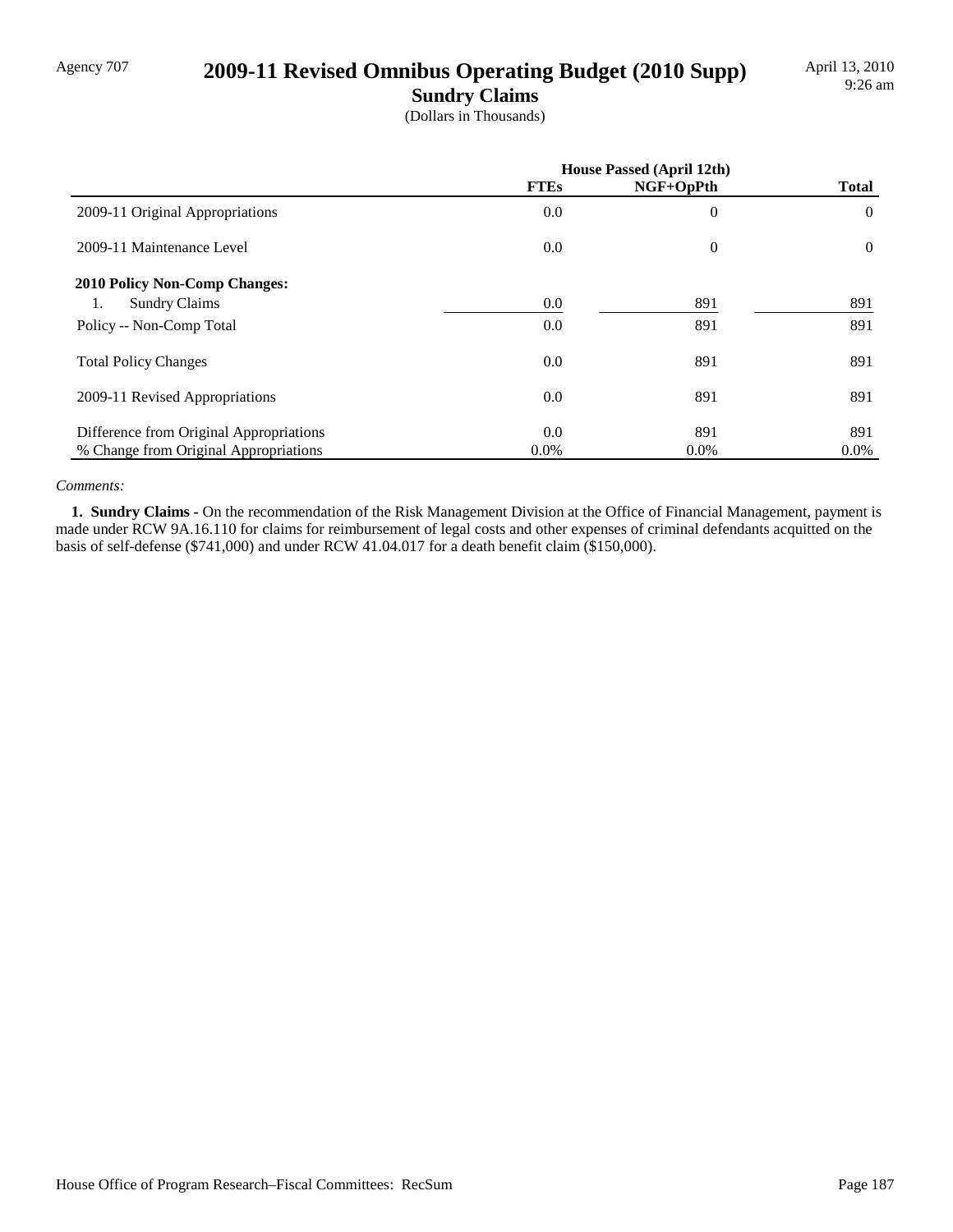# Agency 713 **2009-11 Revised Omnibus Operating Budget (2010 Supp)**

**State Employee Compensation Adjust** (Dollars in Thousands)

|                                           | <b>House Passed (April 12th)</b> |             |              |
|-------------------------------------------|----------------------------------|-------------|--------------|
|                                           | <b>FTEs</b>                      | $NGF+OpPth$ | <b>Total</b> |
| 2009-11 Original Appropriations           | 0.0                              | 800         | 1,800        |
| 2009-11 Maintenance Level                 | 0.0                              | $\theta$    | $\Omega$     |
| <b>2010 Policy Comp Changes:</b>          |                                  |             |              |
| Health Insurance Increase - Transpo<br>1. | 0.0                              | $\Omega$    | 7,654        |
| 2.<br><b>Management Compensation</b>      | 0.0                              | $-10,000$   | $-25,764$    |
| Policy -- Comp Total                      | 0.0                              | $-10,000$   | $-18,110$    |
| <b>Total Policy Changes</b>               | 0.0                              | $-10,000$   | $-18,110$    |
| 2009-11 Revised Appropriations            | 0.0                              | $-10,000$   | $-18,110$    |
| Difference from Original Appropriations   | 0.0                              | $-10,800$   | $-19,910$    |
| % Change from Original Appropriations     | $0.0\%$                          | $-1350.0\%$ | $-1106.1%$   |

#### *Comments:*

 **1. Health Insurance Increase - Transpo -** State employer contribution rates for transportation budget entities for Fiscal Year 2011 are increased from \$795 per employee per month as provided for the in the 2010 supplemental transportation budget, Chapter 247, Laws of 2010 (ESSB 6381), to \$850 per employee per month. (various other funds)

 **2. Management Compensation -** Agency appropriations are reduced consistent with amended Engrossed Substitute Senate Bill 6503, as amended (closing state agencies on specified dates) due to the reduction in compensation costs requred for Washington Management Services and exempt management employees in general government state agencies. Specific agency reductions are detailed in Legislative Evaluation and Accountability Program (LEAP) document TL1 dated April 10, 2010. (General Fund-State, various other funds)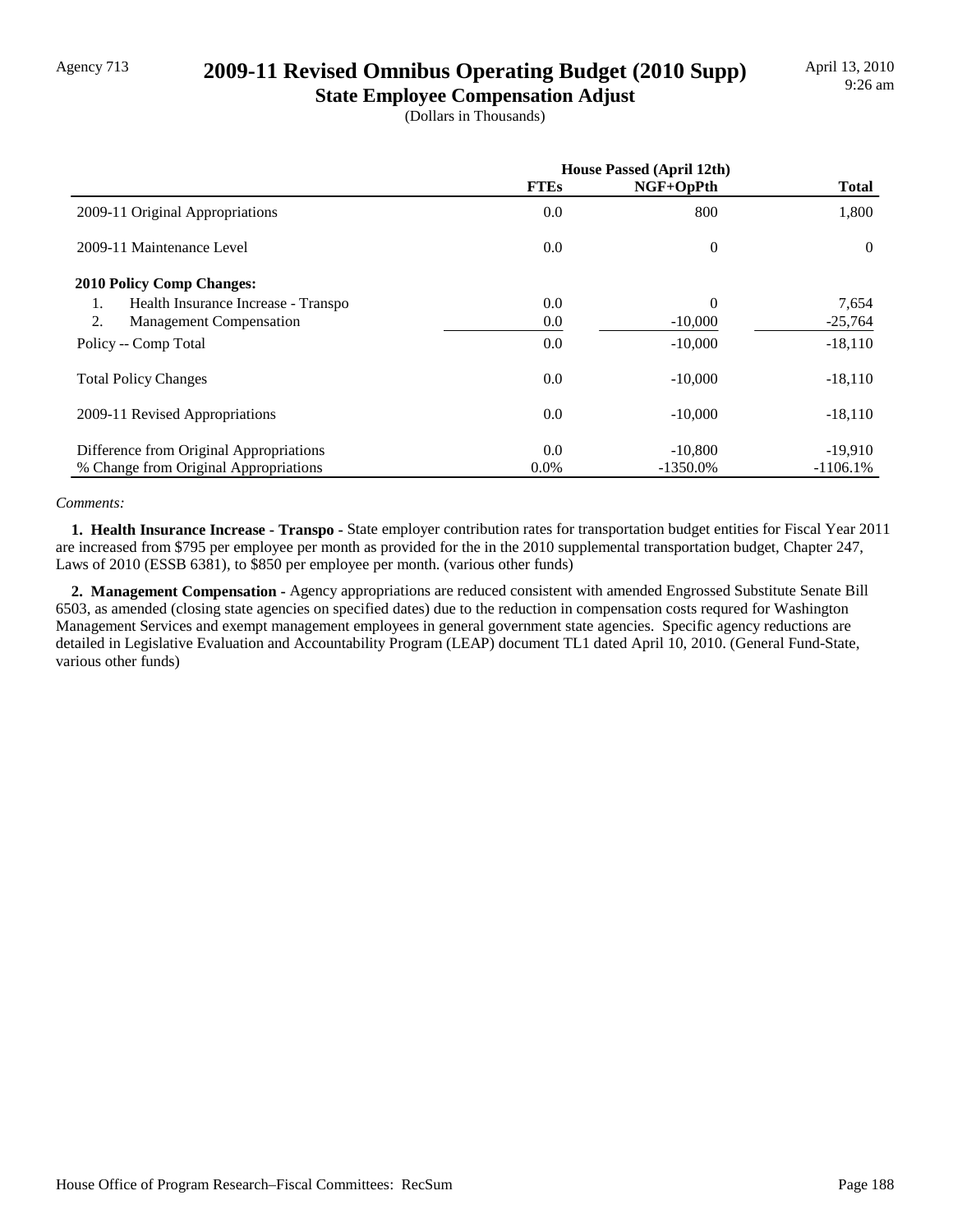# Agency 740 **2009-11 Revised Omnibus Operating Budget (2010 Supp)**

**Contributions to Retirement Systems** (Dollars in Thousands)

|                                                  | <b>House Passed (April 12th)</b> |           |              |
|--------------------------------------------------|----------------------------------|-----------|--------------|
|                                                  | <b>FTEs</b>                      | NGF+OpPth | <b>Total</b> |
| 2009-11 Original Appropriations                  | 0.0                              | 130,230   | 130,230      |
| 2009-11 Maintenance Level                        | 0.0                              | 130,230   | 130,230      |
| <b>2010 Policy Non-Comp Changes:</b>             |                                  |           |              |
| Match Contribution to Payout Level<br>1.         | 0.0                              | $-2,000$  | $-2,000$     |
| Policy -- Non-Comp Total                         | 0.0                              | $-2,000$  | $-2,000$     |
| <b>2010 Policy Comp Changes:</b>                 |                                  |           |              |
| <b>LEOFF &amp; WSPRS Survivor Benefits</b><br>2. | 0.0                              | 300       | 300          |
| 3.<br><b>Public Safety Employees Hith Beneft</b> | 0.0                              | 800       | 800          |
| Policy -- Comp Total                             | 0.0                              | 1,100     | 1,100        |
| <b>Total Policy Changes</b>                      | 0.0                              | $-900$    | $-900$       |
| 2009-11 Revised Appropriations                   | 0.0                              | 129,330   | 129,330      |
| Difference from Original Appropriations          | 0.0                              | $-900$    | $-900$       |
| % Change from Original Appropriations            | $0.0\%$                          | $-0.7\%$  | $-0.7\%$     |

#### *Comments:*

 **1. Match Contribution to Payout Level -** Funding for contributions to the Judicial Retirement System is reduced to to more closely match the expected levels of benefit payments during the 2009-11 biennium.

 **2. LEOFF & WSPRS Survivor Benefits -** Funding is provided for increased state contributions to the Law Enforcement Officers' and Fire Fighters' Retirement System (LEOFF) as a result of improvements to the benefits paid to survivors of LEOFF and Washington State Patrol Retirement System (WSPRS) members pursuant to the provisions of Engrossed House Bill 2519 (public safety death benefits).

 **3. Public Safety Employees Hlth Beneft -** Funding is provided for the impact on contribution rates in the Law Enforcement Officers' and Firefighters' Retirement System Plan 2 from Substitute House Bill 1679 (public safety employees' health benefits reimbursement).